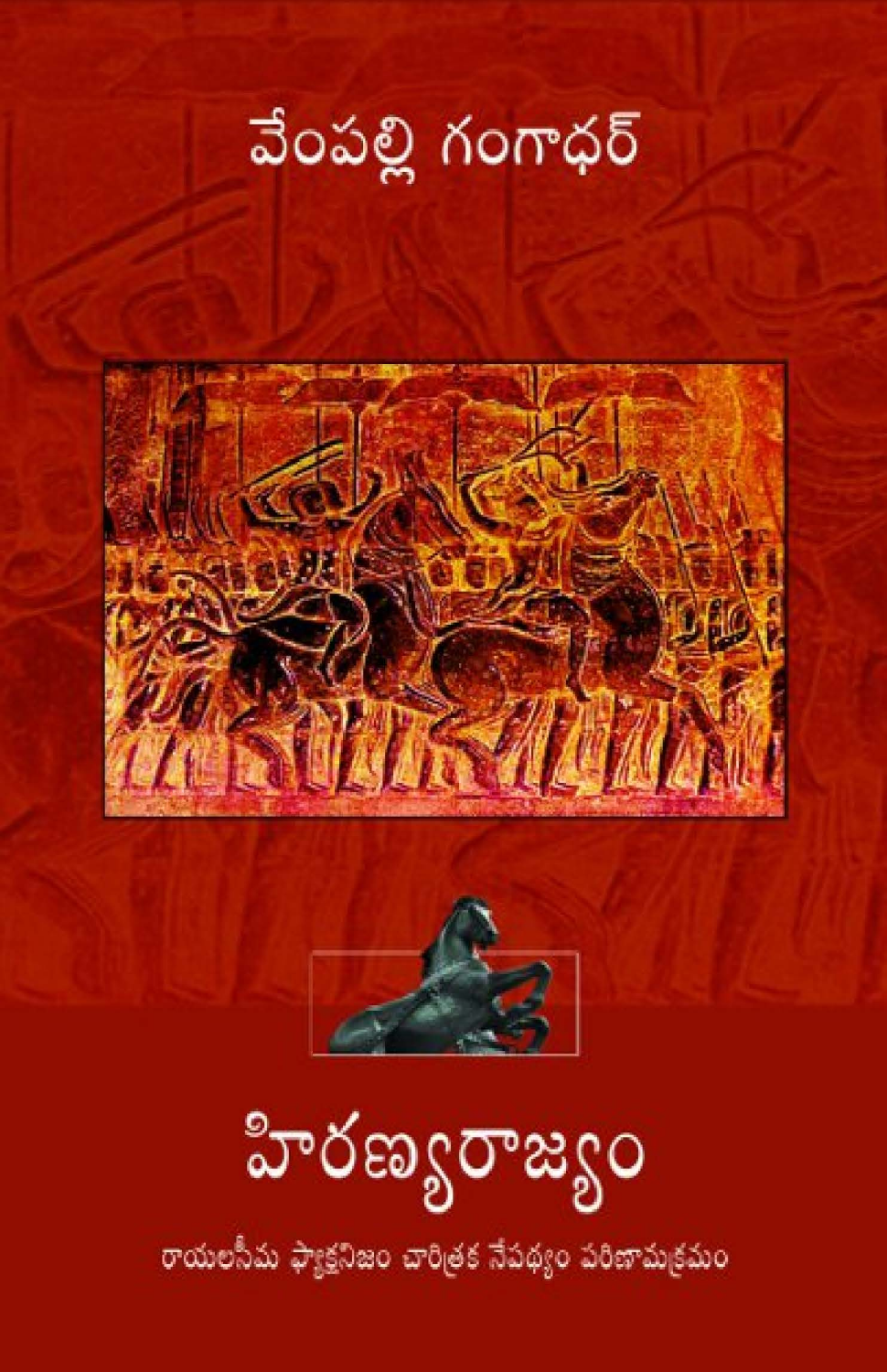# పేంపల్లి గంగాధర్

# హిరణ్యరాజ్యం

(రాయలసీమ ఫ్యాక్షనిజం చారిత్రాత్మక నేపథ్యం పరిణామ(కమం - విశ్లేషణ)



కడప

www.ptvrfoundation.org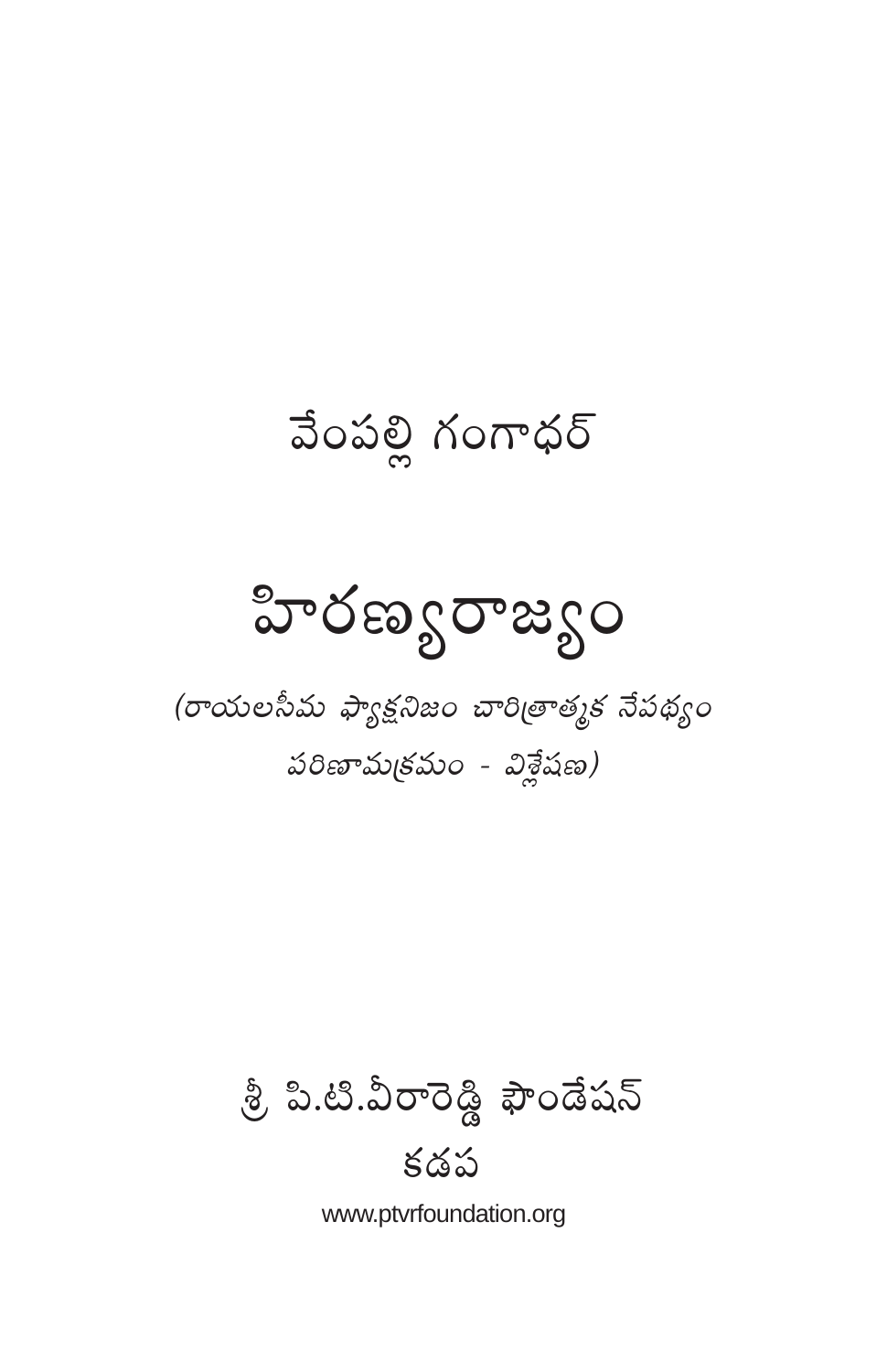#### **HIRANYARAJYAM**

*(Rayalaseema Factionism - Parinama kramam - Visleshana)* by VEMPALLI GANGADHAR e-mail : vempalli\_gangadhar@yahoo.co.in

copyright with writer

*First published* July, 2008 by Sri P.T. Veera Reddy Foundation, Kadapa

*Cover Painting* :

*Cover Design* :

*DTP* : T.V.Narayana Rao - 9440591530

*for copies* Dr. P.Adharsh Reddy Chairman Sri P.T. Veera Reddy Foundation 21/460, P.P. Street, 7 Roads Kadapa - 516001 Andhra Pradesh - India Ph: 08562 - 242909

Visalandhra Book House and its branches in A.P. Prajasakthi Book House Disa Pustaka Kendram, Navodaya Book House

Price : Rs. 50/-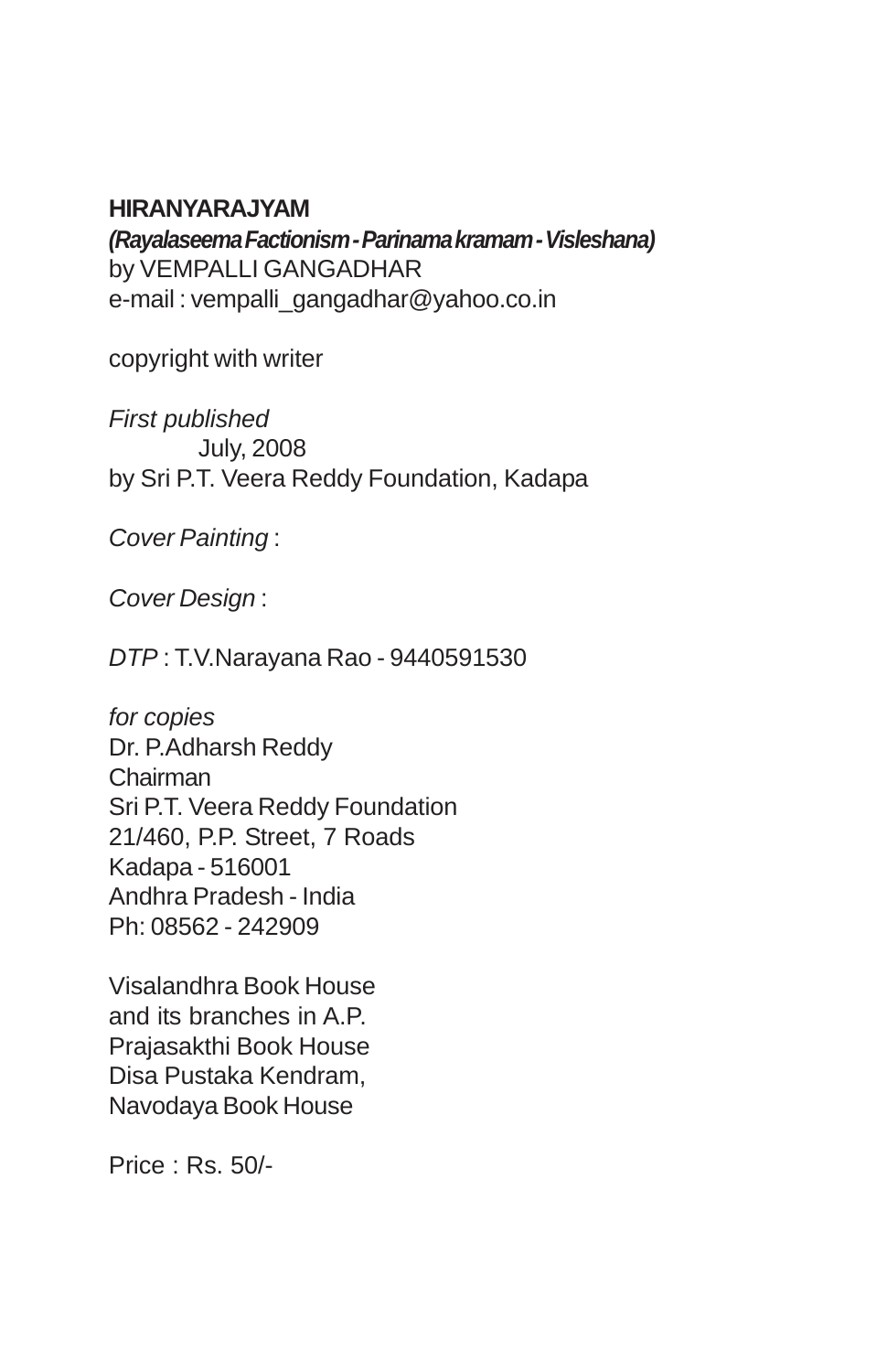"హిరణ్యం" అంటే బంగారమని అర్థం. రాయలసీమను చరిత్ర పుటల్లో హిరణ్య రాజ్యమని కీర్తించారు.

> నెత్తుటి తడి అంటని సీమ నేలను స్వప్నిస్తూ...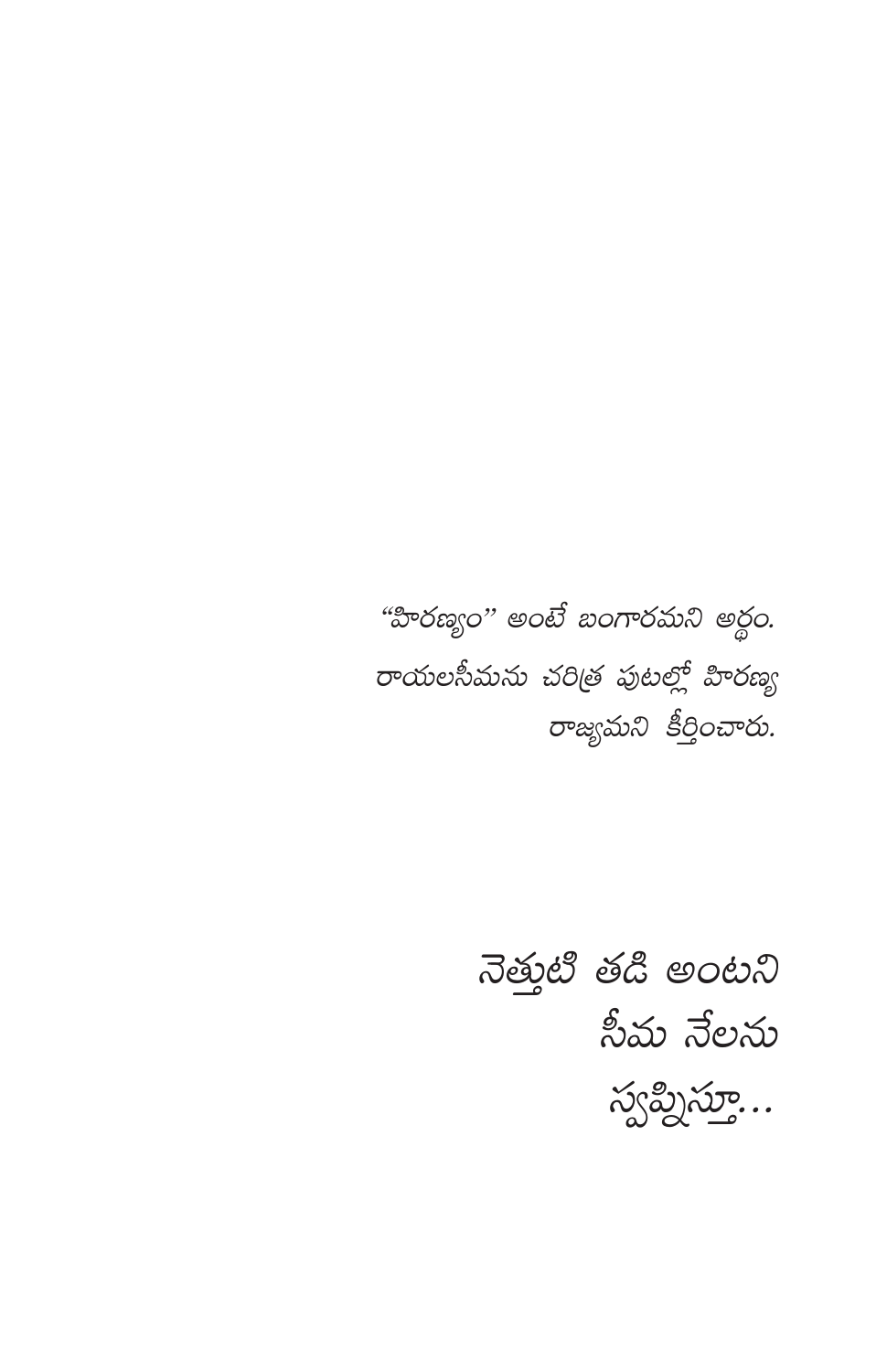## **Sri P.T. VEERA REDDY**

*A Philanthropist and Humanitarian* **(1907 - 1990)**

#### **A Great Nationalist and Freedom Fighter:**

He followed the principles of Mahatma Gandhi and took part in the freedom struggle. He was also closely associated with Pandit Jawaharlal Nehru. He participated in the protest campaign against the Simon Commission. He was close friend of Sri Neelam Sanjeeva Reddy, Sri Koti Reddy, Sri Kasu Brahmananda Reddy and Sri Bejawada Gopal Reddy.

Inspired by Mahatma Gandhi and Jawaharlal Nehru, he became a member of the Congress Party. In 1955 he wanted to contest the Assembly Election from Kadapa Constituency on Congress ticket. But the party gave ticket to another candidate. Sri Neelam Sanjeeva Reddy visited Chennur to ask him not to contest the election. But he could not meet him. He returned to Kurnool and wrote a letter to him but with the support of Sri Koti Reddy he contested the election and got second position. What though the contest be he lost, his spirit of challenge, uncompromising attitude, unstinted perseverence awed even his opponents who stood beside him with folded hands awfully and reverentially.

#### **His Political Life:**

Sri P.T. Veera Reddy appeared for the Public Service Commission Examination and was elected as Thahsildhar in 1930. But on account of the death of his eldest brother, he had to look after the agricultural lands. In 1932 he became the Munebu of Upparapalle at the age of 25. Then by dint of his honesty and sheer sincerity he became the Vice President of Chennur Panchayat in 1933. His amicable association with the people earned him great respect and he became President of Chennur Panchayat at the age of 27. He continued unanimously unopposedly as President for 36 years from 1934 to 1959 and then 1970 to 1981.

He entered the Co-operative field and did various services to the people. He was the Founder - President of Land Mortgage Bank, Kadapa in 1944 and continued to hold the same post for 26 years (1944-70). In addition, he served as the President of the District Cooperative Bank, Kadapa from 1950 to 1956. During his tenure as President, hundreds of poor people got jobs in indifferent cadres. Moreover he improved the business transactions of the bank turn over from four lakh rupees to fifty lakh rupees. This raised him to the position of one of the Directors of the Co-operative Central Land Mortgage Bank, Barkathpura, Hyderabad from 1970 to 1979.

*See website : www.ptvrfoundation.org*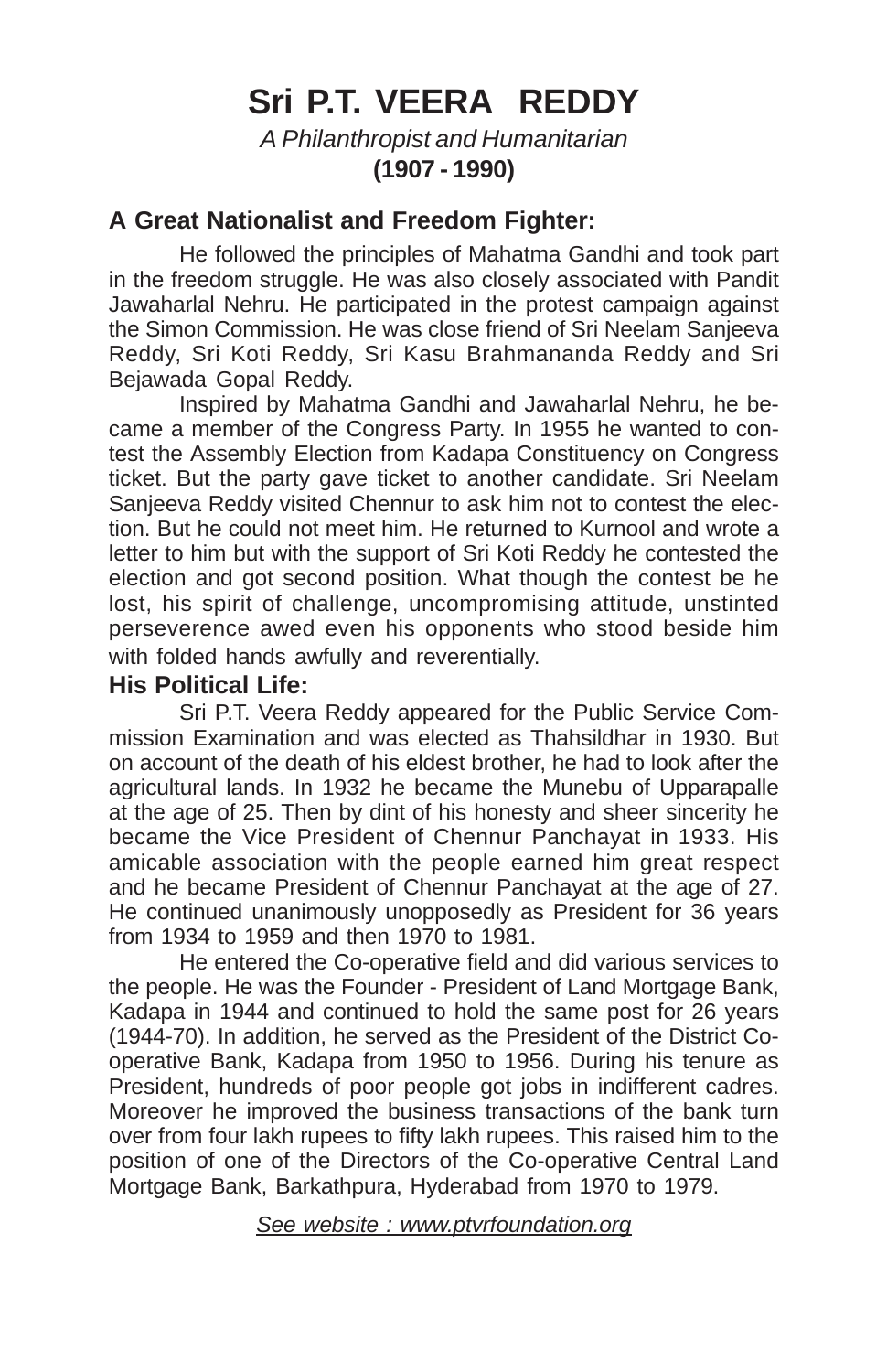ఆత్తీయ అంకితం

హింసను ద్వేషించే అహింసామూర్తి, శాంతిని కాంక్షించే కరుణామూర్తి, నిదురించే చైతన్యాన్ని రగిలించే ఉద్యమనేత, మహోన్నత స్ఫూర్తి <mark>(పదాత</mark>  $\mathring{\text{B}}$  పి.టి.వీరారెడ్డి $\mathbb{R}^6$ దివ్యస్మృతికి...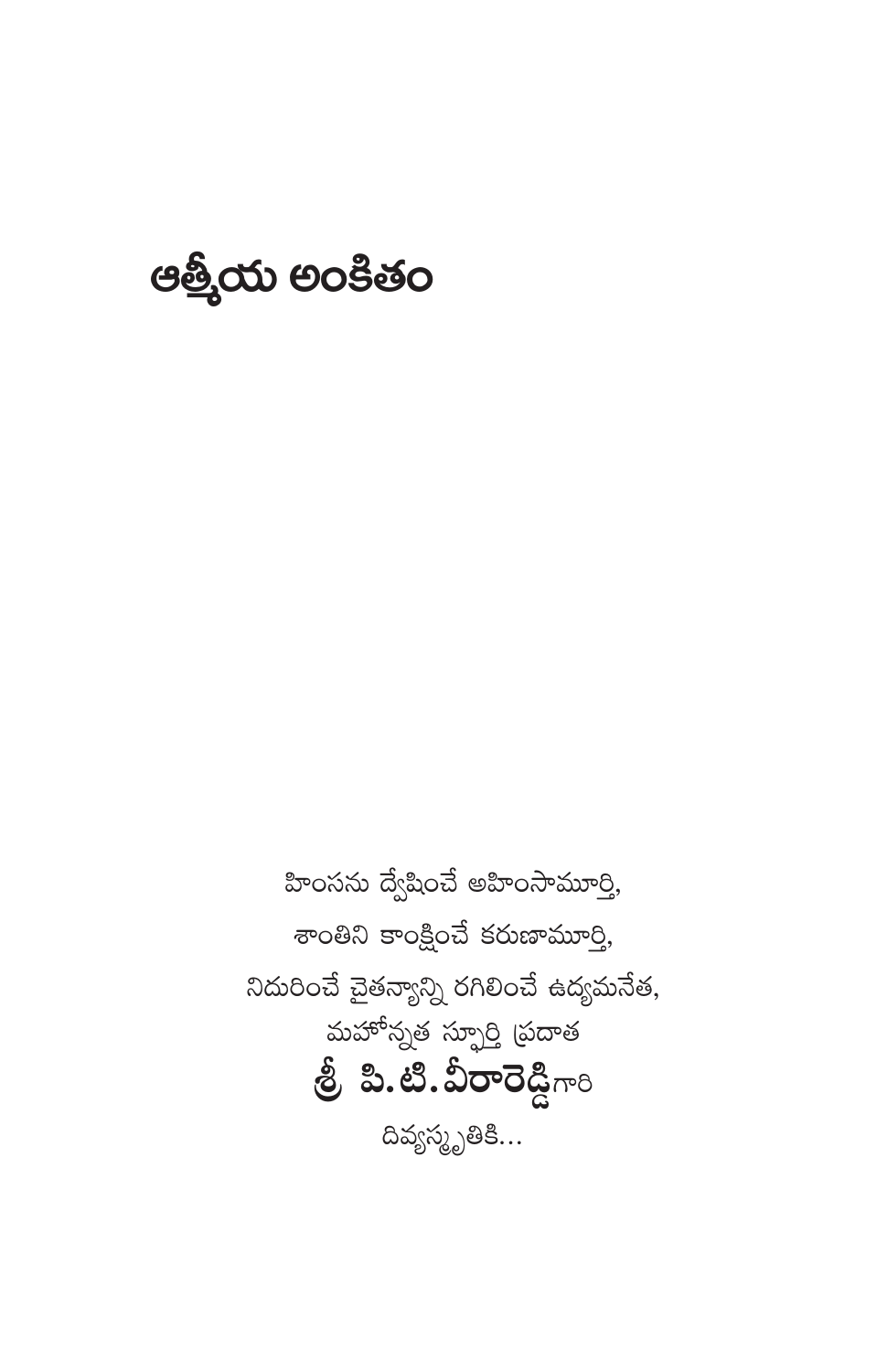#### **Telugu story writer making literary waves**

Vempalli Gangadhar, a Telugu story writer of Kadapa district, finds place among 10 literary doyens such as Mahasweta Devi, Ashapurna Devi, Javed Akhtar and likes in the contemporary Indian literature section on 'Indianetzone', an e-magazine on literature.

Gangadhar's book 'Molakala Punnami', a collection of 13 short stories, delineates characters from rural background and is full of pathos of the deprivedand reflects the voices of those who depend on land and vagaries of nature. It is a feather in Gangadhar's cap to figure among writers such as Mulkraj Anand, K.M.Munshi, Jibananda Das, Buddhadev Bose and Dharamvir Bharati and Sunil Gangopadhyay on the site. Gangadhar's short stories were adjudged the best in R.S.Krishnamurthy Memorial story competetions at Visakhapatnam and by Telugu monthly, 'Vipula' this year.

Renowned writer Gunturu Seshendra Sarma, who wrote the foreword in the book 'Molakala Punnami', acknowledged that the stories reflected a similar struggle like that in his popular work 'Adhunika Mahabharatham'. The book by Gangadhar also carries an article 'Kadapa Mandalika Bhasha' (local district of Kadapa) by Boodaraju Radhakrishna. Gangadhar is also the receipient of American Telugu Association Award and a national story award.

*- M.Subramanyam*

#### **Stories with a rural flavour**

The inspiring collection of stories delienating its characters from a rural background, speaks in earthy tones through the voices of those who depend on land and the vagaries of nature giving either misery or bounty. The stories are full of pathos of the deprived, both economically and emotionally. They have a distinct quality, which separates them from the run-of-the mill stories.

The title story 'Molakala Punnami' is a powerful with an unexpected ending. So also are stories such as 'Moodu Padunla Vaana', Poola Chetulu', 'Mynam Bommalu', 'Sreeman Doravaariki' which penetrate into the subtle realities beneath the superficial realities of life.

Gangadhar's handling of the characters has a depth which will haunt the reader long after one has finished reading the stories. He sometimes comes across as a poet when he derives inspiration directly from nature, and within the frame work of the story, spills his poetry in prose form. Boodaraju Radhakrishna's essay explains the regional dialects and what 'ideolect' is. The production value and printing of the book is very good, but is priced very low - a truly commendable gesture by the author. A must read book.

> *- Ambika Ananth THE HINDU, 12.9.2006.*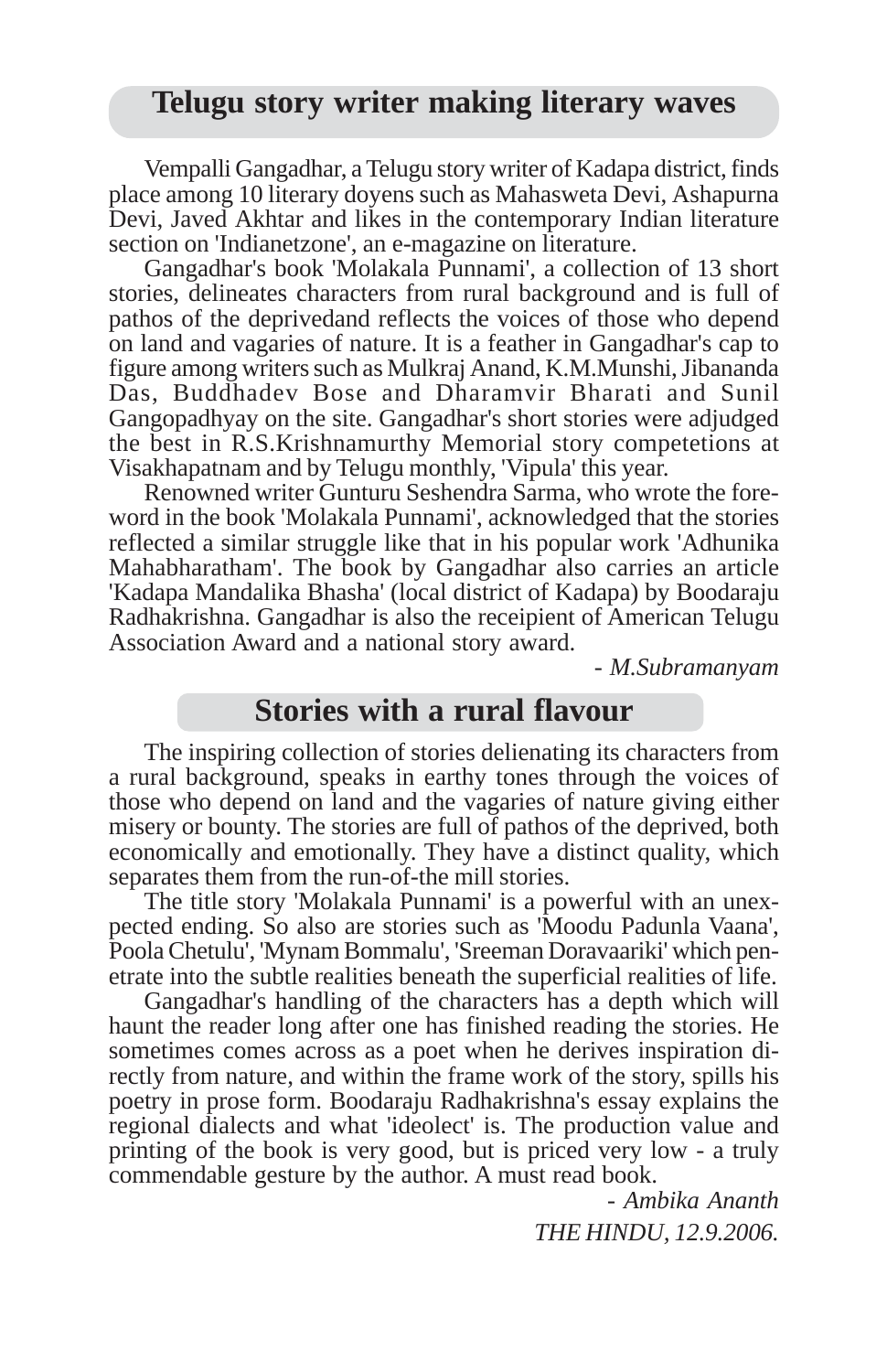# ఎందుకీ పుస్తకం?

"గతం, వర్తమానాలకు మధ్య నిరంతరం సాగే సంభాషణే చరిత్ర". పుట్టినచోట ఏ నది అయినా విస్తారంగా వుండదు. (పవహిస్తూ తన వేగాన్ని, గతినీ విస్తృతం చేసుకుంటుంది. చరిత్ర కూడా అంతే! నిరంతరం మార్పులకు గురైన సంఘజీవనాన్ని చరిత్ర (పతిబింబిస్తుంది.

ఒక పరిణామ (కమాన్ని చారి(తాత్మక దృష్టి కోణం నుంచి చరి(తను 'రికార్తు' చేసి మనకు తెలియని మన చరిత్రను ఆవిష్కరించడం మా (పయత్న ఉద్దేశ్యం. ఫ్యాక్షనిజం నిర్మూలనకు మా వంతు బాధ్యతగా చేస్తున్న ఒక అవగాహన (పచారం.

(పతి ఒక్క జీవి తాను బతికే స్థలానికి, పరిసరానికి అనువుగా మారుతుంది. కానీ ఏదీ స్థిరం కాదు. ఒకప్పుడు మైదానాలు ఉన్నచోట పర్వతాలు సైతం (పత్యక్షమౌతాయి. సముద్రాలు ఇంకిపోయి పొడినేల భూమి ద్వారా ఏర్పడుతుంది. అలాగే ఈ నేల మీద కూడా ఫ్యాక్షన్ అంతరించిపోయి, అందరి జీవితాల్లోనూ కాంతిపూల పరిమళాలు పూచే కొత్త జీవితం అవతరించాలనేది మా ఆశ... ఆకాంక్ష.



"దేన్నయినా సృష్టించడానికి యుగాలు పట్టవచ్చు. నాశనం చేయడానికి క్షణాలు చాలు. ఇలా సృష్టికి – విలయానికి మధ్య జరిగే సంభాషణే మానవ చరిత్ర సారం... సారాంశం" అని అంటారు చరిత్రకారుడు బెంజిమన్ ఆర్ట్రోలి. హింస, విధ్వంసంతో

మనమేం సాధించగలం? ఘర్షణ... సంఘర్షణ... కక్షలు మనిషి జీవితానికి తీరని శాపాలు. 'హింస' స్థానంలో శాంతి కపోతాలు ఎగరాలనేది మా ఆశయం.

> - డా။ పి.ఆదర్శరెడ్డి చైర్మన్, త్రీ పి.టి.వీరారెడ్డి ఫౌందేషన్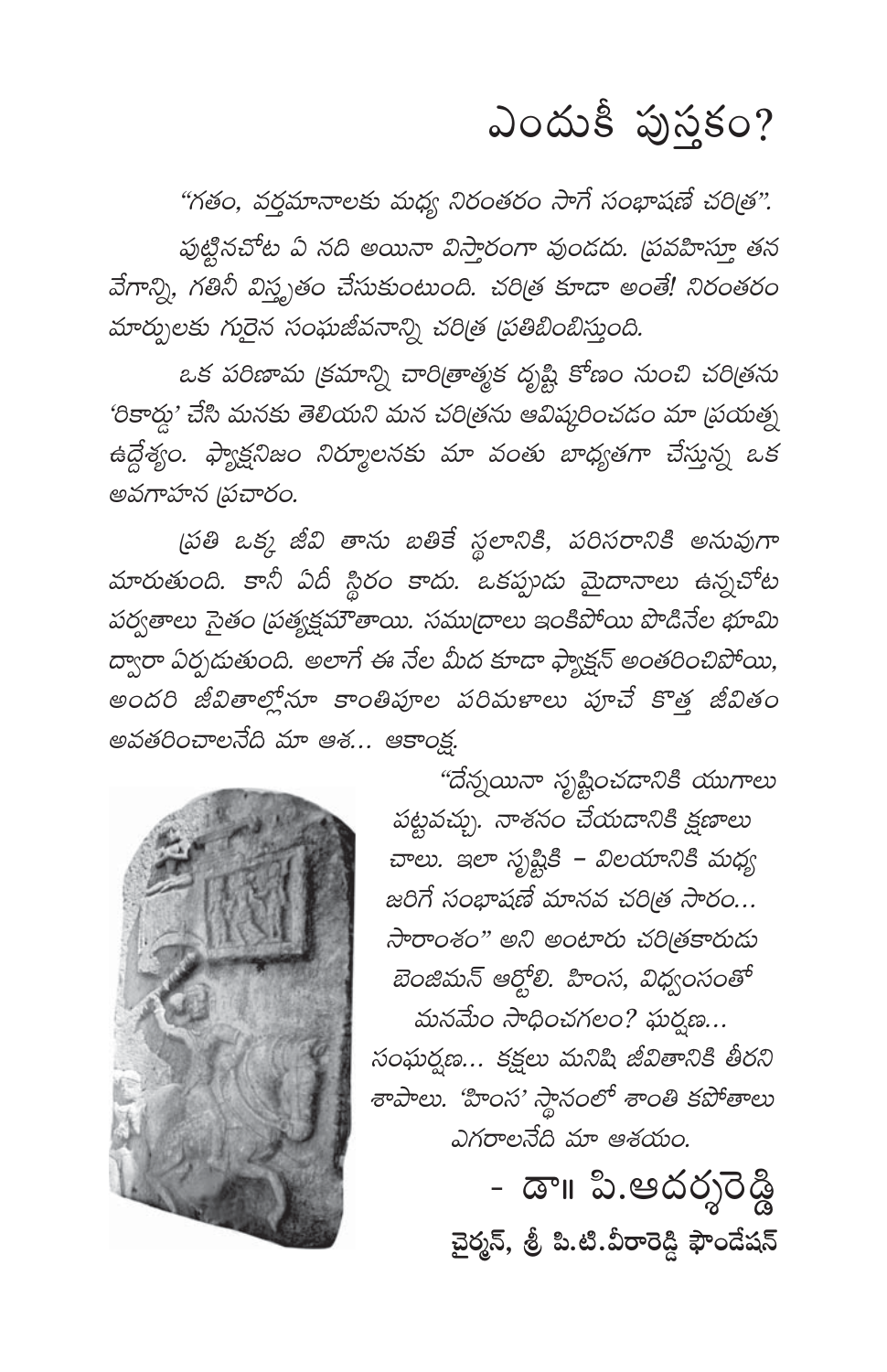

## 'సీమ' తెల్లపావురం కావాలి!

- భూమన్

స్వాతం(త్యానికి ముందు ఫ్యాక్షనిస్టు అంటే అవివేకమైన మూర్ఖపు చర్యలు చేపట్టే వ్యక్తి, గుంపు లేదా గ్రామసమూహం అని నిర్వచించడం జరిగింది. ఫ్యాక్షనిస్టంటే పల్లెల్లో చిన్న తగాదాలకే తన (ప్రాణాలు లేదా తమందరి (ప్రాణాలూ, ఆస్తిపాస్తులూ బరిలో పెట్టేవాదుగా అర్థముండేది. చిన్న భూమి తగాదా దొమ్మీలకు హత్యలకూ దారి తీసేది. పైచేయి అయినవాడు పగతో గుంపు తయారు చేసి పోషించేవాడు. హింస జరిగిన (పతిసారీ (పత్యర్శలు ఎదురుదాడికి దిగేవారు. హత్యకు హత్య, వామికి వామి, ఇంటికి ఇల్లు, పంటకు పంట... అదీ ఎదురుదాడి. ఫ్యాక్షన్ వల్ల ప్రతి గుంపూ పల్లెలో ఇంటాబయటా జాగ్రత్తగా మసలేవారు. దాడి జరుగుతుందనే భీతితో తుపాకులు పట్టుకుని జట్లుగా తిరిగేవారు. అర్థిక, సామాజిక వెనుకబాటుతనం, పేదరికం, నిరుద్యోగం, నిరక్షరాస్యత, రాజకీయాల అవగాహనా లోపమూ ఫ్యాక్షనిజ<mark>ం</mark> బలపడ్డానికి పెద్దగా దోహదం చేశాయి.

పూర్వం ఫ్యాక్షన్ అనేది పల్లెలో పెత్తనం కోసమే ఉండేది. ఇవ్వాళ అది అక్రమ ధనార్జనకు, అధికార దుర్వినియోగానికి, గ్రామీణ [పాంతాల్లో మాఫియా రాజులు కావడానికి ఉపయోగపడుతోంది. పూర్వం ఫ్యాక్షన్లో ఉండేవాళ్లెవరైనా తమ ఆసులు కరిగి, చివర్లో బికారీలుగా మిగిలేవారు. ఇప్పుడున్న ఫ్యాక్షనిస్టలు రాజకీయాల్లో, సారా వ్యాపారంలో సివిల్, అటవీ కాంట్రాక్ట్అల్లో దిగి వాటిని తానొక్కడే హక్కుభుక్తం చేసుకుంటాడు. అన్ని సంస్థాగత ఆర్థికకలాపాల్లోనూ, మాఫియాగా మారి మామూళ్లు వసూలు చేయడం దైనందిన వ్యవహారంగా మారింది. కిందిస్థాయి వ్యవస్థాగత, అవ్యవస్థాగత పాలనావిభాగాలు అన్నీ కూడా తర, తమ బేధం లేకుండా వీరికి దాసోహం అంటాయి. స్థానిక ఫ్యాక్షనిస్టు నుంచి పూర్వానుమతి పొందకుండా నిర్ణయాలు తీసుకోవడానికి, వాటిని అమలు జరపడానికి దాదాపు అన్ని సందర్భాల్లోనూ అధికారులు జంకుతారు. పూర్వం ఫ్యాక్షన్ ప్రభావం కేవలం ఫ్యాక్షనిస్టుల మీద, వారి అనుచరుల మీద మాత్రమే ఉండేది. ఇవాళ (గామాల్లోని (పతి సామాన్య వ్యక్తి కూడా ఫ్యాక్షన్ కార్యకలాపాల దుష్<mark>న</mark>రిణామానికి గురవుతున్నాదు. కాల(కమేణా వలస జీవులుగా మిగిలిపోవడం జరిగింది. ఈ నడిమధ్యలో అధిక సంఖ్యాకులైన సామాన్యుల గోడు వినేవారుండరు.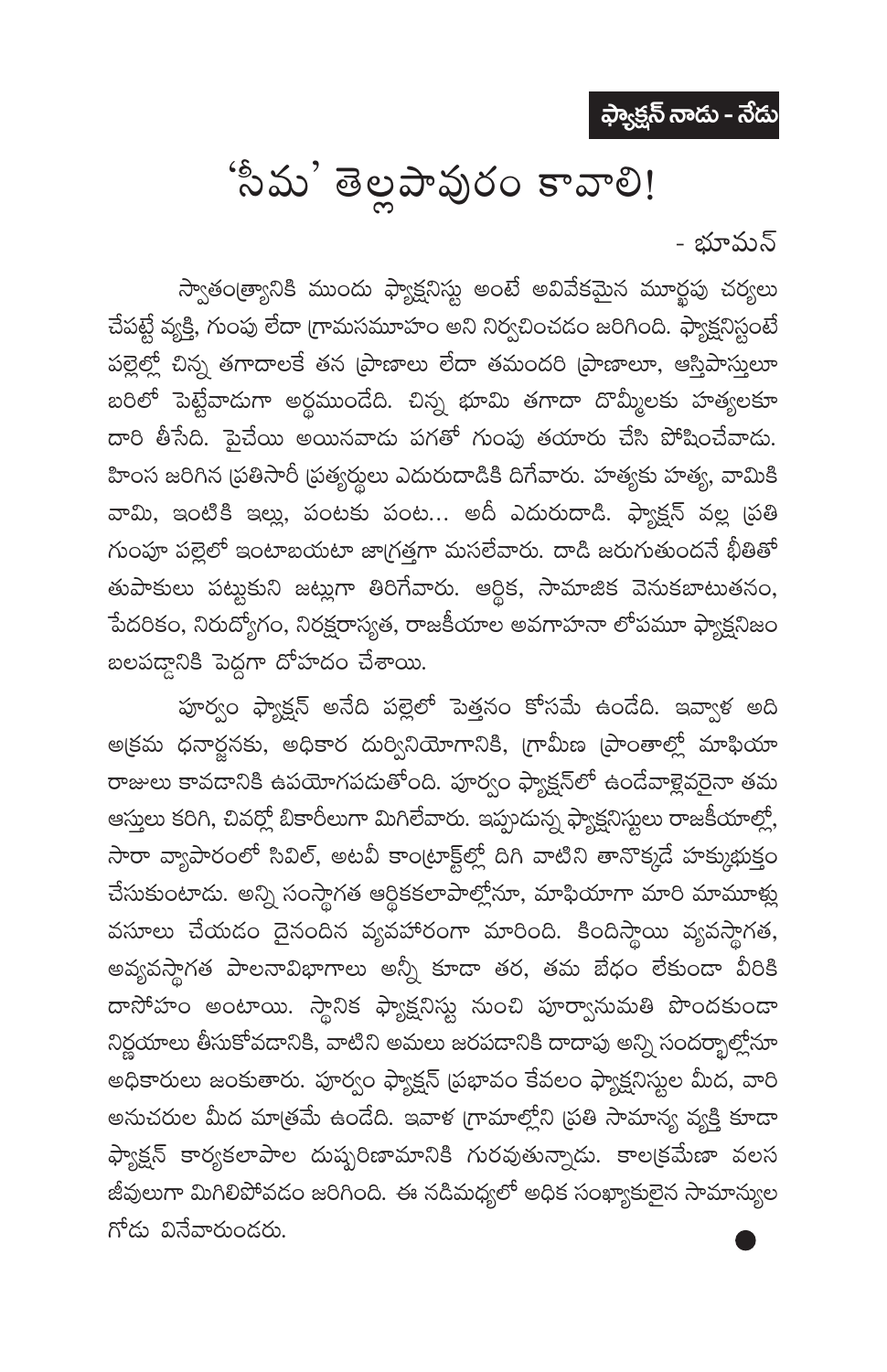## <u>'సీమ' వాక్</u>యం

# రాయలసీమ ఆత్మగౌరవం!

- మాసీమ రాజగోపాల్ంెడ్డి

రాజకీయ పార్టీలు పోటీపడి, తెలంగాణాకు జరిగిన అన్యాయాన్ని భూతద్దంలో చూపిస్తూ, దానికి ప్రత్యేక ప్యాకేజీ కావాలంటున్నాయి. మంచిదే. మరి కరువు సీమపైగాని, వెనుకబడిన ఉత్తరాంధ్రపైగాని ఈ పార్టీల సానుభూతి సారించకపోవడము విచారకరం. వీటికి ప్రత్యేక ప్యాకేజీ కావాలని ప్రభుత్వంపై వత్తిడి తెచ్చేవారే లేరు. అది చేయాలనుకొన్నా, (పచార నిమిత్తం నోటిమాటలకే పరిమితమైపోతున్నది. సమస్యలు ఎదురైనప్పుడు, నిప్పుకోడి ఇసుకలో తలదూర్చి, సమస్యల వలయం నుండి బయటపడేందులకు చేసే (ప్రక్రియ ఇది. దీనిని పలాయన మంత్రమంటారు. దీనివలన ఏ సమస్యా పరిష్కారం కాదు. కావున నిప్పులాంటి నిజాన్ని తెలుసుకొని, పరిష్కారానికి ప్రయత్నించడం తెలివిమంతుల లక్షణం. ఇప్పుడు రాష్టంలో జరుగుచున్నది ఓట్ల రాజకీయం, కాకపోతే సీట్ల రాజకీయం. ఏ [పాంతంలో తమ పార్టీకి సీట్లు వస్తాయో, ఆ [పాంత సమస్యలను [పధానంగా పట్టించుకొని పాటుపడే దుస్థితికి రాజకీయ పార్టీలు దిగజారిపోయాయి. (పజల అవసరాలనుగానీ, రాష్ట్ర అభివృద్ధినిగాని చిత్తశుద్ధితో పట్టించుకొనడం పార్టీలు మరచిపోయాయి. ఏమి చెప్పినా, చేసినా, ఏ వుద్యమం చేపట్టినా రాజకీయ లబ్ది తప్ప, (పజా (పయోజనాలు శూన్యం. ఇలాంటి పార్టీలతో రాయలసీమ సమస్యలు పరిష్కారం కానేరవు.

కోస్తా వాసులు సమావేశాలు జరిపి, (పత్యేక ఆం(ధ రాష్టం కావాలని తీర్మానిస్తూ స్టుకటనలు చేస్తున్నారు. ఇష్టముంటే ఎలాంటి రక్షణలు, కోరికలు కోరకుందా, రాయలసీమ ఆంధ్రాలో బేషరతుగా చేరవచ్చని వారు పేర్కొంటున్నారు. రాష్టంలో ఉన్న ప<mark>త్రికలు</mark>, కోస్తా వాసుల కొరకు, తెలంగాణ వాసుల కొరకు మాత్రమే (శమిస్తున్నాయి. రాయలసీమ వార్తలను, అవసరాలను వీలైనంత వరకు కుదించి, (పాధాన్యత ఇవ్వకుండా జిల్లా ఎడిషన్లలో మారుమూల వేయడం జరుగుచున్నది. అంతటితో సరిపెట్టుకొనకుండా, రాయలసీమ బాంబుల గడ్డ అని, అది కక్షలకు, కార్పణ్యాలకు పుట్టినిల్లు అని, హత్యలు నిత్యకృత్యమని అసలు ఎడిషన్లు (పచురిస్తూ ఉంటాయి. ఇందుకు తామేమీ తగ్గమని, చిన్నచిన్న ఘర్షణలను కూడా పదేపదే చూపిస్తూ ఏ మారుమూల, ఎక్కడో జరిగిన ఒక హత్యను జుగుప్పాకర దృశ్యాలను అదేపనిగా చూపిస్తూ, రాయలసీమలో మరే సమస్యలు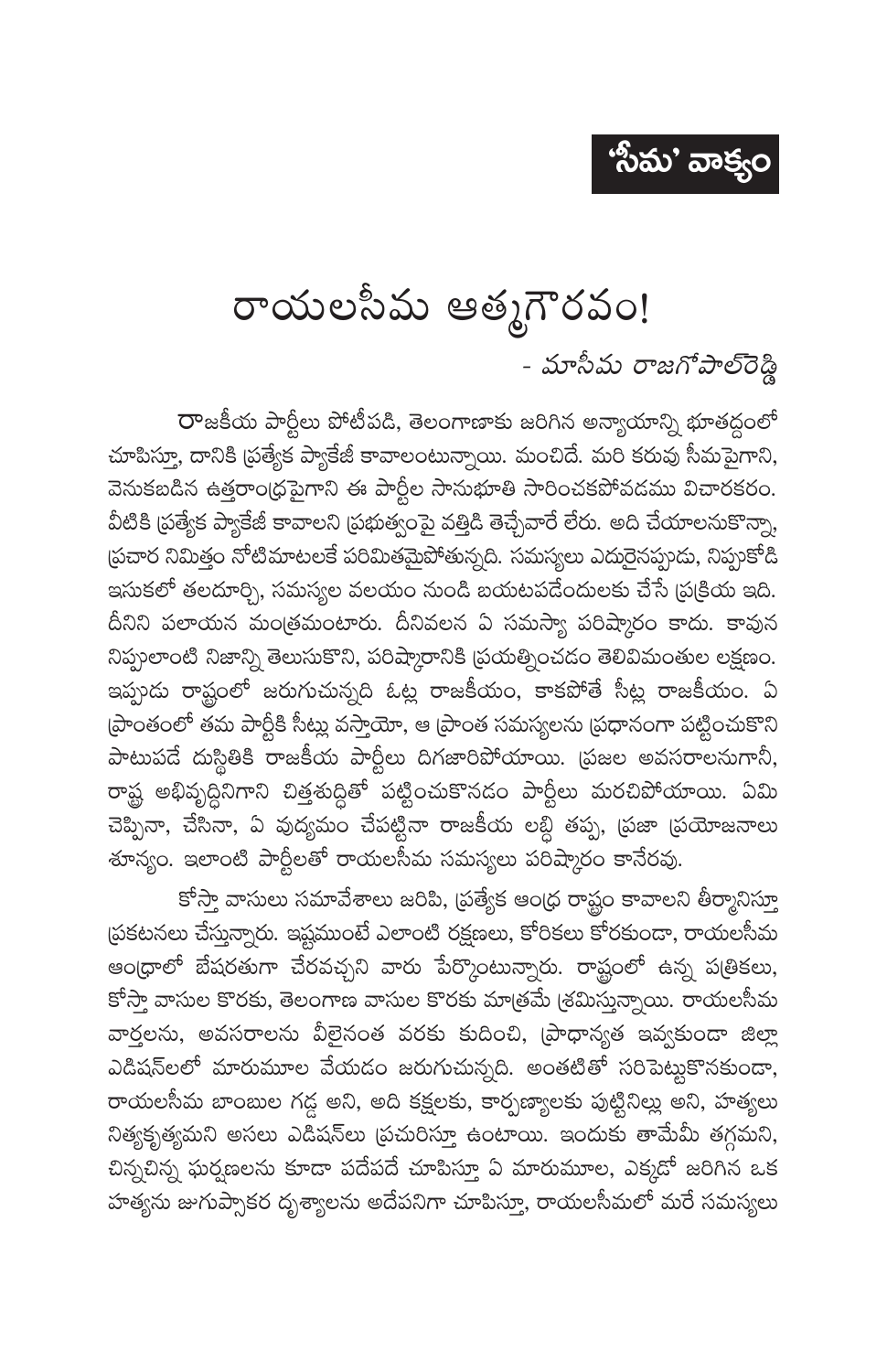లేవనేలా చేస్తూ, సీమవాసుల పట్ల ఏహ్యభావం కలిగించేందులకు ఎల|క్టానిక్ మీడియా .<br>పోటీపదుతూ పాటుపదుచున్నది. ఇక కోస్తా వారి కుటీర పరి<sub>(</sub>శమగా తయారైన సినిమాల .<br>విషయం ఎంత తక్కువగా చెప్పుకుంటే అంత మంచిది.రాయలసీమ వాసులు రాక్షస .<br>సంతతికి చెందినవారనే భావన కలిగించేందులకు అనువైన సినిమాలు, అందులో కొన్ని సన్నివేశాలు, (పతి సినిమాలో ఒక ఈ (పాంత దుష్టపా(త సర్వసాధారణమైపోయింది. సమైక్య భావాన్ని, సమైక్య రాష్టవాదాన్ని పెంచి పోషించే పత్రికలు కాని, ఎల్కక్టానిక్ మీడియాగాని, సినిమాలు కాని కలికానికి కూడా కానరావు. నేతి బీరకాయలో నెయ్యి ఎంత ఉంటుందో, రాజకీయ పార్టీలలో, (పచార సాధనాలలో సమైకృతాభావం అంత ఉంటున్నది.

ఏ పార్టీకి చెందినవారైనా, రాష్ట్ర అవసరాలకు కాకుండా తాముంటున్న [పాంత సమస్యలను బ్రస్తావించడం, ఇతర మైంతాల అభివృద్ధిని అడ్డుకోవడం పరిపాటి అయిపోయింది. ఇట్టి పరిస్థితుల్లో ఒకవేళ (పత్యేక తెలంగాణా రాష్ట్రం ఏర్పడితే రాయలసీమ వాసుల గతేమిటి? ఎటువైపు అని తేల్చుకునేందుకు గతాన్ని మననం చేసుకుని, ముందుకు అడుగులు వేయవలసిన సమయం ఆసన్నమైంది. రక్షణలు లేని రాయలసీమ స్థితిగతులు ఎలా ఉంటాయో అని తేల్చుకునేందులకుగాను, జరిగిపోయిన వాటిని బేరీజు వేసుకొనవలసి ఉంటుంది.

1926లో ఆంధ్ర విశ్వవిద్యాలయ కేంద్రం అనంతపురంలో నెలకొల్పుతామని చెప్పి చివరకు మోసం చేసి, వాల్తేరులో నెలకొల్పిన విషయం; 1951లో రాయలసీమకు నీటినందించే క్రిష్మా – పెన్నార్ (పాజెక్టును నిలువరించిన విషయము; ఇందుకు స్రత్యామ్నాయంగా ఖోస్లా కమిటీ సూచించిన కేసి కెనాల్ సామర్ధ పెంపకం, రెండవ దశలో చేపట్టాల్సి ఉండిన సిద్దేశ్వరం (పాజెక్టు పథకాన్ని అమలు కాకుందా చేసిన విధానము; కర్నూలు రాజధాని కాకుండా, విజయవాడలోనే నెలకొల్పాలని చివరి వరకు అద్దకున్న విషయం; రాయలసీమ (పాజెక్టులకు నీటినందించే (పాణ(పదమైన పోతిరెడ్డిపాడు కాల్వల సామర్థ్యాన్ని పెంచరాదని చేస్తున్న దుబ్బచారము; సముద్రం పాలవుతున్న గోదావరి నీటిని క్రిష్మా నది ఆయకట్టకు తరలించి, అందుమీదట ఆదా అయ్యే నిఖర జలాలను రాయలసీమకు అందించే పోలవరంలాంటి (పాజెక్టులను అద్దకుంటూ అనవసర రాద్ధాంతం చేయడం; 1937లోనే క్రిష్మా జలాల వాడకం, ఇతర విషయాలలోనూ రాయలసీమకు (పాధాన్యత ఇవ్వాలనే శ్రీబాగ్ ఒప్పందాన్ని రాయలసీమ పెద్దలు, కోస్తా (పాంత పెద్దలు ఒప్పందం చేసుకున్నారు. ఈ ఒప్పందాన్ని ఆంధ్ర మహాసభ, ఆనాటి ఆంధ్ర కాంగ్రెస్ కమిటీ ఆమోదించింది. అయినా ఆ ఒప్పందాన్ని కాలరాయదం; ఇలా అనేక విషయాలలో అన్యాయం చేసిన వారిగా నిరూపితమయ్యారు. (పత్యేక ఆంధ్ర రా|ష్టానికి రాయలసీమవాసి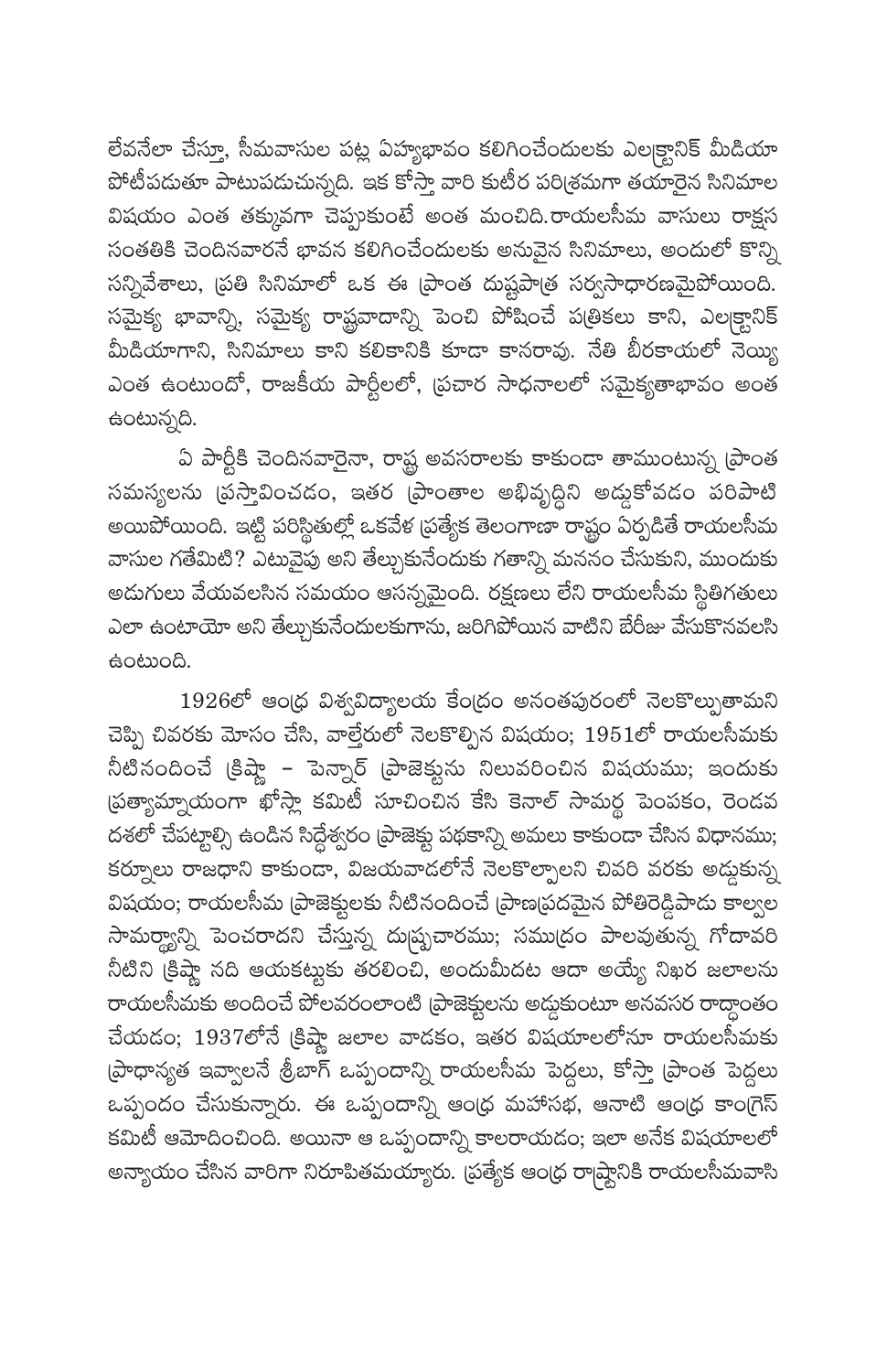ముఖ్యమంత్రి అయినా, అసెంబ్లీలో జనబలం వుండినందున, ఆయన కోస్తా [పాంత సేవలో తరించవలసి వుంటుంది. అందుకు తోడు క్రిష్మా దెల్దాకు నీరుకట్టుగా పనిచేయవలసి ఉంటుందేగాని, రాయలసీమను పట్టించుకొనే వీలుండదు. ఒకవేళ విడిపోయి (పత్యేక రాయలసీమ రాష్టం ఏర్పాటు చేసుకొంటే, అది చిన్న రాష్టమైనందున మనుగడ కష్టతరమేమో అనే అనుమానము కొందరిలో ఉన్నది. కావున అన్నిరకాల అనుమానాలు నివృత్తి చేసుకొనవలసిన అవసరమెంతైనా వున్నది.

శ్రీకృష్ణదేవరాయలు 1509 నుండి 1929 వరకు పరిపాలించారు. ఆ కాలంలో రాయలసీమ భోగభాగ్యాలతో, సస్యశ్యామలమై, రత్నాలను రాసులుగా పోసి అమ్మిన రత్నగర్భ. అనంతరం ఈ సీమ రాజకీయ సంక్షోభాలలో చిక్కుకుని, ముక్కలై, పాలకుల నిర్లక్ష్యానికి గురై, రానురాను కరువుసీమగా మారింది. ఆ విషయాన్నే విద్వాన్ విశ్వంగారు తన 'పెన్నేటి పాట'లో ఇలా తెలియజేశారు.

> "అచటనొకప్పుడు పండె ముత్యాల చాలు అటనొకప్పుడు నిండె కావ్యాలజాలు అచటనొకప్పుడు కురిసె భాష్యాల జల్లు అదే పెన్న, అదే పెన్న నిదానించి నడు విచారించునెదన్, వట్టి ఎడారి తమ్ముడు"

1792లో జరిగిన రెండవ మైసూరు యుద్ధంలో టిప్పసుల్తాన్ ఓడిపోగా, <mark>శ్రీరంగపట్నం సంధి మేరకు, కడప జిల్లా, అనంతపూరం</mark> జిల్లాలో కొంతమేరకు, చిత్తూరు జిల్లాలోని మదనపల్లె, వాయల్పాదు, చంద్రగిరి తాలూకాలు నైజాంకు దక్కాయి. 1799లో జరిగిన 3వ మైసూరు యుద్ధంలో టిప్పుసుల్తాన్ మరణించాదు. ఆపై జరిగిన పంపకాలలో సీమ అంతా నైజాంలో చేరిపోయినది. నిజాం నవాబుకు రక్షణ కలిగించేందులకు, హైదరాబాద్లో ఇంగ్లీషు వారుసైనిక శిబిరం నెలకొల్పేందుకుగాను, ఆ ఖర్చుల నిమిత్తం రాయలసీమను (బిటిష్ వారికి, నైజాం నవాబు 15.6.1800 సంధి మేరకు ధారాదత్తం చేశాదు. ఇంగ్లీషు వారు దానిని సీడెడ్ డిస్ట్రిక్ట్స్గా నామకరణం చేశారు. తెలుగులో వాటినే దత్తమండలం అని పిలవసాగారు. నంద్యాలలో జరిగిన దత్తమండలాల ప్రథమ మహాసభలో, దత్తమండలాల పేరును రాయలసీమగా మార్చారు. చరిత్రలోకి వెళితే ఈ ప్రాంతాన్ని రేనాడుగా పిలువబడేది. అది గతము. ఇప్పుడు రాయలసీమ వైశాల్యం, దాని స్థితిగతులను తెలుసుకొనవలసి వున్నది. అనంతపురం, కడప, కర్నూలు, చిత్తూరు జిల్లాలు మరియు మునుపటి కర్నూలు జిల్లాలో ఉండి, ఇప్పుడు 1970 ఫి[బవరి 2వ తారీఖు నుండి ఏర్పడిన (పకాశం జిల్లాలో ఉంటున్న గిద్దలూరు, మార్కాపురం తాలూకాలు వెరశి రాయలసీమ. ఇలా ఉంటున్న రాయలసీమ వైశాల్యం 72,538 చదరపు కిలోమీటర్లు.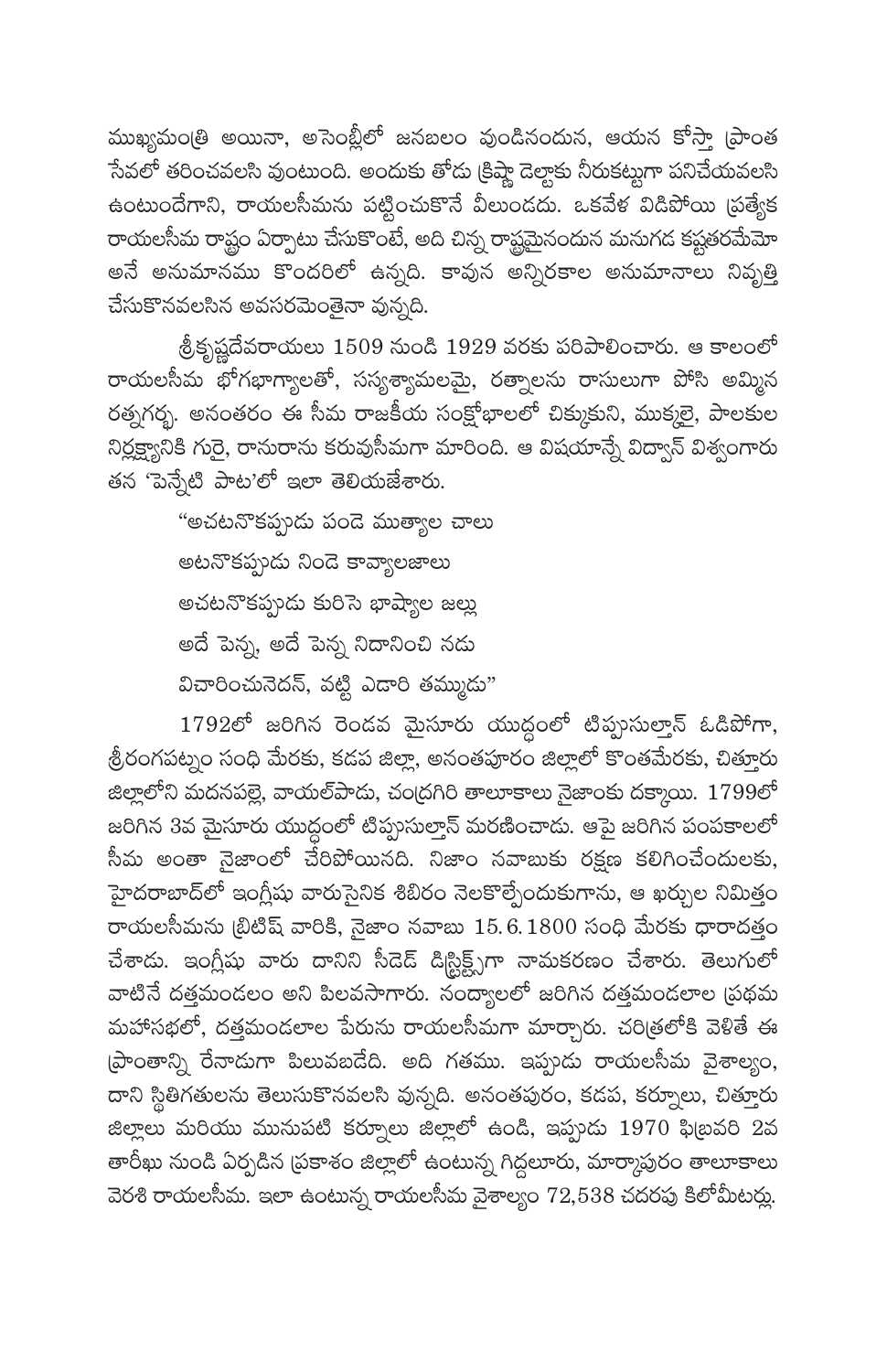రాష్ట్ర వైశాల్యం 275.1 వేల చ.కి.మీ. కోస్తా [ఫాంతంలో ఇప్పుడున్న జిల్లాలకు అదనంగా, గుంటూరు జిల్లా నుండి 1970లో విడిపోయి, (పకాశం జిల్లాలో చేరిన ఒంగోలు తాలూకా పూర్తిగా, బాపట్ల, నరసరావుపేట, వినుకొండ తాలూకాలలోని కొన్ని [పాంతాలను పరిగణలోనికి తీసుకొంటే, కోస్తా [ఫాంత విస్తీర్ణము 65,864 చ.కి.మీ. వీటిలో చేర్చకుందా ఉంటున్న నెల్లూరు జిల్లా విస్తీర్ణం అందుకు తోడు అదనంగా 1970లో ఈ జిల్లా నుండి విడదీసి, (పకాశం జిల్లాలో చేర్చిన కనిగిరి, పొదలి, దర్శి, కందుకూరు తాలూకాలతో వెరశి నెల్లూరు వైశాల్యం 22,033 చ.కి.మీ. రాష్ట్ర వైశాల్యంలో తెలంగాణా  $41.80\%$ , రాయలసీమ  $26.36\%$ , ఇక కోస్తా [పాంతం  $23.94$  శాతము.

ఒక వేళ నెల్లూరును ఏ ప్రాంతములోనైనా కలపవలసి వస్తే అది రాయలసీమలో చేరవలసి ఉంటుంది. ఇప్పటికే నెల్లూరు తిరుపతిలోని శ్రీ వెంకటేశ్వర యూనివర్శిటీ పరిధిలో ఉన్నది. నెల్లూరు జిల్లాకు జీవనాధారమైన పెన్న, కుందూ, తెలుగుగంగలు రాయలసీమలో ఉన్నవి. కావున ఎట్టి పరిస్థితుల్లోను నెల్లూరు రాయలసీమలో చేరవలసి ఉంటుంది. భారతదేశంలో భౌగోళికంగా గుర్తింపు పొందిన భాగాలలో రాయలసీమ ఒకటి. భారతదేశపు జనాభా లెక్కలు తయారుచేసే రిజి|స్తార్ జనరల్ దేశములోని వివిధ [పాంతాలను గుర్తించవలసి ఉన్నది. ఆ మేరకు రాయలసీమను ఒక విభాగముగా రిజి|స్తార్ జనరల్చే గుర్తించబడింది. భారతదేశపు పల్లెల, పట్టణాల ప్లానింగ్ విభాగము, దేశములోని వివిధ (పాంతాల, విభాగాల కొరకు తయారు చేసే (పణాళిక కొరకు గుర్తించిన విభాగాలలో, రాయలసీమ, నెల్లూరు జిల్లాను కలిపి ఒక సమగ్రమైన [పాంతంగా గుర్తింపు పొందియున్నది.

భారతదేశపు అర్ధిక విభాగాలు అనే అంశంపై విశ్లేషణ జరిపిన కుమార్సేన్గుప్తా, గలినాసీడీసస్సెక్లు, "దేశ ప్లానింగ్ తయారీలో రాయలసీమ సూక్ష్మపరిశీలనకు అనువైనది" అని తేల్చి చెప్పారు. ఇక పోలికల విషయానికొస్తే రాయలసీమ (నెల్లూరును కలపకుండా) కోస్తా ప్రాంతానికన్నా పెద్దది. దేశములోని ఇతర రాయ్ధిలతో పోలిస్తే రాయలసీమ కేరళకన్నా 1 3/4 పెద్దది, హర్యానా, పంజాబ్లకన్నా  $1$  1/2 పెద్దది, ఉత్తరాంచల్, హిమాచల్[పదేశ్ల కన్నా 1 1/4 పెద్దది. ఇలా దేశంలోగల గోవా  $(3702$  చ.కి.మీ.), హర్యానా (44,212 చ.కి.మీ.), హిమాచల్(పదేశ్ (55,673 చ.కి.మీ.), కేరళ (38,863 చ.కి.మీ.), మణిపూర్ (22,327 చ.కి.మీ.), మేఘాలయ (22,429 చ.కి.మీ.), మిజోరాం  $(25,081$  చ.కి.మీ.), నాగాలాంద్ $(16,579$  చ.కి.మీ.), పంజాబ్  $(50,362$  చ.కి.మీ.), సిక్కిం (7096 చ.కి.మీ.), త్రిపుర (10,492 చ.కి.మీ.), ఉత్తరాంచల్ (55,845 చ.కి.మీ.) వంటి రాయ్ధ్రాల కన్నా రాయలసీమ వైశాల్యంలో పెద్దది. ఇదేకాకుండా యపంచంలో ఐక్యరాజ్యసమితి సభ్యులుగా ఉండే దేశాల వైశాల్యంతో పోల్చి చూసినపుడు వైశాల్యంలో ఆల్బేనియా, డెన్మార్క్, నెదర్లాండ్స్, బెల్జియం, స్విట్జర్లాండ్, ఇజాయిల్, భూటాన్, శ్రీలంక, కువైట్, లెబనాన్, కోస్టారికా, డొనిమియన్ రిపబ్లిక్, పెరుగ్వే, టోగో,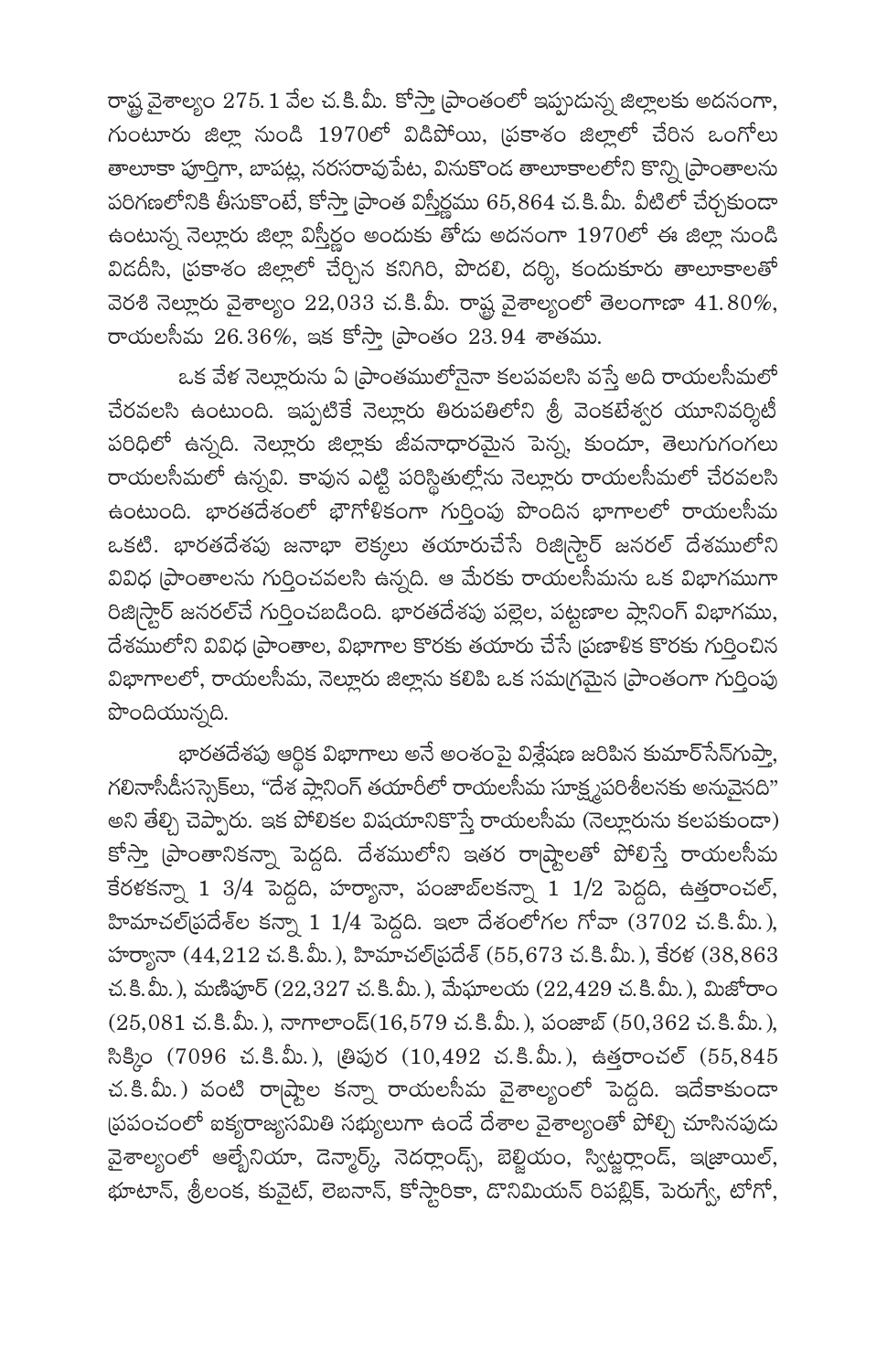రువాండా, తైవాన్లాంటి 43 దేశాలకన్నా రాయలసీమ పెద్దది. ఇండియాటుడే దేశవ్యాప్త సర్వే జరిపి దేశంలో అత్యుత్తమ, అధ్వాన్న రాయ్టైల పట్టికను, దేశవ్యాప్తంగా జీవన నాణ్యతపై ర్యాంకుల నిర్ధారణ చేసి, 2007 సెప్టెంబరు 25న (పచురించింది. ఆ పట్టిక డ్రుకారం చిన్న రాష్రాలైన పంజాబ్ గత 4 సంవత్సరాలుగా డ్రథమ స్థానంలో ఉన్నది. అలాగే కేరళ రెండవ స్థానంలో వున్నది, హిమాచల్ (పదేశ్ 3వ స్థానంలో ఉన్నది. ఇక పెద్ద రాృష్టాలైన బీహార్ 20వ స్థానంలోను, ఉత్తరప్రదేశ్ 17వ స్థానంలోను, మధ్యప్రదేశ్  $14$ వ స్థానంలో ఉన్నవి.

ఈ నివేదికకు శాంతిభద్రతలు, వ్యవసాయం, (పాథమిక విద్య, (పాథమిక ఆరోగ్యం, మౌలిక సదుపాయాలు, వినిమయ విపణి, పెట్టుబడి వాతావరణం, బడ్జెట్ సౌభాగ్యము అనే ఎనిమిది గుణగణాల మీద ఆధారపడి స్థూల పనితనానికి సంబంధించిన మదింపులు. ఈ విశ్లేషణ మేరకు చిన్న రాష్ట్రాలు ముందంజలో ఉండగా, పెద్ద రాష్ట్రాలైన ఉత్తర్మపదేశ్,<br>-,<br>బీహార్, మధ్యపదేశ్లు వెనుకబడినతనములో తలమునకగా ఉన్నవి. రాష్ట్రము చిన్నదా, పెద్దదా అనేది కాకుండా అవసరమైన వనరులు రాయలసీమలో ఉన్నవా లేవా అని తెలుసుకొనవలసి వున్నది. రాయలసీమలో జిల్లాలు తక్కువగా ఉన్నవి. కానీ వైశాల్యాన్ని .<br>పరిగణలోనికి తీసుకొని రాయలసీమలో కనీసం అదనముగా మరో మూడు జిల్లాలను ఏర్పాటు చేయవచ్చు.

వ్యవసాయానికి నీరు అత్యవసరము. తుంగభ(ద, క్రిష్ణా, కుందూ, పెన్నా నదులు ఈ [పాంతము గుండా [పవహిస్తున్నవి. [కిష్ణా నది నీటిని నిల్వరించే శ్రీశైలం రిజర్వాయర్ ఈ సీమలో ఉన్నది. నీటి హక్కుల విషయమై అడిగేవారు ఈ సీమలో లేకపోవడంతో, మనకు న్యాయముగా రావాల్సిన వాటా మనకు రావడం లేదు. నీటి కేటాయింపులో, కరువు సీమలకు (పాధాన్యత ఇవ్వాలని, బేసిన్ సిద్ధాంతానికి, రైపీరియన్ హక్కులకు (పాధాన్యత ఇవ్వరాదని బచావత్ (టిబ్యునల్ తీర్పు ఇచ్చి వున్నది.

క్రిష్ణానది నీటి కేటాయింపు కొరకు ఆయా రాయ్ట్రిలలో వున్న [పాజెక్టులను పరిగణలోనికి తీసుకున్నా, వాడకము విషయానికొచ్చినపుడు, ఆయా రాష్ట్రాలకు కేటాయించిన నీటిని (పాజెక్టుల పరంగా కాకుండా, ఆ రాష్ర్టానికి కేటాయించిన మొత్తం నీటిని, వాదుకొనవచ్చునని తమ తుది తీర్పులో బచావత్ (టిబ్యునల్ పేర్కొన్నది. ఇదే విషయాన్ని సుటీం కోర్టు కూడా 0.3.1./972/97లో 25.4.2000న ఐలపరచింది. అయినా కోస్తా వారికి భయపడి ఈ వివరణను రాష్ట్రపభుత్వం పరిగణలోనికి తీసుకోవడం లేదు. పరిపాలన స(కమంగా ఉన్న రాయల కాలంలో ఎక్కడ వీలున్నదో అక్కడ చెరువులు, కుంటలు, బావులు, ఏటి కాలవలు, ఊటకాలువల నిర్మాణం చేపట్టడంతో నీరు సమృద్ధిగా లభించి పంటలు పండి సీమ సస్యశ్యామలంగా వెలుగొందింది. కావున నీటి వనరులను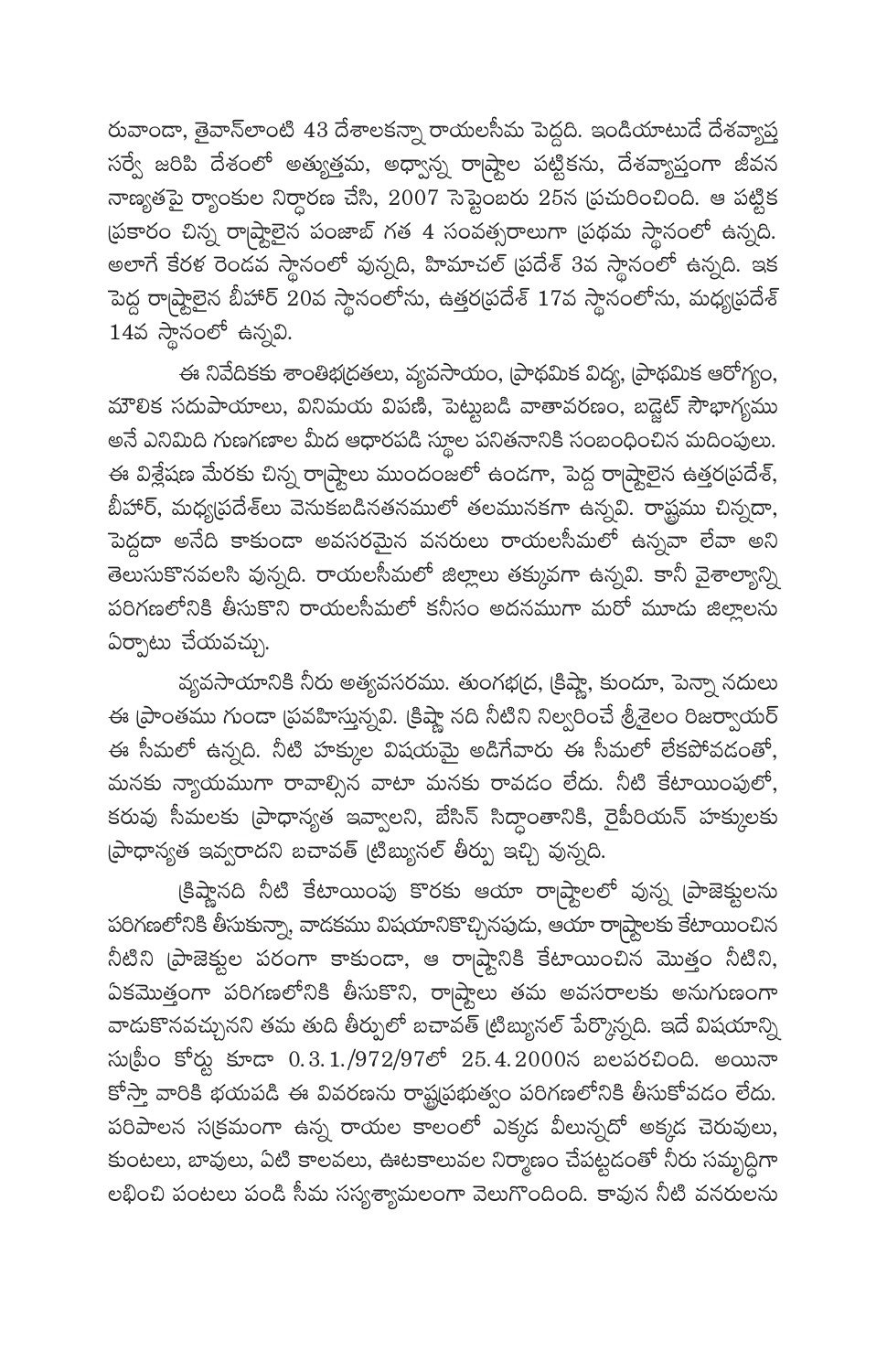స(క్రమంగా వాడితే గత వైభవం తిరిగి పొందే సదవకాశమున్నది. రాయలసీమ ఖనిజాల పుట్ట. అమెరికా అభ్యుదయానికి తోడ్పడిన యురేనియం నిల్వలు ఈ సీమలో భారీగా ఉన్నాయి. కడప జిల్లా ముద్దనూరు, పులివెందుల, కమలాపురం, కడప, [పొద్దటూరు, .<br>జమ్మలమదుగు, కర్నూలు జిల్లాలోని ఆళ్లగడ్డ, నంద్యాలలో ఈ ఖణిజం లభిస్తుంది. దాదాపు 60 మిలియన్ల మెట్రిక్ టన్నుల నిక్షేపాలున్నవి. యురేనియం ఖనిజానికి అనుసంధానంగా బంగారు నిల్వలు 60 మిలియన్ మెట్రిక్ టన్నుల నిల్వలున్నవి. కడప .<br>జిల్లాలోని పులివెందుల [పాంతంలో 27,000 టస్నుల రాతినార లభ్యమవుతుంది. అనంతపురం, చిత్తూరు జిల్లాలలో (గానైట్ లభిస్తుంది.

నూనెగనుల (తవ్వకము, పెయింట్లు, బట్టలు, కాగితము, రబ్బరు, లితోఫోస్, బేరియం రసాయినాలు మొదలగు పరి<sub>(</sub>శమలలో ఉపయోగపడే ముగ్గురాయికి కడప జిల్లా (ప్రధాన కేంద్రం. కడప, కర్నూలు, అనంతపురం, (పకాశం జిల్లాలలో తెల్ల మరియు గోధుమ వన్నె ముగ్గురాయి దొరుకుతుంది. ఆసియా ఖండంలో మరెక్కడా లభించనంత ముగ్గరాయి కడప జిల్లలో లభిస్తుంది. ఇచ్చట లభించే గోధుమవన్నె ముగ్గరాయి, దేశంలో లభించే వాటికన్నా నాణ్యమైన సిమెంట్ పరి(శమకు ముఖ్యమైన ముడిపదార్థం సున్నపురాయి, కడప, కర్నూలు, అనంతపురం జిల్లాలలో లభిస్తుంది. సిమెంట్ పరి[శమకు మూలమైన సున్నపురాయి నిక్షేపాలు దేశం మొత్తం 3వ వంతు ఆంధ్రప్రదేశ్లో ఉండగా, అందులో 60 శాతం రాయలసీమలో, (పధానంగా కడప జిల్లాలో వున్నవి. ఇండియాలో ఉత్పత్తి చేసే పలకరాళ్లలో 80 శాతం మార్కాపురంలో లభ్యమవుతాయి.

చితూరు జిల్లాలోని చికరగుంట, నందిమడుగు, మల్లప్పకొండ (పాంతములో సుమారు 30 కి.మీ. పొడవున బంగారు నిక్షేపాలున్నవి. అనంతపురం జిల్లాలోని వ్రజకరూరు వ(జాలకు (పసిద్ది. వర్షం పడితే నేలపైనే వ(జాలు లభ్యమవుతాయి. గతంలో చెన్నూరు మండలం కనుపర్తిలో వజ్రాల గనులుండేవి. అనంతపురం, కడప, కర్నూలు జిల్లాలలో ఇనుప ఖనిజం లభ్యమవుతుంది. (పపంచ మార్కెట్లో మంచి గిరాకీ ఉన్న ఎ(్రచందనం కడప జిల్లాలో మాత్రమే లభిస్తుంది. ఆహారధాన్యాలలో ఈ సీమ స్వయం సమృద్ధి సాధించింది. అన్నిరకాల నూనెగింజల పంటలు, పప్పుధాన్యాల పంటలు ఇక్కడ సాగవుతున్నవి. వీటికితోడు (పసిద్ధ క్షేత్రాలైన తిరుపతి, శ్రీశైలం, పుట్టపర్తిల అందదందలున్నవి. వీటన్నిటిని మించి ఆత్మగౌరవమున్నది. కావున అన్ని విషయాలను కూలంకుషంగా చర్చించి, పరిగణలోనికి తీసుకొని, మన సంగతేమిటో తేల్చుకోవలసిన అవసరమెంతైనా వున్నది.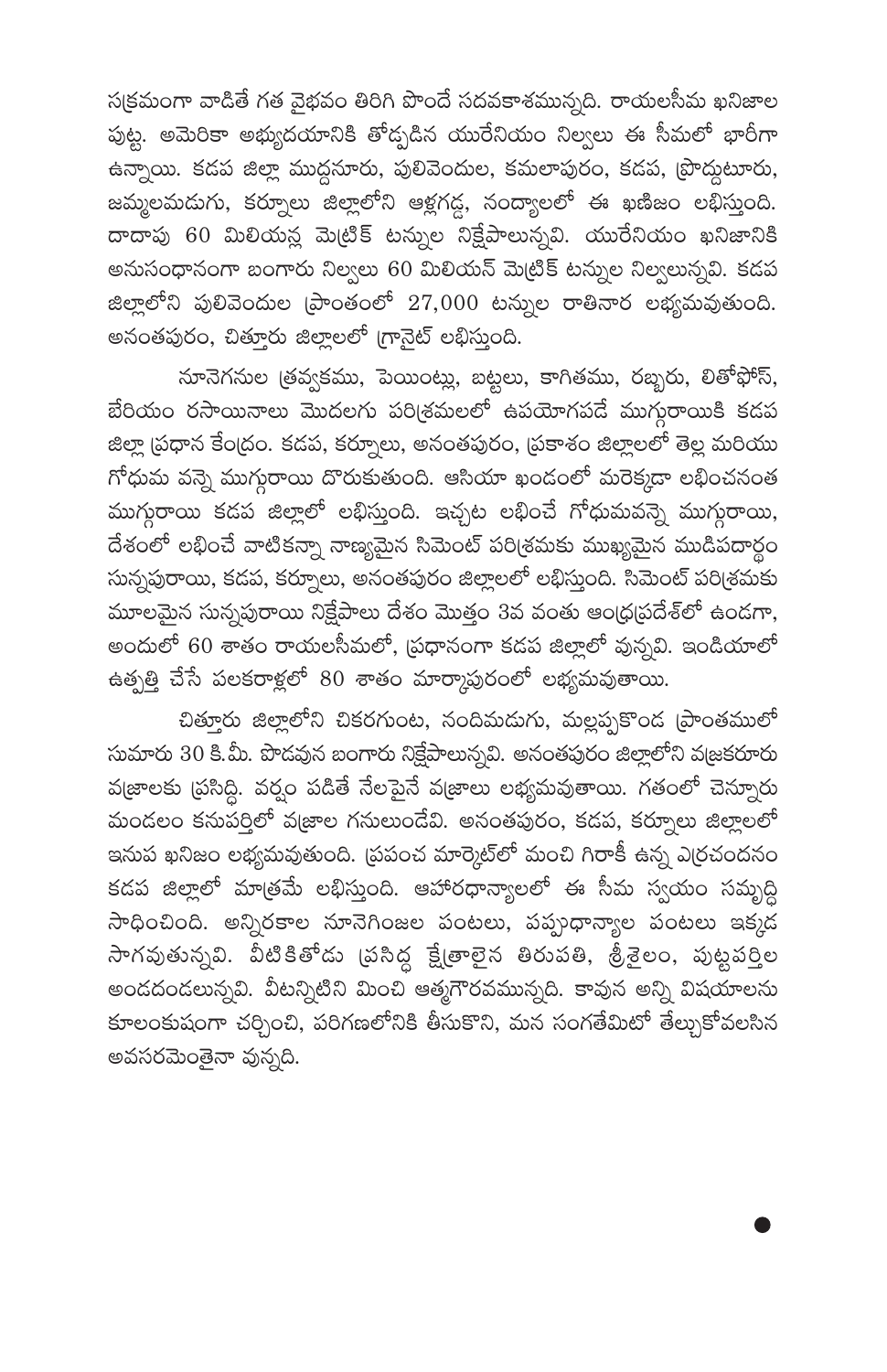ఇందులో...

| సీమ నేలపై నెత్తుటి సంతకం               |   | 2  |
|----------------------------------------|---|----|
| హిరణ్యరాజ్యం                           | . | 4  |
| విజయనగర చరిత్రలో పాలెగాళ్లు            |   | 6  |
| మ(నో ఉక్కుపాదం                         | . | 20 |
| చిత్తూరు జిల్లా పాలెగాళ్లు             |   | 31 |
| 'హింస' ధ్వని                           |   | 38 |
| పాలెగాళ్ల పరిణామక్రమం                  | . | 40 |
| రాయలసీమ రావణకాష్టం                     | . | 52 |
| ఫ్యాక్షన్తో (పారంభం – ఫ్యాక్షన్తో అంతం |   | 80 |
| ఫ్యాక్షన్సు ద్వేషిస్తూ                 |   | 87 |
| ఫ్యాక్షన్ సమస్యకు పరిష్కారాలు          |   | 90 |
| ఆటవిక హింసా సంస్కృతి                   |   | 93 |
| రాయలసీమ జిల్లాల భౌగోళిక స్వరూపం        |   | 98 |
|                                        |   |    |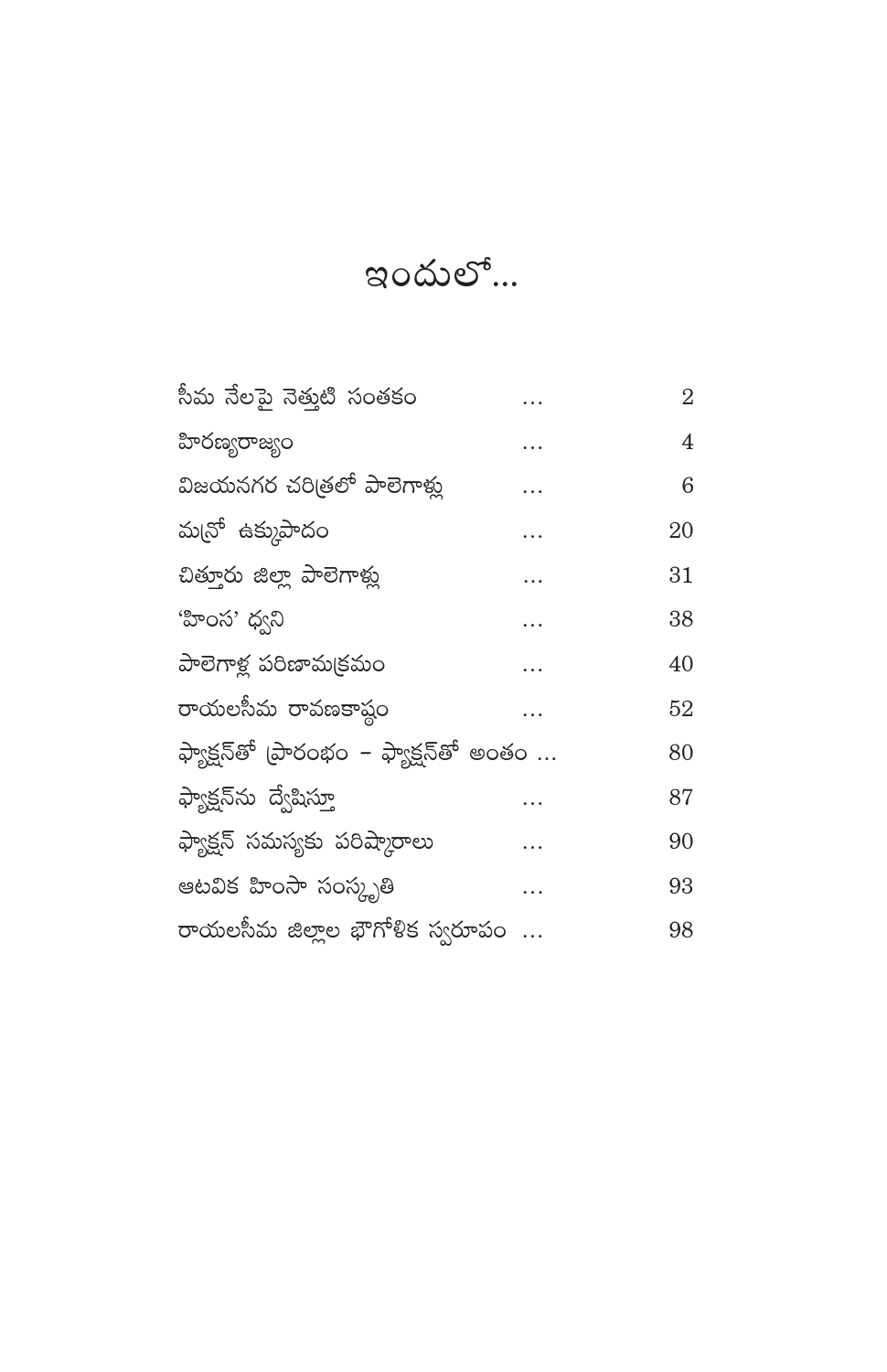## సీమ నేలపై నెత్తుటి సంతకం

మన నాగరికతలోకి నీళ్లే సరిగ్గా ప్రవేశించవు. మరి ఇంత హింస ఎలా స్రవహిస్తోంది? వేటకొడవళ్లకు రక్తదాహాన్ని ఎవరు నేర్పారు? మన మధ్య, మన చుట్టూ వున్న మన వాళ్ల మధ్య, మన నేల మధ్య తరాలుగా, తరతరాలుగా ఆరిపోకుండా నిరంతరంగా కక్షల రావణ కాష్ఠాన్ని రగిలిస్తున్నదెవరు? ఖూనీలు చేసుకొని పగలు చల్లార్చుకోవడానికే 'మనిషి జన్మ' ఎత్తినట్లు, నరుక్కోవడం ఒక్కటే మనకొచ్చిన ఏకైక విద్య అయినట్లు, నాటుబాంబుల్ని చుట్టడమే మన చేతులకు వచ్చిన పని అయినట్లు, మన ముందూ, మన వెనుకా, మన చుట్టూ వలయాలు వలయాలుగా ఆవరించి, మన బంగారు కలల్ని కూడా కల్లోల విలయం చేస్తూ వలగా బిగిసిన ఈ కక్షల ఉచ్చును ఎవరు బిగించారు? మనమెందుకు ఈ పగల పంజరంలో వున్నాం? మన పల్లెలు... పచ్చని పల్లెలు యింత వెచ్చగా ఎందుకు ఉడికిపోతున్నాయి? బీదుపడిన పొలాలు, పాదుబడిన గృహాలు, పల్లె విడిచి పరారై ఎంత దూరం పరుగు... ఆకాశమంత అందమైన పల్లె శరీరానికి అడుగడుగునా గాయాల గాట్లు పెట్టి రూపాన్ని, స్వరూపాన్ని మార్చుతున్నదెవరు?

జీవితంకంటే అందమైనదీ, చావుకన్నా భయంకరమైందీ ఈ సృష్టిలో మరేదీ లేదని తెల్సినా... అందమైన జీవితాన్ని అర్ధాంతరంగా అంతం చేసుకొని భయంకరమైన చావును తమ జీవితాల్లోకి ఆహ్వానిస్తున్నదెవరు?

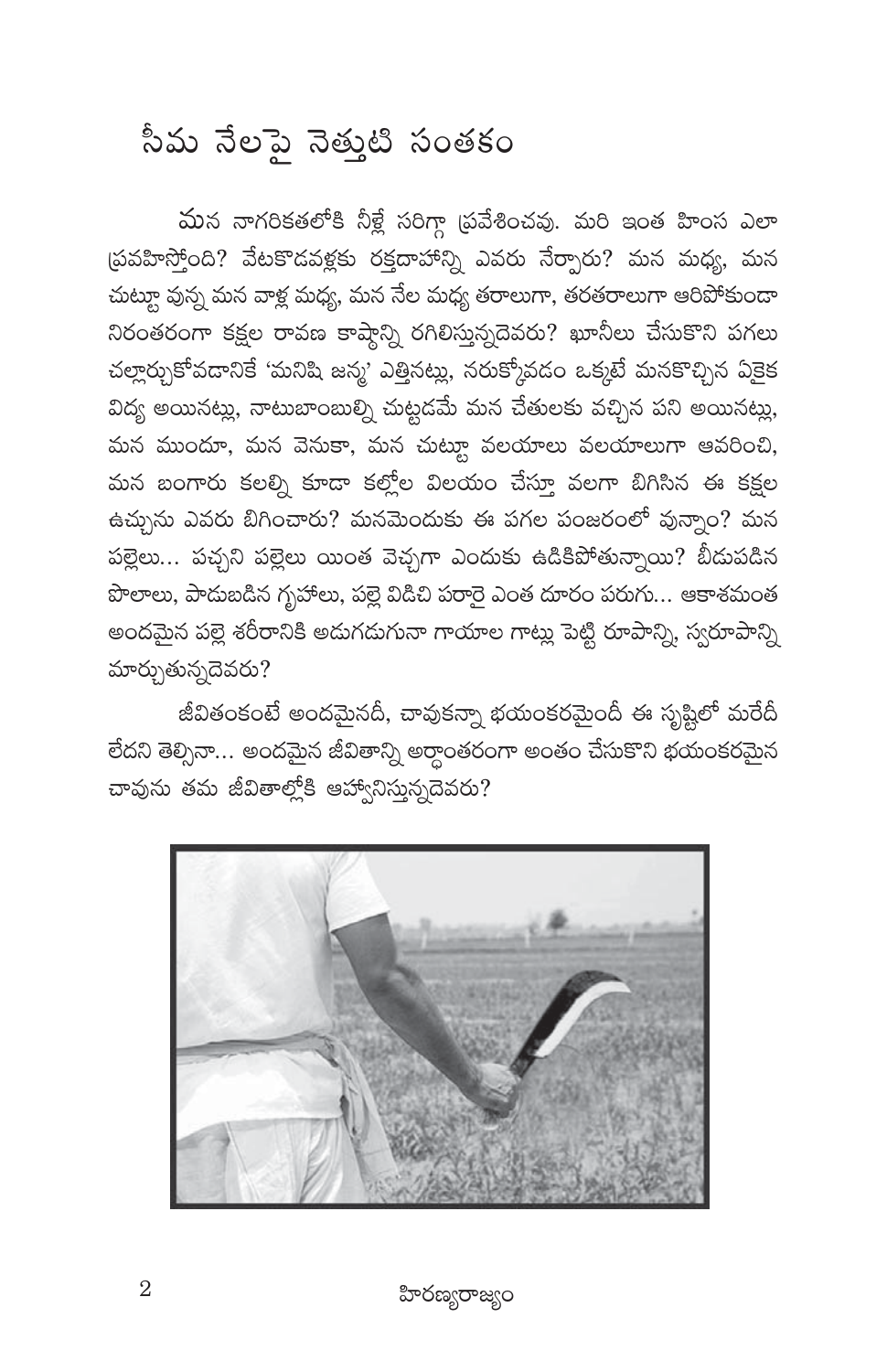"మనం రోజూ… రోజూ ఏం ఖర్మ… (పతి నిమిషం… (పతి క్షణం ఊపిరి .<br>పీలుస్తూనే ఉంటాం. ఇన్నేళ్ల నుంచి ఈ పని చేస్తూనే ఉన్నాం కదాని ఒక్కసారి ఆపేస్తే ఏమౌతుంది? [పాణమే పోతుంది. ఈ ఫ్యాక్షన్ కూడా అంతే! మన చుట్టూ నిరంతరం మనల్ని రక్షిస్తూ అనుచరులు వుండాల్సిందే. నాటు తుపాకులు, నాటుబాంబులు, వేటకొడవళ్లు, (పత్యర్థిపై నిఘా, వ్యూహ (పతివ్యూహాలు అన్నీ మనం ఉన్నన్నాళ్లూ మనతో పాటూ సాగుతుందాల్సిందే. మన జీవితం మన చేతుల్లో లేదు" అని చెప్పే ఫ్యాక్షన్ నేతలు దారుణమైన కక్షల్ని పెంచుకుంటూనే వున్నారు. కులం, ధనం, బలం, ప్రాంతం, హోదా, అధికారం అంటూ పరి(భమిస్తూనే వున్నారు. కులం, ధనం, బలం, [పాంతం, హోదా, అధికారం అంటూ పరి(్రమిస్తూనే వున్నారు.

"ఫ్యాక్షన్లో జాలి, సానుభూతి అనే మాటలకు స్థానమే లేదు. మనిషి మానసికంగా .<br>కుంగిపోవడం మొదలుపెడితే చీమా, దోమా కూడా మన మీద ఆధిపత్యాన్ని చెలాయించాలని చూస్తాయి. మనల్ని నిర్వీర్యుడుగా మార్చేస్తాయి. ఫ్యాక్షన్లో ఉండేది రెండే కేటగిరీల మనుషులు. ఒకరు చంపేవాళ్లు, మరొకరు చచ్చేవాళ్లు. బలాన్ని బట్టి, బలగాన్ని బట్టి ఏదో ఒక కేటగిరీలో చేరుతుంటారు" అని ఫ్యాక్షనిస్తులు తాము మృత్యవు అంచున ఎలా జీవిస్తున్నామో వివరిస్తారు. "ఫ్యాక్షన్లో అదృష్టం, దురదృష్టం అనేవి మన చేతుల్లోనూ, చేతల్లోనే" వున్నాయంటారు వీళ్లు. ఫ్యాక్షనిస్టుల జీవితాలు రక్తాక్షరాలతో లిఖించిన మృత్యప(తాలు... కసాయి అన్త్రాలు. "మళ్లీ పల్లెకు తిరిగి పోవాలని ఉంది. పోలేని పరిస్థితి. మాకు నలభై ఎకరాల పొలం ఉంది. వదిలేసి వచ్చేసినాం. ఫ్యాక్షన్ ద్వారా ఎంత నష్టపోయామో మాకు తెలుసు. పగవాడికి కూడా ఇట్లాంటి పరిస్థితి వద్దని" లింగందిన్నెపల్లె చిన్నమునిరెడ్డి ఎందుకు శోకిస్తున్నాడు? ఎందుకు విధి ఒకటి తలిస్తే, మనిషి మరొకటి తలుస్తున్నాడు?

తన చుట్టూ వున్న తలుపుల్ని తానే మూసేసుకొని తన గొలుసులతో తానే బంధించుకొని యింత నరకయాతన ఎందుకు పద్తున్నాదు? ఎవర్ని చూసినా కళ్లకి శ(తువుల్లాగా ఎందుకు కన్పిస్తున్నారు? చావంటే ఏముంది... 'బొందిలోంచి [పాణం పోవడం. ఎప్పుడోసారి చావాల్సిందేననే' నైరాశ్యం... కళ్లెదుటే కట్టెలాగా మారిపోతున్న నిర్లిప్తత మన జీవితాల్లోకి ఎలా వచ్చింది? భయంకరమైన చావును కూడా అతిమామూలుగా తీసుకుంటున్న కర్మజీవుల్ని చూస్తే ఏమనిపిస్తుంది?

మానవ సంబంధాల మధ్య అంతర్వాహినిలా ప్రవహిస్తూ, దేహాల్లోంచి దేహాల్లోకి, తరాల్లోంచి తరాల్లోకి నెత్తుటితో పాటూ సరఫరా అవుతున్న సంఘర్షణను నిరోధించేందుకు కొత్తగా వాక్సిన్ ఏదైనా వస్తే ఎంత బాగుంటుంది కదా!

కక్షలు, కరువు లేకుంటే రాయలసీమ ఎంత బావుందేది!

కల్లోలంగా కన్నీళ్లతో కాలం కరిగిపోవడం ఫ్యాక్షన్ నెత్తుటి అధ్యాయంలోనే కన్పిస్తుంది.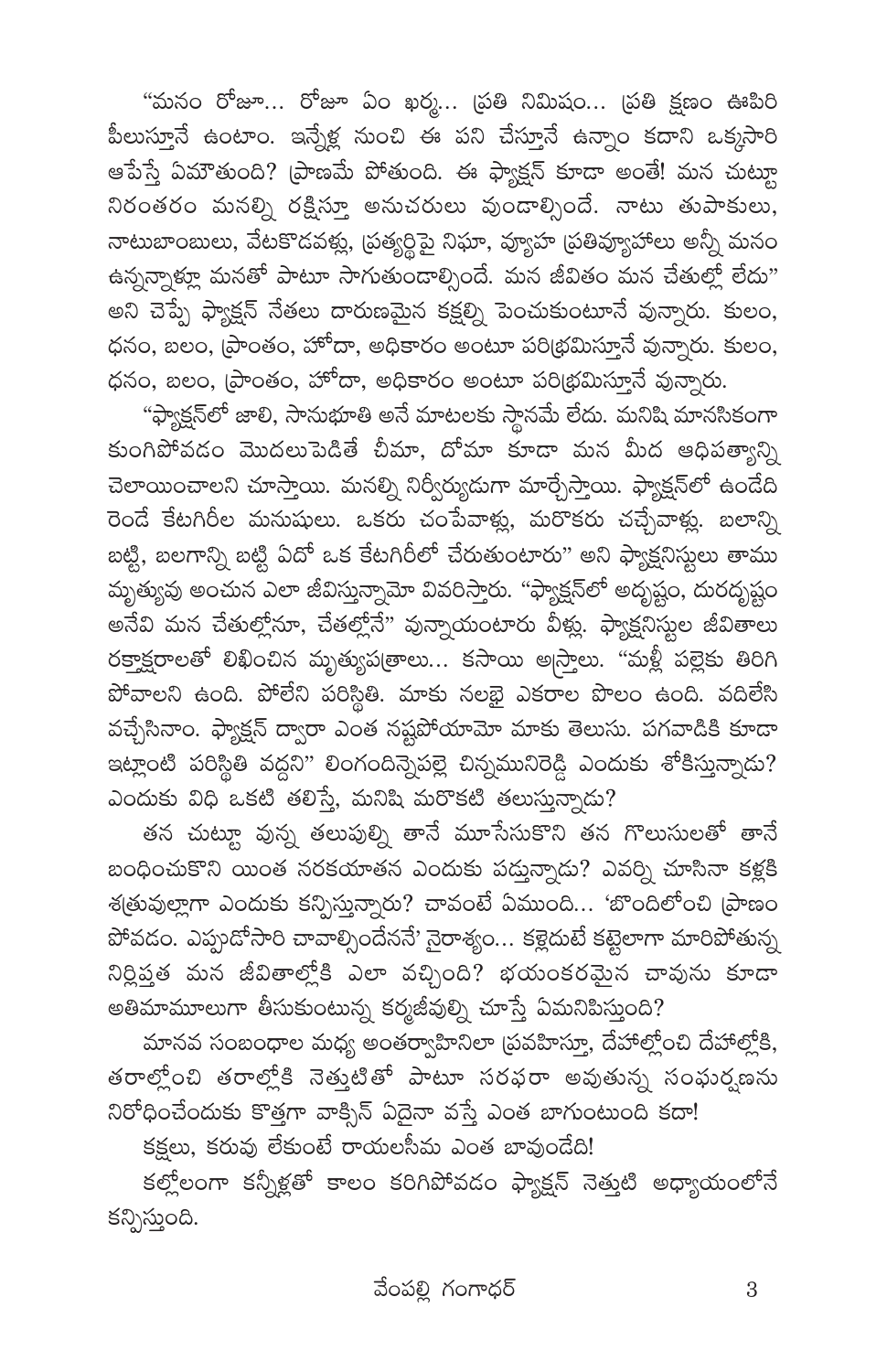

హిరణ్యమంటే బంగారమని అర్థం. ఎప్పుడూ పచ్చని పంటలతో, వర్వాలతో సస్యశ్యామలంగా వుంటూ ఈ నేల మీద ఏ పంట వేసినా బంగారం పండినటు పందుతుంది కాబట్టి దీనికి హిరణ్య రాజ్యమనే పేరు పెట్టారు. రాయలసీమ [పాంతానికి 'హిరణ్య రాజ్య'మనే పేరు రావడం వెనుక ఘన 'చరిత్రు' కూడా ఎంతో వుంది.

క్రీ.శ. 3వ శతాబ్దిలో ఇక్ష్వాకులు హిరణ్యకులతో వివాహసంబంధాలు ఏర్పరచుకున్నారు. ఇక్ష్వాకు రాజైన పురీషదత్తుడు నాగార్జున కొండలో వేయించిన |బాహ్మీలిపిలోని [పాకృత శాసనంలో హిరణ్మక వంశ (పస్తావన వుంది. హిరణ్మక – హిరణ్యక శబ్దానికి (పాకృత రూపం. ఇక్ష్వాకుల సైనిక వ్యవహారాల్లో హిరణ్యకులు సమర్థవంతమైన పాత్ర నిర్వహించారు. క్రీ. శ. 5వ శతాబ్దిలో తొలి పల్లవులకు చెందిన ాలు<br>రెండవ నరసింహవర్మ వేయించిన శాసనాల్లో హిరణ్యరాష్ట్రం వారి సామ్రాజ్యంలో భాగమని చెప్పబడింది. పుణ్యకుమారుడు హిరణ్య రా[ష్టాన్ని ఆ[కమించుకోవడం ఒక ముఖ్య సంఘటన. వీరి మాలేపాడు తామ శాసనంలోని 'హిరణ్య రాష్ట్ర సహిత స్వరాష్ట్ర నివాసిన' అనే మాటల వల్ల హిరణ్య రాష్ట్రం అతని రాజ్యంలో భాగమని గుర్తించవచ్చు. దొమ్మరి నంద్యాల తా[మ శాసనంలో ఇతడు 'హిరణ్య రా|ఫ్లాధిపతి'గా పేర్కానబడ్డాదు. రాయలసీమకు ములికినాడు, రేనాడు అనే పేర్లు వున్నాయి. సీమను చరిత్రలో మునకనాడు [పాంతంగా చెప్పారు. నాసిక్ శాసనంలో గౌతమీపు[త శాతకర్ణి 'ములక' (పభువుగా పేర్మొనబద్దాడు.

#### <u>రేనాడు</u>

కడప జిల్లా కమలాపురం తాలూకాలోని ఎర్రగుడిపాడు గ్రామంలో .<br>చెన్నకేశవస్వామి దేవాలయం పక్క రాతిపై క్రీ.శ. 575 సంవత్సరమున రేనాటి చోళరాజు ఎరికల్ ముత్తురాజు ధనుంజయుడు వేయించిన శాసనం తొలి తెలుగు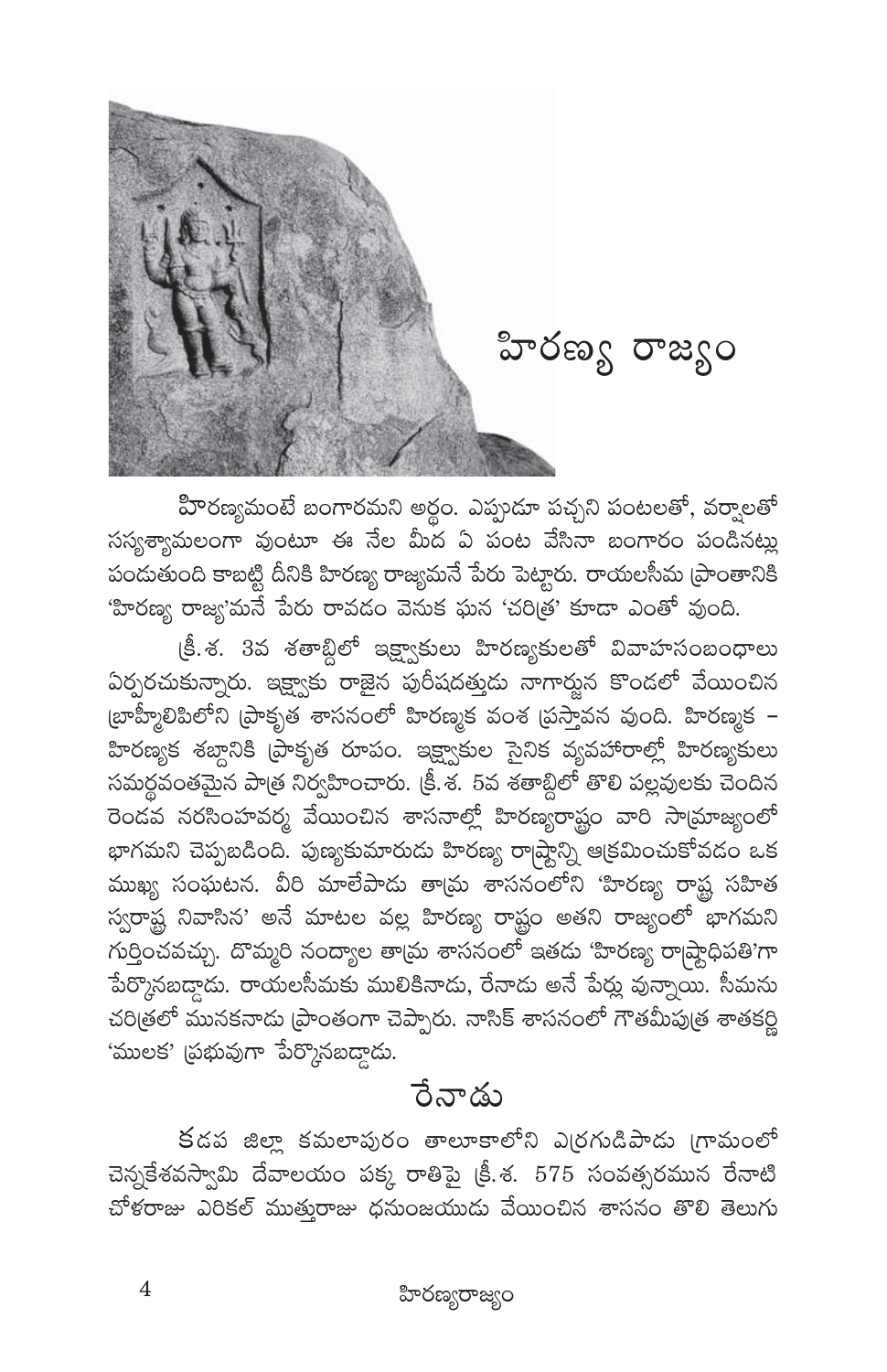శాసనంగా గుర్తించబడింది. తరువాత రేనాటి చోళరాజు సత్యాశ్రయుడు పోట్లదుర్తి, మాలేపాడు గ్రామంలో వేయించిన తెలుగు శాసనం రెండవది. రేనాటి చోళులు తమ శాసనాన్ని వేంగీ– చా<mark>ళుక్య లిపిలో వేయించారు. (కీ.శ. 6వ శతా</mark>బ్లి నాటికి .<br>కర్నూలు జిల్లానందలి దక్షిణ భాగమైన కోయిలకుంట్ల, సిరివెళ్ల తాలూకాలు, కడప జిల్హానందలి జమ్మలమడుగు, (పొద్దుటూరు, పులివెందుల, కమలాపురం తాలూకాలు, అనంతపురం జిల్లానందలి హిందూపురం తాలూకా (పాంతం, చిత్తూరు జిల్లా నందలి మదనపల్లె తాలూకా [పాంతాలను 'రేనాడు' అని పిలిచేవారు. ఇది ఏడువేల (గామాల మండలం. దీనిని కరికాళచోళ సంతతికి చెంది బాదామి చాళుక్యరాజుల మూలపురుషుడైన చలికి రెమ్మణకుని వంశసులైన చోళరాజులు పాలించేవారు. కాబట్టి వీరికి రేనాటి చోళులని పేరు వచ్చింది.

### పొత్తపినాడు

నేటి కడప జిల్లాలోని రాజంపేట, నందలూరు, చిట్వేలు, కోడూరు మండలాలను ఆనాడు పొత్తపినాదుగా పిలిచారు. కరికాళ చోళుడు 'పొత్తపినాడు'ను ప్రత్యేకంగా (శద్ధ వహించి పెంపొందించిన ప్రదేశం. తరువాత చోళ సంతతికి చెందిన .<br>కులుతుంగ చోళుని కాలంలో నందలూరు (గామంలో సౌమ్యనాథాలయం నిర్మించారు. రేనాటి చోళరాజు పుణ్యకుమారుడు రాజంపేట సమీపంలోని అత్తిరాలలో పరశురామేశ్వర దేవాలయం నిర్మించాడు. రేనాటి చోళరాజులలో మొదటివాడైన కాశ్యపగోత్రుడు నందివర్మ కరికాళ చోళ సంతతికి చెందిన తొండమాను (క్రీ.శ.  $535 - 560$ ) చ(కవర్తికి సమకాలికుడు.

## 'రాయలసీమ'కు పేరు పెట్టిన చిలుకూరి!

కడప జిల్లా రాయచోటి తాలూకాలోని మాండవ్య నదీ తీరంలోగల మట్లిరాజుల మూలపురుషుడు (క్రీ.శ. 1543–79)కు కృష్ణదేవరాయలు తన కుమార్తె కృష్ణమాంబను యిచ్చి వివాహం చేశాడు. మట్లి ప్రభువుల కాలంలోనే రాయబడిన 'అభిషిక్త రాఘవము' అనే (పబంధంలో రాయలసీమ అనే పేరు మొదటిసారిగా కన్నిస్తుంది. మట్లి అనంతరాజు కాలంలో ఈ కావ్యం వచ్చింది. 1800లో సీదెద్ జిల్లాలు, దత్తమండలం అనే పేర్లు ఈ ప్రాంతానికి వుండేవి. కళాప్రపూర్ణ చిలుకూరి నారాయణరావు 'దత్త' అనే మాటను వ్యతిరేకిస్తూ అదే పేరుతోనే  $128$  పంక్తుల్లో మంజరీ ద్విపద రాశారు. 1928 నవంబరు 18వ తేదీన నంద్యాలలో కడప కోటిరెడ్డిగారి అధ్యక్షతన (పథమ దత్త మండల సమావేశం జరిగింది. ఈ సభలో చిలుకూరిగారు మాట్లాదుతూ 'రాయలసీమ' అనే పదాన్ని అన్నారు. దానిని పప్పూరి రామాచార్యుల చేత తీర్మానం చేయించి (పతిపాదింప చేశారు. ఆ విధంగా రాయలసీమ పేరు నిశ్చయమైంది.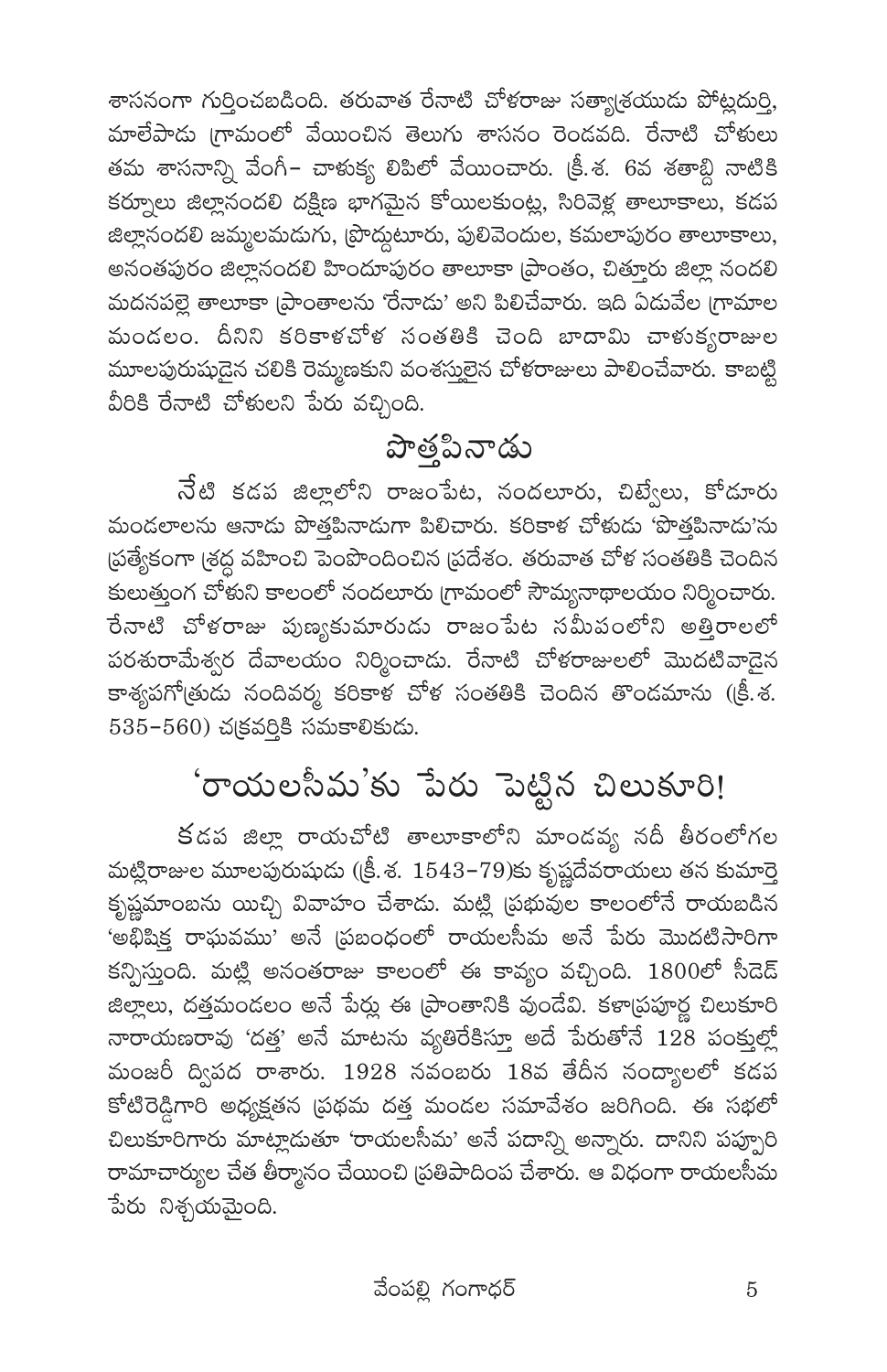



#### నమస్తుంగ శరర్భుంచి చంద్రచామర చారనే తైలోక్య నగరారంభ మూలస్తంభాయ శంభవే

(విజయనగర పాలకులకు ముందు చాళుక్యులకు, కాకతీయులకు రాజశిఖాముద్రగా ఉన్న ఆదివరహాన్ని విజయనగర పాలకులు తమ రాజశిఖాముద్రగా గ్రహించారు. చాళుక్యుల, కాకతీయుల శాసనాల్లో (పారంభ శ్లోకంగా ఉన్న శివస్తుతి శ్లోకాన్ని తమ శాసనాల్లో కూడా [పారంభ శ్లోకంగా విజయనగర పాలకులు స్వీకరిం చారు. తాము హిందూ ధర్మరక్షణకు అంకితమయ్యామని, ధర్మరక్షణ చేస్తామని చెప్పదా నికే వరాహముద్ర, శివస్తుతిని స్వీకరించినట్లు చరిత్రకారుల భావన. విజయనగర కాలంలోని బంగారునాణెంను 'వరాహ' అనేవారు. ఇదే 'వరహా'గా మారిందంటారు.)

విజయనగర సామ్రాజ్యాన్ని నాలుగు వంశాలు పాలించాయి. అవి సంగమ వంశం (1336-1485); సాళువ వంశం (1485-1506); తుళువ వంశం  $(1506 - 1570)$ : ఆరవీటి వంశం  $(1570 - 1649)$ .

విజయనగర సామ్రాజ్య స్థాపకుడైన హరిహరరాయలు రాజ్యం 1339 నాటికే తూర్పున బంగాళాఖాతం నుంచి పడమర అరేబియా సముద్రం వరకు వ్యాప్తి చెందినట్లు కర్నూలు జిల్లా అటకలగుండు శాసనం చెబుతుంది. తర్వాత ఉదయగిరి దుర్గానికి విరూపాక్షరాయలు అధిపతి అయినట్లు, క్రీ.శ. 1343 నాటి కడప జిల్లా మోపూరు శాసనం చెప్తుంది. వీరి తర్వాత ఈ ప్రాంతాలు కంపరాయలు పాలన కిందకు చేరాయి. (కీ.శ. 1371లో మధురా విజయం జరిగింది. మాలిన్ కాపూర్, హజార్ దినారి దండయా(త కాలంలో శ్రీరంగం నుంచి రక్షణకు తిరుమల తిరుపతికి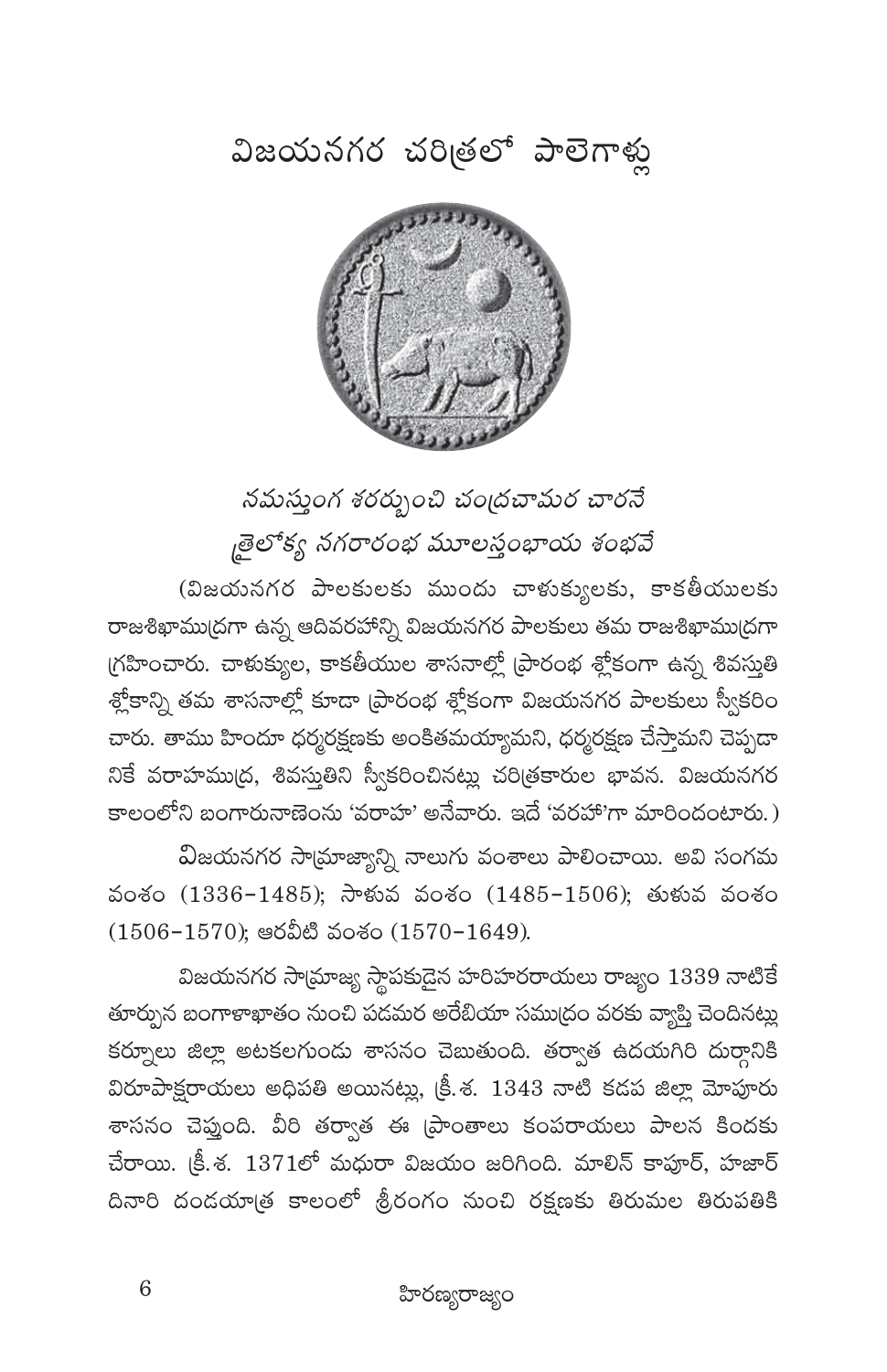తీసుకుపోయిన శ్రీరంగనాథస్వామిని ఈ మధురా విజయం తర్వాత యధాస్థానానికి చేర్చారు. క్రీ.శ. 1410లో కర్నూలు జిల్లాలోని మహానంది వద్ద విజయనగర నాయకుడైన వెలుగోటి తిప్పనాయుడు వేసిన శాసనం కొచ్చెర్ల కోట వద్ద జరిగిన యుద్దాన్ని గురించి చెప్తుంది.

క్రీ.శ. 1382 – 83 సంవత్సరంలో అనవేమారెడ్డి చివరికాలంలో, కొండవీడు రాజ్యంలో ఏర్పడిన అంతఃకలహాలు విజయనగర రాజులకు లాభించాయి. రెండో హరిహర రాయల కుమారుడు దేవరాయలు శ్రీశైల (పాంతాన్ని ఆక్రమించాడు.

మొదటి దేవరాయలు బహ్మనీలతో పోరాడుతున్న కాలంలో కందుకూరి శాఖ రెడ్డిరాజులు దండెత్తి కడప జిల్లాలోని పొత్తపినాటిని, దానికి ఆగ్నేయంగా వున్న ఫులుగునాటిని ఆక్రమించినారు. క్రీ.శ.  $1413-14$ లో దేవరాయలు వారిని ఓడించి తరిమేసే వరకు ఈ [పాంతాలు రెడ్డిరాజుల ఆధీనంలోనే వున్నాయి.

క్రీ.శ. 1460లో గజపతుల సేనలు కపిలేశ్వరుని నాయకత్వంలో కర్నూలు ప్రాంతాన్ని గెలిచాయి. విజయస్తంభాన్ని ప్రతిష్ఠించాయి. దీంతో పెనుగొండను సాళువ నరసింహరాయల అధీనంలోనూ, చం(దగిరిని సాళువ రామచం(దరాయల పర్యవేక్షణలోనూ వుంచారు. స్వయంగా మల్లికార్జున రాయలు, తిమ్మదన్నా నాయకుడితో కలిసి పెనుగొండలో రక్షణ ఏర్పాట్లు చేశాడు. కానీ హంవీరుడి నాయకత్వంలోని గజపతి సేనలు చంద్రగిరిని కూడా స్వాధీనం చేసుకున్నాయి.

క్రీ.శ. 1485కు ముందు రచించిన వరాహ పురాణ పీఠికలో సాళువ నరసింహుడి దండనాయకులైన ఈశ్వర నాయకుడు పెనుకొండ, గండికోటలను జయించాడని చెప్తుంది. రెండవ నరసింహరాయలు (1490-1506)ను నరసానాయుడు ఓడించి పెనుగొండ దుర్గంలో బంధించి పాలన చేసినట్లు చరిత్రకారుడు న్యూనిజ్ రచనలు చెప్తాయి. నరసా నాయకుడి మరణం తర్వాత అతని పెద్దకొడుకు ఇమ్మడి నరసానాయకుడు 1506లో పెనుగొంద కోటలో చెరలో వున్న రెండవ నరసింహులును చంపించి తాను వీరనరసింహరాయులు పేరుతో విజయనగర సింహాసనాన్ని అధిష్టించాదు. ఇక్కద్నుంచి తుళువ వంశం మొదలవుతుంది. ఆదోని దుర్గ పాలకుడు కాచప్ప ఒడయలు వంటి సామంతులు ఎదురుతిరిగారు. ఉమ్మత్తూరు పాలకులతో తలపడిన వీరనరసింహరాయలు 1509లో మరణించాడు. తర్వాత అతడి తమ్ముడు త్రీకృష్ణదేవరాయలు క్రీ.శ. 1509 ఆగస్ట్ 8వ తేదీన పట్టాభిషేకం జరిగింది. దీనిని ఒప్పుకోని కొందరు పాలెగాళ్లు రాయల అధికారాన్ని ధిక్కరించారు. వీరిని అదుపు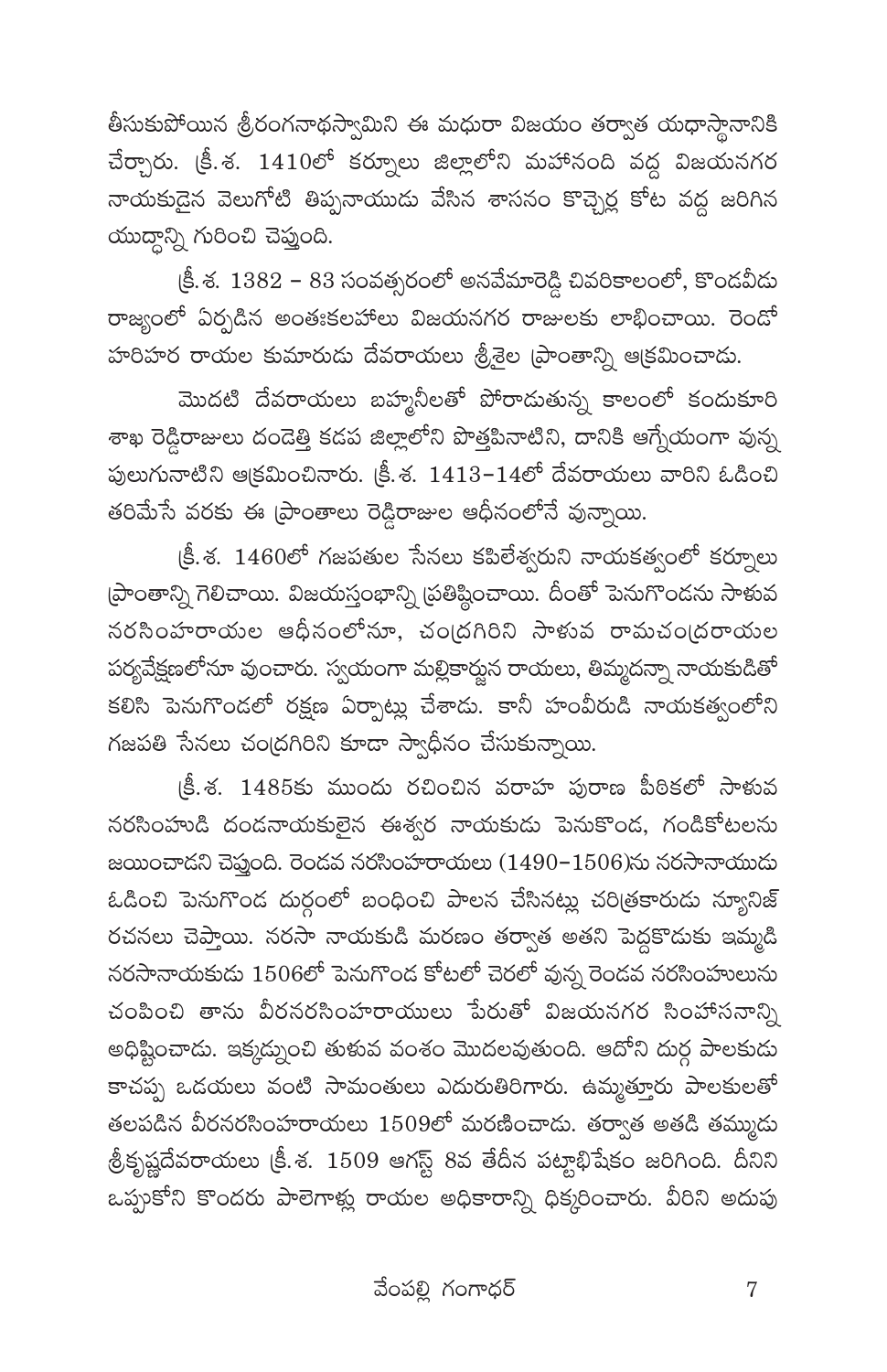చేయడం సాధ్యం కాని విషయమైంది. అమర నాయకులు కట్టవలసిన పన్నులకు బదులుగా వారి సైన్యాలను రాయలకు అప్పగించవలసిందిగా <mark>(పధాని సా</mark>ళువ తిమ్మరుసు వ్యూహం చేశాదు.

వీరనరసింహరాయల కాలం నుంచి విజయనగరాన్ని ధిక్కరించి స్వతం[తులుగా పాలిస్తున్న పాలెగాళ్లను అణిచివేయడానికి రాయలకు సైన్య సమీకరణ తప్పనిసరైంది. ఎగువ కావేరి [పాంతాన్ని పాలించే ఉమ్మత్తూరు, శివసము[దం పాకెగాడు గంగరాజుపైకి రాయలు దండయాత్ర చేశాడు. ముందుగా గంగరాజు గుప్పిట్లోని పెనుగొండ దుర్గాన్ని వశం చేసుకున్నాడు. పెనుగొండకు రాయసల కొండమరుసయ్యను దుర్గాధిపతిగా నియమించాడు. తర్వాత గంగరాజును ఓడించి రెండు దుర్గాలను స్వాధీనం .<br>చేసుకున్నాడు రాయలు. తిరుమల శ్రీ వెంకటేశ్వరుడి దర్శనానికి ఏడు పర్యాయాలు వచ్చిన త్రీకృష్ణదేవరాయలు అతని రాణులైన తిరుమలదేవి, చిన్నాదేవిల కాంస్య థ్రతిమలు తిరుమల దేవస్థాన (పాంగణంలో ఇప్పటికీ మనం చూడవచ్చు.

రాయల తర్వాత అచ్యుత దేవరాయలు పట్టాభిషేకం తిరుమల తిరుపతిలోనే జరిగింది. 1530లో సుల్తాన్ కులీకుద్బుల్ ముల్క్ కొండవీదును ముట్టడించాదు. అతనికి కర్నూలును పాలించే తిమ్మనాయుదు సహాయం అందించాదు. అచ్యుతరాయలు యుద్ధం చేసి గోల్కొండ సైన్యాలను ఓడించాడు. 1536లో గుత్తి దుర్గాధిపతి తిరుగుబాటు చేశాదు. అతద్ని అణచివేసి అచ్యుతరాయలు  $1537లో తిరుమల$ యాత్ర చేశాడు. ద్రావిడ దేశంలోని అమర నాయకులు అంతరామరాయల మీద తిరుగుబాటు చేశారు. వారిని అణిచివేయదానికి రామరాజు దండయా[త చేశాదు. పెనుగొండ, గుత్తి, గండికోటలను రామరాజు స్వాధీనపరచుకొన్నాడు. సదాశివరాయల్ని విజయనగర చక్రవర్తిగా చేశాడు.

సదాశివరాయల కాలంలో రామరాజు నేతృత్వంలో సామ్రాజ్య పాలనలో మార్పులు జరిగాయి. తమ విధేయులు, విశ్వాసపా(తులైన వెలుగోటి, పెమ్మసాని, రావెల, కంటకం వంటి కుటుంబాల వారిని ఎక్కువగా నియమించుకున్నారు. రామరాజు ఆధిపత్యాన్ని సహించని సామంతులు తిరుగుబాటు చేశారు. వారిని అణిచివేయడం కోసం తన సైన్యాధ్యక్షులైన అవుకు చినతిమ్మరాజు, నిఠలరాజుల నాయకత్వంలో సైన్యాన్ని ఏర్పాటు చేసి పంపాడు రామరాజు. వారు చం(దగిరి దుర్గాన్ని గెలిచారు.

ఆదిక్షేషా సులానుల కూటమి 1564 డిసెంబర్ 25వ తేదీన కృష్ణానదికి ఉత్తర తీరాన 42 కి.మీ. దూరంలో వున్న రాక్షస తంగడి వద్ద విడిది చేశారు.

8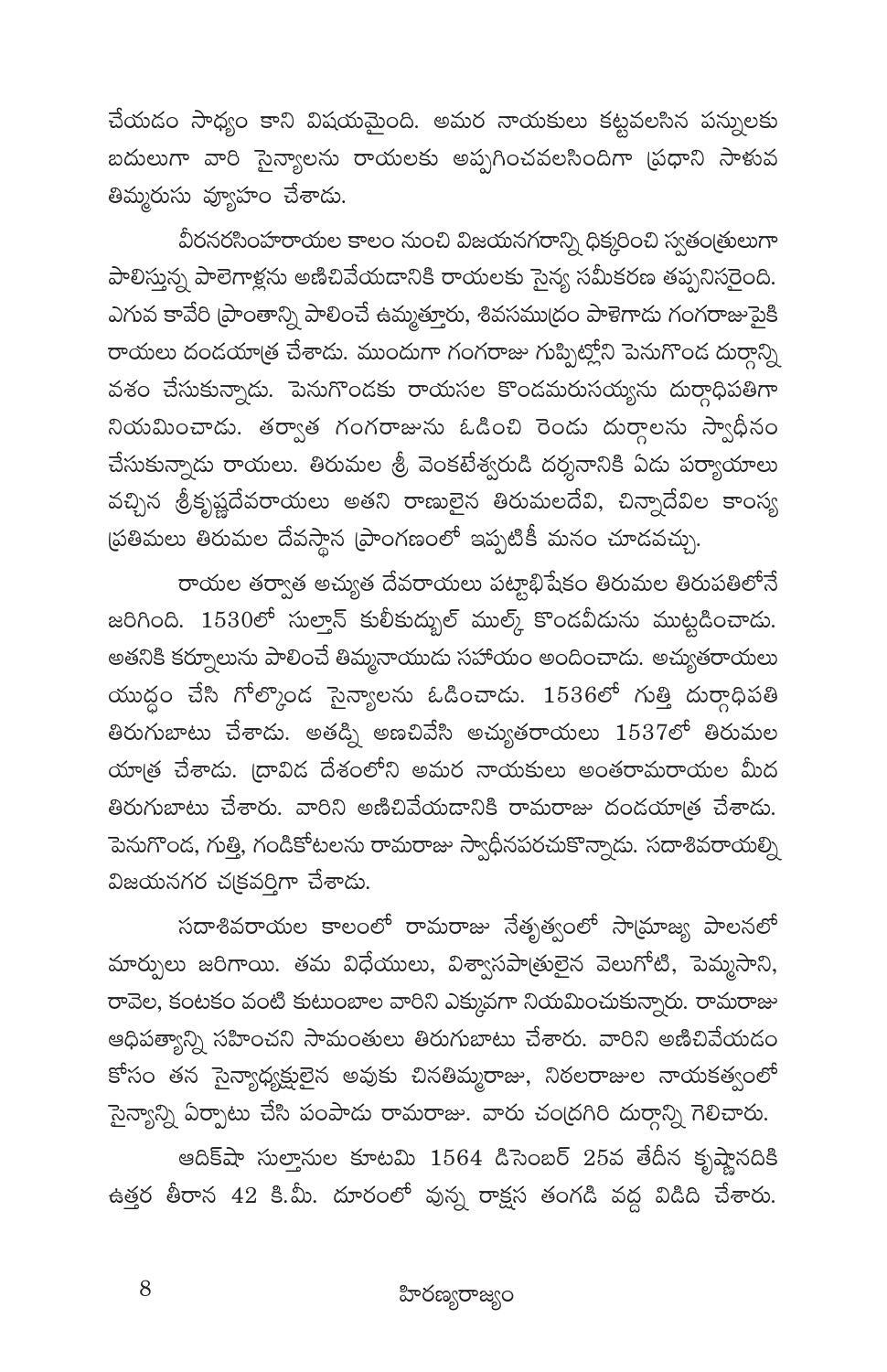మూడులక్షల సుల్తాన్ సైన్యాలను ఆరులక్షల రామరాయల సైన్యాలు ఎదుర్కొన్నాయి. ఈ యుద్దాన్నే 'తాళికోట యుద్ద'మని కూడా చెప్తారు. యుద్ధంలో నెగ్గిన విజయనగర ాలు<br>రాజులను సుల్తానులు సంధి సంప్రదింపులతో నమ్మించి హఠాత్తుగా దాడి చేశారు. 1965 జనవరి 23న యుద్ధం కీలక దశకు చేరుకుంది. ఎనభై సంవత్సరాల రామరాజు  $\vec{\varrho}$ ర్యపోరాటం చేశాడు. కానీ (పయోజనం లేకపోయింది. తాము యుద్దంలో ఓడిపోయామని తెలియగానే రామరాయల తమ్ముడు తిరుమల రాయలు బందీగా వున్న సదాశివరాయలతో సహా పెనుగొండ పారిపోయి అక్కడే  $1571$ లో పట్టాభిషిక్తుడయ్యాడు. కానీ తర్వాత పరిస్థితులు చేదాటి పోయాయి. ఆరు సంవత్సరాల పాటూ రాజ్యంలో అరాచకం విచ్చలవిడిగా జరిగిందని (గామ కైఫియత్తులు చెప్తున్నాయి.

#### చెలరేగిన పాలెగాళ్తు...

కేంద్రంలో అధికారం కోల్పోయిన ప్రభువులను చూసి సామంతులు ఎదురు తిరిగారు. స్వతం(తంగా తమకు తామే స్వాతం(త్యాన్ని (పకటించుకుని వారి ఆధిపత్యాన్ని నిరూపించుకోవడానికి, వారి రాజ్యాలను విస్తరింపచేసుకోవడానికి విధ్వంసాలకు పూనుకున్నారు. రామరాజు కాలంలో నమ్మకస్తులుగా, విధేయులుగా వున్న అమరనాయకులు, సీమల పాలకులు యిక తమదే రాజ్యమన్నట్లుగా జీవించారు. ముందుగా ఆదోని పాలకుడు కోనేటి కొం[డాజు స్వతం[త్యాన్ని [పకటించుకున్నాడు. తర్వాత బంకాపూరు పాలకుడు వేల్పురాయుడు, మరికొంతమంది అమరనాయకులు ఎదురు తిరిగారు. మధుర (పాంతాన్ని కృష్ణప్పనాయుడు, తంజావూరు (పాంతాన్ని అచ్యుతప్పనాయకుడు, జింజీ పాలకుడు తుపాకి కృష్ణప్ప నాయకుడు, చుట్టుప్రక్క  $\vec{a}$ ంతాలను కూడా అ(కమించుకొని పోరాటాలు చేశారు.

యింతలో ఆదిక్షేషా పెనుగొండ పైకి ఖిజిర్ఖాన్ను పంపగా పెనుగొండ దుర్గాధిపతి సవరం చెన్నప్పనాయకుడు సైన్యాన్ని ఓడించాడు. తర్వాత ఆదోనిని పాలిస్తున్న కోనేటి కొం[డాజును ఆదిక్*షా* సైన్యాలు ఓడించాయి. సా[మాజ్యంలో వివిధ (పాంతాల్లో సీమలలో, స్వాతం(త్యం (పకటించుకున్న అమర నాయకులపై, సామంతులపై దండెత్తి, వారిని జయించే పరిస్థితి తిరుమల రాయలకు లేకపోయింది. స్వేచ్ఛగా మా (పాంతాలు మా ఇష్టం అన్నట్లు వ్యవహరించే వీరిని కట్టడి చేయడం సాధ్యంకాక, వారితో రాజీ పడాల్సిన పరిస్థితులు ఏర్పడ్దాయి. వారిని స్వతంట్రులుగానే గుర్తించినట్లు వారి ఆధిపత్యాన్ని ఒప్పుకోవాల్సి వచ్చింది. దీంతో తిరుమల రాయల్ని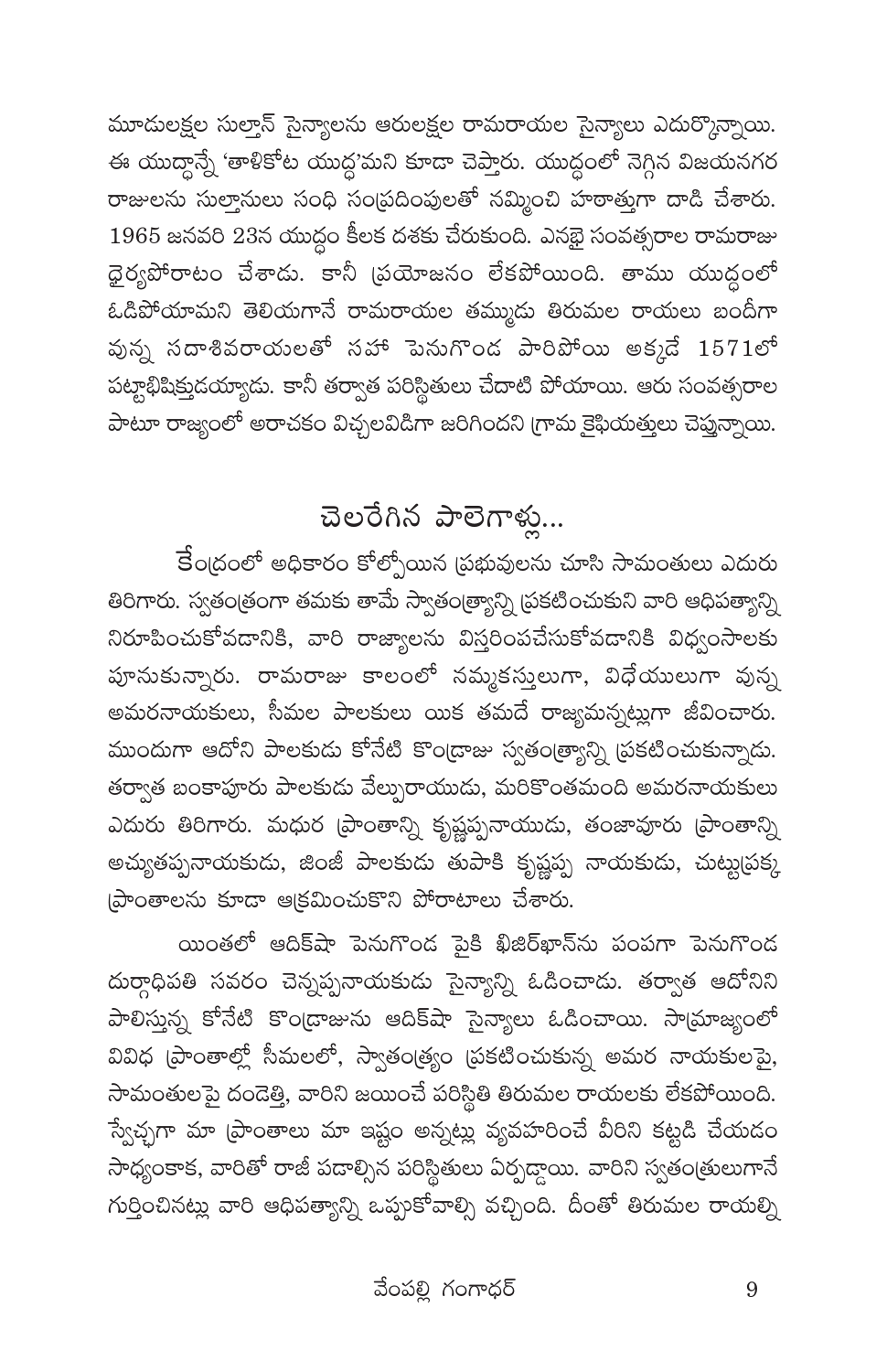పేరుకు మాత్రమే చక్రవర్తిగా చెప్త్తూ, పాలనంతా పాలెగాళ్ల వశమైంది. ఫలితంగా ముక్కలు ముక్కలుగా మారిన రాజ్యం తన మౌలిక స్వభావాన్ని కోల్పోయింది. పాకెగాళ్లు సీమను దోచుకోవడం (పారంభించారు.

హందే తిమ్మనాయకుడి సహాయంతో 1576లో ఆలీ ఆదిల్షే పెనుగొండపైకి దండెత్తాడు. సవరం చెన్నప్పనాయకుడు దీన్ని తిప్పికొట్టాడు. హండే నాయకులైన మలకప్ప, కదంబరాయడు సహకారంతో నరహరిరావు కర్నూలులో అడుగుపెట్టి అహోబిల నరసింహస్వామి దేవాలయాన్ని దోచారు. ఇబ్రహీం కుతుబ్షాకు ఈ ప్రాంతాన్ని అప్పగించగా, వారినే ఆ ప్రాంతానికి పాలకులుగా నియమించారు. కొం[డాజు వెంక(టాజు పర్యవేక్షణలో నడిచిన శ్రీరంగ రాయలసైన్యాలు హందే నాయకులను 1579లో ఓడించాయి. హైదరుల్ ముల్క్ కొచ్చర్ల కోటను ముట్టడించినప్పుడు దుర్గాధిపతి కస్తూరి రంగప్ప కోటను విడిచి పారిపోయాడు. ఈ యుద్దాలు ఇలా జరుగుతుండగా, ఇదే అదునుగా పాళెగాళ్లు సీమలలో దోపిడీలకు పాల్పడ్డారు.

రెండవ వెంకటపతిరాయలు కాలంలో అమీసుల్ ముల్క్ గండికోటను స్వాధీనం చేసుకున్నాడు. నంద్యాల పాలకుడైన బస్వంతరాయలను, నరసింగరాజును ఓడించి సామంతులుగా కప్పం కట్టేటట్లు చేశారు. కర్నూలు, గుత్తి దుర్గాలు కుతుబ్ఏాహీ సైన్యాలకు లొంగిపోయాయి. అదేరీతిలో పెనుగొండను ముట్టడించగా, వెంకటపతి రాయలు శాంతి సంధి కోరాడు. తన అమర నాయకుల సామంతులైన జగదేవరావు, మట్లి అనంతరాజు, వెలుగోటి కస్తూరి రంగప్ప, వెలుగోటి చెన్నా నాయకుడు, వెంకటపతి, తంజావూర్ రఘునాథ నాయకులను సమావేశపరిచి యుద్ధవ్యూహం చేసి సుల్తాన్ను ఓడించారు. మట్లి అనంతరాజు సిద్దవట శాసనం ఈ విషయాన్ని చెప్తుంది. నంద్యాల, గుత్తి, గండికోట దుర్గాలను కూడా వెంకటపతి రాయలు కైవసం చేసుకున్నాడు.

కుతుబ్షాహీల మీద విజయాలు సాధించిన తర్వాత రాజ్యంలోని అమర నాయకులను, పాలెగాళ్లను అణిచి దారిలోకి తెచ్చుకోవదానికి రెండవ వెంకటపతి రాయలు పూనుకున్నాడు. నంద్యాల పాలకుడైన నంద్యాల కృష్ణమరాజు తిరుగుబాటు చేయగా, అతణ్ణి అణిచివేశారు. కర్నూలు  $1624$ లో ఆదిల్షాహి సైన్యానికి వశమైంది. కర్నూలు దుర్గాధిపతి గోపాలరాజు పారిపోయాడు. 1642లో కుతుబ్షేషాహీ సైన్యాలు తూర్పుతీరం వెంబడి వున్న అన్ని కోటలను ఆక్రమించుకుంటూ దామెర్ల వెలుగోటి వంశాల నాయకులను శేషాచలం కొండల వైపుకు తరిమారు. (కీ.శ. 1639లో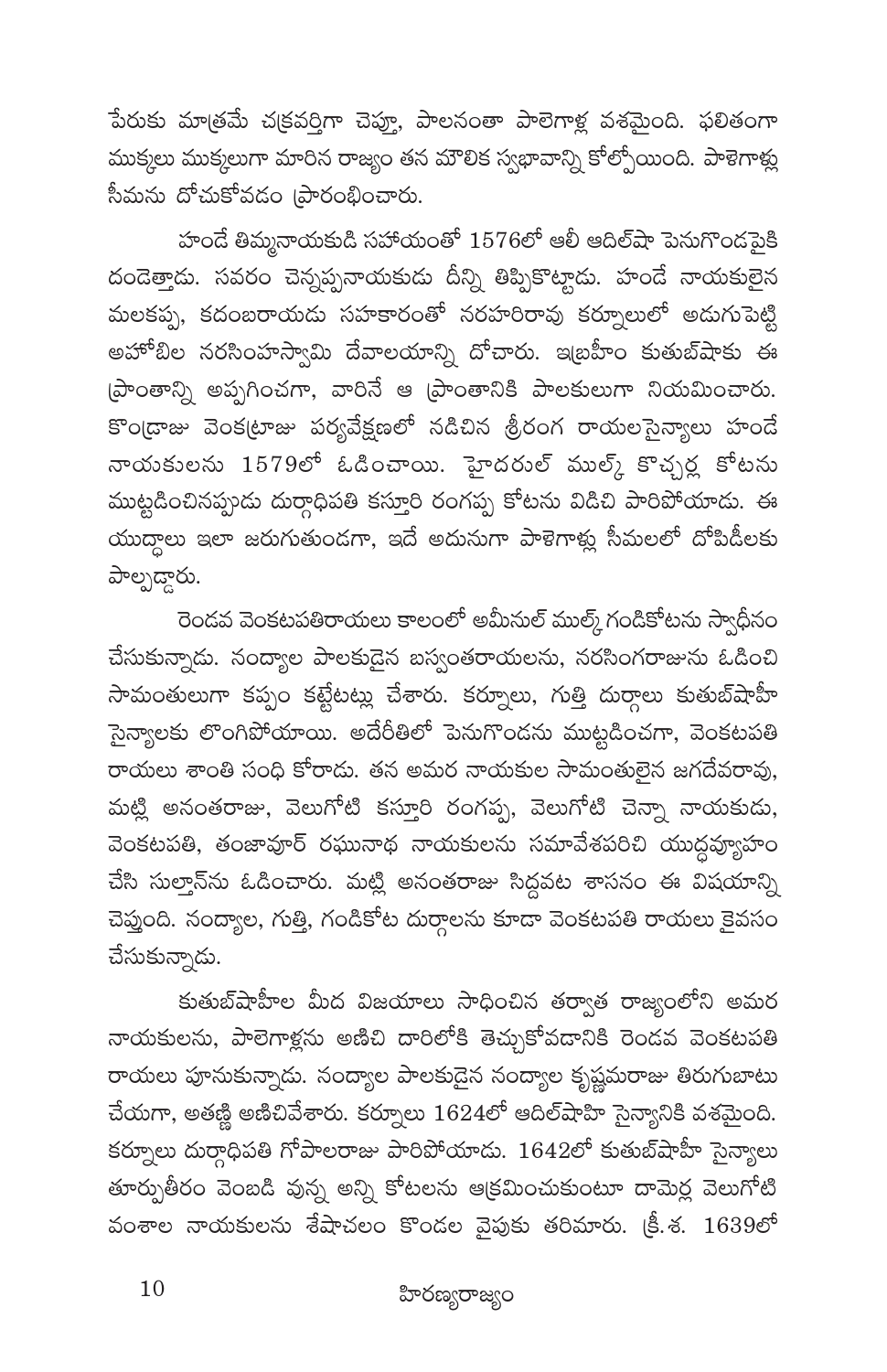వెంకటపతిరాయలు మαాసు పట్నం స్థలాన్ని ఇంగ్లీష్వారికి విక్రయించాడు. గోల్కొండ, బీజాపూర్ సుల్తానులు పెనుగొండ పైకి తరచూ దాదులు చేస్తుండడంతో (కీ.శ. 1585లో పెనుగొండ నుంచి రాజధాని చంద్రగిరికి మారింది. ఆరవీటి వేంకటపతి దేవ మహరాయలు పాలన సాగించాడు. తిరుమల ఆలయంలో వీరి కాంస్య విగ్రహం కూడా వుంది. సుగుమంచి పల్లె కైఫియతు (పకారం క్రీ.శ. 1652 నాటికి విజయనగర సాయ్రాజ్యం పూర్తిగా సుల్తానుల చేతికి చిక్కింది. (కీ.శ. 1673లో మహారాష్ట్ర పాలకుడు శివాజీ సీమ (ఫాంతాన్ని హస్తగతం చేసుకున్నాడు. (కీ.శ. 1710లో సదాతుల్లాఖాన్ నవాబు పాలనలో మంత్రి తోడరుమల్లు ఈ ప్రాంతానికి వచ్చిన గుర్తుగా తిరుమల ఆలయంలో వీరి విగ్రహాలు కూడా వున్నాయి. క్రీ.శ. 1799లో మైసూర్ సంధి  $\tilde{\omega}$ కారం రాయలసీమ జిల్లాలో నైజాం ఆలీ వశమయ్యాయి. (కీ.శ. 1800 సంవత్సరంలో నైజాం (బిటీషు వారికి దత్తమండలాలుగా సీమను అప్పగించాడు. క్రీ. శ. 1802 నాటికి దత్తమండలాలు మద్ాసు రాష్టంలో భాగమైనాయి. 1807లో కడప, 1858లో కర్నూలు, 1882లో అనంతపూర్, 1911లో చిత్తూరు జిల్లాలు ఏర్పాటయ్యాయి.

## సరిహద్దు రక్షణలో పాలెగాళ్లు

 $13$ వ శతాబ్దంలో పండిన పంటలో 6వ వంతు రాజుకి శిస్తుగా చెల్లించాలనే నియమం ఉందేది. విజయనగర సామ్రాజ్యంలో కడప జిల్లా భాగమయ్యే వరకూ ఈ పద్ధతే దాదాపుగా కొనసాగింది. రాయల పాలన [పారంభమైన తరువాత కొత్త శిస్తు విధానం అమలులోకి వచ్చింది. పండిన పంటలో 6వ వంతు రాజుకి, 13వ వంతు (బాహ్మణులకి, 20వ వంతు దేవుడికి అని చెప్పి శిస్తు వసూలు చేసేవారు. ఈ మూడు రకాల శిస్తులను చ(కవర్తికే జమ చసేవారు. విజయనగర రాజుల కాలంలోనే మొట్టమొదటిసారిగా భూములను వర్ధీకరించడం, కొలతలు కొలవడం, పంట ఎంత పందుతుందో అంచనా వేసి దాని (పకారం శిస్తు నిర్ణయించడం అనే పద్ధతులు అమలులోకి వచ్చాయి. అయితే ఇది అంత శాస్త్రీయ బద్ధంగా జరిగేది కాదు. రైతుల నుండి శిస్తు వసూలు చేసే బాధ్యతను పాలెగాళ్లే ఎక్కువ నిర్వహించేవారు.

#### నాయక రాజుల కాలంలోనే!

విజయనగరం రాజుల పాలన (పారంభం కాక ముందు నుండే ఈ పాలెగాళ్ల వ్యవస్థ అమలులో ఉంది. నాయక రాజుల కాలంలో పాలెగాళ్ల వ్యవస్థ (పారంభమైనట్లు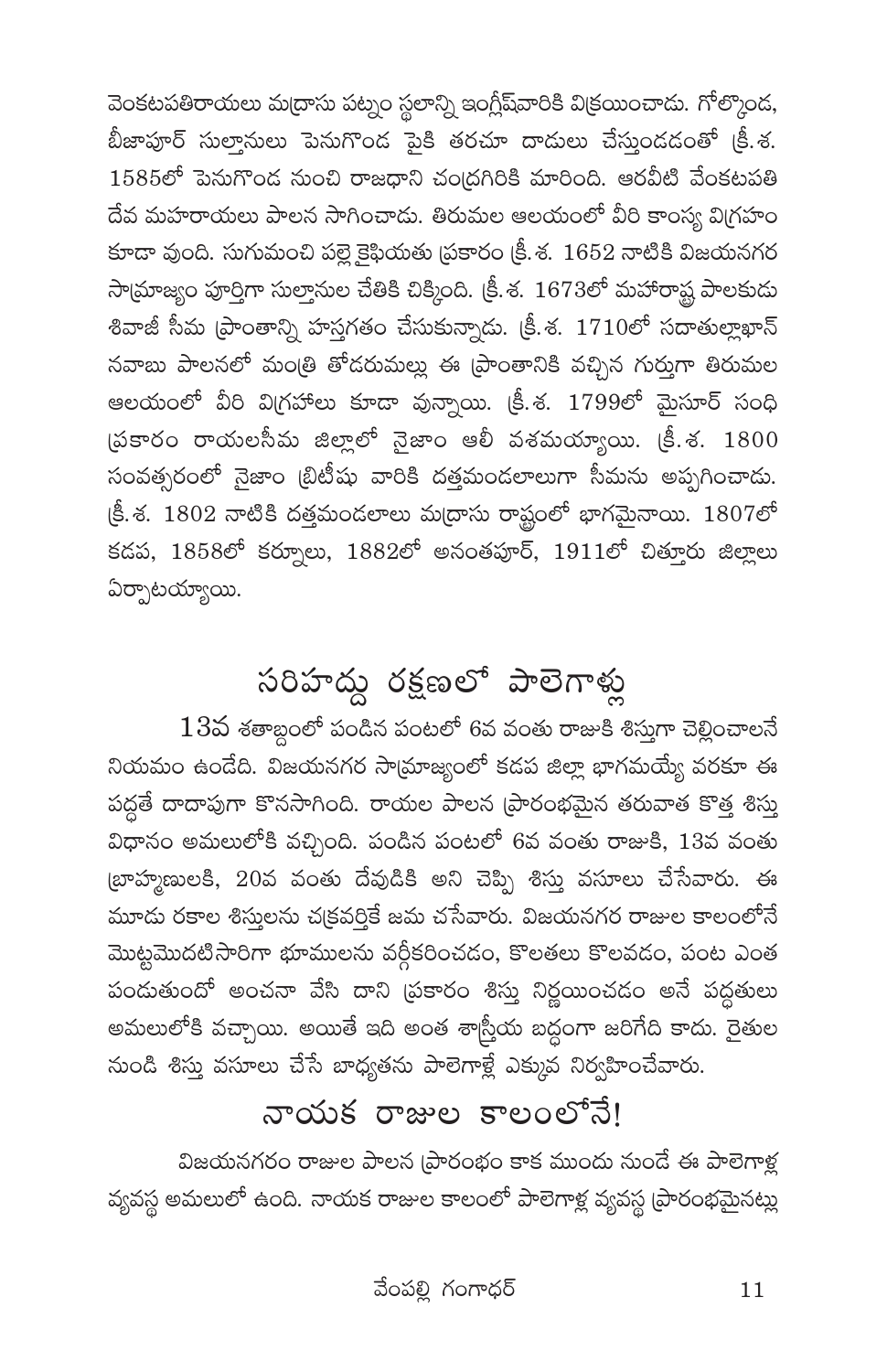ఇప్పటివరకూ లభించిన చారిత్రక ఆధారాలను బట్టి తెలుస్తోంది. కొన్ని గ్రామాలను ఒక సముదాయంగా చేసి దానికి ఒక పాలెగాణ్ణి నియమిస్తుండేవారు. రాజుకు యుద్ధ సమయాలలో సైనికంగాను, ఇతర<mark>త్రా</mark> సహాయం చేయడం, తన పరిధిలో ఉన్న గ్రామాలను శ(తువుల బారి నుండి కాపాడడం, అలజడులు, అశాంతి చెలరేగకుండా చూడడం పాలెగాళ్ల బాధ్యతలుగా ఉండేవి. ఇందుకు (పతిఫలంగా తమ పరిధిలో వున్న గ్రామాలలో శిస్తును పూర్తిగా కాని, కొంతగాని వసూలు చేసుకునే హక్కు పాలెగాళ్లు కలిగి వుండేవారు. రాజుకు కప్పం చెల్లించే పద్దతి కూడా అమలులో ఉండేది. ఒకవిధంగా ఈ పాలెగాళ్లు రెవిన్యూ, పోలీసు విధులను నిర్వహించేవారు. విజయనగర (పభువుల కాలంలో యీ పాలెగాళ్ల వ్యవస్థ బాగా బలపడింది. అప్పట్లో వీరు రాజులకు విధేయులుగానే ఉండేవారు. బందరు నుంచి రోళ్లమడుగుకు వలస వచ్చిన యాకర్ల య(రమనాయుడు చేసిన ఆగడం భరించలేక అ(గహారీకులు ఊరు విడిచిపోయారు. ఆ [పాంతంలోని దోపిడీగాం[డను అణచి వుంచేందుకు కృష్ణదేవరాయలు కావలేగారుగా ఆయనను నియమించారు. అతడు చెయ్యేరు ఒద్దున ఒక కోట కట్టినాడు. దానిని రాయలు అతనికి జాగీరుగా ఇచ్చాడు.

సదాశివరాయల కాలంలో పుష్పగిరి (బాహ్మణులు పెరుగు బసివినాయుడుకు నెట్టూరు పట్టు ఇచ్చి (పాంత రక్షణకు నియమించారు. రాజ్యం శిథిలావస్థకు వచ్చిన కొద్దీ బందిపోట్లు విస్తరించారు. రెండవ వెంకటరాయల పాలన కాలంలో పులుగు నాదుకు అమర నాయకుడైన మట్లి ఎల్లమరాజు సిద్దవటం, పోరుమామిళ్ల, బద్వేల్ ప్రాంతాలలో కల్లోలం సృష్టిస్తున్న పాలెగాళ్లతోను, బందిపోట్లతోను యుద్ధాలు చేశాదు.

కానీ విజయనగర సాయ్రాజ్యం పతనమైన తరువాత ఏర్పడిన అస్తవ్యస్థ పరిస్థితులను ఆసరాగా తీసుకుని పాలెగాళ్లు తమ అధికారాలను బాగా విసృతపరచుకున్నారు. ఏ రాజ్యంలోనూ సీమ జిల్లాలు ఎక్కువ కాలం స్థిరంగా ఉండకపోవడం, రాజులు బలహీనపడడంతో వీరి అధికారాలకి, ఆగడాలకీ అద్దులేకుండాపోయింది. స్వతం(తంగా భూమి శిస్తును నిర్ణయించి రైతుల నుండి వసూలు చేయడం, రైతులను, సామాన్య (పజలను విచక్షణా రహితంగా దోపిడీ చేయడం వీరికి అలవాటైంది. గోల్కొండ నవాబులు, మైసూరు (పభువులు, మరాఠాలు, టిప్పుసుల్తాన్ మొదలైనవారు కూడా ఈ పాలెగాళ్లను అణచలేకపోయారు. ఒకరకంగా ఈ పాలెగాళ్లు చిన్నసైజు కర్మశ రాజులవలె వ్యవహరించేవారు. క్రీ.శ. 1800 సంవత్సరంలో కడప జిల్లా (బీటీషు వారి ఆధీనంలోకి వచ్చేసరికి జిల్లా మొత్తం మీద 80 మంది పాలెగాళ్లు ఉన్నారు. వీరి వెంట 30 వేల మంది సిబ్బంది వున్నారు.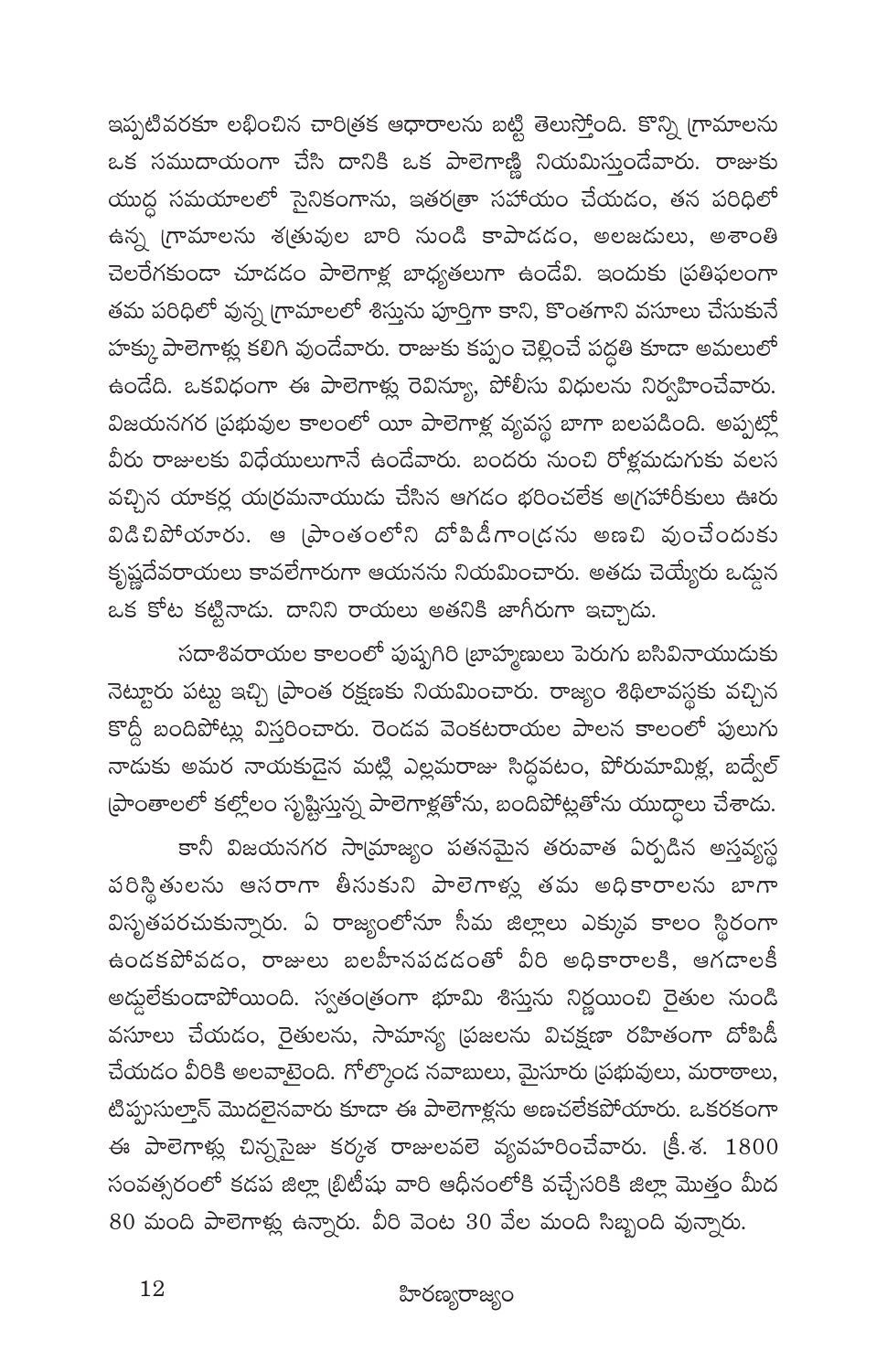## పాలెగాళ్ల వ్యవస్థ

విజయనగర రాజుల కాలంలో చెప్పుకోదగిన వ్యవస్థ పాలెగాళ్ల వ్యవస్థ. వీరు చ(కవర్తుల ఆధీనంలో వున్న చిన్న సైనికాధికారులు. తమిళ పదం పాళయం లేక పాలెం నుంచి పాలెగార్ అనే పదం వచ్చింది. ఒక (ప్రత్యేక (పదేశం నుంచి వసూలయ్యే ఆదాయాన్ని దఖలుపరుస్తూ పాలెగాళ్లను ప్రభువే నియమించేవాడు. తిరుగుబాట్లను అణచివేసేందుకు, బందిపోట్లను రూపుమాపేందుకు, శిక్షించేందుకు, శాంతిభ(దతల పరిరక్షణకు పాలెగాళ్లకు అత్యధికారాలు ఇవ్వబద్దాయి. రాజు బలహీనుడుగా ఉన్నప్పుడు వీరు కలహాలు, తిరుగుబాట్లు, దోపిడీలు, రక్తపాతం సృష్టించారు.

వీర నరసింహరాయలు సాళువ వంశంలో చివరివాడు. 1509లో అతని సవతి తమ్ముడు శ్రీకృష్ణదేవరాయలు (1509–1529) సింహాసనం అధిష్టించడంతో తుళువ వంశ పాలన (పారంభమైంది. (పజలంతా కలకాలమూ గుర్తుంచుకునేలా జనరంజకంగా పాలించిన కృష్ణదేవరాయలు యీ (పాంతంలో కూడా అనేక (పజా సంక్షేమ కార్యక్రమాలు చేపట్టాడు. గజపతులను అణచివేశాడు. పత్తూరు పాలెంను స్థాపించిన 'ముసలి నాయుడు' కడప జిల్లాలో ఒక తిరుగుబాటును లేవదీసా్లు. రాయలు తన సైన్యాన్ని పంపితే, నాయుడు ఎదుర్కోలేక లంకమలకు పారిపోయి తలదాచుకున్నాడు. రాయలు పుష్పగిరిని సందర్శించడాన్ని అదనుగా తీసుకుని ముసలినాయుడు క్షమాభిక్ష కోరుకున్నాడు. రాయలు క్షమించి, పుష్పగిరి–పెర్నిపాడుల మధ్య వున్న అటవీ[ఫాంతాన్ని అతనికి జాగీరుగా ఇచ్చాడు. తన భువన విజయ మంటపంలో అష్టదిగ్గజ కవులను నియమించి, తెలుగు సాహిత్యాభివృద్ధికి ఎనలేని కృషి చేశాదు.

<mark>శ్రీ కృష్ణదేవరాయల అనంతరం అతని సవతి తల్లి కుమారుడు అచ్యుత</mark> రాయలు  $(1530-42)$  పీఠమెక్కాడు. ఇతనిపై 'తాళ్లపాక' కుటుంబం వారి పలుకుబడి వుండేదని శాసనాల ద్వారా తెలుస్తోంది. ఇతని తర్వాత యీయన కుమారుడు వెంకటపతి రాయలు−1 (క్రీ.శ. 1542) గద్దెనెక్కాడు. కృష్ణదేవరాయలు మేనల్లుడైన రామరాయలు రాజ్మపతినిధిగా సదాశివరాయని గద్దెనెక్కించాడు. నంద్యాల పెన్నసాని కుటుంబం వారు వీరికి సేనానాయకులుగా పనిచేశారు.  $1542$ లో అచ్యుతరాయలు చనిపోయిన తరువాత పెమ్మసాని తిమ్మనాయుడు గండికోటను పాలించాడు. దక్కను సుల్తానులంతా ఒక్కటై 1565లో కృష్ణానది ఒద్దున 'రాక్షసతంగడి' (తళ్లికోట)లో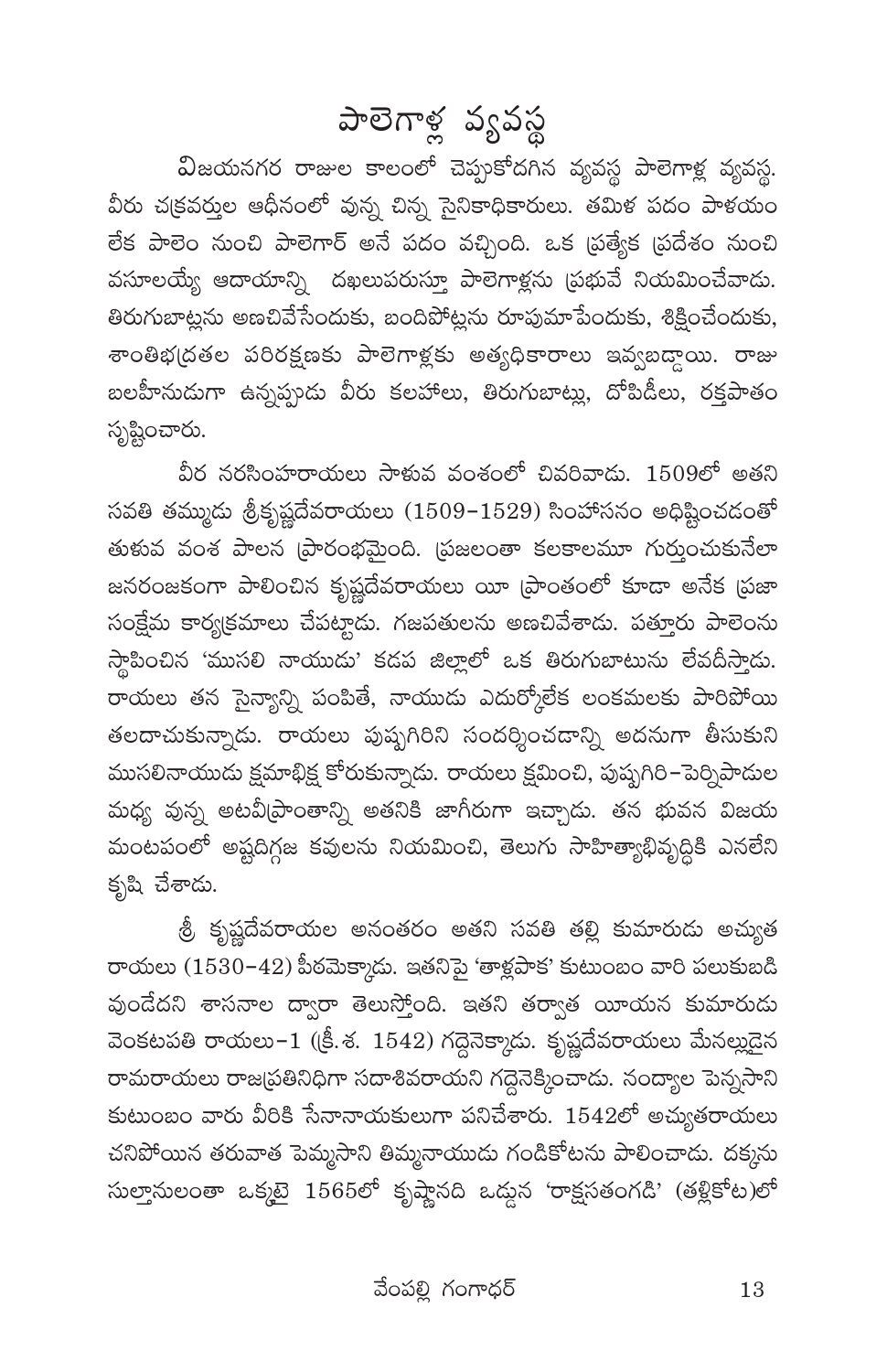రామరాయలను సమైక్యంగా ఎదుర్కొన్నారు. ఈ యుద్ధంలో రామరాయలు మరణించాదు. రాయలసీమకు రాజకీయ, సాంస్కృతిక, వాణిజ్య కేంద్రంగా వున్న విజయనగర పతనం, తదనంతరం (పబలిన అరాజకం – రాయలసీమకు గొడ్డలి పెట్టు అయ్యింది. ఐనప్పటికీ విజయనగర రాజులతో మరో వంద సంవత్సరాలు సన్నిహితంగానే వుంటూ వచ్చింది.

రాక్షస తంగడి యుద్ధం తర్వాత రాయలసీమ ఎన్నో వొడిదుడుకులకు లోనైంది. విజయనగరం అనేకమార్లు కొల్లగొట్టబడింది. పాలెగాళ్ల స్వతం[త విజృంభణ – తర్వాత విజయనగర రాజుల్లో పొటమరించిన బేధాభి[ప్రాయాలూ ఈ మండలాన్ని మరింత దెబ్బతీశాయి. ఆదోని కోట కూడా బీజాపూర్ సులానుల వశమైంది. రెండవ .<br>వెంకటరాయల్ని మహమ్మద్ ఖులీఖుతుబ్**షా** తిప్పికొట్టి, కడప – అనంతపురం జిల్లాల్లో కొంతమేర ఆక్రమించి, చివరకు పెనుగొండను పట్టుకున్నాడు. వెంకటరాయలు తిరిగి వారి దాడిని తిప్పికొట్టి, యీ పరిస్థితుల్లో దెబ్బతిన్న (గామాలను చక్కదిద్దదానికి, బంజరు భూముల్ని ఉచితంగా సాగు చేసుకునేందుకు పంటలపై (పభుత్వ కిస్తుల్ని బాగా తగ్గించి వేశాడు. (ఇందుకూరు కైఫీయత్లో).

విజయనగర సామ్రాజ్య కాలంలో రాయ్ధిలను రాజ్యాలని పిలిచేవారు. రాజ్యంలోని (పథాన దుర్గం పేరే రాజ్యానికి వుండేది. ఉదాహరణకు – చం(దగిరి, ఘనగిరి (పెనుగొండ), గుత్తి, కందనవోలు (కర్నూలు) మొదలైన రాజ్యాలు శాసనాల్లో కన్పిస్తాయి. కృష్ణదేవరాయల రాజ్య (పారంభ కాలంలో గుత్తిని (పత్యేక రాజ్యంగా పేర్కొన్నప్పటికీ 1529లో పెనుగొండ రాజ్యంలో అంతర్భాగం చేశారు. అచ్యత, . . . . . .<br>సదాశివదేవ రాయల కాలాల్లో మళ్లీ [పత్యేక రాజ్యంగానే చెప్పారు.

రాజ్యం నుంచి వచ్చే ఆదాయాన్ని గురించి, ఆదాయానికి అనుకూలంగా వారు పోషించాల్సిన సైన్యం, విజయనగర సామ్రాజ్యానికి (పతి సంవత్సరం పంపాల్సిన ఆదాయాన్ని గురించి న్యూనిజ్ రచనలు వివరిస్తాయి. ఒక్కో దుర్గానికి ఒక్కో అధిపతి వుండేవాదు. అతడిని దుర్గాధిపతి అని పిలిచేవారు. సీమ వ్యవహారాలు చూడడానికి పారుపత్యదారులుండేవారు. శాంతిభ(దతల పరిరక్షణకు కావలివారు, తలారులు వుండేవారు. సరిహద్దుల్లో శాంతిభ(దతలకు బాధ్యత వహిస్తూ పాళెగాళ్లుండేవారు. పది, పన్నెండు (గామాలకు కావలివారు వుండేవారు. సాధారణంగా చెంచు, కోయ, బోయ జాతుల్లోని వారినే కావలిగార్లుగా నియమించేవారు. వీరికి మాన్యాలు ఇచ్చేవారు. సరిహద్దుల్లో రక్షణకు పాళెగాళ్లుండేవారు. (పతి పాళెగానికి రెండు గ్రామాలు 'జాగీరు' ఇచ్చి కోటలు, బురుజులు కట్టుకునే హక్కు ఇవ్వడం జరిగింది. (కమంగా వీరే బలవంతులైపోయారు.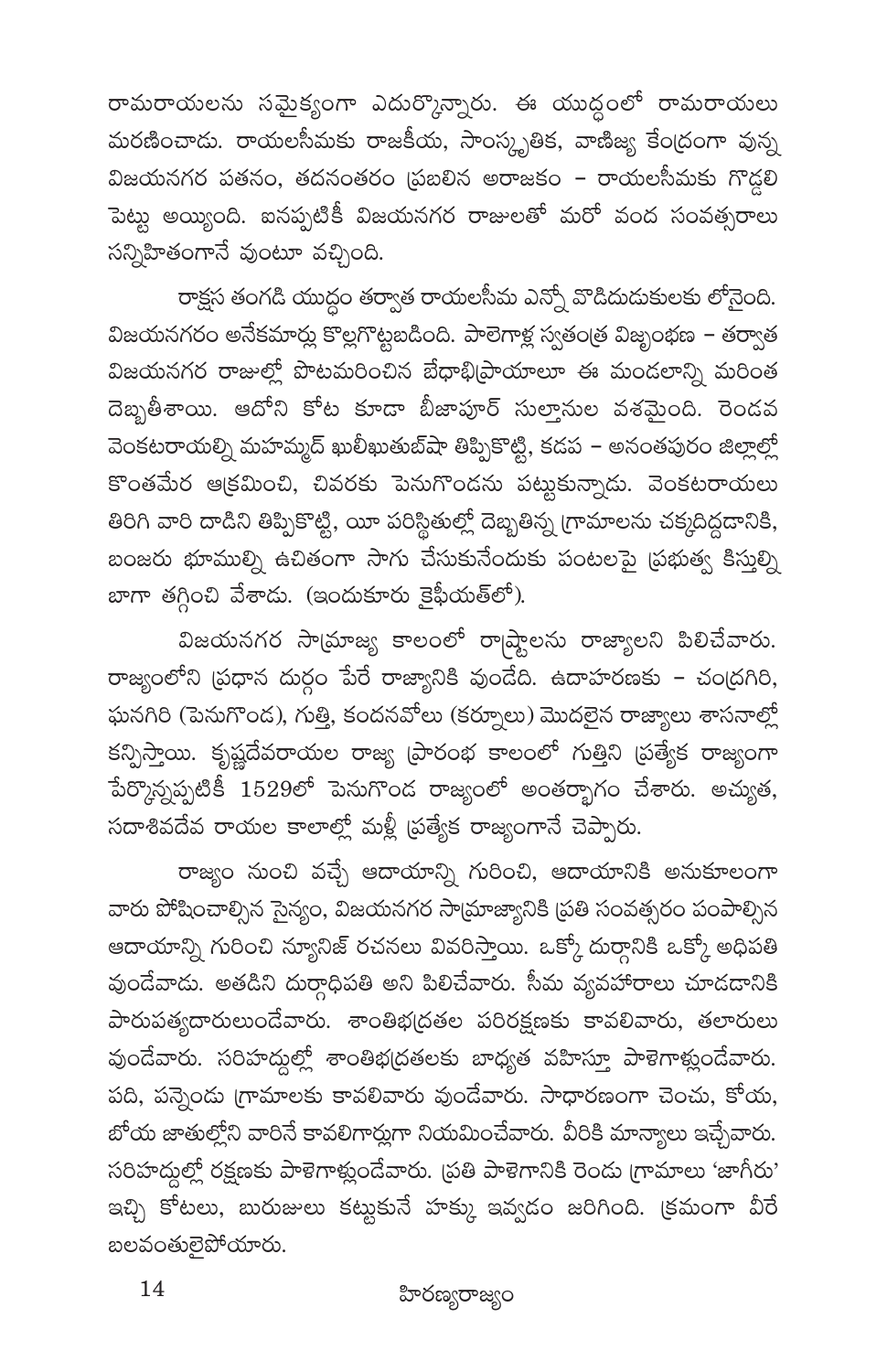అమర నాయకుడు <mark>ప్రతి సంవత్సరం రాయలకు 'కప్పం' చెల్లించేవా</mark>డు. విజయనగర రాజధాని హంపిలో (పతి ఏదాది దసరా వేడుకలు ఘనంగా జరిగేవి. ఆ సందర్భంగా అన్ని రాజ్యాల నుంచి తండోపతండాలుగా జనం పాల్గొనేవారు. విజయనగర రాజుల కాలంలో సైన్య నిర్వహణార్థం రాజ్యాన్ని అమరాలు (మండలాలు, జాగీర్లు)గా విభజించారు. ఇవి అమర నాయకుల ఆధీనంలో వుండేవి. వీరి కింద పనిచేసే పారుపత్యదార్లు (హవల్దార్లు) క్రమక్రమంగా గ్రామ (పజలపై (పత్యక్ష అధికారులయ్యారు. (గామాల్లో రెడ్లు, కరణాలు, గౌడలు, శ్యాభోగ్లు వంశపారంపర్యంగా రెడ్డెరికాలు, కరణీకాలు మొదలుగా (గామాధికారాలు నిర్వహిస్తూ వచ్చారు. వీరు (గామ (పజల నుంచి రావలసిన పన్ను పర్యాయాలను వసూలు చేసి, వాటిని అమర నాయకులకు వారి పారుపత్యదారుల ద్వారా అందజేసే బాధ్యతను స్వీకరించారు.

#### మట్తి రాజులు

రాక్షసి తంగడి యుద్ధం తర్వాత దశాబ్దాలలో, విజయనగర సామ్రాజ్య సం[పదాయాలను అన్ని రంగాల్లో కొనసాగించి కృషి చేసిన వంశం – మట్లిరాజులది. రాయచోటి తాలూకా మట్లి నుండి వచ్చిన వీరు – దేవచౌద వంశానికి చెందినవారు. మూడు శతాబ్దాలు యీ జిల్లాతో సంబంధాలు కలిగినవారు, యీ కుటుంబానికి మూలపురుషుడు బొమ్మరాజు. బొమ్మరాజు మనుమల్లో పెద్దవాడు వరదరాజు (క్రీస్తు శకం 1543–79). ఇతడు కృష్ణదేవరాయల కుమార్తెల్లో ఒకరైన కృష్ణమాంబను పెళ్లాదాదు. "కాకుత్ విజయం' (గంథకర్త మట్లి అనంతరాజు కూడా ఈ కుటుంబం వాడే! సదాశివరాయల కాలంలో – వరదరాజుకు వున్న పలుకుబడిరీత్యా, కడప జిల్లాలో ఇతని పాత్ర ప్రముఖమైంది. పొత్తపి దగ్గరున్న ఒక నదీమార్గాన్ని (అంతర్గత) తవ్వించి, ఆయన తల్లి చిన్నమ్మా పేరుతో 'చిన్నమ్మ కాలువ' అని నామకరణం చేశాదు.

మరో (పముఖుడు - ఎల్లమరాజు. రెండవ వెంకటరాయలకు బాసటగా నిలిచి, సిద్ధవటంలోని కొం[డాజును, నంద్యాల నాయకుడైన కృష్ణమరాజును అణచివేసి, సిద్ధవటం సీమను లోబరచుకున్నాడు. అందుకు (పత్యుపకారంగా వెంకటరాయలు ఎల్లమరాజుకు చంద్రగిరి రాజ్యంలోని 'పులుగలనాడు' సీమనూ, ఉదయగిరి రాజ్యంలోని పొత్తపినాదు, సిద్ధవటం సీమలనూ 'అమర నాయంకరం'గా అతనికి ఇచ్చారు. చెన్నూరు, దువ్వూరు, కమలాపురం, పోరుమామిళ్ల, బద్వేలు మండలాల పరిపాలనా బాధ్యతను కూడా ఎల్లమరాజుకు అప్పగించాడు. ఎల్లమరాజు మనుమడు మట్లి కుమార

వేంపల్లి గంగాధర్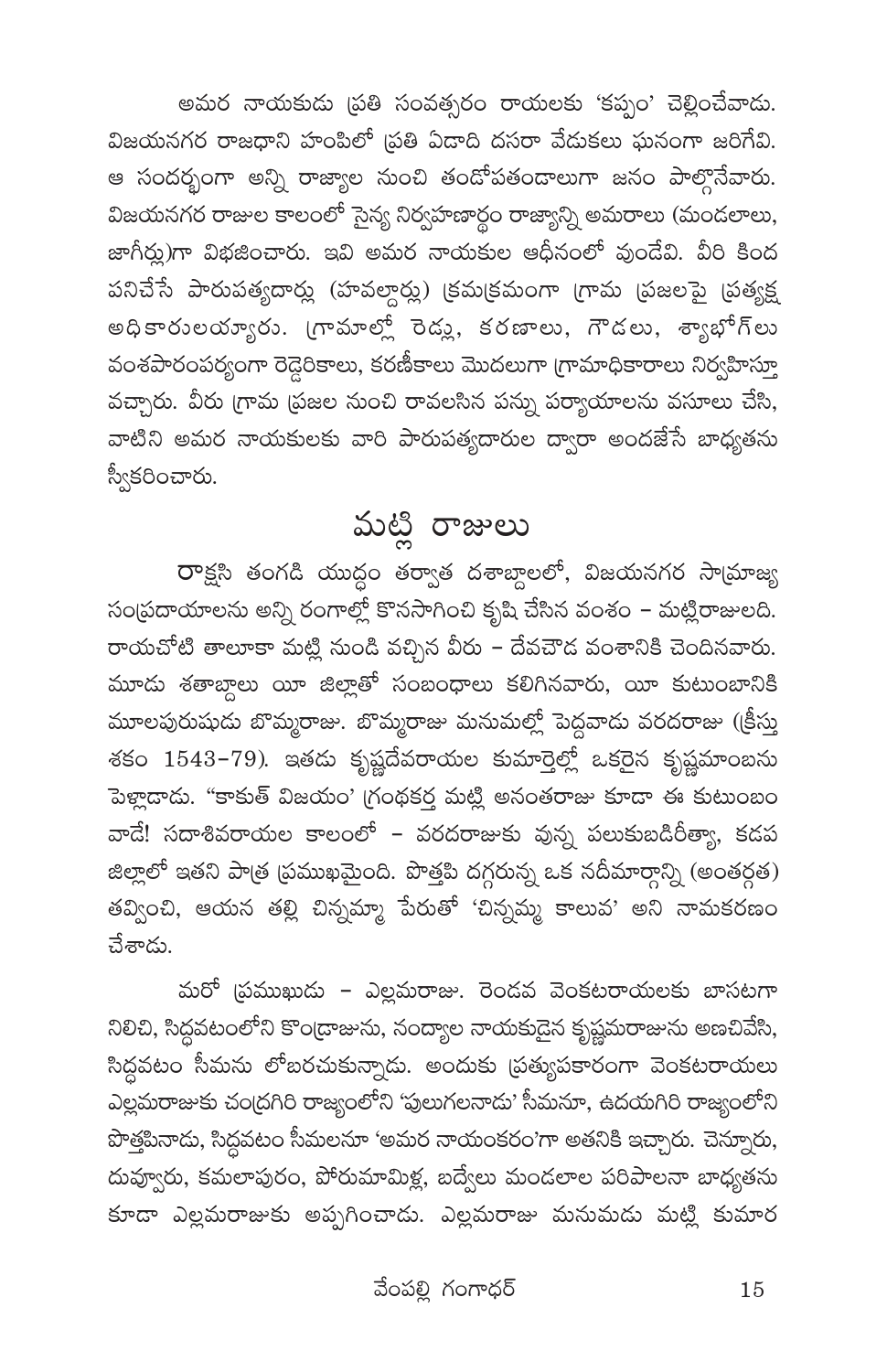అనంతరాజు, కుముద్వతీ కల్యాణ (గంథకర్త. వెంకటరాయలకు అండగా ఉంటూ కుతుబ్<mark>షా</mark> ఆధీనంలో వున్న గండికోటలనూ, ఉదయగిరి గవర్నరుగా వున్న కంపనయప్పను (మధురనాయకుడు) లొంగదీసుకొన్నాడు. సాహసోపేతంగా యుద్ధం చేసి గుర్రం కొండను స్వాధీనం చేసుకున్నాదు. ఇతని కాలంలోనే మధ్య ఓగూరు కోట కోసం యుద్దాలు జరిగాయి.

మరో రాజైన తిరువేంగళనాథుడు – పాలగిరి, అనిమెల, చెప్పలి, వేంపల్లె, ,<br>గుంద్లూరు [పాంతాల్లోని పాలెగాంద్లతో భీకరయుద్ధాలు చేసి అణచివేశాదు. తిరుపతి – అహోబిల కొందల మధ్య (పాంతంపై తన ఆధిపత్యాన్ని నెలకొల్పుకున్నాడు. తిరువెంగళనాథుని మరణానంతరం గోల్కొండ సుల్తానులతో తరచూ యుద్దాలు చేసి ఆటుపోట్లకు గురౌతారు. గోల్కొండను మొగల్ చక్రవర్తులు స్వాధీనం చేసుకోవడానికి ముందు, యీ మట్లిరాజులు రాజంపేట తాలూకాలోని కొన్ని భాగాలను పరిపాలించారు. ఇతని తర్వాత వచ్చిన వెంకటరామరాజు కొంతకాలం టిప్సు సుల్తాన్5ో, నిజాం నవాబుతో స్నేహంగానూ, మరికొంతం కాలం కప్పం చెల్లించడానికి వ్యతిరేకిస్తూ వచ్చారు. నిజాం వెంకటరామరాజును ఖైదు చేసి, అతని తమ్ము<u>డ</u>ెన రావురాజును తొలగించాడు. ఈస్టిండియా కంపెనీకి యూ జిల్లాను బదలాయించకముందే యివన్నీ జరిగిపోయాయి. మట్లి వంశంలో చివరివాదే – తిరువేంగళ దేవచోడ మహారాజు. ఈ వంశంవారు ఎప్పుడూ (బిటిష్ వారితో చేతులు కలపలేదు.

విజయనగర పతనానంతరం, మట్లి రాజుల అనంతరం యీ (పాంతాన్ని అ(కమించుకోవదానికి యిటు కూలీ కుతుబ్షేమలు, గోల్కొంద మొగల్ చ(కవర్తులూ తలపడినారు. 1672 నుండీ 1687 వరకూ అబుల్ హసన్ కుతుబ్షే (తానాషాగా (ప్రసిద్ధి చెందినవాడు) యీ (పాంతంపై కొంతవరకూ పట్లు సంపాదించాడు. 1687లో గోల్కొండ రాజ్యాన్ని మగల్ చ(కవర్తులు అణచివేసి, తమ సా(మాజ్యంలో కలిపేసుకున్నారు.

#### మొగలుల పాలన

 $\overline{3}$ మిగలుల పాలనలో ఔరంగజేబు సేనలకూ మరాటీ సేనలకూ – హైదరాబాద్, కర్నాటకల మధ్యగల [పాంతంపై ఆధిపత్యం కోసం జరిగిన యుద్దాల్లో కడప 'మజిలీ కేంద్రం'గా సైనికులకు తిండి సరుకులు, నూనె సరఫరా చేసే కేంద్రంగా మాత్రమే వుండిపోయింది. వ్యాపారులపై స్థానిక అధికారుల దాడి, రుణాల కోసం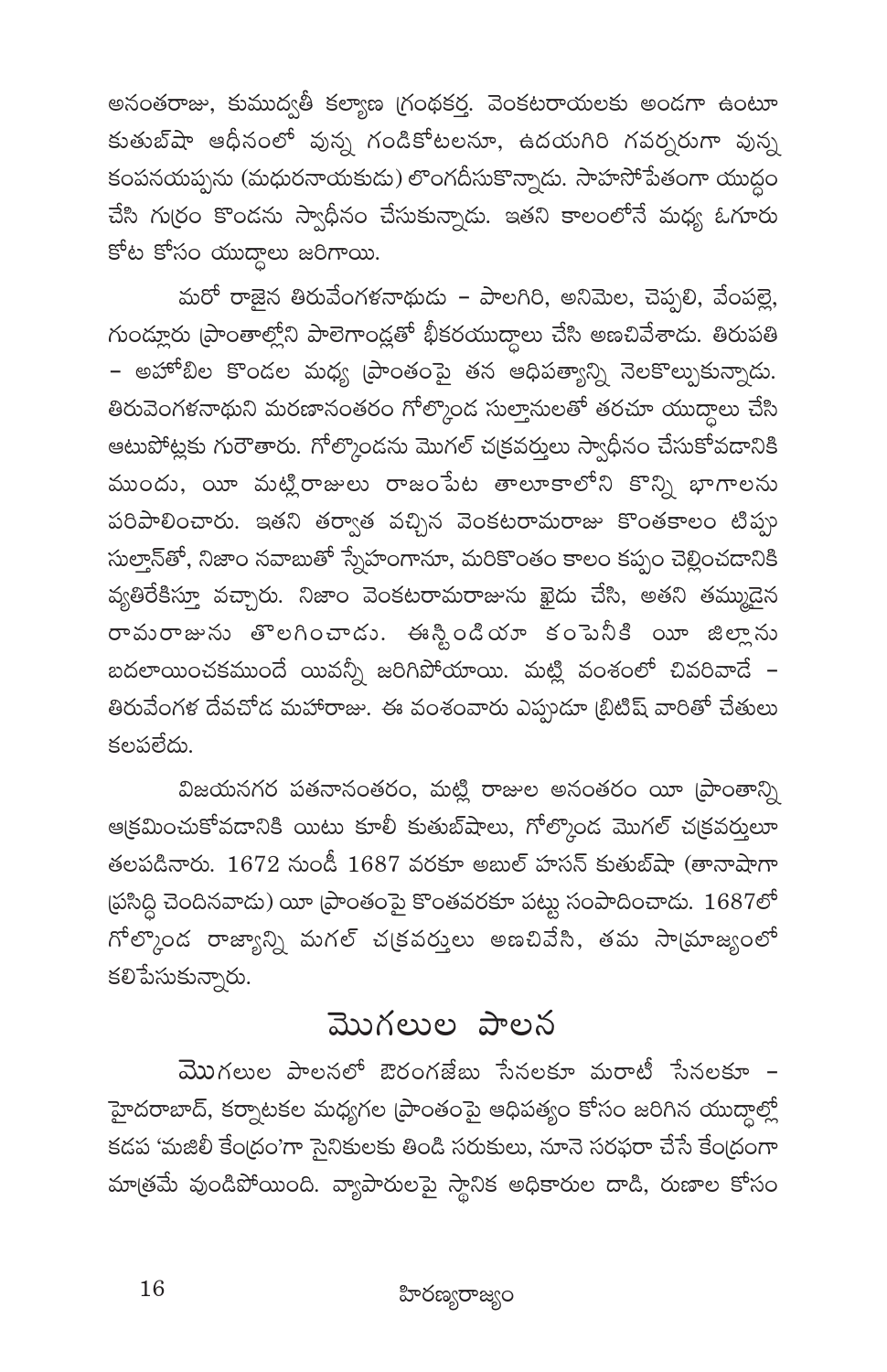జరుగుతూండేది. 1688లో ఔరంగజేబు హైదరాబాద్ – కర్నాటక [పాంత పరిపాలనలో కొన్ని మార్పులు తీసుకొచ్చాడు. ఈ [పాంతంలో భాగంగా సిద్ధవటం, గండికోట, గుత్తి, గుర్రంకొండ, కడప వున్నాయి.

#### మయా నవాబులు

మయా నవాబులు ఆ తర్వాత యీ సీమను పాలించినారు. ఔరంగజేబు మరణానంతరం కడపకు పంపబడిన పఠాన్ దళాధిపతి - అబ్దల్ నబీఖాన్ -మయా నవాబుల్లో మొదటివాడు. అప్పుడు సిద్దవటం ఆర్కాడు నవాబు క్రింది ఉద్యోగి అయిన కేసరి సింగ్ కుమారుడు ఫతేసింగ్ – ఉదయగిరి సుబేదారుగా వున్నాడు. సిద్ధవటం అప్పుడు ఉదయగిరి సుబాలో వుంది. నబీఖాన్ మరాట్ సైనికుల దాడి నుండి తన జనానాలోని స్త్రీలకు రక్షణ కల్పించాలని ఫతేసింగ్ను కోరాడు. ఫతేసింగ్ అంగీకరించాడు. కానీ నబీఖాన్ డోలాలలో స్త్రీలకు బదులుగా సైనికుల్ని పంపి సిద్ధవటం కోటను 1717లో వశం చేసుకున్నాడు. గండికోటను కూడా మహమ్మద్ నబీఖాన్ నుండి వశం చేసుకున్నాడు. తన పాతిక సంవత్సరాల పానలో, సిద్ధవటం, గండికోట, కంభం, గుర్రంకొండ, పుంగనూరు (పాంతాల్ని లోబరుచుకున్నాడు.

పాలెగాళ్లను అదుపు చేసి వారి నుండి కప్పాలను వసూలు చేసినాడు. మసీదులను కట్టించి, వాటి నిర్వహణకు భూముల్ని ఈనాముగా ఇచ్చాడు. ఇతని పాలనలో మయానా అధికారం ఉచ్ఛస్థాయికి చేరుకుంది. తర్వాత (పముఖుల్లో మజీద్ మోచామియాను ఖైదు చేసి గద్దెనెక్కాడు. చివర్లో తనకు మద్దతునిచ్చిన వారే మజీద్ఖాన్ ైన తిరుగుబాటు చేశారు. ఈ తిరుగుబాటును అణచదానికి మరాటా సైనికుల సహాయం కోరి, కోటి రూపాయలు ఇస్తానని వాగ్దానం చేసి, తప్పుకున్నాడు.

వారు సహాయం చేయకుండా ముందుకు పోతూ వుంటే మరాఠా సైన్యాలనే కడపకు రెండు మైళ్ల దూరంలో వున్న 'బండి కనుమ' వద్ద తన సైన్యాలతో ఢీకొన్నాడు. ఆ యుద్ధంలో ఆయన మరణించాదు. మరాటా సైనికులు ఆ [పాంతాన్ని దోచుకుని, జైల్లో వున్న మోచామియాను విడిపించారు. (పత్యపకారంగా మరాటులకు గు(ంకొండ, రాయచోటి, పులివెందుల, వేంపల్లి, పార్నపల్లి, జమ్మలమదుగు తాలూకాలను ఇచ్చాదు. తిరిగి మదీనా బీబీ – మరాటాల మధ్య కొన్ని యుద్దాలు జరిగాయి. మజీద్ఖాన్ కుమారుడు హలీంఖాన్ తర్వాత అధికారానికి వచ్చి హలీంఖాన్ను దువ్వూరు దగ్గర ఓడించి, అతజ్జీ బందీ చేసి శ్రీరంగపట్టణం పంపాడు. హలీంఖాన్ బందీగానే మరణించినాడు. మయానా నవాబుల పాలన అంతమైంది.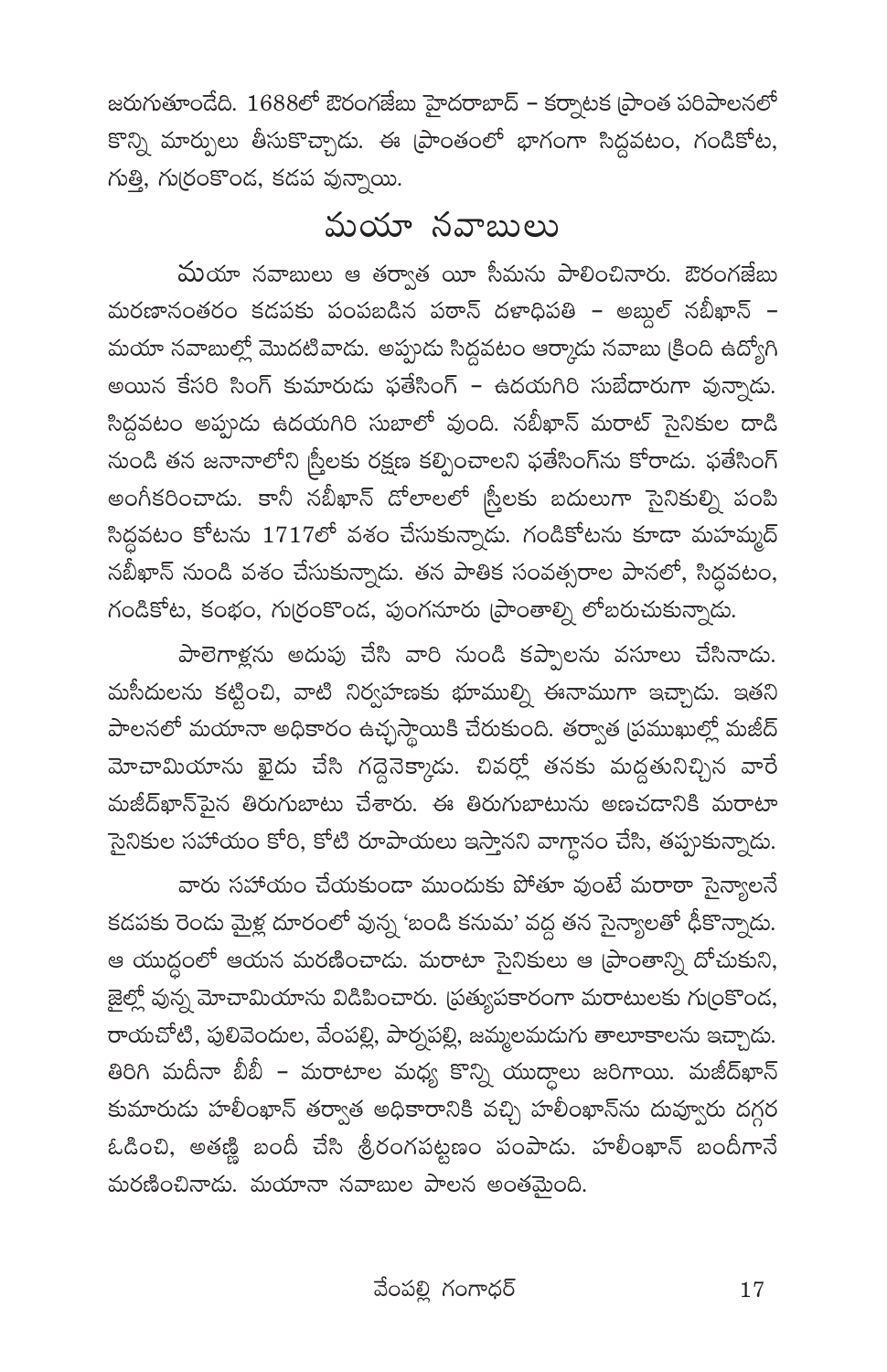#### ైవాదరాలి మరియు టిప్ప

ెవ్రాదర్ – టిప్పల కాలంలో యీ [పాంతంలో మరాటాలకు – హైదర్ సైన్యాలకు, హైదర్ సైన్యాలకూ – నవాబులకూ యుద్దాలు జరిగాయి. (బీటిష్ వారితో మరాటాలు కలిసిపోకుండా ఇచ్చిపుచ్చుకునే ధోరణిలో వ్యవహరించారు. అపుడు కడప జిల్లాలో కొంతభాగం, గుర్రంకొండ (పాంతంలో కలిసి వుండింది. చివరకు, మరాటాలకు మద్దతునిచ్చి కడప నవాబును ఖైదు చేసి శ్రీరంగపట్టణం పంపారు. హైదర్ మరణానంతరం, టిప్పు– ఇంగ్లీషు వారి మధ్య శతృత్వం పుంజుకొనింది. గవర్నర్ జనరల్ లార్డ్ కారన్ వాలెస్ – తానే సైన్యానికి నాయకుడైనాదు. నిజా<mark>ం</mark> మరాటా సేనలు ట్రిటిష్ వారికి సహాయంగా వచ్చాయి.

టిప్పు ఓడింపబడినాదు. సంధి కుదిరింది. 1792లో కుదుర్చుకున్న ఈ సంధి (పకారం, సగం (పాంతాన్ని టిప్పు కోల్పోయాడు. ఆ సగభాగాన్ని (బిటిషు, నిజాం, పేష్వాలు పంచుకున్నారు. నిజాంకు యిచ్చినవి 61 తాలూకాలు - కడప, సిద్ధవటం యింకా ఇప్పటి కడప జిల్లాలో వున్న [పాంతాలకు చెందినవి. అదను కోసం కాచుకుని వున్న టిప్పు 1799లో పెద్దయెత్తున సైన్యాలను సమకూర్చుకుని, పోగొట్టుకున్న (పాంతాల కోసం (పయత్నాలు చేశాదు. ఈ సమయంలో నిజాం – (బీటిషు సేనలు కలిసి టిప్పును శ్రీరంగపట్టణం దగ్గర ఎదుర్కొన్నాయి. ఈ యుద్ధంలో టిప్పు మరణించాడు. మైసూరు విభజన సంధిని అదే సంవత్సరంలో కుదుర్చుకున్నారు. దీని (పకారంగా నిజాం ఎల్లలకు అనంతపురం జిల్లాలోని విశాలమైన (పాంతాన్ని, కడప జిల్లలోని కొన్ని భాగాలను కలిగిన గుర్రంకొండ తాలూకాలను కలిపారు. తిరిగి 1800లో మరాటా దాడులను ఎదుర్కోవడానికి నిజాం–ట్రిటీష్ వారు మరో ఒప్పందం చేసుకున్నారు. దీని ప్రకారం నిజాం రక్షణకు (బిటిష్ సైన్య సహాయాన్ని పెంచేటట్లు, అందుకు బదులుగా నిజాం యితర దత్త మండలాలతో పాటు, కడప జిల్లాను కూడా (బిటిష్ వారికి ఇచ్చివేసేట్లు ఒప్పందం కుదిరింది. దీనితో కడప మీద నిజాం పెత్తనం అంతమైంది.

ఈ సందర్భంగా యీ జిల్లాలోని పాలెగాళ్ల వల్ల ఉత్పన్నమైన పరిస్థితుల్ని పరిశీలించవలసి వుంది. నిజాం పాలనలోకి పోయిన కడప జిల్లాలో తిరిగి పాలెగాళ్లు విజృంభించారు. నిజాం క్రింది ఉద్యోగులు మొత్తాల్లో తీసుకుంటూ వారిని ఉదాసీనంగా వదిలివేసేవారు. పాలెగాళ్ల తప్పుడు పనుల్లో వీరికీ భాగముండేది. అప్పుడప్పుడు పాలెగాళ్ల మీద చేసే దాదులు అనేక దుష్పలితాలనిచ్చేవి. సువిశాల [పాంతాల [పజలు వూళ్లు వదిలి వెళ్లేవారు. భూమి నిరుపయోగంగా పడి వుండేది. నివాస (పజలు

18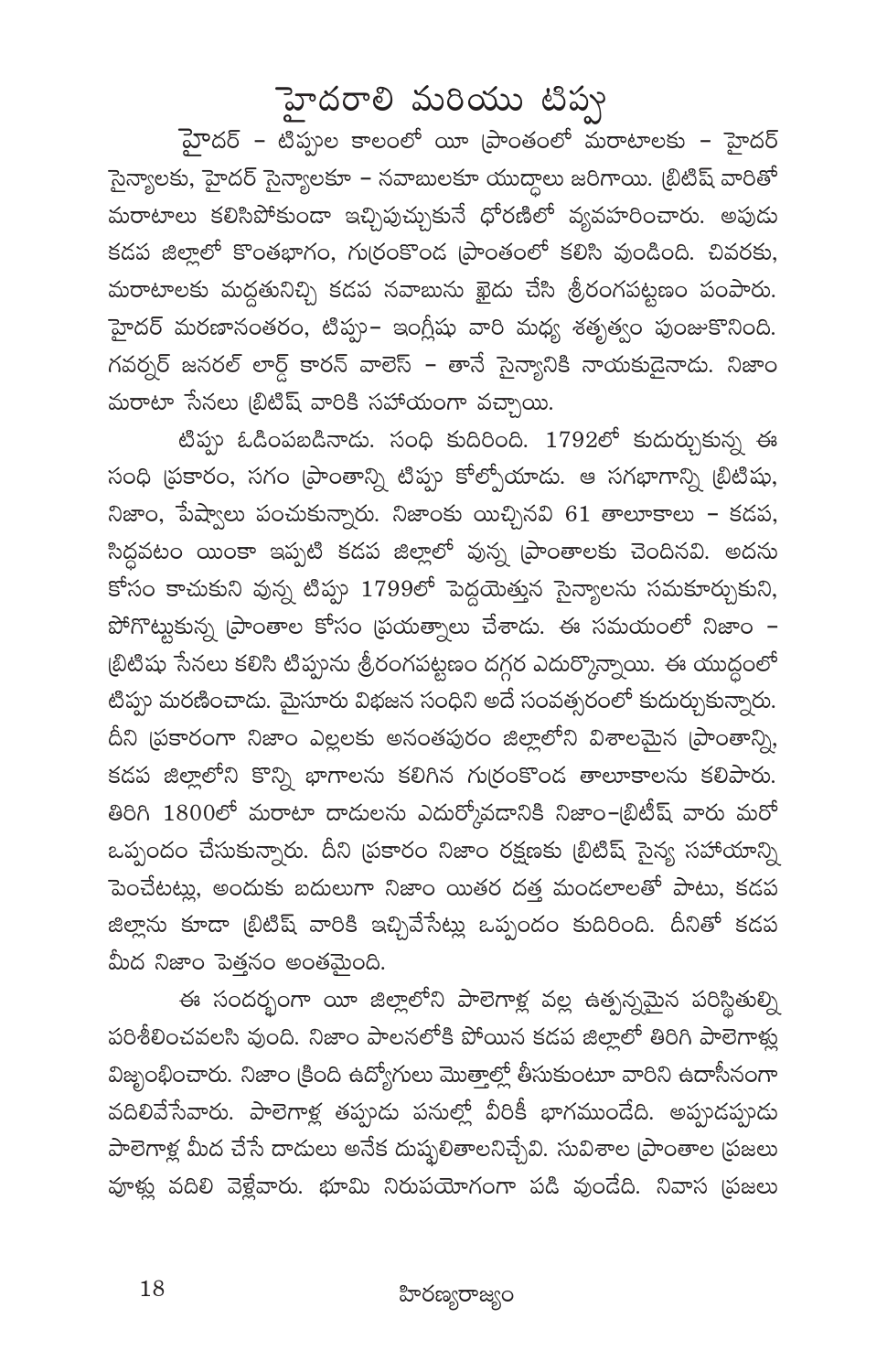కరువు కోరల్లో ఇరుక్కుపోయేవారు. సిపాయిలు లైసెన్సు పొందిన దోపిడీదారులుగా తయారయ్యారు. తరచుగా సుంకాలు, పన్నులు పెంచబడేవి. (పజలు అనేక కష్టనష్ఠాల్లో కూరుకుపోయారు.

### (బిటిష్ పాలన

ైపై పరిస్థితుల్లో 1800 సంగలో సర్ థామస్ మన్రో దత్త మండలాలకు టిన్సిపల్ కలెక్టర్గా నియమించబడ్డాదు. అతనికి సహాయంగా నలుగురు సబ్ కలెక్టర్లను నియమించారు. వారి (పథాన కేం(దాలుగా – హర్షనహళ్ళి, కడప, ఆదోని, కంభం వున్నాయి. ఈ కేంద్రాల్లో మిలటరీ దళాల్ని కూడా ఏర్పాటు చేసేవారు. ఒక పద్ధతి ద్రుకారం శిస్తులు వసూలు చేసే విధానాన్ని ద్రవేశపెట్టారు. ఏ కోటలోనైనా అనధికార సైన్యాన్ని వుంచుకున్నా, (పజల నుండి అ(కమ పన్నులు వసూలు చేసినా, అట్టివారిని ప్రభుత్వ తిరుగుబాటుదారులుగా పరిగణిస్తుందని మన్రో ప్రకటించాడు. సర్వే చేయించి, దత్త మండలాల్లో యనభై మంది పాలెగాళ్లున్నారని నిర్ధారించారు. అందులో ఎక్కువమంది కడప జిల్లాలోనే వున్నట్లు గుర్తించి రెండేళ్లలో వారిని పూర్తిగా అణచివేశాదు. కొన్ని సంవత్సరాల తర్వాత అతడు సెలవు మీద యీ [పాంతాన్ని వదిలి వెళ్లాడు.

నల్లఛత్రిబట్టుకోని కోరసెప్తులేసుకోని కట్టమీద బోతా వుంటే కోడుకా మానిందారెడ్డి నువు కలకటేరనుకుంటిరా కొడకా... మల్లు పంచె కట్టుకొని, నల్లకోటు వేసుకొని, పాలెగాడిలాగానూ నున్నంగ తలదువ్వి, మట్టంగ తలదువ్వి చుక్కబొట్టు పెట్టుకొని కొడుకా మానిందారెడ్డి సందమామ అనుకుంటిరా కొడకా... కడప జిల్లా జంబలమడుగు జంగసునా కొట్టుపల్లి వచ్చిపోయే దారిలోన, దానిమ్మ సెట్టుకాడ ఎండికుచ్చు నేలబడితే మహనీయుడా మానిందరెడ్డి నా కొడకా మానిందారెడ్డి ఏటుకే నీ తలాగొట్టిరా రాజా మానిందరెడ్డి ఒక ఏటుకే తలానిరికిరో కొడకా మానిందరెడ్డీ నీ కిలలో బత్తెము తీరెనా

గ్రామీణ [పాంతాల్లో కక్షల నేపథ్యాన్ని వివరించే జానపద గీతం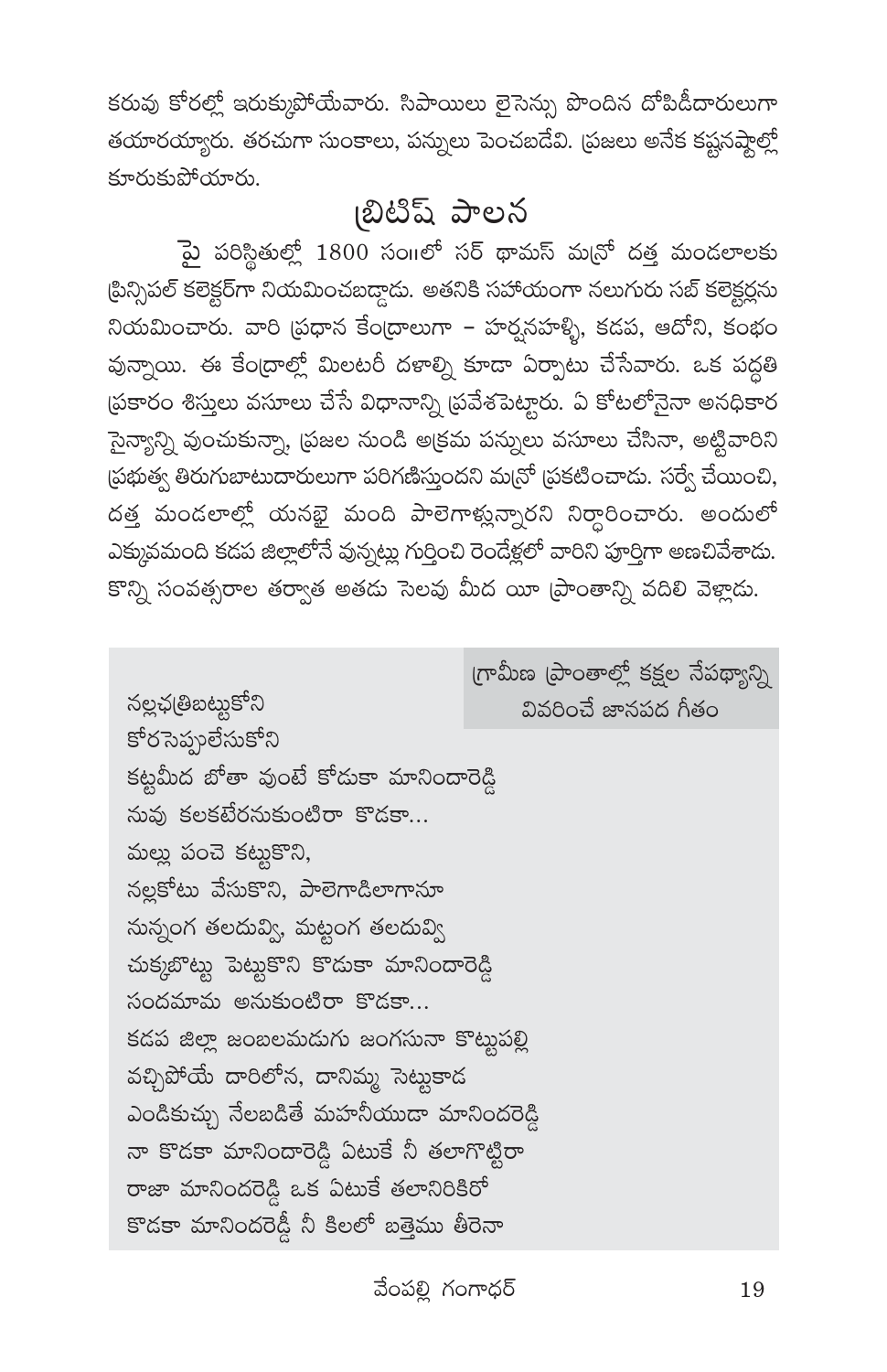

'మనో' ఉక్కుపాదం!

కడప, బళ్లారి జిల్లాలతో సహా దత్తమండలం (పాంతం తమ ఆధీనంలోకి တကာ သင်္လီ ဖိုးဆံုး မြို့ဆံုး (ဗြိ. ဗ $6.46$ .  $1800$ సంవత్సరంలో మేజర్ థామస్ మ(నోను దత్తమండలం జిల్లాలకు (పధాన కలెక్టర్గా నియమించింది. మన్రో కలెక్టరుగా రాగానే అస్తవ్యస్థంగా వున్న పాలనా వ్యవస్థను చక్కదిద్దడం, ఈస్ట్ ఇండియా కంపెనీవారి ఆదాయాన్ని పెంచడం (పధాన కర్తవ్యాలుగా ఎంచుకున్నాడు. అస్తవ్యస్థంగా వున్న పాలనా

వ్యవస్థను చక్కదిద్దదానికి, కంపెనీ పాలనను సుస్థిరపరచడానికి పాలెగాళ్లు పెద్ద .<br>అవరోధమని మ<sub>ట</sub>సో భావించాడు. వీరి అడ్డు తొలగించుకోనిదే దత్తమండలం ప్రాంతంలో కంపెనీ అధికారం స్థిరపడదని గ్రహించాడు. అయితే నేరుగా పాలెగాళ్లని .<br>తొలగించడానికి మα్రాస్ గవర్నర్గాని, కంపెనీ బోర్డు డైరెక్టర్లుగాని సుముఖంగా .<br>లేరని గ్రహించాదు. స్తానిక పెత్తందార్లతో నేరుగా కయ్యానికి దిగకుండా తమ .<br>అధికారాన్ని సుస్థిరపరచుకోవాలనేది కంపెనీ వారి ఆలోచన. కానీ, పాలెగాళ్లను తొలగించందే కంపెనీ పాలనను సుస్థిరపరచుకోవడం అసాధ్యమనేది మన్రో ఆలోచన. .<br>పాలెగాళ్లు తిరగబడేటట్లు చేయగలిగితే, అప్పుడు వారిని క్రూరంగా అణచివేసినా మద్ాసు కంపెనీ కానీ, కంపెనీ బోర్డు ఆఫ్ డైరెక్టర్లుగాని తననేమి అనరని మ(నో భావించాడు. అందుకు పథకం సిద్ధం చేసుకున్నాడు.

ముందుగా పాలెగాళ్లు కంపెనీకి చెల్లించాల్సిన కప్పాన్ని భూమిశిస్తుగా మార్చాడు. ఆ తర్వాత భూమి శిస్తును హఠాత్మగా పెంచాడు. ఎంతగా పెంచాడంటే మంచి ఆదాయ వనరులున్న పాలెగాళ్లు సైతం చెల్లించలేనంత స్థాయికి వారు .<br>చెల్లించాల్సిన భూమి శిస్తును పెంచాడు. దాంతో పాలెగాళ్లలో కలవరం బయలుదేరింది. అదే సమయంలో మ[నో ఒక ఫర్మానా జారీ చేశాడు. కంపెనీకి .<br>తెలియకుండా రైతుల నుండి ఎవరూ శిస్తులు వసూలు చేసినా, కంపెనీ తరపున శిస్తు వసూలు చేసే వారిని ఎవరు అడ్డగించినా, [పైవేటుగా సైన్యాలు ఎవరు తయారు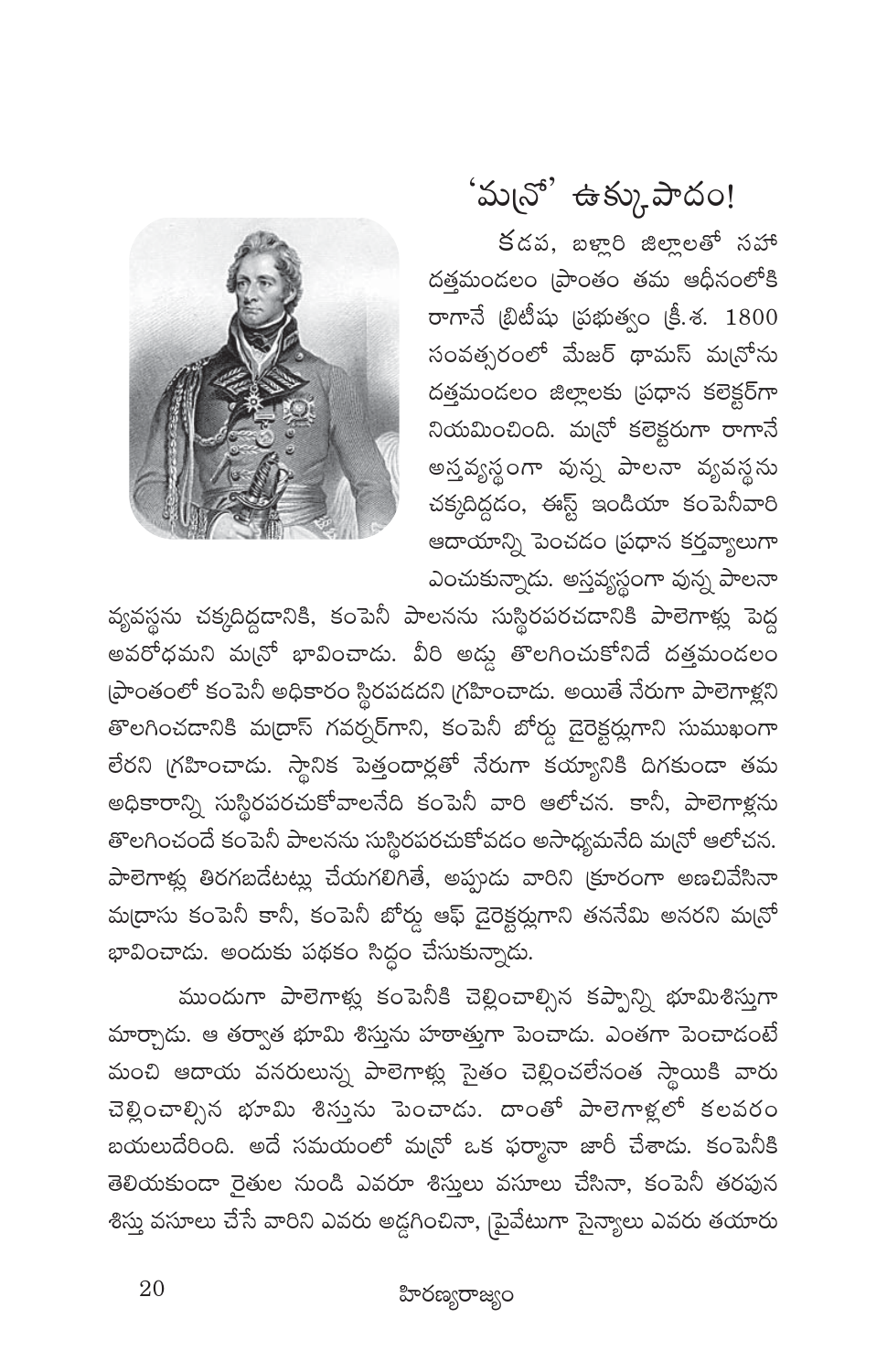చేసుకున్నా వారిని తిరుగుబాటుదారులుగా పరిగణిస్తామనేది ఆ ఫర్మానా సారాంశం. వాస్తవానికి ఇవన్నీ పాలెగాళ్లు చేసే పనులే. కంపెనీ ఆజ్ఞలను ధిక్కరించటానికి ప్రయత్నించిన పాలెగాళ్లను క్రూరంగా అణచివేశాడు. 1802 నాటికల్లా మొత్తంగా దత్తమండలం (పాంతంలోని పాలెగాళ్ల వ్యవస్థను తుడిచిపెట్టి వేయగలిగాడు. 1802 (పారంభంలో కంపెనీకి పంపిన ఒక నివేదికలో దాదాపుగా పాలెగాళ్ల సమస్యను పరిష్కారం చేసినట్లు, ఒకరిద్దరు పాలెగాళ్లు అడపాదడపా తిరుగుబాటు చేసి అణచివేతకు అందకుండా తప్పించుకుంటున్నా వారొక పెద్ద సమస్య కాదన్నట్లు పేర్కొన్నాదు. పాలెగాళ్ల నుండి భూములను, భూమి శిస్తు వసూలు హక్కును రద్దు చేసి వాటిని కంపెనీకి దాఖలుపరిచాడు. దానికి బదులుగా పాలెగాళ్లకు పింఛను ఏర్పాటు చేశాడు. కంపెనీ వ్యవహరిస్తున్న తీరు నచ్చక కొంతమంది పాలెగాళ్లు తరువాత కాలంలో కూడా తిరుగుబాటు చేశారు. అటువంటి వారిలో ఉయ్యాలవాడ నరసింహారెడ్డి (పముఖులు. పాలెగాళ్ల పట్ల మ(నో అనుసరిస్తున్న దమన వైఖరిని కంపెనీ బోర్డ్ ఆఫ్ డైరెక్టర్లు కూడా నిరసించారు. ముఖ్యంగా వేముల పాలెగాళ్ల పట్ల మ(నో దురుసు వైఖరిని కంపెనీ డైరెక్టర్లు తప్పు పట్టారు. అయితే మ(నో తన దమననీతిని గట్టిగా సమర్థించుకున్నాడు. పాలెగాళ్లకు అనుకూలంగా మాట్లాడుతున్న వారికి, పాలెగాళ్ల వ్యవస్థను కొనసాగించాలని వాదిస్తున్న వారికి పాలెగాళ్ల గురించి సరిగా తెలియదని వాదించాడు. వారు ఇతర [ప్రాంతాలలోని జమీందార్లు వంటివారు కాదనీ, చిన్నసైజు రాజులు వంటివారని వాదించాడు. పాలెగాళ్లు ఉన్నంతవరకు కంపెనీ పాలన సుస్థిరమవడం కాని, కంపెనీ ఆదాయం పెంచుకోవడం కానీ, దత మండలమును వ్యవసాయకంగా అభివృద్ధి చేయడం కానీ సాధ్యం కాదని వాదించాడు.

## రైత్వారీ శిస్తు విధానం

ఒక (పక్క పాలెగాళ్లను (కమంగా అడ్డు తొలగించుకుంటూనే మరోపక్క రైత్వారీ భూమిశిస్తు విధానాన్ని (పవేశపెట్టడానికి ఏర్పాట్లు (పారంభించాడు. 1802లో జిల్లాలోని భూములన్నిటినీ సర్వే చేయమని ఆజ్ఞలు జారీ చేశాడు. సేలం జిల్లాలో కల్నల్ రీడ్ నాయకత్వంలో పనిచేసినప్పుడు రైత్వారీ శిస్తు విధానాన్ని అమలు చేయడంలో మ్మనో అప్పటికే కొంత అనుభవాన్ని గడించాడు. ఆ అనుభవాన్ని దృష్టిలో ఉంచుకునే దత్త మండలంలో కూడా రైత్వారీ పద్ధతిని అమలు చేసే (పయత్నాలు (పారంభించాడు. మొట్టమొదటిసారిగా శాస్త్రీయ పద్ధతిలో కడప జిల్లాలో భూమి సర్వే [పారంభమైంది. అప్పుడే ఆ సర్వేని అప్పట్లో 'పైమైష్' అని పిలిచేవారు. భూమిని కొలవడానికి 33 అడుగులు వున్న గొలుసును ఉపయోగించేవారు. 40 చదరపు గొలుసుల [పాంతాన్ని

వేంపల్లి గంగాధర్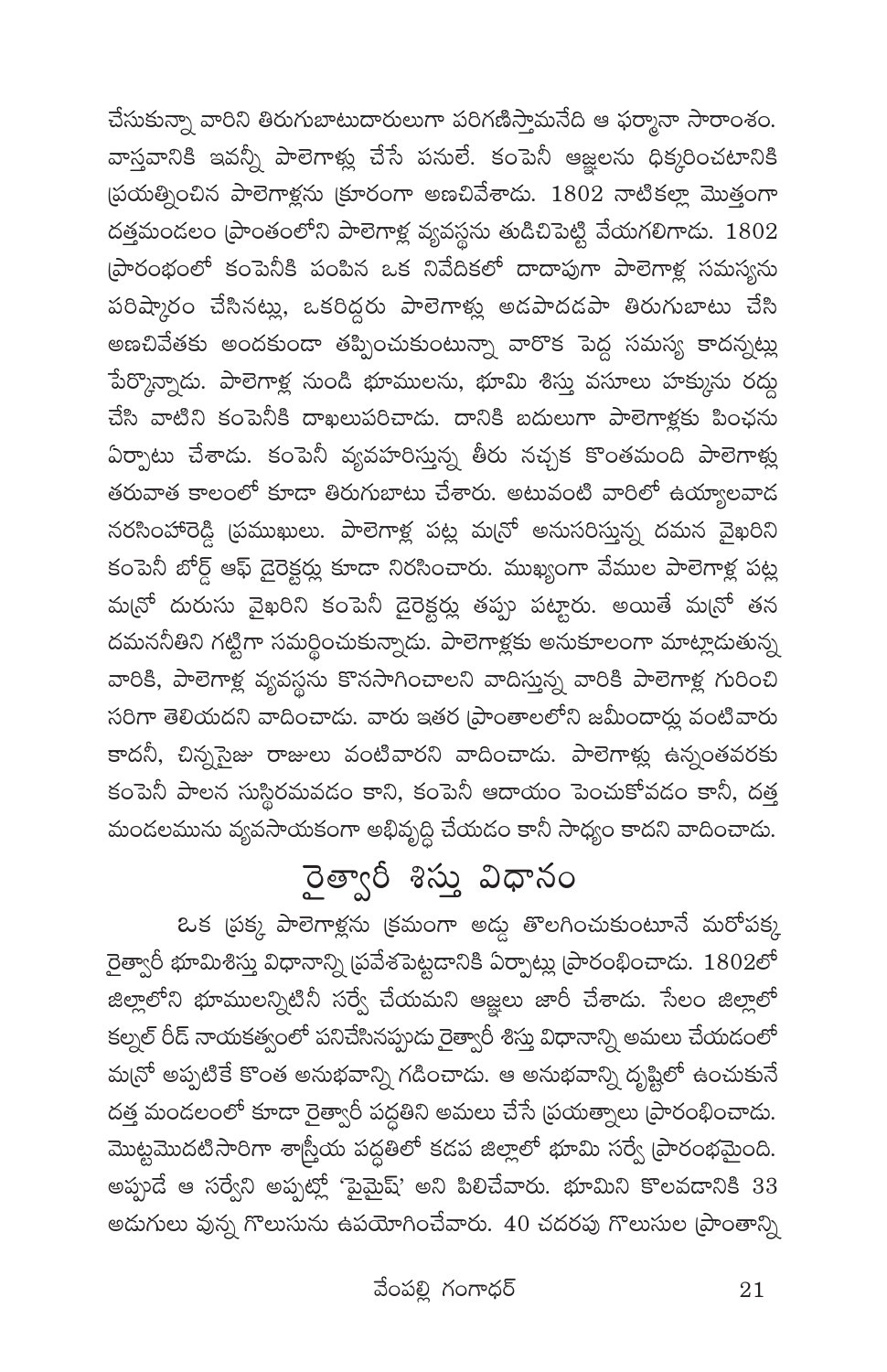ఒక ఎకరంగా పరిగణించారు. పర్వతాలు, గుట్టలు తప్పించి మొత్తం జిల్లాలోని భూములన్నిటినీ కొలిచారు. పొలాలన్నిటికీ సర్వే నెంబర్లు కేటాయించారు. ఏ సర్వే నెంబరు గల పొలం ఎవరు సాగు చేస్తున్నారో తెలిసే విధంగా ఒక జాబితాను తయారు చేశారు. భూమి కొలతలు పూర్తవగానే భూములను వర్గీకరించే పనిని చేపట్తారు. సాగు లాయికీ అయిన భూమెంత, అందులో సాగవుతున్నదెంతో కూడా లెక్కగట్టారు. 1806 నాటికి పూర్తయిన లెక్కల (పకారం దత్తమండల జిల్లాలలో 120 లక్షల ఎకరాల సాగు లాయికీ భూమి ఉండగా, అందులో కేవలం 32 లక్షల ఎకరాల భూమి మాత్రమే సాగు అవుతున్నట్లు తెలిసింది.

మొత్తంగా సాగవుతున్న భూములను ఆయా గ్రామ కరణాల సహాయంతో మెట్ట, మాగాణి భూములుగా వర్గీకరించారు. పంట దిగుబడులను బట్టి మెట్ట భూములను 8–10 తరగతులుగాను, మాగాణి భూములను 5–6 తరగతులుగాను వర్గీకరించారు. ఈ అంశాలన్నింటినీ దృష్టిలో పెట్టుకుని ఒక్కో జిల్లా నుండి ఎంత ఆదాయం వస్తుందో ముందుగా అంచనా వేసి, అప్పుడు జిల్లా శిస్తును నిర్ణయించేవారు. అంతకు ముందు సంవత్సరాలలో వసూలైన శిస్తును దృష్టిలో ఉంచుకుని, ఆ ఏడాది పరిస్థితులను పరిగణనలోకి తీసుకుని జిల్లా శిస్తును నిర్ణయించేవారు. ఆ శిస్తును గ్రామాలవారీగా పంపకం చేసి, ఒక్కో గ్రామంలో ఏ రైతు ఎంత చెల్లించాలో నిర్ణయించేవారు. గ్రామాలకు శిస్తు రెమిషన్ కూడా ఇచ్చారు. అయితే ఆ రెమిషన్ను పంటలు బాగా పండిన రైతుల నుండి, (గామాల నుండి వసూలు చేసేవారు. మాగాణి భూములలో పండిన పంటలో 50 వంతులు, మెట్ట భూములలో 35 వంతుల పంటను ప్రభుత్వం వాటాగా గుర్తించి శిస్తు నిర్ణయించారు.

ఇలా రైత్వారీ పద్దతిని అమలు జరిపిన తర్వాత  $1806$  -  $1807$ లో కడప జిల్లా నుండి (కంభం, మార్కాపురం, కోయిలకుంట్ల తాలూకాలు మినహా) వసూలైన భూమి శిస్తు మొత్తం 17 లక్షల రూపాయలు. కంభం, మార్కాపురం, కోయిలకుంట్ల తాలూకాల నుండి సగటున నాలుగున్నర లక్షల రూపాయలు భూమి శిస్తు రూపంలో కంపెనీకి ఆదాయంగా లభించింది. 1800-1802 సంవత్సరాలలో కడప జిల్లా నుండి భూమి శిస్తుగా కంపెనీకి దక్కింది 5 లక్షల రూపాయలు మాత్రమే. రైత్వారీ పద్ధతిని అమలు చేయడం ద్వారా కంపెనీ తన ఆదాయాన్ని 5 లక్షల రూపాయలు అదనంగా పెంచుకోగలిగింది. ఆర్థికంగా కంపెనీకి లాభదాయకమైన ఈ అంశాన్న<mark>ి</mark> చూపెట్టే మ్మనో రైత్వారీ పద్ధతికి అనుకూలంగా తన వాదనలను బలపరచుకున్నాడు.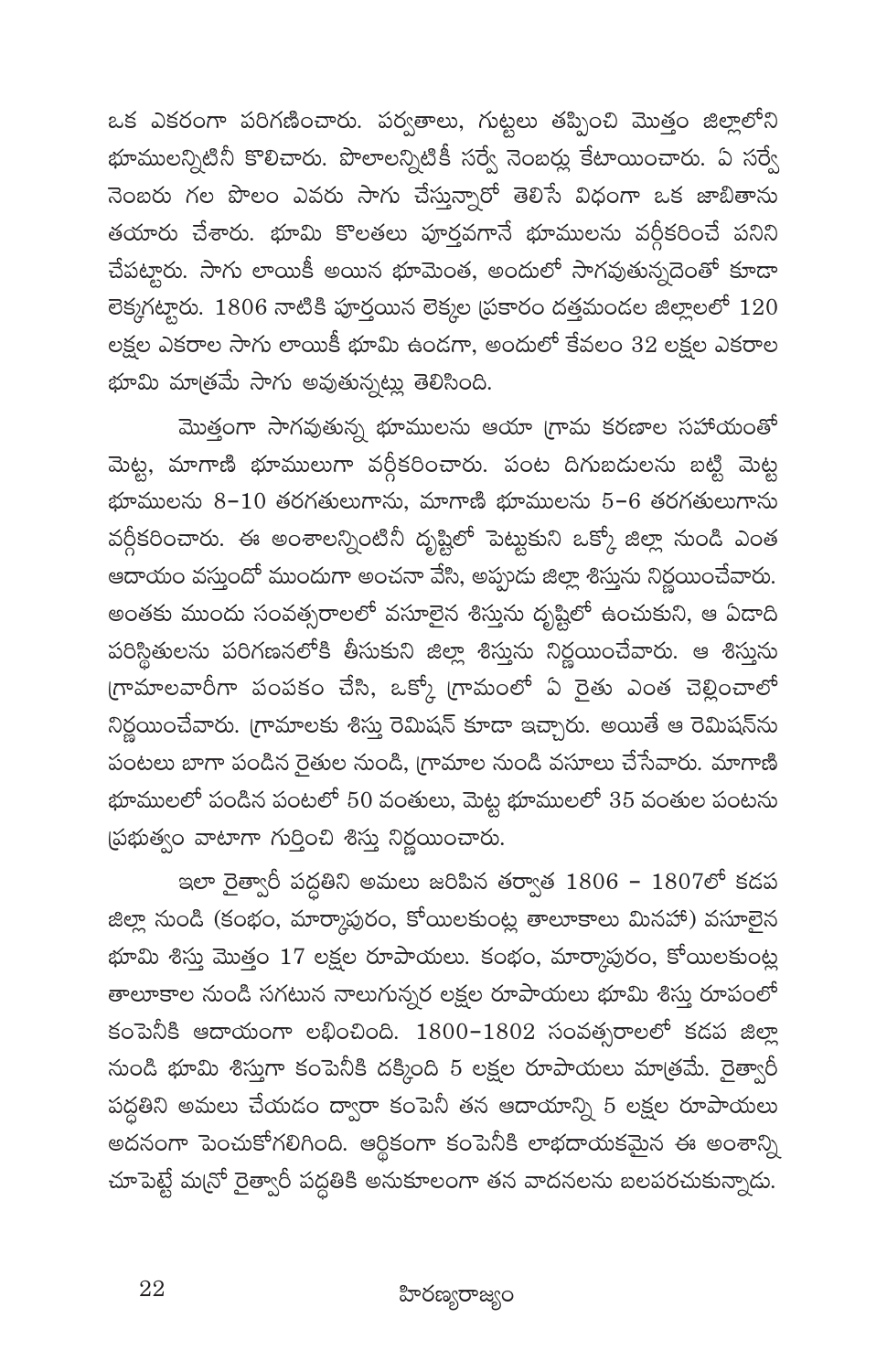## రైత్వారీ పద్దతిపై కంపెనీ విముఖత

రైత్వారీ పద్ధతిని అమలు చేయదానికి కంపెనీ బోర్డ్ ఆఫ్ డైరెక్టర్లు మొదటి నుండీ సుముఖంగా లేరు. రైత్వారీ పద్ధతిలో పన్నులు వసూలు చేసేందుకు (పత్యేక యం[తాంగాన్ని రూపొందించుకోవాల్సి వస్తుందని, దాని వల్ల కంపెనీకి అదనంగా ఖర్చులవుతాయని, దానికి బదులుగా జమీందార్లను, పాలెగాళ్లను ఏజంట్లుగా పెట్టుకుని భూమిశిస్తు వసూలు చేసుకోవడం సులభమని కంపెనీ బోర్డ్ ఆఫ్ డైరెక్టర్లలో కొందరు భావించారు. రైత్వారీ పద్ధతికన్నా (గామాన్ని ఒక యూనిట్గా తీసుకుని శిస్తు వసూలు చేసే పద్ధతి లాభదాయకమా కాదా అని పరిశీలించమని 1805లో జిల్లా కలెక్టర్లందర్నీ ఆదేశించారు.

అప్పటికే రైత్వారీ పద్ధతిని అమలు చేయడంలో మంచి అనుభవం గడించిన మ్మనో కంపెనీ సూచించిన (పత్యామ్నాయ గ్రామశిస్తు పద్ధతిని పూర్తిగా వ్యతిరేకించాడు. గ్రామశిస్తు విధానం వల్ల వసూలు ఖర్చులు కంపెనీకి తగ్గే మాట నిజమే. అయితే రైత్వారీ పద్ధతిలో అలా తగ్గే మొత్తాన్ని సంపాదించవచ్చునని వాదించాడు. జమీందారో, పాలెగాళ్లో, (గామశిస్తు చెల్లింపు బాధృతను తీసుకున్న పెద్ద రైతో శిస్తు చెల్లించలేనప్పుడు కంపెనీకి విపరీతమైన నష్టాలు వస్తాయని, పైపెచ్చు వారెవరూ వ్యవసాయాభివృద్ధికి .<br>పాటుపడేవారు కాదని, రైతులను దోపిడీ చేసి పరోక్షంగా కంపెనీకి చెడ్డపేరు తెచ్చిపెట్టే వారవుతారని వాదించాడు. అలాకాకుండా రైత్వారీ పద్దతిని <mark>(</mark>పవేశపెట్టినట్లయితే శిస్తు చెల్లింపు బాధ్యత నేరుగా రైతుదే అవుతుందని, ఎన్ని కష్టాలు పడైనా సరే రైతు పన్ను చెల్లించి తీరుతాడని, అలా చేయలేని పక్షంలో ఆ భూములను వేరొకరికి ఇచ్చి శిస్తు వసూలు చేసుకోవచ్చని, ఈ పద్ధతిలో బకాయిల భారం ఎక్కువగా వుండదని మ(నో వాదించాడు. పైపెచ్చు రైత్వారీ పద్ధతిలో భూమిపై రైతుకు కొన్ని హక్కులుండడం వల్ల వ్యవసాయాభివృద్ధికి పాటుపడతాడని మన్రో అభి[పాయపద్దాడు.

బెంగాల్ గవర్నర్గా పనిచేసిన విలియం బెంటింక్ కూడా మ్మనోకు రైత్వారీ పద్ధతి అమలు విషయంలో గట్టి మద్దతు ఇచ్చాడు. 1807లో దత్తమండలంలో పర్యటించిన కంపెనీ రెవిన్యూ బోర్డు సభ్యుడు థాకరే కూడా మ(నో వాదనలను బలపరిచాదు. అయితే బోర్డులో (పముఖుడైన హెద్దాసన్ మా(తం (గామశిస్తు విధానానికే మొగ్గు చూపాడు. లండన్లోని హౌస్ ఆఫ్ కామర్స్ నివేదిక కూడా రైత్వారీ పద్ధతిని ధ్రశంసించింది. కాని, హెద్గాసన్ వంటి సభ్యుల కారణంగా రెవిన్యూ బోర్డు రైత్వారీ పద్ధతికన్నా (గామశిస్తు విధానమే మెరుగని భావించింది. లండన్లోని తమ కేంద్ర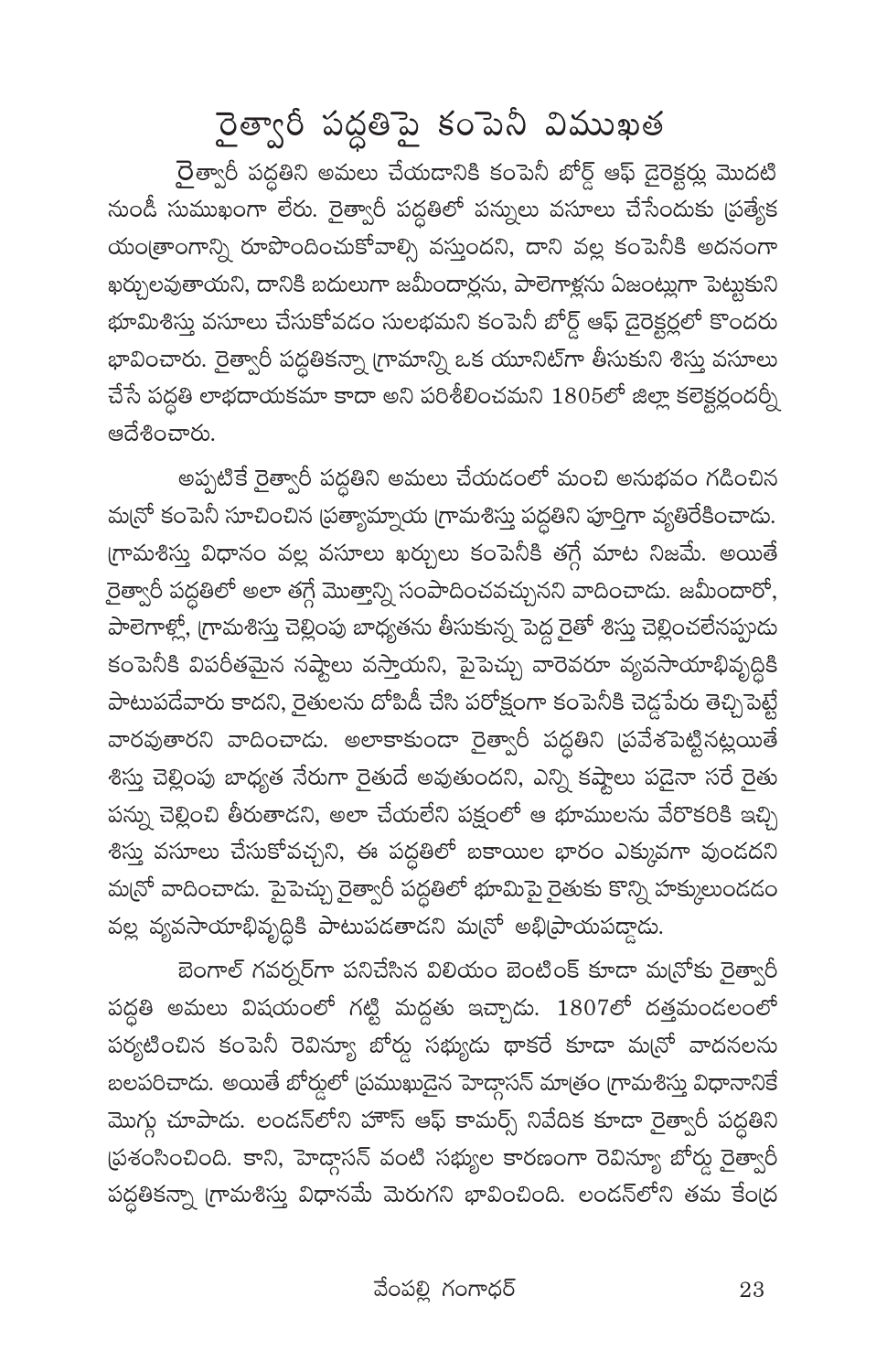కార్యాలయాన్ని ఒప్పించి (గామశిస్తు విధానాన్ని (పవేశపెట్టడానికి అనుమతి పొందారు.  $1807$ లో మ(నో దత్తమండలం జిల్లాల కలెక్టర్ పదవి నుండి వైదొలగడం, కంపెనీ గ్రామశిస్తు విధానాన్ని (పవేశపెట్టడం ఒకేసారి జరిగింది. అయితే మ(నో తన వాదనలు కొనసాగిస్తూనే వచ్చాడు. రైత్వారీ పద్ధతి వల్ల కంపెనీకి ఎంత మేలు కలుగుతుందో లండన్లోని తమ కంపెనీ డైరెక్టర్లకు వివరించి ఒప్పించే (పయత్నాన్ని 1920 వరకూ కొనసాగిస్తూనే ఉన్నాడు.

# రైత్వారీకి స్వస్తి - గ్రామశిస్తు విధానం అమలు

 $1807$ లో మ(నో దత్తమండల కలెక్టర్ పదవి నుండి వైదొలగిన వెంటనే రైత్వారీ పద్ధతికి స్వస్తి చెప్పారు. మొత్తం (గామాన్ని ఒక యూనిట్గా తీసుకుని, ఎంత పన్ను చెల్లించాలో నిర్ణయించి, అంత పన్ను చెల్లించడానికి సిద్దపడి ముందుకు వచ్చిన వ్యక్తికి ఆ గ్రామంలోని భూములను మూదేళ్లకు కౌలుకిచ్చే పద్ధతిని (పవేశపెట్టారు. ఈ పద్ధతి వలన శిస్తు వసూలు సులభమవుతుందని, శాశ్వత కౌలు పద్ధతిని .<br>[ప్రవేశపెట్టడానికి ఇది (పథమ సోపాన మవగలదని పేర్కొన్నారు. తరువాత రెండు మూడు సంవత్సరాలకే ఈ పద్ధతిని కొద్దిగా మార్పు చేసి మూడేళ్ల కాలపరిమితి స్థానంలో పదేళ్ల కాలపరిమితిని, తొమ్మిదేళ్ల కాలపరిమితి పద్దతిని [పవేశపెట్టారు.

#### దివిటీ దొంగలు

విజయనగర సామ్రాజ్యం పతనం తర్వాత పన్నులు వసూలు చేస్తూ, రక్షణ కాపలాదార్లుగా వుంటూ వచ్చిన పాలెగాళ్లు విజృంభించారు. 18వ శతాబ్దంలో పాలెగాళ్లు నిజాం అధికారాన్ని మన్నించారు. కానీ కప్పం చెల్లించడంలో నిర్లక్ష్యంగా వ్యవహరిస్తూ వుండేవారు. ఒకేసారి 80 మంది పాలెగాళ్లు నిజాం అధికారాన్ని వ్యతిరేకించారు. మొదట ఆదోనిలో తిరుగుబాటు మొదలైంది. కంపెనీ సైన్యం దానిని అణిచివేసింది.  $1803$ లో కడపలో సుల్తాన్ఖాన్, చిత్తూరులో నాగేటి పాలెగాళ్ల తిరుగుబాట్లు జరిగాయి. వీరిని నిర్ధాక్షిణ్యంగా (పభుత్వం అణిచివేసింది. పాలెగాళ్ల చర్యల వల్ల (పజలు అనేక విధాలుగా నష్టపోయారు. రక్షణ లేకుండా పోయింది. పాలెగాళ్లే దోపిడీ దొంగలై (పజల్ని దోచుకున్నారు. వీళ్లనే దివిటీ దొంగలు అని కూడా పిలిచేవారు. 'కుమ్మరి గుండోళ్లనే పేరుతో మరికొన్ని చోట్ల పిలిచేవారు. తర్వాత కలెక్టర్గా వచ్చిన థామస్ మ్మనో వీరిని లొంగదీసుకొని అణచివేశాడు.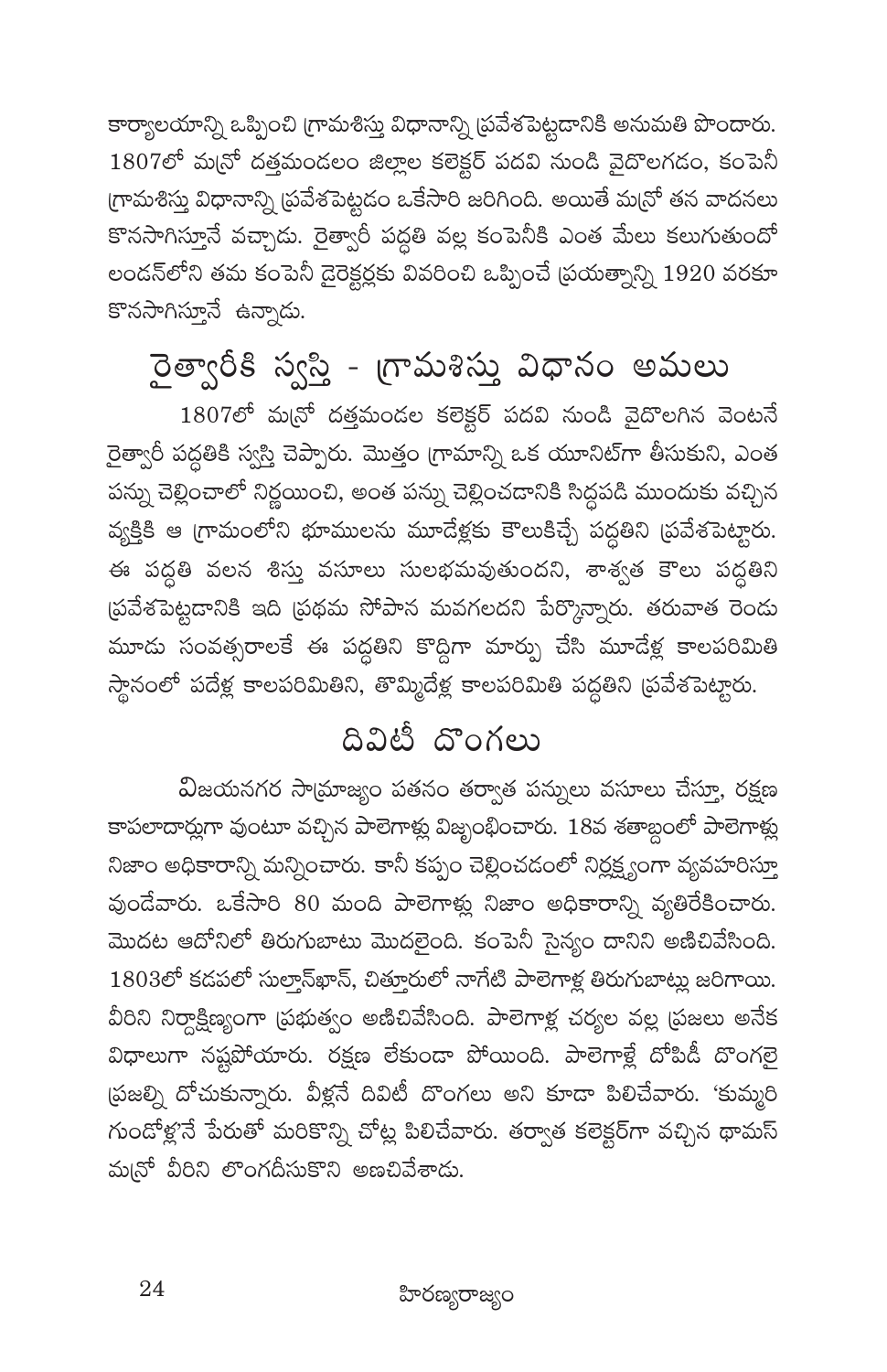#### పాలెగాళ్ల బంధీఖానా

మ్మనో సీమలో ముఖ్యమైన 80 మంది పాలెగాళ్లను వెతికి బంధించి తీసుకొచ్చి గుత్తికోటలో నిర్బంధించినట్లు కథనం. మేజర్ జనరల్ కాంప్ఐెల్ నాయకత్వంలో గండికోట, దబ్బూడపల్లికోట, ఊరుచింతల, తలారి చెరువు, తూములపెంట, బూరుగుల ఉప్పలపాడు, రాయచెర్ల, మునిమడుగు కోటల్ని (పభుత్వం స్వాధీనం చేసుకుంది. గండికోటలో రెండువేల మణుగుల మందుగుండు సామాగ్రి, రెండువేల గుండ్లు, ఒక ఫిరంగి పట్టుకున్నారు. 1845లో పాలెగాళ్లు మరణించిన తర్వాత ఆ కుటుంబానికి ఫించను ఇవ్వకుండా నిషేధించారు. వారసులు లేరు అనే కారణం చూపి కోవెలకుంట తాలూకాలో 60 పాళెములు స్వాధీనం చేసుకున్నారు. తర్వాత 23 మాన్యాలను ప్రభుత్వం వశం చేసుకుంది. ఇలాగే ఉయ్యాలవాడ, నోసమ్ పాలెగాళ్లు తమ భూముల్ని పోగొట్టుకున్నారు. చంద్రగిరి ఇలాకాలో 82 మంది పాలెగాళ్లను మన్లో అదుపులోకి తీసుకున్నాడు.



#### కర్నూలు పాలెగాళ్లు

ఆళియ రామరాజుకు కర్నూలు కోటను పాలిసున్న వెంకటా(ది సహాయం చేశాడని చరిత్ర పేర్కొంటోంది. అతని దాయాదులు తిమ్మరాజు అవు కుకు, కొందరామరాజు ఆదోనికి. తొలిశిపాటి రెడ్డి ఆలూరుకు,

బేదాగళు బేతంచర్లకు పాలకులుగా వుండేవారు. 17వ శతాబ్ది మధ్యకాలంలో విజయనగర రాజుల పాలన అంతమైంది. ఈ సమయంలో వెలుగోదు, నంద్యాల, అవుకు, గని వంటి [పాంతాలను పెద్దరాయుడు, ఆరవీడు వంశస్త్రదైన గని తిమ్మప్ప వంటి వారు పాలకులయ్యారు.

క్రీ.శ. 1800 మద్రాసు (పభుత్వం సర్ థామస్ మ(నోను సీదెద్ జిల్లాల స్టిన్సిపాల్ కలెక్టరుగా నియమించడంతో జిల్లాలో ఆంగ్లేయుల పాలన ఆరంభమైంది. ఇదే సమయంలో జిల్లాలో 150 మంది పాలెగాళ్లు తమ తమ [పాంతాల్లో తిరుగులేని .<br>పాలకులుగా ఉండేవారు. మ<sub>ు</sub>నో కొందరు పాలెగాళ్లకు నచ్చజెప్పి, మరికొందరిని భయపెట్టి ఆ [పాంతాలను తమ స్వాధీనంలోనికి తెచ్చుకున్నారు. కోటకొండ, కప్పట్రాళ్ల, దూదేకొండ, పందికోన, దేవనకొండ, బసవాపురం, అవుకు, నల్లగట్ల, కోవెలకుంట్ల,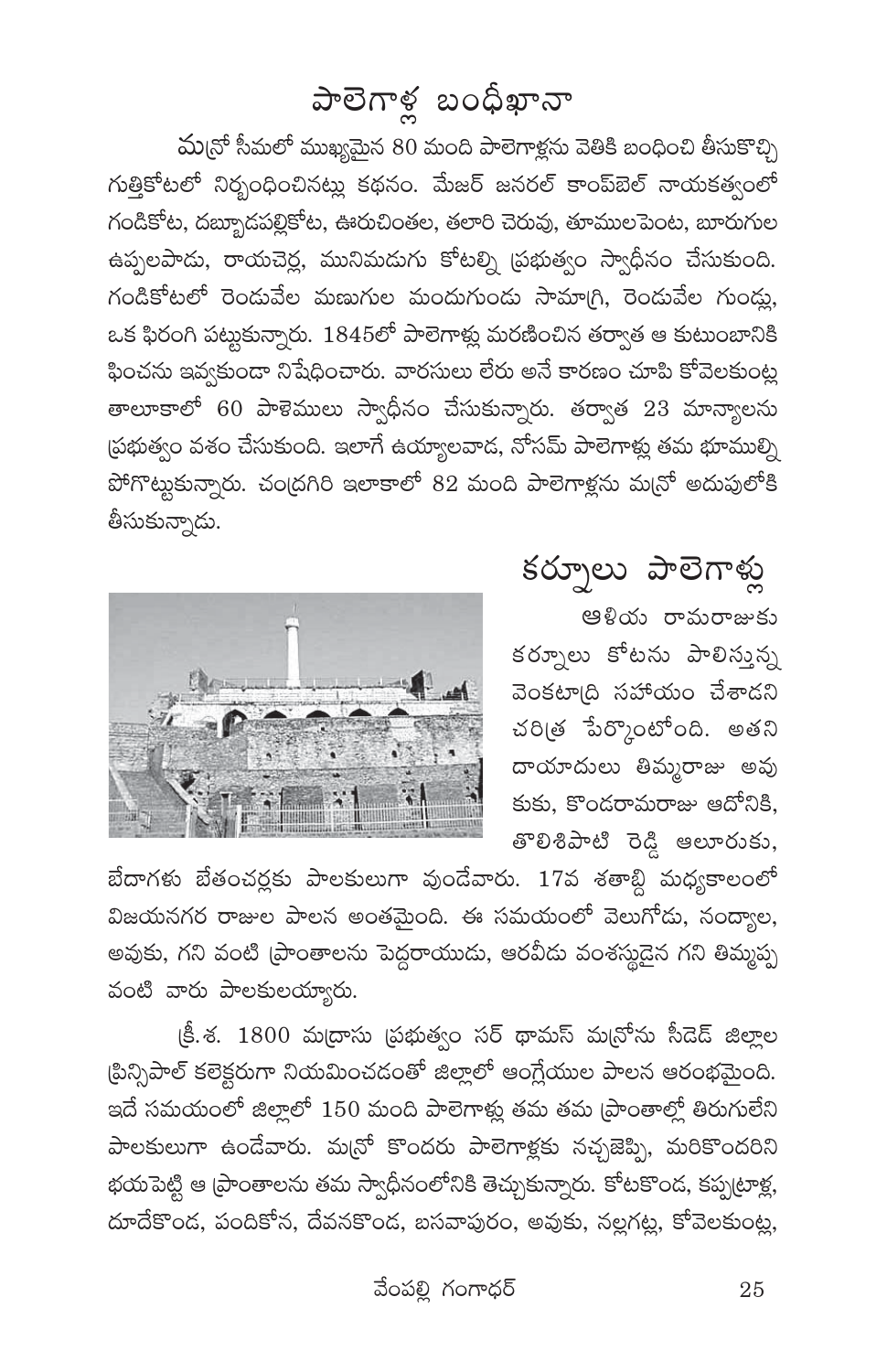ముత్యాలపాడు, ప్యాపిలి, మద్దికెర వంటివి ఆనాటి పాలెగాళ్ల ముఖ్యకేం[దాలు. 1807 వరకు మ(నో కలెక్టరుగా వున్నారు. 1846 వరకు (బిటీషు పాలన కొనసాగింది. బ్రిటీషు పాలనకు వ్యతిరేకంగా తొలి తిరుగుబాటు తెర్నెకల్లు (గామంలో జరిగింది.  $1801$  ముత్తుకూరు గౌడప్ప,  $1823$ లో కర్నూలు చివరి నవాబు గులాం రసూల్ఖాన్ ఆంగ్లేయులపై తిరుగుబాటు చేశారు. 1847లో ఉయ్యాలవాడ నరసింహారెడ్డి 9 వేల మంది సైనికులను వెంటబెట్టుకొని కోవెలకుంట్ల, రుద్రవరం, శిరివెళ్ల, ముండ్లపాడు, క్రిష్ణంశెట్టిపల్లె వంటి [పాంతాలలో ఆధిపత్యాన్ని నెలకొల్పి [బిటీషువారికి సవాలుగా నిలిచారు. కలెక్టర్ కాక్రెయిన్ ఆధ్వర్యంలో (బీటిషు సైన్యం ఆయనను పట్టి బంధించింది.  $1847$  ఫి(బైవరి  $22$ వ తేదీన కోవెలకుంట్ల సమీపంలోని జురైరు నది ఒడ్డున ఉయ్యాలవాడ నరసింహారెడ్డిని ఉరితీసి అతని తలను కోవెలకుంట్ల కోట గుమ్మానికి వేలాడదీశారు.

# తొలి సీమ వీరుడు <del>ఉ</del>య్యాలవాడ

దత్తమండలం (పాంతంలో పాలెగాళ్లంటే స్వాతం(త్య వీరులు. ఆయా పరిసర ప్రాంతాల రక్షణకు నాటి కుంఫిణీ సర్కారును తరిమి తరిమి కొట్టేందుకు, తమ వెన్నంటి నడిచిన పాలెగాళ్లు, (పజల్లో విప్లవజ్వాలలనే రగిలించారు. తెల్లదొరల పాలనకు చరమగీతం పాడేందుకు ఉద్యమించిన ఉయ్యాలవాడ నరసింహారెడ్డిలాంటి విప్లవయోధుడు, చెంచులను, బోయలను, యానాదులను, ట్రాహ్మణులను చేరదీసి .<br>స్వాతం(త్య సమరానికి సమాయత్తం చేసిన తొలి పాలెగాదు. "సైరా... నరసింహారెడ్డీ..." అంటూ, ఆ పాలెగాడిని కీర్తిస్తూ (పజలు ఇవాళ్టికీ పాటలు పాడుకుంటూ కనిపిస్తారు. ఆ స్వాతం(త్య సమరవీరుడిని, కుంఫిణీ సర్కారు కుందూ నదీతీరంలో ఉరి తీసింది.

> "అమితోద్దండ దురంత పీడనకు లోనై, భారతీయ (పజా సముదాయం బొనరించినట్టి ద్రథమ స్వాతం(త్య సంగ్రామ రంగము కన్నం బది ఏండ్లకున్ మునుపె, యాంగ్ల(పాజ్య సామ్రాజ్య సై న్యముపై 'గత్తిని దూసినట్టి' నరసింహారెడ్డి సామాన్యుడే?"

– అంటూ ఉయ్యాలవాడ నరసింహారెడ్డి ఔన్నత్యాన్ని, (పముఖ కవి పాణ్యం నరసరామయ్య చాటాడు.

 $1800$  సంవత్సరంలో నైజాం నవాబు దత్త మండలాలను ఆంగ్లేయుల పరం చేసినాదు. అందువల్ల దత్తమండలాల్లో భాగమైన నొస్సం కోట కూడా ఆంగ్లేయుల వశం అయింది. నొస్సం కోటను చెంచుమల్ల జయరామిరెడ్డి అనే పాలెగాడు

26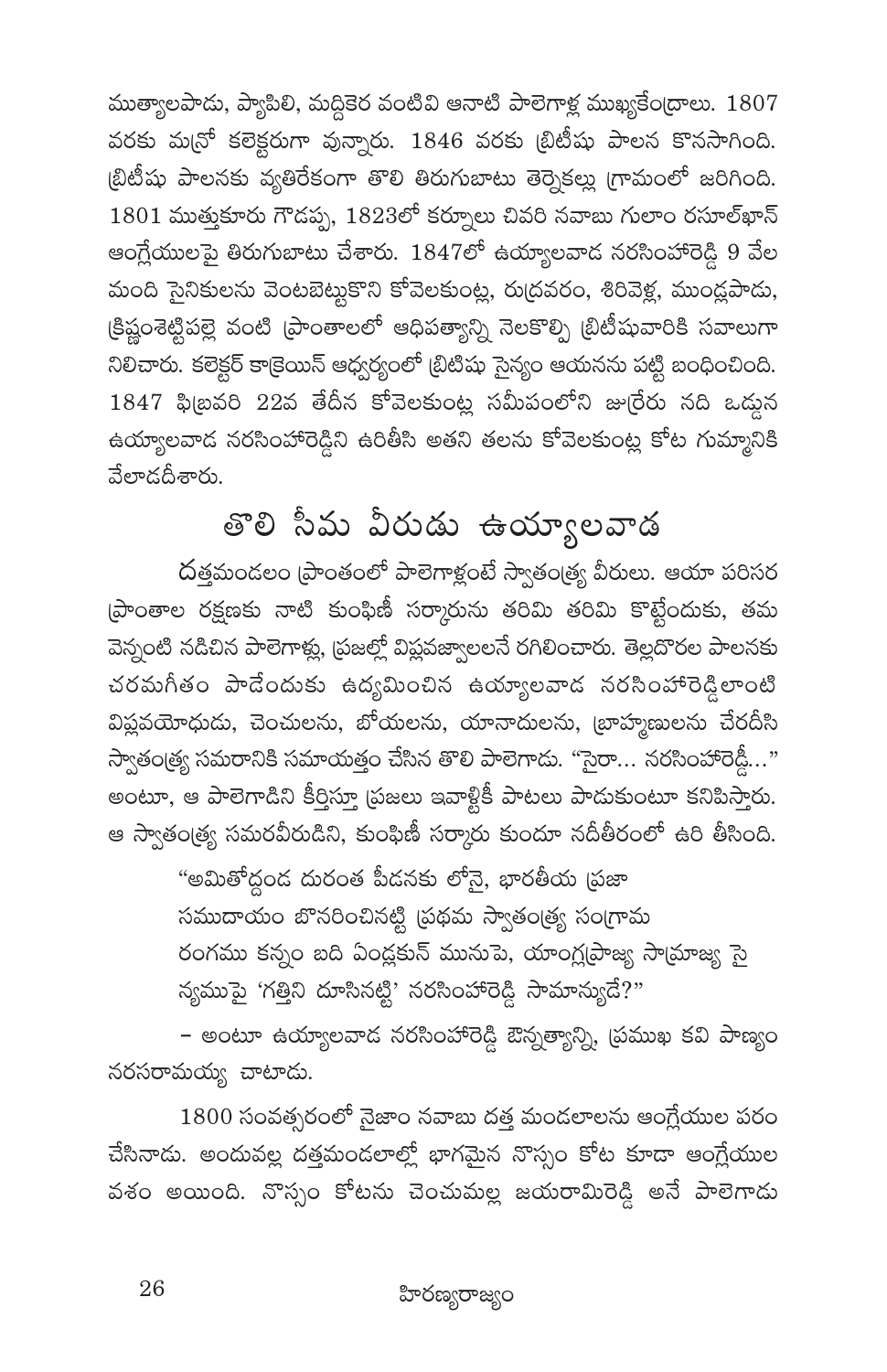పాలించేవాడు. ఈయన తన మనమడు నరసింహారెడ్డినే దత్తత తెచ్చుకున్నాడు. ఉయ్యాలవాడలో పెరిగినందున అతనికి ఉయ్యాలవాడ నరసింహారెడ్డి అని పేరు వచ్చింది.

ట్రిటీష్ వారు పాలెగాళ్ల వంశపారంపర్య హక్కులను రద్దు చేసి నెలసరి పింఛన్ ఏర్పాటు చేశారు. ఉయ్యాలవాడ జాగీర్ను వశపరచుకున్న కలెక్టర్, నరసింహారెడ్డి కుటుంబానికి నెలకు రూ. 35/- పింఛను ఏర్పాటు చేశారు. ముగ్గురన్నదమ్ముల భాగంలో నరసింహారెడ్డికి పదకొండు రూపాయల చిల్లర వచ్చేది.నొస్సంకోట పాలెగాడు జయరామిరెడ్డి చనిపోయినందున అతనికి రావలసిన పింఛను దత్తపుత్రుడు నరసింహారెడ్డికి ఇవ్వలేదు.

ఉయ్యాలవాడ నరసింహారెడ్డి వీరుడు, గొప్ప బలవంతుడు, కండపుష్టి కలవాడు. ఆయన చెట్లు క్రింద పదుకొని నోటిలో గులకరాళ్లు పోసుకుని వాటిని ఉఫ్ అని ఊదితే చెట్టుపైనున్న పిట్టలు చచ్చిపదేవని చెప్తారు. ఈయన (పజలకు (పీతిపా(తుడు. స్రజోపయోగకరములైన పనులను చేశాడు. కరవు కాటకాలలో స్రజలను బాగా ఆదరించాడు.

 $1845$  వరకు నరసింహారెడ్డికి రావలసిన తనర్జీ (భరణం, పింఛను) క్రమంగానే వచ్చేది. 1845లో తనకు రావలసిన పింఛనుకై కోయిలకుంట్ల తహసీల్దారు దగ్గరకు తన మనిషిని పంపాడు. తహసీల్దారు నరసింహారెడ్డికి పింఛను ఇవ్వకపోగా, "దాసరికి మరొక దాసరా! పెద్ద దాసరినే రమ్మనుపో!" అని ఆత్మగౌరవాన్ని ఘోరంగా దెబ్బతీసే విధంగా తిట్టి పంపినాడు. నరసింహారెడ్డి ఈ అవమానాన్ని భరించలేక పోయినాడు. మరుసటిరోజే 500 మంది బోయసైన్యంతో కోయిలకుంట్ల టైజరీపై దాడి చేసి కచ్చేరిని ధ్వంసం చేసి, తహసీల్దారు తలను నరికేసినాడు. ఈ విషయమై నరసింహారెడ్డిని బంధించడానికి వచ్చిన కొద్దిమంది పోలీసులు తిట్లు, తన్నులు తిని (పాణాలతో బయటపడినారు.

ఆ పైన నరసింహారెడ్డి సైన్య సమీకరణ చేసినాడు. కరువు కాటకాల్లో ఆదుకున్నందుకు ఆ కృతజ్ఞతతో పిలిచిన వెంటనే ఆనందంతో బోయవారంతా సైన్యంగా వచ్చారు. ఈ సైన్యానికి 'ఇల్లావులరాణువా' అని పేరు. అలాగే మాన్యాలు పోగొట్టుకున్న పాలెగాళ్లు, కొండజాతుల వారు సైన్యంగా చేరారు. ఈ సైన్యంలో బోయలు, చెంచులు, (బాహ్మణులు, ముస్లీములు అందరూ వేల సంఖ్యలో వున్నారు.

1846 జులైలో ఈ వేలాది సైన్యంతో రెందుసార్లు (బిటీష్ సైన్యంతో పోరాడి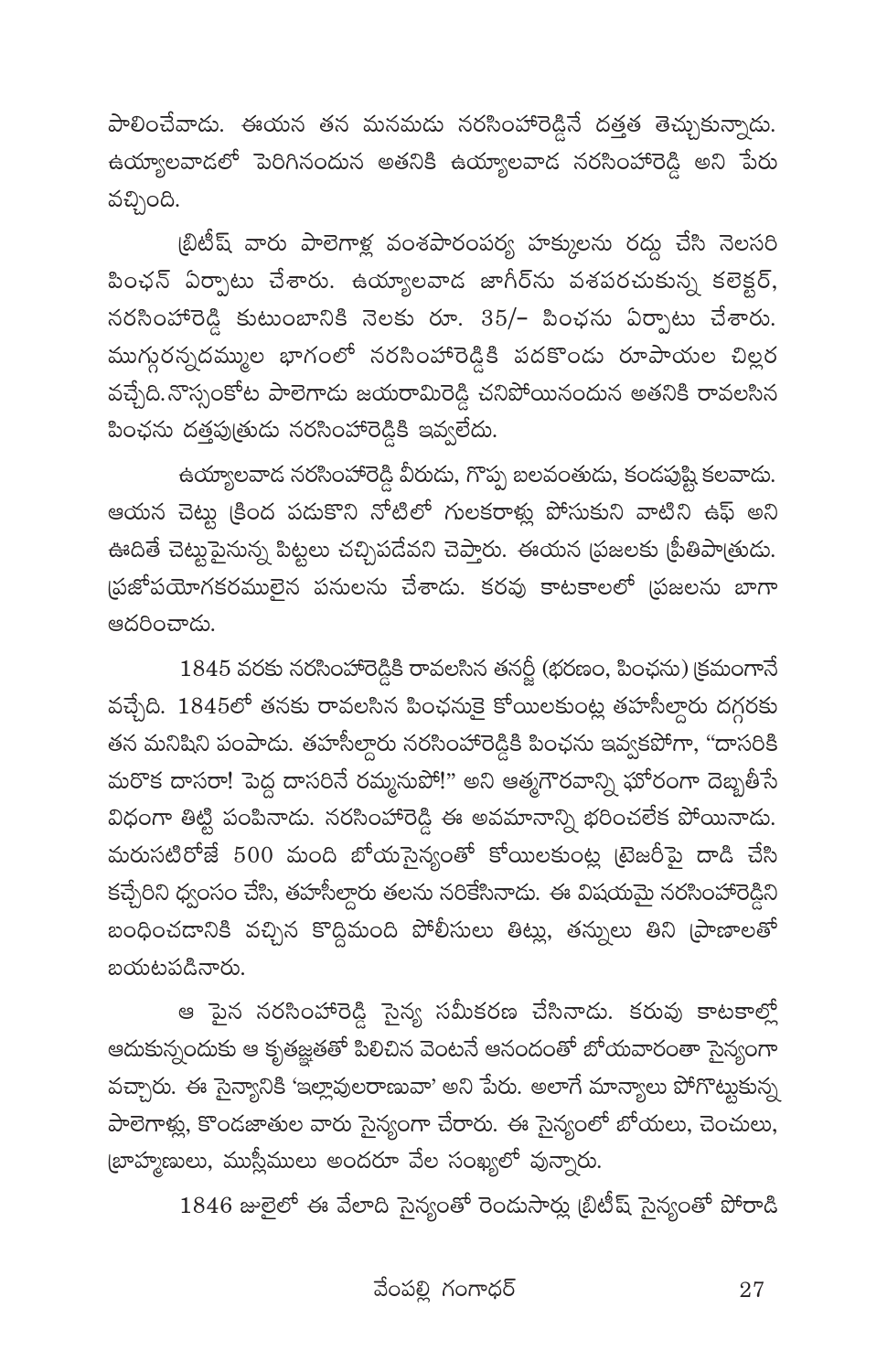గెలిచాడు. ఆ తరువాత సౌన్యంతో నొస్సంకోట వదలి దండయాత్ర మొదలుపెట్టి టైజరీలు దోచుకున్నాడు. నరసింహారెడ్డిని పట్టుకుంటే వెయ్యి రూపాయల బహుమానం భ్రకటించింది ప్రభుత్వం. లెఫ్లినెంట్ వాట్సన్ అనే సేనాని పెద్ద సైన్యంతో నరసింహారెడ్డి పైకి వచ్చినాడు. కర్నూలు నుండి గుర్రపు దళం కూడా వచ్చింది.

నరసింహారెడ్డి వేల సైన్యంతో గిద్దలూరు దగ్గర ట్రిటీష్ వారిని ఎదుర్కొన్నాడు. నరసింహారెడ్డి సైన్యం అంతా నష్టమైపోయింది. అందువల్ల నరసింహారెడ్డి ఎర్రముల, నల్లముల కొండల్లోకి తప్పించుకుపోయాడు. అతన్ని పట్టుకోవదానికి ఎంత ప్రయత్నం చేసినా లాభం లేకపోయింది. అందువల్ల నరసింహారెడ్డిపై ఒత్తిడి తేవదానికి ఆయన కుటుంబాన్ని కడపలో నిర్బంధంలో వుంచింది (పభుత్వం.

 $1846$ లో అక్టోబర్లో పేరుసోములలో వున్న జగన్నాథ ఆలయంలో నరసింహారెడ్డి వున్నాడని తెలిసింది. వంటమనిషి డబ్బుకు ఆశపడి నమ్మక(దోహం చేసి ఈ వార్త బ్రిటీష్ వారికి అందజేసిందని అంటారు. కడప కలెక్టరు చుట్టుముట్టి మనుషులను కాల్చి చంపినారు. కాలికి గుండుదెబ్బ తగలడంతో నరసింహారెడ్డి పట్టుబడినాడు. (పభుత్వంపై తిరుగుబాటు చేయడమే కాక, దోపిడీలకు పాల్పడినట్లు తీర్పు చెబుతూ, ఉరిశిక్ష విధించినారు.  $1847$  ఫి|బవరి  $22$  ఉదయం  $7$  గంటలకు కోయిలకుంట్లలో వీరుడు నరసింహారెడ్డిని బహిరంగంగా ఉరి తీయడమే కాక, 1877 వరకు నొస్సం కోటలోని ఉరికంభానికి తలను వేలాడదీసి కిరాతకంగా చంపారు.

'రేనాటి సూర్యచం<sub>(</sub>దులు' నుంచి ఒక సంఘటన

<mark>స</mark>రసింహారెడ్డి రాత్రి పూటనే యుద్ధం చేయాలనే వ్యూహంతో ఉన్నట్లు (బిటీషువారికి అర్థమైంది. ఆ రోజు పగటిపూట వందల గుంద్లను కోటగోడల మీద కుమ్మరించింది (బీటీషు సైన్యం. కోట అక్కడక్కడ పగుళ్లువారింది. దాదాపు నెల రోజుల యుద్దానంతరం ఏర్పడిన పరిస్థితి ఇది. కోటకు ఒకవైపు నుండి అడవిలో దారి ఏర్పడింది. అది ట్రిటీషు సైనికుల చేతుల్లో ఉంది. వారికి కావాల్సిన ఆహారపదార్థాలు, మందుగుండు సామాగ్రి ఆ దారిగుండానే అందుతున్నాయి. .<br>అడవుల్లోకెళ్లిన రెడ్డిసైన్యం దానిని నిరోధించలేకపోయింది. కోటగోడలు కూలటం ఖాయమని తేలింది.

ఆ రోజు రాత్రి మిగిలిన సైన్య బలగాలతో కోటను పూర్తిగా వదిలిపెట్టి నరసింహారెడ్డి దట్టమైన అడవుల్లోకి వెళ్లిపోతూ ఆంగ్లసైన్యంపై దాడి చేశాదు. దాడి తర్వాత కొద్దిపాటి బలగంతో దట్టమైన అడవుల్లోకి వెళ్లిపోయారు నరసింహారెడ్డి. ఆ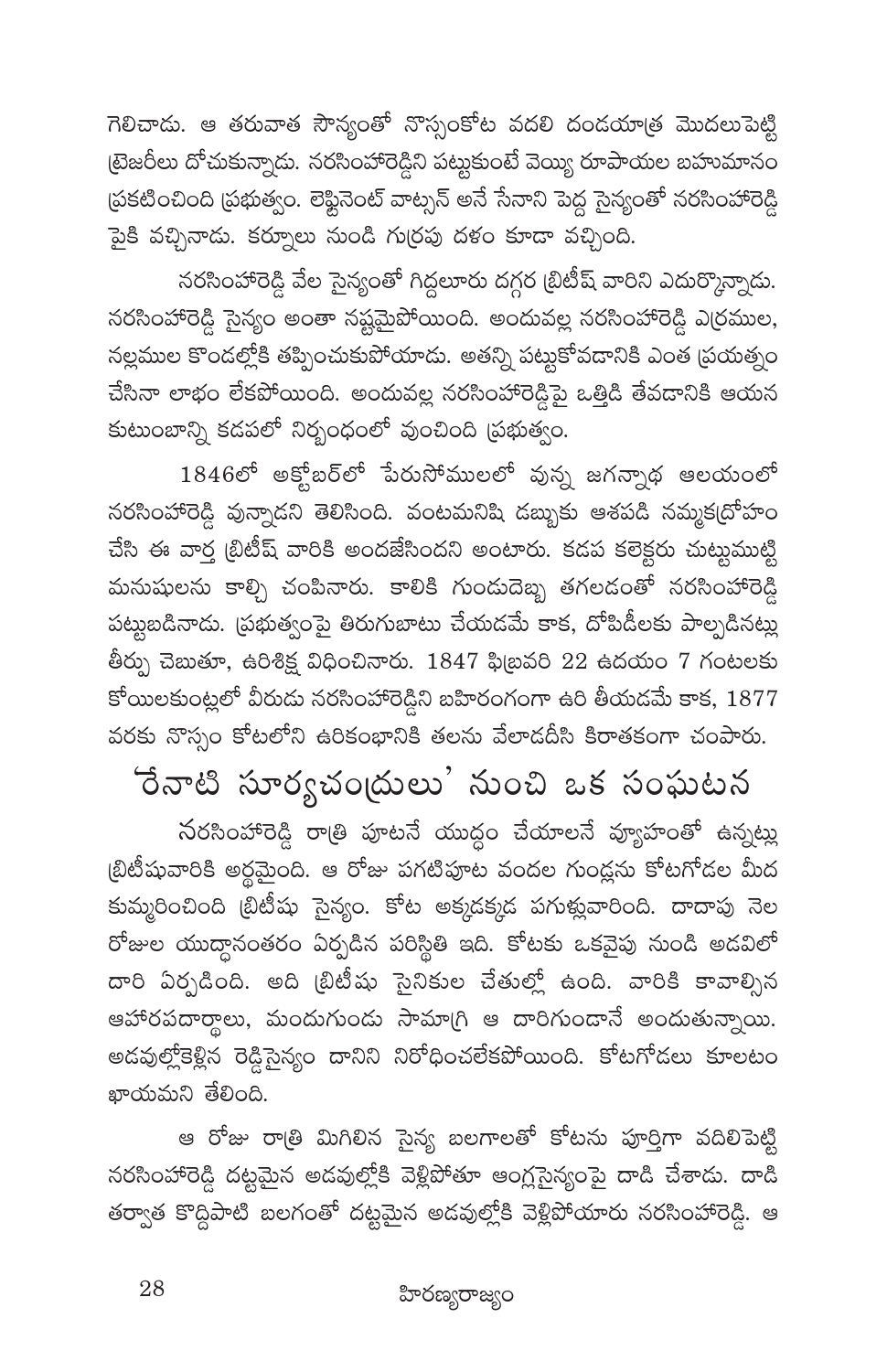మరుసటి రోజు కోటగోద కూలింది. ఓబన్న, వెంకన్న ఇద్దరూ ఆంగ్ల సైన్యం చేతిలో చనిపోయారు. 1843లో (పారంభమైన పోరు మూడు సంవత్సరాలు జరిగింది. నర్సింహారెడ్డి సైన్యం చెల్లాచెదురైంది. వెయ్యిమంది పట్టబడ్దారు. దాదాపు మూడువేల మంది చనిపోయారు. మిగిలినవారు తమతమ గ్రామాలకు వెళ్లి వివిధ వృత్తుల్లో చేరిపోయారు.

#### ఎౖరమలలో...

నరసింహారెడ్డికి నమ్మిన బంటు కిష్టప్ప మాత్రమే రెడ్డిగారి వెంట ఉన్నారు. వీరు మాత్రం (బీటీషు సైన్యం కంటపడలేదు. నరసింహారెడ్డి అడవిలో ఎక్కడున్నాడో ఎవరికీ తెలీదు. వెతకడానికి వెళ్లిన అయిదారుగురిలో నలుగురైదుగురు చస్తున్నారు. చావు కబురు చెప్పడానికన్నట్లు ఒకరిద్దరు మిగిలి వస్తున్నారు. ఈ విధంగా నెలలకు నెలలు గడిచిపోయాయి. అయినా నరసింహారెడ్డి శుతుసైన్యానికి చిక్కలేదు. తన పూర్వీకులు ఎ(రమలలో జగన్నాధమనే (పదేశంలో కట్టించిన నరసింహ దేవాలయాన్ని తన స్థావరంగా చేసుకున్నాడు. అడవికి కొద్దిదూరంలో అల్వకొండ అనే ఊరుంది. నరసింహారెడ్డి నొసం కోటలో ఉన్నప్పుడు తనను ఆటపాటలతో సంతోషపెట్టిన జానకమ్మ ఇప్పుడు ఆ ఊరిలో ఉంటోంది. కిష్టప్ప రోజూ జానకమ్మ వద్దకెళ్లి అన్నం తీసుకొచ్చేవాడు.

పదిమంది సభ్యులున్న ఐదారు దళాలు మాత్రమే గాలింపుల్లో ఉన్నాయి. కిష్టప్ప ఒకరోజు అడవిదాటి అల్వకొండ వైపు పోవదాన్ని ఒక దళం గమనించింది. అందులో ఒకదు కిష్టప్పను అనుసరించాదు. కిష్టప్ప జానకమ్మ ఇంటికెళ్లి చీకటిపడ్దాక అన్నం తీసుకురావడాన్ని గమనించాడా దళ సభ్యుడు. వ్యూహం (పకారం కిష్టప్పను పట్టుకుని (బిటీషు సైన్యాధిపతి నార్టన్కు అప్పగించారు. లెక్కలేనంత ధనం ఆశచూపి కిష్టప్ప దగ్గర నుండి రహస్యం రాబట్టారు. అతన్ని వెంటనే ఆహారం ఇవ్వడానికి వెళ్లమన్నారు. కిష్టప్ప ఆ రోజు ఆలస్యంగా వెళ్లి మరుసటిరోజు కూడా అక్కడే ఉన్నాడు. కానీ తనను (బిటీషువారు పట్టుకుని రహస్యాన్ని అడిగిన విషయం నరసింహారెడ్డికి చెప్పలేదు. తర్వాత రోజు కిష్టప్ప ఏమీ ఎరుగనట్టే జానకమ్మ ఇంటికెళ్లాదు. అన్నం తీసుకుని బయలుదేరాదు. (బిటీషు సైనికులు ఆ అన్నంలో విషం కలిపారు.

విషం కలిపిన అన్నంను తీసుకెళ్లమని కిష్టప్పకు చెప్పి ఒక మైలు దూరంలో ఆగారు (బిటీష్ సైనికులు. తెల్లవారేసరికి కిష్టప్ప నరసింహారెడ్డి ఉన్న చోటుకు చేరుకున్నాడు. ఆలయం పక్కనే ఉన్న కొలనులో నరసింహారెడ్డి స్నానసంధ్యలు ముగించుకుని బయటికొచ్చిన తర్వాత కిష్టప్ప తెచ్చిన రాగిరొట్టెలు, అన్నం తిన్నాడు.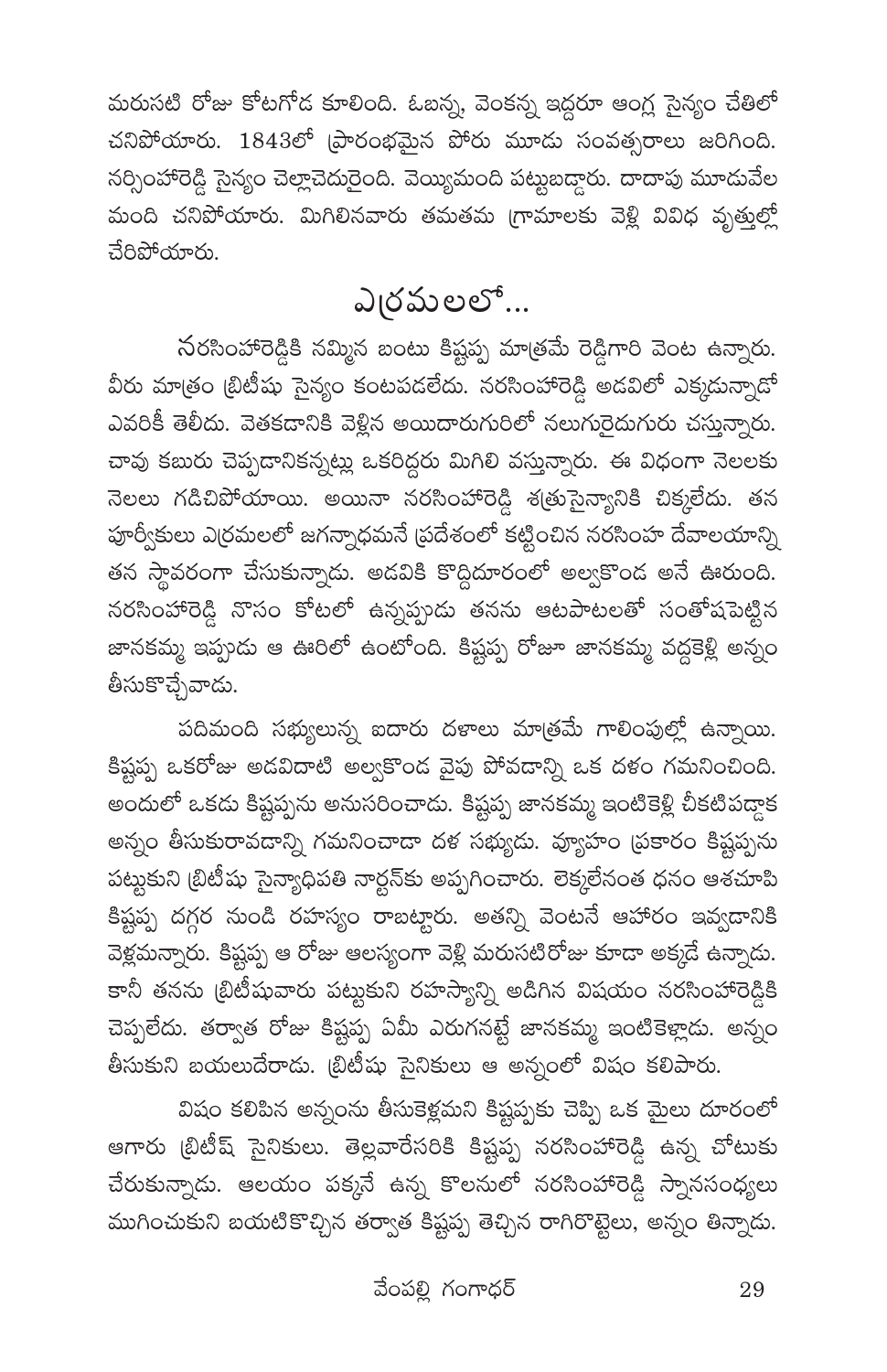'ఆయాసంగా ఉందిరా' కిష్టప్ప అంటూ ని(దలోకి వెళ్లిపోయాడు. వెంటనే కిష్టప్ప పరుగులు తీశాదు. మైలు దూరంలో ఉన్న ఆంగ్ల సైనికులకు ఈ విషయాన్ని తెలిపాదు. నిద్రలో ఉన్న నరసింహారెడ్డిని ఆంగ్ల సైనికులు బంధించి తీసుకెళ్లారు. 1846 అక్తోబర్ ఆరోతేదీ జరిగిన సంఘటన అది.

#### అసమించిన వీరుడు..

 $1847$  జనవరి 9వ తేదీన ఫౌజుదారీ అదాలత్ (మిలటరీ కోర్మ) నరసింహారెడ్డికి ఉరిశిక్ష విధించింది. ఆ తర్వాత 1847 ఫి(బవరి  $22$ వ తేదీన కలెక్టర్ కా(కేన్ పర్యవేక్షణలో కోవెలకుంట్ల సమీపంలోని జు(్రేటి నది ఒద్దున రెందువేల మంది సమక్షంలో రెడ్డిగారిని ఉరి తీశారు. ఆంగ్లేయులను తరిమికొట్టేందుకు మళ్లీ ఈ లోకంలోకొస్తానంటూ ఆ వీరుని [ఫాణాలు అనంతవాయువుల్లో కలిశాయి. అందరూ చూస్తుండగానే రెడ్డిగారి శవం తల నరికి కోవెలకుంట్ల ద్వారా దగ్గర తూకుమానుకు .<br>కట్టి "[బిటీషువారిని ఎదిరించిన [దోహులందరికీ ఇదే గతి పడుతుంది" అని [పజల్ని .<br>హెచ్చరించి వెళ్లిపోయారు (బిటీషువారు. వారు వెళ్లిపోయిన తర్వాత (పజలు తూకుమాను వద్దకెళ్లి బోరున విలపించారు. అక్కడి మట్టిని తమ ఒంటికి పూసుకుని వెళ్లిపోయారు. ఇప్పటికీ ఈ తూకుమాను కింది మట్టిని (మృత్గంధాన్ని) తమ ఫాలతలంపై (ప్రజలు పూసుకుంటారు.

### గామకక్షల కత

'కుంటి పుల్లారెడ్డి' కత గ్రామకక్షలకు చెందింది. ఈ కథ దాదాపుగా అర్ధశతాబ్ది నాటిది. కడప మండలంలోని పెద్దపసుపుల చిన్నపసుపులకు చెందినవారి గొడవ. పెద్దపసుపుల నందిరెడ్డి తమ్ముడు పుల్లారెడ్డి. వారి చేనుకు కావలి నరసింహుడు. చిన్నపసుపుల రెడ్డి శివారెడ్డి. శివారెడ్డి పెంపుడు దుప్పి ఒకసారి పుల్లారెడ్డి చేలో పడి మేస్తుంది. నరసింహుడు దాన్ని కొట్టి తోలుతాడు. అది చూసి శివారెడ్డి పంతానికి రెండోసారి ఆ దుప్పిని పుల్లారెడ్డి చేసులోకి తోలుతాడు. పుల్లారెడ్డి దాన్ని కాల్చి చంపేస్తాడు. అంతటితో ఆగకుండా చిన్నపసుపుల (గామానికి తన మందీ మార్బలంతో వెళ్లి శివారెడ్డి లేని సమయంలో అతని ఇల్లు కూలగొట్టి, తగులబెట్టి బీభత్సం చేసి వెళ్లిపోతాదు. అది తెలిసి శివారెడ్డి తన పటాలంతో పుల్లారెడ్డి మీదికి కొట్లాదను పోతాదు. ఉయ్యాలవాద నారాయణరెడ్డి పెద్దమనిషిగా వుండి ఇరువర్గాల వారికి తాత్కాలికంగా రాజీ కుదుర్చుతాడు. ఇలా కొంతకాలం జరుగుతుంది. శివారెడ్డి తన అనుచరులతో ఉలవలపల్లె మిట్ట దగ్గర కాపుగాచి పుల్లారెడ్డిని చంపుతాడు. తమ్ముడిని చంపినారని శివారెడ్డి మీద నందిరెడ్డి పెట్టిన కేసు వీగిపోతుంది. గ్రామ కక్షలకు మూలం చిన్న విషయాలే అయినా పంతాలు, పట్టింపులే గొడవలకు కారణం అవుతాయి.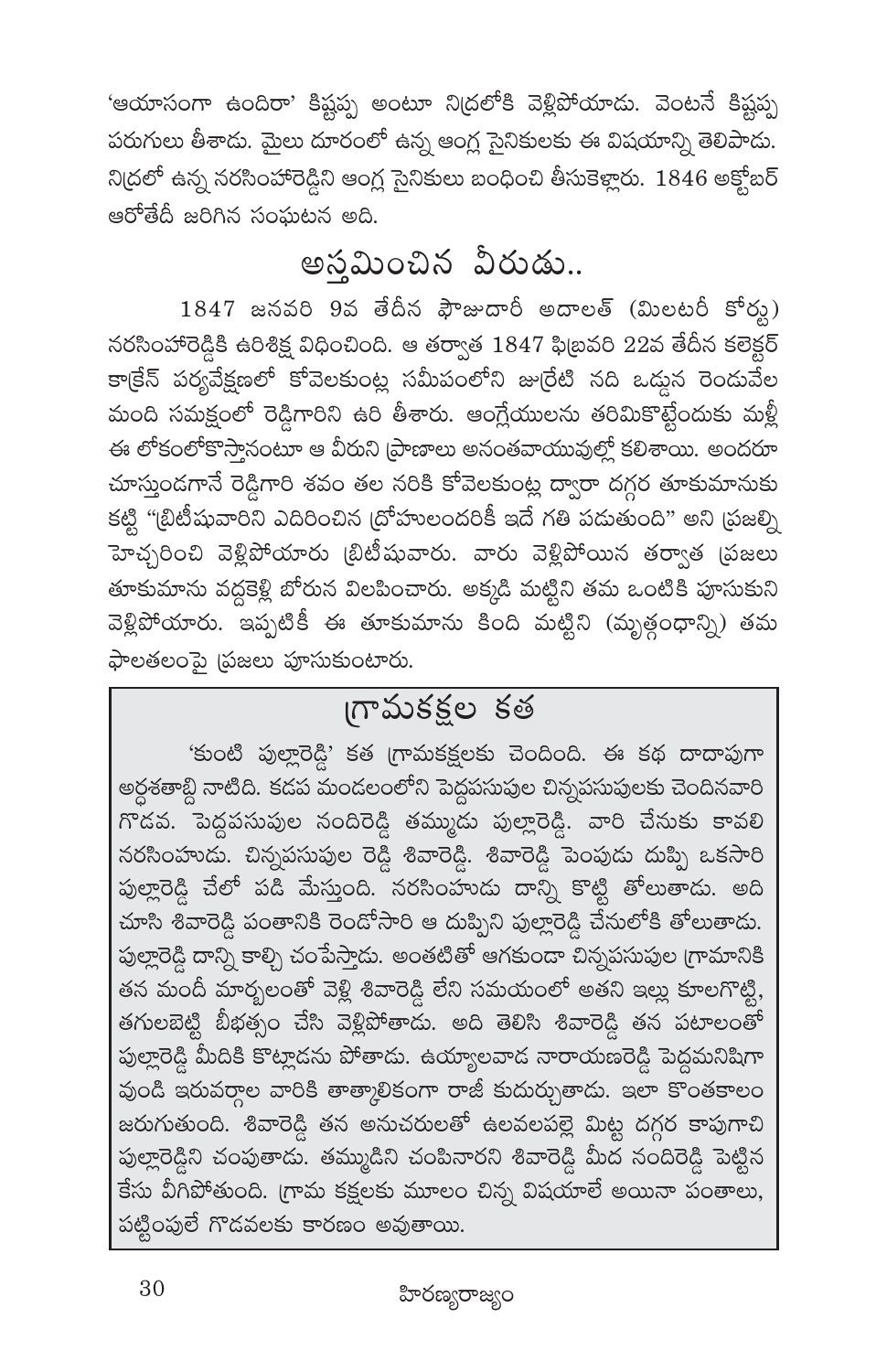# చిత్తూరు జిల్లా పాలయగాళ్ల స్వాతంత్ర్య పోరాటం – డాగి డి.సుబ్రమణ్యంరెడ్డి

చిత్తూరు జిల్లాలో తొలి స్వాతండ్య పోరాటం (కీ. శ. 1801 నుంచి 1805 దాకా సాగింది. జమిందారీ, రైత్వారీ, గ్రామవార్, ఇనాందారీ సంస్కరణల ద్వారా వ్యావసాయక ఉత్పత్తి సంబంధాల్లో కొత్త పద్ధతులు (పవేశిస్తున్న కాలంలో, విదేశ .<br>సిద్ధాంతాల ద్వారా మొరటు రూపంలో పెట్టుబడిదారీ వ్యవస్థ దేశీయ స్వయం సమృద్ధి గ్రామీణ వ్యవస్థను విచ్ఛిన్నం చేసే (పయత్నాలు జరుగుతున్న కాలంలో ఈ ఉద్యమం జరిగింది. అప్పటికే ఆంగ్ల పాలన మీద విసుగు చెంది దక్షిణ [పాంతీయులు చేపట్టిన ఉద్యమాల (పభావం కూడా ఈ ఉద్యమం మీద పడింది.

దీనికి చిత్తూరు పాలయగాళ్లని పేరుగాంచిన పదిమందిలో తొమ్మిదిమంది నాయకత్వం వహించారు. 1801 నాటికి పాకాలకు శేషహనాయుడు, మొగరాలకు పుల్లూరుకు కుమార రఘునాథనాయుడు, కల్లూరుకు రంగపతిరాజు, పులిచెర్లకు తిమ్మానాయుడు, ఎదురుకొండకు ముద్దరామప్ప నాయుడు, నర్గంతికి అనంతప్పనాయుడు, గుడిపాటికి శేషమనాయుడు, తుంబకు మల్లప్పనాయుడు, బంగారుపాళేనికి చంద్రశేఖరనాయుడు పాలెగయాళ్లుగా ఉన్నారు. వాళ్లలో గుడిపాటి పాలయగాదు తప్ప తక్కినవాళ్లు ఉద్యమంలో పాల్గొన్నారు. ఈ ఉద్యమంలో పాలెగాళ్లకు మద్దతుగా అనేకమంది ఇనాందార్లు, (గామాధికార్లు, మిరాసిదార్లు, కులపెద్దలు, (బాహ్మణులు, రైతులు, వృత్తి పనులవాళ్లు పాల్గొన్నారు. ఆంగ్లేయులపై పాలయగాళ్లు పోరాటానికి సిద్ధపద్దారు. అలాంటి బాధితుల్లో కెప్టెన్ సుథ్థాల్ ఒకదు.

ఆ తర్వాత ఆంగ్లేయుల ఆధీనంలోని అంబూర్ వంటి సర్మారు జిల్లాలను ([పాంతాలను) ముట్టడించసాగారు. దీనితో ఆంగ్లేయులు సర్ధంతి పాలయగాణ్ణి ...<br>బంధించారు. కాని తమ వద్ద తగిన సైన్యం లేనందున (మరాఠా యుద్దాల కారణంగా) అతన్ని విడుదల చేశారు. బంధించినందుకు <sub>(</sub>పతీకారంగా సర్గంతి పాళేగాదు అతని మిత్రులు కలిసి సర్కారు జిల్లాలను ధ్వంసం చేయసాగారు. కడకు చిత్తూరులోని సర్కారు ఖజానాలు కొల్లగొట్ట (పయత్నించారు. సైన్యం లేనందున ఆంగ్లేయులు సామరస్య విధానాన్ని అనుసరించాల్సి వచ్చింది. కాని సైనిక కవాతులతో పాలయగాళ్లను భయపెట్టడానికి ప్రయత్నించారు. దీనితో పాలయగాళ్లు మరింత రెచ్చిపోయి సర్కారు జిల్లాలను మరల ముట్టడించసాగారు. ఇంతలో లెఫ్టినెంట్ కల్నల్ దార్లీ పెద్ద సైన్యంతో చిత్తూరు పాళేల్లో (పవేశించాడు. ఇతడు కూడా తొలుత

వేంపల్లి గంగాధర్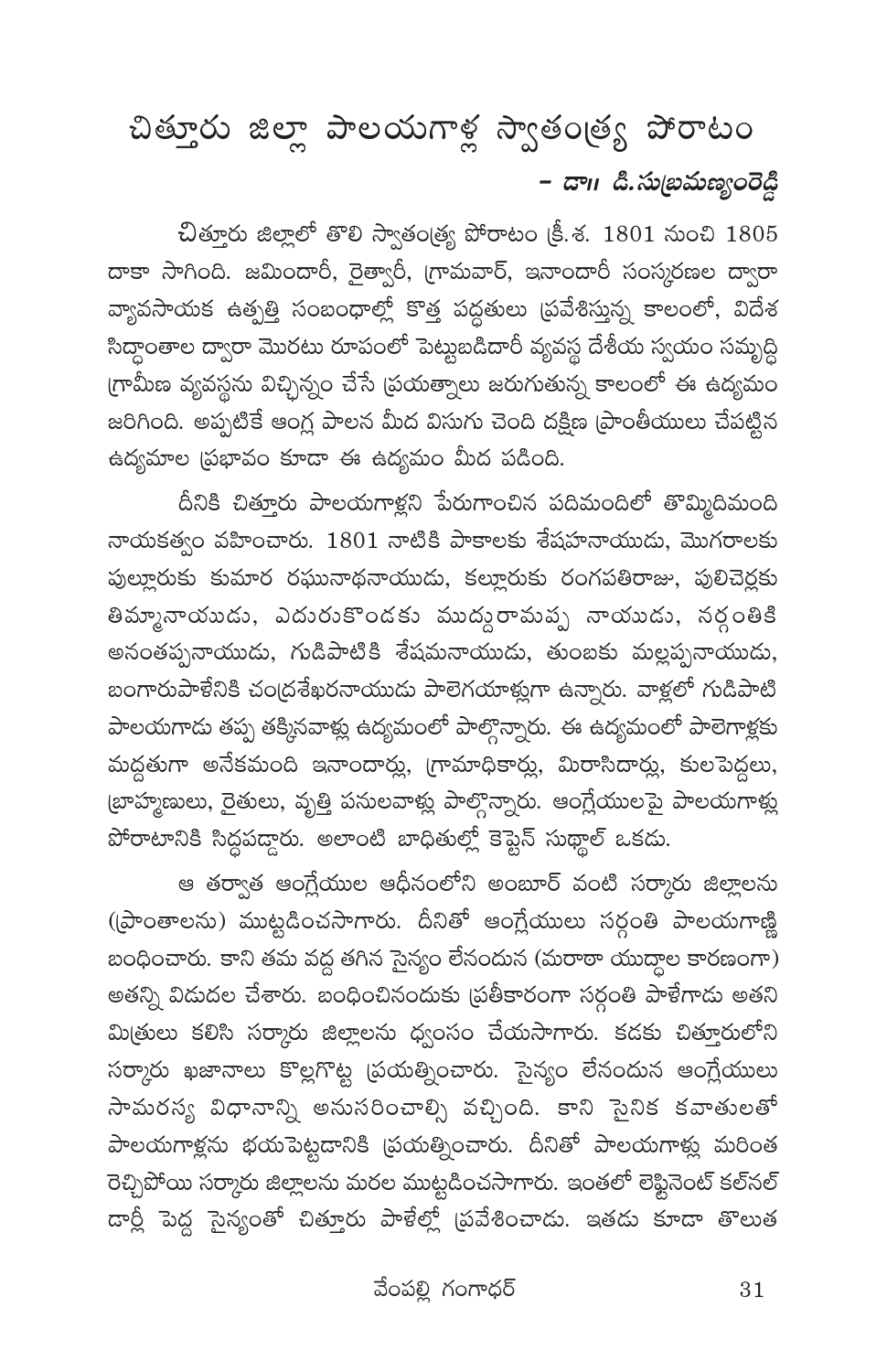శాంతియుత పరిష్కారానికి (పయత్నించాదు. కాని ఇతని (పతిపాదనలు పాలేగాళ్లను తృప్తిపరచలేదు. దీనితో దార్లీ పెనుమూరు వైపు సైన్యంతో పయనించి మొగరాలను ముట్టడించి ఆ పాళేన్ని స్వాధీనపరచుకొన్నాడు.

దీనితో భయపడి మొగరాల – పాకాల పాళేగాడయిన చెన్నప్పనాయుడు ఆంగ్లేయులకు లొంగిపోయాడు. వీటి పాలెగాళ్లు తొలుత నెల్లూరులో, ఆ తరువాత చెంగల్పట్టులో బందీగా ఉంచబడ్గారు. ఆ తరువాత సముద్రం ద్వారాగాని, భూమి .<br>మీద నుండి గాని పాళేగాళ్లకు సహాయం రాకుండా నిరోధించడానికి ఆంగ్లేయులు చర్య తీసుకున్నారు. నెల్లూరు, ఒంగోలు, చెంగల్పట్టు సముద్ర తీరాల్లో గట్టి బందోబస్తు ఏర్పాటు చేశారు. ఆనాటి (ఫెంచి వారి భయం ఉన్నందున ఆంగ్లేయులు ఇట్టి చర్యలను తీసుకొన్నట్లు భావించవచ్చు. ఈ చర్యల తరువాత పాళేగాళ్లతో ఒక అంగీకారం కుదుర్చుకుని ఉద్యమాన్ని బలహీనపరచడానికి ఆంగ్లేయులు <mark>భయత్నించారు. కాని పాలెగాళ్లు సమ్మతించలేదు. దీంతో ఆంగ్ల సైన్యం కల్లూరు,</mark> పులిచెర్ల కోటలను ముట్టడించింది. కాని చిత్తూరు పాలేగాళ్లు సమైక్యంగా పుల్లూరుకోట వద్ద ఆంగ్ల సైన్యాన్ని ఎదుర్కొన్నారు. డార్లి, ఆర్మ్మెస్టాంగ్, ట్రూస్, మూర్లు వీరోచితంగా పోరాడినప్పటికీ కోటను స్వాధీనం చేసుకోలేకపోయారు. (కమంగా కోట ఆంగ్లేయుల స్వాధీనమయింది గాని పాలేగాళ్లు దొరకలేదు. ఈ విజయం తరువాత పాలేగాళ్లు బంగారుపాళేన్ని రక్షించుకోడానికి (పయత్నించారు. కాని విఫలమయ్యారు. కాని మొగరాలలోని ఆంగ్ల సైన్యాన్ని ముట్టడించి ఆయుధాలు స్వాధీనపరచుకొన్నారు. గుడియాత్తంలోని కలెక్టర్ రక్షక భటులపై దాడి చేశారు. ఇంతలో ఆంగ్ల సైన్యం తుంబపాలేన్ని ముట్టడించింది.

దీనితో కోపో(దిక్తులైన పాలయగాళ్లు, తిరుమలకు వెళ్లే (పయాణికులను ముట్టడించి, సుంకాలు వసూలు చేసి (పభుత్వానికి శ్రీ వేంకటేశ్వరస్వామి ఆలయం నుండి వచ్చే ఆదాయం లేకుండా చేశారు. ఈ స్థితిలో ఆంగ్లేయులు మరలా సామరస్య పరిష్కారానికై ప్రయత్నించారు గాని ఫలితం లేకపోయింది. దీనితో ఆంగ్ల సైన్యం బంగారుపాలెం కోటను ముట్టడించింది. ఆ తరువాత దీని పాళేగాడికి చెందిన ఎదురుకొండ పాళేన్ని ఆక్రమించారు. తరువాత సర్గంతిపాళేన్ని స్వాధీనపరచుకొన్నారు. ఆ తరువాత పాళేగాళ్లను బంధించడానికి (పయత్నించారు. ఈ దశలోనే నాగపేట వద్ద ఆంగ్ల సైనిక నాయకుడు కెప్టెన్ <sub>(</sub>బూస్కి కల్లూరు, పుల్లూరు, పులిచెర్<mark>ల</mark> .<br>పాలయగాళ్లకు మధ్య తీవ్రపోరాటం జరిగింది. కాని పాలెగాళ్లు ఓడి పారిపోయారు. మరోవైపు కెప్టెన్ ఆర్మ్మిస్టాంగ్ వరదరామి వద్దగల బంగారిపాళేగాడి అనుచరులను బంధించడానికి (పయత్నించి విఫలమయ్యారు. ఆ తరువాత ఆంగ్ల సైన్యం సందూరు కొండను (చందూరు కొండ) ముట్టడించింది.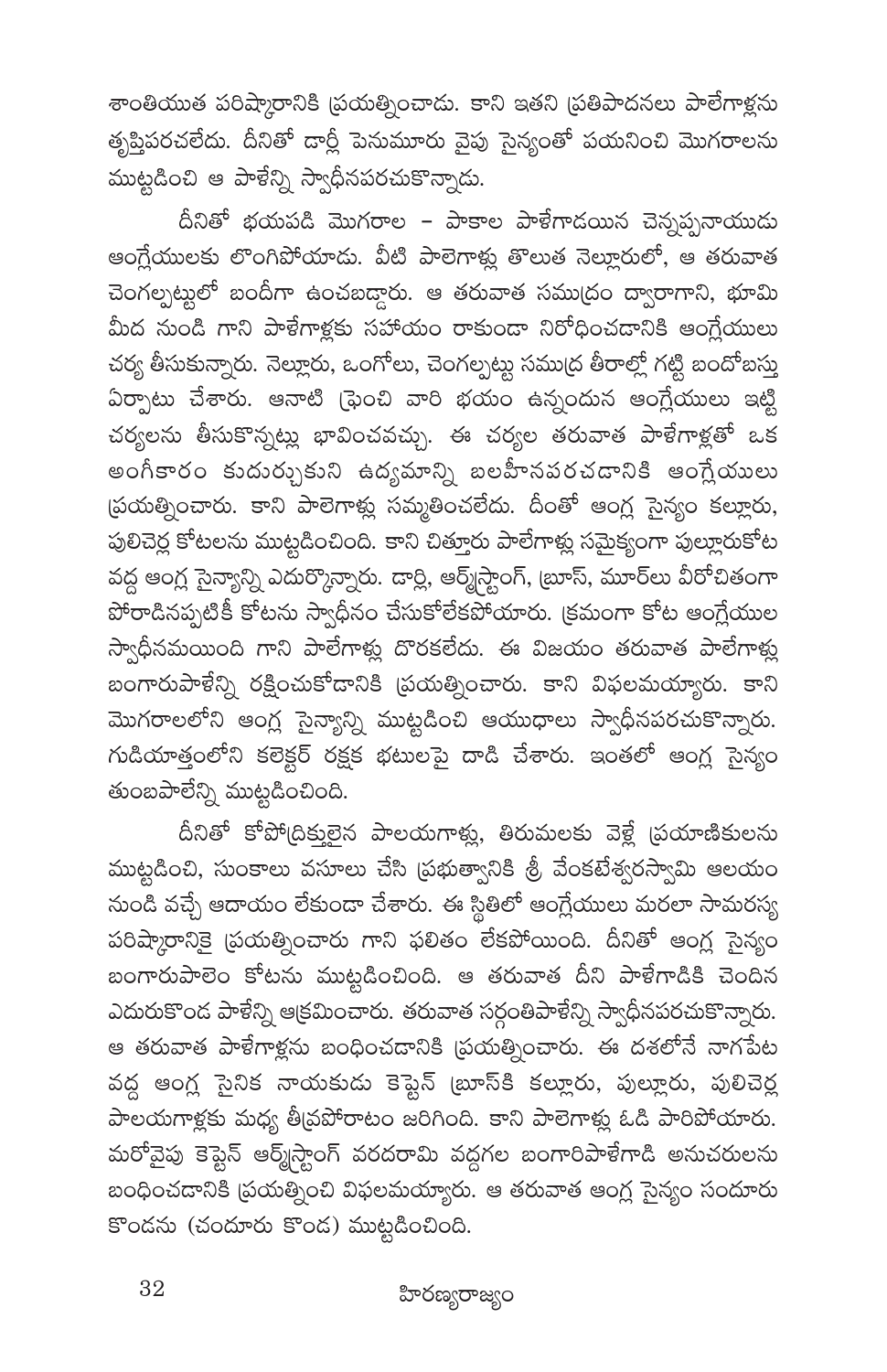బంగారి పాలెగాడి అనుచరులను పట్టుకోవడానికి (పయత్నించింది కానీ విఫలమయింది. ఆ తరువాత ఆంగ్ల సైన్యం పాలేగాళ్ల కోసం గాలించసాగింది. అదే తరుణంలో సర్కారు (పాంతాలైన పల్లికొండ, కీలేశ్వర్, కలకనూరు, కళత్తూరులను పాలేగాళ్లు ముట్టడించారు. ఇట్టి పరిస్థితుల్లో శాంతియుత మార్గాల ద్వారా పాలయగాళ్లు ఉద్యమాన్ని ఆపుదల చేయడానికి మద్ాసు (పభుత్వం హార్గిన్, వెట్ స్వాటన్లతో కూడిన స్పెషల్ కమీషన్ను సెప్టెంబర్ 22, 1804లో నియమించింది. కానీ, దీని కృషి కూడా ఫలించలేదు. పాలేగాళ్లు గెరిల్లా పోరాటాన్ని ఆపలేదు. దీనితో ఆంగ్లేయులు .<br>కఠిన సైనిక చర్యల ద్వారా పాలేగాళ్ల ఉద్యమాన్ని అణచివేయాలని నిర్ణయించుకున్నారు. అందుకై సైనిక చట్టాన్ని (పకటించి, పెద్ద సైన్యాన్ని సమీకరించి దాని నాయకుడిగా మినీ వెన్నీని నియమించారు. ఇతడు కూడా తొలుత శాంతియుతంగా సమస్య పరిష్కారానికి (పయత్నించాడు గాని తమకు తృప్తికరంగా లేనందున పాలేగాళ్లు అంగీకరించలేదు. తిరుగుబాటు కొనసాగించడానికి నిర్ణయించుకొన్నారు. కాని సైనిక చట్టం ప్రకటించగానే సర్గంతి పాలేగాడు ఆంగ్లేయులకు లొంగిపోయాడు.

ఇతరులు లొంగలేదు. అందువల్లే అన్ని వైపుల నుండి పాలేగాళ్లను ముట్టడించి అరణ్యాల్లో బంధించాలని భావించి మైసూరు నుండి కూడా మహారాజు సైన్యాలను, ఆంగ్ల సైన్యాలను బాలాజీరావ్, కెప్టెన్ లిటిల్ల నాయకత్వాన రప్పించారు. మైసూరు సైన్యానికి, ఎదురుకొండ, బంగారి పాలయగాళ్లకు మధ్య మొగిలిఘాట్ వద్ద పెద్ద పోరాటం జరిగింది. దీనితో భయపడి బంగారి పాళయగాడు లొంగిపోయాడు. ఎదురుకొండ పాలయగాడు పారిపోయాడు. కాని గుడియాత్తం వద్ద చిత్రదుర్గం నుండి వస్తుండిన ఆంగ్ల సైన్యాన్ని ఇతడు ఎదుర్కొని ముప్పుతిప్పలు పెట్టాడు. కాని ఫలితం లేక తప్పించుకొన్నాడు. ఈలోపు మనవెన్నీ కూడా పెనుమూరు వైపు సైన్యంతో బాటు పయనించసాగాడు. ఇంతలో మొగరాల – పాకాల్లకు చెందిన పెనుమూరు వద్దగల గానిగబండ రక్షణకై పాలయగాళ్లు పెనుమూరు వద్ద ఆయుధాలతో సిద్ధమౌతున్నారని తెలిసి సైన్యంతో పెనుమూరు చేరాడు. ఇక్కడ పెద్ద పోరాటం .<br>జరీగింది. అటు ఆంగ్లేయులకు, ఇటు పాలయగాళ్లకు పెద్ద నష్టం జరిగింది. ఇది జరిగాక పాలయగాళ్లు అరణ్యాల్లోకి వెళ్లి రక్షణ పొందారు. దీని తరువాత గానిగబండ, పులిచెర్ల కొండల ఆక్రమణకై ఆంగ్ల సైన్యం (పయత్నించింది. ఆ తరువాత మనీషెన్నే నాగభట్లకు వెళ్లాడు.

దీని దాపున చామకొందలో పుల్లూరు, మొగరాల, పాకాల పాళేగాళ్లు ఉన్నారని తలచి చామకొండలో (పవేశించగా, అచటి పాకేగాళ్లు ఇతనితో పోరాటం సాగించారు. కాని విజయం పొందలేకపోయారు. ఈ లోపున పోరాటంతో విసుగు చెందిన కల్లూరు, పులిచెర్ల, తుంబ పాలయగాళ్లు సీదెద్ జిల్లాల కలెక్టర్ మ(నో వద్ద లొంగిపోయారు.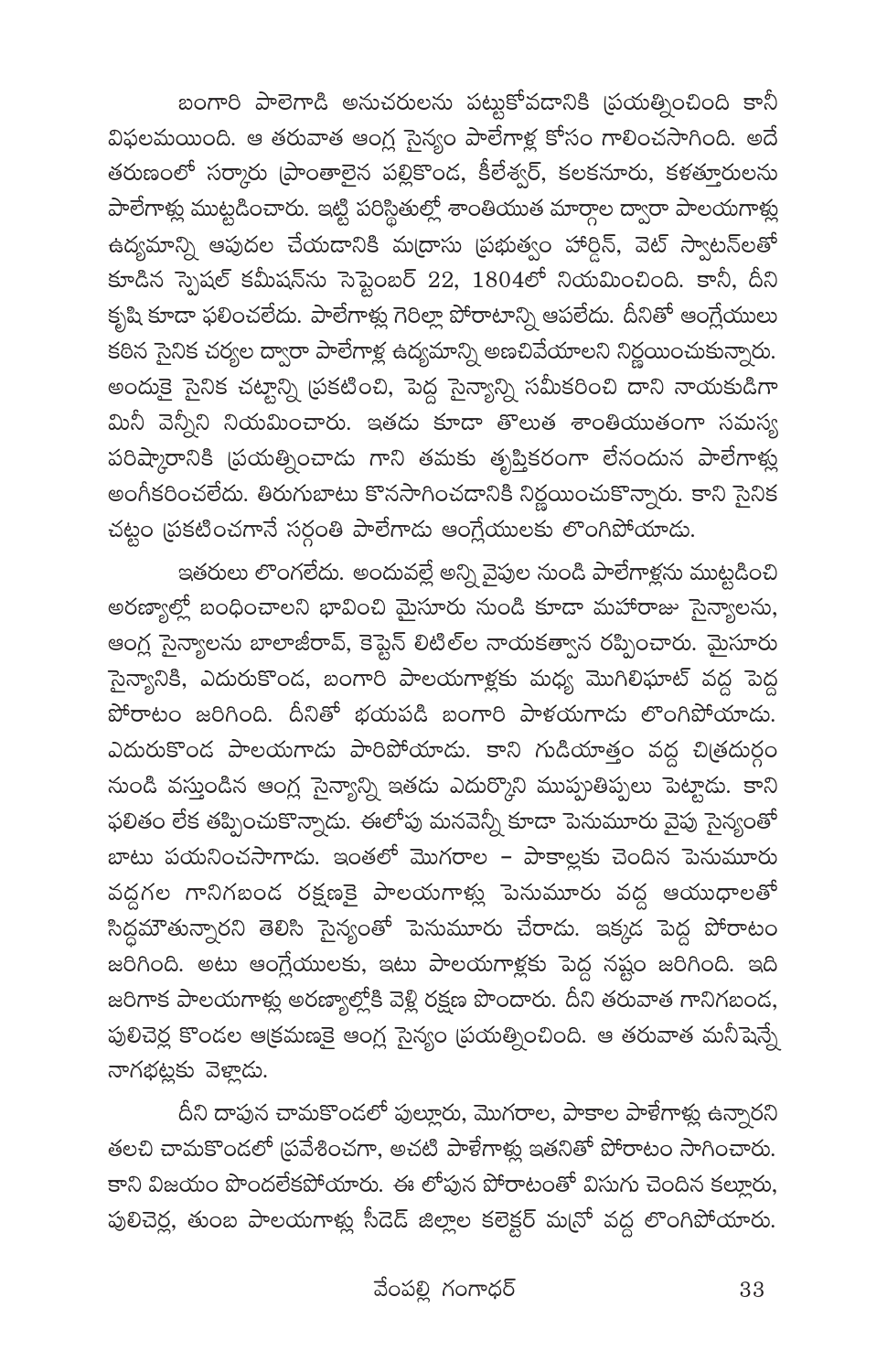దీని తరువాత మొగరాల కొండ వద్ద ఆంగ్ల సైన్యానికి మొగరాల, పాకాల పాళేగాళ్లకు మధ్య పోరాటం జరిగింది. ఆంగ్లేయుల ధాటికి తట్టుకోలేక ఈ పాకేగాళ్లు తప్పించుకుని శెట్టిగుంట, తిరుపతి, కరకంబాడి, కాళహస్తి, కార్యేటినగర్ కొండల్లో పయనించి కడకు మ[నో వద్ద లొంగిపోయారు. తరువాత పుల్లూరు పాళేగాడు కూడా వీరిని అనుసరించాడు. చివరికి ఎదురుకొంద పాళేగాడు ముద్దరామప్ప నాయుడు మాత్రం మిగిలాదు. ఇతదొక్కడే చివరి వరకు ఆంగ్లేయులతో పోరాటిన ఘనుదు, వీరుదు, ఆంగ్లేయులకు లొంగనివాడు. చార్లిల్ పాళేగడి సహాయంతో సౌత్ఘుర్ వద్ద మైసూరు సైన్యాన్ని కూడా దెబ్బతీశాడు. చివరకు మైసూరు సైన్యం చేతిలో కల్లెయ్యబండ అడవుల్లో బంధీయై ఉరిశిక్షకు గురయ్యాడు. దీనితో ఫిట్రవరి 20, 1805 నాటికి పాలయగాళ్ల ఉద్యమం అణిచివేయబడింది.

కొందరు పాళేగాళ్ల పాలేలు శాశ్వతంగా ఆంగ్లేయుల స్వాధీనం చేయబడగా, మరికొందరి పాలేలు తాత్కాలికంగా (పథుత్వ స్వాధీనం కాబడి ఆ తరువాత జమిందార్ శాశ్విత శిస్తు నిర్ణయ విధానం (పకారం స(కమంగా శిస్తు చెల్లించే నియమంపై వీటి పాలయగాళ్లు పునః అధికార స్థాపితులయ్యారు. వీరి అప్పులు పరిష్కరించబద్దాయి. తిరుగుబాటు ముగిశాక పాలయగాళ్లు దూర[పాంతాల్లో బందీలుగా ఉంచబడ్డారు. వారి జీవనభృతి చెల్లించబడింది. సివిల్ అధికారం ఏర్పరచబడింది. సైనిక చట్టం రద్ద చేయబడింది. పాలనాపరమైన మార్పులు చేయబడ్దాయి. కొందరు పాలయగాళ్లు, వారి అనుచరులు సైనిక చట్టం (పకారం ఉరితీయబద్దారు. కొందరు దేశ బహిష్కరణ గావించబడ్గారు. మరికొందరు బందీలో ఉంచబడ్డాయి. ఉరితీయబడ్డ వారిలో ఎదురుకొండ పాలేగాడు ముద్దరామప్పనాయుడు ముఖ్యుడు. ఈ [పాంత [పజలను శాంతపరచదానికి కొన్ని సంస్కరణలు చేయబద్దాయి. (గామ పెద్దలు, కట్టుబడి ప్యూన్లు, మిరాసిదార్ల భూములు చాలావరకు తిరిగి ఇచ్చివేయబద్దాయి. నూతన భూసంస్కరణలు చేపట్టబడ్డాయి.

చిత్తూరు పాలయగాళ్లు (పారంభించిన స్వాతం(త్యోద్యమంలో చిత్తూరు పాళేల్లోని పలువర్గాల (పజలు కూడా పాల్గొన్నారు. (పాచీన కాలం నుండి స్వయం పోషకత్వంతో, సాంప్రదాయ పాలనా వ్యవస్థలో ఆంగ్లేయులు ప్రవేశపెట్టిన మార్పుల కారణంగా గ్రామ పెద్దలు లేక మిరాసిదార్లు, కుల పెద్దలు, ఆయగాళ్లు లేక బారబల్లూటి అని పిలువబడుతుండిన పన్నెండు మంది గ్రామాధికారుల విషయంలో తీ[వమైన మార్పులు తేవడం వలన ఒకవైపు వీరి (పాముఖ్యం, అధికారం, మరోవైపు గ్రామ వ్యవస్థ దెబ్బతినడం వలన ఈ వర్గాలన్నీ ఆంగ్లేయుల పట్ల తీ(వ అసంతృప్తి చెందారు.

అంతేగాక వంశపారంపర్యంగా అనుభవంలో ఉండిన అమరం, చిల్లూరు ఇనాంలు, గ్రామ మాన్యాలు, కట్టుబడి ఇనాంలు నాటి కలెక్టర్ కాక్ఐర్బ్చే రద్ద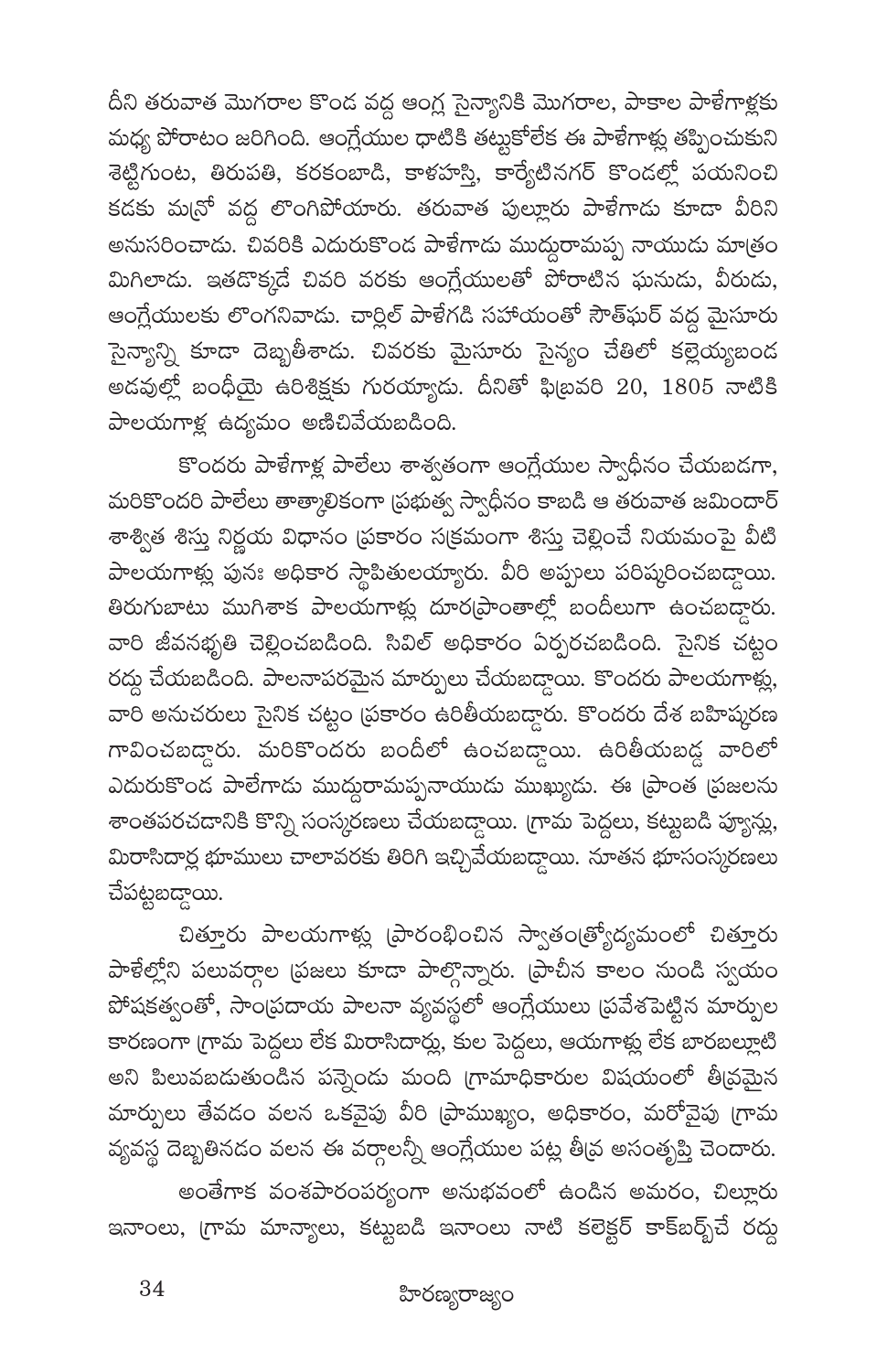చేయబద్దాయి. ఈ చర్య రాజకీయ, సాంఘిక వర్గాలను అసంతృప్తి పరచింది. గ్రామాధికారుల తారపడి ఇనాంలు, దామాషే ఇనాంలు రద్దయ్యాయి. కరణాలు, మణేగార్లు పొందుపరచుండిన మేరలు, స్వసుంత్రం అనే సుంకాలు, ఇతర రుసుములు రద్దకాబడ్దాయి. ఇతర (గామోద్యోగులకు చెందిన ఇట్టి హక్కులూ రద్దయ్యాయి. అలాగే గ్రామ కట్టుబడి, పాళెం కట్టుబడి, ప్యూన్ల ఇనాంలు రద్దయి సాధారణ శిస్తు వసూలు చేయబడింది. ఇక ఆలయాలు, మఠాల నిర్వహణకు ఇవ్వబడ్డ దేవాదాయ ఇనాంలు, బ్రాహ్మణులకు ఇవ్వబడ్డ అగ్రహారాలు, బ్రాహ్మణాదాయాలు (శోత్రియాలు, భటవృత్తి ఇనాంలు రద్దయి సాధారణ శిస్తు వసూళ్లు జరిగాయి. పలు వర్గాలకు చెందిన మిరాసీ భూములు (కనియాట్బి భూములు) స్వాధీనం చేసుకోబద్దాయి. సాధారణ శిస్తు వసూళ్లు చేయబద్దాయి.

సత్రాలు, పాఠశాలలు మొదలగు వాటి నిర్వహణకు ఇవ్వబడ్డ ధర్మాదాయ ఇనాంలు రద్దయ్యాయి. చెరువుల నిర్మాణం, చెరువుల మరమ్మతు, నీటి కాలువల త్రవ్వకం, తటాకాల నిర్వహణ, ఆనకట్టల నిర్మాణం మొదలగు నీటిపారుదల ఏర్పాట్లకు, రోడ్ల నిర్మాణాలకు ఇవ్వబడ్డ ఇనాంలు రద్దయ్యాయి. అసలు నీటిపారుదలకు [పాధాన్యతే లేకుండింది. రోడ్ల నిర్మాణం కేవలం సైనిక అవసరాలకే జరిగేది. ఈ చర్యలన్నీ రైత్వారీ విధానాన్ని విశాల (పాంతాలకు వ్యాప్తి చేసి అధిక ఆదాయాన్ని పొందుటకే తీసుకోబడినాయి. కానీ దీనివలన రైతు వర్గాలన్నీ తీథ అసంతృప్తికి గురైనాయి. ఇంతేగాక వ్యాపార వాణిజ్య వర్గం కూడా అసంతృప్తి చెందింది. వీరిపై సయర్, మోతుర్సా పన్నులను అధికంగా విధించారు. సాలివారిపై పన్ను విధించబడింది. ఇండోగోపై పన్ను వేయబడింది. పలు వృత్తి పన్నులు విధించబడ్దాయి. ఇదంతా ఈ వర్గాలను అసంతృప్తిపరచింది. ఆధునికత ముసుగులో దోపిడీ సాధనంగా ..<br>ఉపయోగపడిన రైత్వారీ విధానం ద్వారా రైతులు పీల్చిపిప్పి చేయబడ్డారు. ఈ విధానంలో మానవత్వానికి స్థానం లేదు. క్రమం తప్పకుండా శిస్తు వసూళ్లు చేయబద్దాయి. శారీరక హింస<sup>్</sup>పెట్టి కూడా డబ్బు వసూలు చేయబడేది. అంతేగాక డబ్బు రూపంలో మాత్రమే శిస్తు చెల్లింపు అంగీకరించబడేది. ఈ పద్ధతి రైతులకు నష్టాన్ని, కష్టాన్ని తెచ్చిపెట్టింది. దీనితో రైత్వారీ విధానానికి వ్యతిరేకంగా రైతులు తొలుత పన్నుల నిరాకరణోద్యమాన్ని చేపట్టారు. ఏరి, పవోటవారి, కాణిపాకం, పట్నం, కట్టమంచి, ముదిగొలం, కొత్త కోటే (గామీణులు (గామాలు వదిలి వలసవెళ్లి తమ నిరసనను ప్రదర్శించారు.

అట్టివారిలో నేటి చిత్తూరు జిల్లాకు కూడి ఉండిన ఉత్తర ఆర్కాట్ డివిజన్లోని ఏరి, పవోట్వేరి గ్రామాల రైతులు 34 మంది, చిత్తూరు (పాంతంలోని పట్నం గ్రామ రైతులు వెంకటరెడ్డి, నాచంరెడ్డి, చిననారాయణరెడ్డి, కట్టమంచి రైతు చిన్నప్పరెడ్డి,

వేంపల్లి గంగాధర్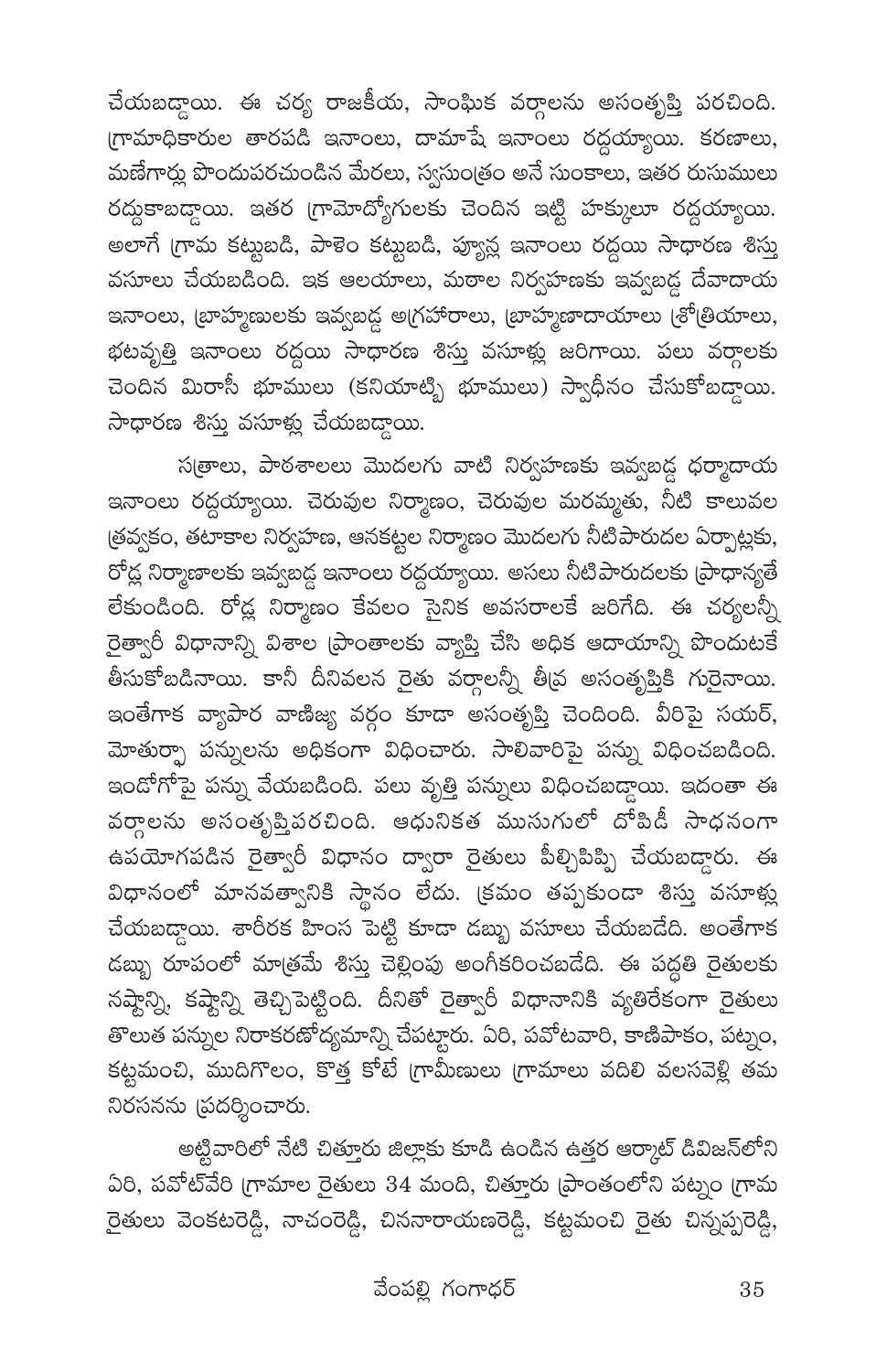ముదిగులం రైతు వెంకటరెడ్డి, కొత్తకోట రైతు వెంకటరెడ్డి ముఖ్యులు. ఇలా వెళ్లిన రైతుల్ని రప్పించి పొలాలు సాగు చేయించాలని, ప్రభుత్వానికి రెవెన్యూ నష్టం లేకుండా చేయాలని నాటి కలెక్టర్ కాక్ఐర్న్ (పయత్నించాడు. అందుకై పలు అభయాలిచ్చాడు. కాని వారు రాలేదు. దీంతో వీరిపై "చట్టవ్యతిరేకంగా పొలాల సాగు ఆపేశారని" నేరం మోపాడు. అంతేగాక వీరిని బంధించడానికి గంగారం, వెంకట్రామయ్య, షేక్సుత్తేడ్లను నియమించాడు. కాని ఈ చర్య రైతుల ఉద్యమానికి దారి తీసింది. వీరితో మిరాశిదార్లు, గ్రామ పెద్దలు, పాటిళ్లు, ట్రాహ్మణులు, రెడ్లు కూడా చేరి రైత్వారీ విధాన రద్దుకై (పయత్నించారు.

ఒక ఒతూరు, దెన్5ెంకోట రైతులు సుమారు 1500 మంది తిరుగుబాటుకై ధర్మపురిలో సమావేశమయ్యారు. కానీ వారి (పయత్నాన్ని ఆంగ్లేయుల సైన్యం వమ్ము చేసింది. అంతేగాక రాయకోట దగ్గరి గ్రామాల్లో పెద్ద తిరుగుబాటు కూడా జరిగింది. ఇందులో సుమారు 800 నుండి 900 మంది రైతులు పాల్గొన్నారు. వీరిని అణచదానికై శంకరిదుర్గం నుండి 80 మంది సిపాయిలు, ఆఫీసర్లు, నెల్లూరు, ఈరోద్ల నుండి రెండు కంపెనీల సైన్యం వచ్చింది. ఆంగ్లేయులు సైన్యంతో దీన్ని అణచాల్సి వచ్చింది. తింగేరికోట, పాల్కోడు, కృష్ణగిరి, వీరబిడ్డ దుర్గం రైతులు సుమారు 1500 మంది కూడా ఇందులో చేరారు.

(బాహ్మణులు, రెడ్లు, పాటిళ్లు ఇతరులు రైత్వారీ విధాన రద్దుకు కృషి చేశారు. ఆంగ్లేయులకు వ్యతిరేకంగా పోరాటం (పారంభించిన పలు రైతు వర్గాలు సాంఘికంగా, ఆర్థికంగా తమ అండలో ఉండే పాయకార్లు, పోల్**కుడి, పరయార్, ప**ల్లివర్గా అండను కూడా పొందిన పాలయగాళ్లతో బాటు ఆంగ్ల వ్యతిరేక పోరాటాన్ని సాగించారు. పాళేగాళ్ల బంధువులు, మిత్రులు, గ్రామాధికార్ల బంధువులు, వ్యాపారులు కూడా ఇందులో పాల్గొన్నారు. తిరుగుబాటు కాలంలో ఆంగ్లేయులు గ్రామాలను తగులబెట్టడం, దోచుకోవడం, గ్రామీణులను బంధించడం వంటి చర్యలు చేపట్టడం కూడా ఆంగ్లేయులకు వ్యతిరేకంగా (పజలంతా సమైక్యంగా పోరాదేట్లు చేసింది. తమిళ ప్రాంత పాకేగాళ్లు, సీదెద్ జిల్లాల (రాయలసీమ) పాకేగాళ్లు, కడకు కోలార్ వంటి ప్రాంతపు మైసూరు (ప్రాంతపు పాళేగాళ్లు కూడా ఈ తిరుగుబాటుకు మద్దతునిచ్చారు.

ఈ ఉద్యమాన్ని పరిశీలిస్తే [పాంతీయ స్థాయిలో జరిగిన జాతీయోద్యమంగా .<br>అనిపిస్తుంది. కాని నాటికి జాతీయభావం భారతీయుల్లో ఏర్పడలేదు. స్వాతం<u>(</u>త్య లేక [ఫాంతీయ భావం మా[తమే వుండేది. కాని ఆంగ్ల వ్యతిరేక భావం అన్ని [ఫాంతాల (పజల్లోనూ దేశమంతటా వ్యాపించి ఉండేది. స్వాతం(త్యం కోసం (స్వేచ్చ) చిత్తూరు పాలయగాళ్లు జరిపిన ఉద్యమం ఆ కాలపు ఇతర ఉద్యమాల వలె భావితరాలకు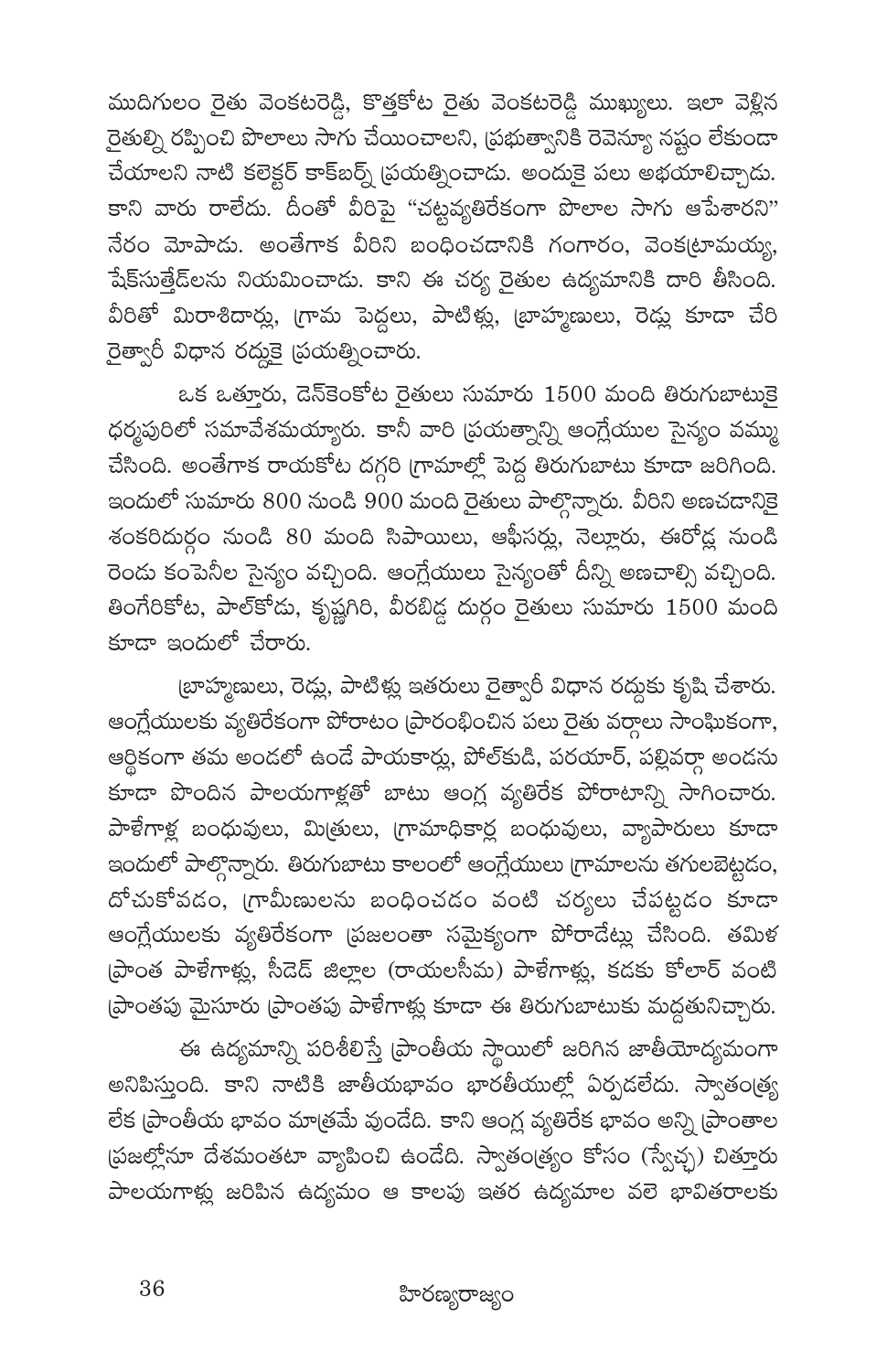స్పూర్తినిచ్చి జాతీయోద్యమాన్ని చేపట్టి ఆంగ్లేయుల నుండి మొత్తం దేశాన్నే విముక్తిపరచి స్వాతం(త్యాన్ని సంపాదించేటట్లు చేసిందనడంలో సందేహం లేదు.

చిత్తూరు పాళేల్లో సాగిన పోరాటాన్ని స్వాతం(త్య (స్వేచ్ఛ) పోరాటమనీ, రైతు ఉద్యమమనీ, గిరిజనోద్యమమని పిలవడంలో తప్పు లేదు. ఆంగ్లేయుల నుండి విముక్తికై జరిగిన ఉద్యమం గావున స్వాతం(త్య పోరాటమని, రైతు వర్గంగా పిలువదగిన రీతిలో తమ వ్యక్తిగత భూముల్లోని వ్యావసాయిక ఉత్పత్తి దశలన్నింట్లో పాకేగాళ్లు (శద్ధ చూపేవారు. గావున వీరిని రైతులుగాను, వీరుచేపట్టిన ఉద్యమాన్ని రైతు ఉద్యమంగాను పిలువచ్చు. అంతేగాక ఈ ఉద్యమంలో రైతువర్గంలో ఉన్నత వర్గంగా రైతు ఉద్యమంగా చెప్పడంలో తప్పులేదు. ఈ ఉద్యమ నాయకులైన పాలెగాళ్లు .<br>ఆటవిక లేక గిరిజన జాతుల నాయకులుగా ఉండినవారు గావున దీన్ని గిరిజనుల తిరుగుబాటని పిలువవచ్చు.

కడపలోని కోయిలకుంట్లలో 1846లో జరిగిన పాళేగార్ నరసింహారెడ్డి తిరుగుబాటు కాలం, చిత్తూరు పాలేగాళ్ల తిరుగుబాటు కాలాల్లోనే (ఆంగ్ల వ్యతిరేక తిరుగుబాట్లలో) పలువురు రైతులు, ఇతర గ్రామ (పజలు పాల్గొన్నారు. ఐనప్పటికీ ఈ రెందు ఉద్యమాలూ విఫలమయ్యాయి. అందుకు పాళేగాళ్లకు తగిన అర్థిక శక్తి, సైనిక శక్తి, ఆధునిక ఆయుధాలు, దేశ (పజలు, నాయకుల మద్దతు, సహా<mark>య</mark> సహకారాలు లేకుండుటే (పధాన కారణాలు. అంతేగాక గుడిపాటి, కాళహస్తి, కార్వేటినగర్, వెంకటగిరిల పాళేగాళ్లు ఆంగ్లేయులకు సహకరించారు. ఇవన్నీగాక నాటి ఆంగ్లేయులకు కావలసిన <mark>అర్థిక, సైనిక శక్తులు ఉండేవి. సమర్</mark>శలైన సైనికాధికారులు ఉందేవారు. వీటికి తోడు శైశవ దశలోని రాజ్యాన్ని పరిరక్షించుకొని, పటిష్టపరచుకొని వ్యాపారాభివృద్ధి, ఆర్థిక వనరుల సేకరణ చేసుకోవదానికి ఆంగ్లేయులు కంకణం కట్టుకొని వున్నారు. (ఫెంచి వారిని సైతం వెడలగొట్టి దేశాన్నంతా .<br>ఆక్రమించాలని, తమ అవసరాలకు దేశాన్ని రాజకీయంగా, ఆర్థికంగా వాదుకోవాలని నిర్ణయించుకొని ఉన్నారు. ఇట్టి వాతావరణంలో సాం<sub>ట్</sub>చాయ రీతి ఆయుధాలతో పోరాడే పాళేగాళ్ల స్వాతం(త్య పోరాటం విఫలం కాకతప్పదు. కాని వీరి తిరుగుబాటు, ఇతర తిరుగుబాట్ల వలె భావితరాలకు స్ఫూర్తినిచ్చి, వారిని సమైక్యపరచి<mark>,</mark> జాతీయోద్యమం ద్వారా ఆంగ్లేయులను తరిమికొట్టి దేశానికి విముక్తిని, స్వాతం(త్యాన్ని సాధించునట్లు చేసింది. అనగా తాత్కాలికంగా వీరి ఉద్యమం దెబ్బతిన్నా, దీర్ఘకాలిక స్రయోజనాన్ని చేకూర్చిందని చెప్పవచ్చు.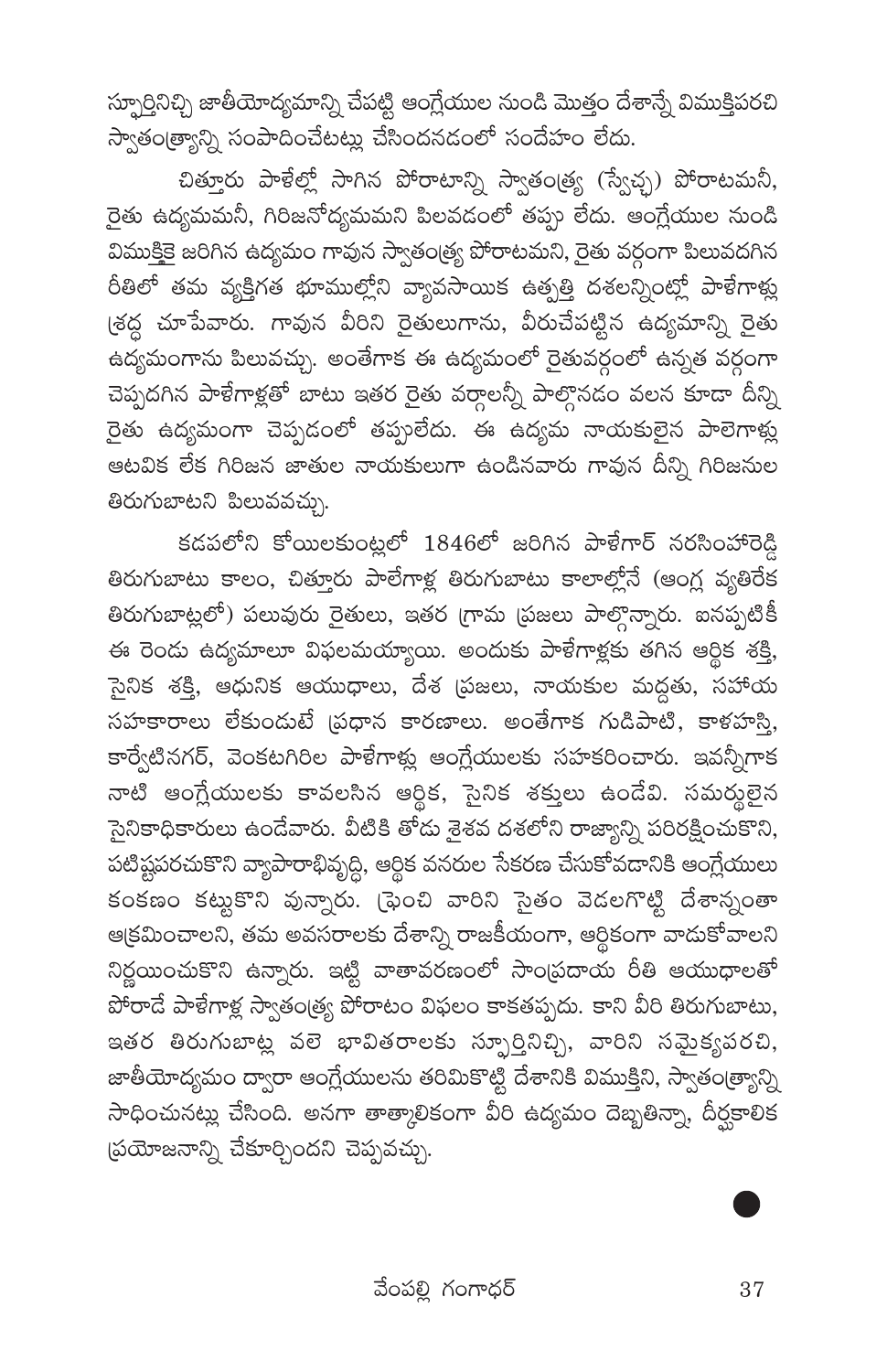

# 'హింస' ధ్వని

 $\delta$ గలు... (పతీకారాలూ..; పంతాలూ... పట్టింపులూ...; హింస – స్రతిహింసలూ... కంటే కూడా జీవితం ఇంకా విలువైందన్న చిన్న విషయం వీళ్లకెందుకు స్ఫురించదో?

ప్రాణాలు సైతం పణంగా పెట్టేది దేనికోసమో... కట్టుకున్న వాళ్లకైనా ఆనందం మిగల్చని వీళ్ల హింస ఎవరికోసం?

తమ వాళ్ల మీద, తమ రక్తసంబంధీకుల మీద, తమ బంధువుల మీద, తమ స్నేహితుల మీద తమ వూరి జనం మీద ఈ కత్తులు చేతపట్టి కుత్తుకలు తెంచే పైశాచిక పౌరుషాన్ని ఏమని పిలవాలి?

ఇంతదూరం వచ్చినాం. యింగ వాళ్లో మేమో తేల్చుకోవాల్సిందేనని మొండిపట్టు పట్టే ఆవేశానికి ఎలా కక్షైం వేయగలం?

ఆయన్ను చంపినోళ్లను మీరు వెంటపడి నరికేంత వరకు నేను ఈ గాజులు పగలకొట్టుకోను ఈ బొట్టు చెదరనీను అని పంతం పట్టి (పతిజ్ఞ చేసే ఆడవారికి ఎలా నచ్చచెప్పగలం?

నేను బయటికి కదలాలంటే నా చుట్యూ ఎప్పుడూ పదిమంది మనుషులుండాలి. ఎవరు ఎప్పుడు ఏ వైపు నుంచి ఎలా దాడి చేసా్లో తెలియదు చంపడానికైనా, చావడానికైనా సిద్ధపడే వుండాలని వాదించే వారిది అజ్జానమో... అర్థంలేని ఆవేశమో...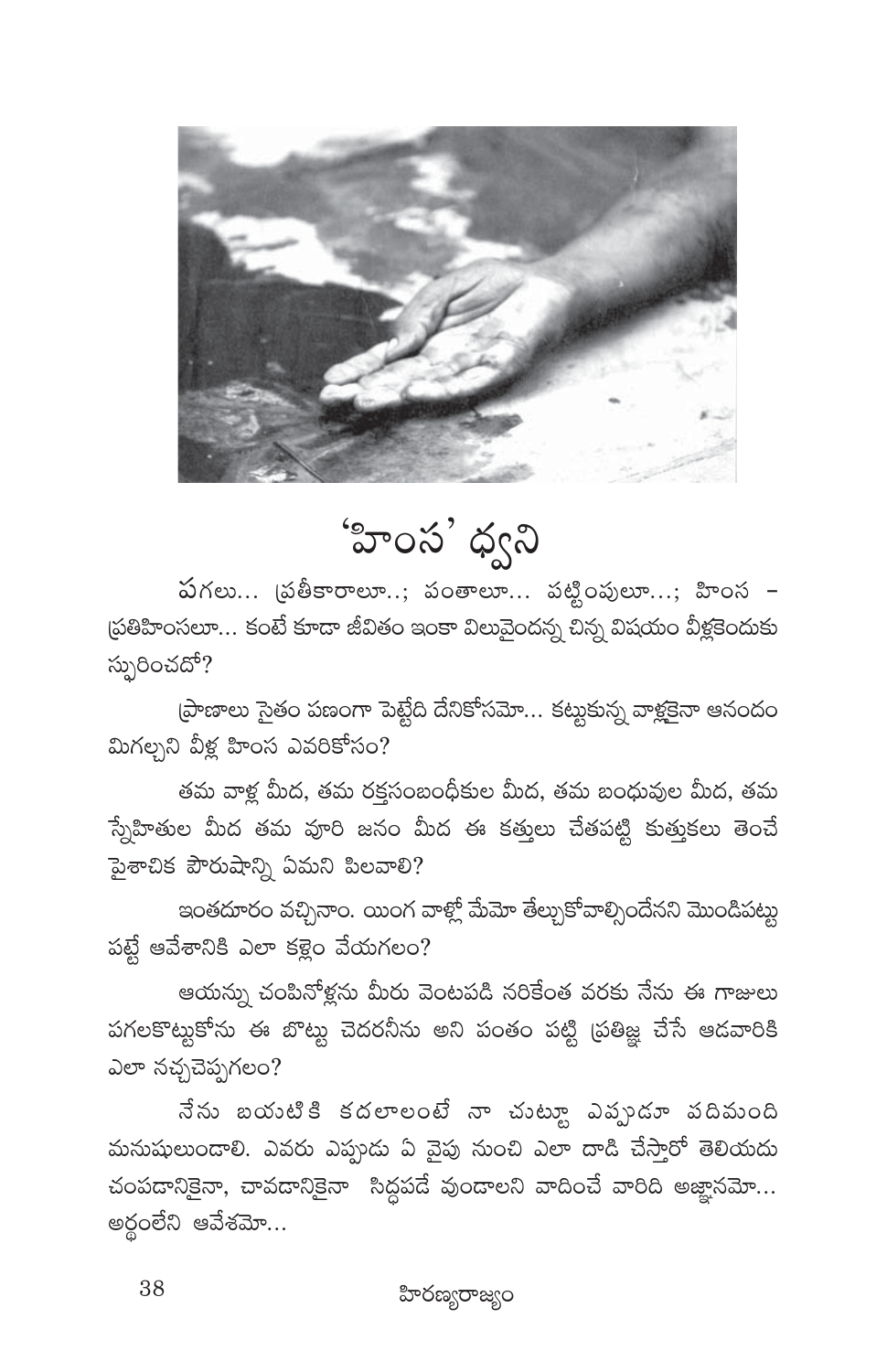వీళ్లు ఎలా చెప్తే దారికొస్తారు? జీవితం తల్లకిందులు కావడానికి ఎంతసేపు పడుతుంది? ఒక్క నిముషం చాలు! పొద్దుటి నుంచి సాయం(తం లోపల ఎన్ని సంఘటనలైనా జరగొచ్చు. జరగరానివెన్నో జరిగిపోవచ్చు.

## నెత్తుటి సీమ

రాయలసీమకు ఫ్యాక్షనిజం కొత్త కాదు. తలలు తెగడం, వెంటాడి... వేటాడి... నరుక్కోవడం, బాంబులు రువ్వుకోవడం... (పాణాలు తీసుకోవడం సీమలో సాధారణ దృశ్యాలు. ఆ వార్తలు దినపత్రికలకు కూడా రెగ్యులర్ వార్తలు. మరి ఈ హత్యల విధ్వంసానికి అంతం లేదా? ఈ హింస గురించి ఎవరు ఆలోచించాలి? నిరంతరంగా, తరంతరంగా జరుగుతూ వస్తున్న ఫ్యాక్షన్ హత్యల నిర్మూలనకు ఎవరు కృషి చేయాలి? పచ్చని రాయలసీమ పల్లెలు కక్షల ఫ్యాక్షన్ చిచ్చుకు ఇలా ఎంతకాలం విలవిలలాడిపోవాలి? ఈ ఫ్యాక్షన్ అధ్యాయానికి ముగింపు ఎప్పుడు? ఇవన్నీ ప్రశ్నలు మాత్రమే. ఇప్పుడు వీటికి సమాధానాలు కావాలి! (పభుత్వం నిరాసక్తంగా, నిర్లక్ష్యంగా ఉన్న <mark>ప్రతీసారి ఫ్యాక్షన్ తన పంజాను విసురుతూనే ఉం</mark>ది. అదును చూసి కోరలు చాపి బలి కోరుతూనే ఉంది. ఈ నేపథ్యంలో ఫ్యాక్షన్ పడగనీడలో బతుకులు బలి చేసుకుంటున్న విషాదానికి ముగింపు అన్వేషించాల్సి ఉంది.

### ఫ్యాక్షన్ ఎవరు కోరుకుంటున్నారు?

.<br>సీమపలైల్తోని (పజలు నిజానికి ఎంతో సహృదయులు. ఆత్మాభిమానం కలవారు. ఎంత అభిమానం చూపిస్తారో, తమకు కీడు తలపెడితే అంతటి ఆగ్రహమే చూపిస్తారు. సీమలో కఠినమైన జీవనపోరాటమే కనిపిస్తుంది. భాష, యాస, వ్యవహార సరళి, జీవనశైలి అంశాలు సీమను భిన్నంగా చూపిస్తాయి. సాగు నీరుకానీ, తాగునీరు కానీ లభ్యంకాని నేలపై జీవనం ఎంతటి కష్టతరమో ఇతర [పాంతల వారు .<br>ఊహించలేరు. పారి<sub>(</sub>శామిక అభివృద్ధి కానరాని (పాంతంలో నిరుద్యోగ సమస్య కూడా ప్రధాన అవరోధం. కానీ ఫ్యాక్షనిస్తులకు అదే వరం. బలహీనవర్గాలకు చెందిన యువతను తమ పంచన చేర్చుకొని తమ కార్యకలాపాలకు ఉపయోగించుకోవడంలో ఫ్యాక్షనిస్టులు సిద్దహస్తులు. సీమలోని నిరుద్యోగాన్ని ఫ్యాక్షనిస్టులు తమ పెట్టుబడిగా వాదుకుంటున్నారు. రక్షణగా ఎప్పుడూ వెన్నంటి ఉండే యువత ఏదైనా విపత్తు జరిగినప్పుడు తమ (పాణాలను కోల్పోతున్నారు. కుటుంబాలకు ఆధారం లేకుండా చేస్తున్నారు. తమ వర్గాల ఆధిపత్య పోరు కోసం, రాజకీయ ఎదుగుదల కోసం ఫ్యాక్షన్ నాయకులు ఈ కక్షల చిచ్చును రగిలిస్తూనే ఉన్నారు.

ఈ నెతుటి అదుగులు చూడండి...

వేంపల్లి గంగాధర్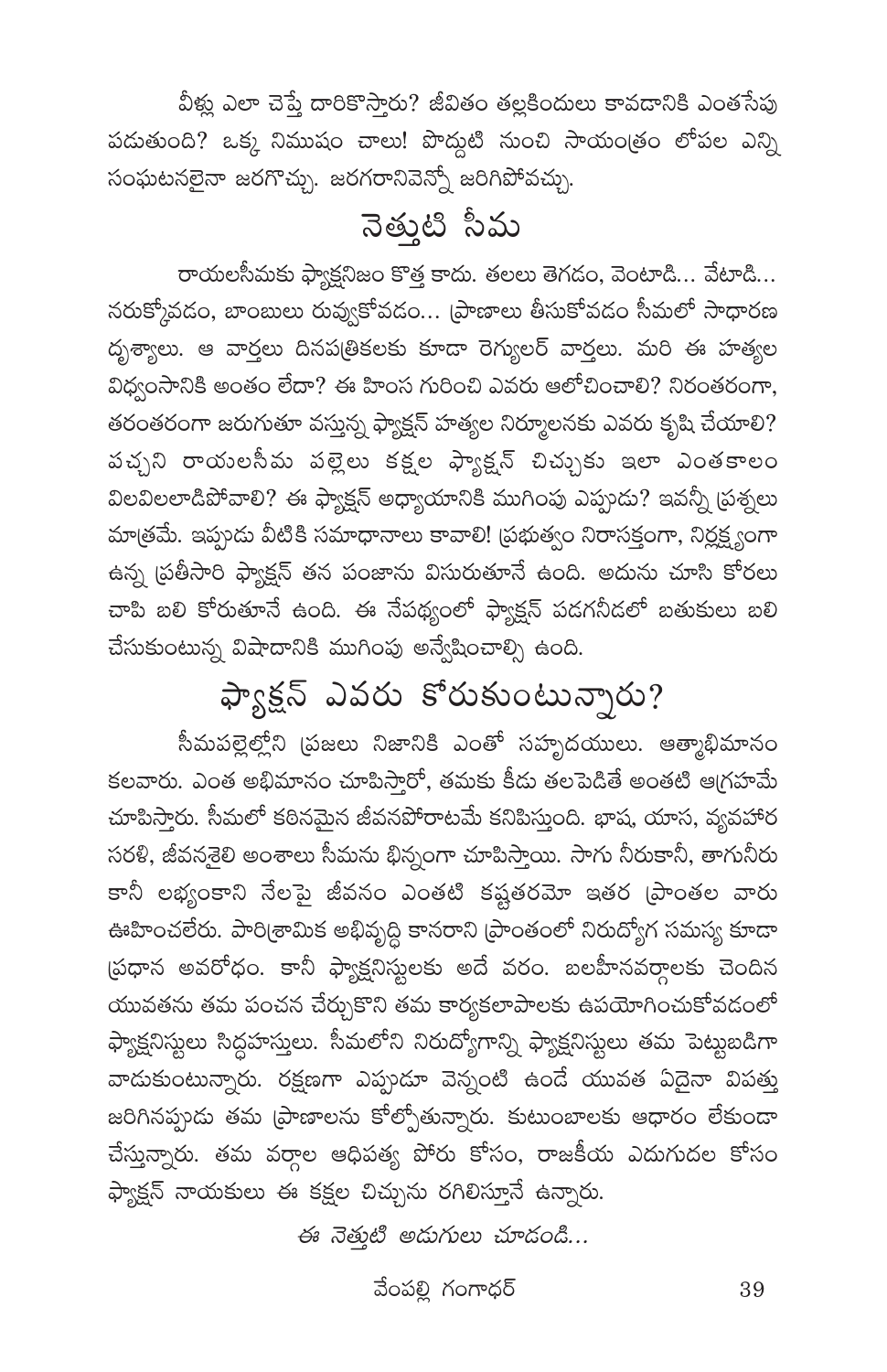## పరిణామ్మకమం

కావలిగాళ్లు... పాలయగాళ్లు... పాలెగాళ్లు... ఫ్యాక్షనిస్తులు...

| పాలెగాళ్ల వ్యవస్థ దశలు                                        |
|---------------------------------------------------------------|
| 1. క్రీ.శ. 1336కు పూర్వం వున్న పాలెగాళ్లు                     |
| 2. విజయనగర సామ్రాజ్యం నాటి పాలెగాళ్లు                         |
| 3. క్రీ.శ. 1509 నాటి పాలెగాళ్లు (శ్రీకృష్ణదేవరాయల పాలనా కాలం) |
| 4. క్రీ.శ. 1564 నాటి పాలెగాళ్లు (రాక్షస తంగడి యుద్ధం తర్వాత)  |
| 5. క్రీ.శ. 1800 నాటి పాలెగాళ్లు (మ్మనో రాక)                   |
| 6. క్రీ.శ. 1975 నుంచి పొలిటికల్ ఫ్యాక్షనిజం మొదలు             |

విజయనగర రాజులు (కీ.శ. 15వ శతాబ్దంలో గ్రామాలు, రహదార్లు, అడవి మార్గాల్లో (పజల ధన (పాణాలను రక్షించి శాంతిభ(దతలను పరిరక్షించదానికి 'కావలిగాళ్లు' అనే హోదాలో నిర్ణీత విస్తీర్ణంగల [పాంతాలకు నియమించారు. వాళ్ల .<br>జీవనం కోసం నామమాత్రపు శిస్తు చెల్లించే పద్ధతి మీద 'కావలి ఇనాం' భూములను ఇచ్చారు. తల్లికోట యుద్ధం తర్వాత ఈ కావలివాళ్లు స్వతం(తం (పకటించుకొని .<br>పాలయగాళ్లు అయ్యారు. విజయనగర రాజులు విధించిన కావలి ఇనాంల మీద శిస్తు కట్టడం నిలిపేశారు. 18వ శతాబ్దం నాటి కర్ణాటక నవాబులకు కూడా పేష్కస్<mark>న</mark>ు చెల్లించేవారు కాదు. 1801లో చిత్తూరు ఆంగ్లేయుల స్వాధీనమైంది. అప్పటి ఉత్తర ఆర్కాట్ డివిజన్కు తొలి కలెక్టర్ జార్టి(స్టాటన్, రెండవ కలెక్టర్ డేవిడ్ కాక్ఐర్న్ల్ వాళ్ల నుంచి పేష్కస్న ముక్కుపిండి వసూలు చేశారు.

నవాబుల కాలంలో నవాబుకు అవసరమైన సమయాల్లో సైనిక సహాయం చేసి, పేష్కస్ చెల్లించే నియమంపై పాలయగాళ్లు తమ పాళేలను స్వేచ్చగా పాలించుకొనేవారు. రాజుల్లాగా దర్శాలు, దర్భారులు, రెవెన్యూ, పోలీసు, సైనిక వ్యవస్థలు కలిగి ఉండేవారు. ఈ పాలయగాళ్లు మీద 1801లో ఆంగ్లేయులు తమ పెత్తనాన్ని ఏర్పరుచుకున్నారు. పీడన దోపిడి [పారంభమయ్యాయి. పేష్కస్ భారం ఎక్కువ చేశారు. అది మొదట రెండింతలై, తర్వాత 53, ఆ తర్వాత 67 అయ్యింది. వాయిదా పద్ధతి రద్దయింది. శతాబ్దాలుగా అనుభవిస్తూ ఉండిన స్వాతం(త్యం రద్దయింది. కావలి అధికారం ప్రభుత్వపరమైంది. భూములు లాక్కోబడ్గాయి. పాలయగాళ్ల అనుచరులు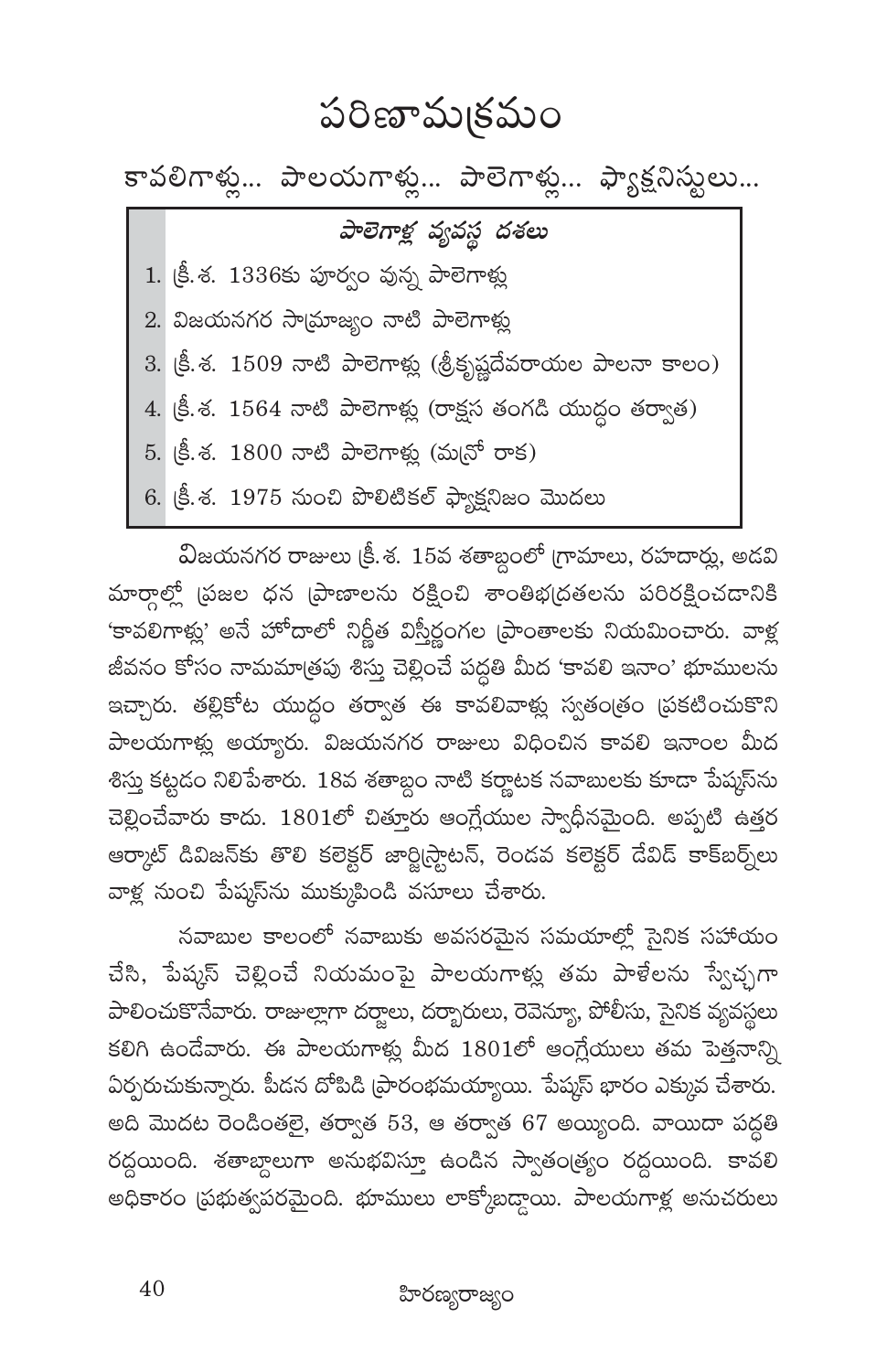అనుభవిస్తూ ఉండిన ఇనాంలు, మిరాసీలు పోయాయి. పేష్కస్ చెల్లింపు బాకీ పడితే బంధించేవాళ్లు. బాకీకి బదులు పాలేలను లాక్కునేవాళ్లు. అంతేకాక 'ప్యూన్'లనే సైనికులను ఆంగ్లేయులు తొలగించమన్నారు.

పాళేల్లోని కోటల్ని కూల్చేయమన్నారు. ఆంగ్ల సైన్యములు నడవడానికి రోడ్లను నిర్మించమని పాలయగాళ్లను ఆజ్హాపించారు. ఆంగ్లాధికార్లు పాలయగాళ్లతో కరుకుగా థువర్తించేవాళ్లు. వాళ్ల సైనికులను దొంగలని, దోపిడీదారులని భావించి హింసించేవారు, అవమానించేవారు. ఇవన్నీ పాలయగాళ్ల తిరుగుబాటుకు దారితీశాయి. ఇంకొకవైపు గ్రామవారీ రైత్వారీ లాంటి విధానాలు (పవేశపెట్టడం ద్వారా పన్ను భారం పెంచి హింసాత్మకంగా కఠినంగా పన్ను వసూళ్లు చెయ్యడం వల్ల రైతుల బాధలు పెరిగాయి. ఇలా పాలయగాళ్లు రైతులు ఆంగ్లేయులకు వ్యతిరేకంగా ఏకమయ్యారు. ఇలాంటి కారణాల వలన కోపో(దిక్తులైన పాలయగాళ్లు తొలుత తమ పేషుస్ చెల్లింపును ఆపేశారు. అనగా పన్నుల నిరాకరణోద్యమాన్ని <mark>(పారంభించారు. దీనితో ఆంగ్లేయులు</mark> వీరిని బంధించడం, హింసించడం (పారంభించగా పాలయగాళ్లు పోరాటానికి సిద్ధమయ్యారు. తొలుత తమ (పాంతాల్లో పయనించే ఆంగ్లేయులను ముట్టడించి బాధించడం మొదలు పెట్టారు.

#### దత్త మండలాలు

18వ శతాబ్దం మధ్యలో మైసూరు నవాబు హైదరాలీ గోల్కొండ నవాబును ఓడించాదు. కర్నూలు, బళ్ళారి మండలాలు కైవశమైనాయి. తర్వాత కడప కూడా హైదరాలీ వశమైంది. దీనితో మయానా నవాబుల పాలన ముగిసింది. కడప హైదరాలీ, టిప్పుసుల్తాన్**తో చేసిన యుద్దాలలో గోల్కొం**డ నవాబు ఆంగ్లేయులకు మద్దతిచ్చాదు. ఫలితంగా టిప్పుసుల్తాన్ పతనం తర్వాత 1792లో సంధి షరతుల  $\tilde{\omega}$ కారం ఈ (పాంతాలు గోల్కొండ నవాబుల ఆధీనంలోకి వచ్చాయి. 1800లో ఆంగ్లేయుల సైన్య సహకార పద్ధతి కారణంగా ఆంగ్ల సైన్య పోషణకు కడప, కర్నూలు, బళ్లారి, అనంతపురం నాలుగు జిల్లాలను ట్రిటీష్ వారికి ధారాదత్తం చేశారు. అప్పటి నుంచి ఇవి దత్తమండలాలు (CEDED DISTRICTS)గా పిలుబదుతున్నాయి. వీటికి కడప జిల్లా కేంద్రంగా వుండేది. 1800 సంవత్సరంలో కడప కలెక్టర్గా వచ్చిన మ్మనో మేజర్ జనరల్ జి.క్యాంప్ఐెల్ అనే సేనాని సహకారంతో పాలెగాళ్లను అణిచివేయడంలో విజయం సాధించాడు.

(బిటీష్ రికార్శల (పకారం కడప, అనంతపురం, చిత్తూరు, కర్నూలు నాలుగు జిల్లాల్లో 80 జాగీర్లుండేవి. ఒక్కో జాగీరును పర్యవేక్షిస్తూ ఒక్కో పాలెగాడు ఉండేవాదు.

వేంపల్లి గంగాధర్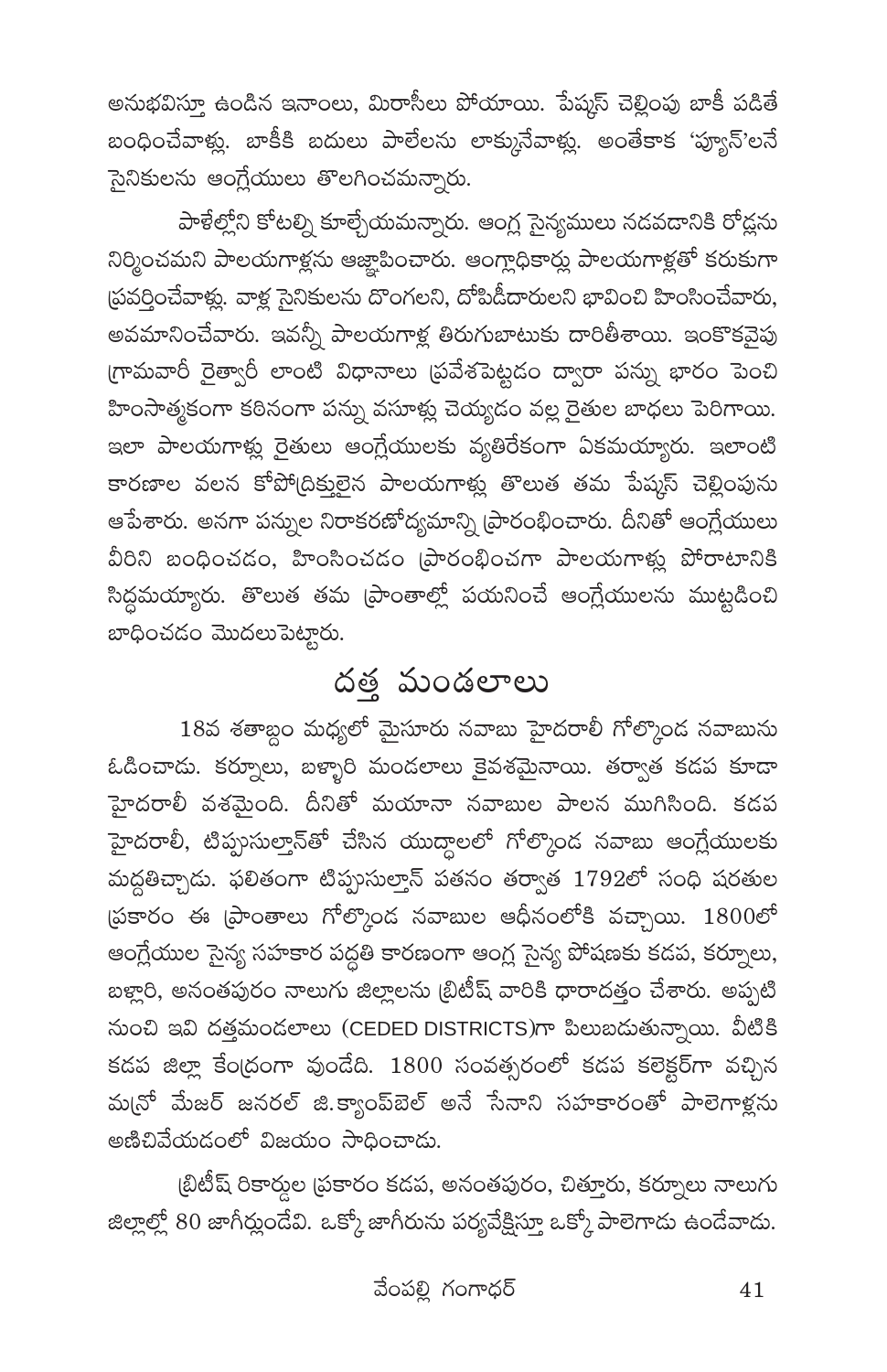గ్రామానికి గ్రామానికి మధ్య గ్రామకక్షలు వుండేవి. వీటిని పరిష్కరించడానికి, అరికట్టడానికి మ[నో ఎన్నో కఠినమైన చర్యలు తీసుకున్నాడు. ముఠా కక్షల్ని శాంతిభద్రతల సమస్యగా భావించిన (బిటిష్ పాలకులు వీటిని రెచ్చగొట్టే వారిని, (పోత్సహించే వారిని బహిరంగ ఉరిశిక్షల ద్వారా అరికట్టాలని నిర్ణయించుకున్నారు.

గ్రామాధిపత్యం కోసం, తమ మనుగడను, ఉనికిని కాపాడుకోవడం కోసమే కాకుండా చిన్న చిన్న సమస్యలకు కూడా ఫ్యాక్షన్ చిచ్చు రగులుకున్న సందర్భాలు అనేకం వున్నాయి. మొండితనం, మాట పట్టింపు వంటివి కూడా దీనిని మరింతగా రగిల్చాయి. (గామీణ పల్లెల్లో పాలెగాళ్లను కీర్తిస్తూ, స్మరిస్తూ ఎన్నో కథలు, పాటలు, సుద్దులు [పచారంలో వుండగా, చరిత్ర రికార్డులను తయారు చేసిన (బిటిష్ పాలకులు .<br>వీరిని దుర్మార్గులుగా, దొంగలుగా చూపించడం కన్పిస్తుంది. తమ భూభాగాలను .<br>ఆంగ్లేయుల రాజ్యంలో కలిపినప్పటికీ వారు తమకీయాల్సిన భరణాలు ఇవ్వకపోవడంతో వారిపైకి తిరుగుబాటు చేసినట్లు ఇప్పటికీ గ్రామీణులు మౌఖిక కథల ద్వారా వివరిస్తుంటారు. ఇవి రెండు రకాల విభిన్న వైఖరులు.

నాదు తమ వ్యక్తిగత (పతిష్ట కోసం, (పాబల్యం కోసం, తమ (పాంతంలో ఆధిపత్యం కోసం ముఠా నాయకులు ఫ్యాక్షన్ హింసను నమ్ముకునేవారు. రాయలసీమ ప్రాంతంలోని అన్ని [పాంతాల ముఠా నాయకులు ఇందుకోసం చేసుకునే వ్యూహాలు, అనుసరించే మార్గాలు ఒకేవిధంగా ఉన్నప్పటికీ హింసను సృష్టించడంలో నాలుగు జిల్లాల మధ్య స్పష్టమైన తే<mark>దాలు మనకు కన్పిస్తాయి.</mark>

కర్నూలు జిల్లాలో మొదటి నుంచి కూడా ఫ్యాక్షన్ హత్యలు ఒక వృత్తిగా జరుగుతున్నట్లు మనకు రికార్డులు చెప్తాయి. కడప జిల్లాలో ఫ్యాక్షన్ విధ్వంసంలోనూ, హింసాకాండలోనూ రాజకీయ నాయకుల (పమేయం ఎక్కువగా వుంటుంది. అనంతపురం జిల్లాలో (పత్యర్థుల్ని ఆర్థికంగా దెబ్బతీయడం కోసం నిరంతరం పరితపించే .<br>తీరు బయటపదుతుంది. చిత్తూరు జిల్లాలో చాపకింద నీరులా తమ వ్యూహాలను అమలుపరిచే వైఖరి విశదమౌతుంది.

ఈ విధంగా ఒక్కొక్క జిల్లాకు ఒక్కోవిధమైన తేడా కనిపించినప్పటికీ హింసలోనూ, విధ్వంసంలోనూ, రక్తపాతంలోనూ, ప్రత్యర్ధిని తుదముట్టించే వరకు నిద్రపోని మొండివైఖరిలోనూ ఒకేవిధమైన సారూప్యత వుంటోంది. 1970 దశకంలో రాయలసీమ [పాంతంలో జరిగిన చాలా హత్యలు రాజకీయాలకు పునాది వేశాయనే చెప్పాలి. 1980 వచ్చేనాటికి ఇవి మరింతగా బలపడ్డాయి. జరిగింది రాజకీయ హత్య లేక ఫ్యాక్షన్ హత్య అనే సందిగ్ద వాతావరణం కల్గేది. తర్వాత వచ్చిన మార్పుల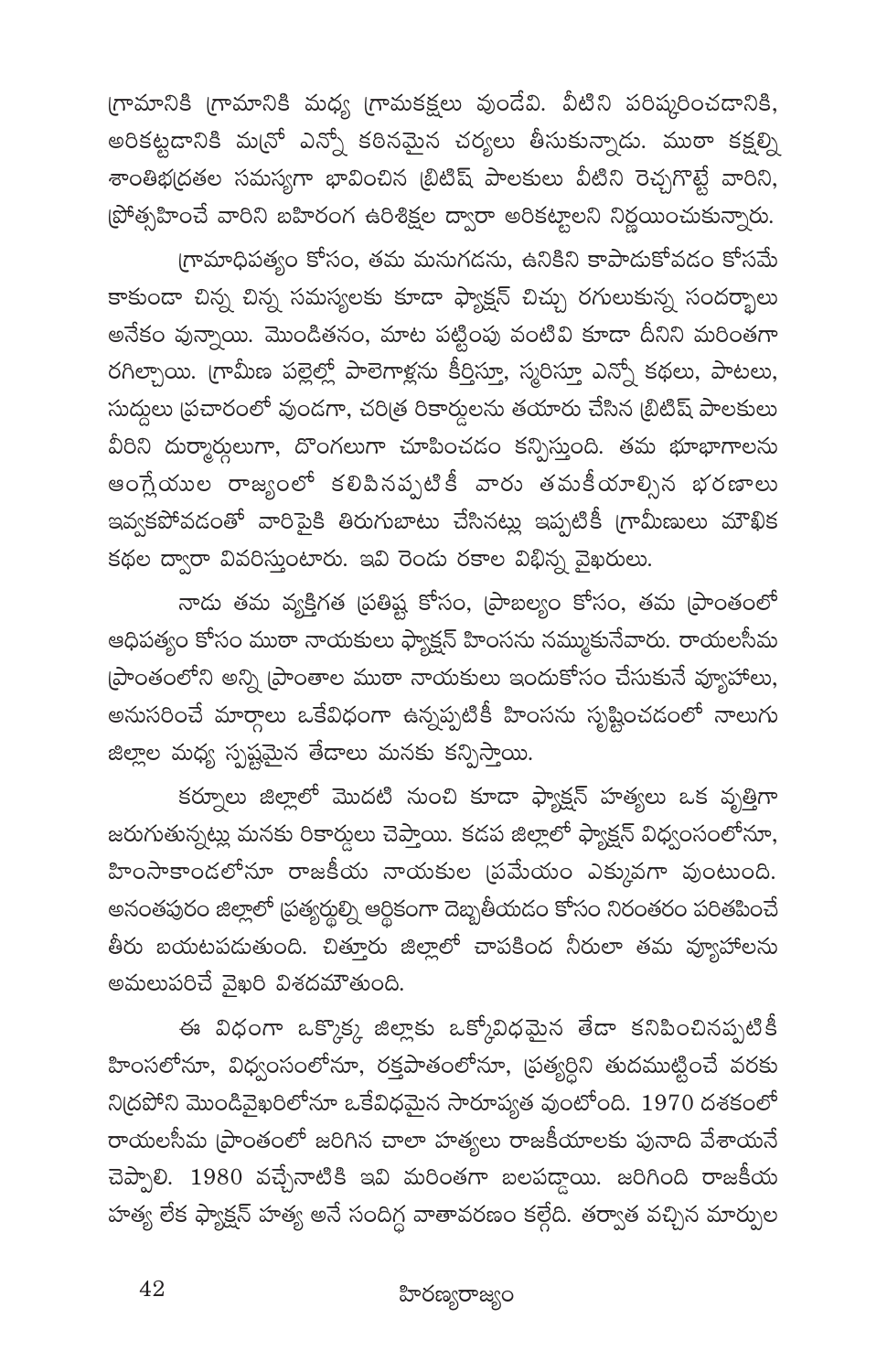కారణంగా రాజకీయ హత్యలకు ఫ్యాక్షన్ హత్యలకు మధ్య వుండే సన్నని తేడా కూడా మాసిపోయి రెండూ ఒకే ఛత్రం కిందికి చేరాయి. తమ రాజకీయ మనుగడ కోసం, ఉనికిని కాపాదుకోవడం కోసం, ఆధిపత్య పోరు కోసం, ఆర్థిక, రాజకీయ ద్రుయోజనాల కోసం 'హింస'ను సృష్టించడం లేదా [పోత్సహించడం అనేది ముఠా నాయకులకు వృత్తిగా, (పవృత్తిగా మారింది. ముఠా నాయకులే 'ఫ్యాక్షన్ లీదర్లు'గా అవతారం ఎత్తారు.

ఈ దిశగానే రాజకీయ వ్యవస్థలో 'హింసా మార్గం' కూడా తమ భవిష్యత్కు నిచ్చెనమెట్లుగా ముఠా నాయకులు మార్చుకున్నారు. దీంతో రాజకీయాల నుంచి విడదీయరానిదిగా ఫ్యాక్షనిజం మార్పు చెందింది. (గామ కక్షల పునాదుల నుంచి ఫ్యాక్షనిజం ఎప్పటికప్పుడు తన రూపాన్ని మార్చుకుంటూ పొలిటికల్ ఫ్యాక్షనిజంగా అవతరించింది. అతిక్రూరంగా తమ (పత్యర్ధులను అడ్డు తొలగించుకోవడం లేదా ఆర్థికంగా దెబ్బకొట్టడం అనేది తమకు ఆత్మగౌరవం, ఆధిపత్యం ఇనుమడింప జేస్తుందని ముఠా నాయకులు విశ్వసిస్తూ వచ్చారు.

గ్రామాల్లో తమ మాటే నెగ్గాలనే లక్ష్యంతో, గ్రామం తమ గుప్పిట్లో వుందాలనే కాంక్షతో చిన్నచిన్న తగాదాలను కూడా చిలికి చిలికి గాలివానలా మార్చి తమ ఉనికిని చాటి చెప్పుకోవదానికి ముఠా నాయకులు వేచి చూసేవారు. తమకు ఎదురు తిరిగిన, తమ మాట వినని, తమకు లొంగని వారిని (పత్యర్శలుగా చూసేవారు. ఎలాగైనా వారిని తమ వైపుకు తిప్పుకోవడంగానీ, కాదంటే కడతేర్చడం గానీ చేయడానికి కూడా వెనకడుగు వేయలేని స్థితికి ముఠానాయకులు చేరుకున్నారు. తమ మాట వినే వారినందర్నీ ఒక గుంపుగా మార్చుకొని ఆ గుంపుకు తాను నాయకుడిగా చలామణి అయ్యేవాడు. ఈ గుంపులు కుటుంబాల పరంగానూ, కులాలపరంగానూ, పల్లెల పరంగానూ, వ్యక్తి ఆధిపత్యం పరంగానూ ఏర్పడడం మొదలైంది. ఫలితంగా గుంపులూ వర్గాలయ్యాయి. గుంపు నాయకులే వర్గనాయకులుగా మారారు. వీరే ముఠాలను కలుపుకుంటూ ముఠా నాయకుల అవతారాలు ఎతారు.

రాజకీయాలను తమ అవసరాల కోసం, తమ ఆర్థిక (పగతి కోసం, ఉన్నతి కోసం వాదుకుంటూ ముఠానాయకుడిగా వుంటూ 'హింస'ను సృష్టిస్తూ, (పేరేపిస్తూ జీవనాన్ని గడపసాగారు. తమ రాజకీయ మనుగడ కోసం (పత్యర్ధల్ని భయపెట్టడం, వారి ఆస్తులను విధ్వంసాలకు గురి చేస్తూ హత్యకు హత్యే సమాధానంగా తమ రాజకీయ (పస్థానం కొనసాగించసాగారు. ఆర్థిక, రాజకీయ, సామాజిక అంశాల ఆధారంగా తను వర్గానికి నాయకుడిగా చలామణి అయ్యేవాడు. ఫ్యాక్షన్సు పెంచి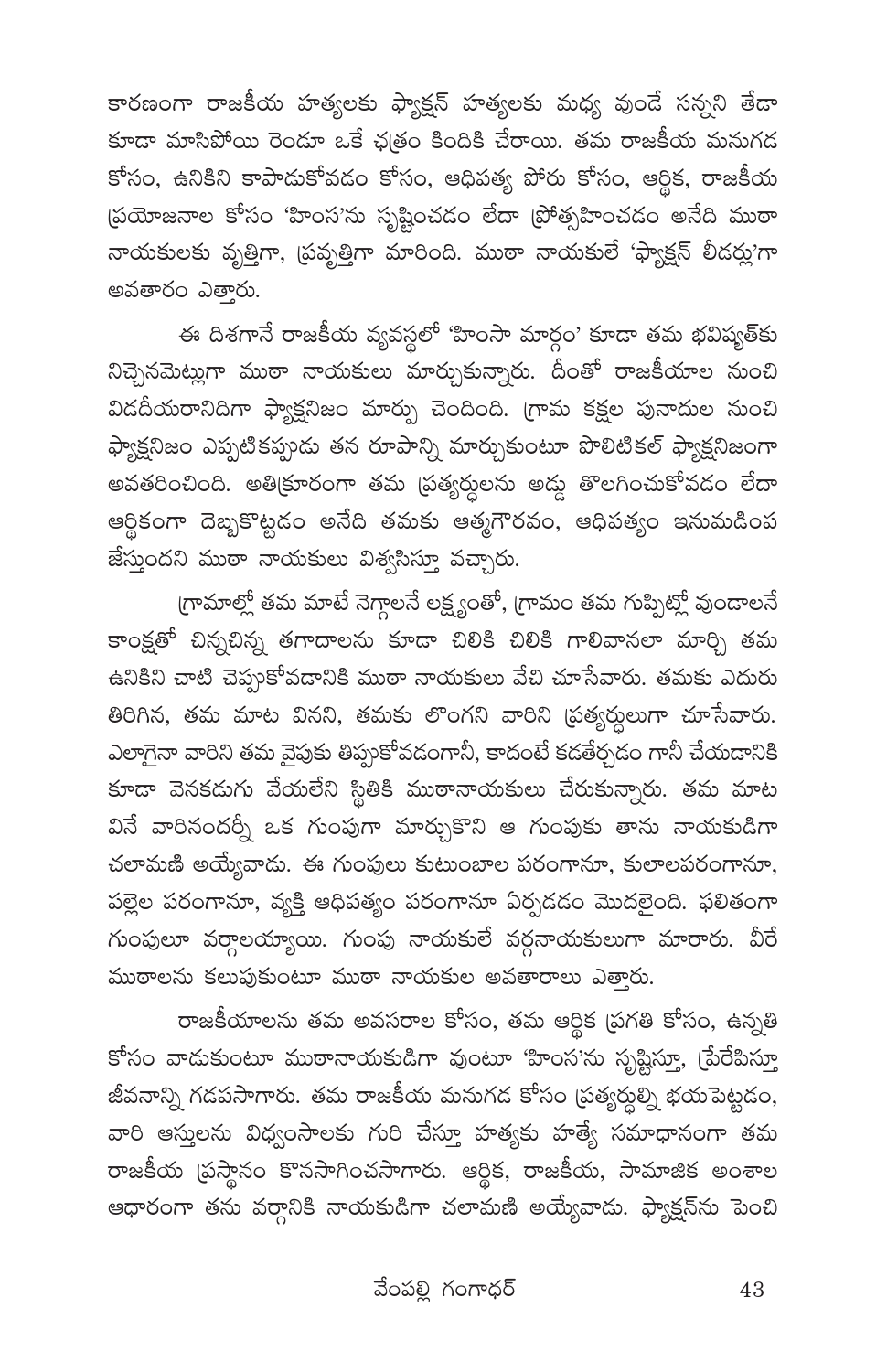పోషించడమే లక్ష్యంగా మారింది. పల్లెలకూ పల్లెలకూ మధ్య వుండే గొడవలు, పంచాయతీలనుంచి పల్లెల్లోనే రెండు వర్గాలు ఏర్పడడం వరకు పరిస్థితులు మారిపోయాయి. ఒకే వరలో రెండు కత్తులు ఇమడవనే రీతిలో పచ్చని పల్లెలో ముఠాల చిచ్చు రగులుకునేది. ఫలితంగా పంటల్ని నాశనం చేసుకోవడం, ఆస్తుల్ని ధ్వంసం చేసుకోవడం, కాపు కాచి (పత్యర్శల్ని హతమార్చడం వంటి హింసాత్మక సంఘటనలు చోటు చేసుకున్నాయి.

దీంతో ఎకరాలు ఎకరాలు సాగు కావాల్సిన పొలాలన్నీ బీళ్లుగా మారాయి. ఉద్రిక్తత వాతావరణాన్ని భరించలేనివారు పల్లెల్ని విడిచి వేరే [పాంతాలకు వలసలు పోవడం మొదలుపెట్టారు. పల్లెల్లో బాగా డబ్బున్న, భూమి వున్నవారు, రాజకీయ పలుకుబడి వున్న వారిదే ఆధిపత్యంగా మారింది. వారికే రాజకీయ పదవులు సంక్రమించసాగాయి. గ్రామ కక్షలు క్రమక్రమంగా చ్రత్యర్ధులను వెంబడిస్తూనే సమితులు, తాలూకా, జిల్లా స్థాయిలకు కూడా విస్తరిస్తూ వచ్చాయి. సామాజిక నేపథ్యం నుండి వచ్చిన (గామకక్షలు చివరికి బలమైన ఫ్యాక్షనిజంగా రూపుదాల్చాయి. కర్నూలు జిల్లాలో (బిటిష్ (పథుత్వ హయాంలో ఫ్యాక్షన్ (పాంతాలను గుర్తించేందుకు వీలుగా జిల్లాను ఎర్రమల, నల్లమల [పాంతాలుగా విభజించారు. నల్లమల పరిధిలో కోయిలకుంట్ల, ఆళ్లగడ్డ, నంద్యాల, నందికొట్కూరు, పాణ్యం, ఆత్మకూరు [పాంతాల్ని వర్గీకరించారు.

ఎర్రమల [పాంతంలో డోన్, పత్తికొండ, ఆలూరు, ఎమ్మిగనూరు, కోదుమూరు ప్రాంతాలుంచారు. (పత్యేకించి కోవెలకుంట్ల (పాంతాన్ని (గామ కక్షలకు నిలయంగా గుర్తించారు. నియోజకవర్గంలోని చాగరాజు వేముల, దొర్నిపాడు, ఇంజేడు, భీమునిపాడు, పెద్ద ఎమ్మనూరు, పేరు సోముల, తిమ్మనాయునిపేట, అంకిరెడ్డిపల్లెలు ఫ్యాక్షన్ గ్రామ జాబితాలో చేరాయి. గ్రామాధిపత్యం, భూములపై ఆధిపత్యం కోసం ఈ గ్రామాల మధ్య వర్గ పోరాటాలు, ముఠా కక్షలు ఏర్పడి అవి ఫ్యాక్షన్ హత్యలకు దారి తీసాయి. తర్వాత ఇదే విధమైన గ్రామ కక్షలు, ముఠా పోరాటాలు కడప జిల్లాలోని (పొద్దటూరు, కమలాపురం, పులివెందుల, రాయచోటి (పాంతాలకు విస్తరించింది. అనంతపురం జిల్లాలోని పెనుగొండ, ధర్మవరం, చిత్తూరు జిల్లాలోని తంబళ్లపల్లె, మదనపల్లె (పాంతాలకు 1970 నాటికి (కమ(క్రమంగా ఫ్యాక్షన్ అల్లుకుంటూ పోయింది. తర్వాత మరింతగా బలపడింది.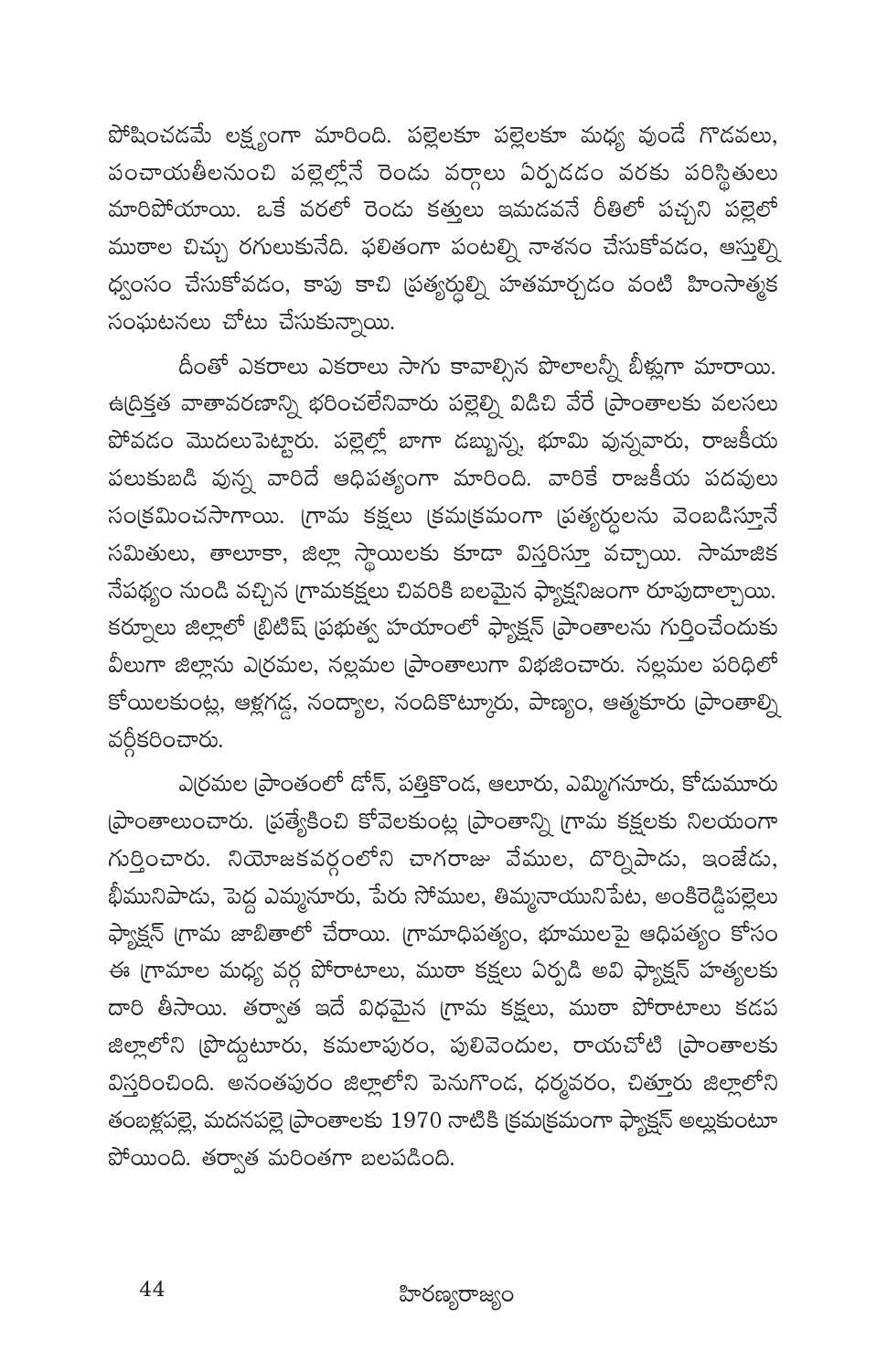

పల్లెల్లోకి 'పార్టీలు'...

వర్గాధిపత్య పోరులో పల్లెలు తమ వర్గం నాయకుడికి రాజకీయ హోదా కూడా కట్టబెట్టాలనే తలంపుతో ఉన్నప్పుడే పల్లెల్లోని వర్గాల్లోకి రాజకీయ పార్టీలు (పవేశం చేశాయి. తమ చుట్టు(పక్క పల్లెలతో సయోధ్య లేకపోవడం, ప్రత్యర్ధులు పెరగడం వంటి అంశాల కారణంగా పల్లెల్లోనూ రెండు వర్గాలైన వారికి ఈ రాజకీయ పార్టీల రాక ఒక పదునైన

అవకాశంగా మారింది. ఒక వర్గం వారు ఒక పార్టీని ఆ<sub>l</sub>శయిస్తే, మరో వర్గం వారు మరో రాజకీయ పార్టీలోకి చేరడం తప్పనిసరైంది. ఎవరి బలం ఎంత అనేది యింతవరకు వర్గంలోని బలం ఆధారంగా జరుగుతూ వచ్చేది. కానీ రాజకీయ పార్టీల (పవేశంతో అది ఓట్ల సంఖ్య ఆధారంగా జరగాల్సిన పరిస్థితులు ఏర్పద్దాయి. ఓట్లు వుండే వారి సంఖ్య కీలకంగా మారింది. దొంగ ఓట్లు కూడా తెరమీదకొచ్చాయి.

పల్లెల్లో తమ వర్గం వారికి, తమకు మద్దతిచ్చి తమ వెనుక నిలిచిన వారికి వర్గనాయకులు సహకారం అందించేవారు. ఏవైనా సమస్యలొచ్చిన సందర్భాల్లో తమ ..<br>పక్షంలోని వారికి అనుకూలంగా పనిచేసేవారు. పల్లెల్లో ఏర్పడిన రెండవ వర్గంతో విభేదిస్తూ తగిన సమయంలో (పత్యర్ధులను ఎలా దెబ్బతీయాలో వ్యూహాలు పన్నేవారు. ప్రత్యర్ధుల నుంచి తమకు (పమాదం పొంచి వుందని భావించిన సందర్భాల్లో ఎప్పండూ తమ వెనుక నలుగురైదుగురు వ్యక్తిగత నమ్మకస్తుల్ని వుంచుకునేవారు వర్గనాయకులు. ఏదైనా ఊహించని ముప్పు వాటిల్లుతోందని (గహించినప్పుడు (పత్యర్శల్ని ఎదుర్కోవదానికి వీళ్లు అంగరక్షకులుగా ఉపయోగపడేవారు.

తమ వెనుక రక్షణగా తీసుకెళ్లడానికి చాలావరకు తమ బంధువులనో, రక్త సంబంధీకులనో, మిత్రులనో వాడుకునేవారు. గ్రామ కక్షలు ముదిరిన తర్వాత అంగరక్షకుల పాత్ర పెరిగింది. దీంతో బలిష్టంగా శరీరాకృతి కలిగిన, మొరటు వ్యక్తుల్ని ఇతర కులాల నుంచి కూడా నమ్మకస్తుడని అనిపించుకున్న వాళ్లనుంచి ఎంపిక చేసుకొని తమ వెంట రక్షణగా తిప్పుకునేవారు. (పత్యర్ధులు అకస్మాత్తుగా ఎదురైతే (పతిఘటించడానికి వీలుగా వీరు చేతుల్లో 'కట్టెలు' పట్టుకొని తిరిగేవారు. ఇలా కట్టె పట్టడానికి తమ వర్గంలో అత్యంత నమ్మకమైన వారికే అవకాశం వుండేది. కట్టె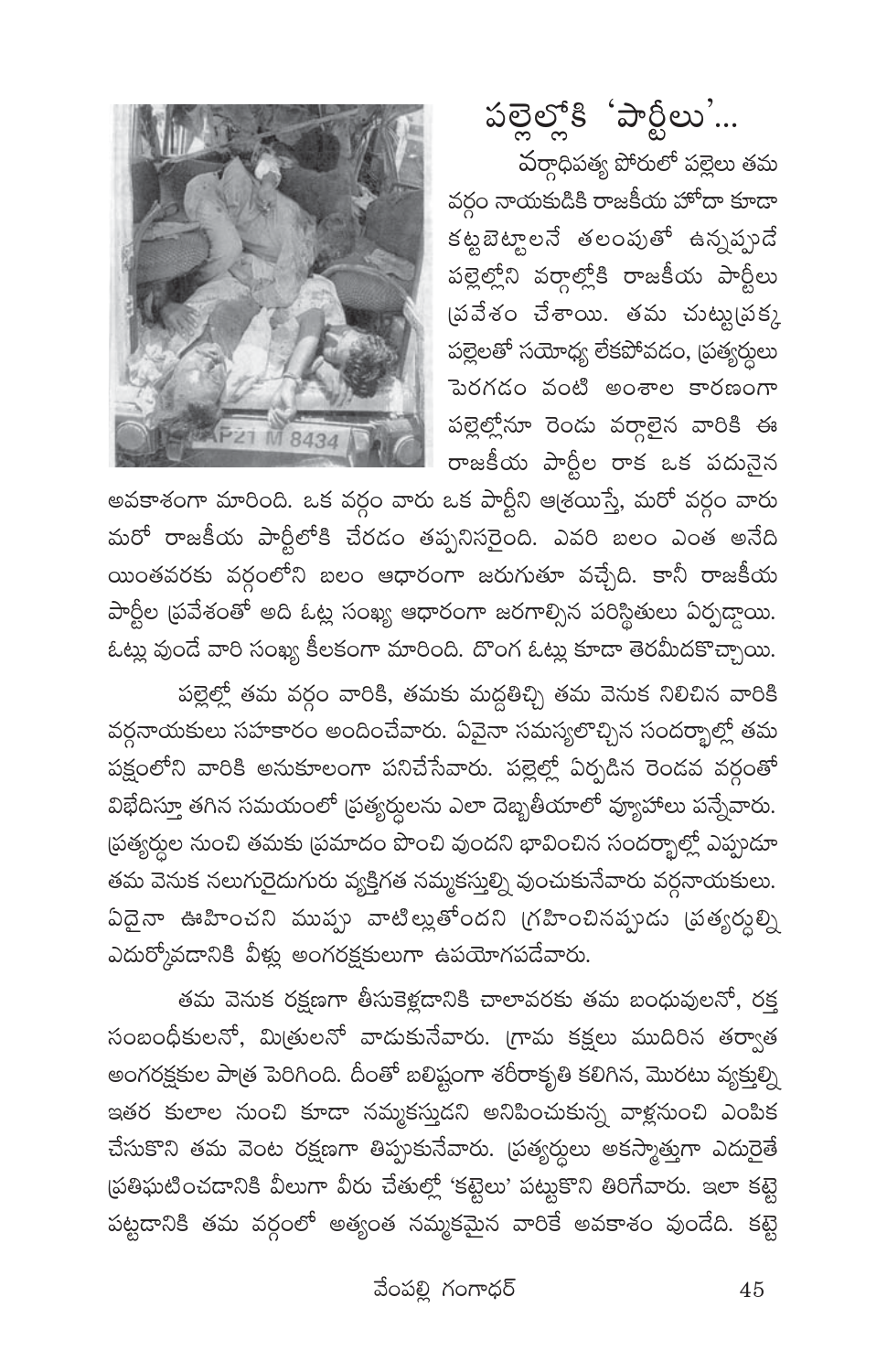పట్టేవాళ్ల సంఖ్యను బట్టి (పత్యర్ధులు తలపడదానికి కూడా భయపడే వారు. వర్గ నాయకుడు ఎప్పుడు, ఎక్కడికి వెళ్లాలన్నా కట్టె పట్టే వాళ్లను వెంట తీసుకొని బయటకు బయలుదేరేవారు. ఇది తమకున్న ఆధిపత్యాన్ని కూడా పరోక్షంగా చెప్పడానికి, మేము మీతో తలపడదానికి సిద్ద<mark>ం</mark>గానే వున్నామని హెచ్చరించడానికి కట్టెపట్టే వాళ్లని ఎక్కువ సంఖ్యలో వెంట తిప్పుకునేవాళ్లు. ఇదొక బల (పదర్శనగా కూడా మారింది. తర్వాత 'కట్టె పట్టేవాళ్ల'కు మరింత ఉత్తేజాన్ని యిస్తూ వారి చేతులకు వేటకొడవళ్లను ఇచ్చారు వర్గనాయకులు. క(రల నుంచి వేటకొడవళ్లకు మారేసరికి హింస మరింతగా పెరగడం మొదలైంది. అంతకుముందు క(రలతో గాయాల వరకు వెళ్లే హి<mark>ం</mark>స వేటకొడవళ్ల రాకతో తలలు తెగే వరకూ సాగింది.

నిజానికి తమ పగ, (పతీకారం కేవలం ముఠానాయకుడు, వర్గనాయకుదే కావడంతో మిగిలిన అంగరక్షకుల్ని వదిలేసి (పత్యర్ది ఎప్పుడు దొరుకుతాడో అప్పుడే తమ కసి తీర్చుకోవాలనే వైఖరి మొదట్లో వుండేది. తమకు ఎవరైతే (దోహం చేశాడో ఆ నాయకుడ్ని మాత్రమే లక్ష్యంగా చేసుకొని పోరు సాగేది. వాళ్ల బంధువులుగానీ, మిత్రులుగానీ, కట్టెపట్టే వాళ్లుగానీ ఎవరూ తమకు శ్రతువులు కాదని భావిస్తూ వుండేవారు. ఈ ముఠాల పోరులో నైతిక నియమాలు కూడా చూసుకునేవారు. ఆడవాళ్ల జోలికిగానీ, పిల్లల జోలికిగానీ, పంట జోలికిగానీ, పశువుల జోలికిగానీ, ఆస్మల జోలికిగానీ వెళ్లేవారు కాదు.

కానీ తర్వాత్తర్వాత వచ్చిన మార్పుల్లో ఈ విలువలు, నియమాలు అన్నీ లేకుండా పోయాయి. (పత్యర్ధికి సంబంధించిన (పతీదీ తమకూ శ(తువు లాంటిదేననే వైఖరి ముదిరిపోయింది. దీంతో హత్యకు హత్య, వామికి వామి, ఇంటికి ఇల్లు, పంటకు పంట అనే మొరటువాదంతో విధ్వంసం సృష్టించడం మొదలుపెట్టారు. ఆవుల పొదుగులు కోసిన సంఘటనలు కూడా చోటు చేసుకున్నాయి. 'హింస' స్థాయి హెచ్చింది. గడ్డివాములు తగులబెట్టడం, చీనీ చెట్లు నరకడం, ఫైర్లు నాశనం చేయడం, బోర్లు మూసేయడం వంటి చర్యలు జరిగాయి. 1980 నాటికి నాటుబాంబు కూడా ముఠానాయకుల చేతికి చిక్కాయి. దీంతో హింస, రక్తపాతం, విధ్వంసాల స్తాయికి చేరింది. నాటుబాంబుల తయారీ అనేది తమ పల్లెల్లోనే తోటల్లో, కల్లాల్లో విస్తృతంగా చేయించడం (పారంభించారు ముఠా నాయకులు. ఇలా నాటుబాంబుల ద్వారా (పత్యర్ధి (పాణాలు తీయడం మరింత సులభంగా మారింది. ఈ బాంబులు తయారుచేస్తూ కాళ్లు, చేతులూ పోగొట్టుకొని వికలాంగులు కావడంతో పాటూ [పాణాలు కోల్పోయినవాళ్లు కూడా ఎంతోమంది వున్నారు. నాటుబాంబులతో విధ్వంసం ఎక్కువైంది. (పత్యర్ధి ఆస్తులు ధ్వంసం చేయడానికి ఇవి ఎక్కువగా ఉపయోగపడ్గాయి.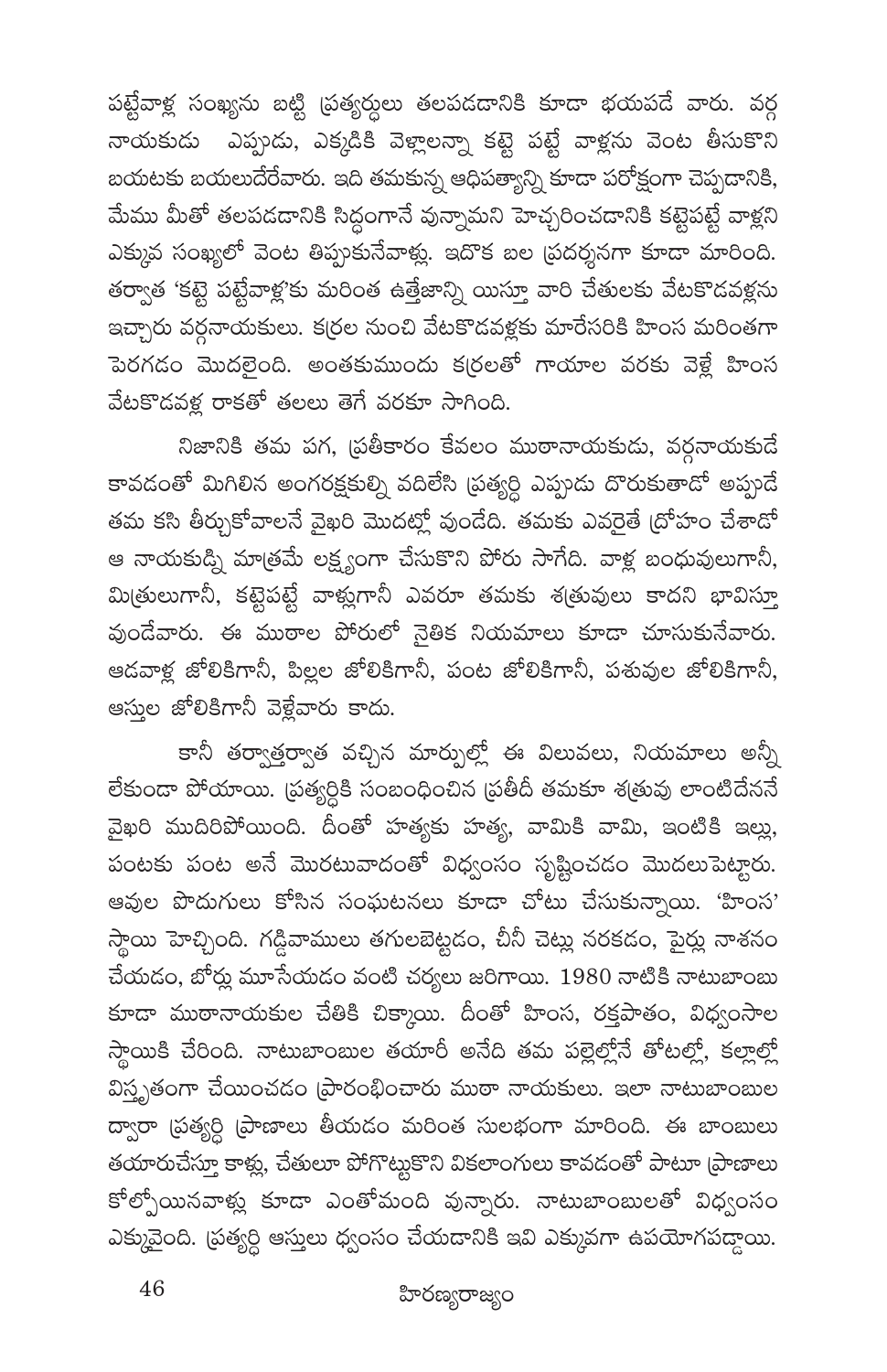తర్వాత ఓట్లు కోసం పల్లెల్లో రాజకీయ పార్టీలు ముఠా నాయకుల్ని మరింతగా (పోత్సహించడం (పారంభించాయి. పదవులు, అధికారాలు, డబ్బు, కాం(టాక్టులు ఆశ చూపి "ఎక్కువ ఓట్లు, ఎక్కువ సీట్లు, అధికారం కైవశం" అనే సిద్ధాంతానికి [పాణం పోసి ముఠా నాయకులను పార్టీలు మరింతగా వాడుకోసాగాయి.

#### పంచాయితీలు...

పల్లెల్లో తరచూ జరిగే తగాదాలు, గొడవలు వంటి వాటిని పరిష్కరించడం కోసం ముఠా నాయకులు పంచాయితీలు నిర్వహిస్తారు. తమకున్న ఆధిపత్య హోదా కారణంగా వారిచ్చే తీర్పును సమ్మతించడానికి ఇరువర్గాల వారు పూనుకుంటారు. వీటిల్లో ఎక్కువశాతం భూవివాదాలు, ఆస్తి వివాదాలు ఉంటాయి. కాబట్టి ముఠా నాయకులు తమ వర్గం పెంచుకోవడానికి పంచాయితీలను అనువుగా వాదుకుంటారు. తమకు ఎవరైతే అనుకూలంగా వుంటారో అలాంటి వారికే తమ సహకారాన్ని అందిస్తారు. ఒక్కో సందర్భంలో రెండు పక్షాల నుంచిగానీ, అనుకూలంగా తీర్పు వచ్చిన వ్యక్తుల నుంచిగానీ డబ్బులు వసూలు చేసుకోవడం జరుగుతుంది. లేదా తమ వాటాగా (పయోజనాన్ని ఆశిస్తూ వుంటారు. పంచాయితీ చేసినందుకు (పతిఫలంగా ఇమ్మంటారు. తమ మాట లెక్కచేయని వారిని హింసించడం, శిక్షలు వేయడం చేసుంటారు. ముఠా నాయకులకు పంచాయితీలు మరో అదనపు ఆదాయమార్గం.

# చట్టసభల్లోకి...

ముఠా నాయకులు ఎన్ని తప్పులు చేసినా పైనుండే రాజకీయ నాయకులు వారిని తమ ఆశీస్సులతో రక్షిస్తూ వుంటారు. తమ అండతో కప్పి పుచ్చుతుంటారు. ముఠా నాయకులకు కాం(టాక్టులు ఇచ్చి ఆర్థికంగా ఎదిగేలా తమ సహాయమందిస్తారు. పల్లెల్లో పట్టు సాధించిన ముఠా నాయకుల అవసరం ఎన్నికల కాలంలో ఎక్కువగా ఉపయోగం అవుతుంది. తమ ఉనికికి (ప్రధాన కారణంగా నిలిచే రాజకీయ నాయకుడ్ని గెలిపించడం కోసం పల్లెల్లోని ముఠా నాయకులు నిరంతరం (శమిస్తారు. ఓటర్లను బెదిరించో, భయపెట్టో ఏదో విధంగా ఓట్లు రాబట్టుకునే (పయత్నం చేస్తారు. డబ్బులు పంచడం, నాటుసారా అందివ్వడం వంటి (పలోభాలకు ఓటర్లను గురిచేస్తారు. దొంగ ఓట్లు వేయించడం, బ్యాలెట్ పెట్టెల్లో నీళ్లు, ఇంకు వంటివి పోయడం, పోలింగ్ అధికారుల్ని భయపెట్టి రిగ్గింగ్ చేయించడం వంటి పనులకు ముఠా నాయకులు పనిచేసా్టరు.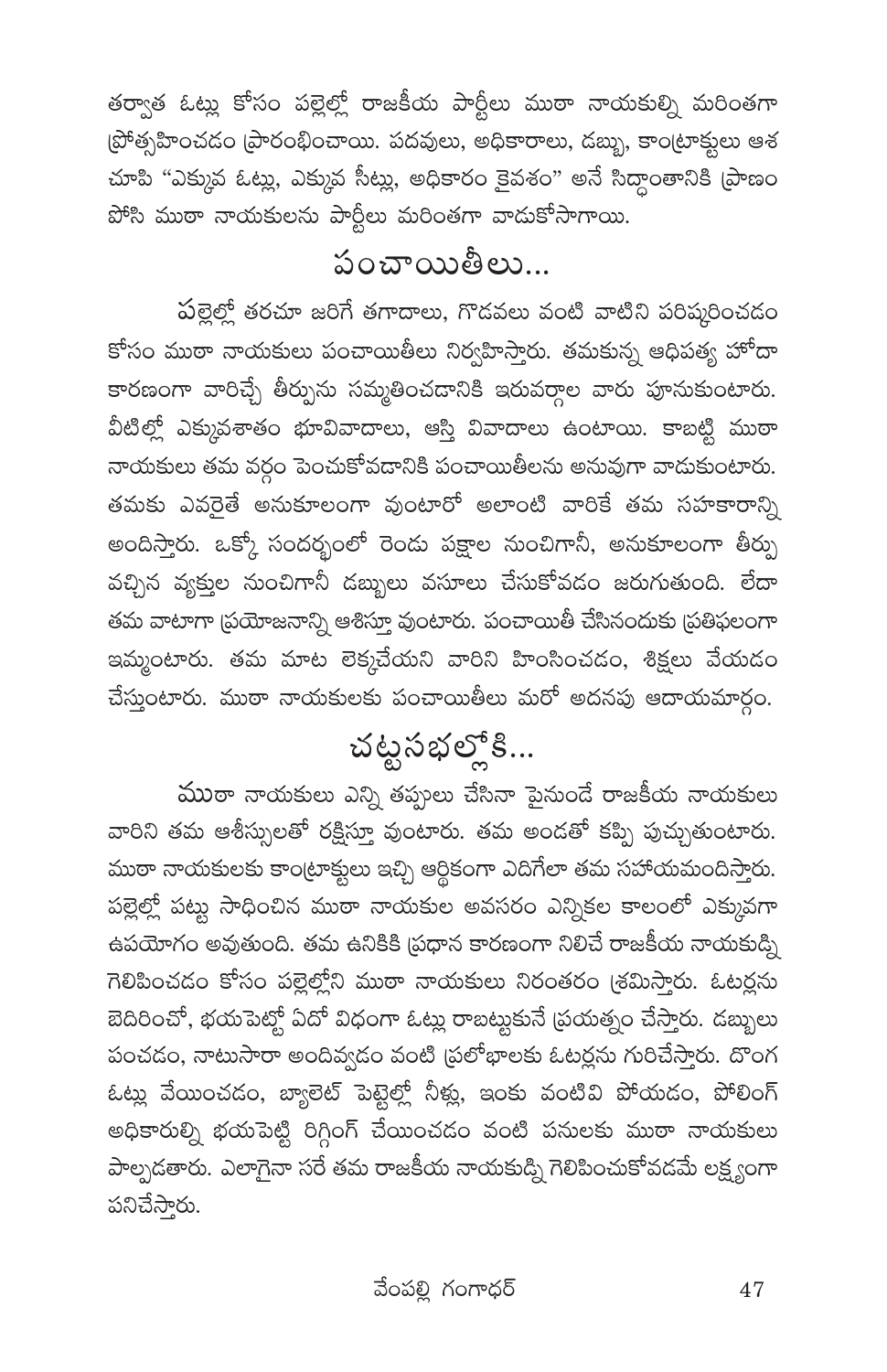ఒక్కోసారి ఎన్నికల సమయంలో తమ మాట వినని వారిని హతమార్చడం, కిద్నాప్ చేయడం వంటి సంఘటనలు కూడా చోటు చేసుకుంటాయి. తర్వాత మరో అడుగు ముందుకేసి ఇలాంటి ముఠా నాయకులకే పార్టీలు టికెట్లు ఇవ్వడం ప్రారంభించాయి. వారే తమకున్న ఆధిపత్యంతో ఎలాగోలా ఎన్నికల్లో గెలుపొంది రాజకీయ నాయకులుగా మారుతున్నారు. చట్టసభల్లోకి అడుగు పెడుతున్నారు.

### మారుతున్న రూపాలు....

(గామ రాజకీయాల నుంచి దేశ రాజకీయాల వరకు ఎదిగే ముఠా నాయకులు కొత్త అవతారాలు ఎన్నో ఎత్తుతున్నారు. పారి(శామికవేత్తలుగా, రియల్ ఎస్టేట్ వ్యాపారులుగా, పెద్ద మంత్రులకు బంధువులుగా అనేక రూపాలుగా రూపాంతరం చెందుతున్నారు. కోట్ల రూపాయలు సంపాదించు కుంటున్నారు. అధికారులను శాసించే స్థాయికి, (పజా[పతినిధులను కూడా తమ చుట్టూ తిప్పుకునే స్థాయికి ముఠా నాయకులు ఎదుగుతున్నారు. నిన్నా మొన్నటి దాకా ఎవరో ఒక రాజకీయ నాయకుడి చుట్యూ తిరుగుతూ వారి ద్వారా పనులు పొందిన ముఠా నేతలు అర్థికంగా స్థిరపడుతున్నారు.

పథకాల పనులు సంపాదించుకొని పర్సెంటేజీలు తీసుకొని ఎక్కువ పనులను సబ్ కాం(టాక్ట్ కు ఇవ్వడం ద్వారా ముఠా నేతలు లబ్ది పొందుతున్నారు. పలువురు నేతలతో సన్నిహిత సంబంధాలు ఏర్పరచుకొని కోట్లు విలువ చేసే పనులు దక్కించుకుంటున్నారు. ముఠా నేతల రాజకీయాలకు భయపడి పలు [పాంతాల్లో అధికారులు సీమ (పాంతానికి రావడానికి కూడా జంకుతున్న పరిస్థితి మనకు కన్పిస్తుంది. తమ వర్గం వారికి, తమ [పాంతానికి పనులు కావాలంటూ ముఠా నేతలు రాజకీయ ఒత్తిడి తెస్తుంటారు. దీంతో కొత్త సమస్యలు ఉత్పన్నం అవుతుంటాయి.

## ఎన్స్ కారణాలు..!

కరువుకు పెట్టింది పేరు రాయలసీమ. వ్యవసాయ పనులు కూడా పల్లెల్లో మూడు మాసాలకు మించి సాగవు. ఈ విధమైన ఆర్థిక వెనుకబాటుతనం కారణంగా సీమలో (పధానంగా నిరక్షరాస్యత, నిరుద్యోగం సమస్యలు కన్పిస్తాయి. నీటిపారుదల, పారి[శామికీకరణ రంగాల్లో సీమ ఎంతో వెనుకబడి వుంది. అందుకే ఈ [పాంతంలో వెనుకబాటుతనం పెరిగిపోయింది. దీనిని ఆసరాగా చేసుకొని ఫ్యాక్షన్ నేతలు తమ వ్యూహాలను రచించుకుంటున్నారు. నిరుద్యోగ యువతను తమతో పాటూ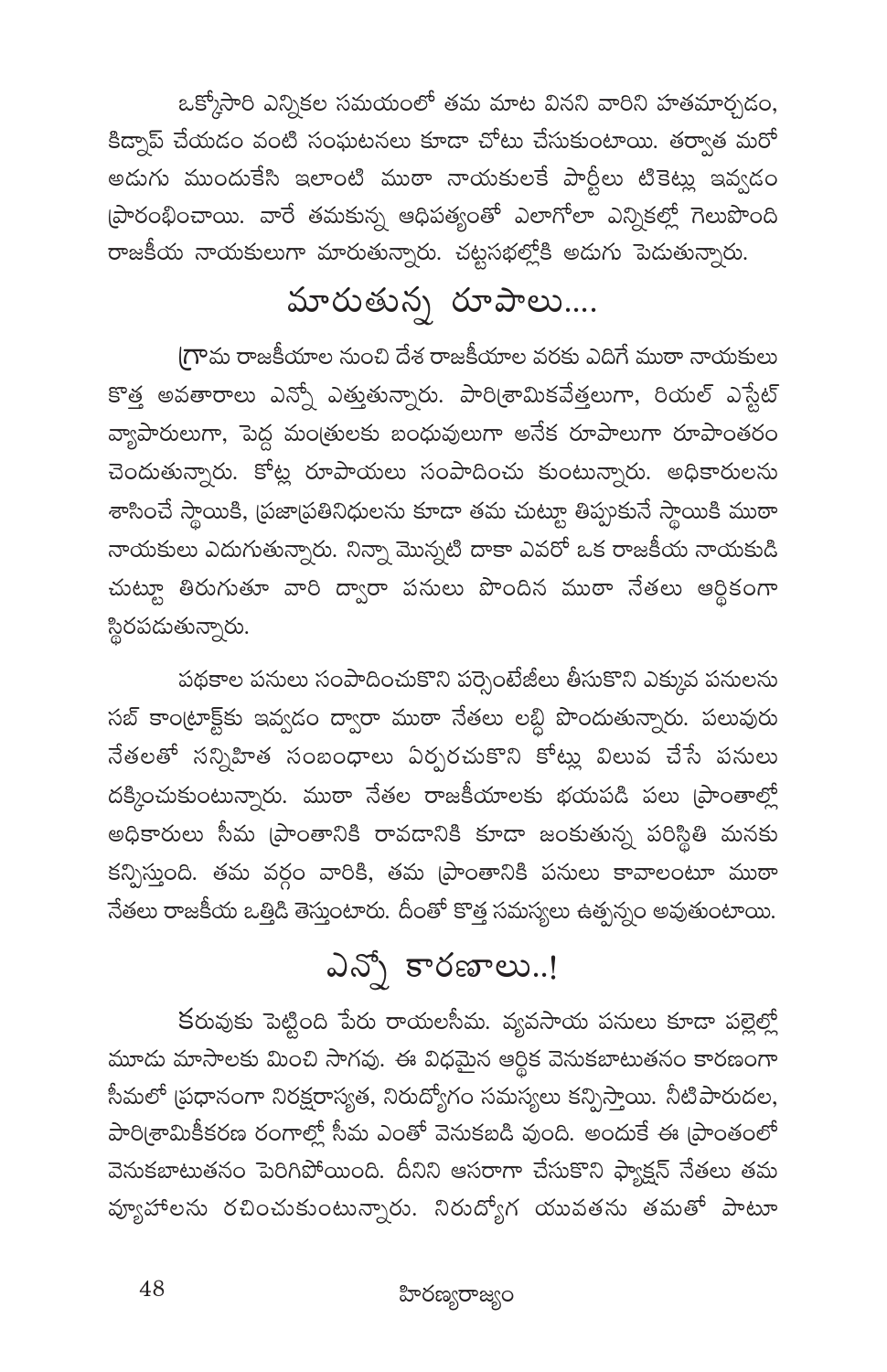తిప్పుకుంటున్నారు. చదివిన చదువుకు దొరకని ఉద్యోగం జీవనోపాధి కోసం హింసను నమ్ముకునేలా చేస్తోంది. బలహీన వర్గాల్లోని కుటుంబాలకు ఉపాధి అవకాశాలుగా ఫ్యాక్షన్ నాయకుల దగ్గర ఏదో ఒక పనిలో చేరిపోతున్నారు. ఫలితంగా ప్రత్యర్ధులు విసిరే బాంబు దాదులకు ఇలాంటి అమాయకులు కూడా ఎంతోమంది బలవుతున్నారు.

ఫ్యాక్షన్ నేతలు బలవంతపు వసూళ్లకు పాల్పడడం, చట్టవిరుద్ధమైన మైనింగ్ కార్యకలాపాలు, పారి(శామిక, వ్యాపార, వాణిజ్య కార్యకలాపాలు, భయపెట్టి టెందర్లు సంపాదించడం వంటి పనులన్నీ సులభంగా చేసుకుంటూ ఎదిగిపోతున్నారు. స్థానిక గొదవల్లోనూ, వివాదాల్లోనూ తీర్పులు ఇచ్చి పెద్దమొత్తంలో దబ్బులు గుంజుతున్నారు. పలు దేవాలయ భూములను, ప్రభుత్వ భూములను చట్టవిరుద్దంగా ఆక్రమించుకొని తమ ఉనికిని ఫ్యాక్షనిస్తులు చాటుకొంటున్నారు.

మట్కాలాంటి గ్యాంబ్లింగ్, కల్తీ మద్యం అమ్మకాలు, కిరాయి హత్యలు, పేలుదు పదార్థాల అమ్మకాలు, ఆస్తుల, భూముల దురా(కమణ వంటి కార్యకలాపాలకు పాల్పదుతున్నారు. ఖనిజ నిక్షేపాలున్న భూములను తమ గుప్పిట్లో వుంచుకొని విలువైన సంపదను కొల్లగొదుతున్నారు. (పజలను భయపెట్టే సామర్థ్యం, నేరాలు, ఘోరాలకు పాల్పడే యంత్రాంగం, పోలింగ్ బూత్ల ఆక్రమణ, రిగ్గింగ్, ఓటర్లను బెదిరించడం ...<br>వంటి వనులు చేస్తూ తమ రాజకీయ ఆధివత్యాన్ని ముఠా నాయకుులు కాపాడుకుంటున్నారు. అసాంఘిక, చట్టవిరుద్ధమైన కార్యక్రమాల ద్వారా సంపాదించిన సొమ్మును తిరిగీ ఎన్నికల్లో ఖర్చు చేసి పదవులు పొందుతున్నారు.

#### నేటి ఫ్యాక్షనిజం

నేటి రాజకీయాల్లో వర్గపోరు రగులుకుంటోంది. ఎవరి వర్గాన్ని వారు ్రపోత్సహించుకుంటారు. నచ్చనివారిని తమ నుంచి దూరంగా పంపడానిక<mark>ి</mark> పొగబెదతారు. ఆ దిశగా పావులు కదుపుతారు. వ్యతిరేక వర్గాలను రెచ్చగొదతారు. ఆరోపణలు చేయిస్తారు. ఎవరిని ఎప్పుడు తప్పిస్తే తమకు మార్గం సుగమమవుతుందని వ్యూహాలు చేస్తారు. చాపకింద నీరులా కుట్రలు పన్నుతారు. వెన్నుపోట్లు పొడుస్తారు. పచ్చగడ్డి వేస్తే భగ్గమనే పరిస్థితులు కల్పిస్తారు. ఇరువర్గాల మధ్య దాదులు, ప్రతిదాదులు జరుగుతాయి. ఒక (పత్యర్ధిని దెబ్బతీయడానికి మరొకరితో స్నేహం చేస్తారు. రాజీ పడతారు, వర్గాలను ఉసిగొల్పుతారు. వర్గాల మధ్య, పార్టీల మధ్య, రాజకీయ వ్యక్తుల మధ్య నిరంతరం (పచ్ఛన్న యుద్ధం నదుస్తూనే వుంటుంది.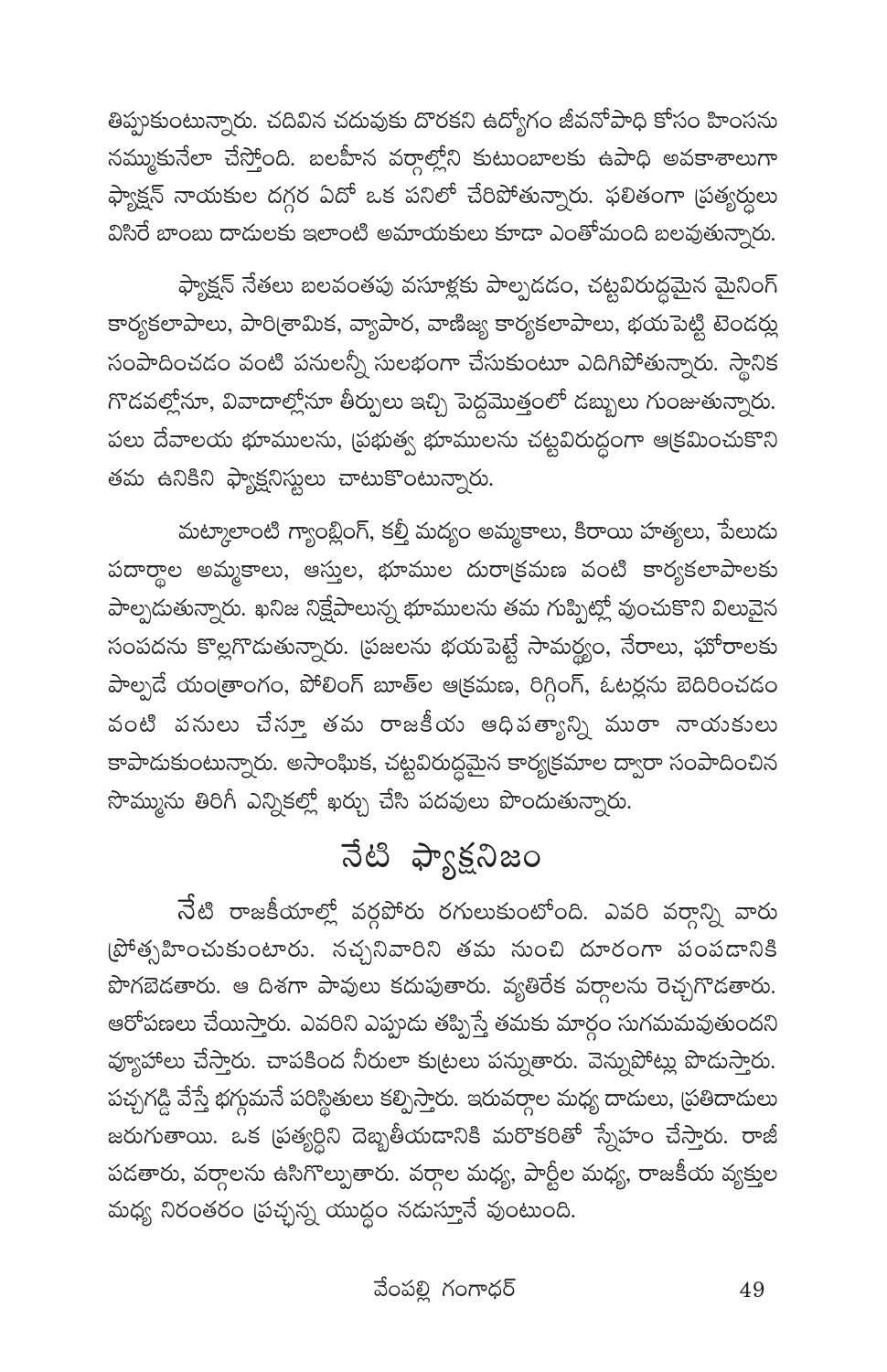#### మొదటి భాగం



పాలెగాళ్ల సంస్కృతి గురించి మనం చర్చిస్తూ వస్తున్నప్పుడు వీరి పరిణావు క్రమంలో వైరుధ్యం కన్పినుంది.  $\xi$ .శ. 1336లో విజయనగర రాజ్యస్థాపనకు ముందు వుండే పాలెగాళ్ల వ్యవహార తీరులోనూ తర్వాత వచ్చిన రాజకీయ మార్పుల

కారణంగా ఏర్పడిన పరిస్థితుల్లోనూ వీరి వ్యవహార శైలి విభిన్నంగా కన్పిస్తుంది. క్రీ.శ. 1506లో వీరనరసింహరాయలు సింహాసనాన్ని అధిష్టించే సమయంలో రాజ్యంలో పెద్ద ఎత్తున వ్యతిరేకత వ్యక్తమవుతుంది. దుర్గపాలకులు, సామంతులు, పాలెగాళ్<mark>ల</mark>ు అందరూ ఎదురు తిరుగుతారు. ఇదే పరిస్థితి క్రీ.శ. 1509లో శ్రీకృష్ణదేవరాయలు పాలనలోకి వచ్చేటప్పుడు కూడా తమ వ్యతిరేకతను చాటి చెప్తారు. ఒక దశలో వారిని కట్టడి చేయడం కూడా వీలుకాని పరిస్థితి ఏర్పడుతుంది.

పన్నులు చెల్లించమని ఎదురు తిరిగితే సైన్యాన్ని అందించమని కోరడం మనకు కన్పిస్తుంది. చక్రవర్తి పాలనలో వుండడంకంటే స్వతం[తంగా వుండి తమ రాజ్యాలను తామే పరిపాలించుకోవాలనే ఉద్దేశ్యం పాలెగాళ్ల వైఖరిలో మొదటి నుంచి మనం గమనించవచ్చు. సైన్య సహాయంతో పాలెగాళ్లను ఎప్పటికప్పుడు అణిచివేస్తూ రావడం కూడా జరుగుతోంది.

విజయనగర రాజుల పాలనకు ముందున్న పాలెగాళ్లలో తమ రాజ్యాల్లో ప్రజలను ఎలా పరిపాలించాలి, వారి అభిమానం ఎలా పొందాలి అనే అంశాలు వుంటే, విజయనగర రాజుల కాలంలోని పాలెగాళ్లు కేం[దాన్ని వ్యతిరేకిస్తూ [పజలు చెల్లించే పన్నులు తామే స్వీకరిస్తూ మొండితనం (పదర్శిస్తారు. సైన్యంతో పోరాటం చేయదానికి కూడా వెనుకాడని వ్యక్తిత్వం వారిలో కనపడుతుంది.

క్రీ. శ. 1564లో రాక్షస తంగడి యుద్ధంలో ఓటమి తర్వాత తిరుమల రాయలు పెనుగొండకు పారిపోయిన సందర్భంలో పాలెగాళ్ల తారాస్థాయి విలయ విధ్వంసక అరాచకాలు చేసినట్లు చరిత్ర చెప్తుంది. అంతవరకు ఎవరైతే తమను ఆదుకొని పైకి తెచ్చారో అలాంటి రాజుల పైకే వీళ్లు పోరాటానికి దిగిన నేపథ్యం. పాలెగాళ్లను కట్టడి చేసే సామర్థ్యం తనకు లేకపోవడంతో చివరాఖరికి తిరుమల రాయలువారితో రాజీ పడాల్సిన పరిస్థితి ఏర్పడుతుంది.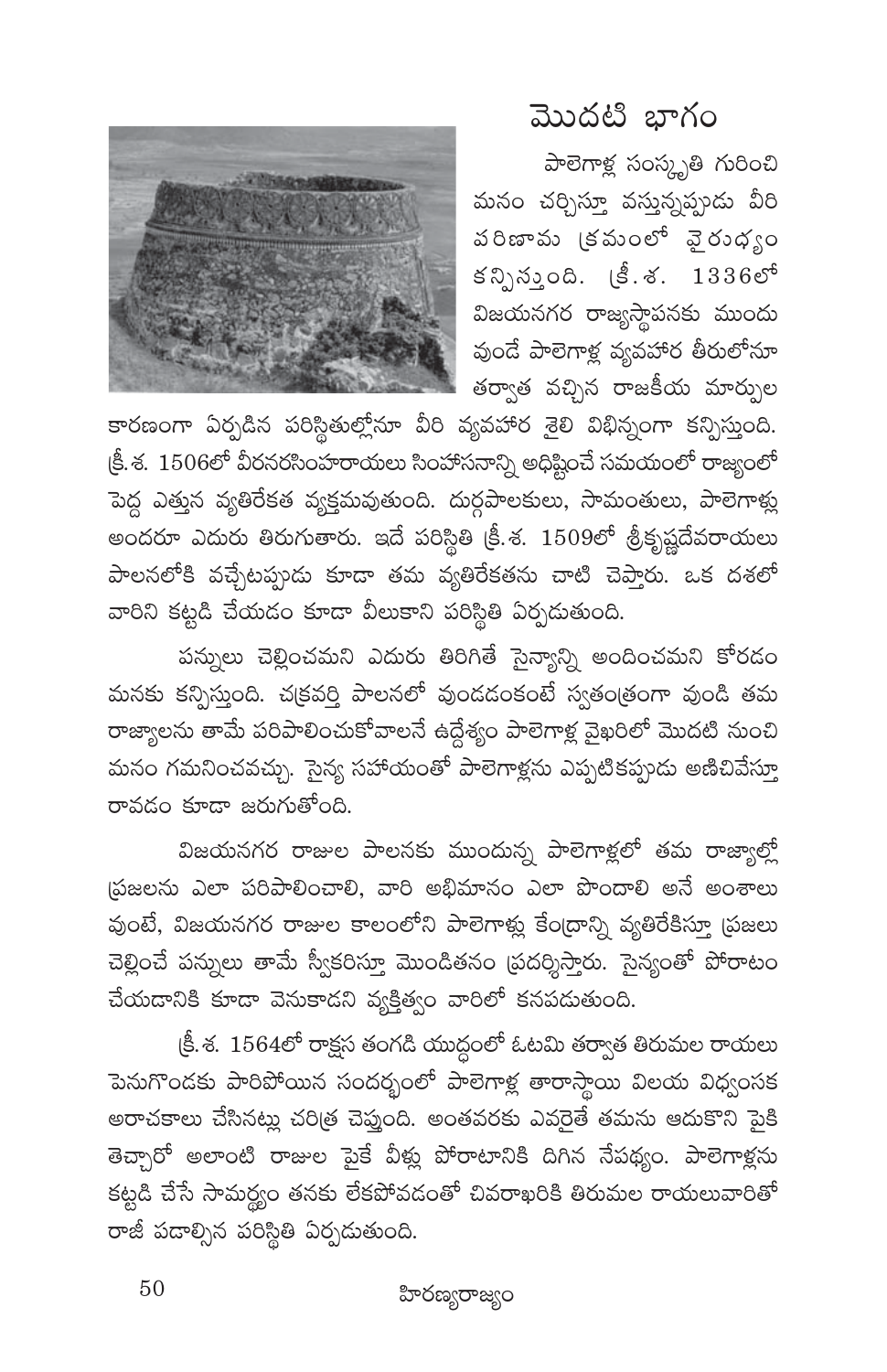శ్రీరంగరాయలు, హండే నాయకుల యుద్ధ సమయంలో సీమలో పాలెగాళ్లు దోపిడీలకు పాల్పడే స్థితికి చేరుకున్నారు. రెండవ వెంకటపతి రాయల కాలంలో కొంతవరకు పరిస్థితి కుదుటపడే వాతావరణం ఏర్పడుతుంది. పాలెగాళ్ల ఆగదాలను అరికట్టడానికి వ్యూహాలు పన్నుతాడు. (బిటిష్ పాలకుల కాలం నాటికి అ(కమ సంబంధాలు, భూ వివాదాలు, ఆస్తి వివాదాలతో పాలెగాళ్లు సమాజాన్ని ఛిన్నాభిన్నం చేస్తున్న దశగా చెప్పుకోవచ్చు. చివరికి దారి కాచి దోపిడీలు కూడా చేసేవారు. దివిటీ దొంగలుగా కూడా పాలెగాళ్లు కన్పిస్తారు. తర్వాత మ(నో వీరిని అణచివేస్తాదు. ఇదంతా ఒక దశగా చెప్పుకోవచ్చు.

#### రెండవ భాగం

నాటి పాలెగాళ్ల రాజ్యలో కన్పించిన ఫ్యాక్షనిజానికి నేటి పొలిటికల్ ఫ్యాక్షనిజానికి సంబంధం లేదు. రాజకీయాలతో ముడిపడిన ముఠాకక్షలకు, వర్గపోరాటాలకు 'సీమలోని పాలెగాళ్ల సంస్కృతి'కి నిజానికి ముడిపెట్టడం దారుణంగా కన్నిస్తుంది. ఇలాంటి పొలిటికల్ ఫ్యాక్షనిజం ఇవాళ దేశంలోనూ, రాష్టంలోనూ అన్నిచోట్ల ఏదో ఒక రూపంలో కన్పిస్తున్నదే. దీనికి 'సీమ'కు మా[తమే 'ఫ్యాక్షన్' అని ధ్రత్యేక ముద్ర వేయాల్సిన అవసరం ఏముంది? రాజకీయాలతో, పార్టీలతో ముడిపడిన హింస అన్ని (పాంతాల్లోనూ నేడు జరుగుతూనే వుంది. కానీ సీమలో ఏ అలజడి జరిగినా వెంటనే 'ఫ్యాక్షన్ జాడ్యం' అనే అంశం వెలుగులోకి వస్తుంది. నాటి పాలెగాళ్ల సంస్కృతి అంతరించి ఎంతోకాలం అవుతున్నా ఇంకా ఆ ఛాయలతోనే సీమను చూడడం అమానుషం. గ్రామకక్షలు, ముఠా తగాదాలు, రాజకీయ హత్యలు అనేవి అన్నిచోట్లా జరుగుతూనే ఉన్నాయి. సీమను మాత్రమే భూతద్<mark>గంలో చూ</mark>దాల్సిన అవసరం ఏముంది? సినిమాలు పనిగట్టుకొని వ్యంగ్యంగా సీమ సంస్కృతిని అపఖ్యాతిపాలు చేస్తున్న విధానం కూడా బాధాకరం.

 $1975-80$  (పాంతంలోనే దాదాపుగా సీమకక్షల చరి(త ముగుస్తుంది. మ(నో ఉక్కుపాదంతో అణిచివేయడంతోనే పాలెగాళ్ల చరిత్ర కూడా మనకు కన్పించదు.  $1980$  నుంచి కొత్తగా అన్ని (పాంతాల్లో మొదలైన రాజకీయ చైతన్యమే ఇక్కడా ప్రారంభమైంది. మిగతా చోట్ల గూందాయిజం, రౌడీయిజాలు కూడా పుట్టుకొచ్చాయి. .<br>వీటి గురించి ఎవరూ మాట్లాడరు. వీటిని హింసగా కూడా పరిగణించరు. కానీ సీమలో ఏ హింసాత్మక సంఘటన జరిగినా, హత్యలు చోటు చేసుకున్నా 'ఫ్యాక్షన్' అనే బలమైన స్లిప్సు సీమ ముఖచిత్రానికి అతికించేస్తారు. ఫ్యాక్షన్కు పర్యాయపదంగా సీమను 'భూతం'లా చూపిస్తారు.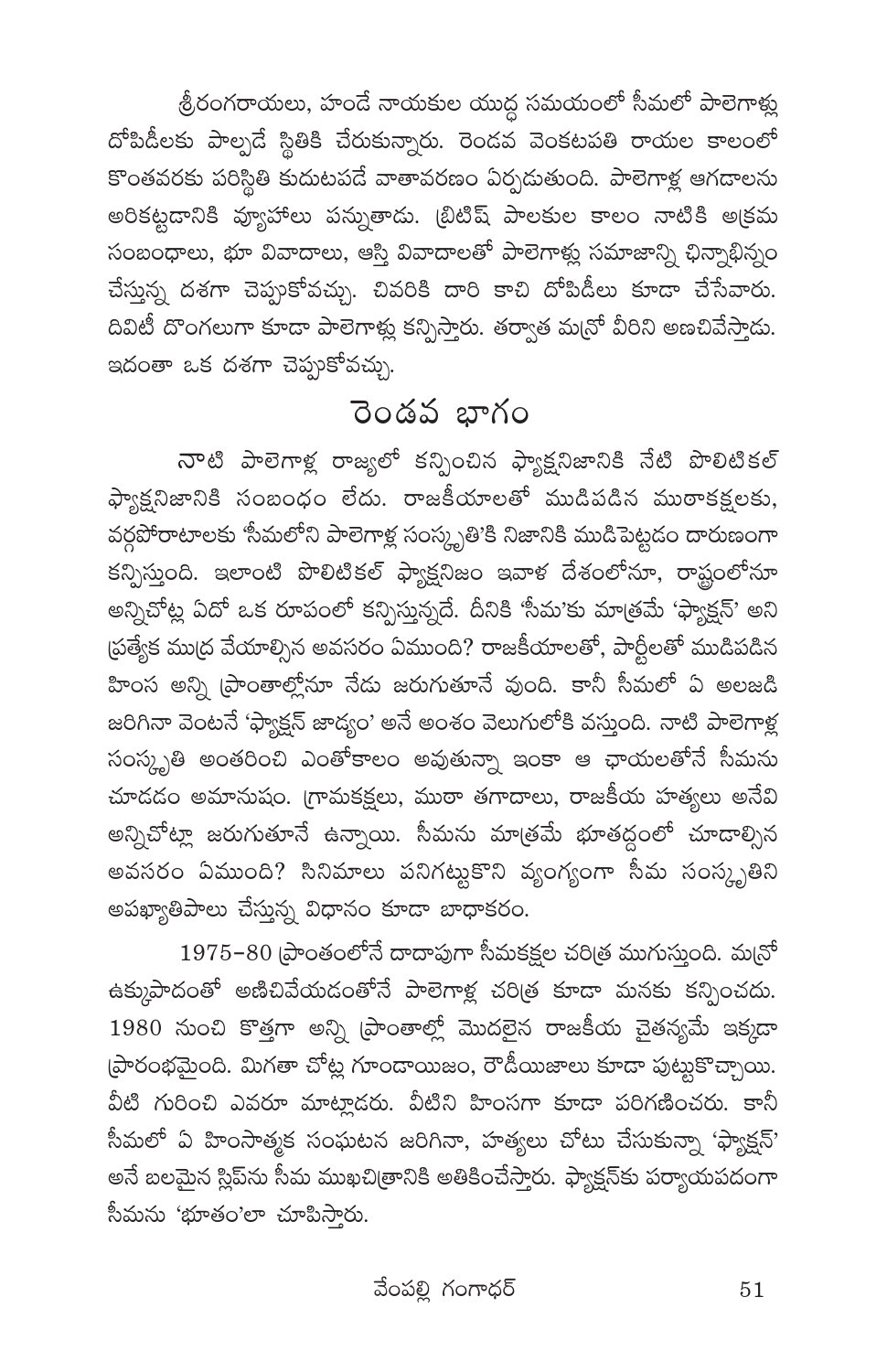## రాయలసీమ రావణకాష్టం

నాటుబాంబులు, వేటకొడవక్తు .<br>సీమ ఆనవాళ్లు. పాలెగాళ్లనాళ్ల నుండీ రెండొందలేళ్లుగా కొనసాగుతూ వస్తున్న .<br>కక్షల ఫ్యాక్షన్ రాక్షసానికి ఇంకా ఆరని నెత్తుటి తడే సాక్ష్యం. తరతరాలుగా రగిలే పగలకు తెగిపడ్డ తలలెన్నో!



రాయంలసీ మకుు బాగోళిక

స్వరూపంలోనూ వైవిధ్యం ఉంది. రాష్ట్రంలో అతితక్కువ వర్షపాతం కలిగిన [పాంతంగానే కాక, అతి తక్కువ భూగర్భ జలాలు కలిగిన <mark>(పాంతం కూడా ఇదే కావడం</mark> గమనించదగిన అంశం. వర్వాలు లేని కారణంగా బీదుపడిన భూములు. నీళ్లు లేక విలవిలలాదే కరవుతో దుఃఖించే గ్రామాలు సీమలో (పథానంగా కన్పిస్తాయి. జీవన వైవిధ్యంలోనూ, ఆర్ధికంగా, రాజకీయంగా, సామాజికంగా భిన్న పార్యాలు గోచరిస్తాయి.

సీమలో వేళ్లూనుకుపోయిన ఆటవిక హింసా సంస్కృతికి 'ఫ్యాక్షన్' వర్గకక్షలు మాయని మచ్చగా నిలుస్తాయి. క్రీస్తు శకం 17–18 శతాబ్దాల కాలం నాటి నుంచి వస్తున్న పాలెగాళ్ల ఆధిపత్యపు పునాదులపైన ఈ ఫ్యాక్షన్ గోడలు నిర్మితమైనట్లు తెలుస్తుంది. ఆస్తులను ధ్వంసం చేయడం, గడ్డివాములను తగులబెట్టడం, చీనీచెట్లు నరకడం, పచ్చని పైర్లను నాశనం చేయడం, (పత్యర్ధి వర్గాన్ని తుదముట్టించడం, బాంబుదాదులకు పాల్పదడం వంటి ఆకృత్యాలన్నీ ఈ 'ఫ్యాక్షన్' విషవలయంలో మనకు (పస్ఫుటమౌతాయి.

 $1800$ లో నిజాం (పభువులు దత్తమండలం (సీదెద్ జిల్లాలు)గా రాయలసీమ ప్రాంతాన్ని ట్రిటిష్ వారికి అప్పగించారు. ట్రిటిష్ ప్రభుత్వం హయాంలోనే ఫ్యాక్షన్ ప్రాంతాలను గుర్తించేందుకు, కర్నూలు జిల్లాలను ఎర్రమల, నల్లమలలుగా విభజించారు. ఫ్యాక్షనిస్టులుగా మారిన అప్పటి పాలెగాళ్లను అణచివేసే బాధ్యతను దత్తమండలాల చీఫ్ కలెక్టర్ సర్ థామస్ మన్రోకు అప్పగించింది (పభుత్వం. చరిత్ర రికార్నలను రచించడంలో కీలక భూమిక పోషించిన (బిటిష్ పాలకులు, పాలెగాళ్లను దుర్మార్గులుగా చిత్రించి, రికార్డుల కెక్కించారు. కానీ మరో కోణంలో (గామీణ (పాంతాల్లోని జానపద గీతాల్లోనూ, సుద్దుల పాటల్లోనూ, పాలెగాళ్లను సాహసవీరులుగా, బ్రిటిష్ వారిపై తిరుగుబాటు చేసిన యోధులుగా కీర్తించడం ఇక్కడ మనకు కన్పిస్తుంది.

రాయల కాలంలో వూరికో పాలెగాడు వుండేవాడు. ఊళ్లో వాడు చెప్పిందే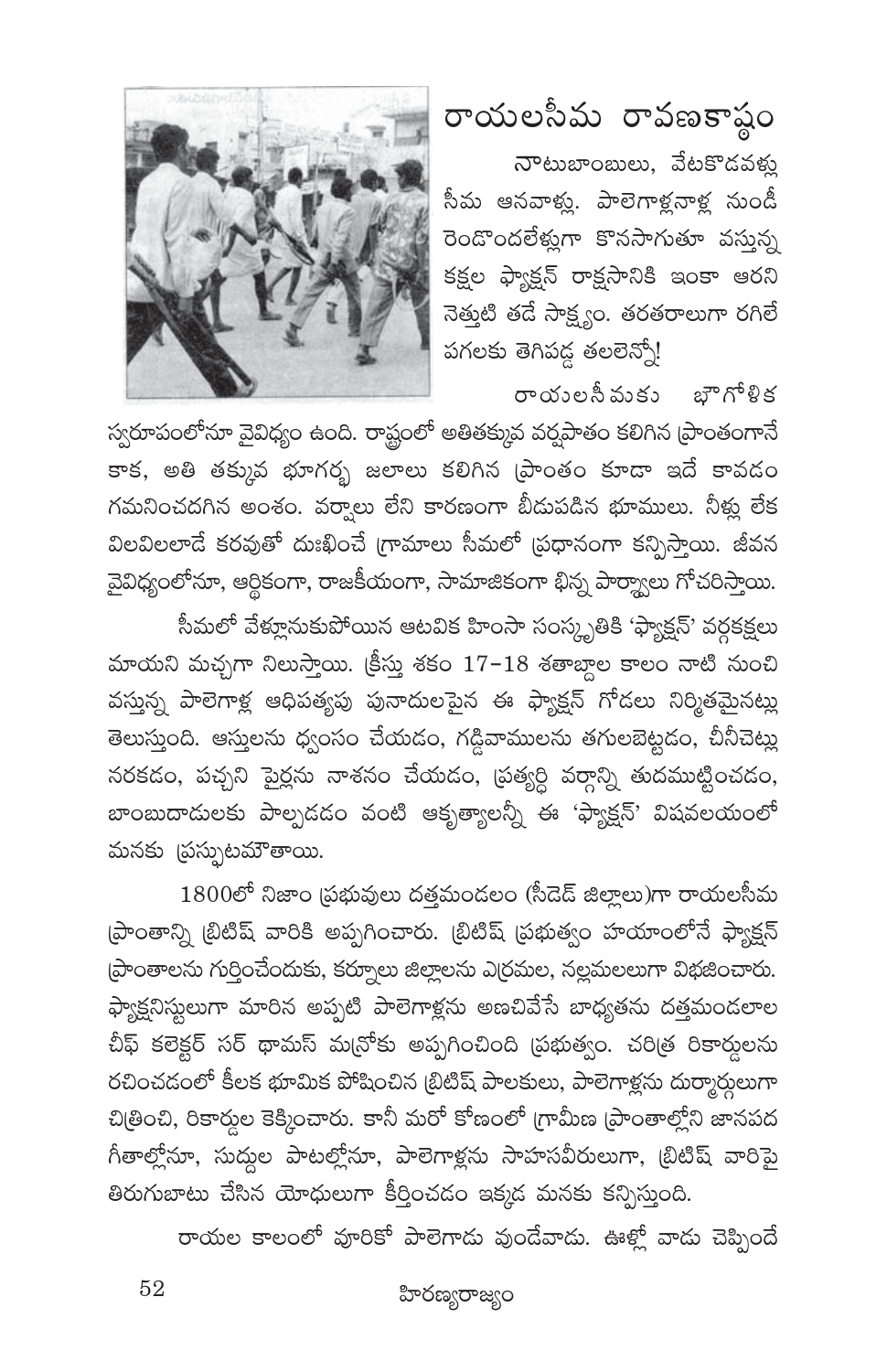వేదం. చేసిందే శాసనంగా చలామణి అయ్యేది. పాలెగాళ్ల ఆధిపత్యాన్ని సవాల్ చేసిన వారి తలలు కోటగుమ్మాలకు వేలాడగట్టేవారు. భయాన్ని సృష్టించి అధికారాన్ని అనుభవించడం పాలెగాళ్ల వ్యూహంగా కన్పిస్తుంది. పన్నులు వసూలు చేయడం, యుద్ద సమయాల్లో సైన్యాన్ని అందివ్వడం వంటి పనులు పాలెగాళ్లు చేసేవారు. మట్లి (కడప జిల్లా) పాలెగాళ్లతో విజయనగర రాజులు వివాహ సంబంధాలు చేసుకున్నట్లు చరిత్ర చెబుతోంది. రాజులు పోయిన తరువాత, రాజ్యాలు అంతరించిన తర్వాత, (గామాల్లో అధికారాలు అనుభవిస్తూ, వేలకొలది ఎకరాల భూమిని తమ గుప్పిట్లో వుంచుకొని, గ్రామ పెద్దలుగా అవతరించిన వర్గమే తర్వాత తర్వాత ఉపయోగించుకుంటూ, బలమైన వర్గంగా నిర్మితమైనారు. ఇప్పటికి ఇలా వూళ్లలో ముఠాలుగా, వర్గాలుగా ఏర్పడినవారిదే ఆధిపత్యంగా నిలుస్తోంది. ఇలాంటి ఆధిపత్యపు పోరులో బలహీనులే బలిపశువులుగా మారుతున్నారు.

సీమ ప్రధానంగా కరవు [పాంతం. ఆర్థిక వెనుకబాటుతనం వల్లనే నిరక్షరాస్యత, నిరుద్యోగం ఎక్కువ. నిరుద్యోగ యువతను ఫ్యాక్షనిస్టలు తమ అవసరాలకు వాదుకుంటున్నారు. ఫ్యాక్షనిస్టల ఆశీస్సులతో హోదాగా హీరోయిజంతో జీవనశైలికి ఆకర్షితులవుతున్న యువత, ఊహించని రీతిలో (పత్యర్థి వర్గాలు విసిరే బాంబుదాదులకు తమ నిందు జీవితాలనే కోల్పోతున్నారు. ఈ విధంగా సీమలో జరిగే, జరుగుతున్న ఫ్యాక్షన్ విధ్వంస సంఘటనలు చెప్పుకుంటూ పోతే ఎన్నో ఉన్నాయి. కానీ ఉదాహరణకు కొన్ని మాత్రమే పరిగణనలోకి తీసుకోవడం జరిగింది. బలవంతపు వసూళ్లు, చట్టవిరుద్ధమైన మైనింగ్ కార్యకలాపాలు, చట్ట వ్యతిరేకంగా జరిగే ఇతర పారి(శామిక, వ్యాపార, వాణిజ్య కార్యకలాపాలు, ప్రత్యర్శలకు భయానికి గురి చేసి టెందర్లు సంపాదించడం వంటి వివిధ రకాల పనుల వలన, ఫ్యాక్షనిస్తులు పటిష్ఠంగా బలపడుతున్నారనేది అక్షరసత్యం.

జీవితం (కమ(కమంగా సంక్షోభాలకు గురై బండబారి మొరటుదేలినప్పుడు, వాళ్లు ఉపయోగించే భాషలో, యాసలో, జీవనశైలిలో, వ్యవహార శైలిలో ఆ మొరటుదనం ఎలా వ్యాపిస్తూ వుంటుందో అదేవిధంగా, అంతే విధ్వంసక స్థాయిలో ఫ్యాక్షనిజం వికృత కార్యకలాపాలు కూడా స్వరూపాన్ని పొందుతూ వుంటాయి. నిందుగా పెరిగిన చీనీతోటల్ని నిర్దాక్షిణ్యంగా నరికే సంస్కృతి ఇక్కడ కనపడుతుంది. (పత్యర్థి వర్గానికి .<br>చెందిన ఆవుల పొదుగులు కోసి తమ కసిని, పగను చల్లార్చుకున్న వైనాలు కూడా ఈ ఫ్యాక్షనిజంలో ఉన్నాయి. మరింత లోతుగా ఈ ఫ్యాక్షన్ సమస్యను అధ్యయనం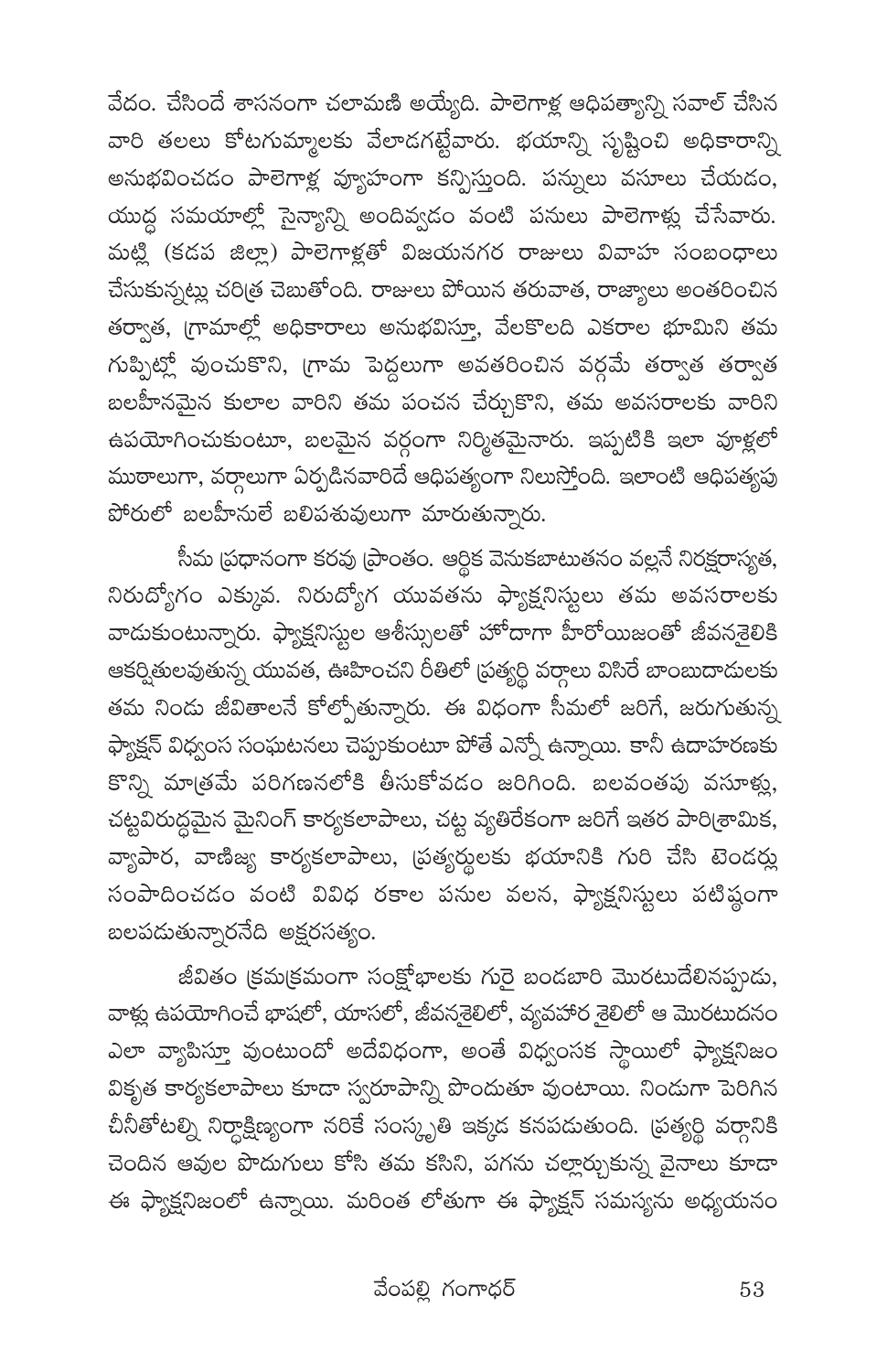చేస్తే, అక్షరాస్యత, నీటిపారుదల, పారి[శామికీకరణలాంటి అభివృద్ధి కార్య(కమాలు విఫలం కావడం కూడా, ఈ ఫ్యాక్షన్ పీడిత [పాంతంలో వెనుకబాటుతనాన్ని, నిరుద్యోగాన్ని పెంచి పోషిస్తున్నాయి. పిలవకపోయినా ఎప్పుడూ స్థిరంగా వచ్చి పలకరించే కరవు [పాంతం కాబట్టి, భూమి లేని పేదవారు, ఉపాధి లేని బలహీనులు, తమ బతుకు తెరువు కోసం, జీవనోపాధికి ఫ్యాక్షనిస్టులనే నమ్ముకుంటున్నారు. ఇదే అదనుగా, ఫ్యాక్షనిస్టులు, తమ అ(కమ కార్యకలాపాల కోసం నిరుద్యోగ యువతను వాదుకుంటూ, తమ పనుల్ని చాకచక్యంగా చేసుకుంటున్నారు. సీమ (పాంతంలో ఫ్యాక్షనిస్టుల వ్యవహారంలో పోలీసుల పాత్ర కూడా తగినవిధంగా విశ్వసనీయత పొందక, విమర్శలను ఎదుర్కొంటూ వుంది.

#### కరువు సీమలో కక్షల పోరు!

"లారీతో సుమోను ఢీకొట్టించి బాంబులు విసిరారు. వేటకొడవళ్లతో నరికారు. దాడిలో గాయపడి తప్పించుకొని పారిపోయేందుకు నేను ప్రయత్నించాను. ప్రత్యర్థులు వెంటపడి నన్ను వేటకొడవళ్లూ, కత్తులతో పొడిచారు" – అని  $2008$  మే  $17$ వ తేదీ కర్నూలు జిల్లా కోడుమూరు మండల కేం<mark>ద్రానికి దగ్గర్లో జరిగిన ఫ్యాక్షనిస్టు కప్ప</mark>టాళ్ల వెంకటప్పనాయుడి హత్యలో గన్మెన్ కురువరాముడు ఇచ్చిన మరణవాంగ్మూలం. హత్యోదంతంలో 18మంది (పత్యర్థులపై కప్పట్రాళ్ల తమ్ముని కుమారుడు పరమప్పనాయుడు తర్వాత పోలీసులకు ఫిర్యాదు చేశాదు. ఈ సంఘటన సీమను ఉలిక్కిపడేలా చేసింది. సీమలో ఫ్యాక్షన్ చిచ్చు రగులుతూనే ఉందనే అంశాన్ని ఇది మరోసారి చాటిచెప్పింది. ఇవేకాదు మే 16వ తేదీ కూడా సీమలో రెండు ఫ్యాక్షన్ హత్యలు జరిగాయి. ఒకటి అనంతపురం జిల్లా కనగానపల్లి సింగిల్ విండో అధ్యక్షుడు నారాయణయాదవ్ హత్య కాగా, మరొకటి కడప జిల్లా మార్గోపల్లె (గామానికి చెందిన ఆనపాటి వెంకటసుబ్బయ్యను నడిరోడ్డుపై మిట్టమధ్యాహ్నం భయంకరంగా నరికి చంపారు <sub>(</sub>పత్యర్థులు. అంతకుముందు రెం(దోజుల (కితమే మే 15వ తేదీ కడప .<br>జిల్లా పెద్దముడియం మండలం నాగరాజుపల్లెలో రాచమల్లు విశ్వనాథరెడ్డి దారుణహత్యకు గురయ్యాడు. (పత్యర్థులు వెంటపడగా విశ్వనాథరెడ్డి మిద్దె ఎక్కి పారిపోవదానికి (పయత్నిస్తూ ప్లాస్టిక్ పట్టా తగులుకొని కిందపద్దారు. వెంటనే (పత్యర్థులు కట్టెలు, రాళ్లతో బాది దారుణంగా హత్య చేశారు. నాగరాజుపల్లెలో 1995లో జరిగిన ఫ్యాక్షన్ హత్య నేపథ్యం (పతీకారమేనని తేలింది. ఇక్కడ ఇరువర్గాల మధ్య కక్షలు రగులుతూనే ఉన్నాయి.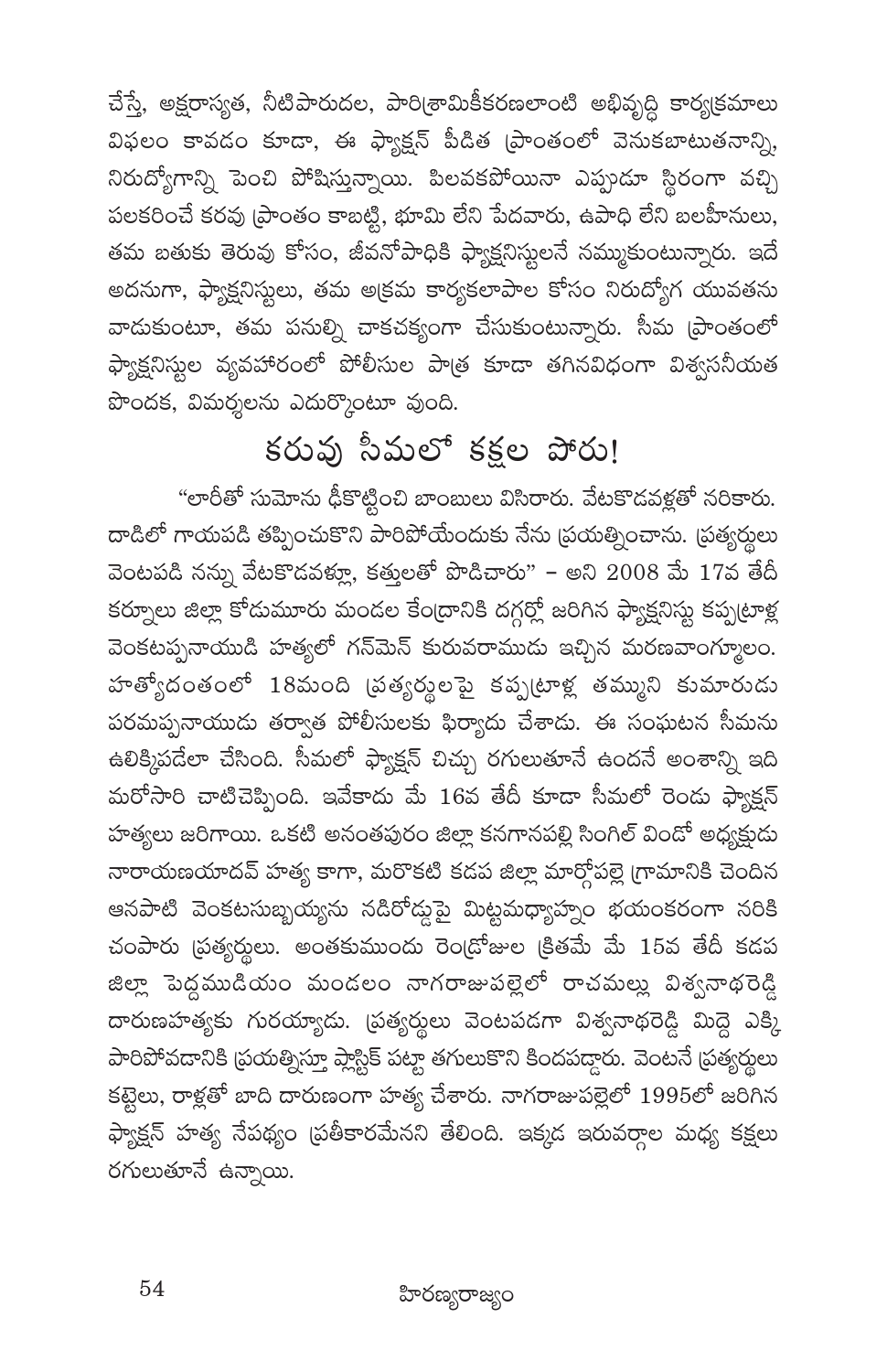#### హింస... హింస...!

అనంతపురం జిల్లా సింగిల్విండో అధ్యక్షుడు ముప్పై అయిదు సంవత్సరాల నారాయణయాదవ్ హత్యలో జరిగిన హింస పరిశీలిస్తే... మరో వ్యక్తి కోసం మోటారుసైకిల్పై ఎదురుచూస్తున్న నారాయణయాదవ్ప్లే సుమోలో వచ్చిన దుండగులు దాడి చేశారు. వేటకొడవలితో నరకడంతో స్వల్పంగా గాయపడిన నారాయణయాదవ్ అక్కడి నుంచి పారిపోవడానికి (పయత్నించారు. పక్కనే ఉన్న సందులోకి పరుగుతీశారు. మారణాయుధాలతో వెంటపడి తరుముకొచ్చిన దుండగులు మెయిన్రోద్దుకు సుమారు వందమీటర్ల దూరంలో వేటకొడవళ్లతో విచక్షణారహితంగా నరికారు. తలపై తీవ్ర గాయాలయ్యాయి. ఓ చేయి ఫూర్తిగా తెగి వేలాడింది.

మే 12వ తేదీ అనంతపురం జిల్లా పుట్లోరు మండలం మడ్డిపల్లి గ్రామానికి చెందిన వెంకటనారాయణ ఇంటిపై (పత్యర్శలు బాంబుదాడి చేశారు. ఆ సమయంలో వెంకటనాయుదు అరటి తోటకు కాపలాగా వెళ్లడంతో (పాణాలతో బయటపడగలిగాదు. మే 8వ తేదీ కడప జిల్లా సింహా(దిపురం మండలంలోని బిదినంచెర్ల (గామంలో అర్ధరాత్రి ఈశ్వరరెడ్డి ఇంట్లో బాంబులు పేలాయి. పేలుళ్ల ధాటికి ఇంటిపైకప్పు ఎగిరిపోయింది. ఏట్రిల్ 19వ తేదీ అనంతపురం జిల్లా పుట్లూరు మండలం మడుగుపల్లి గ్రామానికి చెందిన నారాయణరెడ్డి, నాగేశ్వర్5ెడ్డి వర్గాల వారు బాంబులు విసురుకున్నారు. ఏ[్రిల్ 4వ తేదీ కడప జిల్లా మైలవరం మండలం గంగుల నారాయణపల్లె గ్రామంలో ఇరువర్గాల మధ్య ఘర్షణ జరిగింది. గురుశేఖర్ెెడ్డి పొలంలో మేకలు పద్దాయనే అంశం ఈ గొడవకు కారణమైంది. ఏ[్రిల్ 28వ తేదీ అనంతపురం జిల్లా యల్లనూరు మండల పరిధిలోని గడ్డంవారిపల్లెలో రామకృష్ణారెడ్డి వర్గీయులపై .<br>వెంకటరామిరెడ్డి వర్గీయులు వేటకొడవళ్లతో దాడులు చేశారు. ఇలా ఇరువరాల మధ్య పాక్షిక దాడులు జరిగాయి.

### కక్షల కత్తులబోను కర్నూలు

కర్నూలు జిల్లాలో (పధానంగా 131 గ్రామాల్లో కక్షలు బలంగా ఉన్నట్లు రికార్శలు చెప్తున్నాయి. కోయిలకుంట్ల నియోజకవర్గంలోని చాగరాజు వేముల, దొర్నిపాడు, ఇంజేడు, భీమునిపాడు, పెద్ద ఎమ్మనూరు, పేరు సోమల, తిమ్మనాయునిపేట, అంకిరెడ్డిపల్లెలు ఫ్యాక్షన్ జాబితాలో (పధానంగా కనిపిస్తాయి. కోయిలకుంట్ల తర్వాత నల్లమల పరిధిలోని ఆళ్లగడ్డ, నంద్యాల, నందికొట్కూరు, పాణ్యం, ఆత్మకూరు (పాంతాలు, ఎర్రమల (పాంతంలో డోన్, పత్తికొండ, ఆలూరు, ఎమ్మిగనూరు, కోదుమూరు [పాంతాలు ఫ్యాక్షన్ [పాంతాలుగా గుర్తించబద్దాయి. [బిటీష్

వేంపలి గంగాధర్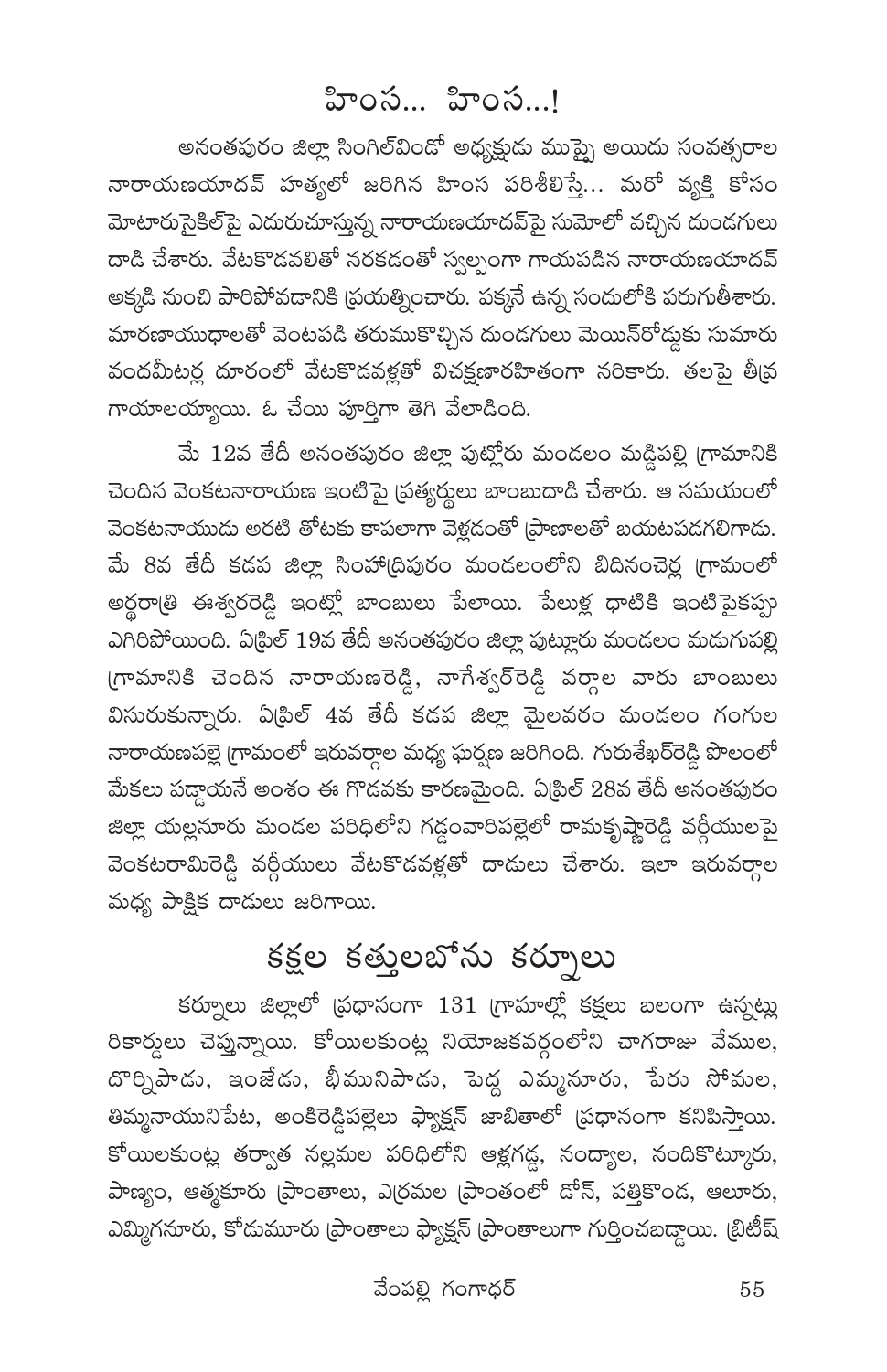కాలం నుంచి ఫ్యాక్షన్ చరిత్రను తనలో లిఖించుకున్న కోయిలకుంట్ల [పాంత పరిధిలో కాటసాని, బిజ్జం కుటుంబాలకు మధ్య కక్షలు రక్తపాతానికి దారితీశాయి. ఫ్యాక్షన్ (పాంతానికి నిలువెత్తు నిదర్శనంగా నిలిచిన కప్ప(టాళ్లలో వరం (కిష్ణప్ప, పి.వెంకటప్పనాయుడు కుటుంబాల మధ్య ఫ్యాక్షన్ పగలు రగిలాయి. నందికొట్కూరు ప్రాంతంలో గౌరు వెంకటరెడ్డి, మాజీ ఎమ్మెల్యే బైరెడ్డి రాజశేఖర్రెడ్డి కుటుంబాల .<br>మధ్య ఫ్యాక్షన్ బాంబు దాదులకు దారితీసింది. 1994లో డిసెంబర్ మాసంలో గౌరు (పధాన అనుచరుడైన సాంబశివారెడ్డిని బైరెడ్డి అనుచరులు కిద్నాప్ చేసి హత్య చేశారు. దానికి (పతీకారంగా బైరెడ్డి అనుచరులైన అంబిరెడ్డి, రామసుబ్బయ్యలను థ్రత్యర్థులు దారుణంగా హత్య చేశారు. 1996లో మాజీ ఎంపీ మద్దూరు సుబ్బారెడ్డిని కర్నూలు ఆర్టీసీ బస్టాండ్లో బైరెడ్డి వర్గీయులు బాంబులతో దాడిచేసి హత్య చేశారు. లాం - సంగాణం<br>అనంతర పరిణామాలలో 1997లో బైరెడ్డి అనుచరుడైన తిరుపతిరెడ్డిని (బాహ్మణకొట్కూరులో హత్య చేయగా, 1998లో సందికొట్కూరులో నరసన్నగౌడ్ హత్యకు గురైనారు.

అనంతపురం జిల్లాలో పెనుగొండ, ధర్మవరం, తాడిప(తి అసెంబ్లీ నియోజకవర్గాల్లో ఫ్యాక్షన్ పగలు హింసాత్మకంగా కనిపిస్తాయి. రాష్ట్రంలో సంచలనం రేపిన పెనుగొండ ఎమ్మెల్యే పరిటాల రవి హత్య నేపథ్యం భయానకం. రాష్ట్రంలోకెల్లా అత్యంత భారీస్తాయిలో కాపలా పెట్టుకున్న రవి తన పార్టీ కార్యాలయం గడపదాటి బయటికి వస్తుండగా తుపాకీ కాల్పులకు గురయ్యారు. మధ్యతరగతి వ్యవసాయదారుల కుటుంబం నుంచి వచ్చిన పరిటాల రవీంద్ర తక్కువకాలంలో అ(గస్థాయి రాజకీయ నాయకుడిగా ఎదిగారు. 1983 జూన్ 12న అనంతపురంలో మాజీ శాసనసభ్యుడు మద్దెల చెరువు నారాయణరెడ్దిని హత్య చేసిన కేసులో రవిపేరు <sub>(</sub>పముఖంగా వినిపించింది. 1993 అక్టోబర్ 24న మద్దెలచెరువు సూర్యనారాయణరెడ్డి తల్లిని, .<br>ఇతర కుటుంబసభ్యులను టీవీ బాంబుపేల్చి హత్య చేశారు.

1996 ఏ[్రిల్ 27న సోమందేపల్లిలో కాంగ్రెస్ నాయకుడు రమాకాంత్రెెడ్డిపై దాడి జరిగింది. 1998 జూలైలో రంగారెడ్డి అనే వ్యక్తి అపహరణకు గురై హత్యకాబద్దాడు. 2000 మార్చి 16వ తేదీ అనంతపురంలో గోనుగుంట్ల సూర్యనారాయణ అనే కాంట్రాక్టర్ ఇంటిపై దాడి జరిగింది.  $2000$  ఏ[పిల్  $24\%$ హైదరాబాద్లోని ఎర్రగడ్డ దగ్గర జంట ఫ్యాక్షన్ హత్యలు జరిగాయి. పరిటాల, గంగుల కుటుంబాల మధ్య ఫ్యాక్షన్ గొడవలు తరచూ వార్తల్లోకి ఎక్కినవే.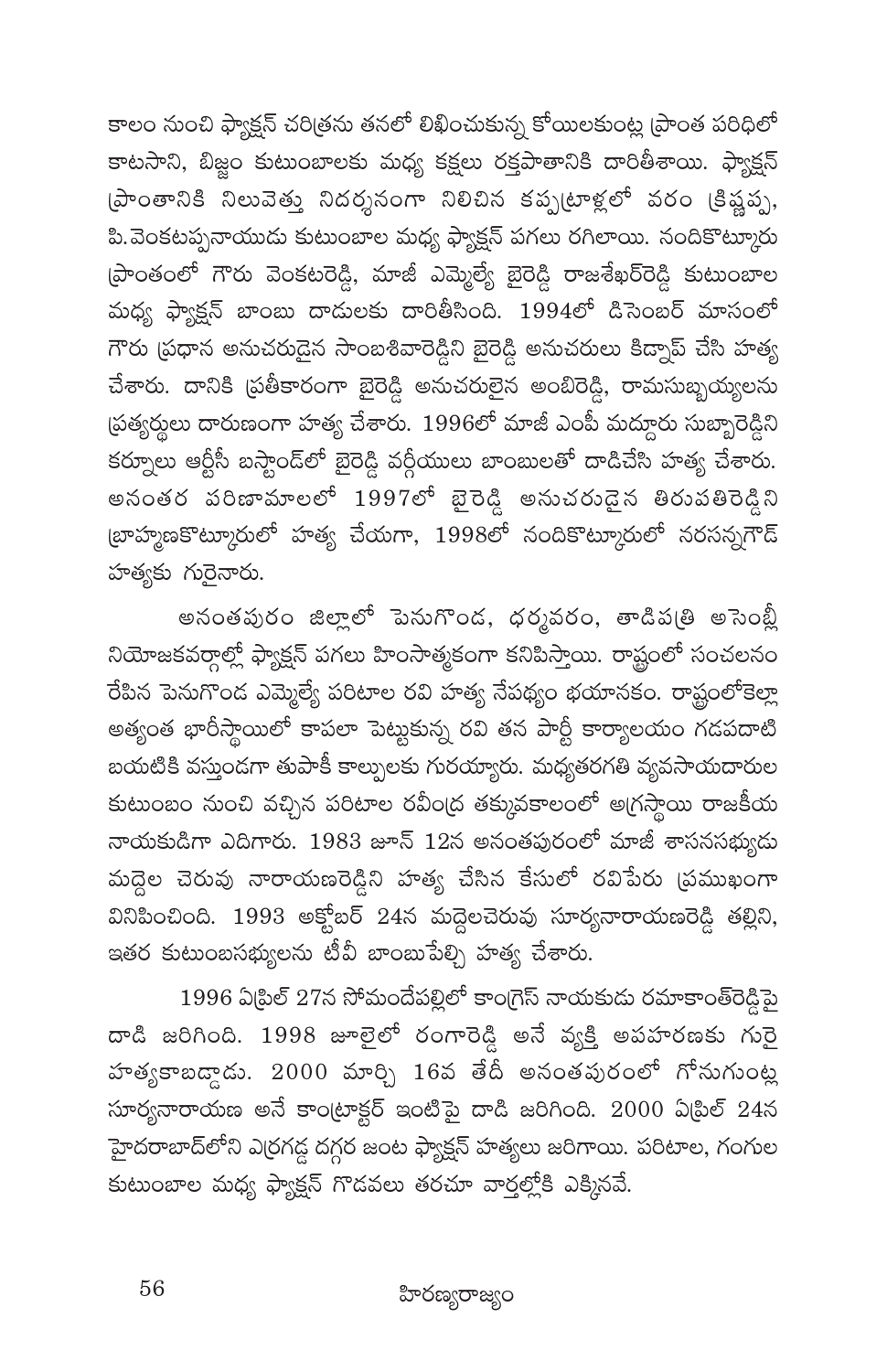

# నెత్తుటి 'మడుగు' కడప

కడప జిల్లాలో జమ్మలమడుగు [పాంతం అంటే వేటకొడవళ్లు, నాటుబాంబులు గుర్తుకొస్తాయి. జిల్లాలోనే అత్యంత ఫ్యాక్షన్ ప్రభావిత [పాంతంగా రికార్డుకెక్కిన ఘనత జమ్మలమదుగుకు దక్కుతుంది. తర్వాత ముద్దనూరు మండలంలో కోడిగాండ్లపల్లె ఫ్యాక్షన్ (గామంగా ము(్రపడింది. సింహా(దిపురం మండలంలోని కసనూరుకు కూడా .<br>ఫ్యాక్షన్ చరిత్ర ఉంది. కొండాపురం సర్కిల్ పరిధిలోనూ ఫ్యాక్షన్ గ్రామాలు చాలా ఉన్నాయి. ఫ్యాక్షన్ హత్యల విషయానికొస్తే 1993 ఆగస్ట్ 7వ తేదీన హైదరాబాద్ నడిబొద్దున పట్టపగలు జరిగిన బాంబుదాడిలో అప్పటి తెలుగుదేశం పార్టీ ఎమ్మెల్యే పి.శివారెడ్డి హత్యనే (పధానంగా చెప్పుకోవాలి.

కడప జిల్లాలో జరిగిన వై.ఎస్.రాజారెడ్డి హత్య కూడా అందులో స్రధానమైందిగా చెప్పుకోవాలి. ఇటీవల 2006 జనవరి 30న సింహా(దిపురంలో రామచం[దారెడ్డి అలియాస్ చం[దుడు, పి.రామచం[దారెడ్డిలను [పత్యర్థులు హత్య చేశారు.  $2007$  అక్తోబర్ 13న కొండాపురంలో జిర్రా గంగిరాజు, జిర్రా క్రిష్ణయ్యలను స్రత్యర్థులు హత్య చేశారు. 2007 జూలై 7న జిర్రా ఓబుకరాయుడు అనే వ్యక్తిని దత్తాపురంలో హత్య చేశారు.  $2007$  మే 16న ఎర్రగుంట్ల మండలం మాలేపాడు సర్పంచ్ జి.జయరామిరెడ్డి, వెంకటసుబ్బారెడ్డిని (పత్యర్శలు అంతం చేశారు.

#### పాలెగాళ్ల రాజ్యం

రాయలసీమలో పాలెగాళ్ల వ్యవస్థ అత్యంత (పాచీనమైనది. దీనికి తరతరాల చరిత్ర వుంది. సీమ నిరంతరం రగిలే అగ్నిగుండం. పోరాటాలకు [పధాన స్థావరం.

వేంపలి గంగాధర్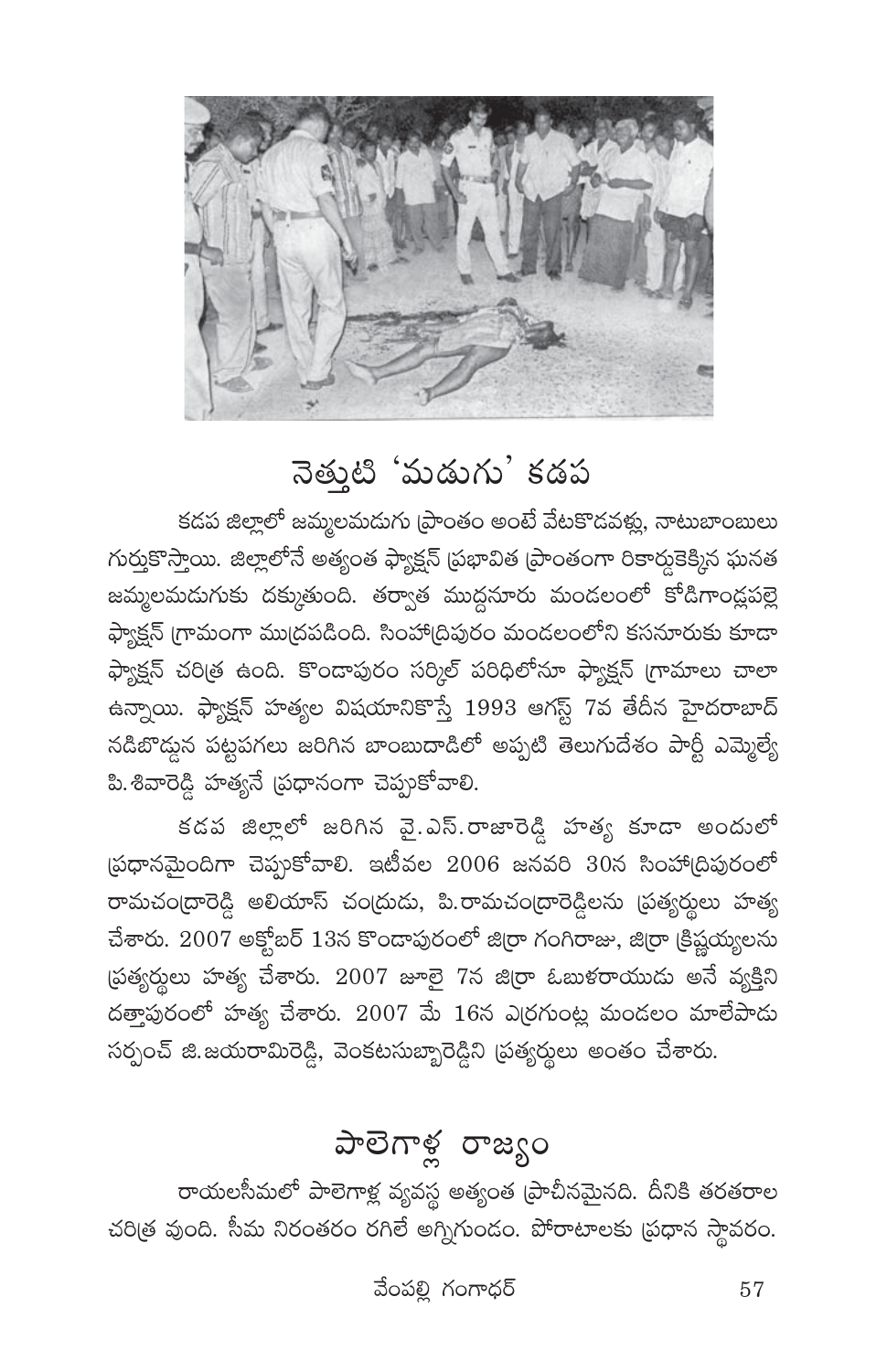ఊరికో పాలెగాడు ఉండేవాడు. ఏ ఊరికి వాడు రాజుగా, ఆయా [పాంతాల్లోని ఊర్లను పంచుకొని పాలెగాళ్లు పరిపాలించారు. క్రీస్తుశకం 17, 18 శతాబ్దాల కాలంలో సీమలో ఈ పాలెగాళ్లదే ఆధిపత్యంగా వుందేది. వీరు తీసుకున్న నిర్ణయాలే శాసనాలుగా అమలయ్యేవి. ఊరికో రచ్చబండ ఏర్పాటు చేసి దాని మీద బురుజులు నిర్మించారు. (ఇప్పుడు సీమలో పలు గ్రామాల్లో ఇప్పటికీ ఈ బురుజులు, రచ్చబందల్ని మనం చూడవచ్చు). ఆ కాలంలోనే పాలెగాళ్లు న్యాయాన్ని, ధర్మాన్ని పాటిస్తూ (పజాపాలన చేశారు. తప్పు జరిగిందని తెలిస్తే అక్కడికక్కడే శిక్షలు అమలు జరిపేవారు. ఎదురు చెప్పిన వారి తల బురుజుకు వేలాడగట్టేవారు. ్గామ పెద్దలు ఏర్పడి వారే ముఠాలను కూడగట్టకోవడం (పారంభించారు. ఇప్పటికీ ఇలాంటి ముఠాలదే సీమలో రాజ్యం – వారిదే అధికారం.

దీనివల్ల (పజల్లో భయం ఏర్పడి మరోసారి తప్పులు చేయకుండా నడుచుకునేవారు. తాము చెప్పిందే వేదం, తాము చేసిందే శాసనంగా చెలాయించిన పాలెగాళ్లు నిరంకుశ పాలన కొనసాగించనప్పటికీ వారి పరిపాలన క్<mark>ర</mark>మశిక్షణతో కూడుకొని ఉండటంతో (పజల అభిమానం పొందలేకపోయారు. అయితే రాయలసీమ పాలెగాళ్ల దెబ్బకు తక్కిన రాజ్యాలన్నీ సీమవైపు కన్నెత్తి కూడా చూడకుండాపోయాయి. .<br>పాలెగాళ్లను ఎదిరించడం అంటే [పాణాలు పోగొట్టుకోవడమే అని చుట్టుపక్క రాజ్యాల రాజులు బెదిరిపోయేవారు. ఎలాంటి కార్యమైనా పాలెగాళ్లు తలచుకుంటే క్షణాల్లో జరిగిపోయేది.

సీమ చరిత్రలో పాలెగాళ్లదే (పధానపాత్రగా సాగింది. పన్నులు వసూలు చేసి రాజధానికి పంపడం, యుద్ధ సమయాల్లో సైన్యాన్ని అందివ్వడం వంటి పనులు పాలెగాళ్లే చేశారు. సుల్తానుల దాడుల వల్ల కర్నాటకలోని హంపి రాజధానిని రాయలసీమలోని అనంతపురం జిల్లా పెనుకొందకు విజయనగర రాజులు మార్చారు. అప్పుడు వారికి పూర్తి సహాయ సహకారాలు అందించిన ఘనత పాలెగాళ్లకే దక్కుతుంది. మట్లి పాలెగాళ్లతో విజయనగర రాజులు వివాహ సంబంధాలు కూడా చేసుకున్నారు. ఎంతమంది రాజులు మారినా, ఎన్ని రాజ్యాలు మారినా చివరకు సీమలో పరిపాలన బాధ్యత మాత్రం పాలెగాళ్లకే దక్కేది. అందుకే నిజాం పాలనలో కూడా పాలెగాళ్లే సీమను ఏలారు. పాలెగాళ్ల పరిపాలనలో ఎన్నో వసతులు కూడా (పజలకు దక్కాయి. దేవాలయాల నిర్మాణం, చెరువులు, బావుల తవ్వకాలు, పంటలు పండించడానికి సదుపాయాలు ఎన్నో కల్పించారు. ఎన్నో యుద్ధాలను సీమ ఎదుర్కొంది. ట్రిటిష్ వారికి కూడా ఈ పాలెగాళ్ల సతా ఏమిటో తెలిసింది. (బిటిష్ సైనికులు సైతం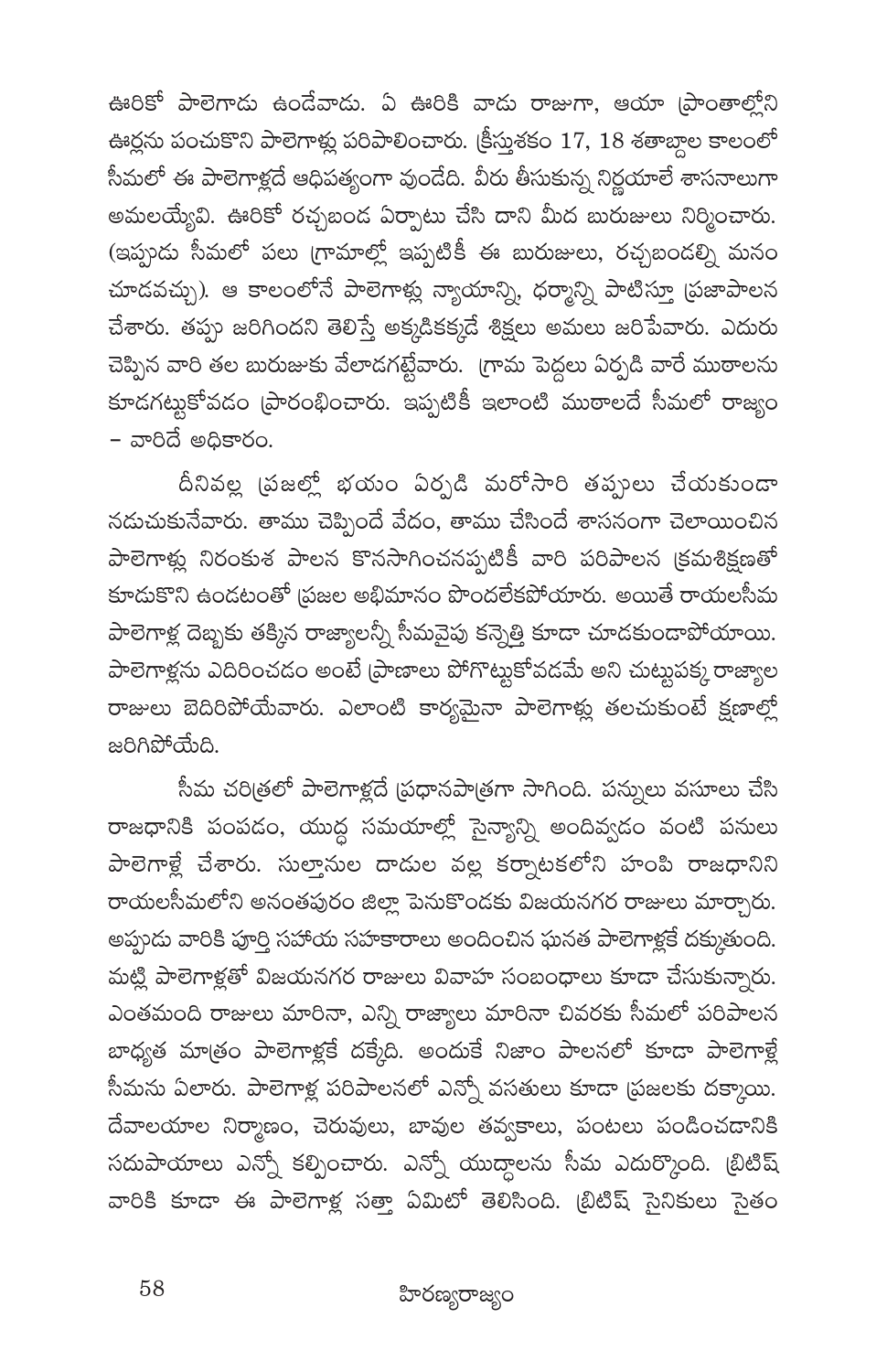పాలెగాళ్లను అణచదానికి వెనుకడుగు వేశారు. పోరాట వీరులైన పాలెగాళ్లను ఎదుర్కొనలేక వారిని బందిపోట్లుగా పిలిచారు. అయినా చివరికి పాలెగాళ్లదే పైచేయి ම**coo**o සි.

కకలకు నిలయాలు - గామాలు!



వ్యక్తిగత (పతిష్ట కోసం, భూముల వద్ద, పొలాల గట్ల కోసం, అక్రమ సంబంధాలు, పాతకక్షలు... వంటి సంఘటనలు ఫ్యాక్షన్ పుట్టడానికి అంకురార్పణ అవుతాయి. క్రమక్రమంగా హత్యలకు దారితీస్తాయి. ఇటువైపు వర్గంవారు ఒక హత్య చేస్తే

అటువైపు వర్గం వారు మరో హత్య చేస్తారు. సమస్య అక్కడితోనే ఆగిపోదు. రెండు వర్గాల వారు అనుక్షణం (పత్యర్ధి కోసం కాపు కాస్తుంటారు. శ(తువు ఏమా(తం ఒంటరిగా దొరికినా ఉదయం నాటికి అతని తల ఎక్కడో ఒక చోట బయటపడుతుంది. ఇలా (గామాల్లో (పారంభమైన చిన్నచిన్న స్పర్థలే చిలికి చిలికి గాలివాన అయినట్లు పగలు, (పతీకారాల వరకు వెళతాయి. పలు కుటుంబాలు యిలా గ్రామ కక్షలతోనే అర్థికంగా చితికిపోయాయి. చిన్న విషయాలకు సైతం గొడవ పడడం, రాజకీయ నాయకుల దగ్గరకు వెళ్లడం, పంచాయతీ పెట్టించడం, అవసరాన్ని బట్టి 'రాజీ'ల ద్వారా, వీలైతే నిరంకుశంగానూ ముఠా రాజకీయ నాయకులే న్యాయాధీశులై తీర్పునివ్వడం యిక్కడి (పయివేట్ న్యాయం. కోర్టు, చట్టాలు, ఫీజులు, ఖర్చులు వంటివి ఏవీ లేకుందా క్షణాల్లో అక్కడికక్కడే పంచాయితీ పెట్టి సమస్యను పరిష్కరించడం – కాదంటే కాళ్లు చేతులు నరికి తమ ఆధిపత్యం నిరూపించుకోవడం యిక్కడ రివాజు.

ముఠా నాయకులే (పయివేట్ న్యాయాధీశులుగా తమ స్వార్థం కోసం, మనుగడ కోసం న్యాయాన్ని ప్రకటిస్తూ అమలు చేస్తూ, వీలైతే బాధితులైన ఇరువర్గాల నుంచి అందినంత దండుకుంటూ తమ జీవనం సాగిస్తుంటారు. గ్రామాల్లోని ఈ కక్షలే రాజకీయ నాయకులకు తమ వర్గాలను పెంచుకోడానికి తోద్బడతాయి. (గామాలు నిరంతరం కక్షలతో రగిలిపోవడం ఎవరో ఒకరు పోలీస్ స్టేషన్కు వెళ్లడం, వారిని విడిపించుక రావడానికి రాజకీయ నాయకులను సం(పదించడం– రాజకీయ నాయకులకు ఎక్కువ సమయం పోలీస్ స్టేషన్లకెళ్లి నిందితులను విడిపించడంతోనే

వేంపలి గంగాధర్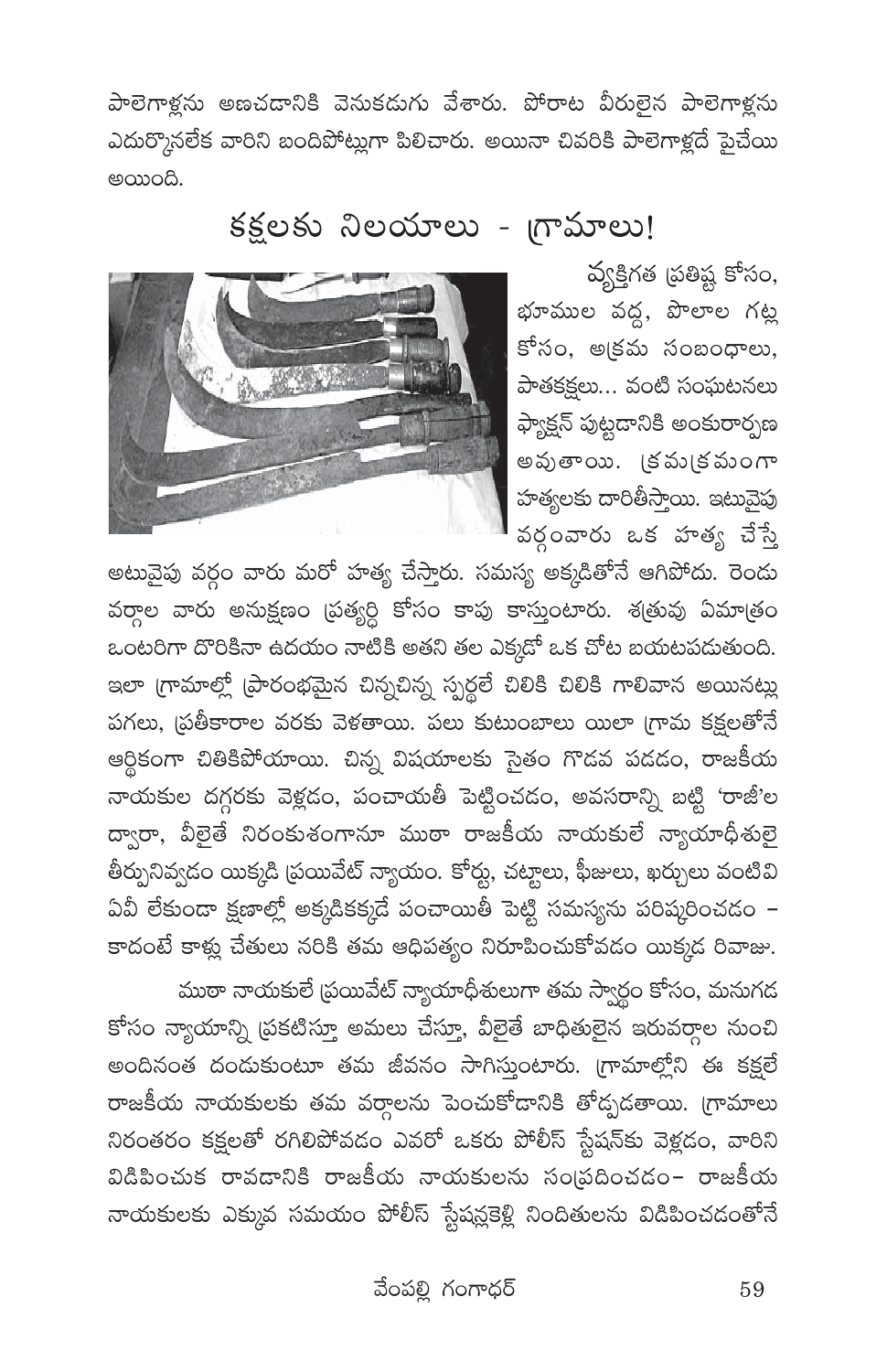సరిపోతుంది. యింకెక్కడి అభివృద్ధి? (గామ సర్పంచ్ ఎన్నికల నుండి లోక్సభ ఎన్నికల వరకు నాయకులు వర్గాల్ని కూడగట్టడంలోనే మునిగి వుంటారు. ఇలా ఎవరికి వారు ఒక్కొక్క (గామాన్ని కలుపుకుంటూ తమ నియోజకవర్గాన్ని గుప్పిట్లో ఉంచుకోవదానికి (పయత్నిస్తుంటారు. కక్షల దెబ్బకు (గామాలు (గామాలు వలసపోవడం యిప్పుడు ఎక్కువగా జరుగుతోంది. కడప జిల్లాలోని కోడిగండ్లపల్లె, కొమ్మాద్ది, తాతిరెడ్డిపల్లె, వర్దరాజుపల్లె (గామాలు దెబ్బతిన్నాయి. ఈ (పాంతంలో ఎక్కువ భాగం మెట్టభూములు కావడం, పంటలు సరిగ్గా పండకపోవడం, సంవత్సరంలో నాలుగు నెలలు పని వుంటే మిగిలిన ఎనిమిది నెలలు పనిలేకుండా వుండటం, చేయడానికి పనులు లేకపోవడంతో నాయకుల వద్ద 'ప్రయివేట్ సైన్యం'గా చేరిపోతున్నారు. నిరుద్యోగులు కూడా ఈ బాటలోనే నడుస్తున్నారు. వీళ్లందర్నీ వాడుకుంటూ ముఠా నాయకుడు ఎదిగిపోతున్నాడు. మరోమార్గం లేకపోవడంతో (గామవాసులు అతడి దగ్గరికే పనికి కుదురుతున్నారు.

## ఫ్యాక్షన్ చిచ్చుకు 'సీమ' భస్మం

(పత్యర్థిపై పగ తీర్చుకోవడానికి ఇస్తున్న (పాధాన్యత (పజల సమస్యల పరిష్కారానికి ఇవ్వడం లేదు. తినడానికి గుప్పెడు మెతుకులు లేక పస్తులున్నా ఫరవాలేదు. (పత్యర్థిని మట్టుపెట్టాలన్న వైఖరితో సీమలో ఫ్యాక్షన్ సంస్కృతి పెచ్చరిల్లుతోంది. పురివిప్పిన వర్గ రాజకీయాలు <mark>ప్రతీకార జ్వాలలతో ఎప్పు</mark>డూ కుతకుతలాడుతుంటాయి. (పత్యర్థుల అంతమే వాటి లక్ష్యంగా కనిపిస్తోంది. ముందుజాగ్రత్త చర్యగా వర్గనాయకులు, వారి అనుచరులు మారణాయుధాలను వెంట తీసుకొని వెళ్తుంటారు. ఆయుధాలు లేకుండా అడుగు బయట పెట్టాలంటే భయం. దేగ కళ్లతో (పత్యర్థుల కదలికలను పరీక్షిస్తుంటారు. (గామాల్లో చిన్న చిన్న సంఘటనలు జరిగినా ఇరువర్గాలు రంగ(ప్రవేశం చేస్తాయి. ఆ సంఘటనను తమ బల(పదర్శనకు వేదికగా మార్చుకుంటాయి. ఫ్యాక్షన్ విషవలయాలు గ్రామాల్లో విలయతాండవం చేస్తున్నాయి. మనిషి మీద పగ మరో సాటి మనిషిని ముక్కలు ముక్కలుగా నరికి ఆ శరీర భాగాలు సైతం కనపడకుండా చేసే స్థితికి ఫ్యాక్షన్ చేరుకుంది.

గ్రామాలకు గ్రామాలు తగలబడటం, ధాన్యం, పశుగ్రాసంతో సహా నోరులేని పశువులు మంటల్లో నిలువునా దహించుకుపోవడం వంటి సంఘటనలు రివాజుగా మారాయి. ఇక నాయకుల వెంట తిరిగే సామాన్యుల పరిస్థితి మరింత (ప్రమాదంలో పడింది. స్వార్థ నాయకులకు అండగా వుంటున్న యువత పలు సందర్భాలలో బలయిపోతున్నారు. కొందరు అంగవికలురై అలమటిస్తున్నారు. అతివృష్టి, అనావృష్టి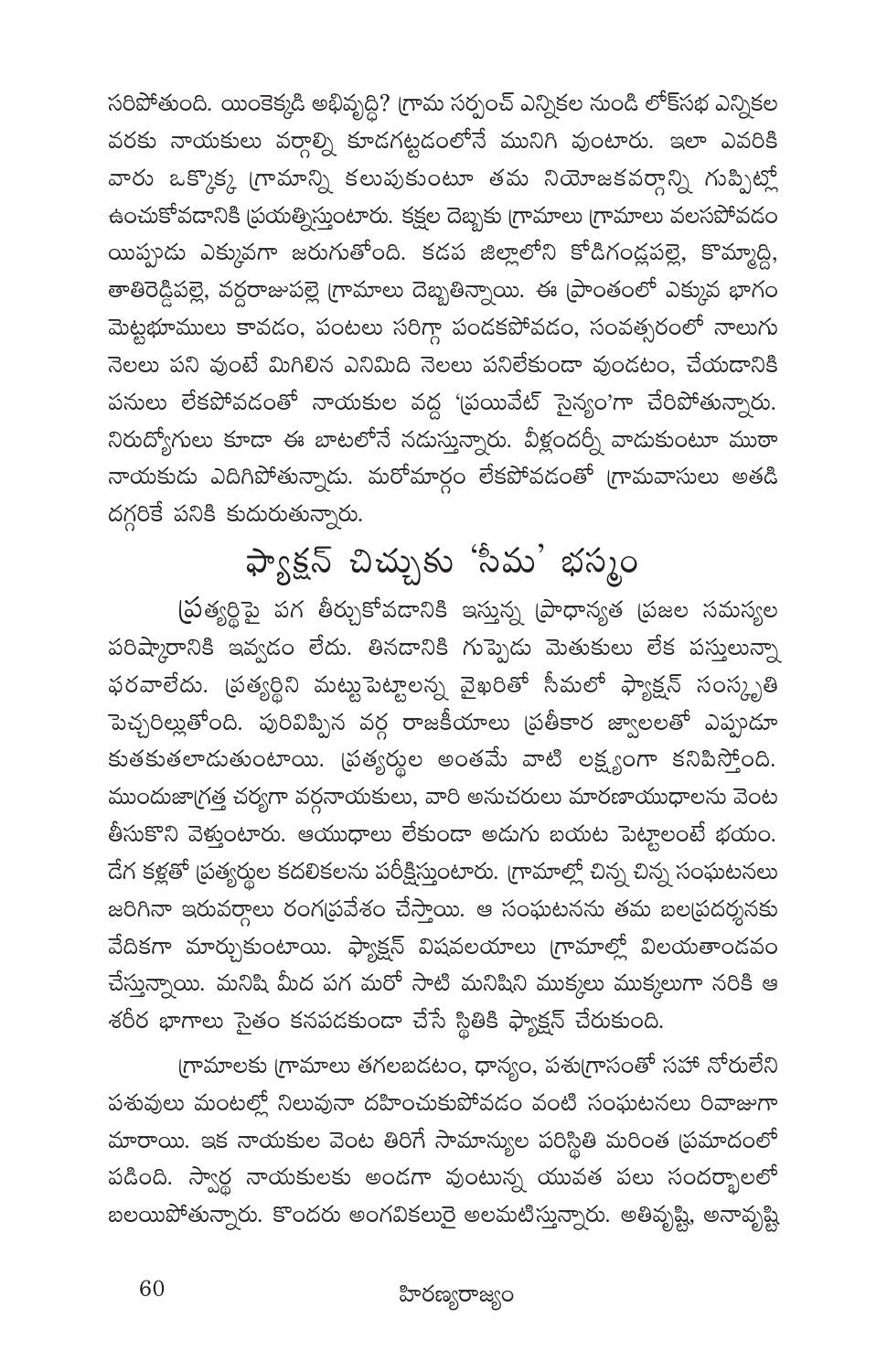ఒకవైపు బాధిస్తుంటే మరోవైపు వర్గ పోరాటాల్లో మునిగిపోయి తమ సర్వస్వాన్ని పోగొట్టుకుంటున్నారు (పజలు. యువతకు ఉపాధి కల్పించాల్సిన నాయకులే వారి చేత రౌడీయిజం చేయిస్తున్నారు. బాంబుల తయారీకి పురికొల్పుతున్నారు. మరికొందరు కిరాయి హంతకులుగా మారిపోతున్నారు. ఈ ప్రస్థానం ఎక్కడికో?

ఫ్యాక్టనిజానికి పునాదులు కిరాయి హంతకముఠాలు. సీమలో అయిదు వేల రూపాయలకు కూడా హత్యలు చేసే (గూపులు వున్నాయి. ఇక్కడ జరుగుతున్న ఫ్యాక్షన్ హత్యల్లో తొంభై శాతానికి పైగా కిరాయి హంతకులు చేస్తున్నవే. కక్షలు, కార్పణ్యాలు, వర్ధపోరాటాల్ని పెంచి పోషించే రాజకీయ నాయకులు తమ (పత్యర్శలను హతమార్చేందుకు కిరాయి హంతకులను ఆశ్రయిస్తుంటారు. సీమలో ఇలా డబ్బుకు  $\beta$ ణాలు తీసే ముఠాలు  $150$  నుంచి  $200$  వరకు వుండవచ్చని అంచనా.

వీళ్లు ఇతర జిల్లాలోనే కాకుండా పక్క రా|ఫ్హాలైన కర్నాటక, తమిళనాడు, మహారాష్ట్ర (పాంతాల్లో కూడా హత్యలు చేయడానికి ఒప్పకుంటారు. ఒక్కో కిరాయి ముఠాకు ఒక్కో నాయకునితో దగ్గరి సంబంధాలు వుంటాయి. ఒక్కో కిరాయి హంతక ముఠాలో ఐదు నుంచి పదిమంది వరకు సభ్యులుంటారు. కిరాయి హత్యలు చేసే గ్రూపులేవీ నేరుగా ఎటువంటి ఒప్పందాలు కుదుర్చుకోవు. ఈ ముఠాలకు తెర వెనుక నుండి సూచనలిచ్చే నేతలే చేయాల్సిన పనులను నిర్ణయిస్తారు. చాలా సందర్భాల్లో తాము ఈ హత్య ఎందుకు చేస్తున్నామో, ఇది ఎవరికి (పయోజనమో వంటి విషయాలను కూడా కిరాయి ముఠాలకు తెలియదు. పనిచేయడం – డబ్బు పుచ్చుకోవడం మాత్రమే వారికి తెలిసిన విద్య.

అలాగని వీళ్లకు డబ్బుకు కొదవుండదని కాదు, బడా నాయకులు నాలుగు లక్షలతో, ఆరు లక్షలతో కాంట్రాక్టు కుదుర్చుకొని... పనికాగానే వీళ్లకు ఇచ్చే సొమ్ము వేలల్లోనే వుంటుంది. మిగతా సొమ్ము పెద్దల చేతుల్లోనే యిరుక్కుపోతుంది. తమ తెర వెనుక నాయకుడిని ఎదురు (పర్నించే అవకాశం లేదు. ఒకవేళ ఈ కూపం నుంచి బయటపడాలన్నా సాధ్యం కాదు. అంతకుముందు చేసిన పలు హత్యల వివరాలు బదా నేతలకు తెలుసు కాబట్టి, అతను ఎక్కడైనా వీళ్లను ఇరికించే అవకాశం వుంటుంది. కిరాయి హంతకులపై కేసులు తక్కువ నమోదు అవుతాయి. ఎందుకంటే హత్య జరిగినప్పుడు (పత్యర్థి వర్గాలపైనే కేసులు పెడతారు. హత్య ఎవరు చేశారనే విషయం వారికి అవసరం అవుతుంది. ఎంతసేపు చేయించిన వారిపైన దృష్టి వుంటుంది. హత్య చేయించారని కోర్టుకెక్కడం అక్కడ సరైన సాక్ష్యాలు లేకపోవడంతో కేసు వీగిపోవడం మామూలే! హత్యలు చేసిన కిరాయి హంతకులు ఏమాత్రం తమ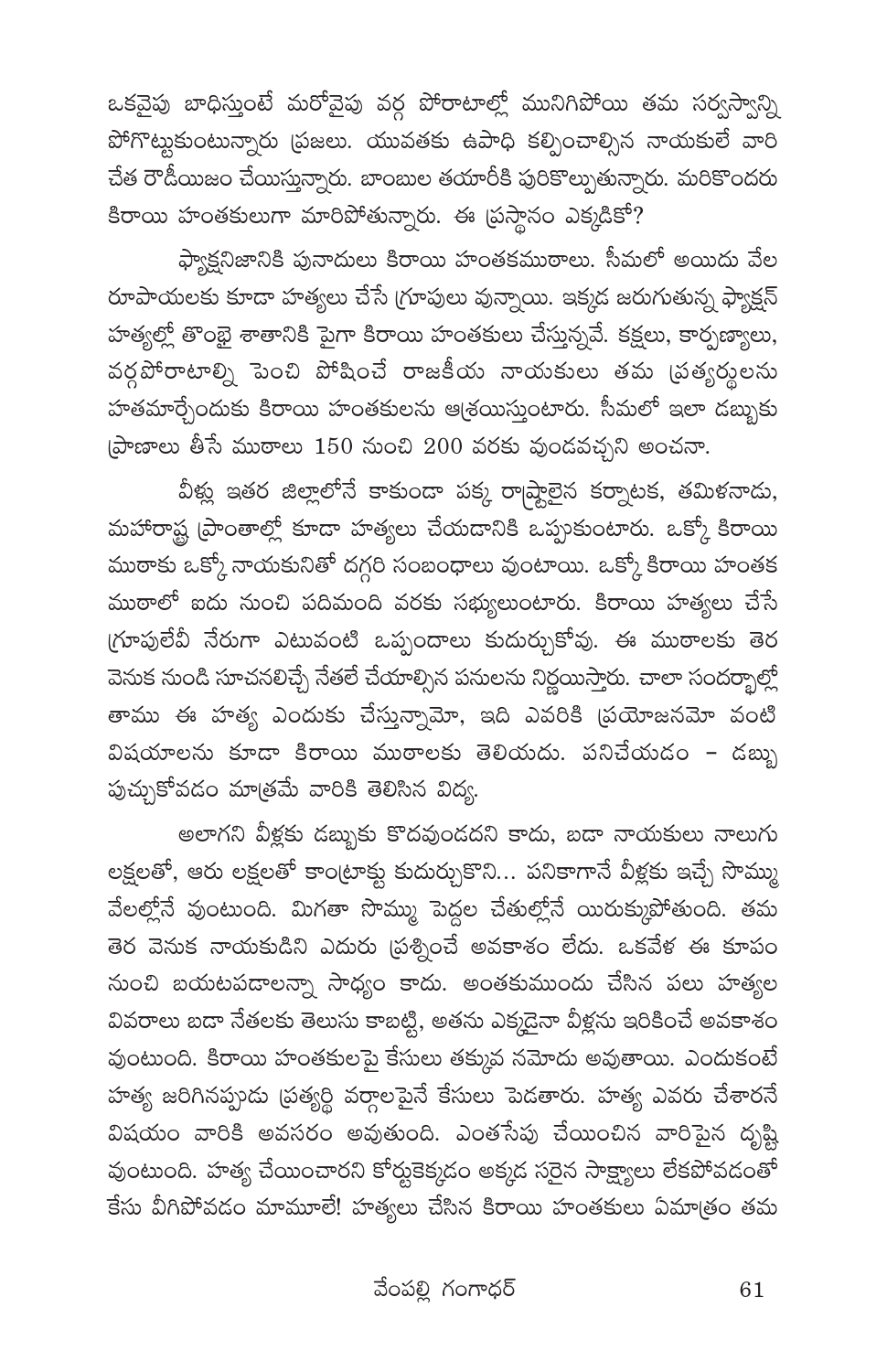ఉనికి బయటపడకుండా జీవనం సాగిస్తారు. కర్నూలు జిల్లాలో పత్తికొండ, .<br>కోయిలకుంట్ల, డోన్, నంద్యాల [పాంతాల్లో కిరాయి హంతకులు వున్నట్లు భావిస్తుండగా, కడప జిల్లాలో పులివెందుల, (పొద్దుటూరు, జమ్మలమడుగు (పాంతాల్లో కిరాయి హంతకులు వున్నట్లు అంచనా. కిరాయి హంతక ముఠాల్లో ఒకరికి ఒకరు సరిపోక వారిలో వారే చంపుకున్న సందర్భాలు, కాంట్రాక్టు (పకారం ఇద్దర్ని చంపమని పంపినప్పుడు అక్కడ వాతావరణం అనుకూలించకపోతే ఐదుమందిని చంపివచ్చిన ముఠాలు కూడా వీళ్లలో వున్నాయట. 1996లో కడప జిల్లలో పులివెందులకు 6 కిలోమీటర్ల దూరంలో కిష్టంగారిపల్లె వద్ద జరిగిన ఎన్కౌంటర్లో చలపతి అనే కిరాయి హంతకుడు మృతి చెందాడు. ఈ కిరాయి హంతకుడు 1993 నుంచి 1996 వరకు దాదాపు వంద హత్యలు చేసి వుండవచ్చని పోలీసులు భావిస్తున్నారు.

#### బాంబుల రాజ్యం

ముఠా నాయకులు తమ రక్షణ కోసం (పథానంగా వాడేవి - బాంబులు. రాయలసీమలో తుపాకీ లైసెన్సులను రద్దు చేస్తూ (పథుత్వం తీసుకున్న నిర్ణయం వల్ల గతంలో 3,500 తుపాకీ లైసెన్సులు రద్దయ్యాయి. ఫలితంగా ఫ్యాక్షనిస్టులు తమ రక్షణ ఏర్పాట్లకు వినూత్న మార్గాలను అన్వేషించారు. ఫ్యాక్షన్ ముసుగులో ఎన్నో నేరాలకు పాల్పడిన నాయకులు, సహజంగానే (పత్యర్శల నుంచి ముప్పు .<br>ఎదుర్కొంటున్న రాజకీయ నాయకులు తమకు తుపాకులు అందుబాటులో లేకపోవడంతో 'నాటుబాంబు'లే వీరికి దిక్కయ్యాయి. వేటకొడవళ్లు, గం(డగొడ్డళ్లు, బరిసెలు... ఆయుధాలుగా వున్నప్పటికి శక్తివంతమైన 'నాటుబాంబు'లే వీరికి [ప్రధాన ఆయుధాలయ్యాయి. ఫలితంగా నాటుబాంబుల తయారీ సీమలో కుటీర పరి[శమగా మారింది. నాయకులకు బాంబులు అవసరం అయినప్పుడు అవి చేసే వారిని పిలిపించుకొని చేయించుకోవడం లేదా వారి నుండి కొనడం చేస్తుంటారు. శక్తివంతమైన బాంబులను డిమాండ్సు బట్టి 100 నుంచి 150 రూపాయల వరకు విక్రయిస్తారు. సాధారణ బాంబులైతే 50 నుంచి 80 రూపాయల వరకు ధర పలుకుతుంది. సాధ్యమైనంత వరకు ముఠా నాయకులే ఊరికి దూరంగా వున్న <mark>(పాం</mark>తాల్లోగాని, పొలాల్హోగాని వీటిని తయారు చేయించుకుంటారు.

## దారి తేప్పే 'యువత'

గతంలో కడప జిల్లా పోలీసు సూపరింటెండెంట్గా పనిచేసిన ఉమేష్చంద్ర ఫ్యాక్షనిజాన్ని చాలావరకు అణిచివేశారు. ఆయుధాలను కూడా పెద్ద ఎత్తున స్వాధీనం చేసుకున్నారు. ఫ్యాక్షనిజాన్ని రూపుమాపాలన్న ధ్యేయంతో ఉమేష్చంద్ర తీసుకున్న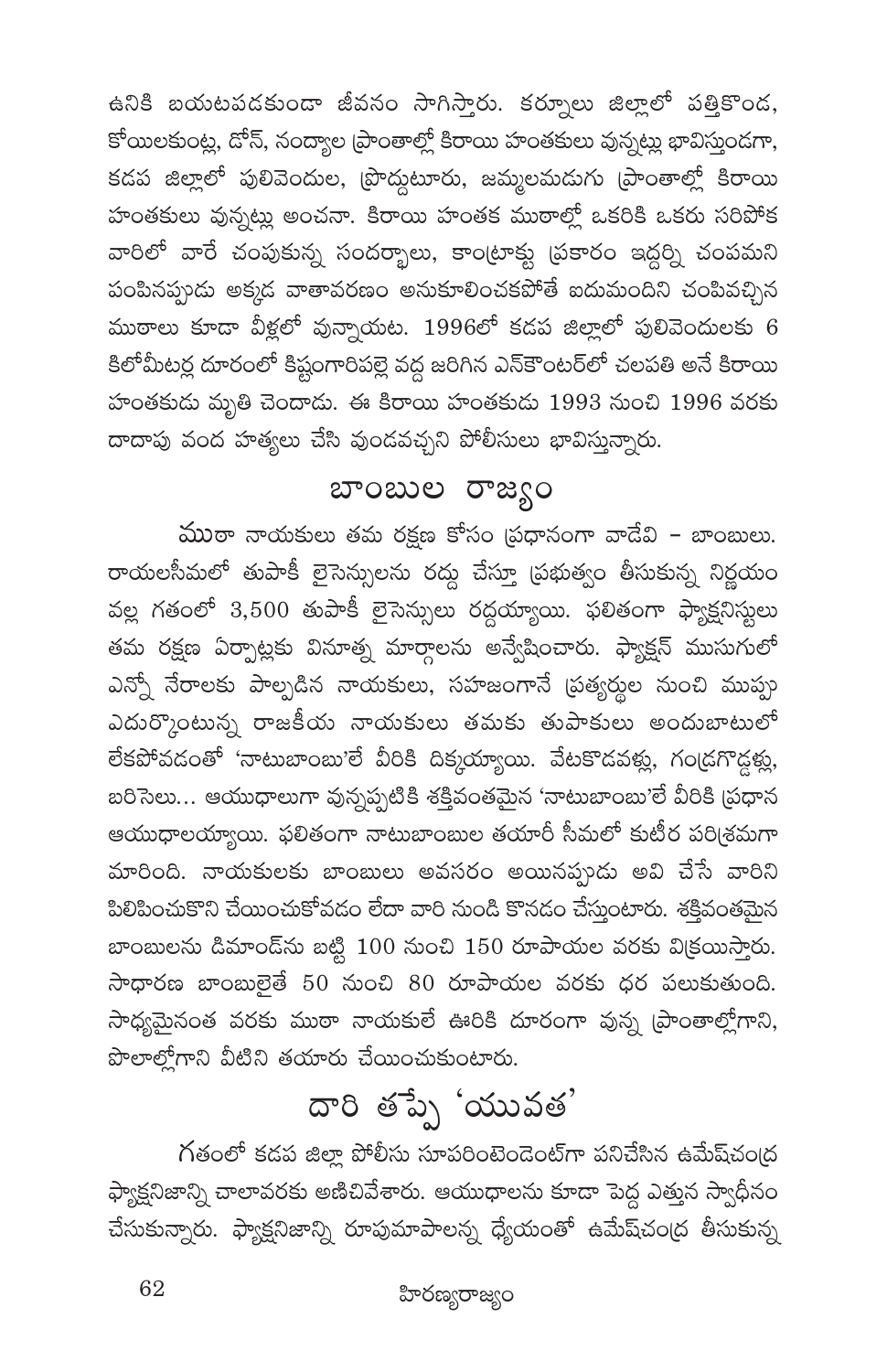కఠిన చర్యల వల్ల అనేకమంది ఫ్యాక్షనిస్టులు జిల్లాను విడిచిపెట్టి వెళ్లిపోయారు. కడప జిల్లాలో దాదాపు 90 శాతం గ్రామాల్లో వర్గ రాజకీయాలు నదుస్తున్నాయి. పంచాయితీ సర్పంచ్ నుంచి పార్లమెంట్ సభ్యుల వరకు [పైవేట్ బాడీగార్నలను వెంటబెట్టుకొని తిరుగుతుంటారు. ఈ ప్రవేట్ బాడీగార్శలతో అధికశాతం యువత కావడం గమనించదగ్గ విషయం.

వీరిలో కొందరి చేత నాయకులు మారణాయుధాలు తయారు చేయించడం, హింసా రాజకీయాలకు వాడుకోవడం జరుగుతోంది. దీనివల్ల యువత మీద ముఠాల ప్రభావం పడుతోంది. ప్రధానంగా గ్రామీణ యువతే నాయకులకు [ప్రవేట్ సైన్యంగా మారడం వలన ఆ (పభావం (గామీణులపై పడి పల్లెల్లోనూ వర్గ రాజకీయాలు చోటు చేసుకున్నాయి. ఖాళీగా తిరుగుతూ జీవితాన్ని జులాయిగా గడిపేస్తున్న వారిని చేరదీసి వారికి బాంబుల తయారీలోనూ, కిరాయి హంతకముఠాల్లోనూ, <sub>|</sub>పైవేట్ సైన్యంలోనూ అవకాశాలు ఇస్తున్నారు. ఎన్నికల సమయాల్లో అయితే యువతకు చేతినిండా పనే!

ఎన్నికల (పచారం కోసం (పత్యేకించి రాయలసీమ నుంచి ఎక్కువమంది మనుషులను వివిధ నియోజకవర్గాల వారు పిలిపించుకుంటూ వుంటారు. మూడు పూటలా భోజనం, ఎన్నికల తర్వాత ఐదువేల రూపాయల నగదు, రెండు జతల బట్టలు ఇస్తాం అంటూ ఎన్నికల సమయాల్లో వివిధ నియోజకవర్గాల నుంచి (పతినిధులు రావడం, ఇక్కడి యువతను తీసుకెళ్లడం చేస్తుంటారు. వీళ్లు ఎన్నికల (పచారం చేయడం, రిగ్జింగ్, అరాచకాలు చేయడం వంటి పనులు చేపడతారు. ఇలా వెళ్లి అక్కడే [ఫాణాలు పోగొట్టుకున్న అభాగ్యులు కూడా ఎందరో వున్నారు. సీమ నుంచి ఎన్నికల [పచారం కోసం కర్నాటక, తమిళనాడు (పాంతాలకు నిరుద్యోగులు వెళ్లడం ఇక్కడ (పతిసారీ జరుగుతూనే వుంటుంది. ఫలితంగా బంగారు భవిష్యత్సు వీడి వి(్రోహులుగా మారిపోతున్నారు.

#### బాంబులు ఎలా తయారవుతాయి?

ఒక కిలోగ్రాము ఎర్రటి గంధకం, ఒక కిలోగ్రాము తెల్లటి గంధకం దొరికిందంటే చాలు పది నుండి పదిహేను బాంబులు తయారు చేసారు. వీటి తయారీలో దాదాపు 20 కేఫ్ల వరకు ఉపయోగిస్తారు. నాటుబాంబుల తయారీకి కావలసిన (పధాన సామగ్రి మొత్తం కర్నాటక నుంచే తెచ్చుకుంటారు. బాంబుల తయారీలో వాడే కేఫ్లపు (పభుత్వ అనుమతి వున్న లైసెన్సుదారుల నుండే కొనుగోలు చేస్తారు. బాంబుల తయారీకి పెద్దగా కష్టపడకపోయినప్పటికీ వీటిని తయారు చేస్తున్నప్పుడు జాగ్రత్తగా వుంటే చాలు. లేదంటే అక్కడికక్కడే (పాణాలు పోవడం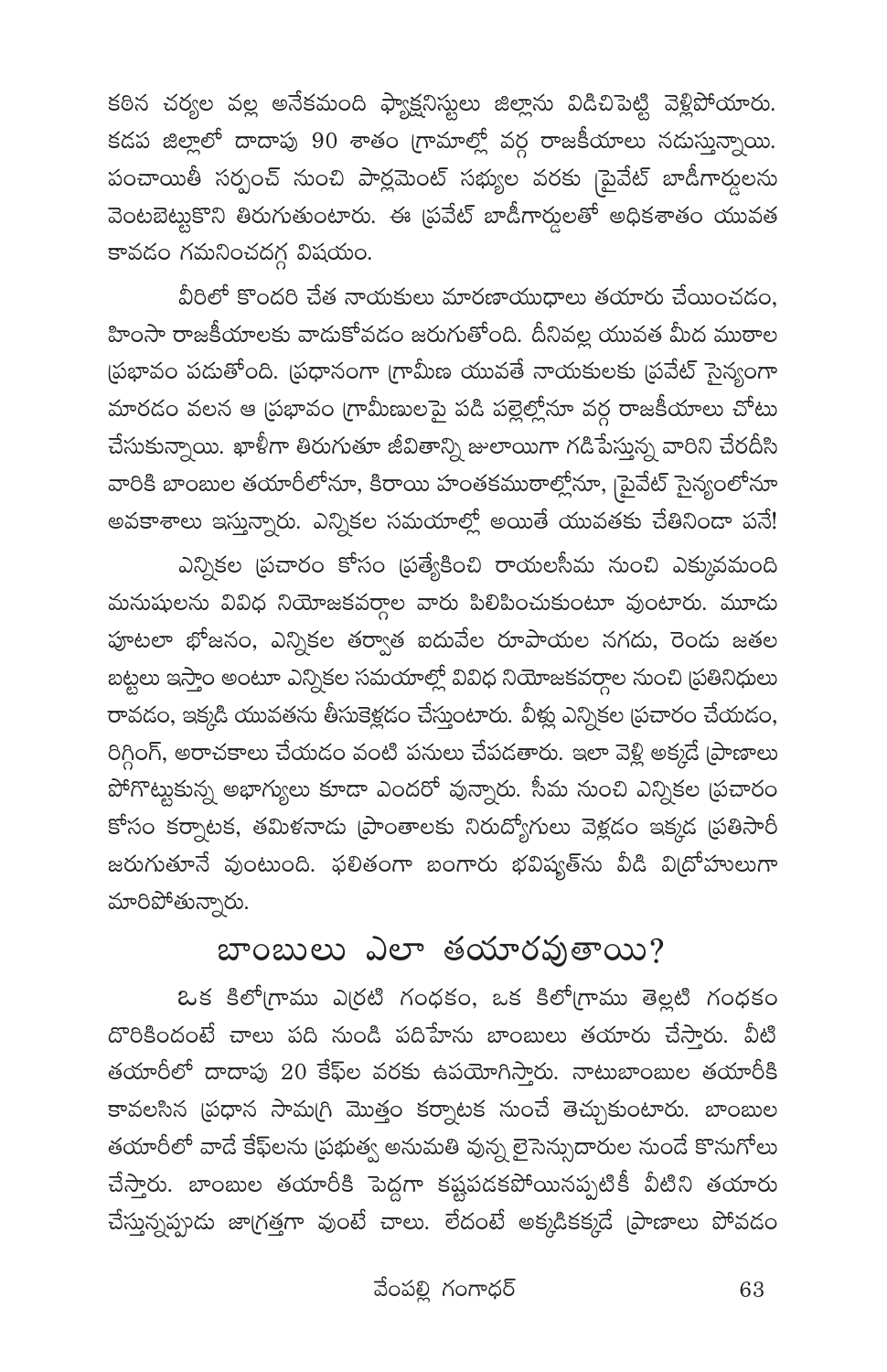

ఖాయం. ఇలా నాటు బాంబులు చేస్తూ (పాణాలు పోగొట్టుకున్న వారి సంఖ్య వేలల్లో వుంటుంది. కర్నూలు జిల్లా పోలీసులు బాంబులను తయారు చేసేవారి జాబితాను తయారుచేసి అన్ని జిల్లాలకంటే ఒక అడుగు ముందున్నారు. ఆ వివరాలను గతంలోనే (పకటిం చారు. ఇదేవిధంగా అనంతపురం, కడప

జిల్లాల పోలీసులు ఒక జాబితా తయారుచేస్తే సీమలో కొంతవరకు బాంబులను తగ్గించవచ్చని జనం అభి(పాయం.

## రాయలసీమ రాజకీయం... ముఠా కక్షల హత్యల తోరణం

రాయలసీమ ఫ్యాక్షన్ కేకలు రాజధానిలో (పతిధ్వనిస్తున్నాయి. ఏదో ఒక పని మీద రాజధానికి వచ్చే సీమ నాయకులను అవకాశం చిక్కితే (పత్యర్థి వర్గాలు ఇక్కడే మట్టబెదుతున్నాయి. లేదంటే తిరిగి వెళ్లేవరకూ వెన్నంటే ఉండి తమ ఇలాకాలోకి రాగానే మాటువేసి హత్య చేస్తున్నాయి. శివారెడ్డిని బాంబులు వేసి చంపడం మొదలు నిన్న జరిగిన సూర్యప్రతాపరెడ్డి హత్య వరకూ అనేక దురాగతాలకు ఏదో ఒక రూపంలో నగరం వేదిక అవుతోంది. నగరంలోని తన కోడలి ఇంటికి వచ్చి తిరిగి వెళుతున్న సూర్య<mark>ప్ర</mark>తాప్**రెడ్డి ఏ రైలు ఎక్కాడో (పత్యర్శలు అనుచరు**లకు పక్కా సమాచారం ఇచ్చారు. దాని ఆధారంగానే తాడిపత్రి రైల్వేస్టేషన్లో కాపుగాసి దిగగానే నరికి చంపారు. రాజధాని కేంద్రంగా చేసుకుని నదుపుతున్న ఫ్యాక్షన్ కార్యకలాపాలకు ఇదో ఉదాహరణ మాత్రమే.

అనంతపురం జిల్లా ధర్మవరం మాజీ ఎమ్మెల్యే కేతిరెడ్డి సూర్యపతాపరెడ్డి (సూరీడు) మంగళవారం తెల్లవారుజామున తాడిప(తి రైల్వేస్టేషన్ ఆవరణలో దారుణ హత్యకు గురయ్యారు. [పత్యర్థులు నరకడంతో అక్కడికక్కడే మృతి చెందారు. కోడలు శ్రీమంతం వేడుకలో పాల్గొనేందుకు ఏ[పిల్ నెల 13న ఆయన హైదరాబాద్ వెళ్లారు. తిరిగి సోమవారం రాత్రి వెంకటా[ది ఎక్స్[పెస్కు బయలుదేరి తెల్లవారుజామున తాడిప@ికి వచ్చారు. దాదాపు 3.45 గంటల [పాంతంలో రైలు దిగి సూరీడు స్టేషన్ ద్రుధాన ద్వారం గుండా వస్తుండగా లగేజి తీసుకుని గన్మేన్ ఆటోను పిలవడానికి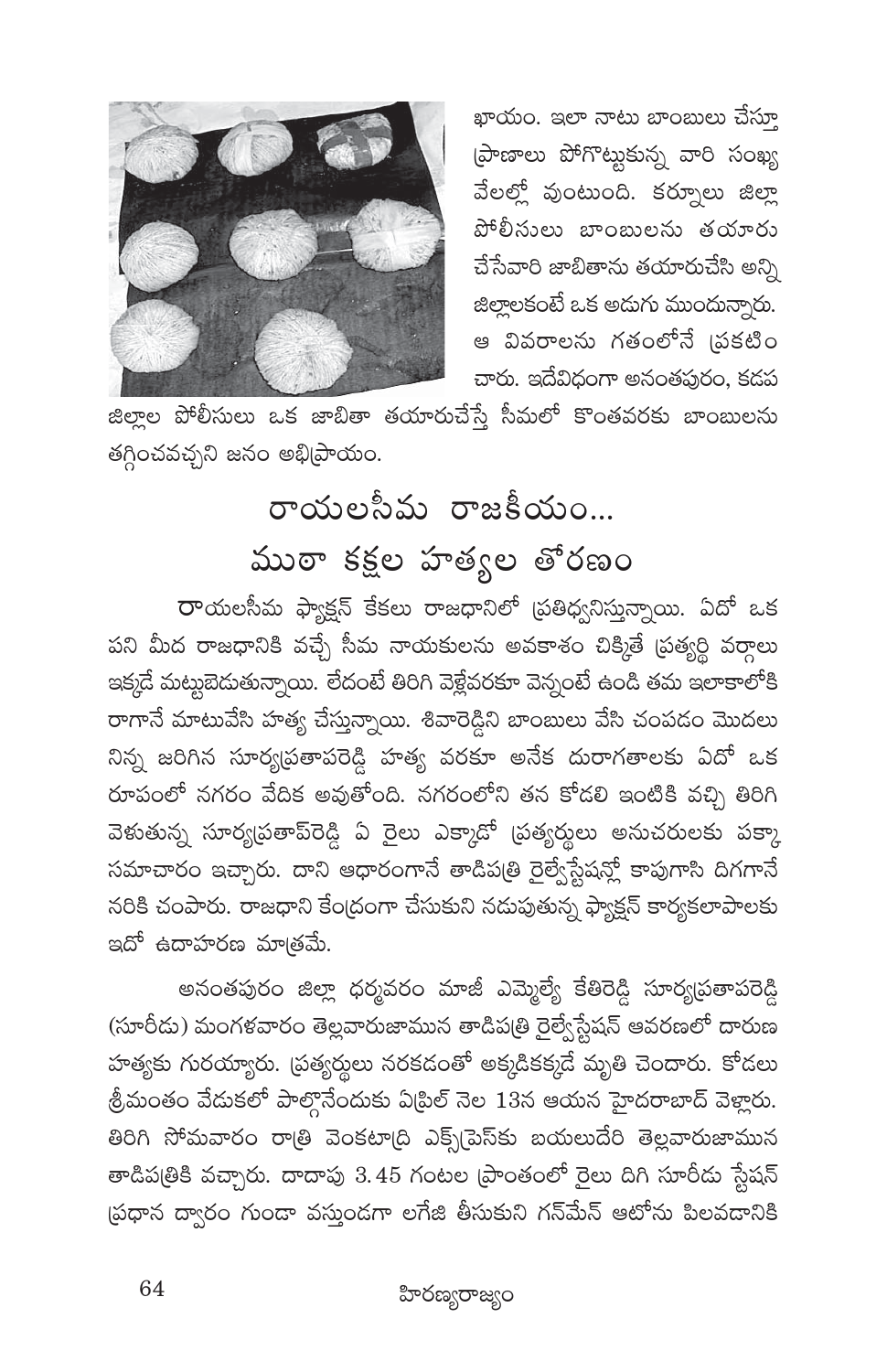వెళ్లాదు. అప్పటికే కాపుకాచిన కొంతమంది గుర్తు తెలియని వ్యక్తులు బాంబులతో సూరీదుపై దాడి చేశారు. రైలు దిగగానే కంట్లో కారం చల్లి 30 కత్తిపోట్లు పొడిచారు. తర్వాత జీపులో హంతకులు పరారయ్యారు. 2006 ఏట్రిల్ 18వ తేదీన ఈ హత్య ಜರಿಗಿಂದಿ.

## పేటకొడవళ్లతో తెగనరికి...

కర్నూలు జిల్లా బనగానపల్లి మండలం ఎనగండ్లకు చెందిన బొబ్బెల మోహన్రెడ్డి (36) ఆరేళ్ల కిందట హైదరాబాద్కు వలస వచ్చారు. ఆరునెలల గర్భవతైన భార్య నిరమ్మలమ్మ (26), కూతురు భావన (6), దూరపు బంధువు మధుకరణ్రోడ్డి (19)లతో కలిసి హైదరాబాదులోని హైదర్గూడలో దాసరి ధరంపాల్రెడ్డి ఇంట్లో అద్దెకు ఉంటున్నారు. స్థానికంగా చలువరాళ్ల వ్యాపారం నిర్వహించేవారు. రెండేళ్ల కిందట ఆ వ్యాపారాన్ని మానుకొని వడ్డీ వ్యాపారం (పారంభించారు. మోహన్రెడ్డి ఆది నుంచి ఎంతో గోప్యత పాటించేవారు. తన నివాసం ఎక్కడన్నది ఆయన స్నేహితులకి కూడా తెలియకుండా చూసుకునేవారు.

#### der addod?

మోహన్ెరడ్డి నిత్యం తెల్లవారుజామున వార్తాప(తిక కోసం ఇంటి సమీపంలోని చౌరస్తాకు వెళుతుంటారు. అలవాటు (పకారం సోమవారం కూడా పేపర్ తెచ్చుకోవదానికి చౌరస్తాకు కాలినడకన వెళ్లారు. తిరిగి వస్తున్న సమయంలో అక్కడికి సమీపంలోని పోచమ్మ దేవాలయం దగ్గర ఓ టాటాసుమో వాహనంలో కాపు కాసిన ఆరుగురు వ్యక్తులు ఒక్కసారిగా కిందకు దిగారు. వాళ్లని చూసిన మోహన్రెెడ్డి ఖంగుతిన్నారు. ఆరుగురిలో నలుగురు మోహన్ెరడ్దిని ఒడిసిపట్టుకుని 'వెయ్యండిరా' అంటూ అరిచారు. అదే అదుసుగా మరో ఇద్దరు ఏమా[తమూ ఆలస్యం చేయకుండా వేటకొడవళ్లతో మోహన్రెెడ్డిని విచక్షణారహితంగా నరికారు. ఆ ఆరుగురు వ్యక్తులు వచ్చిన సుమోలోనే ఉండాయించారు. తొందరలో ఆ వాహనం చౌరస్తాలో ఓ ఆటోను ఢీకొని వెళ్లిపోయింది. స్థానికులు ఈ పరిణామాల్ని గమనిస్తున్నారు. అయితే ఎవరూ వాహనం నంబరు గురించి పట్టించుకోలేదు.

అక్కడకు చేరుకున్న పోలీసు జాగిలం సంఘటనా స్థలిలో పడి ఉన్న ఓ నిందితుడి చెప్పలను వాసన చూసి దేవాలయం చుట్టూనే తిరిగింది. హతుడి భార్య నిరమ్మలమ్మ, సోదరుడు చంద్రశేఖర్రెెడ్డిని పోలీసులు విచారించగా... మోహన్రెెడ్డి గతంలో మాజీ ఎమ్మెల్యే బెజ్జం పార్థసారధిరెడ్డికి ముఖ్య అనుచరుడిగా వ్యవహరించాడని,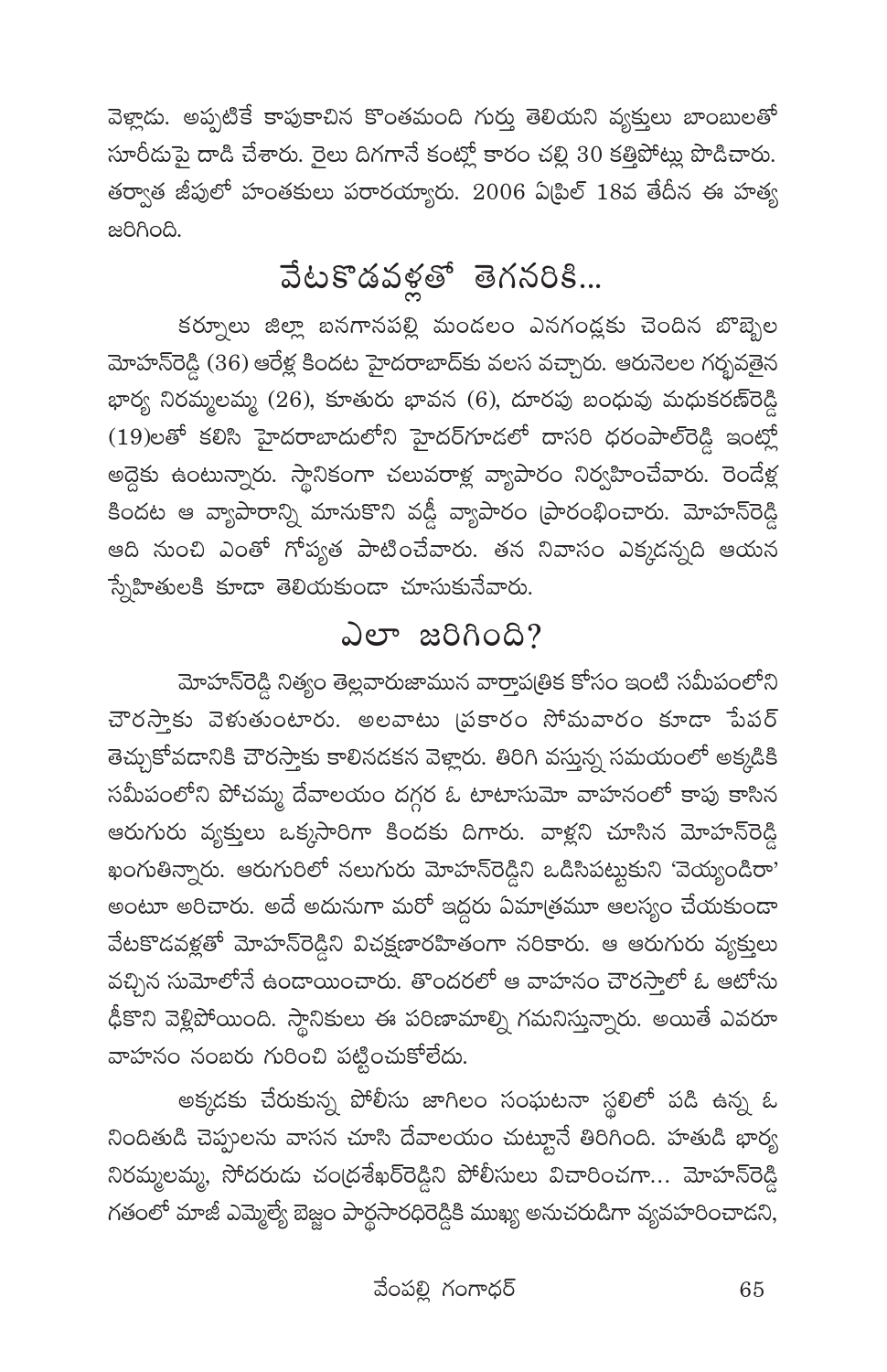ఆరేళ్ల (కితం ఆర్థిక లావాదేవీల నేపథ్యంలో ఇద్దరి మధ్యా మనస్పర్థలు వచ్చాయని చెప్పారు. దీంతో స్వస్థలం వదిలి ఇక్కడకు వచ్చినట్లు తెలిపారు. మోహన్రెడ్డికి ఫ్యాక్షన్ చరిత్ర ఉన్నట్లు తెలుస్తోందని, ఎనగంద్లలో ఓ దేవాలయ నిర్మాణం విషయమై .<br>కొందరితో అతడికి గొడవ జరిగినట్లు పోలీసులు చెప్పారు. ఈ హత్య 2007 ఏ[పిల్  $23$ వ తేదీన హైదరాబాద్లో జరిగింది.

#### రాజధానిలో రక్తపాతం

రాయలసీమ హత్యా రాజకీయాలకు వేదికగా రాజధాని నగరం హైదరాబాద్ మారుతోంది. 1997 సంవత్సరం నవంబర్ 19న రామానాయుడు స్వూడియో బయట జరిగిన బాంబుపేలుడు సంఘటన ఈ విషయాన్ని మరింత బలపర్చుతోంది. జరిగిన లోక్సభ ఎన్నికల అనంతరం ఇప్పుడిప్పుడే రాయలసీమలోని ముఠా కక్షలు, వర్గ వైషమ్యాలు మళ్లీ పంజా విసరదానికి సిద్ధపడుతున్నాయి. సీమలో వేటకొడవళ్ల సాక్షిగా ప్రారంభమైన హత్యా రాజకీయాలు నేడు బెల్జియం, ఇంగ్లాండ్ తుపాకుల స్థాయికి చేరుకుందంటే పరిస్థితి ఎలా వుందో ఊహించుకోవచ్చు. (పత్యర్థుల మీద పగ సాధించడం కోసం ఆధునిక సాంకేతిక పద్ధతులు వినియోగిస్తున్నారు.

అనంతపురం జిల్లా చిక్కేపల్లి గ్రామం వద్ద ఒక శక్తివంతమైన మందుపాతర .<br>పేలి ఎనిమిది మందిని దారుణంగా బలి తీసుకున్న సంఘటన చెరిగిపోలేనిది. ఈ మందుపాతరను పేల్చిన వ్యక్తి కూడా అక్కడికక్కడే అదే విధ్వంసానికి బలికావడం... పెనుకొండ శాసనసభ్యుడు చెన్నారెడ్డిని పోలీసుల వేషంలో వచ్చి హత్య చేసిన సంగతి... మద్దులచెరువు (గామంలో కాంగ్రెస్ శాసనసభ్యుడు సూర్యనారాయణరెడ్డిని హతమార్చడం కోసం ఇంటిలోని టి.వి.లో బాంబు పెట్టడం... పేల్చడం... వంటి సంఘటనలు యిక్కడి రాక్షస రాజకీయాన్ని వివరిస్తాయి. వర్గపోరాటాల విషపు కోరల్లోకి చిక్కి ఇంటికొక్కరు కూడా మిగలకుండా ఫ్యాక్షనిజానికి ఆహుతైన కుటుంబాలు ఎన్నో ! అతిచిన్న తగాదాలు సైతం కక్షలుగా మారి తీ<sub>l</sub>వరూపం దాళ్చి గ్రామాలకు గ్రామాలే దహించుకుపోవడం లేదా, వలస పోవడం వంటి సంఘటనలు ఎన్నెన్నో. నిత్యం చావు కోరల్లో బతకడం ఇష్టం లేక రాజధాని హైదరాబాద్ను రక్షిత (పదేశంగా భావించి అక్కడికెళ్లి తలదాచుకుంటుంటే... పగపట్టిన ఫ్యాక్షన్ [ఫాణాలు తీసేదాకా నిద్రపోవడం లేదు. గతంలో తెలుగుదేశం జమ్మలమదుగు నియోజకవర్గ శాసనసభ్యుడు పి.శివారెడ్డి పట్టపగలు హైదరాబాద్ నడిబొద్దన దారుణహత్యకు గురికావడం, బంజారాహిల్స్**లో అనంతపురం జిల్లా పెనుకొం**డ కాంగ్రెస్ మాజీ ఎమ్మెల్యే ఎస్.వి.రమణారెడ్డి సోదరుడు ఓబుల్రెెడ్డితో పాటు మరో ఇద్దరిని దారుణంగా నరికి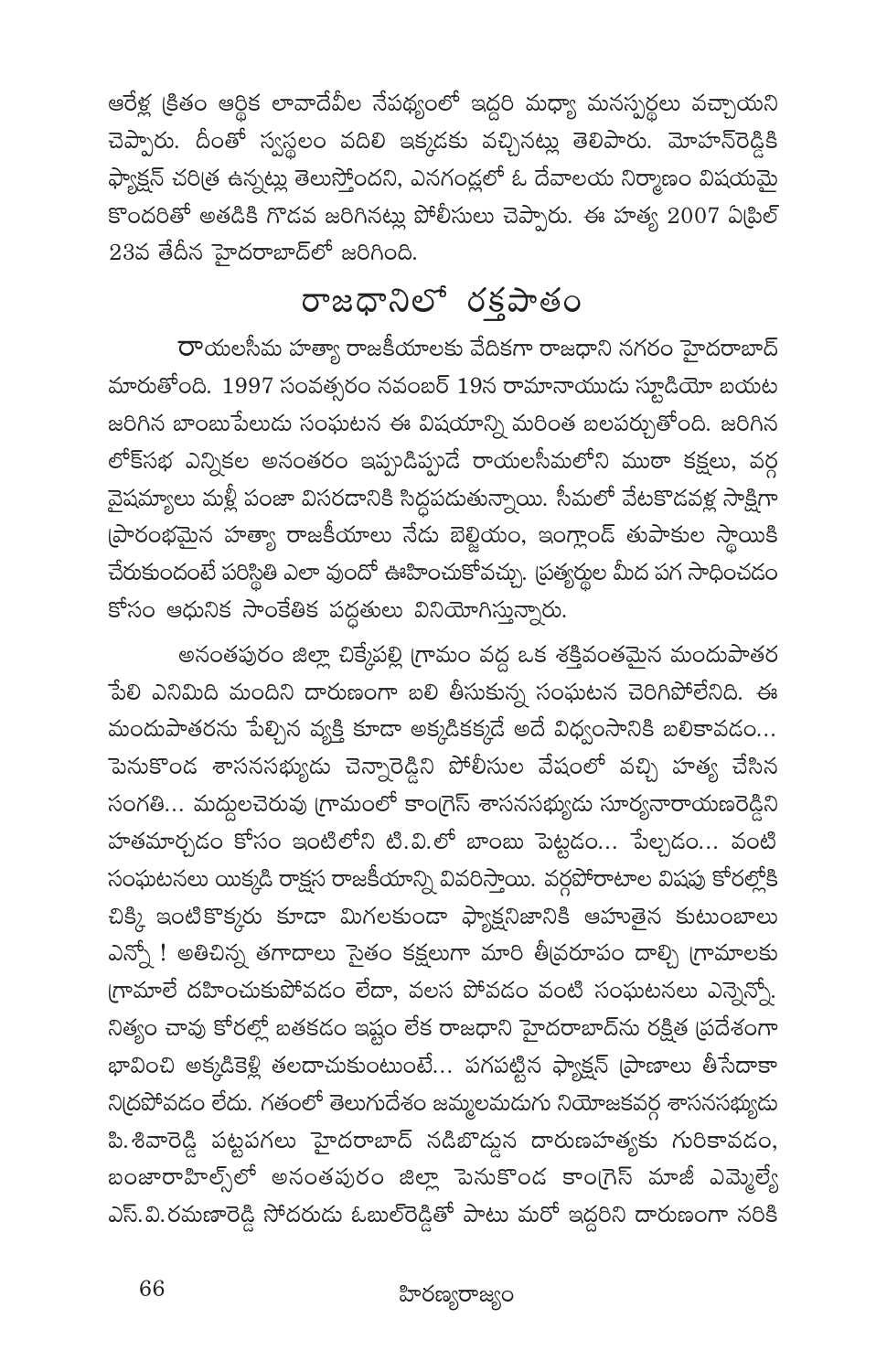చంపడం, అనంతపురం జిల్లాకు చెందిన తెలుగుదేశం మాజీ మంత్రి పరిటాల రవిపై ఫియట్ కారు బాంబు విధ్వంసం... వంటి సంఘటనలు నిదర్శనాలు.

1993 ఆగస్ట్ 7వ తేదీన హైదరాబాద్ నడిబొద్దున పట్టపగలు బాంబు దాడిలో తెలుగుదేశం పార్టీ ఎమ్మెల్యే పి.శివారెడ్డి హత్యకు గురికావడంతో (పారంభమైన .<br>సీమ రాజకీయ హత్య యిప్పటికి చెరిగిపోని చేదు జ్ఞాపకమే! పంచాయతీరాజ్ శాఖ చీఫ్ ఇంజనీర్ చలమారెడ్డి కుమార్తె వివాహానికి హాజరవ్వటానికి శివారెడ్డి ఇతర ఎమ్మెల్యేలతో పాటు కల్యాణమండపానికి వచ్చి తిరిగి వెళుతుండగా ఎనిమిది మంది ఆగంతకులు ఆయనపై బాంబులు విసిరారు. ఈ దాడి వల్ల ఆయన కుడిచెయ్యి నజ్జనజ్జయ్యి మిగతా శరీరం నుండి విడిపోయింది. దుండగులు మొత్తం శక్తివంతమైన ా.<br>ఆరు నాటుబాంబులు విసిరారు. బాంబుల దాడిలో శివారెడ్డి కూలిపోయినప్పటికీ, ఇంకా (పాణంతో వున్నారేమోనన్న అనుమానంతో ఆయనపై దుండగుల్లో ఒకరు పెద్ద రాయితో – విసరడానికి <mark>ప్రయత్నించారంటే రాయలసీమ కక్షలు ఏ స్థాయ</mark>ిలో ఉన్నాయో అర్థమవుతోంది. తన <mark>(పాణాలకు ముప్పు ఉన్నందున అదనపు రక్</mark>షణ కల్పించాలంటూ శివారెడ్డి రాష్ట్ర శాసనసభలో (పథుత్వాన్ని కోరి 24 గంటలు కాకముందే ఆయన హత్య సంచలనం రేపింది.

1996 జులై 23వ తేదీన బంజారాహిల్స్ రోడ్డు నంబరు ఒకటిలోని మహేశ్వరి టవర్స్లలో రాత్రి ఎనిమిది గంటల [పాంతంలో అనంతపురం జిల్లా పెనుగొండ కాం[గెస్ మాజీ ఎమ్మెల్యే ఎస్.వి.రమణారెడ్డి సోదరుడు ఓబుల్రెరెడ్డి, నాగభూషణం, రంగారెడ్డిలను దారుణంగా నరికి చంపడం రాజధానినే గడగడలాడించింది. మారణాయుధాలతో వేటాడి వేట కొడవళ్లతో దారుణంగా నరికి చంపడం వెనుకగల పకడ్బందీ వ్యూహాన్ని వివరించాల్సి వస్తే... తన (పియురాలితో పడకగదిలో టి.వి. చూస్తూ కూర్చున్న ఓబుల్ంెడ్డి గ్రౌండ్ ఫ్లోరు హాలు నుంచి శబ్దాలు రావడంతో (పమాదం ఏదో జరిగిందని భావించి, పడకగది తలుపును వేసుకున్నారు. కానీ హంతకులు తలుపును తన్నగా బోల్లు ఊడిపోయింది. బెడ్రయాంలోకెళ్లిన హంతకులు ఓబుల్ంెడ్డి బాత్రయాంలో వున్నట్లు పసిగట్తారు. రివాల్వర్తో బాత్రాం తలుపుపై కాల్పులు జరపగా, లోపల గాయపడిన ఓబుల్αెడ్డి కిందపడ్తాడు. వెంటనే హంతకులు ఆయనను బాత్రరూం నుంచి బయటకు లాగి నిర్దాక్షిణ్యంగా వేటకొడవళ్లతో ఖండఖందాలుగా నరికి మాంసపు ముద్దను చేశారు. అదే బాత్రాంలో ఓబుల్రెెడ్డితో దాక్కున్న అతని [పియురాలు లక్ష్మిని హంతకులు ప్రాణాలతో వదిలేశారు. హంతకులు పాయింట్ త్రీ టూ రివాల్వర్ వాడినట్లు పోలీసులు గుర్తించారు. హంతకులు బురఖాలు, కురా పైజమాలు, తలపై నమాజ్ టోపీలు ధరించినట్లు... పోలీసుల కథనం.

వేంపల్లి గంగాధర్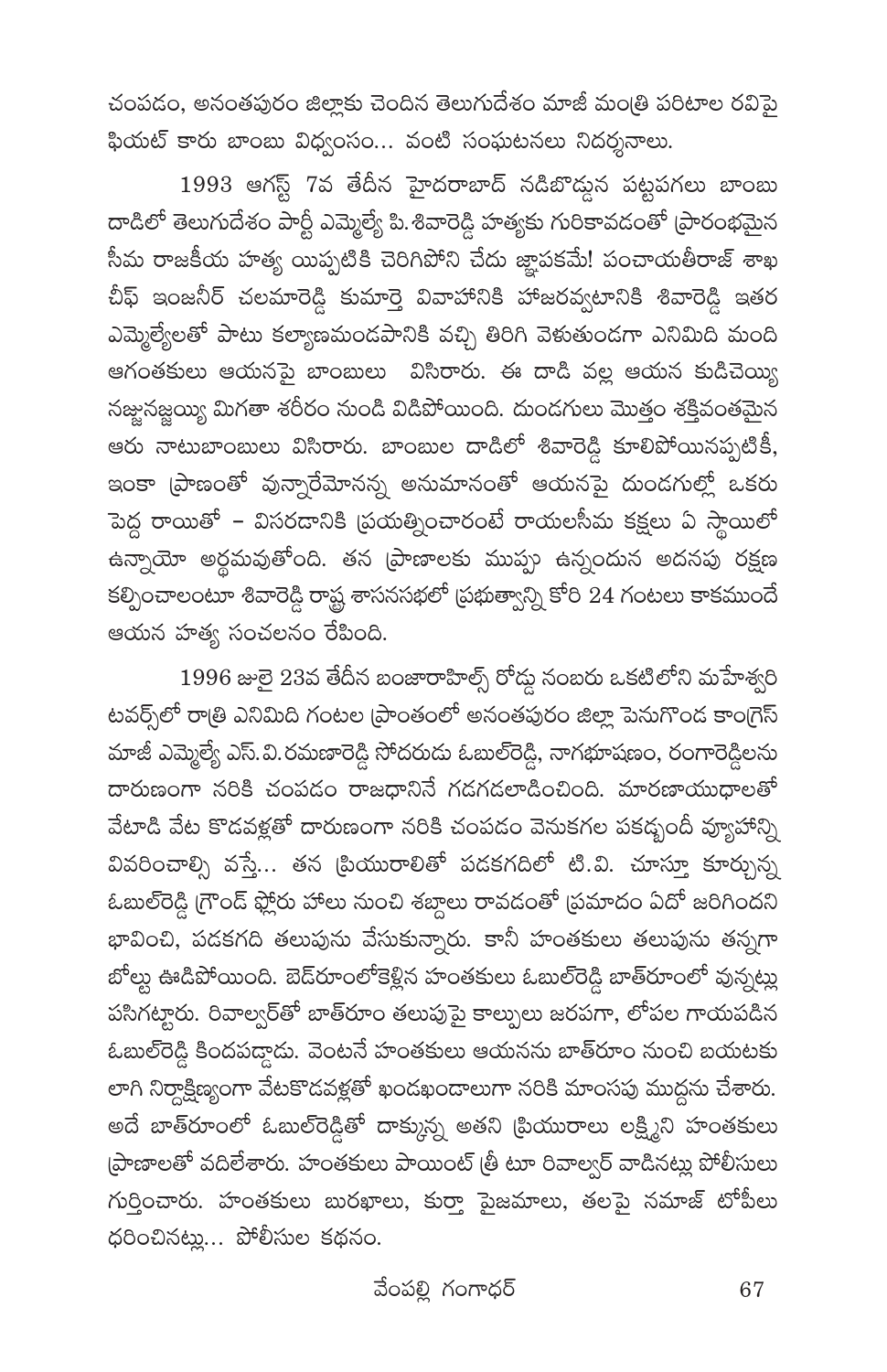1997 నవంబర్ 9న రామానాయుడు స్వూడియో బయట ఒక తెల్లటి ఫియట్ కారు నుంచి సంభవించిన బాంబు పేలుడులో 26 మంది (పాణాలు కోల్పోగా, మరో 27 మంది గాయపడ్డారు. తెలుగుదేశం మాజీ మంత్రి పరిటాల రవిపై జరిగిన హత్యాయత్నమిది. మోహన్ఐాబు హీరోగా తన తండ్రి పరిటాల శ్రీరాములుగారి వాస్తవ జీవితాన్ని చిత్రంగా నిర్మించాలని పరిటాల రవి సంకల్పించి సినిమా ప్రారంభోత్సవం జరిపిన తర్వాత వస్తున్నప్పుడు ఈ విస్పోటనం జరిగింది. ఈ దారుణానికి ఒక టీ.వీ. ఛానల్కు చెందిన సిబ్బంది మృతి చెందడం తెలిసిందే. ఈ దారుణానికి కారణంగా మాజీ శాసనసభ్యుడు ఎం.సూర్యనారాయణరెడ్డిని పోలీసులు అరెస్ట్ చేశారు. పరిటాల రవిపై హత్యా (పయత్నానికి గల కారణాల వెనుక దశాబ్దాల వైరం వుంది.

### దశాబ్దాల వైరం - అందుకే ఆ విధ్వంసం!

 $\acute{\varphi}$ ర్మవరం, పెనుకొండ [పాంతాల్లో సుమారు పాతికేళ్ల నుంచి రెండువర్తాల మధ్య వైరం వుంది. మద్దలచెరువు, వెంకటాపురం, కనుముక్కల (గామాలు ఈ వైరానికి థ్రధాన కేం[దాలు. ఈ [గామాలన్నీ పెనుకొండ సెగ్మెంట్ (కిందకు వస్తాయి. అప్పటికే పెనుకొండ [పాంతంలో ఒక కీలక నాయకుడిగా ఎదిగిన మద్దల చెరువు నారాయణరెడ్డికి వ్యతిరేకంగా పరిటాల శ్రీరాములు (పజల మద్దతు పొందడంతో సహించలేకపోయిన మద్దల చెరువు నారాయణరెడ్డి, సానే చెన్నారెడ్డిలు ఒక పథకం (పకారం పరిటాల .<br>శ్రీరాముల్ని అంతం చేశారు. పరిటాల శ్రీరాములుకు ఇద్దరు కొడుకులు. ఒకరు పరిటాల సూరి, మరొకరు పరిటాల రవి.

పరిటాల సూరి విప్లవ ఉద్యమాలలో (పధాన పాత్ర పోషించేవారు. దీనిని ఆసరాగా తీసుకొని (పత్యర్థి వర్గాలు సూరి ఎక్కడ తమ రాజకీయ జీవితానికి అద్దొస్తాదోనని సూరికి విప్లవ పార్టీలతో వున్న సంబంధాలను పోలీసులకు వెల్లడించిన వారి సాయంతోనే అతన్ని కడతేర్చారు. ఫలితంగా పరిటాల శ్రీరాములు కుటుంబంలో కేవలం పరిటాల రవి మాత్రమే మిగిలారు. తనను కూడా ఎక్కడ అంతం చేస్తారోనని రవి కొంతకాలం పాటు అజ్జాత జీవితం గడిపారు. ఈ సమయంలోనే రవి పీపుల్స్వార్ నాయకులు, ప్రజల సానుభూతి పొందారు. పగ సాధించడానికి నక్సలైట్లు ముందడుగు వేశారు. ఓరోజు తెల్లవారుజామున బస్సు దిగి వెళ్తున్న నారాయణరెడ్డి (మద్దలచెరువు)ను వెంటాడి హత్య చేశారు. నారాయణరెడ్డికి ఒక కుమారుడు. పేరు సూర్యనారాయణరెడ్డి (సూరి). సూరిని కూడా హతమార్చాలనుకున్నారు. పాడైన టి.విని రిపేర్ కోసం అనంతపురం పంపగా, దానిని బాగుచేసి తిరిగి పంపిస్తున్నట్లుగా పథకాన్ని రూపొందించి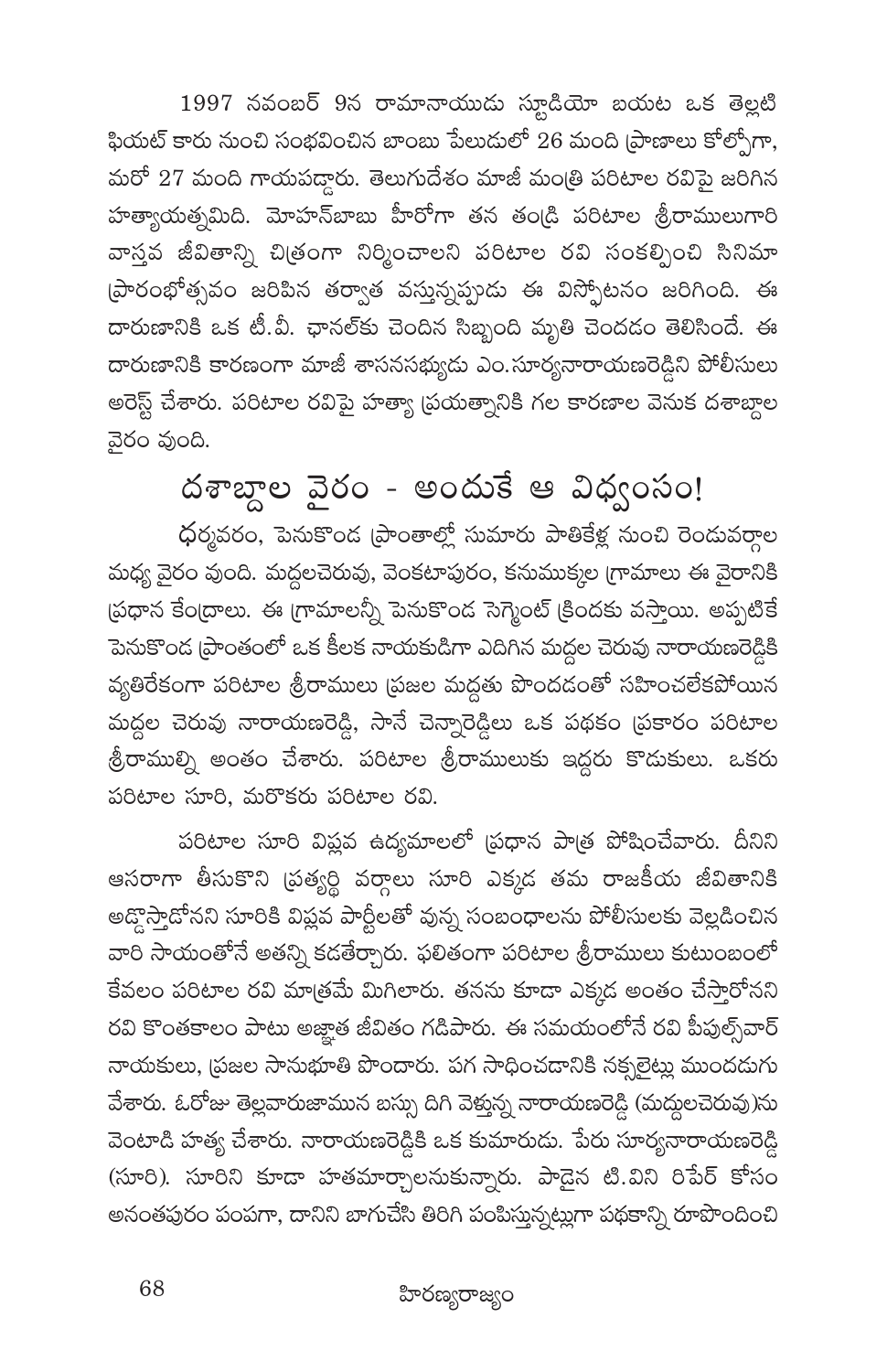టి.విలో బాంబు పెట్టి బస్సులో పంపారు. టి.విని తీసుకున్న సూరి ఇంటిలోని వారు దానిని ఆన్ చేయగా విస్ఫోటనం సంభవించి ఇల్లంతా నేలమట్టమయ్యింది. సూరి ఆ సమయంలో ఇంట్లో లేకపోవడంతో (పాణాలతో బతికిపోయారు.

పరిటాల శ్రీరాములు మరో (పత్యర్థి అయిన సానే చెన్నారెడ్డిని పట్టపగలు తన స్వగృహంలోనే పేపర్ చూస్తుండగా హతమార్చారు. సానే చెన్నారెడ్డికి ఇద్దరు కుమారులు. ఒకరు ఎస్వీ రమణారెడ్డి, మరొకరు ఓబుల్రెెడ్డి. ఓబుల్రెెడ్డిని బంజారాహిల్స్ రోడ్లలోని మహేశ్వరీ టవర్స్లలో దారుణంగా ముక్కలు ముక్కలుగా వేటకొడవళ్లతో నరికి (పతీకారం తీర్చుకున్న సంగతి తెలిసిందే. యస్వీ రమణారెడ్డి యిప్పుడు సానే చెన్నారెడ్డి కుటుంబంలో మిగలగా, మద్దలచెరువు సూర్యనారాయణరెడ్డి కుటుంబంలో సూర్యనారాయణరెడ్డి, పరిటాల శ్రీరాములు కుటుంబంలో రవితో పాటు ఒక్కొక్క కుటుంబానికి ఒక్కరు మాత్రమే మిగిలారు. యింకా ఈ కక్షల కార్చిచ్చు ఆరలేదు. పరిటాల రవిని హతమార్చడం కోసం ఫియట్ (సికెఎం 646) కారులో బాంబుపెట్టి .<br>పేల్చివేసిన దారుణ విస్సోటనం సంఘటన తెలిసిందే. ఈ సంఘటనకు బాధ్యుడైన మద్దెలచెరువు సూర్యనారాయణరెడ్డి (సూరి)ని పోలీసులు అరెస్ట్ చేశారు. ఈ చిచ్చు ఆరేదెన్నదో?

#### రక్షపు మరకల చరిౖత

కడప జిల్లా రాయచోటి అసెంబ్లీ నియోజకవర్గంలో 1989 నవంబరులో జరిగిన ఎన్నికల్లో రక్తపాతం జరిగింది. పోలింగ్ రోజున తెల్లవారుజామున ఇండిపెండెంట్ అభ్యర్థి ఆవుల సుబ్బారెడ్డిని దారుణంగా హత్య చేశారు. ఈ ఎన్నికలను అటు కాంగ్రెస్వారు, ఇటు తెలుగుదేశం వారు (పతిష్ఠాత్మకంగా తీసుకోవడంతో పోలింగ్రోజున తెల్లవారుజామున అమాయక వృద్ధదైన ఇండిపెండెంట్ అభ్యర్థి ఆవుల సుబ్బారెడ్డిని జీపులో తీసుకెళ్లి సంబేపల్లికి అతి సమీపంలో అతిదారుణంగా హత్య చేశారు. అప్పటికే జిల్లా కేం[దాల్లో ఓటింగ్ కూడా [పారంభమైంది. ఇండిపెండెంట్ అభ్యర్థి హత్యతో ఓటింగ్ను నిలిపివేశారు.

అదేరోజు సంజీవనగర్ కాలనీ పోలింగ్ కేంద్రంలో ఎన్నికల నిర్వహణకు వచ్చిన పోలింగ్ అధికారి అహమదుల్లా బాషాను అతి (కూరంగా పెట్రోల్ పోసి తగులబెట్టారు. ఈ సందర్భంలో దుండగులను అద్దుకోబోయిన మరో పోలింగ్ అధికారి సురేష్*బాబు* చేయి నరికివేశారు. అదేరోజు ఉదయం విద్యార్థి సాధు ఆనందరెడ్డిని కాళ్చి చంపారు. ఇలా ఒకటేరోజు, ఒకే నియోజకవర్గంలో మూడు సంచలనాత్మక హత్యలు జరిగాయి. 1996 జూన్ 20న కర్నూలులో మద్దూరు సుబ్బారెడ్డి హత్య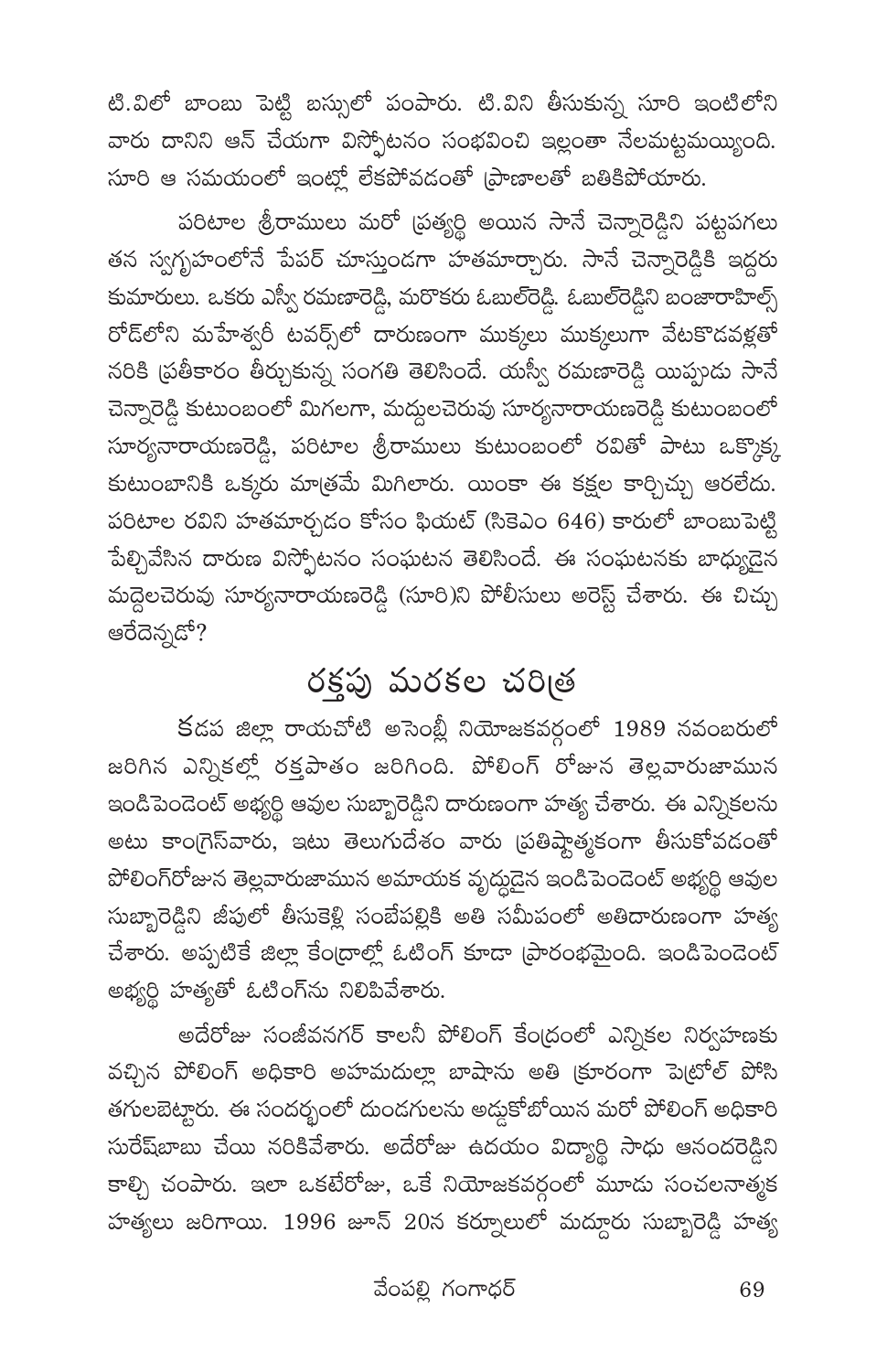కూడా సంచలనం సృష్టించింది. నంద్యాల పార్లమెంట్ మాజీ సభ్యుడు మద్<mark>గా</mark>రు సుబ్బారెడ్డి (80) కాంగ్రెస్ పార్టీకి చెందినవారు. వీరు తమ స్వగ్రామం (బాహ్మణకొట్కూరుకు వెళ్లదానికి మధ్యాహ్నం రెండు గంటలకు హైదరాబాద్లో కర్నూలు ఒకటవ డిపోకు చెందిన 9 ఎ 7257 ఆర్టీసీ డీలక్స్ బస్లో బయలుదేరారు. రాత్రి 7.30 గంటలకు బస్ కర్నూలు ఆర్టీసీ బస్టాండ్కు చేరుకుంది. బస్లోంచి మద్దూరు సుబ్బారెడ్డి దిగి ఒక అడుగు ముందుకు వేయగానే పొంచివున్న ఇద్దరు వ్యక్తులు రెండు బాంబులు వేశారు. దీనితో సుబ్బారెడ్డి తల ఎగిరిపోయింది. ఆయన అక్కడికక్కడే మృతి చెందారు. సీమలో రక్తపుమరకల చరిత్రకు ఇవి కొన్ని ఉదాహరణలు మాత్రమే!

### ముఠా కక్షలు!

లోక్సభ ఎన్నికలు ముగిసిన తర్వాత సీమలో క్రమక్రమంగా ఉద్రిక్త పరిస్థితులు నెలకొంటున్నాయి. ఎవరికి వారు ముఠాలను కూడగట్టడంలో నిమగ్నమై వున్నారు. గ్రామీణ (పాంతాల్లో తమ ఆధికృత కాపాదుకోవదానికి, (పత్యర్థులను అణచివేయదానికి నిరంతరం తపిస్తూంటారు. ఈ విధానం వల్లే (పతి (గామంలోనూ రెండు (గూపులు మనకు కనిపిస్తాయి. కేవలం ఒక కర్నూలు జిల్లాలోనే 300 గ్రామాలు ముఠా కక్షల కోరల్లో చిక్కుకుని వున్నాయి. గతంలో కర్నూలు జిల్లాలో అశాంతికి కారణం అవుతున్న నేతలకు రాష్ట్ర హైకోర్టు షోకాజ్ నోటీసులు జారీ చేసింది. 25 మంది ఫ్యాక్షన్ నేతలపై 197 కేసులు నమోదయ్యాయి.

బైరెడ్డి రాజశేఖరరెడ్డి, కొత్తకోట (పకాష్ెెడ్డి, భూమానాగిరెడ్డి, గంగుల (పతాప్ెెడ్డి, కాటసాని రాంభూపాల్రెెడ్డిలు కూడా కోర్టు నుండి షోకాజ్ నోటీసులు పొందడంతో రాజకీయ వర్గాల్లో సంచలనం కల్గించింది. 1996 ఏట్రిల్ 18న పత్తికొంద మాజీ ఎమ్మెల్యే, కాంగ్రెస్ నాయకుడు పాటల్ శేషిరెడ్డిని దారుణంగా ముఠా కక్షలు హత్య చేశాయి. రెండుగంటల సేపు బాంబులతో అతని కార్యాలయంపై దాడి చేసి ఇంటిపై కప్పు నుంచి లోపలికి (పవేశించి శేషిరెడ్డి, పరప్పనాయుదులను బలి తీసుకున్నారు. శేషిరెడ్డి చేతివేళ్లు, కాళ్లు వేటకొడవళ్ల పదునుకు తెగిపడగా, పరప్పనాయుడి పొట్టపై బాంబులు వేయడంతో మాంసం, (పేగులు బయటపద్దాయి. పాతకక్షలే ఈ హత్యలకు కారణం. రాజకీయ కురువృద్దుడు మద్దూరు సుబ్బారెడ్డి హత్య విషయానికొస్తే సుబ్బారెడ్డి కుటుంబానికి శేషశయనారెడ్డి కుటుంబాల మధ్య వర్గ తగాదాలు ఎప్పటినుండో వున్నాయి. నందికొట్కూరు ఎమ్మెల్యే బైరెడ్డి <mark>రా</mark>జశేఖరరెడ్డి మద్దూరు సుబ్బారెడ్డి హత్యకేసులో (పధాన నిందితునిగా వున్నాడు. ఫ్యాక్షన్ పంజా విసిరిన (పతిసారీ ప్రజలు తల్లడిల్లిపోతారు. ఫ్యాక్షన్ వర్గాలతో ఎలాంటి సంబంధంలేని అమాయకులు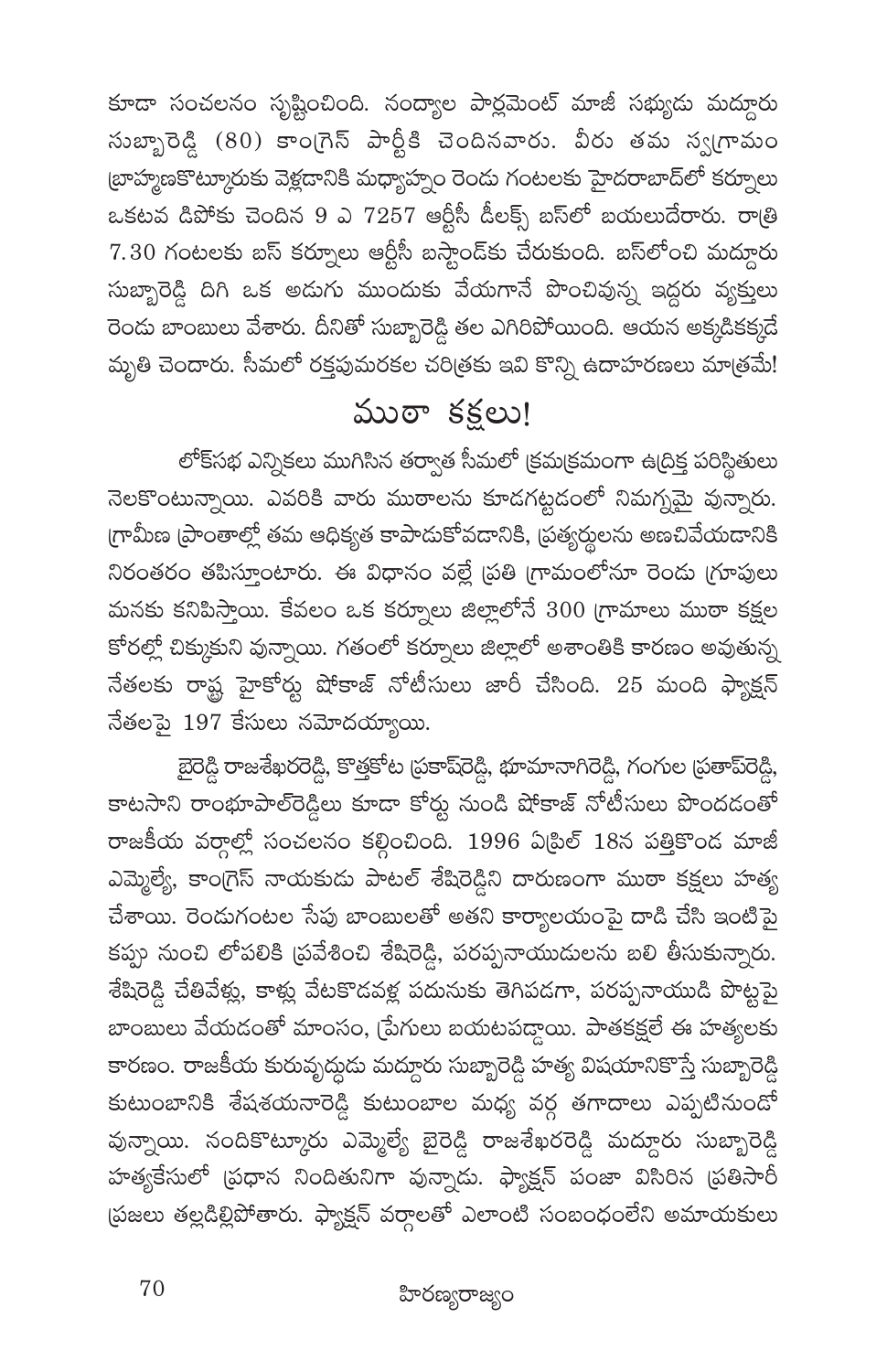ఈ ఘర్షణలో తమ ఆస్తుల్నే కాకుండా, (పాణాలను కూడా కోల్పోతున్నారు. దాడులు జరిగిన (పతిసారి ఒక వర్గం వారు ఆస్తుల్ని పోగొట్టుకుని నిరా(శయులు కాగా, మరోవర్గం వారు (పత్యర్థులు ఎప్పుడు మళ్లీ పంజా విసురుతారోనని (పాణాల్ని గుప్పిట్లో పెట్టుకొని కాలం వెళ్లదీస్తుంటారు. సీమలో ఎన్నికలంటే భయం. ఎందుకంటే ఎన్నికల ముందు హత్యలు జరుగుతాయి. ఎన్నికల రోజు హత్యలు జరుగుతాయి. ఎన్నికలు అయిపోయిన అనంతరం హత్యలు జరుగుతాయి. యిక ఆస్తుల విషయానికి వస్తే ఎన్ని (గామాలు మరుభూములవుతాయో, ఎన్ని నివాసాలు దగ్ధమౌతాయో, ఎన్ని చీనీ తోటలు తెగిపడతాయో... చెప్పలేం...

#### అడుగంటిన పారి(శామిక (పగతి!

కరువు కాటకాలకు నిలయమైన రాయలసీమలో కక్షలు, కార్పణ్యాలు మాత్రం పెరుగుతున్నాయి. కాని పారి<sub>(</sub>శామిక ప్రగతి మాత్రం పెరగలేదు. సహజ వనరులు ఎన్నో ఉన్నా వాటిని ఆధారంగా చేసుకొని పరిశ్రమలు ఏర్పాటు చేయడానికి ముందుకు వచ్చేవారు ఫ్యాక్షనిస్టుల దెబ్బకు బెదిరిపోతున్నారు. రాజకీయ నాయకుల (పాబల్యం, పోరాటాలతో – నిరుద్యోగులు, కార్మికులు సమిధలవుతున్నారు. కేవలం ఒక్క కడప జిల్లాలోనే దాదాపు 30 నుంచి 40 శాతం చిన్న, పెద్ద పరి[శమలు మూతపద్దాయంటే పరిస్థితి ఎలా వుందో ఊహించుకోవచ్చు.

కార్మిక సంఘాలకు నాయకులుగా వుంటున్నవారిలో ఎక్కువ శాతం వ్యక్తులు యాజమాన్యాలను భయపెట్టి, బెదిరించి పరి(శమలలోని టెండరు పనులు, కాం(టాక్టు పనులు బినామీ పేర్లతో తీసుకుని లక్షలాది రూపాయలు గడిస్తున్నారు. తమ పనులకు అడ్డొస్తే దౌర్జన్యం తప్పదు. 1997 26వ తేదీన జువారి సిమెంట్స్ యాజమాన్య అధ్యక్షుడు ఓం[పకాష్ జగేటియాను ఎ(రగుంట్ల రైల్వేస్టేషన్లో మారణాయుధాలతో దాడిచేసి గాయపర్చిన సంఘటన అన్ని పరి(శమలలో సంచలనం రేపింది. కడప జిల్లాలో చెన్నూరు చక్కెర కర్మాగారం, (పొద్దటూరు పాలశీతలీకరణ ఉత్పత్తి కేం[దం, రంకా కేబుల్స్, ఆంధ్రా కేబుల్, ఆంధ్రా కాటన్మిట్లు, పెన్నా కాటన్ మిల్లు, ప్యాకేజింగ్, పెన్నా పేపర్ మిల్లులు ఇబ్బందుల్లో వున్నాయి. అనంతపురం జిల్లాలో గుంతకల్లు స్పిన్నింగ్ మిల్లు, ఎ.పి. లైటింగ్స్ సంస్థలు మూతపద్దాయి. తాడిప(తి [పాంతంలో ఎల్అంద్టి సిమెంట్ కర్మాగార యజమానులు యిక్కడి ఫ్యాక్షన్ రాజకీయాలకు విసిగిపోయి కొంతకాలం పాటు తమిళనాదుకు వెళ్లిపోవడం, జువారి సిమెంట్ కర్మాగారం ఉన్నతాధికారి రామాంజనేయరెడ్డి ఇంటిపై బాంబుదాడి, చిలమకూరులోని కోరమాండల్ సిమెంట్ ఫ్యాక్టరీలో దాదులు ఇక్కడి పారి(శామిక (పగతికి అవరోధంగా నిలిచాయి.

వేంపల్లి గంగాధర్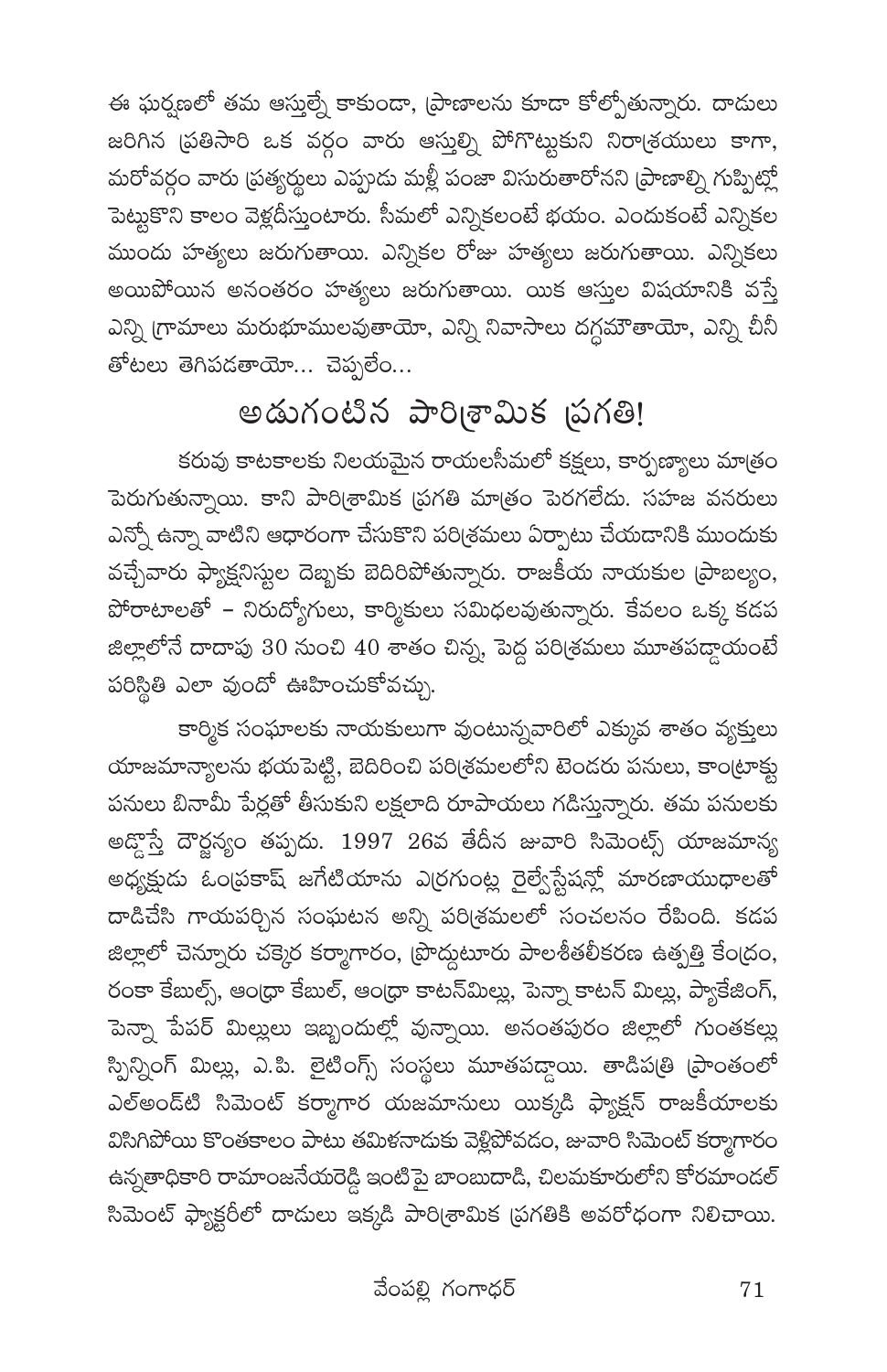చిలమకూరు, కలమల్ల (గామాల మధ్య సిమెంట్ పరి<sub>(</sub>శమ నిర్మించేందుకు 'సీబా' అనే సంస్థ 4.50 కోట్ల రూపాయలు వెచ్చించి భూముల సర్వే పనులు పూర్తి చేసినప్పటికీ ఇక్కడి ఫ్యాక్షనిజానికి బెదిరి ఆ (పాజెక్టును నిలుపు చేసింది.

పాడిపరి(శమతో అభివృద్ధి చెందిన (గామాల్లో ఫ్యాక్షన్ వ్యవస్థ చెలరేగి పరి<sub>(</sub>శమను పూర్తిగా మట్టబెట్టేందుకు బాటలు వేసింది. ఒకప్పుడు పాలు ఏరులై పొంగిన గ్రామాల్లో నిత్యం జరిగే నెత్తుటేరుల కారణంగా పాడిపరి(శమ పూర్తిగా ...<br>కనుమరుగైపోయింది. [పొద్దటూరు పాలఫ్యాక్టరీ మూతపడటంతో దీనిపై ఆధారపడి .<br>జీవిస్తున్న ఎన్నో కుటుంబాలు రోడ్డునపడ్తాయి. గుంతకల్లులోని స్పిన్నింగ్ మిల్లు మూతపడటంతో 1300 మంది కార్మికులు ఉపాధి పోగొట్టుకుని నిరుద్యోగులయ్యారు. సీమలో బంగారం, వ(జాలు, ఇనుము, ఆస్ఐెస్టాస్, బెరైటీస్ గనులు వున్నాయి.

ఈ గనుల నుండి ప్రతి సంవత్సరం 45 లక్షల టస్నుల ఖనిజాలు వెలికితీస్తున్నా దానిలో కొంతశాతం మాత్రమే యిక్కడి పరి(శమలు వినియోగించుకుంటున్నాయి. మిగిలిన సంపదంతా ప్రక్కరాాష్ట్రాలకు తరలిపోతోంది. రామగిరి [పాంతంలో గాలిమరల విద్యుత్ కేంద్రం ఏర్పాటుకు కూడా ఫ్యాక్షనిస్టులే అద్దు తగులుతున్నారు. ఫలితంగా యిక్కడ ఎన్ని వనరులు వున్నప్పటికీ పెట్టుబడులు పెట్టి పరి(శమలు స్థాపించాలంటే పారి(శామికవేత్తలు ముందుకు రావడం లేదు.

## ెవ్రాకోర్టుకు జిల్లా జడ్జి నివేదిక 'అనంత'లో రాజకీయ రక్తపాతం!

హత్యకు గురైనవారి వివరాలను జిల్లా జడ్జి తన నివేదికలో పొందుపరిచారు. హతుల వివరాలివీ.

- ➤ బుక్కరాయసముద్రం మండలానికి చెందిన శివయ్యను హత్య చేశారు. ముక్కామల చిన్నవెంకటరెడ్డి సహా 20 మంది నిందితులు.
- ఎ(రిస్వామి  $2001$  స్థానిక ఎన్నికల్లో ఆయన అల్లుడు బోయమండలం ⋗ నాగార్లున కనేకల్ మండలం హణకనహాల్ పంచాయతీ సర్పంచ్ పదవికి పోటీ చేశారు. నాగార్జున తరపున మామ ఎ(రిస్వామి విస్తృత (పచారం చేసుందడంతో బోరు వద్ద వివాదాన్ని అద్దుపెట్టుకుని ముగ్గురు  $2004$ మే 30న హత్య చేశారు.
- ధర్మవరంలో సుధాకర్ెెడ్డి మద్దతుదారులు సలీం బాషాను హత్య చేశారు. ➢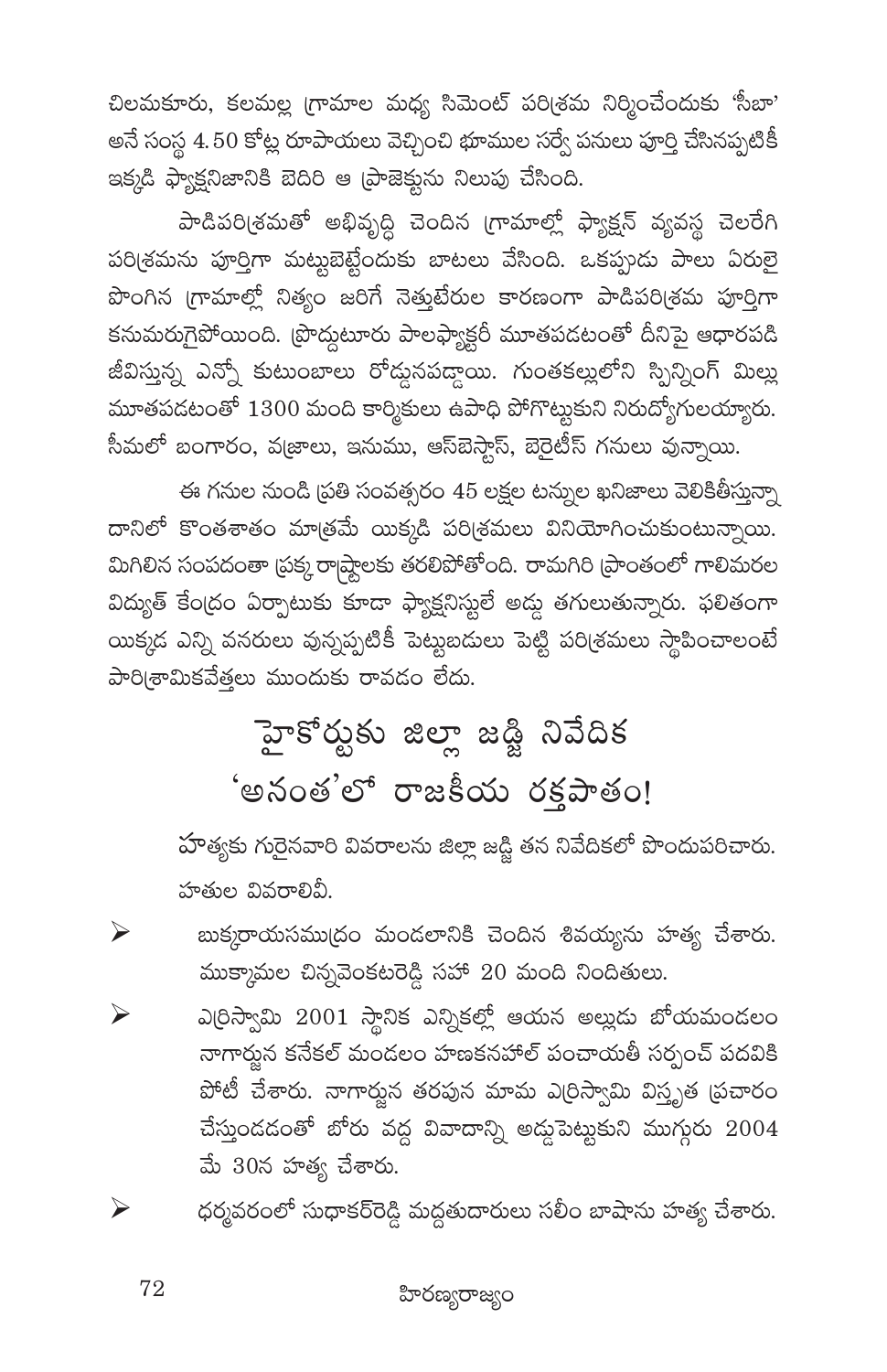- కూడేరు మండలం గొట్కూరులో చల్లా శ్రీనివాసులుకు, నాగిరెడ్డికి రాజకీయ ➤ వైరం ఉంది.  $2004$  జూన్  $25\check{a}$  శ్రీనివాసులుపై  $28$  మంది దాడి చేసి హత్య చేశారు.
- బుక్కపట్నం మండలం కొత్తకోట సింగిల్ విండో మాజీ అధ్యక్షుడు, ↘ నాయకుడు నరసింహులును రాజకీయ కక్షలతో అపహరించుకెళ్లి  $2004$ జూన్ 26న నరికి చంపారు.
- సోమందేపల్లికి చెందిని మదన్**మోహన్ 2004 జులై 27న హిందూపురం** వెళుతుండగా గుర్తు తెలియని వ్యక్తులు హత్య చేశారు. అసెంబ్లీ ఎన్నికల్లో తరపున చురుగా్త (పచారం చేసినందునే ఈ హత్య జరిగిందని ఆరోపణలున్నాయి.
- రెందు వర్గాల మధ్య రాజకీయ, ఫ్యాక్షన్ కక్షల నేపథ్యంలో వజ్జల మల్లికార్జున, ➤ మరో 9 మంది 2004 ఆగస్టు 14న పావురాల కిష్ట, పావురాల రాజాలను హత్య చేశారు.
- తలుపుల మండలానికి చెందిన పరిశెట్టి రామకృష్ణ అసెంబ్లీ ఎన్నికల్లో ➤ చురుగ్గా (ప్రచారం నిర్వహించారు. 2004 సెప్టెంబర్ 5న ఆవుల మనోహర్రెెడ్డి, మరో 10 మంది కలిసి ఆయన్ను హత్య చేశారు.
- తరగకుంట (పభాకర్ తెదేపా నేత పరిటాల రవీం(దకు అనుచరుడు. ⋗ రవీంద్ర మద్దెలచెర్వు సూరి కుటుంబాల మధ్య దీర్ఘకాలంగా విరోధం వుంది. శత్ు నిర్మూలనలో భాగంగా మొద్దశీను తదితరులు పథకం స్రకారం 2004 సెప్టెంబర్ 5న తగరకుంట స్రభాకర్ను హత్య చేశారు.
- వాసుదేవరెడ్డి, బసయ్యగారి సుధాకర్**రెడ్డి ఒకే పార్టీలో ఉండేవారు. ఇద్దరి** ➢ మధ్య మనస్పర్గలు చోటు చేసుకోవడంతో వాసుదేవరెడ్డిని తాడిపఱ్రిలో  $2004$  డిసెంబరు 9న సుధాకర్ెెండ్డి, మల్లికార్జునరెడ్డి హత్య చేశారు.
- ఎమ్మార్పీయస్కు చెందిన గంగులప్ప ఎమ్మెల్సీ పల్లె రఘునాథరెడ్డికి ➢ మద్దతుదారు. పూలకుంటపల్లి సర్పంచి ఎం.శివారెడ్డికి, గంగులప్పకు  $[$ గామ ఆధిపత్యం, కాం(టాక్లుల విషయాల్లో వివాదాలు ఉన్నాయి.  $2004$ డిసెంబరు 14న గంగులప్పను హత్య చేశారు. ఇందులో 13 మంది నిందితులు వున్నారు.
- తెలుగుదేశం ఎమ్మెల్యే పరిటాల రవీంద్ర, మల్లకాల్వ ఈశ్వరయ్యలను ⋗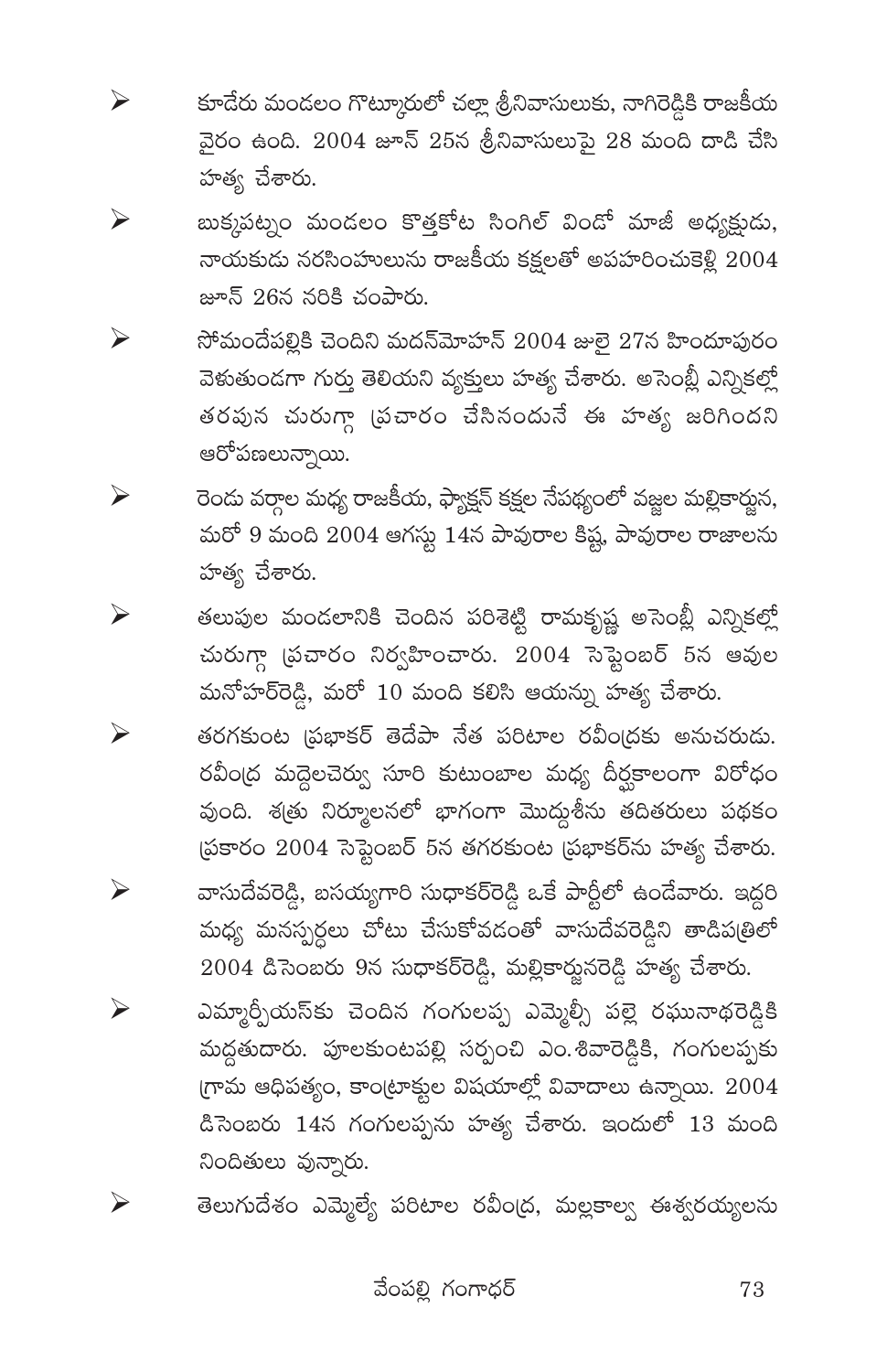$2005$  జనవరి  $24\%$  హత్య చేశారు. రవీం(ద తెలుగుదేశం పార్టీ సమావేశంలో పాల్గొని కార్యకర్తలు కేశవయ్య, ఈశ్వరయ్యలతో కలిసి వస్తుండగా కాల్పులు జరపడంతో పరిటాల, ఈశ్వరయ్యతో పాటు గన్మెన్ మహబూబ్బాషా కూడా చనిపోయారు. దీనికి కాంగ్రెస్ నేత సూరి కుట్రదారు కాగా, మొద్దశీను, మరో 14 మంది నిందితులుగా వున్నారు.

- .<br>త్రీనాథ్గౌ్డ్, చిన్నవెంకటరెడ్డి వర్గాల మధ్య పదేళ్లుగా విబేధాలు వున్నాయి. ➤ రాజకీయ, ఫ్యాక్షన్ వైరాల నేపథ్యంలో చిన్న వెంకటరెడ్డి, మరో  $12$ మంది 2005 ఫిట్రవరి 3న శ్రీనాథ్గౌద్ను హత్య చేశారు.
- పెనుకొండ మండలం బండ్లపల్లికి చెందిన రామాంజనేయులు అసెంబ్లీ ➤ ఎన్నికల్లో ఏజంట్గా ఉన్నాడు. గొల్ల మురళి, మరో నలుగురు ఆయనతో గొడవ పెట్టుకుని 2005 మే 26న తీమంగా కొట్టి గాయపరిచారు. చికిత్స పొందుతూ మే 29న మృతి చెందాడు.
- రాజేంద్రనాథ్రెెడ్డి మాజీ గ్రామ పరిపాలనాధికారి (వీఏవో). తాడిపత్రి ↘ మండలానికి చెందిన ఎం.పుల్లారెడ్డి వర్గంతో దీర్ఘకాలంగా రాజకీయ విబేధాలున్నాయి. 2006 మార్చి 8న పుల్లారెడ్డి, మరో ఐదుగురు కలిసి రాజేంద్రనాథ్రెెడ్డిని హత్య చేశారు.
- మాజీ ఎమ్మెల్యే సూర్యప్రతాప్౦ెడ్డి (సూరీడు) తెలుగుదేశంలో కీలకమైన ↘ నాయకుడు. యల్లనూరు మండలం వెన్నపూసపల్లికి చెందిన కాంగ్రెస్ నేత బి.నారాయణరెడ్డితో శ(తుత్వం వుంది. తాడిప(తి రైల్వే స్టేషన్లో ఈ ఏడాది జనవరి 10న ఎస్.లోకేశ్వర్ెెడ్డి, మరో 21 మంది మూకుమ్మడిగా బాంబులతో దాడి చేసి సూరీదును హత్య చేశారు.
- బోయ రామాంజనేయులు అనంతపురం మున్సిపాలిటీలో మాజీ వార్డు ➤ సభ్యుడు. కాం(టాక్టు, అభివృద్ధి పనుల పంపిణీలో తలె<u>త్తి</u>న విబేధాలతో టి.శంకరయ్య మరో 11 మంది బాంబులతో దాడి చేసి హతమార్చారు.
- పెద్దపప్పూరు మండలంకు చెందిన రాంభూపాల్5ెడ్డిని, రెడ్డమ్మగారి ⋗ భాస్కర్5ెడ్డి, మరో 13 మంది హత్య చేశారు.
- రొద్దం మండలానికి చెందిన హరిజన సన్నప్పయ్య ఆయన కుమారులు  $\blacktriangleright$ ఎంపీటీసీ ఎన్నికల్లో మద్దతు తెలిపారు. సన్నప్పయ్య తోటలో నిద్రపోతుండగా గుర్తు తెలియని వ్యక్తులు హత్య చేశారు.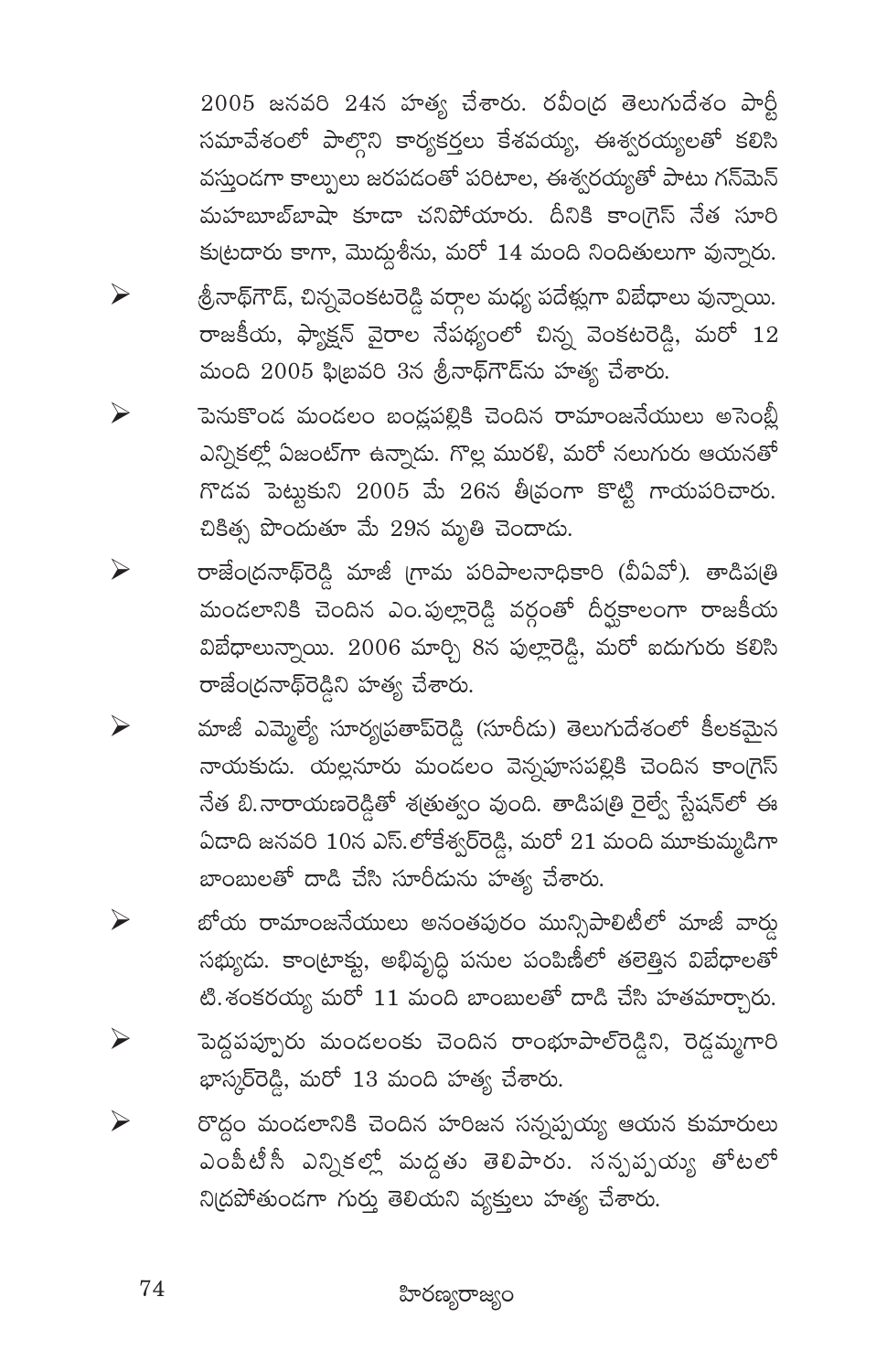- ➤ ధర్మవరం మండలంలో ఎ.నారాయణస్వామిని, ఎం.భాస్కర్ మరో ఏదుగురు హత్య చేశారు. ఎలుకుంట్ల గ్రామం చౌకధరల దుకాణం డీలర్ష్మిప్ విషయంలో వీరికి వివాదం ఉంది.
- అనంతపురం జిల్లాతో పాటు ఇతర జిల్లాల్లో జరిగిన హత్యలకు తన పిటిషన్లో (ప్రస్తావించింది. వాటిలో కొన్ని...
- చితూరు జిల్లా గుడిపాల మండల మ(దాసు బాబు అలియాస్ వి.కె.విజయ్కుమార్ అదృశ్యమైన మూడు రోజులకు అతణ్ణి యాసిద్ పోసి తగులబెట్టిన విషయం బయటపడింది.
- కడప జిల్లా కొండాపురం మండలానికి చెందిన జిర్రాపెద్ద గంగరాజు, కృష్ణయ్యలను (పత్యర్థులు పట్టపగలే దారుణంగా హత్య చేశారు.
- కర్నూలు జిల్లా కొలిమిగుండ్ల మండలంలో వి.బ్రహ్మరుద్రారెడ్డిని (పత్యర్థులు ⋗ బాంబులు వేసి, కత్తులతో పొడిచి అతి క్రూరంగా హత్య చేశారు.



"నా భర్త అంగరక్షకులుగా ముసలివారిని, చేతకానివారిని ఇచ్చారు. వారికి తుప్పుపట్టిన తుపాకులిచ్చారు. వీరి వల్ల తన (పాణాలకు రక్షణ ఉండదని నా భర్త భావించబట్టే [పైవేట్ వ్యక్తులను నియమించుకున్నారు. తన [పాణాలకు హాని వుందని పసిగట్టి (ప్రధానికి కూడా నివేదించుకున్నారు. స్వయంగా వారే టీవీ ఛానళ్లకు వెల్లడించారు. ఆయన్ను రోడ్డు మీద నిలబెట్టి సోదాలు చేశారు. పులివెందులకు 15 వాహనాల్తో వెక్తుంటే వాటిని అదుగదుగునా తనిఖీ చేశారు. ఇంటికొచ్చి ఆయన ఫైళ్లన్నింటినీ పట్లుకెళ్లిపోయారు. వాటిని ఇప్పటికీ $\mid$ .<br>తిరిగివ్వలేదు. పరిటాల హత్య కేసును సీబీఐకి అప్పగించామన్నారు. కాని వారు ఏం చేశారు?"

- రవి హత్యోదంతంపై శాసనసభలో చర్చలో పరిటాల సునీత.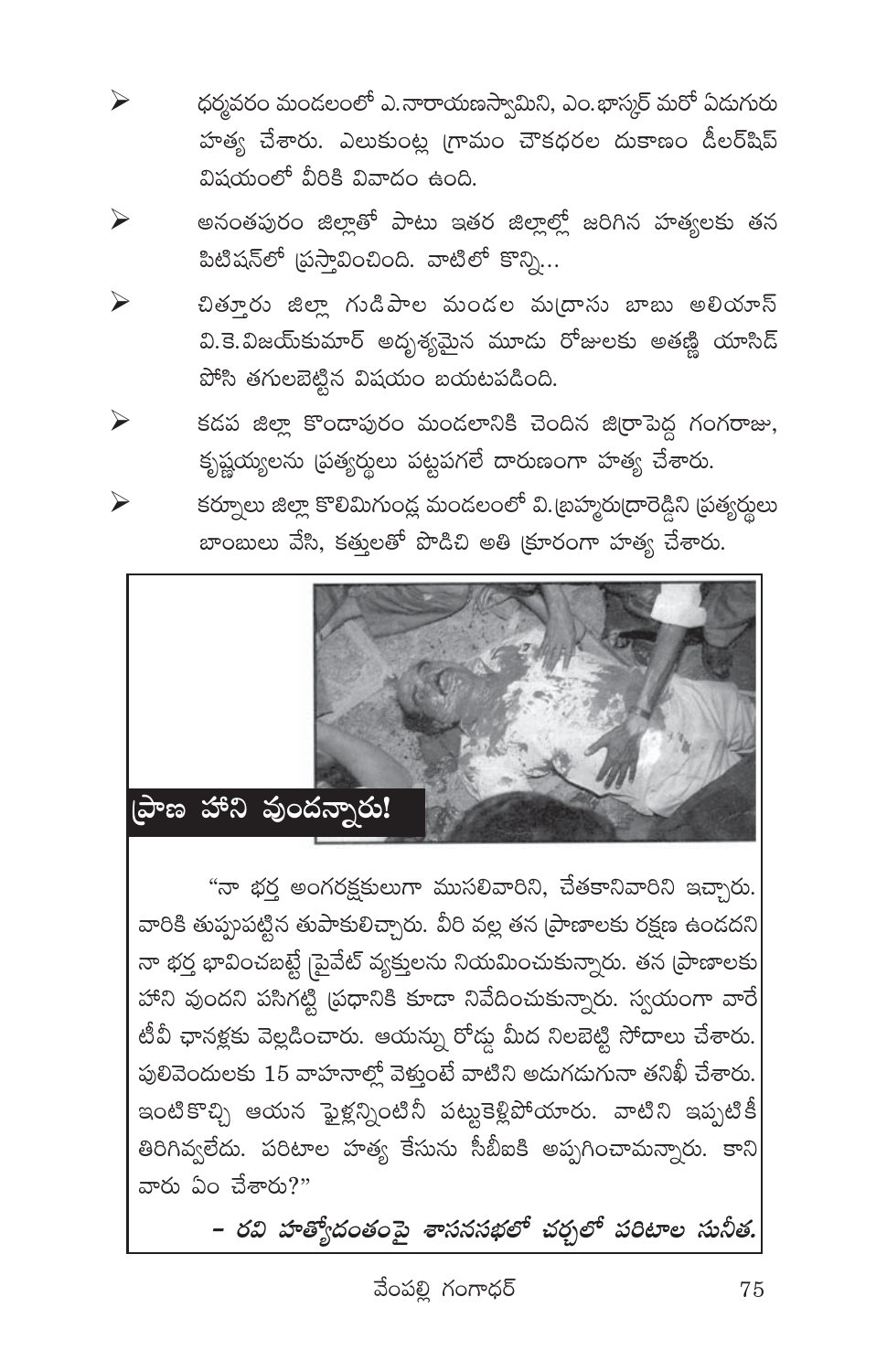#### పరిటాల రవిపై నేరారోపణలు

మధ్యతరగతి వ్యవసాయదారుల కుటుంబం నుంచి వచ్చిన పరిటాల రవీంద్ర తాత, తండ్రి చిన్నస్థాయి వ్యవసాయదారులుగా ఉంటూ ఆ <mark>ప్రాంతంలోని రెడ్డి ఫ్యాక్ష</mark>న్ నాయకులకు వ్యతిరేకంగా పోరాటం సాగించారు. రైతులు, రైతు కూలీలు, ఇతర వృత్తుల మీద ఆధారపడి జీవిస్తున్న సామాన్య (పజానీకం నుంచి బలవంతంగా డబ్బు లాగడం, ముక్కు పిండి పన్నులు వసూలు చేయడమనే దుష్ట సం[పదాయం వందల ఏళ్ల నుంచి ఇంకా కొనసాగదాన్ని వారు వ్యతిరేకించారు. ఆ దుష్ట సంస్కృతి ఒక్క అనంతపురం జిల్లాలోనే కాకుండా రాయలసీమ [పాంతంలోని చిత్తూరు, కడప, కర్నూలు జిల్లాల్లో కూడా సాధారణమైపోయింది. ఈ సంస్కృతి సాధారణ (పజలను ముఠా నాయకులకు విధేయులుగా మారేందుకు [పేరేపించింది. దాంతో ఈ [పాంతంలో అభివృద్ధి అదుగంటి వెనుకబాటుతనం, నిరుద్యోగం పెరిగిపోయాయి.

రవి కూడా కొన్నేళ్లు నక్సలైట్ జీవితాన్ని గడిపిన తరువాత తన తాత తం్డుల మార్గాన్నే అనుసరించారు. తండ్రి, సోదరుడు హరిల మార్గంలోనే మొదట నక్సలైట్గా మారి, ఆ తరువాత ముఠా నాయకులను ఎదిరించడానికి సిద్ధపడిన రవి కాల(కమంలో తానే ఒక ముఠా నాయకుడిగా మారిపోయారు. నక్సలైట్ (శేణుల నుంచి వైదొలగిన తరువాత ఆయన తెలుగుదేశం పార్టీ వ్యవస్థాపకుడు ఎస్.టి.రామారావు ఆహ్వానం మీద ఆ పార్టీలో చేరిపోయారు. మొదటిసారి శాసనసభ్యు<mark>డుగా ఎన్నికైన వెంటనే</mark> రవిని ఎన్టిఆర్ కార్మికశాఖ మంత్రిని చేశారు. ఆయన మీద హత్య, లూటీలు, హింసాత్మక కార్యకలాపాలకు పాల్పడిన ఆరోపణలపై 40 పైచిలుకు కేసులు నమోదయ్యాయి. పోలీసులకు కూడా ఆయనంటే భయం ఉందడంతో వాటిల్లో .<br>చాలా కేసులు పరిశోధనలకు కూడా నోచుకోలేదు. సాక్ష్యాలు లభ్యం కాని కారణంగా కొన్ని కేసుల్ని కొట్టేయడం జరిగింది. రవిపై అనంతపురం జిల్లాలోని అనంతపురం పట్టణం, కనగానిపల్లి, రామగిరి, పెనుగొండ, రొద్దం, సోమందేపల్లి పోలీస్ స్టేషన్లలో కేసులు నమోదై ఉన్నాయి. ఈ కేసులన్నీ దర్యాప్తులో ఉన్నాయి.

- $1983$  జూన్  $12$  అనంతపురంలో మాజీ శాసనసభ్యుడు మద్దెలచెరువు ➤ నారాయణరెడ్డిని హత్య చేసిన కేసులో రవి పేరు (ప్రముఖంగా వినిపించింది. ఆయనను వెంట తరిమి కిరాతకంగా హత్య చేసినట్లు ఆరోపణలు వచ్చాయి.
- 1993 అక్భోబర్ 24న మద్దెలచెరువు సూర్యనారాయణరెడ్డి తల్లిని, ఇతర ➤ కుటుంబ సభ్యులను టీవీ బాంబు పేల్చి హత్య చేశారు. ఈ హత్యలో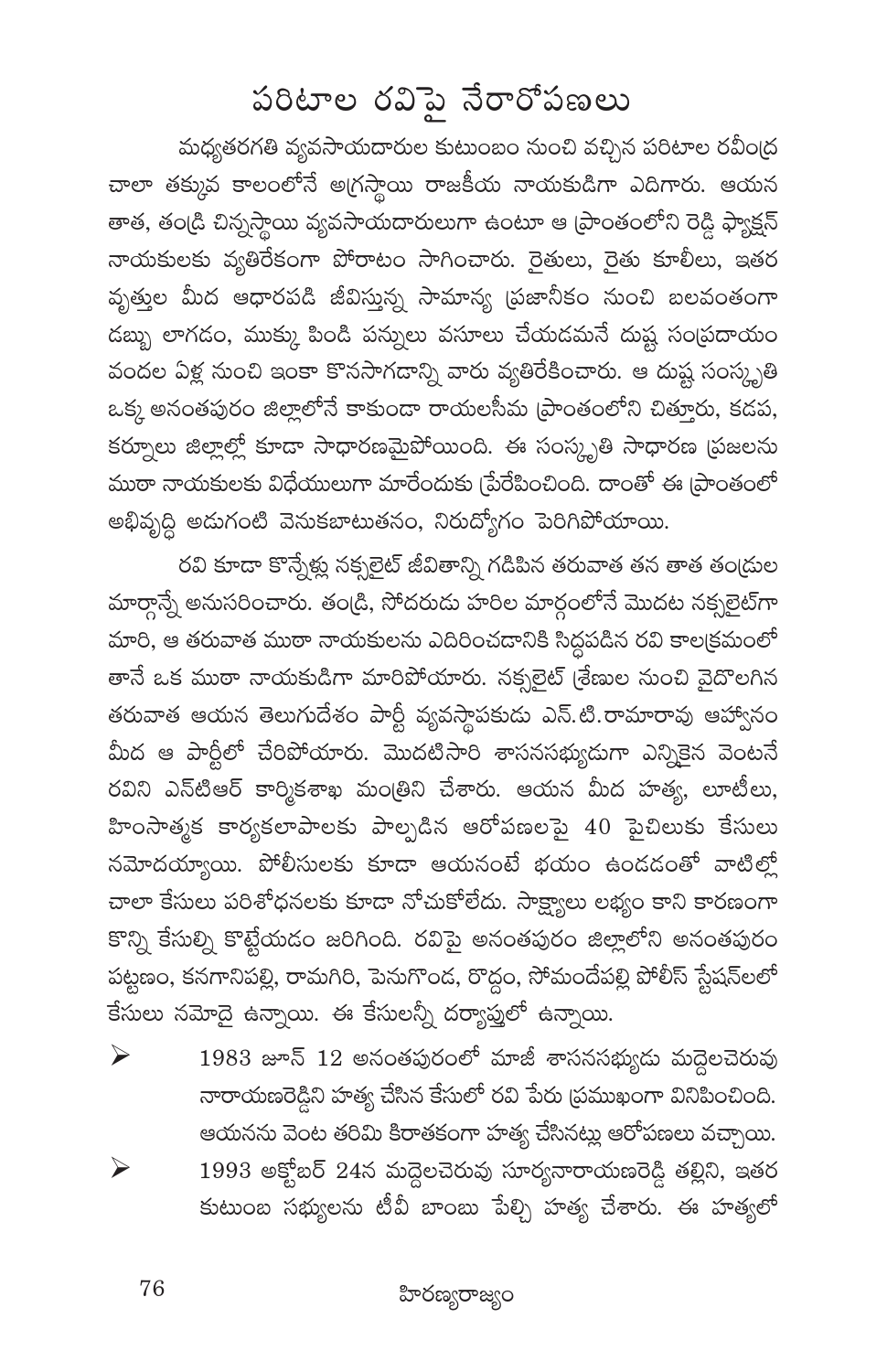సూర్యనారాయణరెడ్డి తప్పించుకోగలిగారు. ఈ కేసులో రవిని, మరో ఆరుగురిని ప్రధాన నిందితులుగా నమోదు చేశారు.

- 1996 ఏ[ిల్ 7న సోమందేపల్లిలో కాంగ్రెస్ నాయకుడు రమాకాంత్రెెడ్డిపై ➤ దాడి జరిగిన కేసులో రవి పేరుంది.
- జూలై 1998లో రంగారెడ్డి అనే వ్యక్తిని అపహరించి హత్య చేసిన ఆరోపణపై ⋗ ఐ.పి.సి. 354, ఆర్.దబ్ల్య. 34 కింద కేసు దర్యాప్తులో వుంది.
- $2000$  మార్చి  $16$ వ తేదీన అనంతపురంలో గోనుగుంట్ల సూర్యనారాయణ ⋗ అనే కాంట్రాక్టర్ ఇంటిపైన రవి వర్గానికి చెందినవారు పెద్ద ఎత్తున దాడి జరిపినట్లు ఆరోపణలు వచ్చాయి. ఆ కేసు పైన కూడా దర్యాప్తు జరుగుతోంది.
- 2000 ఏట్రిల్ 24వ తేదీన హైదరాబాద్లోని ఎర్రగడ్డ దగ్గర జంటహత్యలు ➤ జరిగాయి. ఈ కేసులో కూడా పరిటాల రవీం(దతో పాటు మరో ఆరుగురి మీద కేసులు నమోదయ్యాయి.
- ఇటీవల రాష్ట్ర శాసనసభకు జరిగిన ఎన్నికల్లో కాంగ్రెస్ పార్టీ ఏజంట్గా ➤ పనిచేసిన గంగాధర్ను అపహరించి హత్య చేసేందుకు (పయత్నించినట్లు ఆరోపణలు వచ్చాయి.
- సి.కె.పల్లెకు చెందిన వెంకటాంపల్లికి చెందిన కమ్మరి సూరి అదృశ్యం పైన గత సెప్టెంబర్ మూడో వారంలో కేసు నమోదు చేశారు.
- రొద్దం మండలం గౌరాజుపల్లికి చెందిన భాస్కరరెడ్డిని కిద్నాప్ చేసి, హత్య ➢ చేసిన ఆరోపణపై ఐ.పి.సి. 354 కింద కేసు నమోదు చేశారు.

## దర్యాప్తులో ఉన్న కేసులు

- ఆయుధాలు కలిగి ఉండడం, అపహరణలు, బలవంతపు వసూళ్లకు ➤ సంబంధించి సుమారు 40 కేసులు వివిధ పోలీస్ స్టేషన్లలో దర్యాప్తులో ఉన్నాయి.
- $1983$  జూన్  $12$ వ తేదీన మద్దెల చెరువు నారాయణరెడ్డిని అనంతపురంలో హత్య చేశారు. 1993 అక్టోబర్ 24వ తేదీన నారాయణరెడ్డి తల్లిని, ఇతర కుటుంబ సభ్యులను టీవీ బాంబుతో హత్య చేశారు.
- 2000 ఏటిల్ 24వ తేదీన హైదరాబాద్లోని ఎర్రగడ్డలో ఇద్దరిని హత్య ➤ చేసినట్లు రవిపై ఆరోపిస్తూ కేసు నమోదైంది.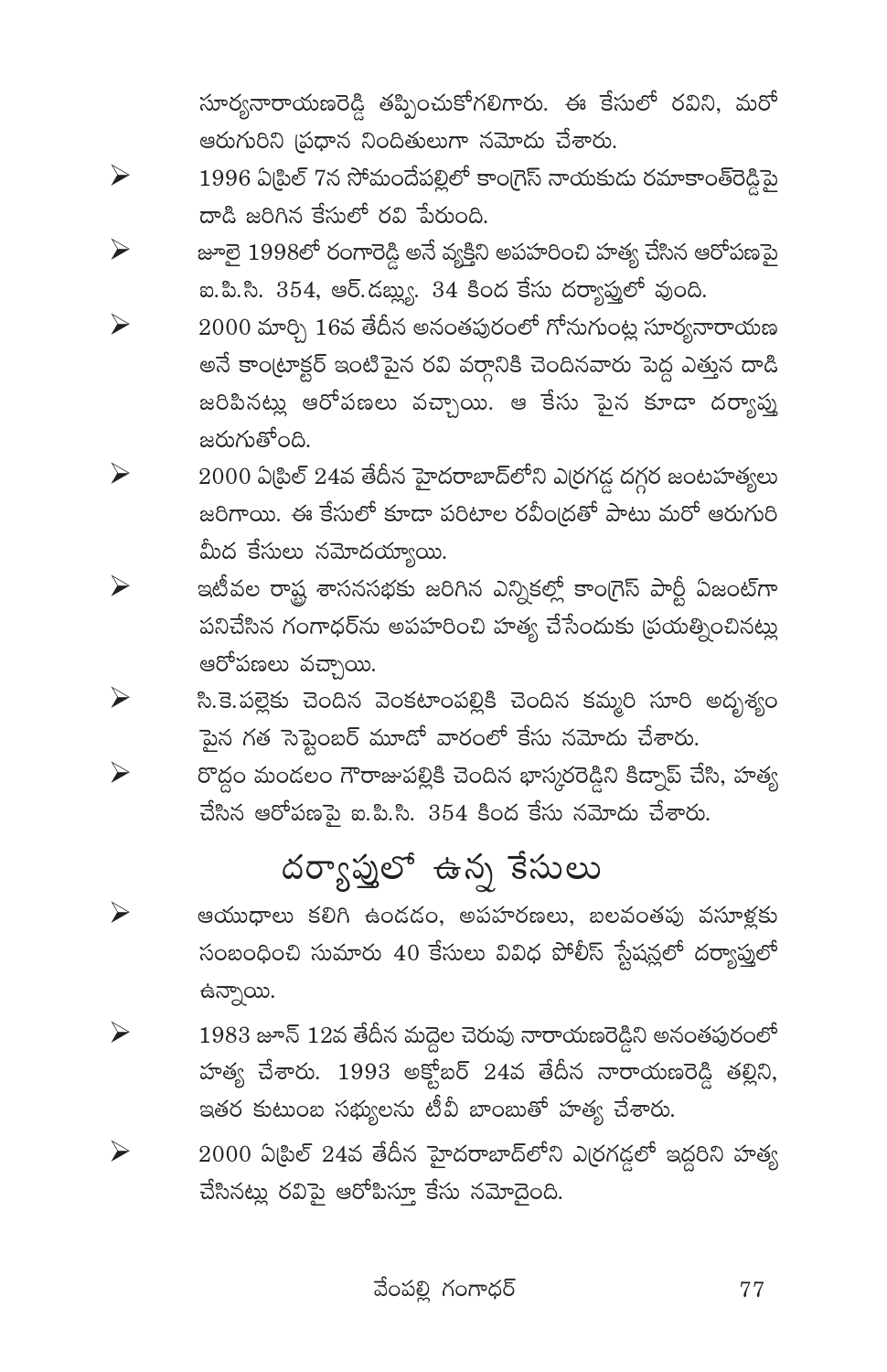#### పరిటాల రవి హత్య కేసు ।పాథమిక సమాచార నివేదిక

మహారాజశ్రీ అనంతపురం 2 టౌన్ పోలీస్ స్టేషన్ వారికి రామగిరి మండలం, వెంకటపురం వాస్తవ్యుడు, ధర్మగిరి కొండన్న రాయించిన ఫిర్యాదు – అయ్యా, ఈ రోజున, అనగా  $24.01.2005$ న జిల్లా పార్టీ సమావేశం ఉదయం  $11.30$  గంటలకఉ అనంతపురం టౌన్లో జిల్లా జడ్జీ బంగ్లా ఎదురుగా ఉన్న తెలుగుదేశం పార్టీ ఆఫీసులో జరుగుతుండెను. పెనుగొండ ఎం.ఎల్.ఏ. అయిన నా అల్లుడు పరిటాల రవీంద్ర ఈ సమావేశానికి వెంకటాపురం నుంచి మూడు జీపుల్లో బయలుదేరారు. ఆయన వెంట నేను, హెచ్.హనుమప్ప, హరిజన నాగేషు, వద్ల శంకరప్ప, <mark>డైవర్ రాము</mark>, పేరురు ముత్యాలు, పూర్ణయ్య, అయిదుగురు గన్మెన్లతో బయలుదేరి పార్టీ ఆఫీసుకు ఉదయం 11.30 గంటలకు చేరుకొన్నాము. పార్టీ రాష్ట్ర నాయకులైన కె.కళావేంకట్రావు, బి.గోపాలకృష్ణారెడ్డి, రుమాండ్ల రామచంద్రయ్య, యూసెఫ్ అలీ, శోభా నాగిరెడ్డి, పార్లమెంటు సభ్యురాలు దుర్గ, మరికొందరు వచ్చి ఉన్నారు.

స్థానిక తెలుగుదేశం కార్యకర్తలు, నాయకులు పెద్ద సంఖ్యలో వచ్చినారు. మధ్యాహ్నం 2.30 గంటల (పాంతంలో సమావేశం అయిపోయి భోజన విరామం ఇచ్చారు. నా అల్లుడు పరిటాల రవీం(ద, నేను, గన్మెన్లు మా వెంట వచ్చినవారు అందరం కలిసి భోజనం చేశాము. అందరం నా అల్లుడితో పాటు మధ్యాహ్నం మూడు గంటల [పాంతంలో అనంతపురంలోనే ఉన్న మా ఇంటికి వెళ్లేందుకు ఆఫీస్ గేట్ బయటకు వెళ్లగా, మా గన్మెన్ మాదిరిగా సఫారీ (డైస్లో ప్యాంట్లు, బ్యాగులు వేసుకొని ఉన్న ఆరుగురు రివాల్వర్లు, పిస్టళ్లు పట్టుకొని, ఒకరు బాంబు పట్టుకొని చుట్టుముట్తారు. నా అల్లుడు పరిటాల రవి పైనా, ఇతరుల పైనా కాల్పులు జరిపారు. అదే సమయంలో ఒకరు బాంబు వేయగా, పెద్దగా శబ్దం వచ్చింది. జనం చెల్లా చెదురయ్యారు. నా అల్లుడు పరిటాల రవీంద్ర, గన్మెన్ బాషా అక్కడే పడిపోయారు. తెలుగుదేశం కార్యకర్త ఈశ్వరయ్య కూడా పడిపోయాదు. ఇంకా కొదరికి గాయాల య్యాయి. కేశవులు, అబ్దల్ ఘనీ, ముత్యాలుకు బుల్లెట్ గాయాలయ్యాయి. నా అల్లుడు పరిటాల రవీంద్రకు కుడి కన్ను, ఎద, ముఖంపై బుల్లెట్ గాయాలై కుప్పకూలి చనిపోయాడు. అప్పుడు వందలమంది (పత్యక్షంగా చూశారు. ఈ కాల్పులు జరిపిన వారిని నేను చూస్తే గుర్తు పట్టగలను. వైఎస్ జగన్<mark>మో</mark>హన్**రెడ్డి, జెయిల్లో ఉన్న** మద్దెలచెరువు సూర్యనారాయణరెడ్డి (సూరి), ఆయన భార్య గంగుల భానుమతి, తగరకుంట కొండారెడ్డి కుట్రతో నా అల్లుడిని ఆరుగురితో చంపించారు. జగన్మోహన రెడ్డి, సూరి, జెసి దివాకంరెడ్డి, ఒక పోలీసు ఉన్నతాధికారి కుట్ర చేసి తనను చంపేందుకు స్రయత్నం చేస్తున్నారని, అందుకు ఆధారాలున్నాయని మా అల్లుడు చెప్పేవాడు. విచారించి చట్టరీత్యా చర్యలు తీసుకొని న్యాయం చేయాలని కోరుతున్నాను.

ఇట్లు: ధర్మవరపు కొందన్న.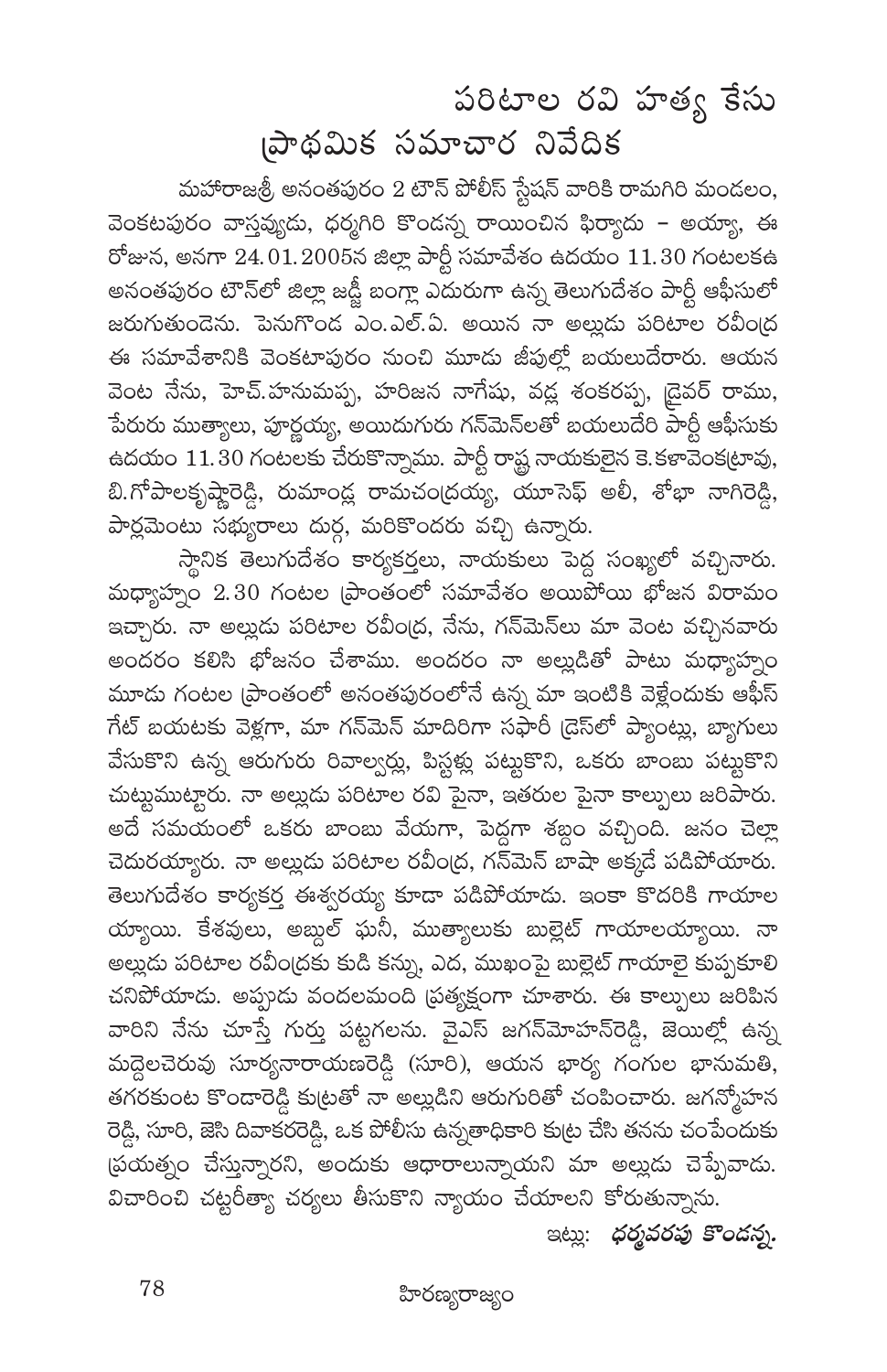

రాజారెడ్డి హత్య కారుపై బాంబులేసి...

అర్ధశతాబ్దం క్రితం బలపనూరులో ఎడగూరు వెంకటరెడ్డి కుటుంబం నివాసం వుండేది. వెంకటరెడ్డి ఇళ్లు సందులో వుండడం వల్ల వీరికి సందింటివారని పేరు వచ్చింది. వెంకటరెడ్డికి ఐదుగురు కుమారులు, ఐదుగురు కుమార్తెలు. వారిలో నాల్గవ కుమారుడు  $\bar{a}$ . ఎస్.రాజారెడ్డి. 29 మే 1925లో జన్మించారు.

పులివెందుల నియోజకవర్గంలో తిరుగులేని రాజకీయనేతగా ఎదిగిన వై.ఎస్.రాజారెడ్డి హత్య సీమలో ఫ్యాక్షన్ జాద్యాన్ని మరోసారి హెచ్చరించింది. తనకెంతో ఇష్టమైన వేంపల్లి మండలంలోని ఇడుపుల పాయ ఎస్టేట్ నుంచి తిరిగి పులివెందులకు వస్తున్న సమయంలో కాపుకాచి (పత్యర్శలు బాంబు దాడికి పాల్పడ్గారు. ముందస్తుగా ఖరారు చేసుకున్న వ్యూహం (పకారం (పత్యర్థులు రోడ్డుకు ఇరువైపులా వుండే కంపచెట్లలో దాక్కొని వేముల వద్ద రాజారెడ్డి (పయాణిస్తున్న కారుపై నాటుబాంబులతో దాడి చేశారు. తలపైన పడిన బాంబు కారణంగా రాజారెడ్డి అక్కడికక్కడే (పాణాలు విడిచారు. 1998 మే 23న జరిగిన ఈ సంఘటన రాష్ట్రవ్యాప్తంగా సంచలనాన్ని రేకెత్తించింది.

# నా తండ్రిని చంపినవారు స్వేచ్ఛగా తిరుగుతున్నారు

"నా తండ్రిని హతమార్చిన వారిపైన ఎలాంటి ప్రతీకార చర్యలు చేపట్టలేదు. వారు స్వేచ్ఛగా తిరుగుతున్నారు. అసలు వారిని ఏదో చేయాలన్న ఆలోచనలు నాకు రావు. అలాంటప్పుడు కనీసం పొలం గట్టు తగాదా కూడా లేని పరిటాలపై ఎందుకు (పతీకారానికి పాల్పడతాం? పరిటాలది, మాది వేర్వేరు జిల్లాలు. మా మధ్య ఎటువంటి ఘర్షణలు లేవు. నా కుమారుడు చేసిన తప్పల్లా పెనుకొంద, తాడిపత్రలకు యువజన కాంగ్రెస్ వారు పిలిస్తే వెళ్లడమే. అప్పట్లో పరిటాల ఏదో అంటే జగన్ కోర్బలో పరువునష్టం దావా వేశారు. పరిటాల హత్యకు గురైనప్పుడు నేను అనకాపల్లిలో వున్నాను. ఆ రోజు సాయంత్రం చంద్రబాబు గవర్నరును కలిసి సీబీఐ విచారణ కోరారు. నా కుమారుడికి ఏమాత్రం సంబంధం ఉందనుకున్నా సీబీఐ విచారణ ఎందుకు వేయిస్తాం? అప్పట్లో రవి, నేను మాట్లాడుకునేవాళ్లం. అలాంటప్పుడు ఎందుకు చంపుకుంటాం?"

– రవి హత్యోదంతంపై శాసనసభలో చర్చలో వైఎస్ రాజశేఖరరెడ్డి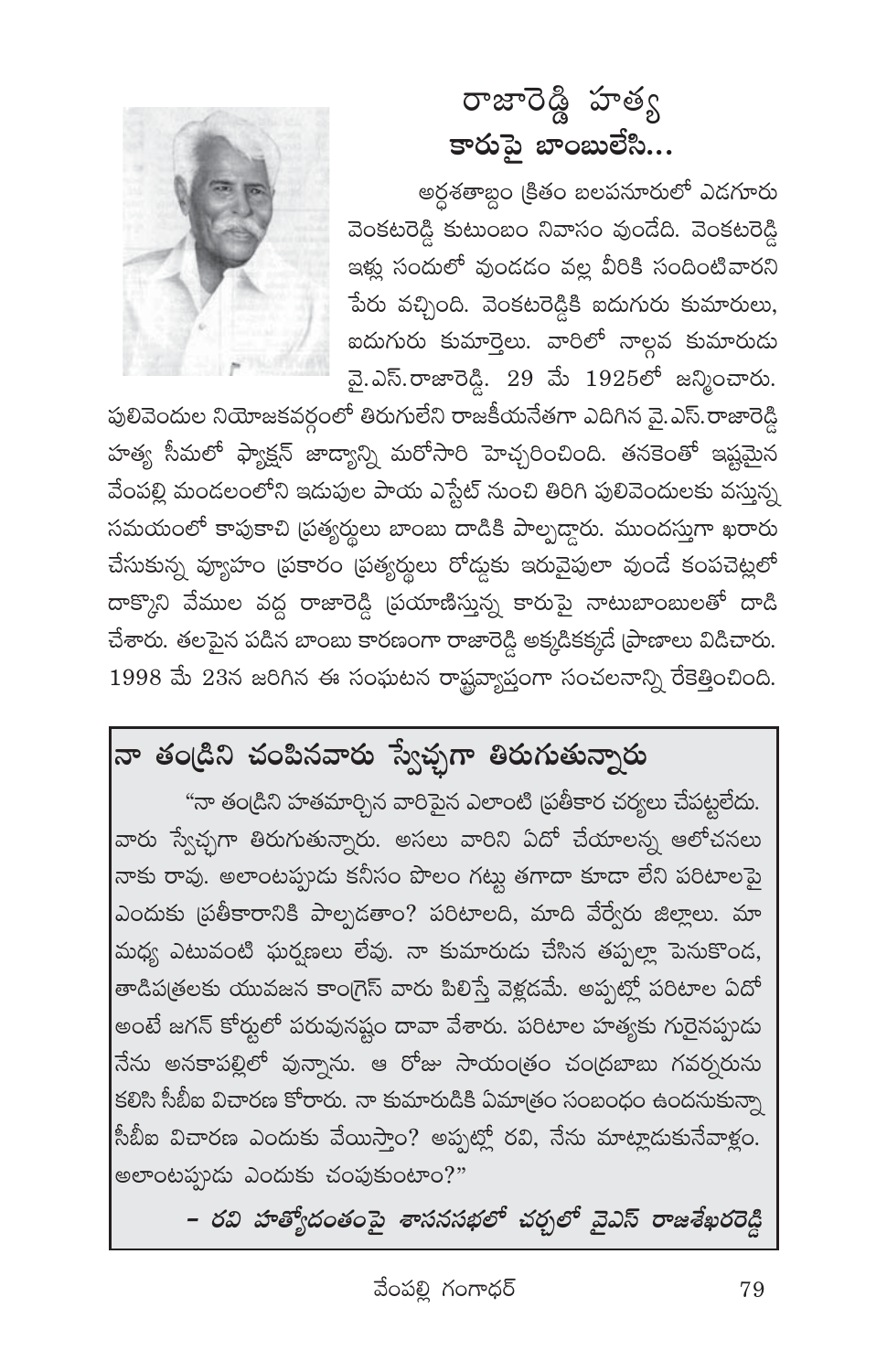కప్పట్రాళ్ల హత్వ



## ఫ్యాక్షన్తో (పారంభం...

#### ఫ్యాక్షన్తోనే అంతం!

నలభై ఏళ్లుగా కప్పటాళ్ల అనుక్షణం ఒక యుగంలా బతికారు. బాంబులు, వేటకొడవకు, తుపాకులే నేస్తంగా సాగిన ఆయన జీవనం చివరకు వాటితోనే అంతమైంది. 1970లో కప్పటాళ్ల

పంచాయతీ ఎన్నికలు జరిగాయి. వారం కిష్టప్పపై వెంకటప్పనాయుడు విజయం సాధించారు. ఉభయ వర్గాల నడుమ అప్పుడు (పారంభమైన ఫ్యాక్షన్ ఇప్పటికీ కొనసాగుతోంది. 1970లో గ్రామం వదిలి వెళ్లిన (పత్యర్థి వారం కిష్టప్ప కుమారుడు మునిరంగడు పలుసార్లు వెంకటప్పనాయుడిపై హత్యాయత్నాలు చేశారని చెబుతారు.  $1970$  నుంచి  $2006$ లో జరిగిన స్థానిక సంస్థల ఎన్నికల వరకు కప్పటాళ్లలోనే గాక... చుట్టుపక్కల [పాంతాల్లో తిరుగులేని ఆధిపత్యాన్ని కొనసాగించిన వెంకటప్పనాయుడు మొదటినుంచీ తేదేపా నేత కె.ఇ.కృష్ణమూర్తి వర్గీయుడు. డోన్, పత్తికొండ నియోజకవర్గాల్లో అభ్యర్థల గెలుపోటములను శాసించే స్థాయికి ఆయన ఎదిగారు. ఈ క్రమంలోనే ఆయనపై మొత్తం 12 సార్లు (8 పెద్దవి, నాలుగు సాధారణమైన దాడులు) హత్యా (పయత్నాలు జరిగాయి. (పతిసారీ ఆయన తప్పించుకోగలిగారు. కానీ 15 మంది ప్రధాన అనుచరులను కోల్పోయారు.

- 1971లో ఒకసారి గ్రామంలో బహిర్భూమికి వెళ్లగా ఆయనపై (పత్యర్థులు  $\blacktriangleright$ వేటకొడవళ్లతో దాడి చేశారు. కొన(పాణాలతో ఆయన బతికిపోయారు.
- $1974$ లో ఆయన ఇంటిపైనే దాడి జరిగింది. మారువేషంలో ఆయన తప్పించుకున్నారు. కానీ ఆయన సోదరుడు బొజ్జప్పనాయుడిని, మరో అనుచరుడిని (పత్యర్శలు నరికేశారు.
- $1984$ లో కర్నూల్లోని ఓ హోటల్ వద్ద (పత్యర్శలు చేసిన దాడి కీలకం. ⋗ పొట్టలోని పేగులు బయటకు వచ్చేవిధంగా పిడిబాకులతో ఆయన కదుపులో పొడిచారు. మృతి చెందాడని భావించి (పత్యర్థలు పారిపోయారు. కొన ఊపిరితో ఉన్న ఆయన బతికి బట్టకట్టగలిగారు. గాడ్ఫాదర్ కె.ఇ.మాదన్న (కే.ఈ.కృష్ణమూర్తి తండ్రి) అప్పట్లో ఆయన్ను రక్షించారని చెబుతారు. ఆనాటి నుంచి కప్పట్రాళ్ల కేఈ కుటుంబ సభ్యులలో ఒకరిగా ఒదిగిపోయారు.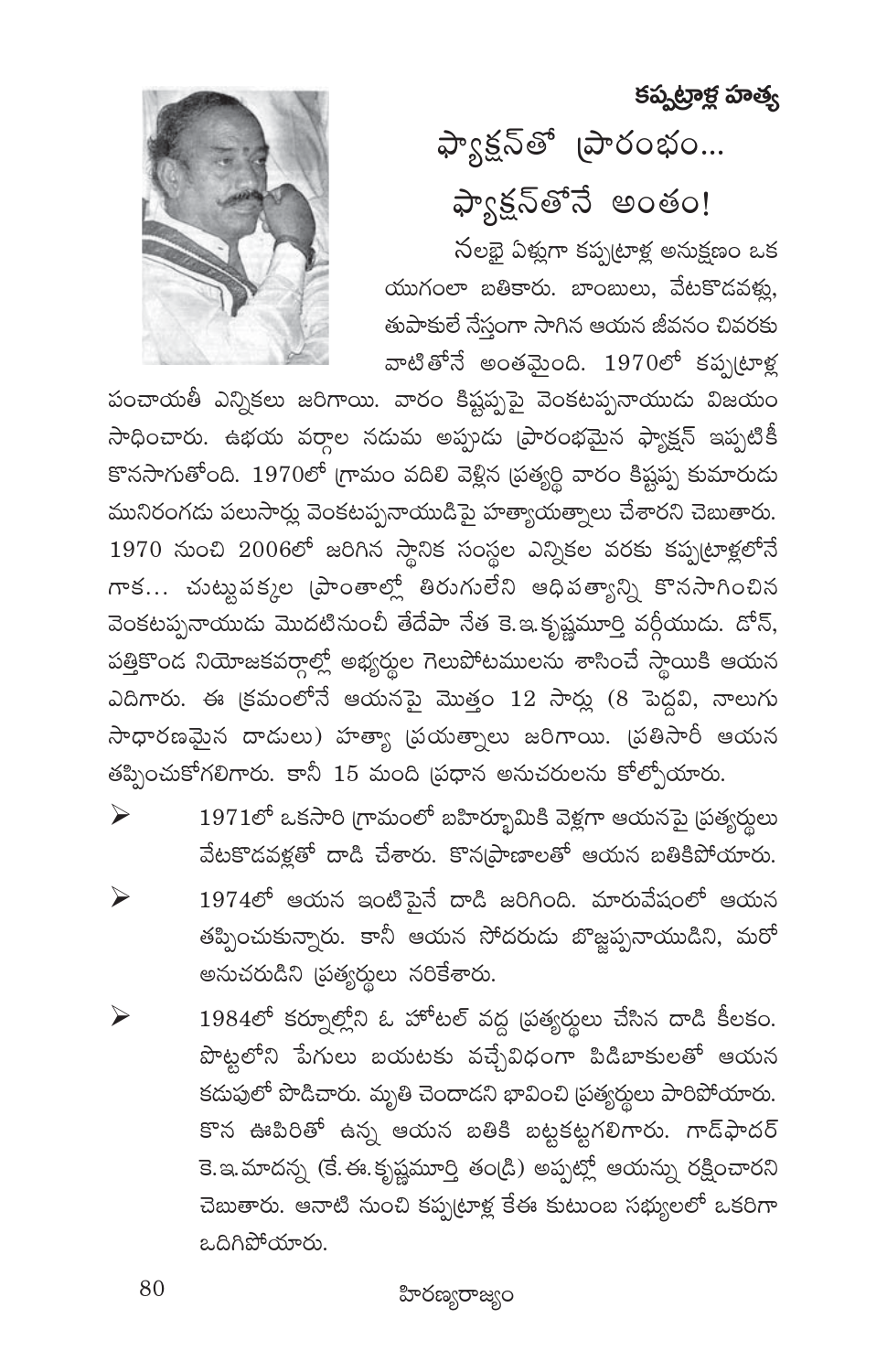- $1989$ లో తేదేపా అధికారంలోకి వచ్చిన నాటి నుంచి  $2006$  స్థానిక ➤ సంస్థల ఎన్నికల వరకు నేతగా, ఫ్యాక్షనిస్టగా అంతా తానై ఆధిపత్యాన్ని చెలాయించారు. రెండు దశాబ్దాల పాటు 50 (గామాలు ఆయన కనుసన్నల్లో మెలిగాయి.
- కిష్టప్ప కుమారుడు మునిరంగడు 1991లో అర్ధరాత్రి ఎస్సై దుస్తులు  $\blacktriangleright$ వేసుకుని కప్పట్రాళ్లకు వచ్చి నాయుడిపై బాంబుల దాడి జరిపాడు. ఆ దాడిలో ఆయన ప్రధాన అనుచరుడు దర్గయ్య చనిపోయాడు.
- 1992 ఏట్రిల్ ఒకటో తేదీ అర్ధరాత్రి కప్పట్రాళ్లలో వెంకటప్పనాయుడిపై ⋗ భారీ దాడి జరిగింది. మిద్దెపై అనుచరుల భ(దత నడుమ ని(ధిస్తుండగా  $50$  మంది బాంబులు, వేటకొడవట్ల, నాటు తుపాకులతో స్వైరవిహారం చేశారు. ఈ దాదుల్లో నలుగురు అనుచరుల (పాణాలు గాలిలో కలిశాయి. 12 మంది క్షతగా(తులయ్యారు. ఆయన మా(తం (పాణాలతో బయటపడాౖరు.
- 1996లో దేవనకొండ వ్యవసాయ కార్యాలయం వద్ద (పత్యర్థులు మాటువేసి  $\blacktriangleright$ హత్యకు విఫలయత్నం చేశారు.
- $1998$ లో కప్పట్రాళ్ల జిల్లేదు బుదకల గ్రామాల మధ్య కల్వర్హులోకి ➤ మందుపాతర్లు అమర్చి నాయుడి హత్యకు (పత్యర్శలు (పయత్నించి విఫలమయ్యారు.
- $2001$ లో ఓ రోజు ఉదయం ఇంటి ముందఉ నదుస్తుందగా నాయుడితో ⋗ ఎలాంటి వైరం లేని ఓ కుటుంబ సభ్యులు బాంబులతో ఆయనపై దాడిచేసి తుదముట్టించేందుకు (పయత్నించారు.
- $1970$ లో ఊరొదిలి వెళ్లిన వారం కిష్టప్ప కూతురు పద్మక్క, 1997లో ➢ ఊరొదిలి వెళ్లిన కప్పట్రాళ్ల బంధువు మద్దిలేటి నాయుడు తదితరులతో కలిసి రెండేళ్ల క్రితం కోట్ల సూర్యప్రకాశరెడ్డి సహకారంతో ఆ గ్రామం చేరారు. అప్పటి నుంచి ఆ గ్రామం రగులుతూనే వుంది. అడపాదడపా వైరివర్గాల మధ్య దాడులు జరుగుతూనే ఉన్నాయి. వీటన్నిటి నుంచీ తప్పించుకోగలిగిన వెంకటప్పనాయుడు చివరకు నాటి దాడిలో చనిపోయారు.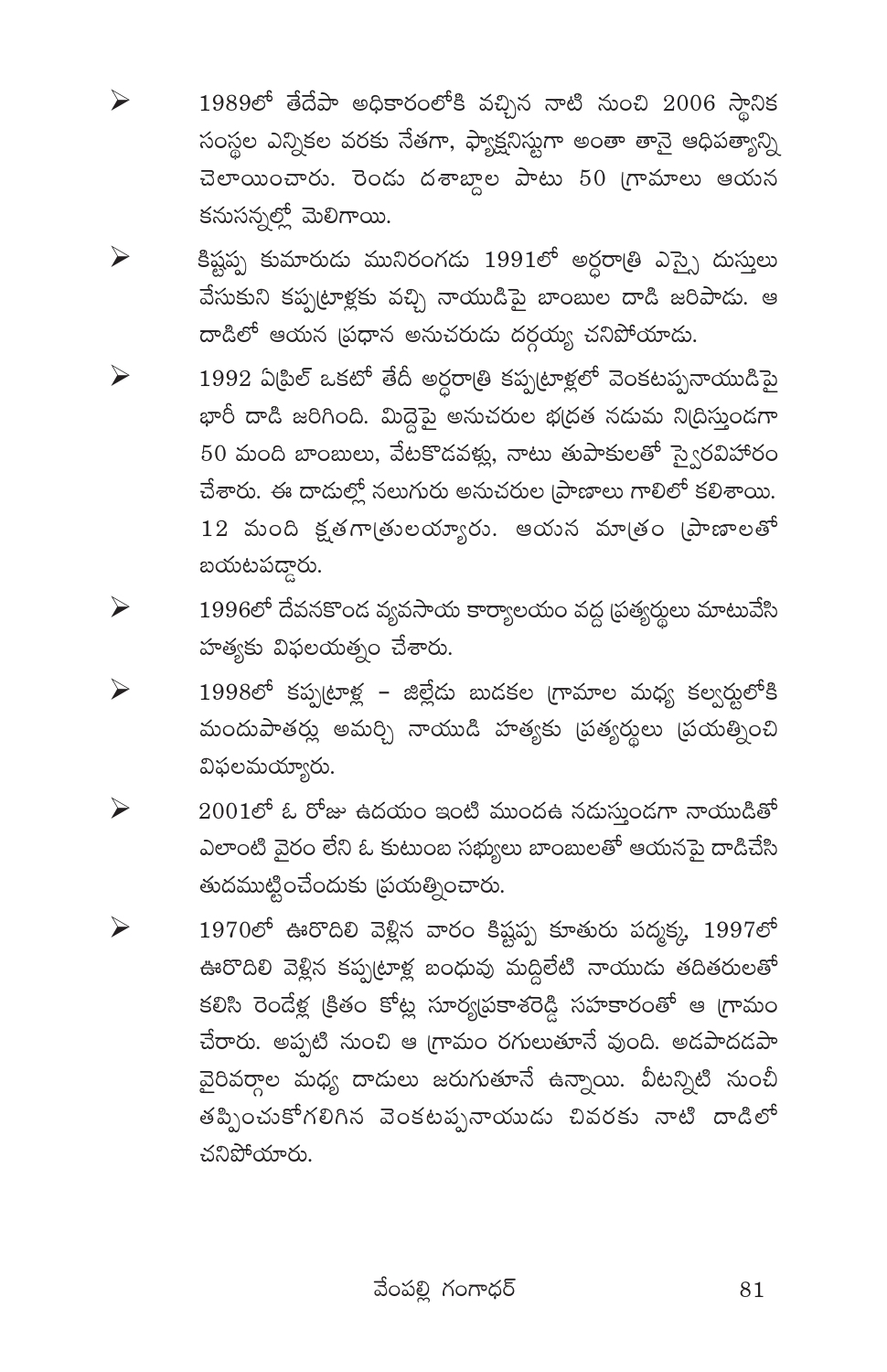#### ఫ్యాక్షనంటే ఫ్యాషన్ కాదు... ఊబి!

#### - కష్పట్రాళ్ల వెంకటప్పనాయుడు

"ఇప్పటికి నాపై ఎనిమిదిసార్లు దాడులు జరిగాయి. దేవుడి దయో, నా కన్నతల్లి చలవో, నా భార్య మాంగల్యబలమో (పతిసారీ బయటపడ్డారు. ఫ్యాక్షన్ అంటే బయటకు కనిపించినట్లు ఉండదు. మీకు తెలుసా? చిన్నచిన్న కోరికలు కూడా తీరలేదు. అందరిలా హోటల్లో కూర్చుని టీ తాగాలని... భార్యాపిల్లలను వెంటపెట్టుకుని తిరునాళ్లకు వెళ్లాలని... ఇవన్నీ నాకు తీరని కోరికలే. ఓ పెళ్లికి వెళ్లలేను. ఇన్నేళ్లలో చూసింది ఒకే సినిమా. ఈ మధ్య మా నాయకుదొకరు తిరుపతి వెళ్తుంటే 'అన్నా నేనూ వస్తా! అన్నా'. 'మాతో వద్దులే నాయుడూ... నీ పరిస్థితి బాగాలేదు' అన్నారు.

(పతివాళ్లను అనుమానించక తప్పదు. నావైపు ఆసక్తిగా చూసినా... 'మనవైపు చూస్తున్నాడు ఫాలో కండి' అని మా వాళ్లకు చెబుతా. (పాణభయం! ఇంట్లో వాళ్లకూ .<br>అలవాటైపోయింది. కట్టుకున్న తరువాత ఇంకేం చేస్తారు! నాపై అభిమానంతో ఉండే అనుచరులే కాని నేను జీతాలిచ్చి పోషించింది లేదు. నాకు ఒక్క శ[తువని కాదు. ఒకరు పోతే మరొకరు పుట్టుకొస్తూనే ఉన్నారు. నా లక్ష్యం (పాణాలను కాపాడుకోవడమొక్కటే. నేను రాత్రిళ్లు ని(దపోయి ఎన్నో ఏళ్లయింది. మధ్యాహ్నమే కొద్దిసేపు ని(్రపోతాను. రాత్రంతా మేలుకొనే ఉంటాను. మా కుక్క అరిస్తే గన్మెన్ను, అనుచరులను అలర్ట్ చేస్తాను. బయటకు వెళ్తే రూటు మార్చాలి. వాహనం మారాలి. ఇంతకన్నా నష్టపోయింది ఉంటుందా? నా అనుచరులకు ఎప్పుడూ చెబుతుంటా... ఫ్యాక్షన్ అంటే ఫ్యాషన్ కాదని! ఒకసారి ఇరుక్కుంటే ఇక బయటకు రాలేం. ఫ్యాక్షన్ వల్ల అన్ని విధాలా నష్టపోవడమే. ఇన్నేళ్ల నా అనుభవంతో చెబుతున్నా... ఈ ఊబీలో కూరుకుపోవద్ద". మాపై జరుగుతున్న దౌర్జన్యాలను సహించలేక, మా అనుచరులు, మద్దతుదారులను కాపాడుకునే యత్నంలో మాకు తెలియకుండానే ఇందులో కూరుకుపోయాం. ఇక్కడ సంపాదించింది శూన్యం. కోల్పోయిందే ఎక్కువ. నాకు వ్యక్తులు, పార్టీలు ఒరగబెట్టిందేమీ లేదు. ఏదో ఒక పార్టీలో కొనసాగుతున్నా. తిరిగి చూసుకునేలోపే జరగాల్సిన నష్టం జరిగిపోతోంది. ఫ్యాక్షన్ నుంచి బయట పడాలనుకున్నా (పత్యర్థుల చర్యలతో వీలుపడడం లేదు.

నేను ఎప్పుడు... ఎక్కడికి వెళ్లేదీ ఎవరికీ తెలియనివ్వను. సెల్ఫోన్ ఎక్కువగా వాదను. నా నంబరు ఎవరికీ ఇ్వవను. ఇంట్లో ల్యాండ్ెలైన్ ఉంది. ఒక్క విషయం తెలుసా... నేను ఎక్కడికెళ్లేదీ నా భార్యకూ తెలియదు. ఎవరైనా ఫోన్ చేస్తే తెలియదని సమాధానం చెప్తారు. (పశాంతత కరవైంది. నా వాళ్లన్నా (పశాంతంగా ఉండాలను కుంటున్నా. అందుకే ఫ్యాక్షన్కు దూరం కావాలి. (పత్యర్థులు ఉండనివ్వడం లేదు. కాలమే నిర్ణయిస్తుంది.

- 2004 నవంబరులో ఒక దినపత్రికకు ఇచ్చిన ఇంటర్వ్యూ.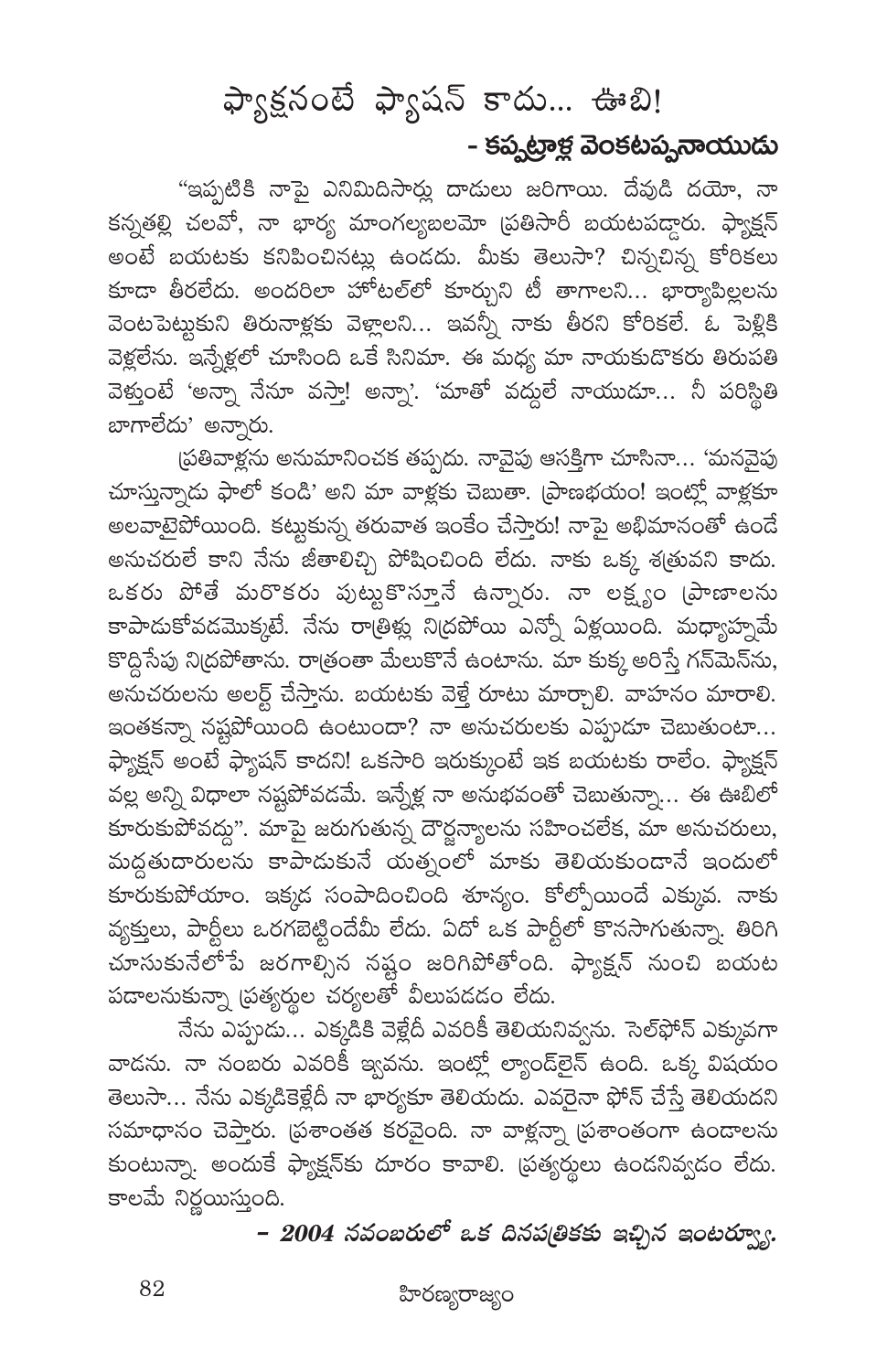### 30 ఏళ్ల అజ్ఞాతం తర్వాత...

రాయలసీమలో వివిధ వర్గాల మధ్య ఆధిపత్యం పోరు నేపథ్యంలో నాయకత్వం చేపట్టిన మహిళలు చాలామందే ఉన్నారు. జమ్మలమదుగులో శివారెడ్డి, పత్తికొండలో శేషిరెడ్డి, పెనుకొండలో పరిటాల రవి, ధర్మవరంలో సూర్యపతాప్**రెడ్డి మృతి తర్వా**త ాం<br>వారి కుటుంబాల మహిళలే రాజకీయంగా కీలకపాత్ర పోషించారు. నాయకుడు కప్పట్రాళ్ల వెంకటప్పనాయుడి హత్య కేసులో (పధాన నిందితుల్లో ఒక్కరైన వారం పద్మక్క జీవితంలోనూ ఇలాంటి పలు కోణాలే ఆవిష్కృతమౌతాయి.

కర్నూలు జిల్లా పత్తికొంద నియోజకవర్గంలోని ఫ్యాక్షన్ గ్రామమైన కప్పటాళ్లలో వెంకటప్పనాయుడి <sub>(</sub>పత్యర్థి వారం పద్మక్క 2005 డిసెంబర్**లో మరో 14 మం**ది అనుచరులతో కలిసి ఆమె కప్పట్రాళ్ల చేరింది. దీంతో అప్పటినుంచే జిల్లా పోలీసు ఉన్నతాధికారులు ముందస్తుగా గ్రామంలో భారీ బందోబస్తు ఏర్పాటు చేశారు. 1974లో నాయుడుతో ఏర్పడిన వర్గకక్షల కారణంగా వారం కిష్టప్ప కుటుంబీకులు గ్రామం వదిలి వెళ్లిపోయారు. 30 ఏళ్ల అజ్షాతం తర్వాత... కిష్టప్ప కుటుంబానికి చెందిన పద్మక్క, ఆమె సోదరుడు శ్రీనివాసులు, ఎంపీ కోట్ల సూర్యప్రకాశరెడ్డి అండదండలతో భారీ పోలీసు బందోబస్తు మధ్య మళ్లీ గ్రామంలోకి అడుగుపెట్టారు. గ్రామంలో ప్రవేశించిన ఆమెను అక్కడ ఉండేందుకు ఇల్లు ఏదైనా ఏర్పాటు చేసుకున్నారా అని అప్పట్లో పోలీసు అధికారులు అడిగారు. తమ ఇల్లు ఇక్కడే ఉందని, తమకు ఖాళీ స్థలాలు కూడా ఉన్నాయని ఆమె చెప్పారు. తొలుత గ్రామానికి ఐదు కిలోమీటర్ల .<br>దూరంలోని కౌలుట్ల చెన్నకేశవస్వామి దేవాలయంలో ఆమె పూజలు చేశారు. అనంతరం ఊళ్లోకి వచ్చి ఈడిగ వెంకటరాముడు ఉంటున్న ఇల్లు తమదేనని, అందులో .<br>చేరేందుకు (పయత్నించారు. అయితే ఆ ఇంటిని పద్మక్క బావ తమకు అమ్మాడని వారు ఆమెతో వాగ్వాదానికి దిగారు. దీంతో అక్కడే ఉన్న ఫ్యాక్షన్ జోన్ సిఐ సాంబశివరావు జోక్యం చేసుకుని మీ ఆస్తులు ఎక్కడ ఉన్నదీ రెవెన్యూ అధికారులను పిలిపించి (ధువీకరిస్తామని, మిమ్మల్ని (గామంలో చేర్చేందుకే వచ్చామని, సహనం వహించి అధికారులతో సహకరిస్తే న్యాయం జరుగుతుందని ఆయన ఆమెకు సూచించారు. దీంతో పద్మక్క, ఆమె వర్గీయులుగతంలో తమ పెద్దలు నివాసం ఉన్న వీధికి వెళ్లారు. అక్కడ వారి బంధువుల ఇంట్లో చేరేందుకు (పయత్నించారు. వారు లేకపోవడంతో కుదరలేదు. దీంతో ఉండేందుకు ఇల్లు కరువై గ్రామంలోని పీర్ణసావిడిలోనే ఉండిపోయారు.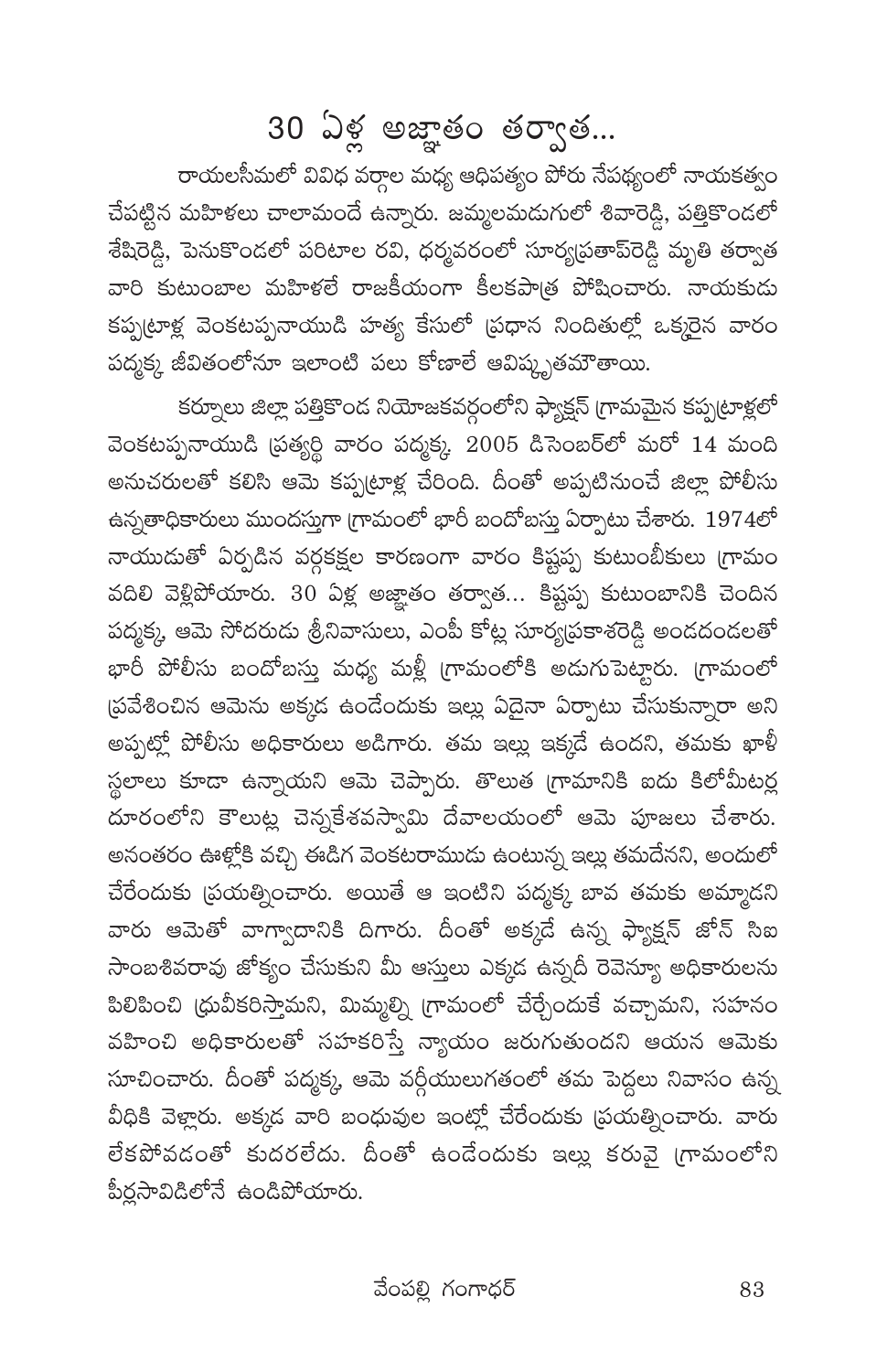#### రెండు కుటుంబాల పోరు...

కోడుమూరు – పత్తికొండ (పథాన రహదారి నుంచి రెండు కిలోమీటర్ల దూరంలో ఉంటుంది కప్పట్రాళ్ల. 1975లో సర్పంచి పదవి కోసం ఇక్కడ [పారంభమైన .<br>పోరు... ఫ్యాక్షన్ జ్వాలకు నిప్పు రాజేసింది. సర్పంచి ఎన్నికల్లో వారం కిష్ణప్పపై .<br>గెలిచిన నాయుడు... తొలిసారిగా రాజకీయ ఆరంగే(టం చేశాడు. ఎన్నికల నాటి నుంచే వేడెక్కిన వాతావరణం... రెండు కుటుంబాల మధ్య పగను రగిలించింది. .<br>కిష్టప్ప, వెంకటప్ప ఇద్దరూ బీసీ కుటుంబాలకు చెందిన నాయకులే. కానీ వారి మధ్య ఫ్యాక్షన్ జడలు విప్పింది.

వెంకటప్ప సర్పంచిగా గెలిచిన కొన్ని నెలలకే ఆయన అనుచరులు కిష్ణప్పను హత్య చేశారు. దీంతో అతని వారసుడిగా వారం మునిరంగడు తెరపైకి వచ్చాడు. కప్పట్రాళ్లలో వందెకరాల భూమి కలిగిన వారం కుటుంబం ఊరొదిలి వివిధ [పాంతాల్లో (పాణాలు అరచేతిలో పెట్టుకుని జీవించాల్సి వచ్చింది. ఫ్యాక్షన్ పగలు పెరిగి... పలుసార్లు రెండు కుటుంబాల మధ్య దాడులు, ప్రతిదాడులు జరిగాయి.  $1979$ లో మునిరంగడు దాడిలో బతికిబయటపడ్డ వెంకటప్పనాయుడికి కేతు కుటుంబంతో సాన్నిహిత్యం ఏర్పడింది. అప్పటినుంచి కేతు వర్గానికి ప్రధాన అనుచరుడుగా నాయుడు మెలగుతూ వచ్చాడు.

## అల్లుడి రాకతో అలజడి...

ప్రధాన ప్రత్యర్థి వారం పద్మక్క గ్రామానికి రావడంతో పాటు నాయుడికి మరో (పధాన (పత్యర్థి, మేనల్లుడు మద్దిలేటి నాయుడు రాకతో వెంకటప్ప నాయుడు గుండెల్లో అలజడి మొదలైంది. ఫ్యాక్షన్ వర్గకక్షల్లోనే రంగప్పనాయుడు హత్యకు గురయ్యాదు. అనంతరం అతని కుటుంబ సభ్యులు గ్రామం వదిలి వెళ్లిపోయారు.కానీ, రంగప్పనాయుడు కుమారుడు మద్దిలేటి నాయుడు, ఆయన కుటుంబసభ్యులు తిరిగి గ్రామాన్ని చేరడంతో ఫ్యాక్షన్కు మళ్లీ ఆజ్యం పోసినట్లయింది.

ఎనిమిదేళ్లుగా లద్దగిరిలో కోట్ల కుటుంబీకుల వద్ద ఆశ్రయం పొందిన రంగప్పనాయుడు కుటుంబీకులు కాంగ్రెస్ అధికారంలోకి రావడంతో తిరిగి (గామంలోకి చేరేందుకు మార్గం సుగమమైంది. ఒకప్పుడు రెండు నియోజకవర్గాల అభ్యర్శల గెలుపోటములను శాసించే వెంకటప్పనాయుడు చుట్టూ... ఉచ్చు బిగుసుకుంది. పద్మక్క మద్దిలేటి నాయుడు వర్గాలు మళ్లీ (గామంలో అడుగుపెట్టింది తమ ఆస్తులు స్వాధీనం చేసుకునేందుకా లేక నాయుడిని అంతం చేసేందుకా? అన్న ఆందోళన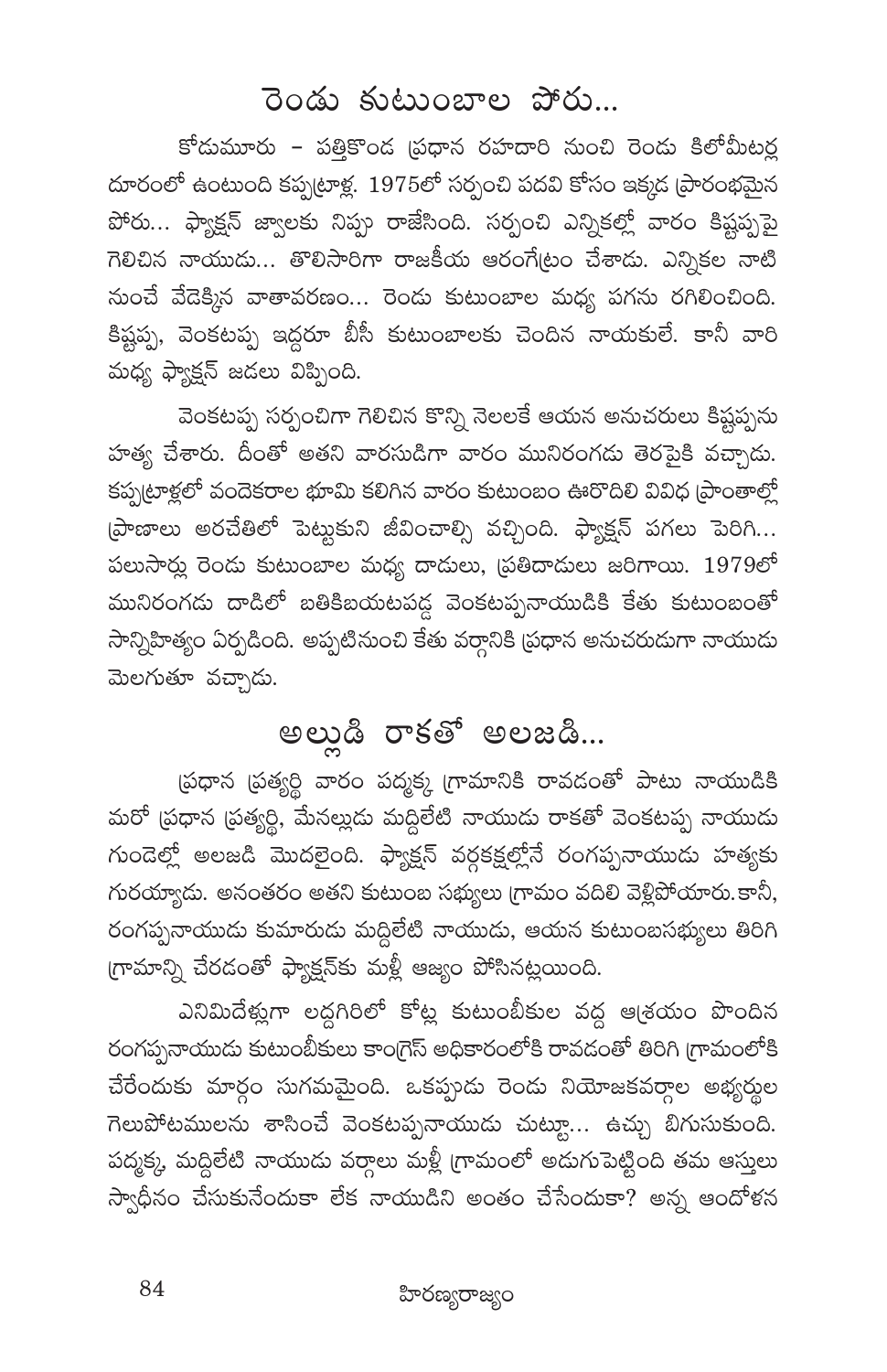అప్పట్లోనే మొదలైంది. మద్దిలేటి నాయుడు తిరిగి గ్రామానికి చేరిన సందర్భంగా... అతను తనకు సమీప బంధువు అని, ఎలాంటి శ(తుత్వం లేదని వెంకటప్పనాయుడు అన్నారు. నాయుడి కారణంగానే తమ తండ్రి హత్యకు గురయ్యారని, నాయుడితో రాజీ (పసక్తే లేదని మద్దిలేటి నాయుడు అప్పట్లోనే కరాఖండీగా తేల్చిచెప్పారు.

#### వెంకటప్త్రనాయుడి ఖాతా ఇదేనంటున్య పద్మక్క

- $1964$ లో తమ తండ్రి పేరిట ఉన్న ఈత చెట్లను నరికి కల్లు దుకాణాలను  $\blacktriangleright$ ధ్వంసం చసిన కేసులో వెంకటప్పనాయుడు నిందితుడు.
- ఈ కేసులో అతనితో పాటు అతని అన్న పాపానాయుదులకు ఆదోని  $\blacktriangleright$ కోర్టు సంవత్సరకాలం శిక్ష విధించింది. కర్నూలు కోర్టులో ఆరునెలలకు శిక్ష తగ్గించారు. అనంతరం హైకోర్తులో జరిమానా విధించి వదిలేశారు.
- $1972$ లో తన అన్న శ్రీనివాసులు బస్సులో (పయాణిస్తుండగా బల్లెంతో ➤ పొడిపించారు. దీంతో 56 రోజుల కోమాలో ఉండి బతికి బయటపడాడు.
- 1973 అక్హోబర్ నెలలో కరణం యోగానందాన్ని దారికాచి తలపై ⋗ బందరాయితో మోది వెంకటప్పనాయుడి వర్గీయులే చంపారు.
- $1975$ లో తన అక్క శంకరమ్మను ముద్దనూరు మండలం వేల్పనూరు ↘ సమీపంలో కిరాయి హంతకులతో చంపించారు.
- $1984$ లో టిడిపి సిట్టింగ్ ఎమ్మెల్యే మహాబలేశ్వరగుషను హత్య చేసిన ↘ కేసులో నాయుడు కూడా ముద్దాయే.
- $1988$ లో పల్లెదొడ్డి ఆరు హత్యలకు నాయుడే కారణం. ⋗
- $1989-93$  సంవత్సరాల్లో జరిగిన గొల్లరంగన్న, నడిపోడు హత్యలకు ➤ నాయుడే కారకుడు.
- $1996$  ఎమ్మెల్యే శేషిరెడ్డి హత్య కేసులో కూడా నాయుడు ముద్దాయి. ⋗
- $2001$ లో కళావతుల (పభాకర్ కుటుంబంలోని ఆరుగురు సభ్యులను ➤ వెంటాడి వేటాడి నరికించారు.

"People have a strong tendency to murder one another. It dates back, I presume to former periods when the chains of Governament lay lightly, and might was right. It is encouraged by the difficulty of securing convictions. This is due partly to the people and partly to the police" -Cuddapah Dist. Gazetter, Page: 515

- హార్గించ్, జిల్లా మేజ్మిస్టేట్, క్రీ. శ. 1900

వేంపలి గంగాధర్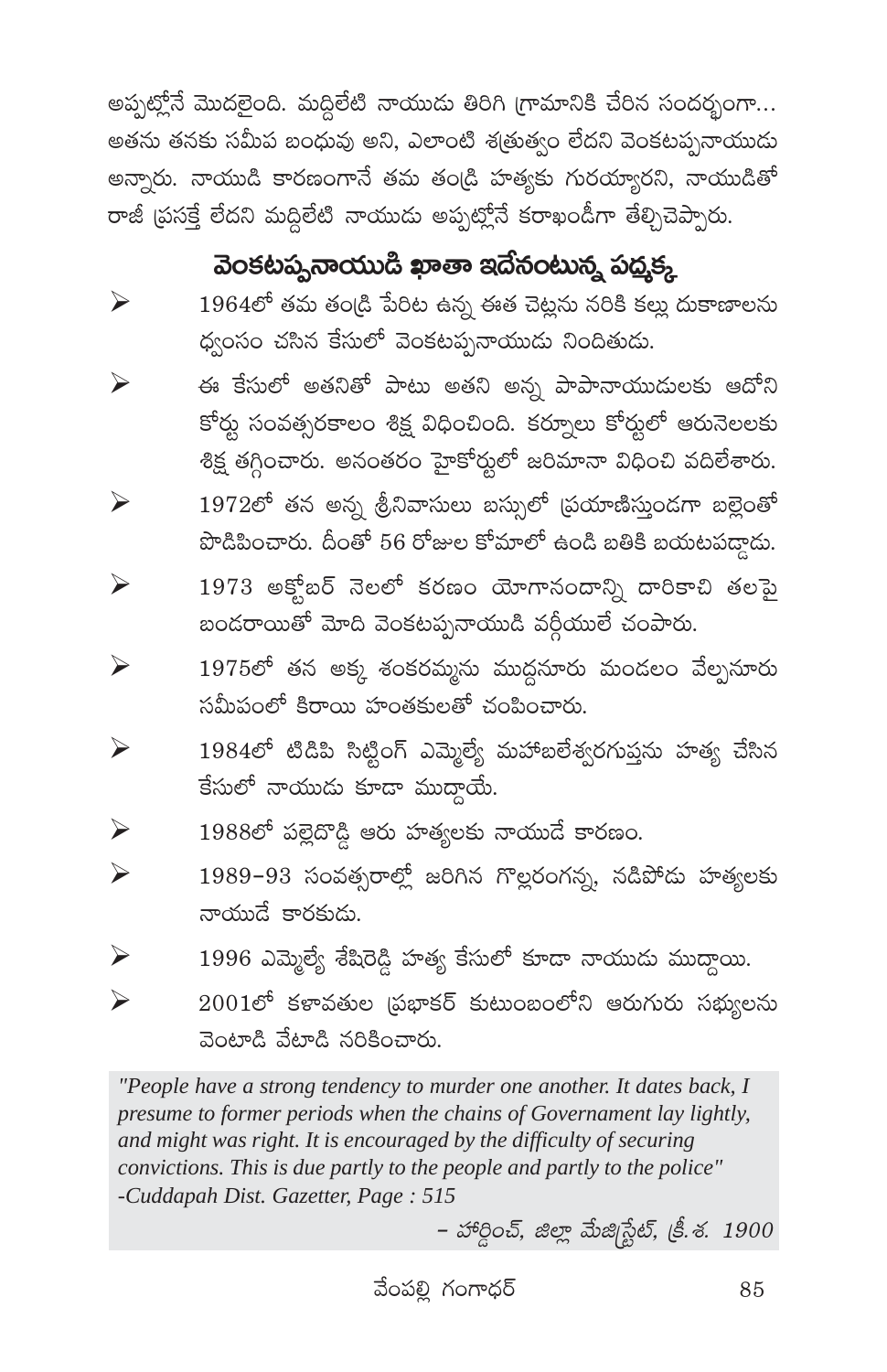#### మొండిగోడలు... బీడు భూములు...

కడప జిల్లా కొండాపురం మండలం పొట్టిపాడు పంచాయితీ పరిధిలోని లింగందిన్నెపల్లె నాలుగేళ్లలో ఆరు హత్యల్ని చూసింది. పచ్చని పల్లెలో ఫ్యాక్షన్ చిచ్చు పెట్టింది. గ్రామంలో  $30$  ఇళ్లు ఉండేవి.  $150$  మందికి పైగా జనాభా.  $800$  ఎకరాల సాగుభూమి. జొన్న, ఉల్లి, వేరువనగ, పొద్దతిరుగుడు పంటలతో పచ్చగా వుండేది ఊరంతా. ఫ్యాక్షన్ చీడ అల్లుకున్న తర్వాత ఊరు ఖాళీ అయ్యింది. పొలాలన్నీ బీళ్లుగా మారాయి. అయిదేళ్ల (క్రితం ఉగాది పండుగ రోజున బంధువులందరూ ఒకచోట కూర్చుని సరదాగా మాట్లాదుకుంటూ పేకాదుకుంటున్నారు. ఆట ఊరికే ఆడితే మజా ఏముంటుంది? పదిరూపాయల పందెంతో సాగుతోంది. ఓడిపోయిన వ్యక్తి అందరికి సలాం కొట్టాలనే నియమం చేరింది. ఆహ్లాదకరంగా సాగే ఆట కాస్తా అంతు తేల్చుకునే వరకూ దారి తీసింది. నువ్వు రాంగ్ షో చూపించి గెలిచావని ఒకరు, ముందు నువ్వు ఓడిపోయినావు సలాం కొట్ట అని ఇంకొకరు గొడవకు దిగారు. పంతానికి పోయారు. లావనూరు నుంచి కాలినడకన లింగందిన్నెపల్లెకు వస్తుండగా, దారిలో కాపుకాచి పందిళ్లపల్లె ఓబుళరెడ్డి (63), పెద్దమునిరెడ్డి (52) ఇద్దర్ని 2002 మే 17న (పత్యర్థులు హత్య చేశారు.

తర్వాత ఊరు విడిచి తాడిపత్రి చేరిన (పత్యర్శలు కేసు కోసం (పొద్దటూరు కోర్టుకు వస్తుండగా ఆర్టీసీ బస్సులో సానా వెంకటశేషారెడ్డి, వీరనారాయణరెడ్డి, పుట్కారు నారాయణరెడ్డి, జయరామకృష్ణారెడ్డిలను 2004 జూలై 14వ తేదీన దారుణంగా హత్య చేశారు. అప్పటి నుంచి ఊరంతా ఖాళీ అయ్యింది. (గామంలో ఎవ్వరూ ఉందడం లేదు. వూర్లోని [పాథమిక పాఠశాల మూతపడింది. ఆలయంలో .<br>దీపం వెలగడం లేదు. మొండిగోడలు... బీడు భూములతో లింగందిన్నెపల్లె దర్శనమిస్తోంది.

#### 'రాజవాహన చలిత్ర'లోని ఒక యుద్ధ ఘట్టవర్లన

"దుర్గముల పాలెగాండ్లైన కమ్మవారును, వెలమ వారును, 5000 వరహాల జీతము పొందు పఠాను సైన్యపు సేనానులు, కైజీతపు రాచవారు... మొదలైనవారు యుద్ధము చేసిరి. ఆ యుద్ధమందు శ(తువుల 'గడలపౌజు' కకావికయ్యెను. తుపాకీలను కాల్చు మూక ఒక దిక్కు వాటిని శ(తువులపై కాల్చిరి. గజసేనను కోట తలుపులు పగులగొట్ట పురిగొల్పిరి. బాణములను కొందరు రువ్వుచుండిరి. కోట గోడల వద్ద గనులు త్రవ్వి మందు నింపి కాల్చుచుండిరి. దానిని కోటలోని వారు భగ్నపర్చుచుండిరి. కొందరు నిచ్చెనలతో కోట గోడ లెక్కుచుండిరి. కోటలోని వారు వారిని కూల(దోసిరి. శ(తువుల బిరుసుతనము జూచి రాజవాహనుడు రేపు సర్వలగ్గ' అని ప్రకటించెను. శ(తువులు అది విని సంధి చేసుకొనిరి".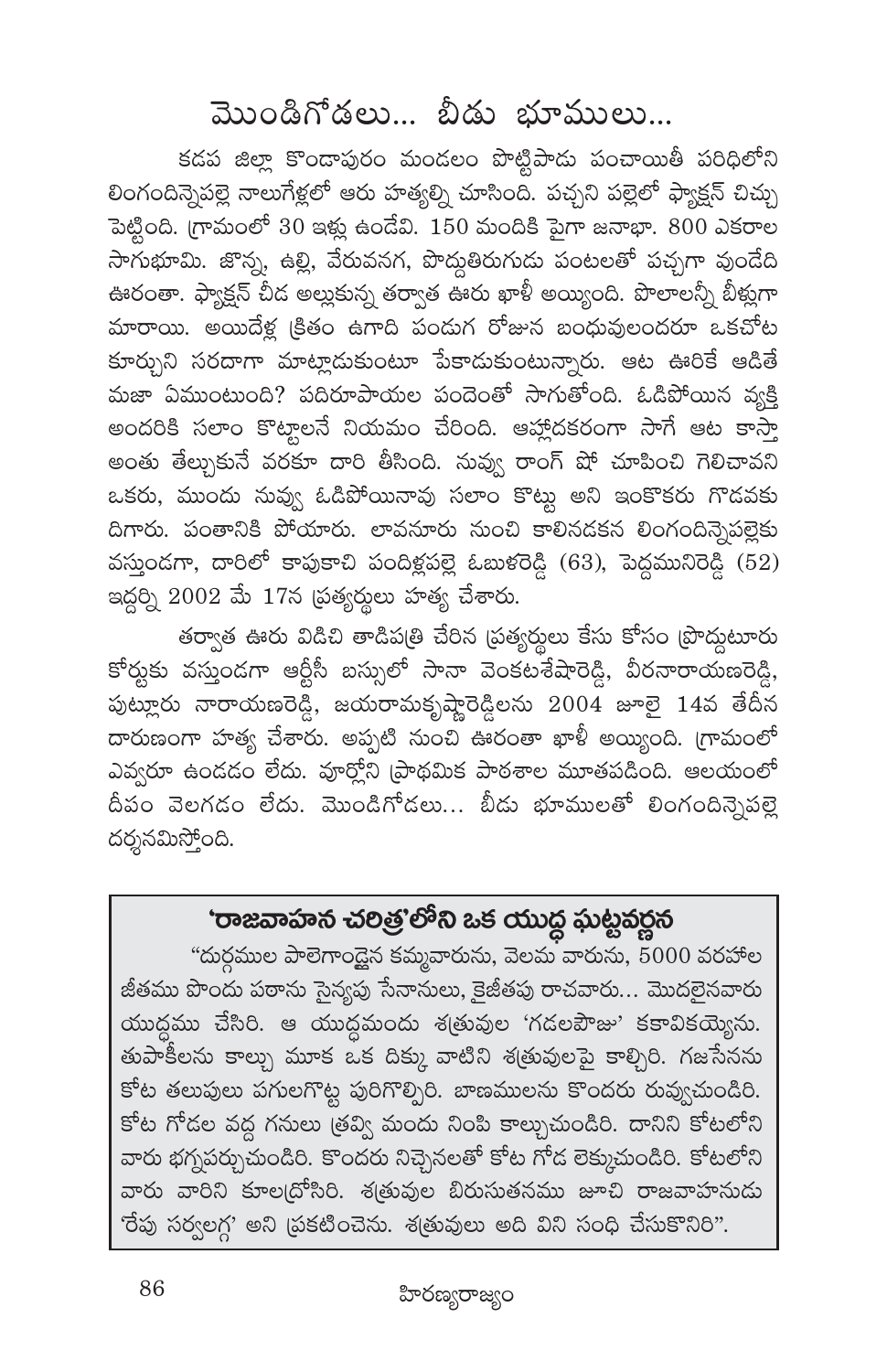#### పల్లెమాట



ఫ్యాక్షన్ను ద్వేషిస్తూ...

ఒకప్పటి పరిస్థితికి ఇప్పటి పరిస్థితికి పల్లెల్లో మార్పు కన్పిస్తోంది. నిరంతరం ఏదో ఒక కొట్టాటతోనో, గొడవతోనో (వత్యర్ది వర్గాల్ని తుదముట్టించాలనే తలంపుతో,

ఎప్పుడు చస్తామో తెలియక, పగలూ, రాత్రీ మృత్యవును మోస్తూ, జీవించే జీవితాలను పల్లెల్లోని (పజలు అసహ్యించుకుంటున్నారు. తప్పనిసరి పరిస్థితుల్లోనూ ఇలాంటి వర్గనాయకుల దగ్గర పనికి వెళ్లడానికి కూడా ఏదోవిధంగా నిరాకరిస్తున్నారు.

పల్లెల్లో ఏర్పడే రెండు వర్గాలు. ఇవి రాజకీయ పార్టీల పరంగాగానీ, కులాలపరంగా గానీ, వ్యక్తి (ఫాబల్యం చేతగానీ ఏర్పడుతూ వుంటాయి. పల్లెల్లోని జనం ఏదో ఒక వర్గంలో చేరాల్సి వుంటుంది. అలా చేర్చుకోవడం అనేది కూడా ఓటు బ్యాంకు రాజకీయాలకు (పథాన భూమికగా భావిస్తారు నాయకులు.

ఏవైనా సమస్యలొచ్చిన సందర్భాల్లో ఇలాంటి నాయకులు అప్పటికప్పుడు తమ వర్గం వారికి (పయోజనకరంగానీ, లాభదాయకంగానీ మేలు చేయడానికి స్రయత్నిస్తారు. వారి అభిమానాన్ని సంపాదించుకుంటారు. ఆ సందర్భంలో నీకు నేను మేలు చేశాను కాబట్టి నువ్వూ, నీ కుటుంబమూ నాకే మద్దతునిచ్చి నా వర్గంలో కలవాలని కోరుకుంటారు. ఈ విధంగా (పజల్ని తమ వైపుకు తిప్పుకోవడానికి నాయకులు నానా అగచాట్లు పడుతూనే వుంటారు.

పల్లెల్లోని (పజలు కూడా నాయకుల మాటకు ఎదురుచెప్పే ధైర్యం లేక కట్టే విరవకుండా, పాము చావకుండా మధ్యేమార్గంగా నెట్టుకొస్తుంటారు. కానీ ఇటీవల కాలంలో రాజకీయ నాయకుల వెంట తిరగడానికి గానీ, వారి వద్ద పనులకెళ్లడానికి గానీ కుటుంబంలోని వారే విముఖత చూపిసఉ్తందడంతో ఇంటి యజమాని పాత్ర పోషించేవారు వర్గ నాయకుల వద్దకు వెళ్లడానికి సాధ్యమైనంత వరకు దూరంగా ఉంటూ నిరాకరిస్తున్న వైనాలు ఎక్కువగా కనిపిస్తున్నాయి.

పల్లెల్లో ఎక్కువశాతం భూములు, ఫ్యాక్టరీలు, పనులు వర్గ నాయకుల గుప్పిట్లోనే .<br>కేం[దీకృతమై వుండడంతో చాలామంది ఈ విషవలయం నుంచి బయట పడదామనుకున్నా కుదరని పరిస్థితుల్లో వలలో చిక్కిన చేపల్లా సర్దకుపోతున్నారు.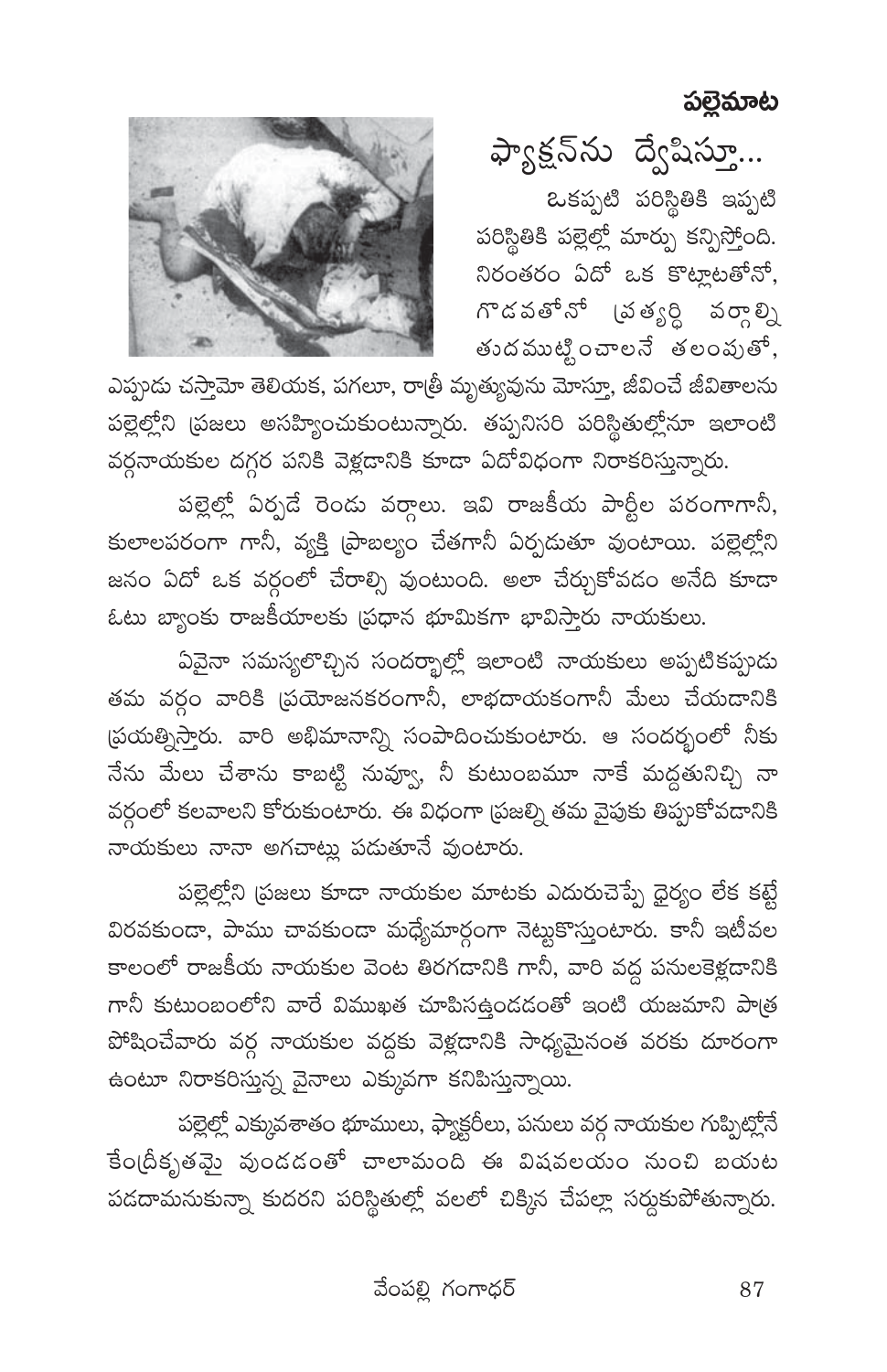విపరీతమైన ఉద్రిక్తత పరిస్థితులు ఏర్పడిన పల్లెల నుంచి రా(తికి రా(తి ఖాళీ చేసి వేరే |పాంతాలకు వెళ్లిపోవడం కూడా ఇప్పటికీ జరుగుతూనే వుంది. ఈ విధంగా పల్లెల్లో ఏర్పడిన రెండు వర్గాల ఫ్యాక్షన్<mark>కు భయపడి పట్నాలకు, టౌన్లకు కడుపు చేత పట్</mark>లుకొని 

### ఉన్నత విద్య కోసం...

పిల్లల ఉజ్వల భవిష్యత్ కోసం, వారికి చక్కటి ఉన్నత విద్యను అందించడం కోసం పల్లెల్లోని వాళ్లు కూడా ఎక్కువ (శద్ద చూపిస్తున్నారు. ఎవరెవరి పిల్లలో టౌన్లలో చదువుకొని విదేశాలకు వెళ్లి దాక్టర్లుగా, ఇంజనీర్లుగా సాఫ్ట్వేర్ రంగంలో రాణిస్తూ దాలర్లు సంపాదిస్తుండడంతో తమ పిల్లల భవిష్యత్తును తీర్చిదిద్దడం కోసం పల్లెల్లోని కుటుంబాలు చదువుకు అవకాశం వుండే [పాంతాలకు వెళుతున్నాయి. ఎంత ఖర్చయినా భరిస్తూ పిల్లల్ని చదివించడానికి తల్లిదండ్రులు సిద్ధపడుతున్నారు.

## పెళ్లిళ్ల కోసం...

ఫ్యాక్షన్ (గామాల్లో వుండే కుటుంబాల్లోని అమ్మాయిలకు పెళ్లి కావడం కష్టమవుతోంది. అలాగే అబ్బాయిల ఇంటికి అమ్మాయిల్ని పంపడం కూడా ఒకటికి రెండుసార్లు ఆలోచించుకునే పరిస్థితి కల్గిస్తోంది. ఫలితంగా ఫ్యాక్షన్ ఉండే ఊర్లలో వుండడం కంటే వేరే (పాంతంలో వుండడం మేలనే చాలామంది భావిస్తున్నారు. మీ పల్లెలో ఫ్యాక్షన్ వుందా? మీ కుటుంబం ఏ వర్గంలో వుంది? ఇప్పుడు మీ పల్లెలో ఎవరిది ఆధిపత్యం? ఎవరి వర్గం పెద్దది? వంటి <mark>ప్రశ్నలతో సతమతమవడం కంటే</mark> ఫ్యాక్షన్<mark>కు దూరంగా వుం</mark>డడం వల్ల పిల్లల చదువులకు, పెళ్ళిళ్ళకు వారి భవిష్యత్<sub>కు</sub> మంచిదనే ఆలోచనలోనే ఎక్కువమంది వుండడం మంచి పరిణామం.

పల్లెల్లోని వర్గనాయకులు కూడా ఎన్నికలప్పుడు కొంత ఉద్రిక్తత పరిస్థితి ఏర్పడితే సర్దకుపోతున్నారు, కానీ నిత్యం గొడవల్ని కోరుకోవడం లేదు. కొన్నిసార్లు తగ్గి వుండడం మరికొన్నిసార్లు ప్రత్యర్ధి వర్గాల వారికే పంతానికి పోకుండా అవకాశాల్ని వదిలివేయడం చేస్తున్నారు. ఫలితంగా కక్షల వేడి తగ్గి ఇద్దరి (పాణాలకు ఇంకొంత కాలం భరోసా లభిస్తుంది. రాజకీయ నాయకుల దగ్గరికెళ్లి కాంట్రాక్టులు, పనులు తెచ్చుకొని చేసుకోవడం, సంపాదించుకోవడం చేస్తున్నారు.

తమ వెంట మంది మార్బలాన్ని సుమోలలో తిప్<mark>చ</mark>ుకుంటూ తమ ఆధిపత్యాన్ని చాటి చెప్పడానికి నిరంతరం (పయత్నించడం అనేది అధిక ఖర్చుతో కూడుకున్న వ్యవహారం కావడంతో సాధ్యమైనంత వరకు ఫ్యాక్షన్కు దూరంగా వుందాలనే వర్గ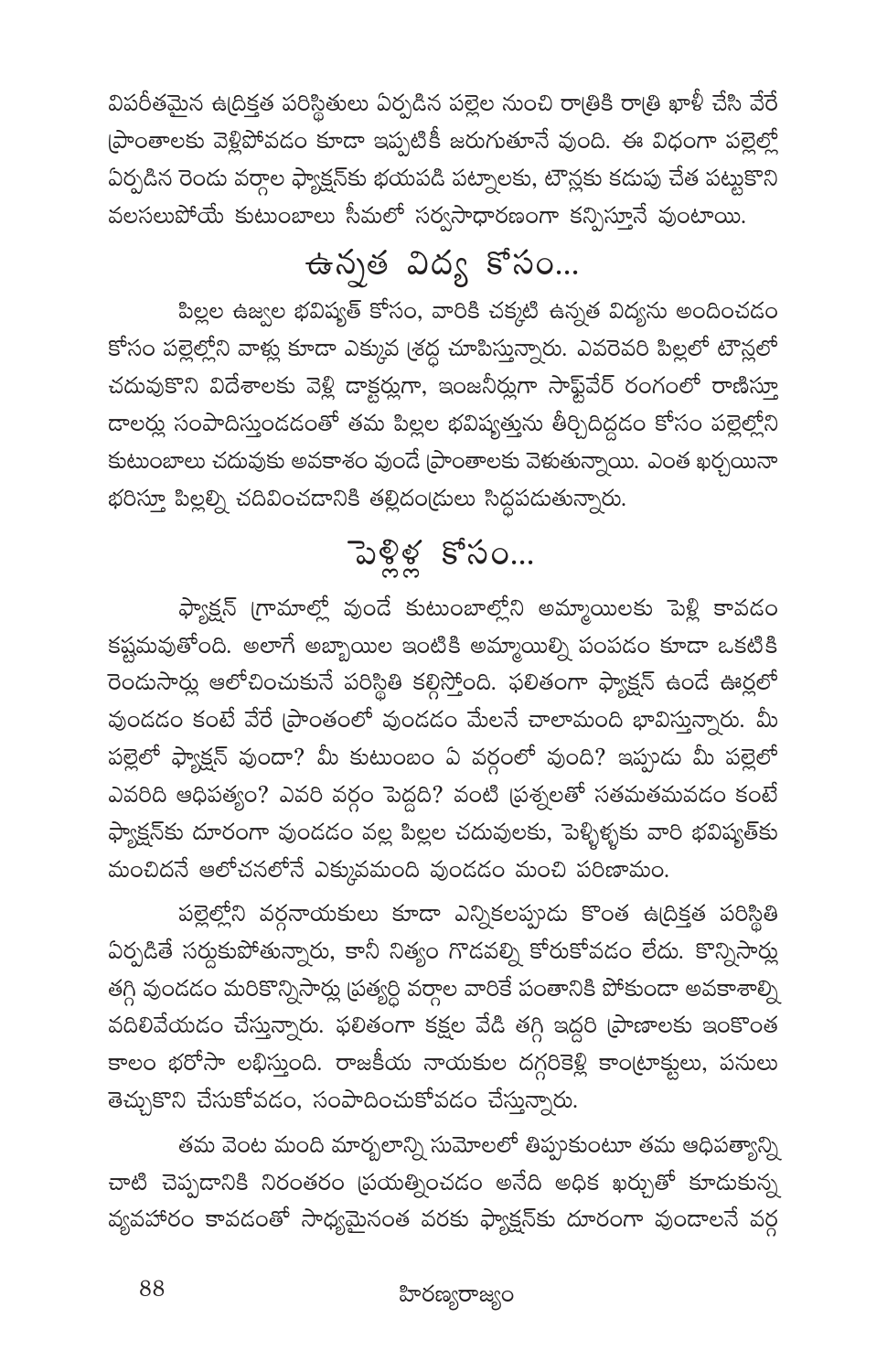నాయకులు కూడా కోరుకుంటున్నారు. కానీ అప్పటికే ఈ ఫ్యాక్షన్ రాజకీయాలు నడిసంద్రంలో వుందడంతో వాతావరణం ఎంత బాగా కన్పించినా (పత్యర్దులు ఎప్పుడు దాడి చేస్తారో అనే భయం పట్టి పీడిస్తూనే వుంటుంది వర్గ నాయకులకు.ఇప్పటికే తరాలుగా నదుస్తున్న ఫ్యాక్షన్ నుంచి విముక్తి లభిస్తే చాలని చాలామంది ముఠా, వర్గ, రాజకీయ నాయకులు కోరుకుంటున్నారు. కనీసం తమ పిల్లల్ని అయినా ఈ ఫ్యాక్షన్ నీడ నుంచి దూరంగా తీసుకెళ్లి రక్షించుకోవాలని తపన పడుతున్నారు. థ్రత్యర్ధి వర్గాలు ఎప్పదు, ఎక్కడ, ఎలా తమపైకి దాడికి దిగుతాయోనని భయంతో నరకయాతన అనుభవిస్తున్నారు.

## 'కోకా చట్టం' ఎప్పుడు?

ఫ్యాక్షనిజాన్ని అదుపు చేయడానికి వ్యవస్థీకృత నేరాల నిరోధక చట్టం (కోకా) అవసరమని మేధావులు ఎప్పుడో తేల్చారు. రాయలసీమ ఐజిగా గతంలో పనిచేసిన సాంబశివరావుగారు ఒక నివేదికను కూడా <mark>ప్రభుత్వానికి సమర్పించారు. వాస్తవానిక</mark>ి ఫ్యాక్షనిస్తులకు రాజకీయ అండదండలుండడం, అర్ధికంగా బలవంతులు కావడం వల్ల ప్రస్తుతం ఉండే చట్టాల వల్ల ప్రయోజనం లేదనే విమర్శ వుంది. కోకా చట్టం .<br>[పతిపాదన కేం[ద హోంశాఖ అనుమతి కోసం పంపారు. ఇంకా ఇంతవరకు అనుమతి రాలేదు.

# 'ఫ్యాక్షన్ జోన్' <mark>ప్రశ్నార్థకమా</mark>?

సీమలో పేట్రేగిపోతున్న ఫ్యాక్షనిస్తులకు కళ్లైం వేసి గ్రామసీమల్ని శాంతి వనాల్లా చేసేందుకు (పభుత్వం నిర్దేశించిన ఫ్యాక్షన్ జోన్ వ్యవస్థ కాగితాలకే పరిమితమైంది. ఫ్యాక్షనిస్తులను అదుపు చేయడానికి, ఫ్యాక్షన్ నీడలోని గూండాలను, వారి వద్ద వున్న లైసెన్స్ లేని నాటు తుపాకులు, అక్రమంగా వుంచుకున్న బాంబులు, ఇతర మారణాయుధాలు, స్వాధీనం చేసుకోవడం ఫ్యాక్షన్ జోన్ (పధాన కర్తవ్యం. ఫ్యాక్షన్ జోన్ వ్యవస్థ కాగితాలకే పరిమితమైంది.

రాయలసీమ నీటి [పాజెక్టులన్నీ బూజుపట్టిపోతున్నాయి. వాటిలో కొన్నయినా కార్యరూపం దాల్చి అక్కడ (గామాల్లో నీరందితే – పంటలు పండితే కరువు రక్కసి హతమారుతుంది. యువత వ్యవసాయం వైపు, పరి(శమల వైపు మొగ్గచూపితే – పొట్ట కూటి కోసం ముఠా నాయకులను ఆశ్రయించే పని తప్పుతుంది. అలాంటి పరిస్థితులు కల్పిస్తేగానీ రాయలసీమ ముఖచిత్రం మారదు.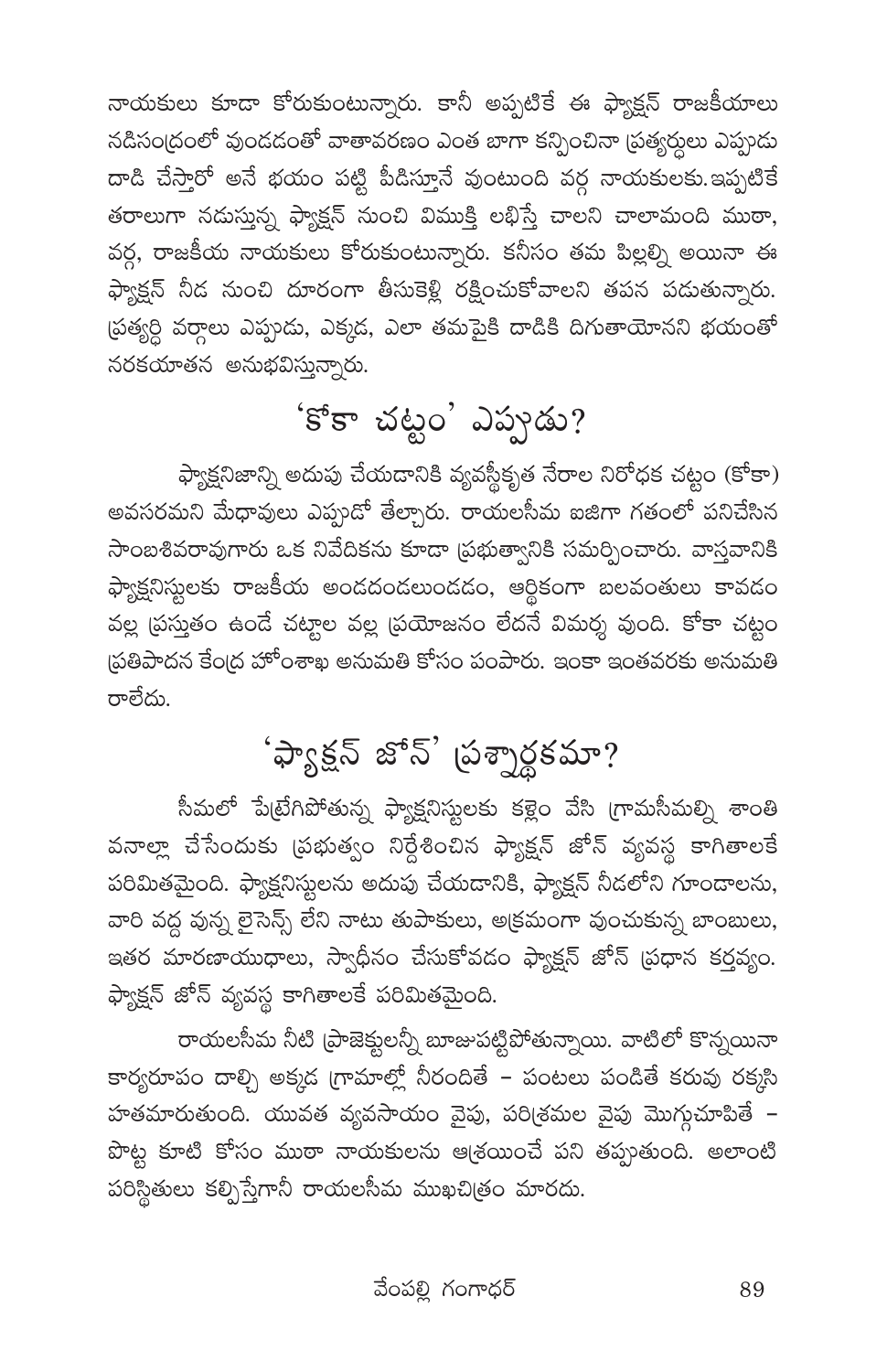## ఫ్యాక్షన్ సమస్యకు పరిష్కారాలు

- $\blacktriangleright$ రాయలసీమ అభివృద్ధికి (పత్యేక ప్యాకేజీని (పకటించాలి.
- కరువు, చాలీ చాలని సాగునీటి వనరులు, నిరక్షరాస్యత లాంటి సామాజిక  $\blacktriangleright$ ఆర్థిక అభివృద్ధి సమస్యలను పరిష్కరించేందుకు ఇలాంటి (ప్రత్యేక ప్యాకేజీలు తప్పనిసరిగా అవసరం.
- రాయలసీమ [పాంతంలోని ఫ్యాక్షన్ [పాంతాల్లో విద్య, ఉపాధి అవకాశాలు ↘ విస్తృతంగా పెంచాలి.
- ఫ్యాక్షనిస్తుల చరిత్ర, వాళ్ల చేతికింది హంతకుల చరిత్ర ఒక పద్ధతి (ప్రకారం ↘ క్రోడీకరించి, వీడియోగ్రాఫ్లేలు, ఫొటోగ్రాఫ్లేలు, వివిధ దుస్తుల్లో, విభిన్న కోణాల్లో తీసి రికార్డు చేయాలి.
- ఫ్యాక్షనిస్తులను సామాజికంగా వెలివేయాలి. ప్రజల్లో ఈ అంశం పట్ల ↘ తగిన చైతన్యాన్ని పెంపొందించాలి.
- ఒకసారి సమాజం నుంచి వెలివేయబడి (పజల నుంచి విమర్శలు ఎదుర్కొనే ↘ ఫ్యాక్షనిస్టులకు ఏ రాజకీయ పార్టీలు స్థానమివ్వరాదు.
- ప్రజల్లో ఫ్యాక్షన్కు వ్యతిరేకంగా మీడియా ద్వారా దృశ్య, దూర, (శవణ  $\blacktriangleright$ విద్యల ద్వారా విస్తృత (పచారం నిర్వహించాలి.
- $\blacktriangleright$ పారి[శామిక అభివృద్ధికి శాంతి అత్యవసరం. అందుకే పారి[శామికీకరణ, పరి<sub>(</sub>శమల ఏర్పాటు కావలసిన (పాంతాల్లో శాంతియుత పరిస్థితులు నెలకొల్పేందుకు కట్టుదిట్టమైన చర్యలు తీసుకోవాలి.
- .<br>సీమలో మూతపడిన పరి<sub>(</sub>శమలను తక్షణం తెరిపించాలి. ఆదుకోవాలి. ↘
- సీమలో ఏర్పాటయ్యే పరి<sub>(</sub>శమలలో స్థానిక యువతకు అధిక (పాధాన్యత ↘ ಇನ್ಫ್ರಾಲಿ.
- ఫ్యాక్షన్ (పాంతాల్లో సాగునీటి వనరులు కల్పించే పెండింగ్ (పాజెక్టులను ↘ ప్రాధాన్యతతో చేపట్టాలి. నిర్దిష్ట కాల వ్యవధిలోపూర్తి చేయాలి.
- రాష్ట్రంలోని రాజకీయ పార్టీలు, ఫ్యాక్షనిస్టులకు ఎన్నికల్లో పార్టీ టికెట్లు, ↘ నామినేటెడ్ పోస్టులు ఇవ్వకుండా వుండాలి.
- ఫ్యాక్షనిస్టులు ఆ(కమించుకున్న దేవాలయ, (పభుత్వ భూములకు తక్షణం ↘ విముక్తి కల్పించాలి. ఈ రకమైన దురా(కమణకు గురైన భూములను రెవెన్యూశాఖ తక్షణమే గుర్తించాలి.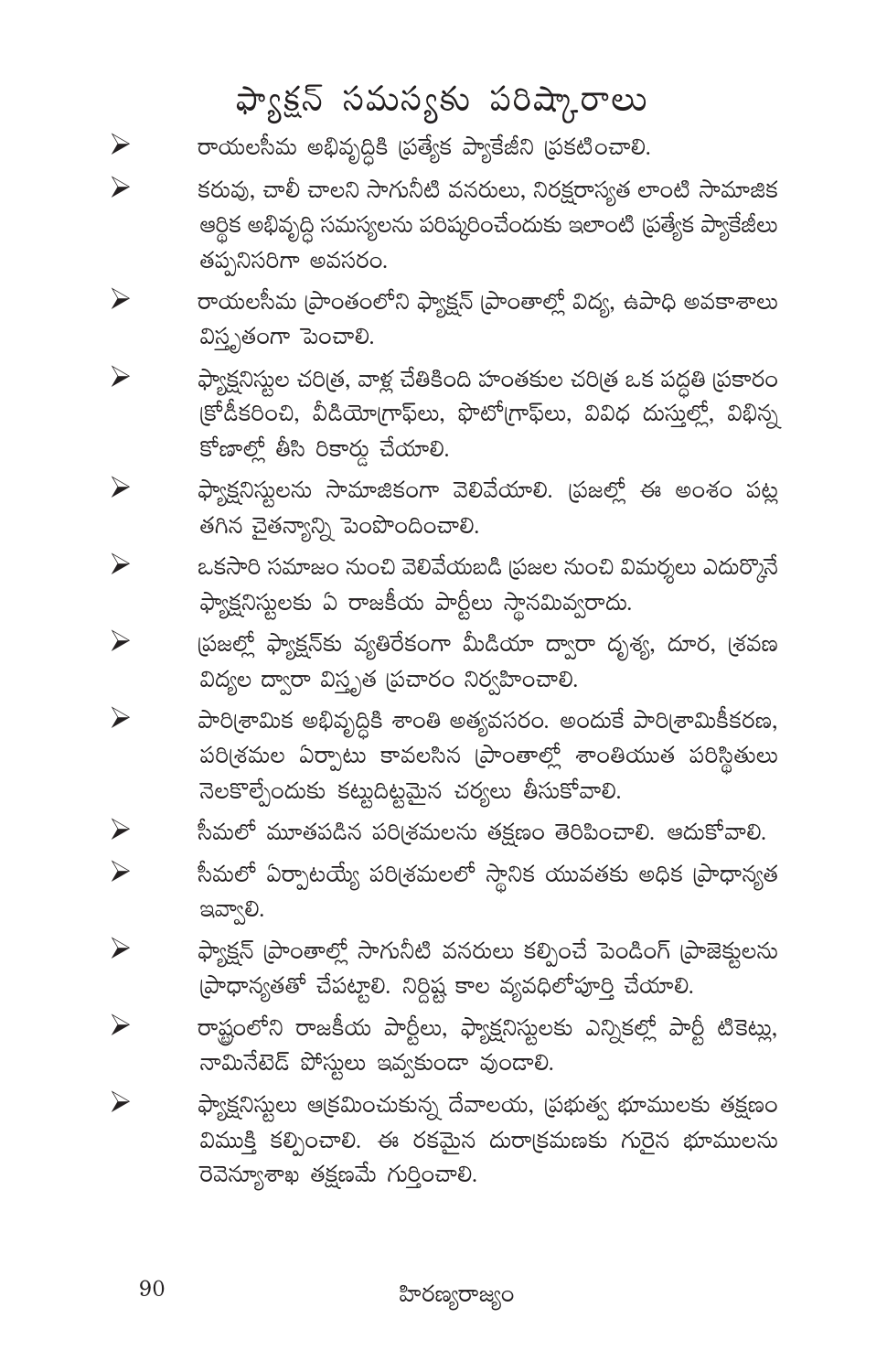- ఇలాంటి భూములను ముఖ్యంగా బలహీన వర్గాలకు, భూమిలేని పేదలకు  $\blacktriangleright$ పంచాలి.
- పుష్కలమైన ఖనిజ నిక్షేపాలు ఉన్నప్పటికీ ఫ్యాక్షనిజం వలన రాయలసీమలో ↘ ఆశించిన పారి<sub>(</sub>శామికీకరణ జరగలేదు. అందుకే (పభుత్వం ఈ (పాంతంలో పరి(శమల ఏర్పాటుకు (పత్యేక రాయితీలను కల్పించాలి.
- పాలనా సంబంధిత అణచివేత చర్యలకంటే సామాజిక ఆర్థిక అభివృద్ధి ⋗ చర్యల ద్వారా ఫ్యాక్షనిజాన్ని మరింత సమర్థవంతంగా ఎదుర్కొనవచ్చు.
- ఫ్యాక్షన్ హింసను అరికట్టేందుకు అవసరమైన (పత్యేక చట్తాన్ని ➤ తీసుకురావాలి. పాలనా యంత్రాంగం ఫ్యాక్షనిజాన్ని సమర్థవంతంగా ఎదుర్కోవడానికి ఈ చట్టం ఉపయోగపడాలి.
- ఉపాధ్యాయులు, స్వచ్చంద సంస్థల్లో పనిచేసేవారు, స్మూళ్లల్లో, కాలేజీల్లో ➤ ఫ్యాక్షన్ దుష్పరిణామాల గురించి, వాటి నివారణ గురించి అవగాహన కల్పించాలి.
- పేదరికం, జీవనోపాధి లేకపోవడం, నిరుద్యోగం, నిరక్షరాస్యత ఎక్కువగా ➤ వున్న ఈ ప్రాంత యువతరాన్ని ఫ్యాక్షనిస్తులు సులభంగా తమ వైపుకు తిప్పుకొని సాధనాలుగా వాడుకుంటున్నారు. దీనిని అరికట్టాలి. ఉపాధి అవకాశాలు కల్గించాలి.
- మట్కా, గ్యాంబ్లింగ్, కల్తీ మద్య వ్యాపారాలు, మామూళ్ల వసూళ్లు, ➢ చట్టవిరుద్దమైన మైనింగ్ వంటి అన్నిరకాల ఆర్ధిక వనరులు ఫ్యాక్షనిస్టులకు అందకుండా కఠిన చర్యలు తీసుకోవాలి.
- సంవత్సరం పొడుగునా (గామస్థులకు పని కల్గించడానికి పెద్ద ఎత్తున ⋗ నీటిపారుదల సౌకర్యాలను పెంచాలి. పల్లెల్లో, పట్టణాల్లో ఎక్కువ ఆదాయం కల్గించే ఉద్యోగ సదుపాయాలు పెంచే పథకాలు రావాలి.
- ↘ ఫ్యాక్షన్ (పాంతాల్లో టెండర్ల వ్యవహారాలల్లో ఫ్యాక్షనిస్టులు జోక్యం చేసుకోకుండా విధానాల్లో తగిన మార్పులు చేపట్టాలి. కాం(టాక్టర్లు, ఫ్యాక్షనిస్తులు సిండికేట్లుగా మారి టెండర్లను కొల్లగట్టకుండా అవసరమైన చర్యలు తీసుకోవాలి.
- ఫ్యాక్షనిజాన్ని హీరోయిజంగా, ఫ్యాక్షనిస్తులను హీరోలుగా చిత్రీకరించడాన్ని ➢ నిలిపివేసేందుకు మీడియాను ఒప్పించాలి. వారికి తగిన అవగాహన కల్పించాలి.
- గ్రామస్థాయిలో ఫ్యాక్షన్ నివారించేందుకు రెవెన్యూ, పోలీసు అధికారులు, ↘ స్థానిక (పజలతో కూడిన సంయుక్త కార్యాచరణ కమిటీలను నెలకొల్పాలి.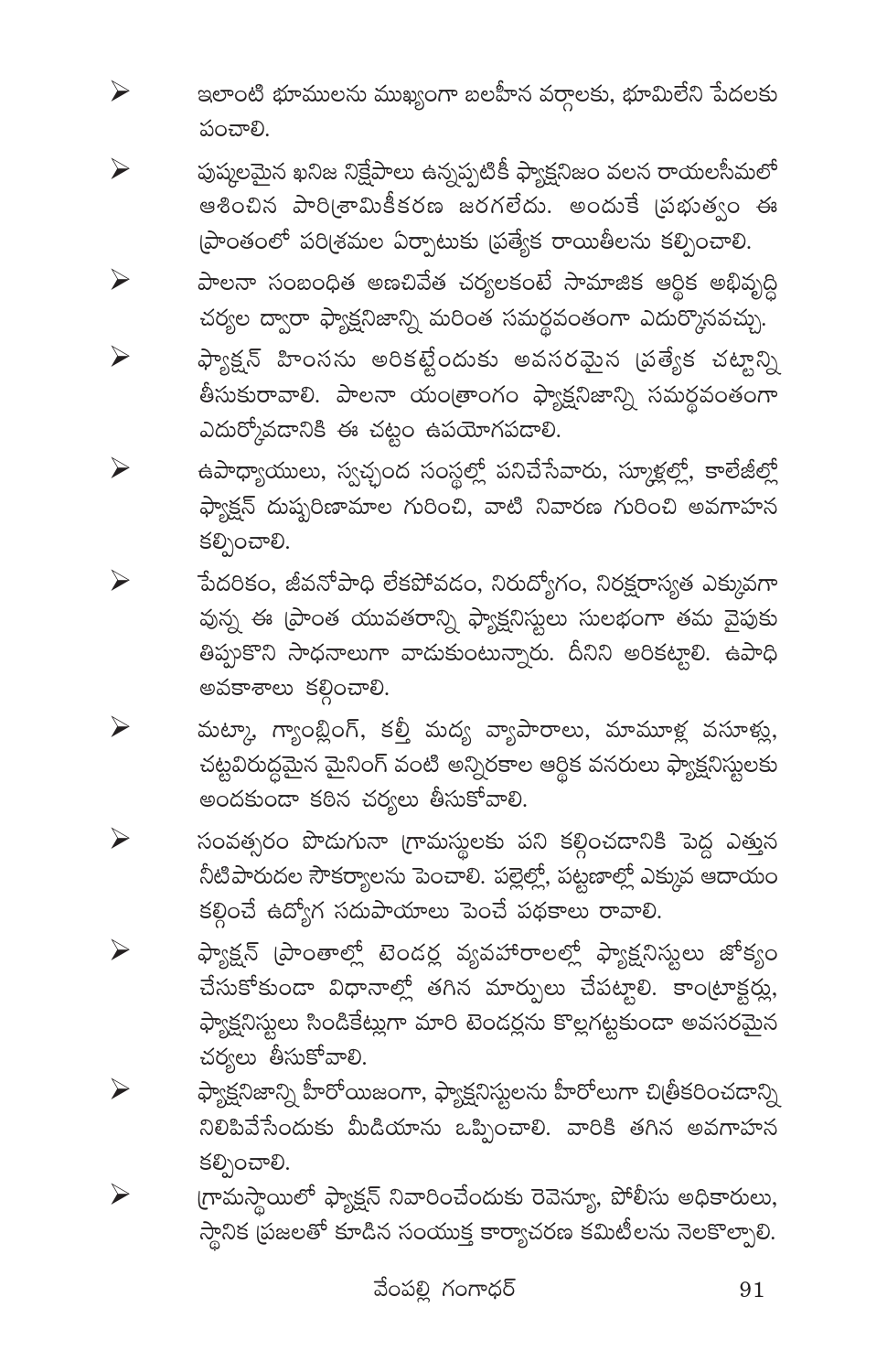- ఫ్యాక్షన్ (పాంతాల్లో నిజాయితీగల సమర్థవంతమైన ఉన్నతస్థాయి ➤ అధికారులను ముఖ్యంగా కలెక్టర్, ఎస్పీ పదవులకు నియమించాలి.
- ఫ్యాక్షనిజాన్ని ఎదుర్కొనేందుకు వారికి తగిన సమయం ఇవ్వాలి. ➤
- అకారణంగా అధికారుల బదిలీలను నిలిపివేయాలి.  $\blacktriangleright$
- $60$ రిదిస్థాయి అధికారులు ఒక బ్రాంతంలో 2-3 సంవత్సరాలకంటే ➤ ఎక్కువకాలం ఉండకుండా జాగ్రత్తపడాలి.
- సమర్థవంతమైన సేవలందించే పోలీసులకు, ఉద్యోగులకు తగిన  $\blacktriangleright$ పురస్కారాలు ఇవ్వాలి.
- ఫ్యాక్షన్ కేసుల విచారణకు (పత్యేక కోర్టులను నియమించాలి. ➤
- $\blacktriangleright$ ఫ్యాక్షన్ నిర్మూలనకు అందరూ చిత్తశుద్ధితో కృషి చేయాలి.
- $\blacktriangleright$ ఫ్యాక్షన్ నేతలు, వారి అనుచరులపైన (పత్యేక నిఘా ఏర్పాటు చేయాలి.
- సర్కిల్ పరిధిలో ఒక పార్టీ, జిల్లా కేంద్రం నుంచి రిజర్వుడ్ (పత్యేక పార్టీ,  $\blacktriangleright$ క్లూస్ టీం, డాగ్ స్మ్వాడ్, బాంబ్ స్మ్వాడ్లను ఫ్యాక్షన్ (గామల్లోకి రప్పించి, మెరుపు దాడులను విస్తృతంగా చేయించాలి.
- ఫ్యాక్షన్ గ్రామాలపై దాదులు జరిపి బాంబులు, వేటకొడవళ్లు తదితర ➤ మారణాయుధాలను స్వాధీనం చేసుకొని సంబంధిత వ్యక్తులపై చర్యలు తీసుకోవాలి.
- ↘ ఫ్యాక్షన్ గ్రామాల్లో నేరచరిత్ర కలిగిన వారిపై పీడి యాక్ట్ నమోదు చేసి, వారిని చర్లపల్లి జైలుకు తరలించాలి.
- సీమలోని అన్ని తుపాకుల లైసెన్సులను రద్దు చేయాలి. ↘
- పల్లెల్లో విస్తృతంగా మైత్రి సంఘాలను ఏర్పాటు చేయించాలి. అవసరమైన ➤ చోట శాంతి సాధక కమిటీలు నెలకొల్పాలి.
- ➤ ముఠాకక్షల బారినపడిన గ్రామాలను ఎప్పటికప్పుడు సందర్శించి,  $[$ గామసభలు నిర్వహించి, ఇరువర్గాలను సమావేశపరచి సయోధ్య కుదర్చాలి. వారికి కౌన్సిలింగ్ ఇవ్వాలి.
- ప్రజల్ని భయాందోళనలకు గురిచేసే నాయకులు, వారి అనుచరులపై ➤ బైండోవర్ కేసులు పెట్టి నిఘా పెంచాలి.
- ఫ్యాక్షనిస్టుల వద్ద వుండే నాటుబాంబులు, మారణాయుధాలను తనిఖీలు ➤ నిర్వహించి ఏరివేయాలి.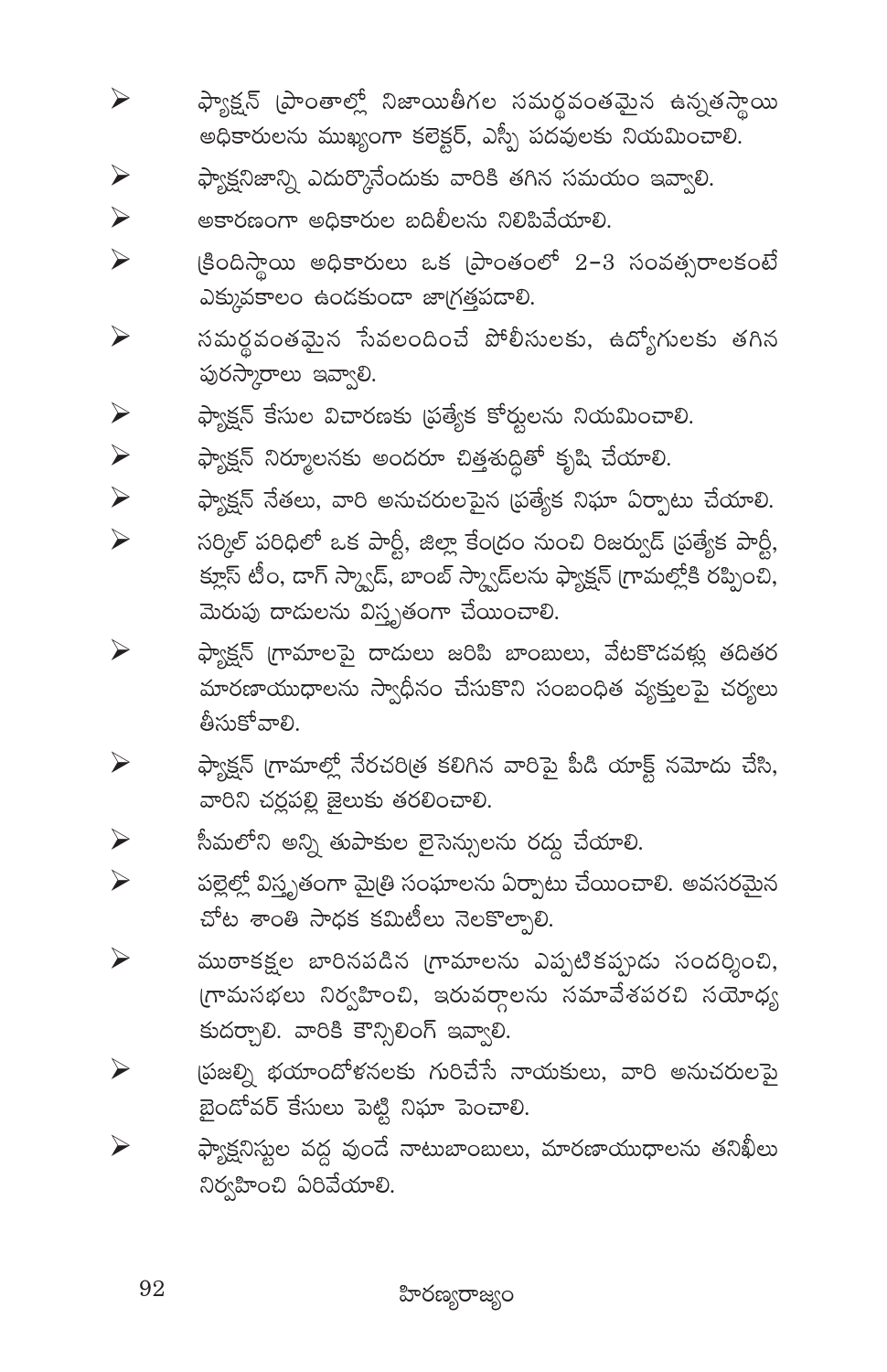# ఆటవిక హింసా సంస్కృతి

ఫ్యాక్షన్ అనే పదం అనగానే రాష్ట్ర ప్రజలందరికీ గుర్తుకొచ్చేది రాయలసీమ (పాంతమే. సీమ కక్షల సెగతో మండిపోతుందని, ఎక్కడికక్కడ నాటుబాంబులు పేలుతున్నాయని ఎవరైనా అంటే ప్రభుత్వం ఒప్పుకోదు. ఫ్యాక్షన్ భూతంపై ఉక్కుపాద<mark>ం</mark> మోపామని, అది నిద్రలేచే (పసక్తే లేదని చెప్త్రంది. ఫ్యాక్షన్ నేతలు, వారి అనుచరులపైన ధ్రత్యేక నిఘా ఏర్పాటు చేశామంటారు. సర్మిల్ పరిధిలో ఒక <mark>ద్రత్యేక పార్టీ,</mark> జిల్లా కేంద్రం నుంచి రిజర్వుడ్ [పత్యేక పార్టీ, క్లూస్ టీం, డాగ్ స్మ్వాడ్, బాంబ్ స్మ్వాడ్లను ఆయా (గామాలకు రప్పించి మెరుపుదాడులు చేస్తున్నామని పోలీసులు గొప్పలు చెప్తుకుంటారు. ఫ్యాక్షన్ (గామాలపై దాడులు జరిపి బాంబులు, వేటకొడవట్ల తదితర మారణాయుధాలను స్వాధీనం చేసుకొని సంబంధిత వ్యక్తులపై చర్యలు తీసుకుంటూ వున్నామని తమను తాము (పశంసించుకొని ఉప్పొంగిపోతారు. ఫ్యాక్షన్ (గామాల్లో నేరచరిత్ర కల్గినవారిపై పీడి యాక్ట్ నమోదు చేసి, వారిని చర్లపల్లి జైలుకు తరలిస్తామని వార్నింగ్లు కూడా ఇచ్చామంటారు.

ఫ్యాక్షనిస్టులను జిల్లాల నుంచి బహిష్కరిస్తామని, సీమలో శాంతి భ(దతలకు ఎలాంటి ముప్పు లేదని ఘనంగా ప్రకటిస్తున్నప్పుడే ఎక్కడోచోట బాంబు పేలుళ్లు జరిగో, ఒకర్నొకర్ని నరుక్కొనో తమ ఉనికిని ఫ్యాక్షనిస్టలు చాటుకుంటారు. కానీ (పభుత్వం మాత్రం తన వైఖరికే కట్టబడి వుంటుంది. సీమలో ఎక్కడ చూసినా శాంతి కపోతాలు విచ్చలవిడిగా ఎగురుతున్నాయని, ఎండిపోయిన నది దారుల్లో అభివృద్ధి (పవహిస్తోందని సంబరపడిపోతుంది. హింస–(పతిహింసల గొలుసు చర్య మూలాన్నీ, (కమాన్నీ అర్థం చేసుకోకుండా దాన్ని ఛేదించడం సాధ్యం కాదనే అంశం వారికి ఎప్పటికీ అర్థం కాదు. అర్థం చేసుకోలేరు. సీమలో ఇలా నిరంతరం నెత్తుటేర్లు పారడానికి గల కారణాలను కూడా వీరు అన్వేషించలేరు... అధ్యయనం చేయలేరు. ఫలితంగా ఏమౌతోంది? ఇదిగో ఇలా కక్షల చరిత్ర పునరావృతం అవుతూనే వుంది.

ప్రజా(శేయస్సే ధ్యేయంగా, శాంతియుతంగా సాగవలసిన (పజాస్వామ్యంలో హత్యా రాజకీయాలకు స్థానం కల్గిస్తున్నదెవరు? సీమలో తమ ఆర్థిక ఆధిక్యాన్ని చలాయించుకోవదానికి ఉపయోగపడుతున్న కులం, హింస (పాతిపదికలనే రాజకీయ అధికార సాధనకు సోపానాలుగా వాదుకుంటున్నది ఎవరు? సీమలో నిరంతరం నెత్తుటి ధారలు పారడానికి కారణం ఎవరు? కుత్తుకలు తెగనరికే వేటకొడవళ్<mark>ల</mark>ు ఎవరికోసం తయారవుతున్నాయి? వాటిని మోస్తున్నదెవరు? వాటి బలిదానం వల్ల కిరీటం పొందుతున్న వారెవరు? (పాణాలు కోల్పోతున్నదెవరు? ఆధిపత్య పోరుతో

వేంపల్లి గంగాధర్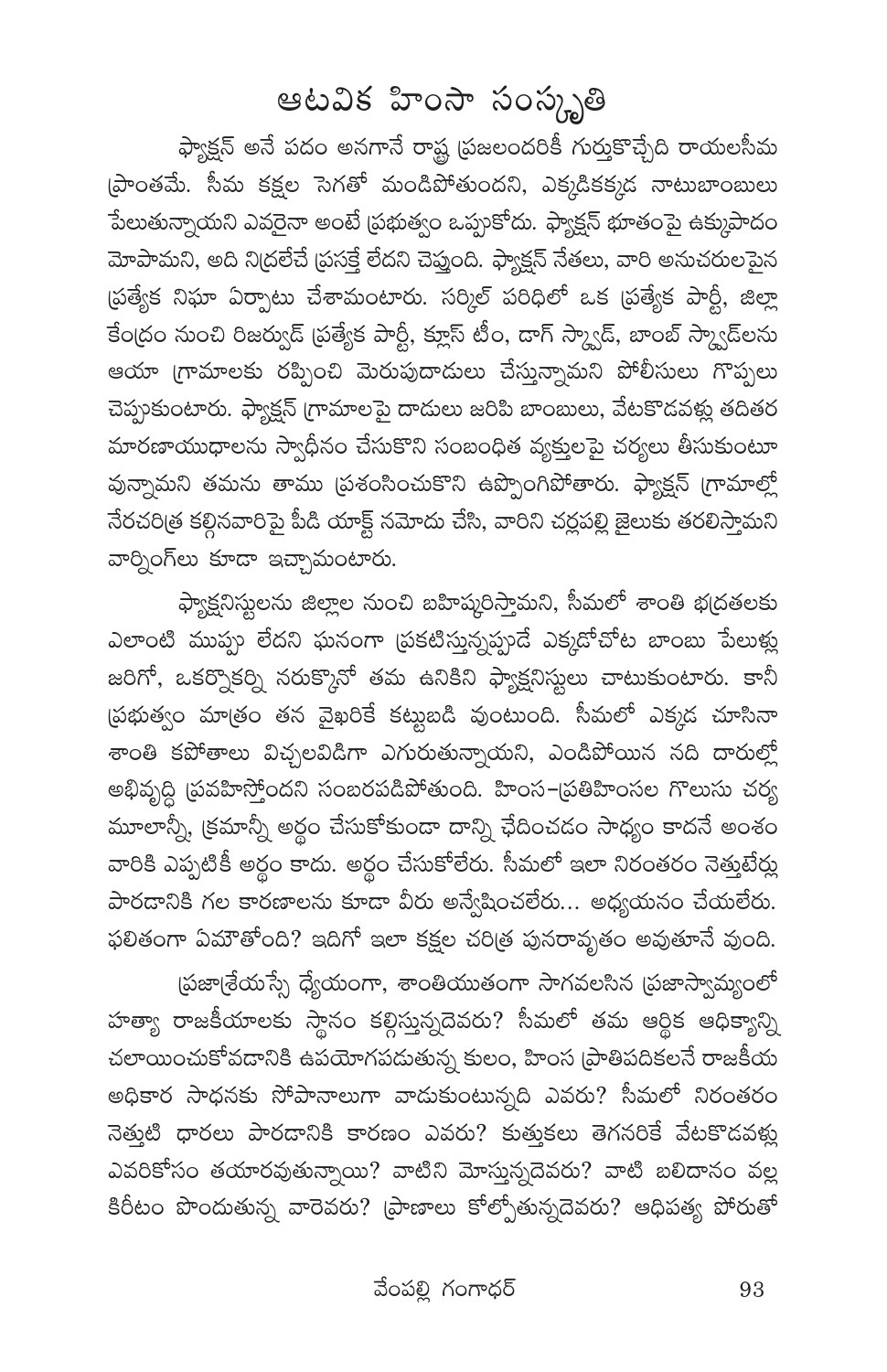విగతజీవులై పోతున్న కుటుంబాల గోడుకు కారకులు ఎవరు? ముఠానేతల ద్రతీకారాలకు సమిధలుగా మారి జీవితఖైదు అనుభవిస్తున్న అభాగ్యుల బతుకుకు భరోసా ఎవరు? ఇవన్నీ కేవలం <mark>థశ్నలు కానే కావు. పాశుపతాృస్తాలు.</mark> వీటికి జవాబులుందవు.

హింస–[ప్రతిహింసల గొలుసు చర్య మూలాన్నీ, (కమాన్ని అర్ధం చేసుకుంటే కానీ, వీటికి సమాధానాలు శోధించడం, సాధించడం, ఛేదించడం సాధ్యం కాదు. సమస్యకున్న ఆర్థిక, రాజకీయ, సాంఘిక కోణాల్ని లోతుగా పరిశీలించాలి. హింసకు .<br>తెర దించడానికి ఏయే చర్యలు తీసుకోవాలో కార్యాచరణ <sub>(</sub>పణాళిక రూపొందించుకోవాలి. సీమలో వేళ్లూనుకుపోయిన ఆటవిక హింసా సంస్కృతికి ఈ హత్యలు పరాకాష్ట అనే అంశం గుర్తుంచుకోవాలి. చర్యకు ప్రతిచర్య సూత్రం ప్రకారం నడిచే ఫ్యాక్షన్ రాజకీయం దెబ్బకు మిగతా సామాన్యజనం పదుతున్న భయం, .<br>బాధల్ని అందరూ అర్ధం చేసుకోవాలి. సీమ వెనుకబాటుతనం గురించి మాట్లాడడానికి ఎవరూ ముందుకు రాకపోతే 'ఖర్మ' అని సరిపెట్టుకోగలరు. కనీసం 'హత్యల్ని ఆపండి!', 'ఫ్యాక్షనిజాన్ని నిర్మూలించండి!!' అని గొంతెత్తి ఘోషిస్తున్నా పట్టించుకోకపోతే?

## రతనాల సీమకు మిగిలిన రాళ్లు

రాయలసీమ విషయంలో తప్పు మీద తప్పు జరుగుతూనే వుంది. దేశానికి స్వాతం(త్యం వచ్చినప్పటి నుంచి రాయలసీమలో కరువు ఏదో ఒక [పాంతంలో విలయతాండవం చేస్తూనే వుంది. నిజానికి దేశంలోని మరే [పాంతంలోనూ ఇంతటి దారుణమైన పరిస్థితులు లేవన్నది అక్షరసత్యం. సీమ అనతికాలంలోనే థార్ ఎదారిలా మారబోతుందని పర్యావరణ వేత్తలు చేస్తున్న హెచ్చరికలు కూడా పాలకులకు ఎక్కడం లేదు. ఉదాహరణకు అనంతపురం జిల్లా 125 సంవత్సరాల కాలంలో 63 కరవుల్ని ఎదుర్కొంది.జిల్లాలో గత మూడేళ్ల కాలంలో 230 మంది రైతులు ఆత్మహత్యలు చేసుకుని రాష్ట్రంలోనే అత్యంత దయనీయ విషాదానికి (పతీకలయ్యారు. దేశంలోనే అత్యల్ప వర్షపాతంలో అనంతపురం జిల్లా రెండోస్థానంలో నిలుస్తోంది. చిత్తూరు జిల్లాకు అసలు సాగునీటి వనరులే లేవు. సీమలో సాగుకు యోగ్యమైన భూమి  $30\,$ లక్షల హెక్తార్లు వుండగా అందులో 5.6 లక్షల హెక్టార్లకు మాత<mark>్</mark>రమే సాగునీరు అందుతోంది. అది కూడా (పతి సంవత్సరం కాదు. 24 లక్షల హెక్టార్ల భూమి వర్షపాతం పైనే సాగుతోంది. ఆ పంట కూడా చివరిదాకా వస్తుందో రాదో తెలియని పరిస్థితి. దీనిని బట్టి సీమ వ్యవసాయ రంగంలో ఎంత వెనుకబడి ఉందో స్పష్టమవుతుంది.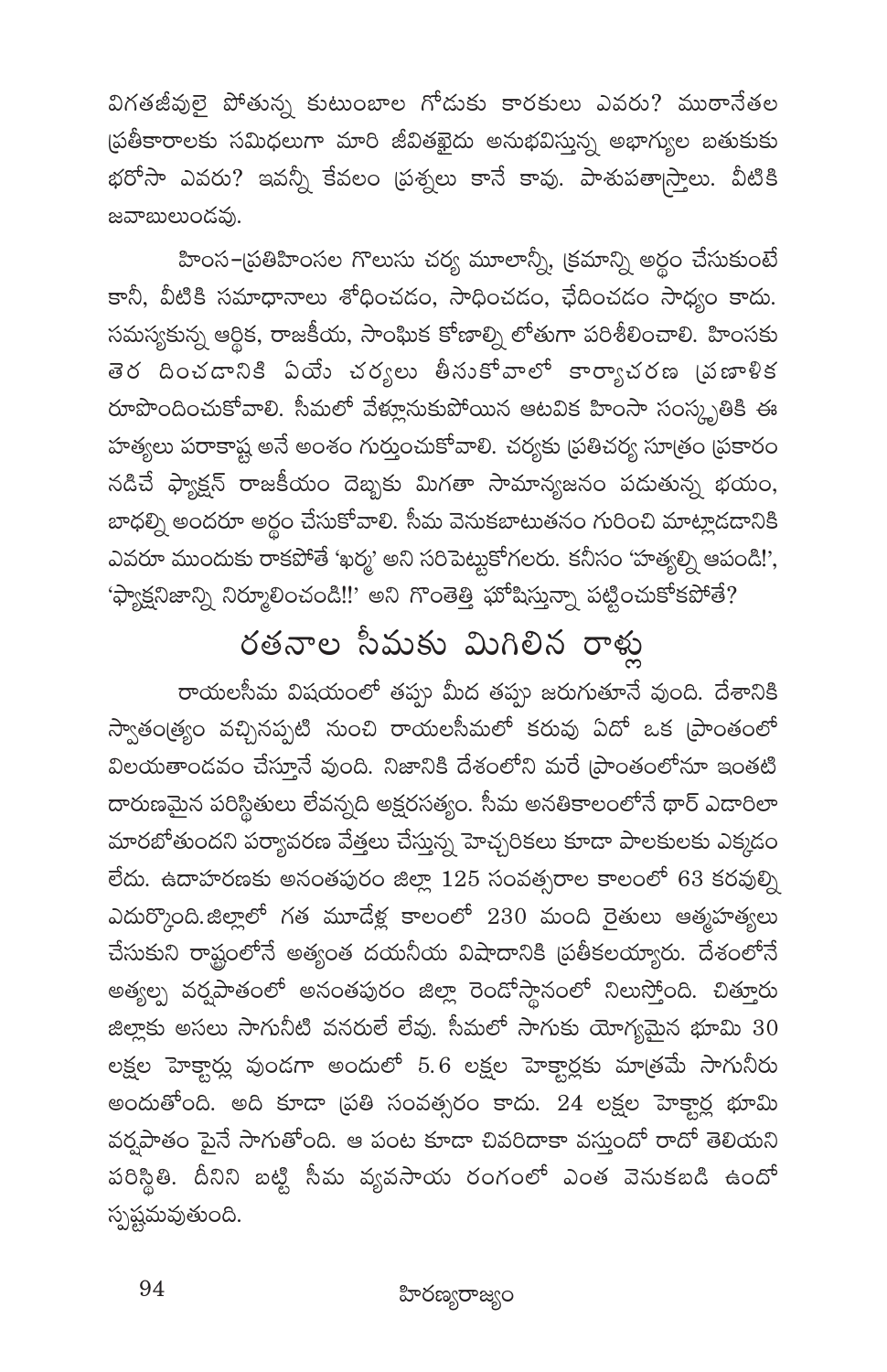# పారి(శామిక దౌర్భాగ్యం

మనరాష్టంలో  $130$  కోట్ల టన్నుల సున్నపురాయి లభ్యమైతే అందులో  $110$ కోట్ల టస్నుల సుస్నపురాయి కేవలం రాయలసీమలోనే లభ్యమవుతుంది. ముగ్గురాయి, ా.<br>ఇనుము, వ[జాలు, యురేనియం సీమలో ఎక్కువగా లభిస్తాయి. కానీ వీటి ఆధారిత పరి(శమలు ఇంతవరకూ ఏ (పభుత్వం నెలకొల్పలేదు. యురేనియంకు సంబంధించి ఇటీవల కొంత (పయోజనం కలిగింది. సాగునీటికి కరవై తల్లడిల్లుతున్న సీమ వాసుల్ని ఆదుకోవడానికి పరి[శమల ఏర్పాటు కూడా [పత్యామ్నాయ మార్గం అవుతుంది.

రాయలసీమ పీఠభూమి, సముద్ర మట్టానికి 1000 అడుగుల నుండి  $2000$ అదుగుల లోపు ఉంది. కర్నూలు, కడప, అనంతపురం, చిత్తూరు జిల్లాలు ఇందులో వున్నాయి. సీమలోని గనుల కాంట్రాక్టులు పొందినవాళ్లు వ్యక్తిగతంగా అభివృద్ధి చెందుతున్నారు. సీమ అభివృద్ధికి ఏం చేస్తున్నారనేది (పథాన (పశ్నగా మనకు కనిపిస్తుంది.

## ఊరించిన కేంద్రీయ విశ్వవిద్యాలయం

ప్రపంచస్థాయి కేంద్రీయ విశ్వవిద్యాలయాన్ని రాయలసీమకు తెస్తున్నట్లు రాష్ట్ర స్రభుత్వం ఘనంగా ప్రకటించింది. కానీ అది సాకారం కాలేదు. 500 నుండి 600 ఎకరాల స్థలం, దానికి రోడ్లు, రైలు, విమానయాన సౌకర్యాలు, అధ్యాపకులతో పాటు వారి భార్యలకు ఉపాధి అవకాశాలుంటాయని, దీనిని కడప జిల్లాలో ఏర్పాటు చేస్తామని అన్నారు. కానీ అది ఆచరణ సాధ్యం కాలేదు. అయినా హైదరాబాద్లో ఇంటర్నేషనల్ బిజినెస్ స్కూల్, సెంట్రల్ యూనివర్శిటీ, సీఫెల్ వంటివి ఉన్నాయి.<br>-కానీ సీమలో ఇలాంటివెందుకు ఏర్పాటు చేయలేదని పలువురు (పశ్నిస్తున్నారు. ఇది తేలాలంటే కరవు పీడిత (పాంతాల అభివృద్ధి అధ్యయన కేం[దాన్ని ఏర్పాటు చేయాలి.

# 'నీటి' అన్యాయం

బచావత్ (టిబ్యునల్ ఎదుట ఆం(ధ(పదేశ్ తన వాదనను వినిపించినప్పుడు మాత్రం రాయలసీమను ప్రధానంగా చూపించారు. తరతరాలుగా కరవు రక్కసి కోరల్లో చిక్కి విలవిలలాదుతున్న రాయలసీమకు సరైన పరిష్కారం కావాలంటే కృష్ణా జలాల్లో ఆంధ్రప్రదేశ్కు ఎక్కువ వాటా తప్పనిసరిగా అవసరమని వాదించారు. ఈ వాదన ప్రకారమే కృష్ణా జలాల్లో మనకు నికర జలాలు 800 టిఎంసి మిగులు జలాలపై హక్కు దక్కింది. కానీ రాజకీయ నాయకులు పంచిన వాటా వివరాలు చూస్తే బాధ కలుగుతుంది. మన రాజకీయ నాయకులే రాయలసీమ (పాంతానికి తీరని (దోహం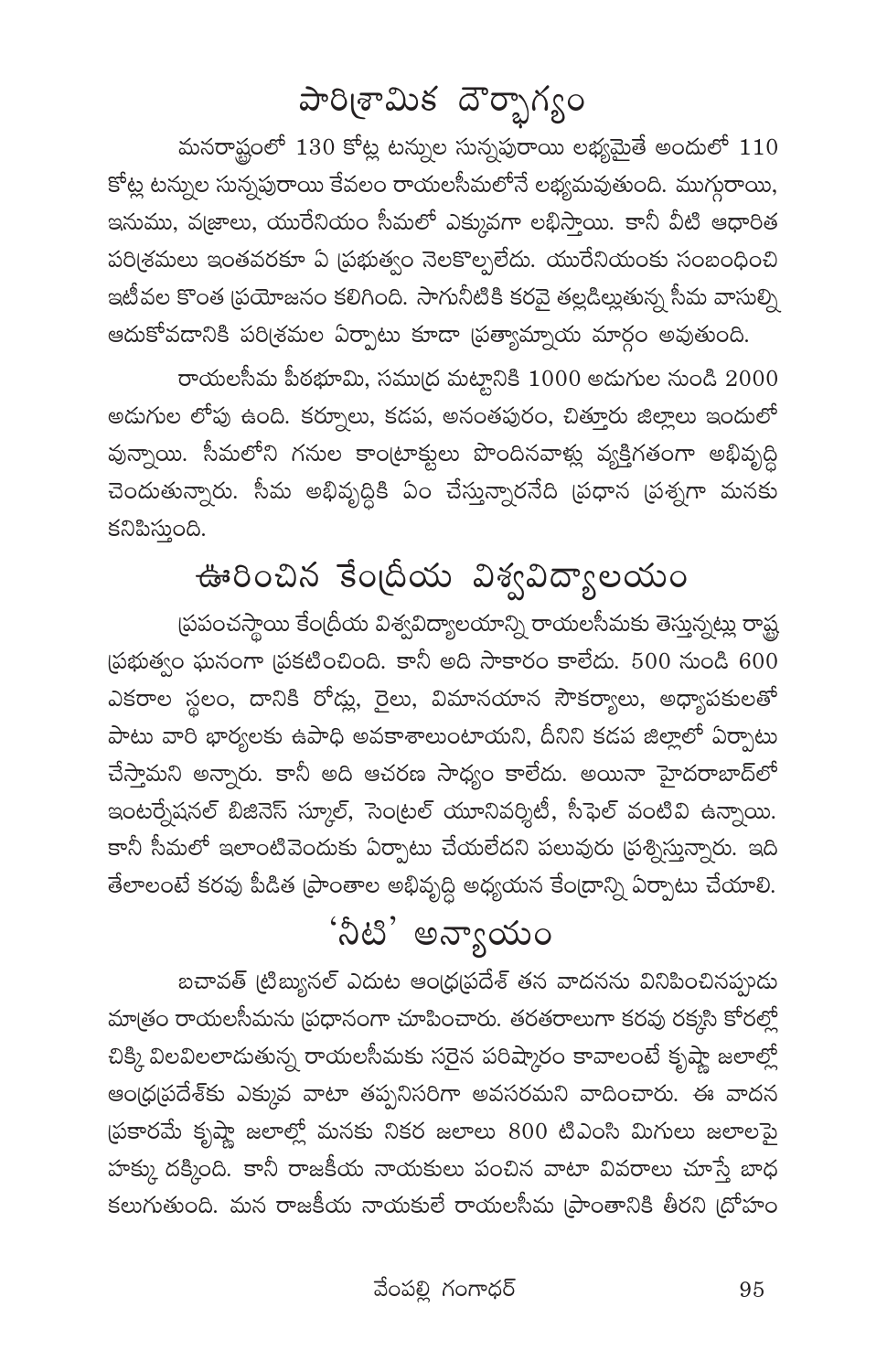చేస్తున్నారని చెప్పదానికి, శ్రీబాగ్ ఒప్పందాన్ని తుంగలో తొక్కుతున్నారని చెప్పడానికి పై ఉదాహరణ ఒక్కటి చాలు.

నిజానికి వర్తపాతాన్ని బట్టి, నదీ పరీవాహక (పాంతాన్ని బట్టి జలాల్ని పంపిణీ చేయాలి. కానీ ఈ విధంగా ఎందుకు జరగడం లేదు? నాయకులు పదవుల కోసం, రాజకీయాల కోసం సీమ భవిష్యత్తును ఎదారి చేస్తున్నదెవరు? శ్రీబాగ్ ఒడంబడిక <u>ద్ర</u>కారం కానీ, సామాజిక న్యాయ (ప్రకారం కానీ, రాయలసీమకు దక్కవలసిన అసలు జలాలను కేటాయించాలని, గోదావరి, కృష్ణా నదులను అనుసంధానం చేసి కృష్ణానదిలోని 120 టిఎంసిల నీటిని రాయలసీమకు మళ్ళించాల్సిన అవసరం ఎంతైనా వుందని మన నాయకులు ఎప్పుడు గుర్తిస్తారు? 1937 నాటి <mark>త్రీ</mark>బాగ్ ఒప్పందం నీటిపారుదల విషయంలో కరవుసీమ అయిన రాయలసీమకు అధిక ప్రాధాన్యత ఇవ్వాలని చెప్పిన విషయాన్ని ఎందుకు పాటించడం లేదు?

## రాజధాని నష్టం!

 $1956$ లో కర్నూలు నుంచి హైదరాబాద్కు రాజధాని తరలిపోయిన తర్వాత నుంచి సీమకు మరిన్ని కష్టాలు మొదలయ్యాయి. అసలు తరలిపోవదానికి ఒప్పుకున్న వాళ్లను ఏమనాలి? అనే ప్రశ్న ఇప్పుడు మళ్లీ చర్చకొస్తోంది. హై[దాబాద్లో 50 వేల .<br>కోట్ల అభివృద్ధి సాధ్యమైంది. అంతర్జాతీయ విమానా(శయం చుట్యూ 26 వేల కోట్ల రూపాయల అభివృద్ధి, హైటెక్ సిటీ చుట్టూ 27 వేల కోట్ల రూపాయల అభివృద్ధి ಜರಿಗಿಂದಿ.

## డిమాండు

రాయలసీమ హక్కుల ఐక్యవేదిక ఆధ్వర్యంలో 2008 మార్చి నెలలో స్రధానమంత్రి మన్మోహన్సింగ్ను కలిసి ప్రధానమైన డిమాండ్లను ఆయన ముందుంచారు.

- $\blacktriangleright$ గోదావరి జలాలను కోస్తాంద్రకు మళ్లించి కృష్ణా నీటిని సీమకు ఉపయోగించాలి.
- రాయలసీమ [పాంతంలో హైకోర్టు బెంచ్ ఏర్పాటు చేయాలి. మహారాష్ట్రలో ➤ మాదిరి రాయలసీమలో రెండో రాజధాని ఏర్పాటు చేయాలి.
- ప్రత్యేక తెలంగాణ ఏర్పాటు చేసేటట్లయితే హై[దాబాదును కేం[దపాలిత ⋗ ప్రాంతంగా ప్రకటించి, దేశానికి రెండో రాజధానిగా చేయాలి.
- రాయలసీమలో ఏర్పాటు చేసే పరి(శమలకు పన్ను మినహాయింపు ఇవ్వాలి. ➤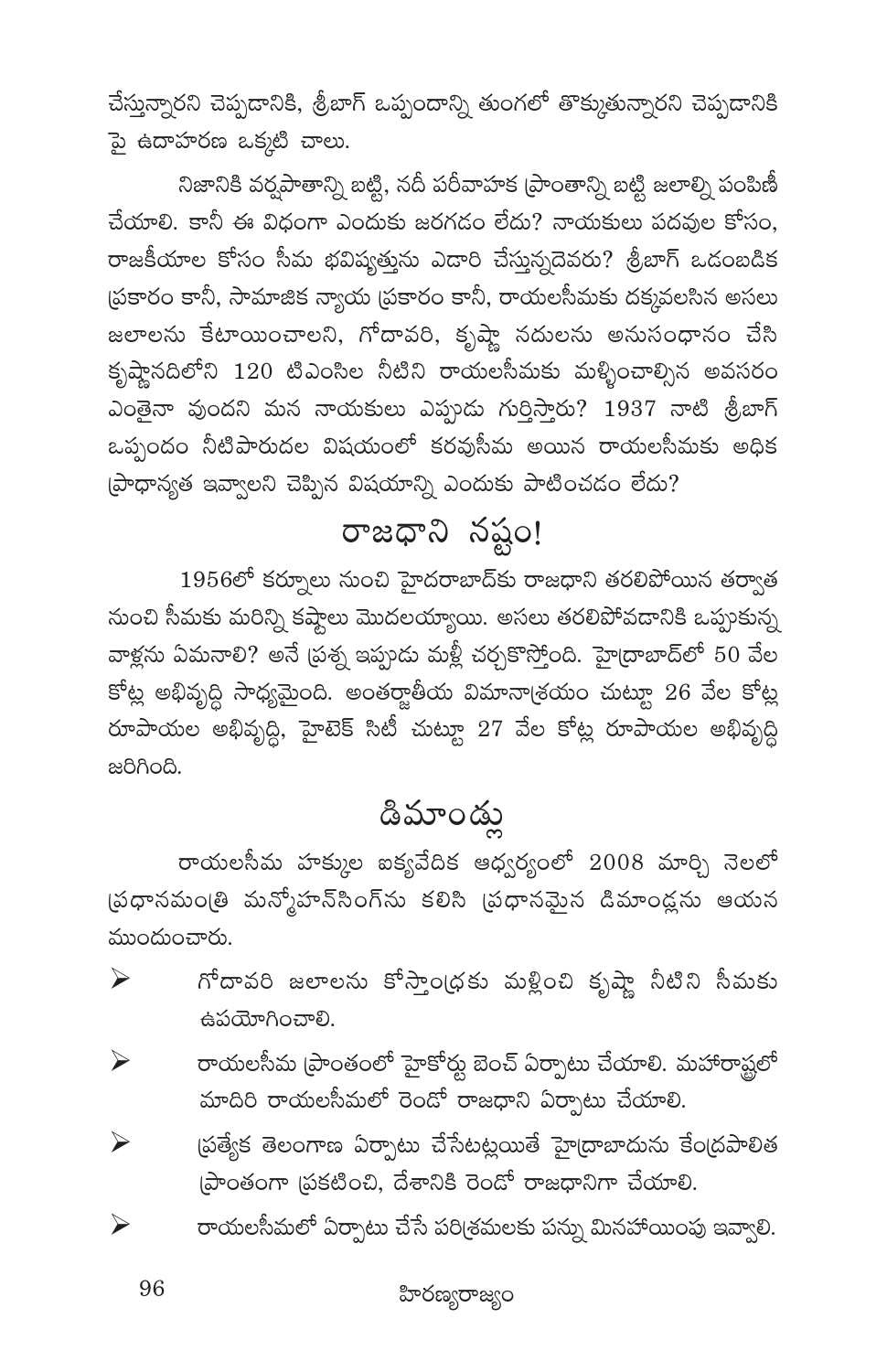$610$  జీవో రద్దు చేయాలి. ➤

- నంద్యాల, గుంతకల్లు, (పొద్దుటూరు, తిరుపతి, మార్మాపురంలను కొత్త  $\blacktriangleright$ జిల్లాలుగా ఏర్పాటు చేయాలి.
- పోతిరెడ్డిపాడు, హం[దీనీవా, గాలేరు-నగరి, వెలిగొండ, గుండ్లమోటు, ➤ సిద్దేశ్వర (పాజెక్టు పనులను త్వరితంగా పూర్తి చేయాలి.
- కృష్ణా బేసిన్లోని కొయినా నుంచి అరేబియా సముద్రంలో వృథాగా ➤ కలుస్తున్న 150 టిఎంసిల నీటిని రాయలసీమకు మళ్ళించాలి.
- రాయలసీమ జిల్లాల్లో సాఫ్టెవేర్, బయోటెక్నాలజీ, స్పోర్ట్స్ పార్కులు ఏర్పాటు ➤ చేయాలి. నెల్లూరు, ఒంగోలులో ఎక్కడో చోట కేం[దీయ విశ్వవిద్యాలయం నెలకొల్పాలి.
- తెలంగాణ పై నిర్ణయం తీసుకునే ముందు రాయలసీమ నేతలతోనూ ➤ చర్చించాలి.
- రాయలసీమ అభివృద్ధి మండలిని పునరుద్దరించి గత అయిదు దశాబ్దాలుగా ↘ జరిగిన అన్యాయాన్ని సరిదిద్దాలి.
- జనాభా (పాతిపదికన కృష్ణా జలాలను రాయలసీమకు కేటాయించాలి. ➤
- లక్ష కోట్ల ప్యాకేజీ (పకటించాలి.  $\blacktriangleright$
- అభివృద్ధికి నిపుణుల కమిటీని వెంటనే ఏర్పాటు చేయాలి.  $\blacktriangleright$

రాయలసీమ రతనాల సీమ. రాయల కాలంలో వీధుల్లో రత్నాలు, ముత్యాలు రాశులుగా పోసి అమ్మిన చరిత్ర ఈ [పాంతానికి ఉంది. సీమలో ఉన్న వేలాది చెరువులు అప్పుడు కట్టించినవే. కానీ అది గతించిపోయిన కాలం. నేడు సీమ రాళ్లసీమగా స్థిరపడిపోయింది. రాయలసీమ యొక్క భవిష్యత్ గురించి, సీమలోని (పజల కష్టనష్టాల్ని గురించి చర్చించాల్సిన అవసరం ఇప్పుడు ఎంతైనా ఉంది. 1953 నుండి రాయలసీమ ఎంత నిర్లక్ష్యానికి గురైందో అంచనా వేయాల్సిన అవసరం ఉంది. 1956లో సీమవాసులు కర్నూలు రాజధానిని కోల్పోయిన తర్వాత హైదరాబాదులో సుమారు 50 వేల కోట్ల అభివృద్ధి జరిగింది. దీనికి తోడు కృష్ణా జలాల్లో వాటా కూడా కోల్పోయింది. రాష్ట్ర బడ్జెట్లో 53 శాతం తెలంగాణాకే వెళ్తుంది.  $1956$ లో ఆం(ధ(పదేశ్ ఏర్పడిన నాటి నుంచి ఇప్పటి వరకు మూడు (పాంతాలకు వచ్చిన పబ్లిక్, (పైవేట్ పెట్టుబడులెంత? విద్య, ఉపాధి, ఆరోగ్యం, వ్యవసాయం అంశాల వారీగా తప్పనిసరిగా అధ్యయనం జరగాల్సిన అవసరం వుంది.

వేంపల్లి గంగాధర్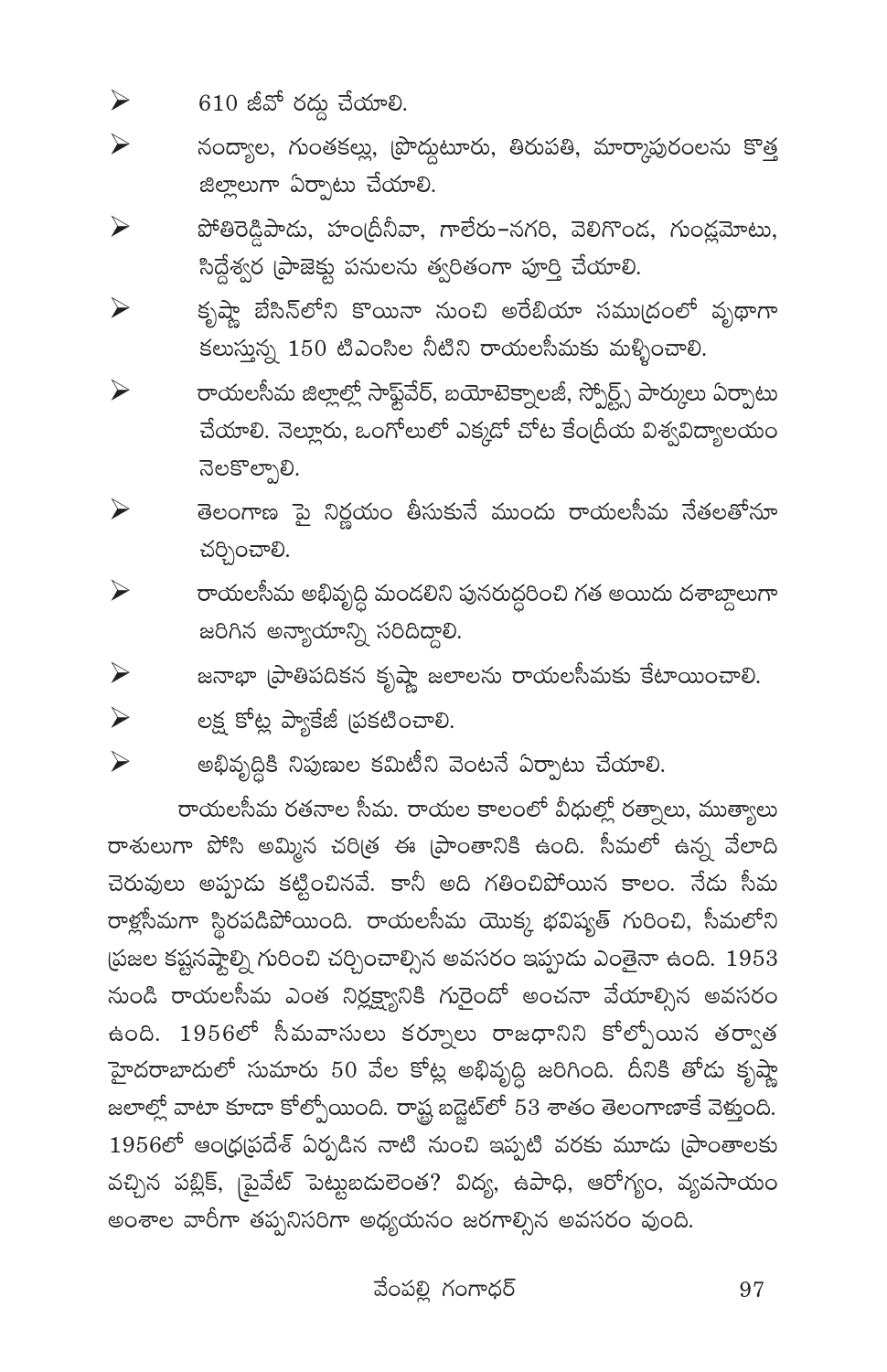## రాయలసీమ జిల్లాల భౌగోళిక స్వరూపం

### కడప

| విస్తీర్ణం    | $15,359$ చ.కి.మీ.                                         |
|---------------|-----------------------------------------------------------|
| సరిహద్దులు    | నెల్లూరు, అనంతపురం, చిత్తూరు.                             |
| నదులు         | పెన్న, చిత్రావతి, కుందేరు, పాపాగ్ని, సగిలేరు,<br>చెయ్యేరు |
| ముఖ్యపట్టణాలు | కడప, రాజంపేట, పొద్దటూరు, రాయచోటి                          |
|               |                                                           |

పుణ్యక్షే[తాలు :

పోతులూరి వీర(బహ్మేంద్ర స్వామి మఠం (కందిమల్లయ్యపల్లి), తాళ్లపాక, పుష్పగిరి, సిద్ధవటం, ఒంటిమిట్ట, జ్యోతి, జమ్మలమడుగు.

#### పర్యాటక విశేషాలు :

భగవాన్ మహావీర్ (పభుత్వ పురావస్తుశాల, చాంద్\$ిరా గుంబంద్ కట్టడాలు, గండికోట [పాచీన వైభవం, అజీవ్ు మసీదు, పుష్పగిరి ఆలయాలు, శ్రీ కోదండరామస్వామి ఆలయం, శ్రీ లంకమల్లేశ్వర వన్యపాణి అభయారణ్యం.

#### సంక్షిష పరిచయం:

పల్లవులు, తెలుగుచోళులు, కాకతీయులు, విజయనగర రాజులు, నిజాం నవాబులు పాలించారు. జిల్లా అడవుల్లోని ఎర్రచందనం దేశానికి విదేశీ మారక(దవ్యాన్ని సంపాదించి పెడుతోంది. పులులు, చిరుత పులులు ఇక్కడి అరణ్య (పాంతాలలో కనిపిస్తాయి. పులివెందులలో ఆస్టబెస్తాస్ పరి(శమ ఉంది. 4000 హెక్టార్ల వ్యవసాయానికి కె.సి.కెనాల్ (ప్రధాన జలవనరు. హం(దీ నీవా, సుజల (సవంతి, పులివెందుల కెనాల్ నిర్మాణంలో ఉన్నాయి. గాలేరు–నగరి నుంచి తాగునీరు అందుతుంది. సిమెంటు, మైకా పరి(శమలు అనేకమంది స్థానికులకు ఉపాధి అవకాశాలు కల్పిస్తున్నాయి. మాధవరంలోని చేనేత పరి(శమ జిల్లాకు ముఖ్య ఆదాయవనరు. ఇప్పపెంట గ్రామంలో బుగ్ధవంక నదిపై జలాశయాన్ని నిర్మించే సతిపాదనలు ఉన్నాయి.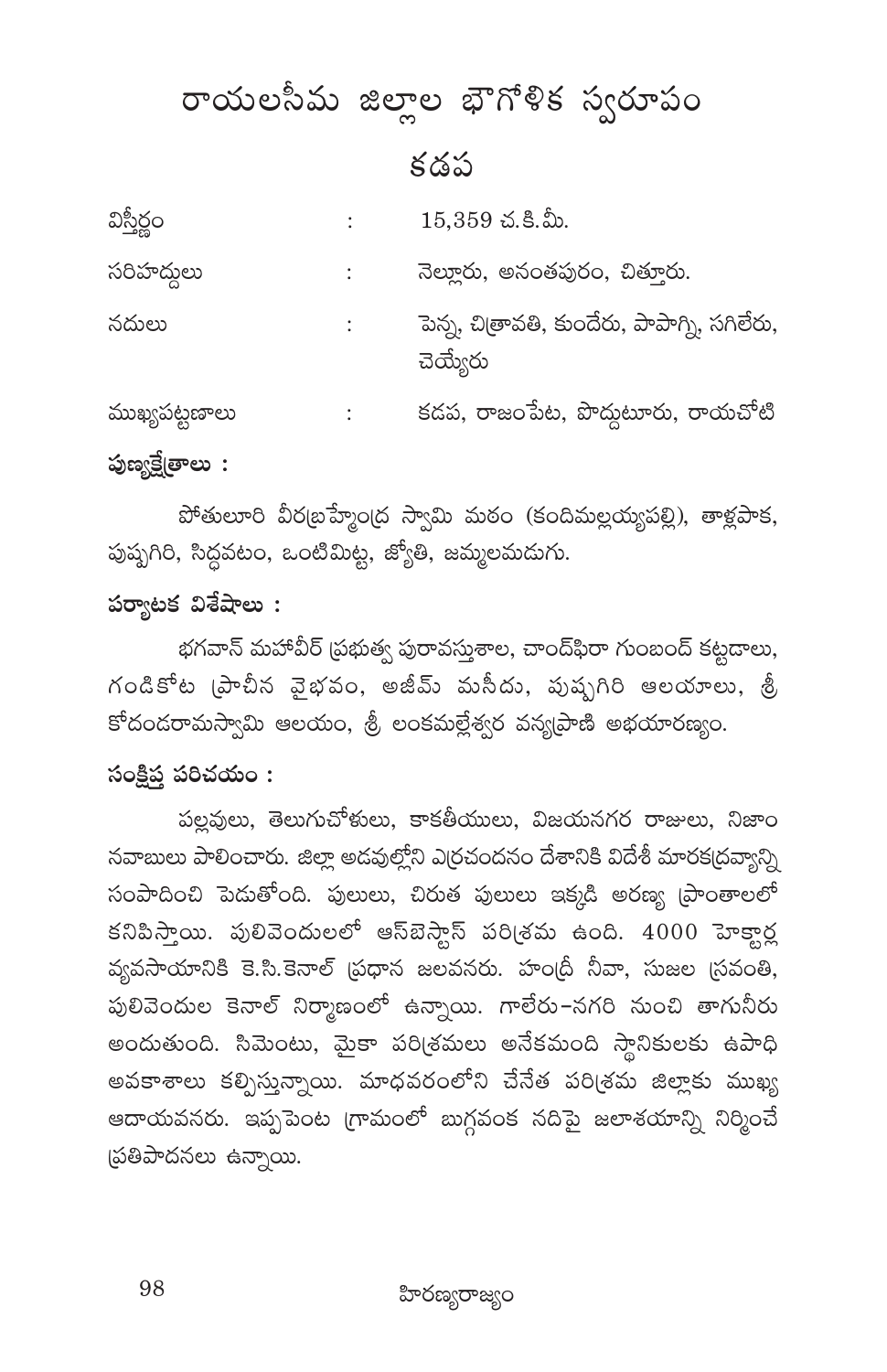కర్నూలు

| విస్తీర్ణం    | $17,658$ చ.కి.మీ.                                        |
|---------------|----------------------------------------------------------|
| సరిహద్దలు     | గుంటూరు, నెల్లూరు, బళ్ళారి, మహబూబ్నగర్,<br>కడప, అనంతపురం |
| నదులు         | కృష్ణ, తుంగభ(ద, పెన్నేరు.                                |
| ముఖ్యపట్టణాలు | కర్నూలు, నంద్యాల, ఆదోని, ఆత్మకూరు,<br>ఎమ్మిగనూరు         |

#### పుణ్యక్షే[తాలు :

శ్రీ (భమరాంబిక మల్లికార్మన స్వామివారి ఆలయం (శ్రీశైలం), శ్రీ గురురాఘవేంద్ర స్వామి సజీవ సమాధి (మంత్రాలయం), ఇంకా... పంచముఖి ఆంజనేయస్వామి ఆలయం, ఎరుకలమ్మ గుడి, త్రీ లక్ష్మీ నరసింహస్వామి వారి ఆలయం (అహోబిలం), సంగమేశ్వర ఆలయం (మహానంది), శ్రీ సాయిబాబా ఆలయం (తిమ్మాపురం)

#### పర్యాటక విశేషాలు:

బెలుం గుహలు (బెలూం), కర్నూలు కోట, రాళ్లపాడు పక్షుల సంరక్షణాలయం (రాళ్లపాడు), శ్రీశైలం ఆనకట్ట, శ్రీశైల-నాగార్జునసాగర్ పులుల అభయారణ్యం, యాగంటి గుహలు (యాగంటి)

#### సంక్షిప్త పరిచయం:

ఈ [పాంతాన్ని చోళులు, కాకతీయులు, విజయనగర రాజులు, ఢిల్లీ సులానులు, నిజాం నవాబులు పాలించారు. పొలవేమన రెడ్డిరాజులు ఇక్కడి పుణ్యక్షేత్రాలను అభివృద్ధి చేశారు. ముడి ఇనుము, రాగి (ప్రధాన ఖనిజ సంపద. కెసి కెనాల్ (కర్నూల్, కడప), తుంగభ(ద, కృష్ణ నదులు జిల్లాకు (ప్రధాన జలవనరులు. కృష్ణా నదిపై నిర్మించిన శ్రీశైలం హైడో పవర్ (పాజెక్టు రాష్ట్రంలో ఎంతో (పాముఖ్యమైనది. దీనితో పాటు తుంగభ(దపై నిర్మించిన హంపి విద్యుదుత్పత్తి కేం(దం నుంచి జిల్లా విద్యుత్ అవసరాలు తీరుతాయి. జిల్లాలోని అన్ని కళాశాలలూ ఇక్కడి శ్రీకృష్ణ దేవరాయ విశ్వవిద్యాలయం పరిధిలోకి వస్తాయి. దుస్తుల తయారీ, పాణ్యం, సువర్ణ సిమెంట్స్, రాయలసీమ పేపర్ మిల్స్ ముఖ్య పరి(శమలు.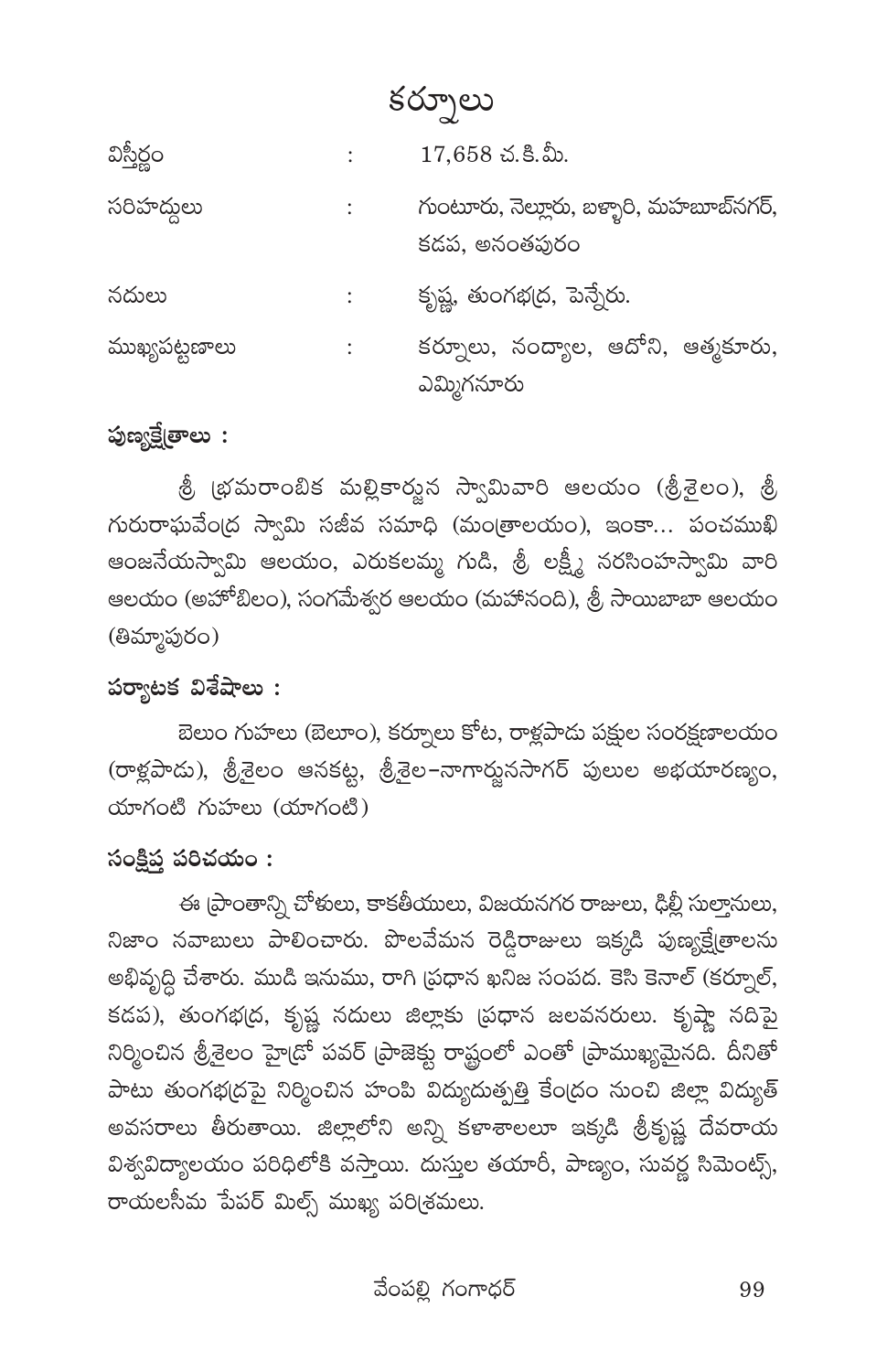## చిత్తూరు

| విస్తీర్ణం    |                      | $15,152$ చ.కి.మీ.                                      |
|---------------|----------------------|--------------------------------------------------------|
| సరిహద్దలు     |                      | తమిళనాడు, కర్నాటక, కడప, అనంతపురం                       |
| నదులు         |                      | పాపాగ్ని, కౌండిన్య, పాలేరు, ఆరణి, స్వర్ణముఖి           |
| ముఖ్యపట్టణాలు | $\ddot{\phantom{a}}$ | మదనపల్లి, శ్రీకాళహస్తి, చిత్తూరు, తిరుపతి,<br>రేణిగుంట |

పుణ్యక్షే[తాలు :

తిరుమల-తిరుపతి, శ్రీకాళహస్తి, తిరుచానూరు, శ్రీకాణిపాకం.

పర్యాటక విశేషాలు :

ఆకాశగంగ, చంద్రగిరి కోట, హరేరామ హరేకృష్ణ మందిరం, అలమేలుమంగా ఆలయం, నారాయణవనంలోని కల్యాణ వేంకటేశ్వర ఆలయం, నాగలాపురం గుడి, త్రీ అగస్టేశ్వర స్వామివారి ఆలయం, హార్స్<mark>లీ హిల్స్, కపిలతీర్థం, కౌండిన్య వన్య</mark>పాణి అభయారణ్యం, శిలాతోరణం, శ్రీ వెంకటేశ్వర వన్య సంరక్షణ కేంద్రం, తలకోన, తిరుచానూరు.

సంక్షిష పరిచయం:

(బిటీష్వారు వెళ్లేంత వరకు ఈ [పాంతాన్ని పల్లవులు, చోళులు, విజయనగర రాజులు పాలించారు. కొత్త రాతి యుగంలోనే ఇక్కడ మనుషుల జాడలు ఉన్నట్లు చరి[తకారులు చెబుతారు. ఇక్కడి అరణ్య[పాంతంలో టేకు, ఎ[రచందనం, తేనె, చింతపండు విదేశీ మారక(దవ్యాన్ని తెచ్చిపెడుతున్నాయి. ఆయుర్వేద మూలికలను కూడా ఇక్కడ సాగు చేయడం కనిపిస్తుంది. గాలేరు–నగరి సుజల (సవంతి (ఫాజెక్లు జిల్లా నీటి అవసరాలను తీరుస్తోంది. తుంగభ(్ర జలవిద్యుత్ కేం(దం ద్వారా విద్యుత్ సరఫరా అవుతోంది. చక్కెర, దుస్తుల తయారీ, రైల్వే వ్యాగన్ల వర్క్షేషాపు, సిరామిక్స్, ఇత్తడి, రాగి (పధాన పరి<sub>(</sub>శమలు. శ్రీ వెంకటేశ్వర విశ్వవిద్యాలయం ఉంది. ఇక్కడి న్యూట్రిన్ చాక్లెట్ల పరి<sub>(</sub>శమకు ప్రసిద్ధమైనది. అనేక చిన్నతరహా పరి<sub>(</sub>శమలు జిల్లా వాసులకు ఉపాధి కల్పిస్తున్నాయి. దేశవ్యాప్తంగా క్షయ నివారణకు దిశానిర్దేశాలను సూచించిన ఆరోగ్యవరం ఇక్కడ వుంది. అలాగే పుత్తూరు మండలంలోని రాచపాలెం శల్యవైద్యంలో (పసిద్ధిగాంచింది.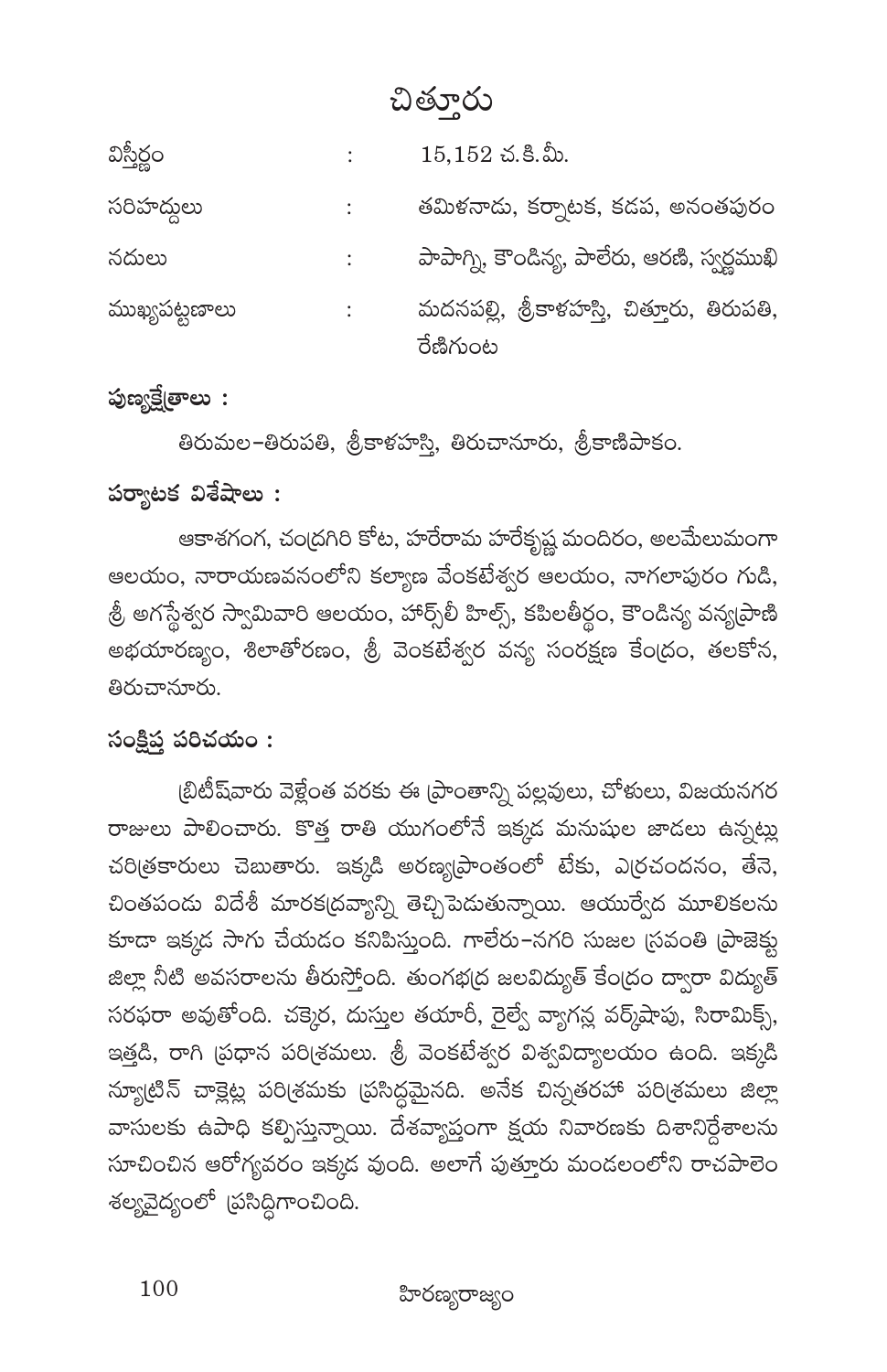### అనంతపురం

| విస్తీర్ణం    |   | $19,130$ చ.కి.మీ.                                             |
|---------------|---|---------------------------------------------------------------|
| సరిహద్దలు     | ÷ | కర్నూలు, కడప, చిత్తూరు, కర్నాటక.                              |
| నదులు         |   | పెన్న, చిత్రావతి, కుందేరు, హగిరి                              |
| ముఖ్యపట్టణాలు |   | అనంతపురం, హిందూపూర్, కదిరి, తాడిపత్రి,<br>ధర్మవరం, రాయదుర్గం. |

## పుణ్యక్షేత్రాలు :

కొనకండ్ల జైనాలయం, లేపాక్షి ఆలయం, పుట్టపర్తి (పశాంతి నిలయం, తాడిప@ి చింతల వెంకట రమణస్వామి ఆలయం, వేమన సమాధి.

### పర్యాటక విశేషాలు :

ఆలూరు కోన, ఇకో టూరిజం, ధర్మవరం చేనేతలు, గుత్తికోట, హేమవతి (పాచీన కట్టడాలు, పెనుకొండ (పాచీన క్షేత్రాలు, తిమ్మమ్మ మర్రిమాను.

#### సంక్షిప పరిచయం :

విస్తీర్ణంలో రాష్టంలోని అన్ని జిల్లాల్లోకీ పెద్దది. పల్లవులు, చాకుక్యులు, రాష్టకూటులు, చోళులు, నొలంబులు, విజయనగర రాజులు పాలించారు. హైదర్ ఆలీ, టిప్తుసుల్తాన్ల హయాం కొంత నడిచింది. పట్టుసాగుకు [పసిద్ధి. హం[దీ నీవా సుజల (సవంతి (పధాన జల వనరులు. వ్యవసాయానికి తుంగభ(ద<sup>్</sup>ఎగువ కాలువ ఒక్కటే (పధాన ఆధారం. అడవి ట్రాహ్మణపల్లెలో మద్దిలేరు కాలువపై మద్దిలేరు జలాశయాన్ని నిర్మించేందుకు ప్రతిపాదనలున్నాయి. జిల్లాలో 10 శాతం వరకూ అటవీ [పాంతమే. ఇక్కడ మూడు విశ్వవిద్యాలయాలు ఉన్నాయి (శ్రీకృష్ణ దేవరాయ యూనివర్శిటీ, జవహర్లాల్ నెహ్రూ టెక్నలాజికల్ యూనివర్శిటీ, శ్రీ సత్యసాయి యూనివర్శిటీ). బొమ్మల తయారీకి కూడా (పసిద్ధి. కేంద్ర (పభుత్వం ఆమోదించిన నాలుగు పారి<sub>(</sub>శామిక అభివృద్ధి వాడలలో ఒకటి ఈ జిల్లాలోనే ఉంది. హంపిలో తుంగభ(్రపై గల ఆం(ధ, కర్నాటక ఉమ్మడి [పాజెక్టు నుంచే జిల్లాకు విద్యుత్ అవసరాలు తీరుతున్నాయి. నామమాత్ర వర్షపాతం.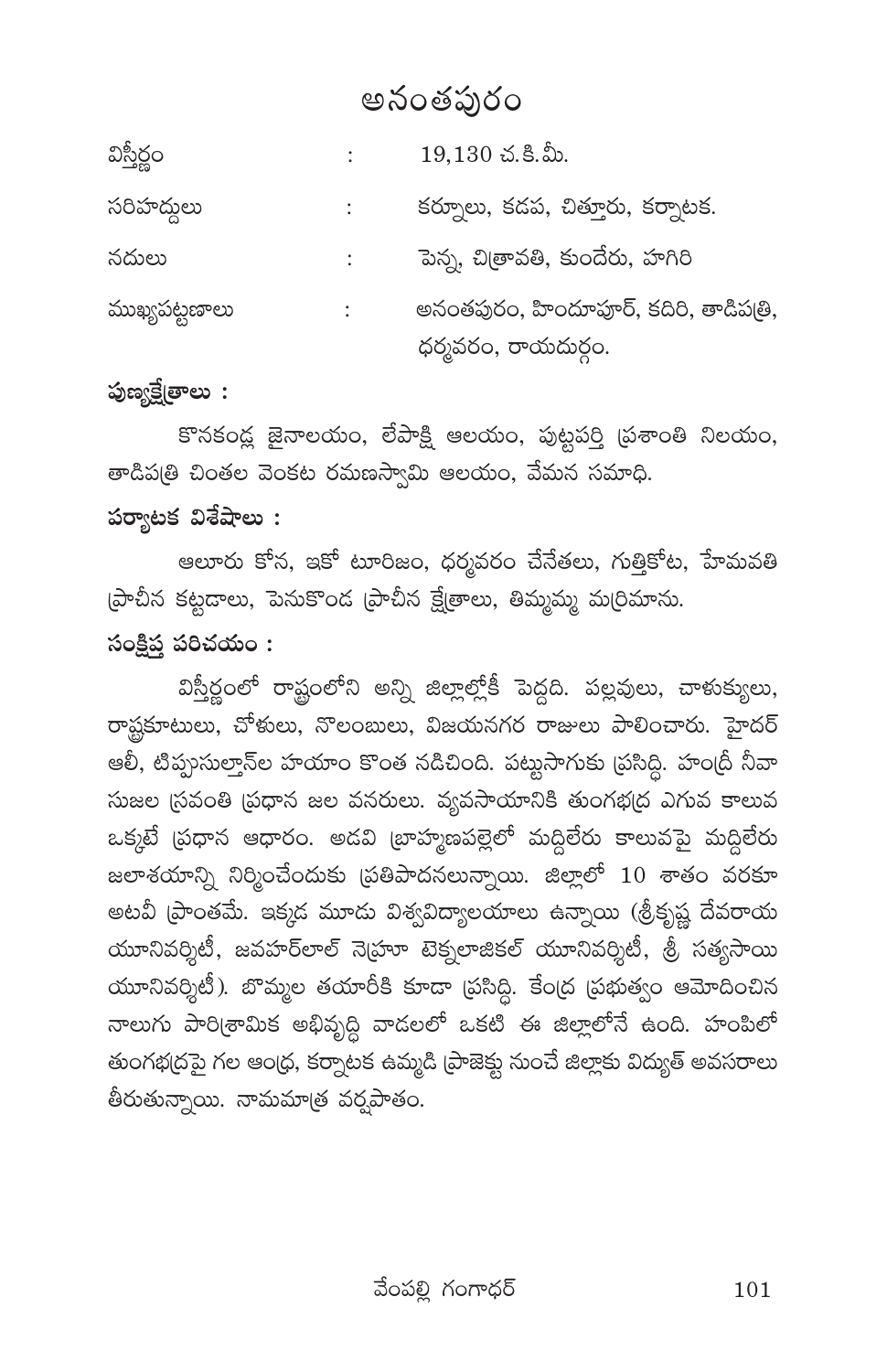## ఫ్యాక్షన్ వ్యాసాలు

రాయలసీమ రాజకీయం – ముఠా కక్షల తోరణం – వ్యాసం రచన: వేంపల్లి గంగాధర్ - 9 జూలై 1998 -ఆంధ్రభూమి సచిత్ర వారప(తిక. ఫ్యాక్షన్ చిచ్చుకు 'సీమ' భస్మం – వ్యాసం రచన: వేంపల్లి గంగాధర్ - 16 జూలై 1998 -అంద్రభూమి సచి(త వారప(తిక పాలెగాళ్ల రాజ్యం - రక్తపు మరకల చరిత్ర - వ్యాసం రచన: వేంపల్లి గంగాధర్ - 23 జూలై 1998 -ఆంధ్రభూమి సచిత్ర వారపత్రిక కరువు సీమలో కక్షల పోరు – వ్యాసం రచన : వేంపల్లి గంగాధర్ – 21 మే  $2008$ – వార్త దినప(తిక 'సీమ' నేలపై నెత్తుటి సంతకం – వ్యాసం రచన: వేంపల్లి గంగాధర్ – 25 మే  $2008$ – ఆదివారం ఆం(ధ(పభ అనుబంధం రతనాల సీమకు మిగిలిన రాళ్లు – వ్యాసం రచన: వేంపల్లి గంగాధర్ - 13 జూన్ 2008 – వార్త దినప(తిక

ఫ్యాక్షన్ కథలు

దేగల రాజ్యం – మొలకలపున్నమి కథాసంపుటిలో రచన: వేంపల్లి గంగాధర్ – ఏ(పిల్, 2006 కొలిమ్మాను – 'తేజ' న్యూస్ వీక్షీ రచన: వేంపల్లి గంగాధర్ - 21 డిసెంబర్, 2007 ఒక మొండి కత్తి - కుంటి గుర్రం - వార్త దినపత్రిక రచన: వేంపల్లి గంగాధర్ - 20 మే, 2008 సాయుధుడు – 'సూర్య' దినపత్రిక రచన: వేంపల్లి గంగాధర్ – 6 జులై, 2008